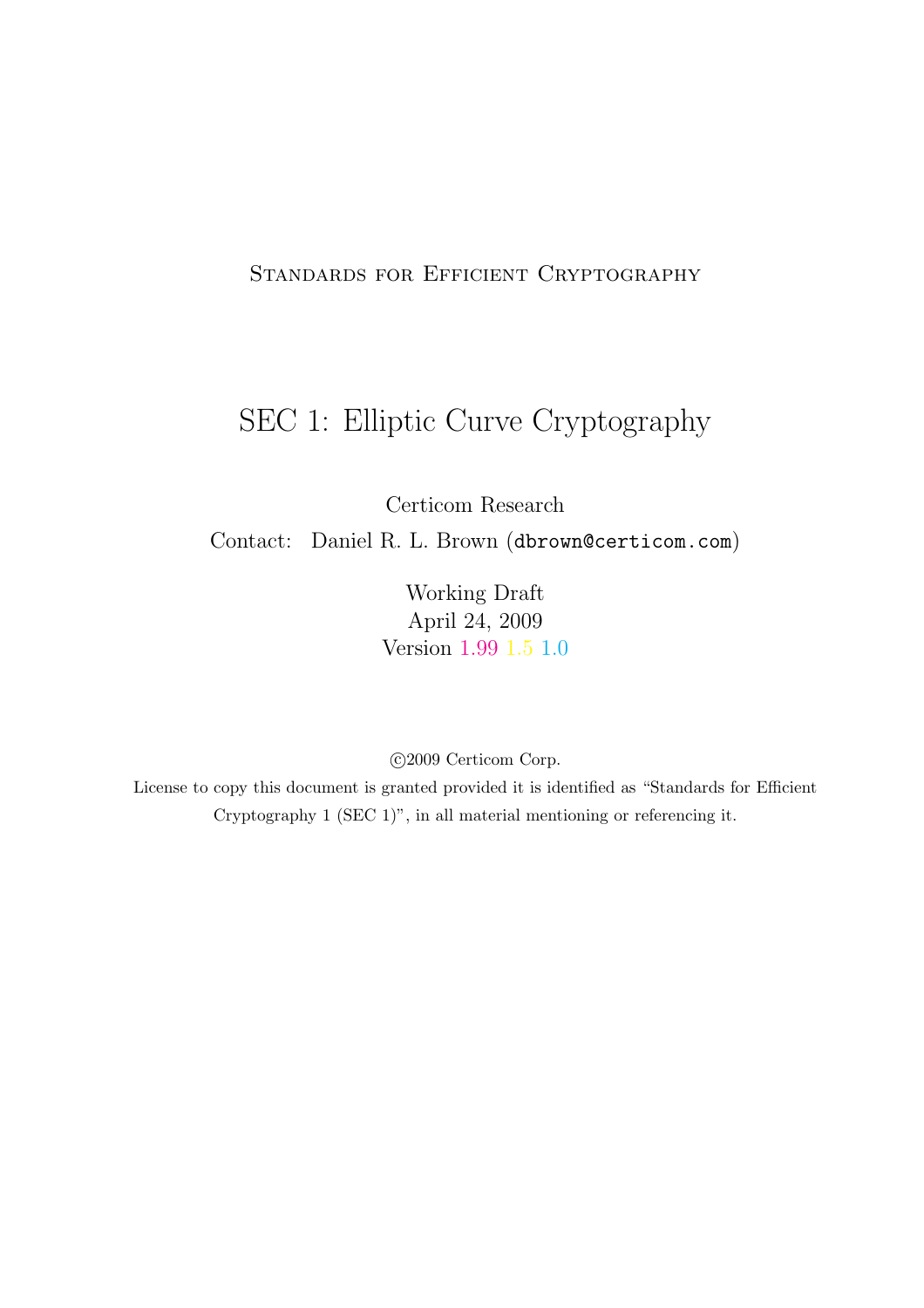# Contents

| $\mathbf 1$    |     | Introduction                                                            | $\mathbf{1}$   |
|----------------|-----|-------------------------------------------------------------------------|----------------|
|                | 1.1 |                                                                         | $\mathbf{1}$   |
|                | 1.2 |                                                                         | $\mathbf{1}$   |
|                | 1.3 |                                                                         | $\mathbf{1}$   |
|                | 1.4 |                                                                         | $\overline{2}$ |
|                | 1.5 |                                                                         | 3              |
|                | 1.6 |                                                                         | 3              |
| $\overline{2}$ |     | <b>Mathematical Foundations</b>                                         | $\overline{4}$ |
|                | 2.1 |                                                                         | $\overline{4}$ |
|                |     | 2.1.1                                                                   | $\overline{4}$ |
|                |     | 2.1.2                                                                   | 5              |
|                | 2.2 |                                                                         | $\overline{7}$ |
|                |     | 2.2.1                                                                   | $\overline{7}$ |
|                |     | 2.2.2                                                                   | -9             |
|                | 2.3 | 10                                                                      |                |
|                |     | 10<br>2.3.1                                                             |                |
|                |     | 2.3.2<br>11                                                             |                |
|                |     | 2.3.3<br>Elliptic-Curve-Point-to-Octet-String Conversion<br>11          |                |
|                |     | 2.3.4<br>Octet-String-to-Elliptic-Curve-Point Conversion<br>12          |                |
|                |     | 2.3.5<br>13                                                             |                |
|                |     | 2.3.6<br>-14                                                            |                |
|                |     | 2.3.7<br>14                                                             |                |
|                |     | 2.3.8<br>15                                                             |                |
|                |     | 2.3.9<br>15                                                             |                |
| 3              |     | <b>Cryptographic Components</b><br>16                                   |                |
|                | 3.1 | 16                                                                      |                |
|                |     | 3.1.1<br>16                                                             |                |
|                |     | Elliptic Curve Domain Parameters over $\mathbb{F}_{2^m}$<br>3.1.2<br>19 |                |
|                |     | Verifiably Random Curves and Base Point Generators<br>3.1.3<br>22       |                |
|                | 3.2 | 24                                                                      |                |
|                |     |                                                                         |                |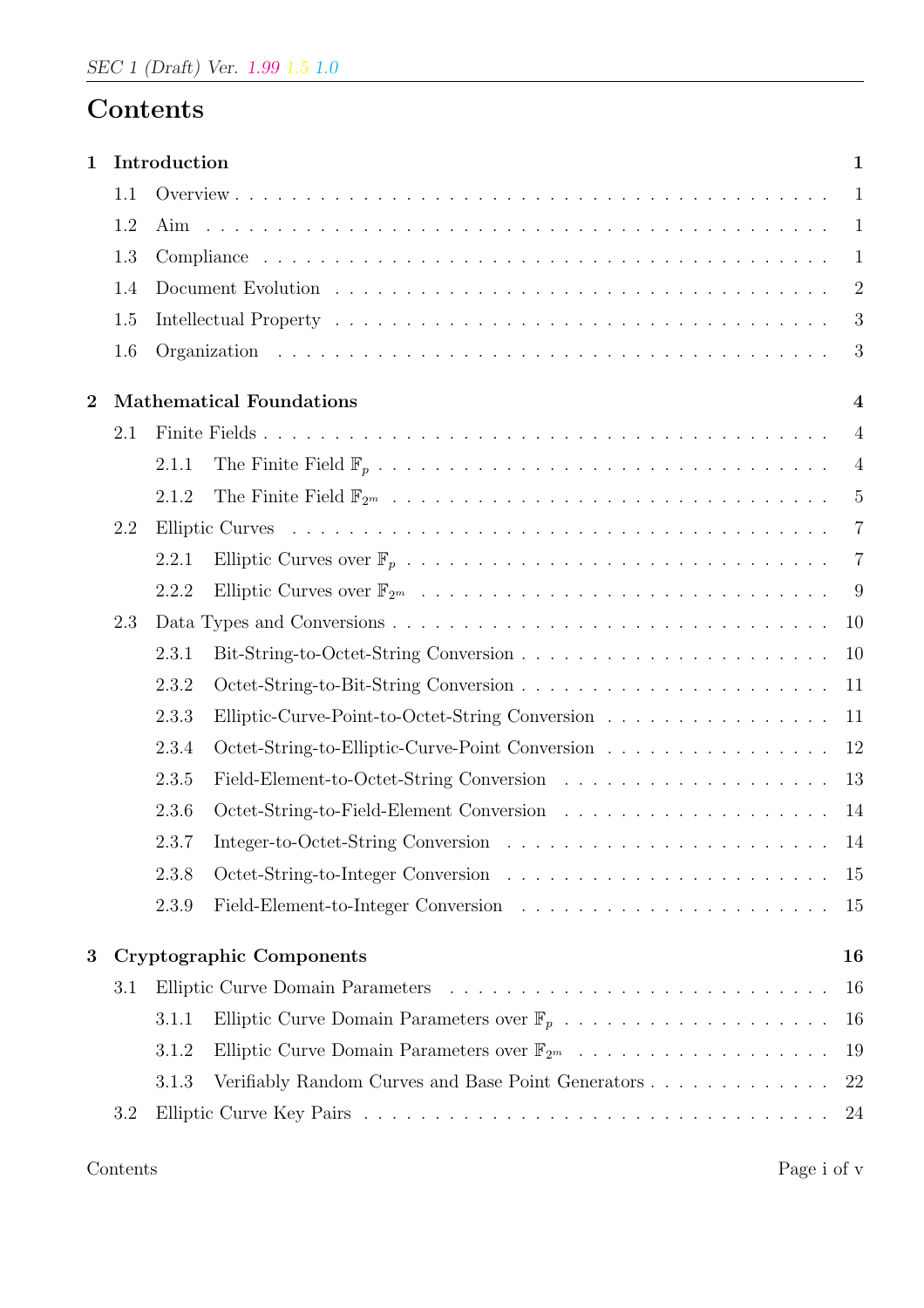| 4 |     |                | <b>Signature Schemes</b>                                    | 46       |
|---|-----|----------------|-------------------------------------------------------------|----------|
|   |     |                |                                                             | 44       |
|   |     |                | 3.10.3 Converting Random Bit Strings to Random Numbers      | 44       |
|   |     |                | 3.10.2 Deterministic Generation of Pseudorandom Bit Strings | 43       |
|   |     |                |                                                             | 42       |
|   |     |                |                                                             | 42       |
|   |     | 3.9.4          |                                                             | 42       |
|   |     | 3.9.3          |                                                             | 41       |
|   |     | 3.9.2          |                                                             | 41       |
|   |     | 3.9.1          |                                                             | -41      |
|   | 3.9 |                |                                                             | 40       |
|   |     | 3.8.4          |                                                             | 40       |
|   |     | 3.8.3          |                                                             | 39       |
|   |     | 3.8.2          |                                                             | 39       |
|   |     | 3.8.1          |                                                             | 39       |
|   | 3.8 |                |                                                             | 37       |
|   |     | 3.7.4          |                                                             | 37       |
|   |     | 3.7.3          |                                                             | 36       |
|   |     | 3.7.2          |                                                             | 36       |
|   |     | 3.7.1          |                                                             | 36       |
|   | 3.7 |                |                                                             | 34       |
|   |     | 3.6.1          |                                                             | 33       |
|   | 3.6 |                |                                                             | 33       |
|   | 3.5 |                |                                                             | 31       |
|   | 3.4 |                |                                                             | 30       |
|   |     | 3.3.2          |                                                             | 29       |
|   |     | 3.3.1          |                                                             | 29       |
|   | 3.3 |                |                                                             | 28       |
|   |     | 3.2.4          | Verifiable and Assisted Key Pair Generation and Validation  | 28       |
|   |     | 3.2.2<br>3.2.3 | Partial Validation of Elliptic Curve Public Keys            | 25<br>26 |
|   |     |                |                                                             |          |
|   |     | 3.2.1          |                                                             | 24       |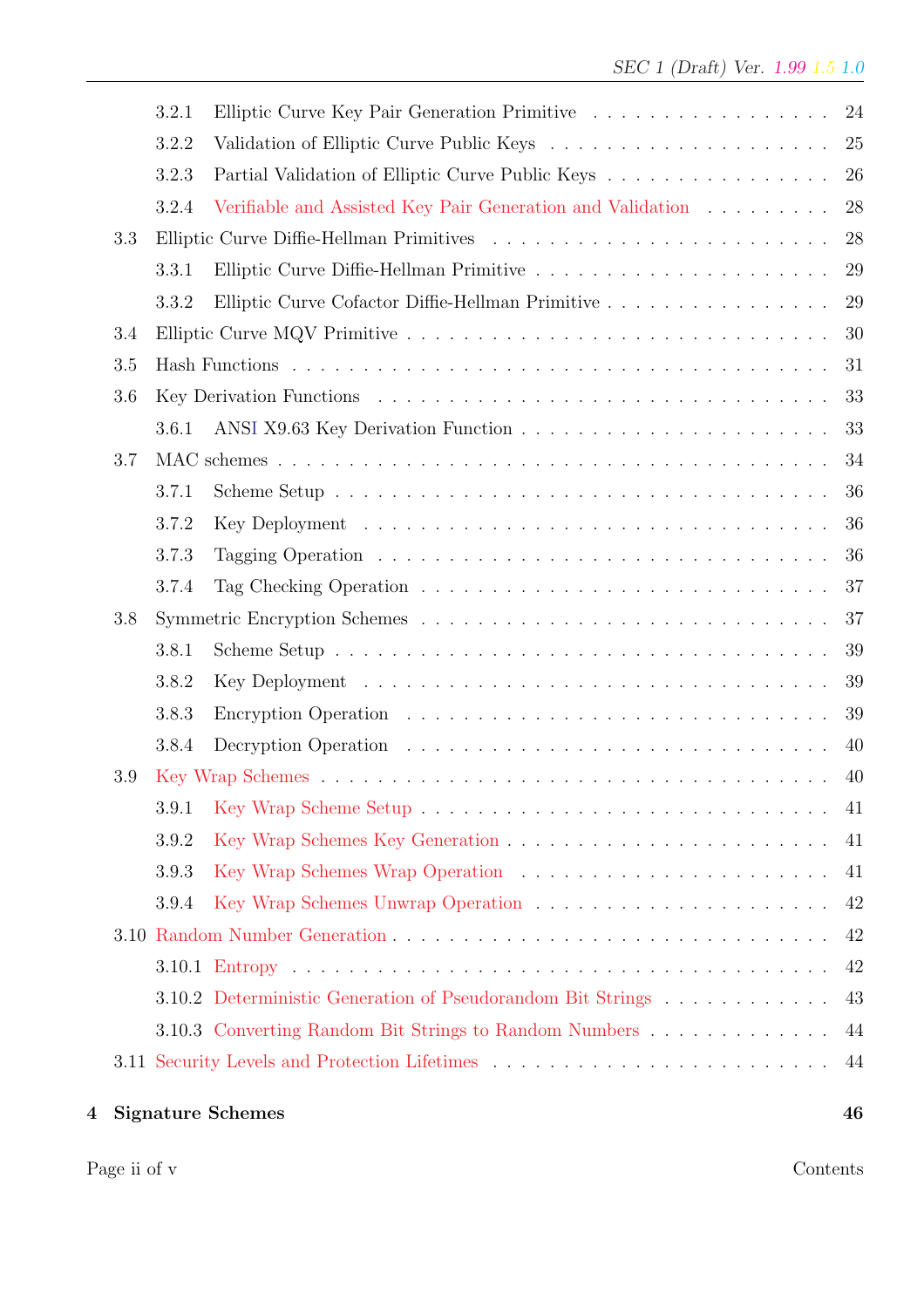|          | 4.1 |            |                                                                                                                                          | 46 |
|----------|-----|------------|------------------------------------------------------------------------------------------------------------------------------------------|----|
|          |     | 4.1.1      |                                                                                                                                          | 47 |
|          |     | 4.1.2      |                                                                                                                                          | 47 |
|          |     | 4.1.3      | Signing Operation $\ldots$ , $\ldots$ , $\ldots$ , $\ldots$ , $\ldots$ , $\ldots$ , $\ldots$ , $\ldots$ , $\ldots$ , $\ldots$ , $\ldots$ | 47 |
|          |     | 4.1.4      |                                                                                                                                          | 49 |
|          |     | 4.1.5      |                                                                                                                                          | 50 |
|          |     | 4.1.6      |                                                                                                                                          | 50 |
|          |     | 4.1.7      |                                                                                                                                          | 51 |
| $\bf{5}$ |     |            | <b>Encryption and Key Transport Schemes</b>                                                                                              | 53 |
|          | 5.1 |            |                                                                                                                                          | 54 |
|          |     | 5.1.1      |                                                                                                                                          | 54 |
|          |     | 5.1.2      |                                                                                                                                          | 55 |
|          |     | 5.1.3      |                                                                                                                                          | 55 |
|          |     | 5.1.4      |                                                                                                                                          | 56 |
|          | 5.2 |            |                                                                                                                                          | 58 |
| 6        |     |            | <b>Key Agreement Schemes</b>                                                                                                             | 60 |
|          | 6.1 |            |                                                                                                                                          | 60 |
|          |     | 6.1.1      |                                                                                                                                          | 61 |
|          |     | 6.1.2      |                                                                                                                                          | 61 |
|          |     | 6.1.3      |                                                                                                                                          | 62 |
|          | 6.2 |            |                                                                                                                                          | 62 |
|          |     | 6.2.1      |                                                                                                                                          | 63 |
|          |     | 6.2.2      |                                                                                                                                          | 63 |
|          |     | 6.2.3      |                                                                                                                                          | 64 |
|          |     | A Glossary |                                                                                                                                          | 65 |
|          |     |            |                                                                                                                                          |    |
|          | A.1 |            |                                                                                                                                          | 65 |
|          | A.2 |            |                                                                                                                                          | 70 |
|          | A.3 |            |                                                                                                                                          | 72 |
| $\bf{B}$ |     | Commentary |                                                                                                                                          | 75 |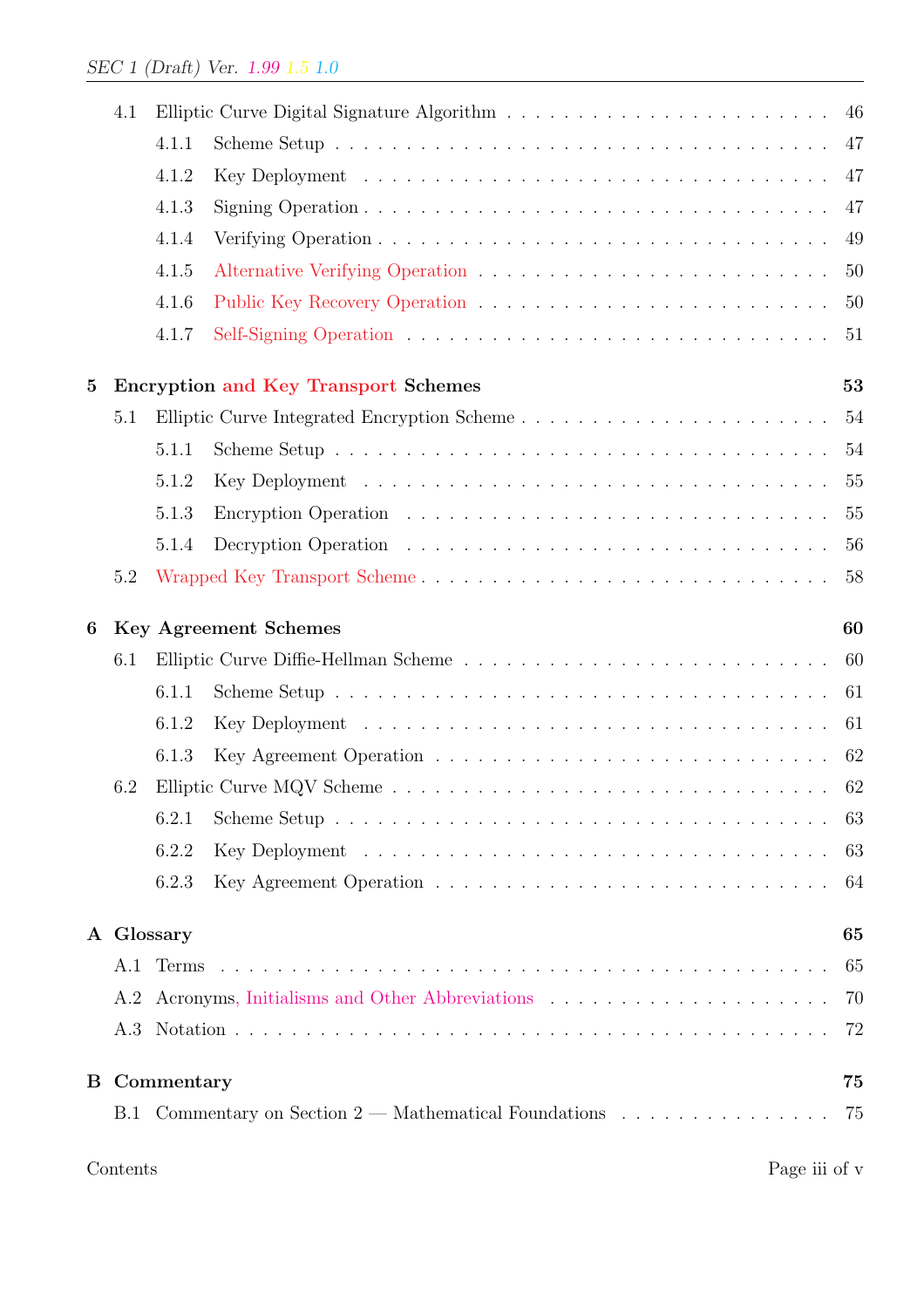| B.2        | Commentary on Section $3$ — Cryptographic Components                                    | 78  |
|------------|-----------------------------------------------------------------------------------------|-----|
|            | Commentary on Elliptic Curve Domain Parameters<br>B.2.1                                 | 78  |
|            | B.2.2                                                                                   | 80  |
|            | Commentary on Elliptic Curve Diffie-Hellman Primitives<br>B.2.3                         | 81  |
|            | Commentary on the Elliptic Curve MQV Primitive $\dots \dots \dots \dots \dots$<br>B.2.4 | 82  |
|            | <b>B.2.5</b>                                                                            | 82  |
|            | B.2.6                                                                                   | 86  |
|            | B.2.7                                                                                   | 87  |
|            | B.2.8                                                                                   | 87  |
|            | B.2.9                                                                                   | 88  |
|            |                                                                                         | 88  |
|            | B.2.11 Commentary on Security Levels and Protection Lifetimes                           | 90  |
| B.3        |                                                                                         | 91  |
|            | Commentary on the Elliptic Curve Digital Signature Algorithm<br><b>B.3.1</b>            | 91  |
| <b>B.4</b> |                                                                                         | 95  |
|            | Commentary on the Elliptic Curve Integrated Encryption Scheme<br><b>B.4.1</b>           | 95  |
|            | Commentary on Wrapped Key Transport Scheme<br><b>B.4.2</b>                              | 99  |
| B.5        | Commentary on Section 6 — Key Agreement Schemes                                         | 99  |
|            | Commentary on the Elliptic Curve Diffie-Hellman Scheme<br><b>B.5.1</b>                  | 99  |
|            | Commentary on the Elliptic Curve MQV Scheme 101<br>B.5.2                                |     |
| B.6        |                                                                                         |     |
|            | C ASN.1 for Elliptic Curve Cryptography                                                 | 106 |
| C.1        |                                                                                         |     |
| C.2        |                                                                                         |     |
| C.3        |                                                                                         |     |
| C.4        |                                                                                         |     |
| C.5        | Syntax for Signature and Key Establishment Schemes 116                                  |     |
| C.6        |                                                                                         |     |
| C.7        |                                                                                         |     |
| C.8        |                                                                                         |     |
|            |                                                                                         |     |
|            | D References                                                                            | 133 |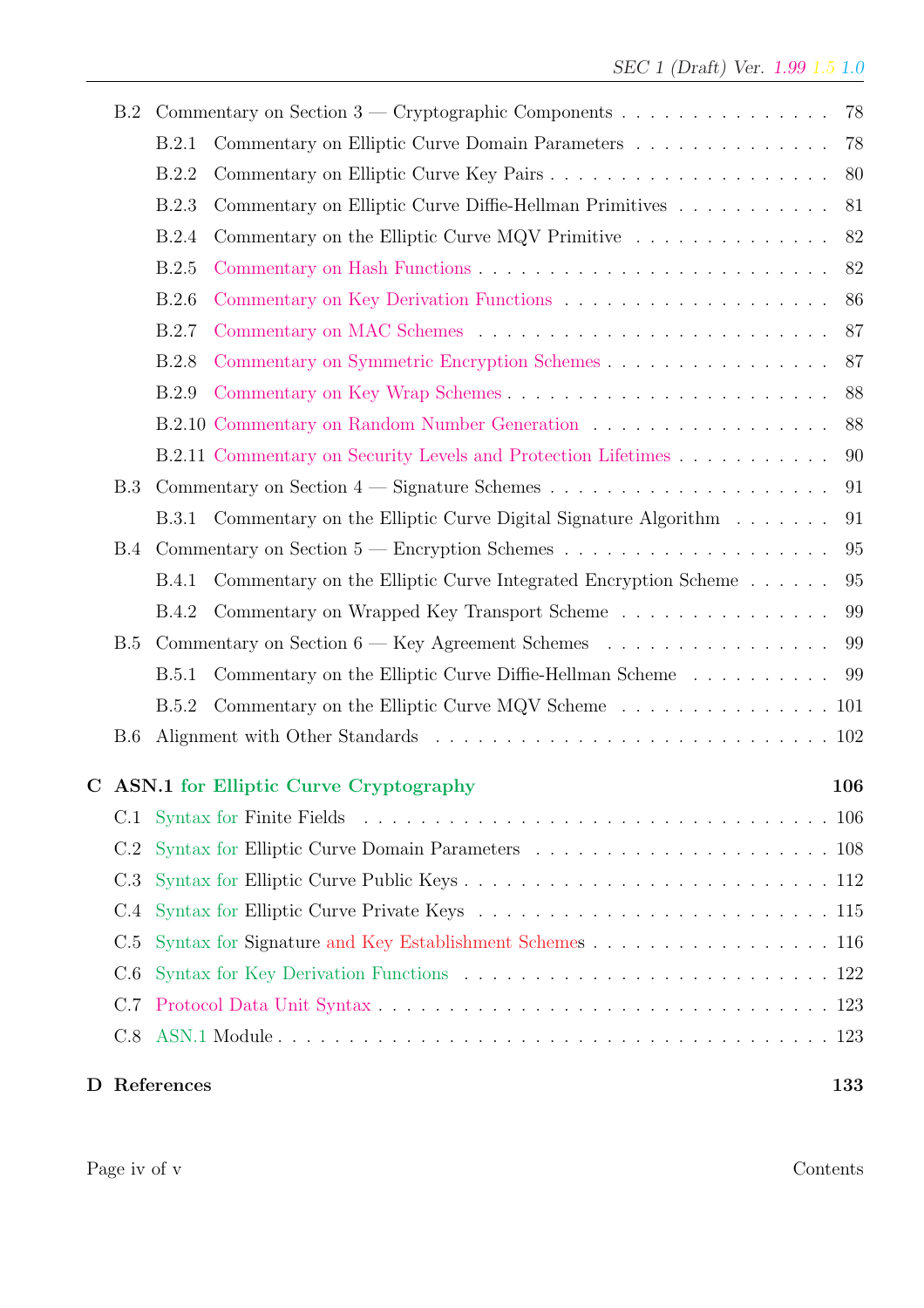# List of Tables

# List of Figures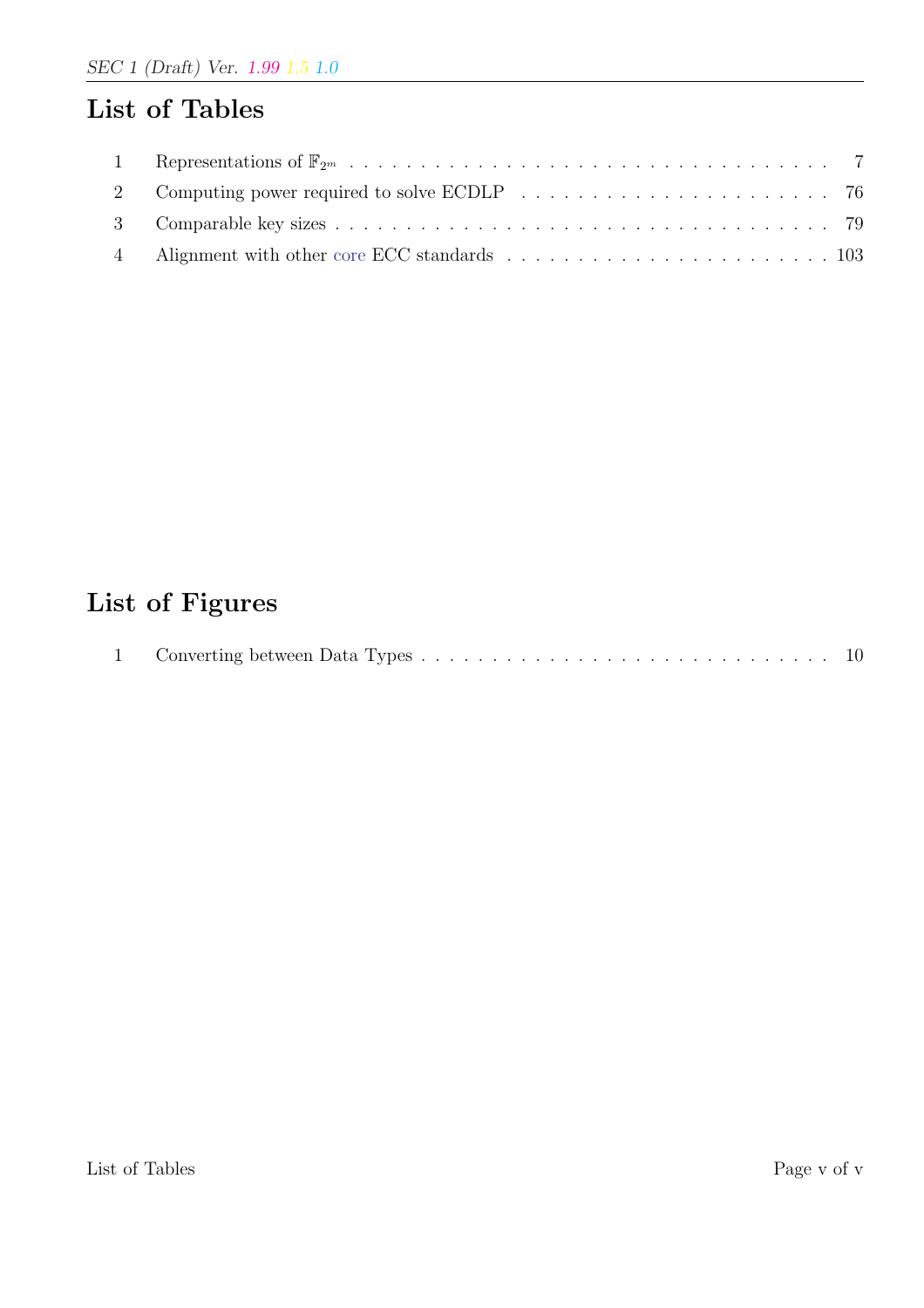# 1 Introduction

This section<sup>1</sup> gives an overview of this standard, its use, its aims, and its development.

## 1.1 Overview

This document specifies public-key cryptographic schemes based on elliptic curve cryptography (ECC). In particular, it specifies:

- signature schemes;
- encryption and key transport schemes; and
- key agreement schemes.

It also describes cryptographic primitives which are used to construct the schemes, and ASN.1 syntax for identifying the schemes.

The schemes are intended for general application within computer and communications systems.

## 1.2 Aim

The aim of this document is threefold.:

- Firstly, to facilitate deployment of ECC by completely specifying efficient, well-established, and well-understood public-key cryptographic schemes based on ECC.
- Secondly, to encourage deployment of interoperable implementations of ECC by profiling existing standards like such as ANSI X9.62 [X9.62a], and WAP WTLS [WTLS], and draft standards like ANSI X9.63 [X9.63] and IEEE P1363 [1363][P1363], and recommendation NIST SP 800-56 [800-56A], but restricting the options allowed in these standards to increase the likelihood of interoperability and to ensure conformance with all as many standards as possible.
- Thirdly, to help ensure ongoing detailed analysis of ECC by cryptographers by clearly, completely, and publicly specifying baseline techniques.

# 1.3 Compliance

Implementations may claim compliance with the cryptographic schemes specified in this document provide the external interface (input and output) to the schemes is equivalentidentical to the

<sup>&</sup>lt;sup>1</sup>Id: intro.tex, v 1.39 2009/04/24 16:39:35 dbrown Exp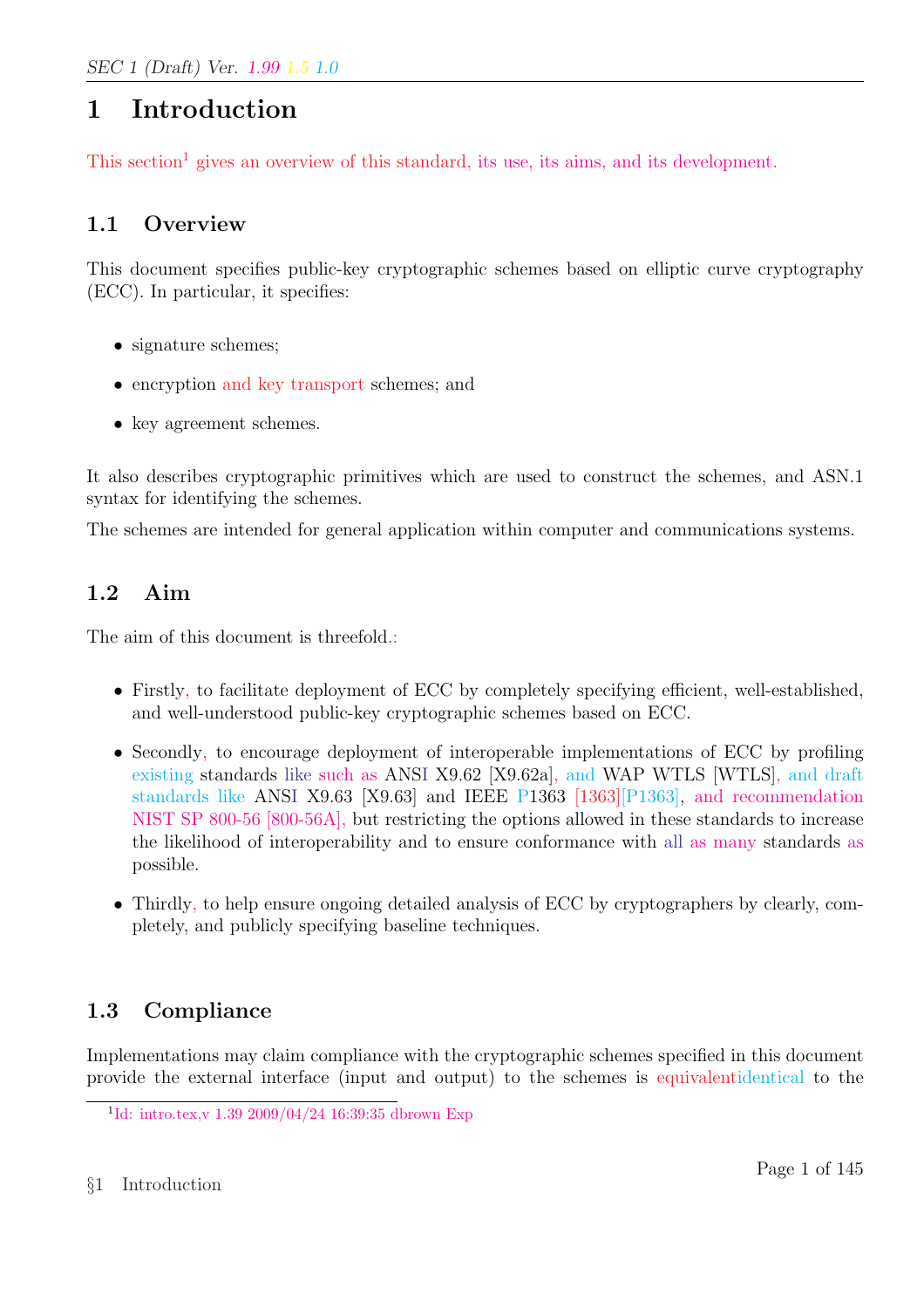interface specified here. Internal computations may be performed as specified here, or may be performed via an equivalent sequence of operations.

Note that this compliance definition implies that conformant implementations must perform all the cryptographic checks included in the scheme specifications in this document. This is important because the checks are essential to for the prevention of subtle attacks.

It is intended to make that a validation system will be made available so that implementoers can check compliance with this document — see the SECG website, http://www.secg.org, for further information.

# 1.4 Document Evolution

This document will be reviewed every five years to ensure it remains up to date with cryptographic advances. The next scheduled review will therefore take place in September 2005. The document is now undergoing its first scheduled review.

This current draft, version 1.9 5, is a work in progress and is subject to change without notice. Its purpose is for review at the annual SECG meeting in November, 2008.

Additional intermittent reviews may also be performed from time-to-timeoccasionally, as deemed necessary by the Standards for Efficiency Cryptography Group.

This version is a modified version of Version 1.9 that shows changes from Versions 1.0, Version 1.5, and Version 1.9, using eight different colours, as follows:

- Black is used for text common to 1.0, 1.5 and 1.9.
- Red is used for text not in 1.0, but in 1.5 and 1.9.
- Cyan is used for text in 1.0, but not in 1.5 or 1.9.
- Gray is used for text not in 1.0, 1.5, or 1.9 (such as this paragraph).
- Magenta is used for text not in 1.0 or 1.5, but in 1.9.
- Green is used for text in 1.0 and 1.9, but not in 1.5.
- Yellow is used for text not in 1.0 or 1.9, but in 1.5.
- Blue is used for text in 1.0 and 1.5, but not in 1.9.

Because of the manual manner in which these changes have been marked, some changes may be accidentally mismarked. Because of the difficulty of typesetting with colours, some general exceptions in change markings occur, especially in headers, footers, citations, references, crossreferences, section numbers, footnotes, page numbers, and in the list above.

### Page 2 of 145

§1 Introduction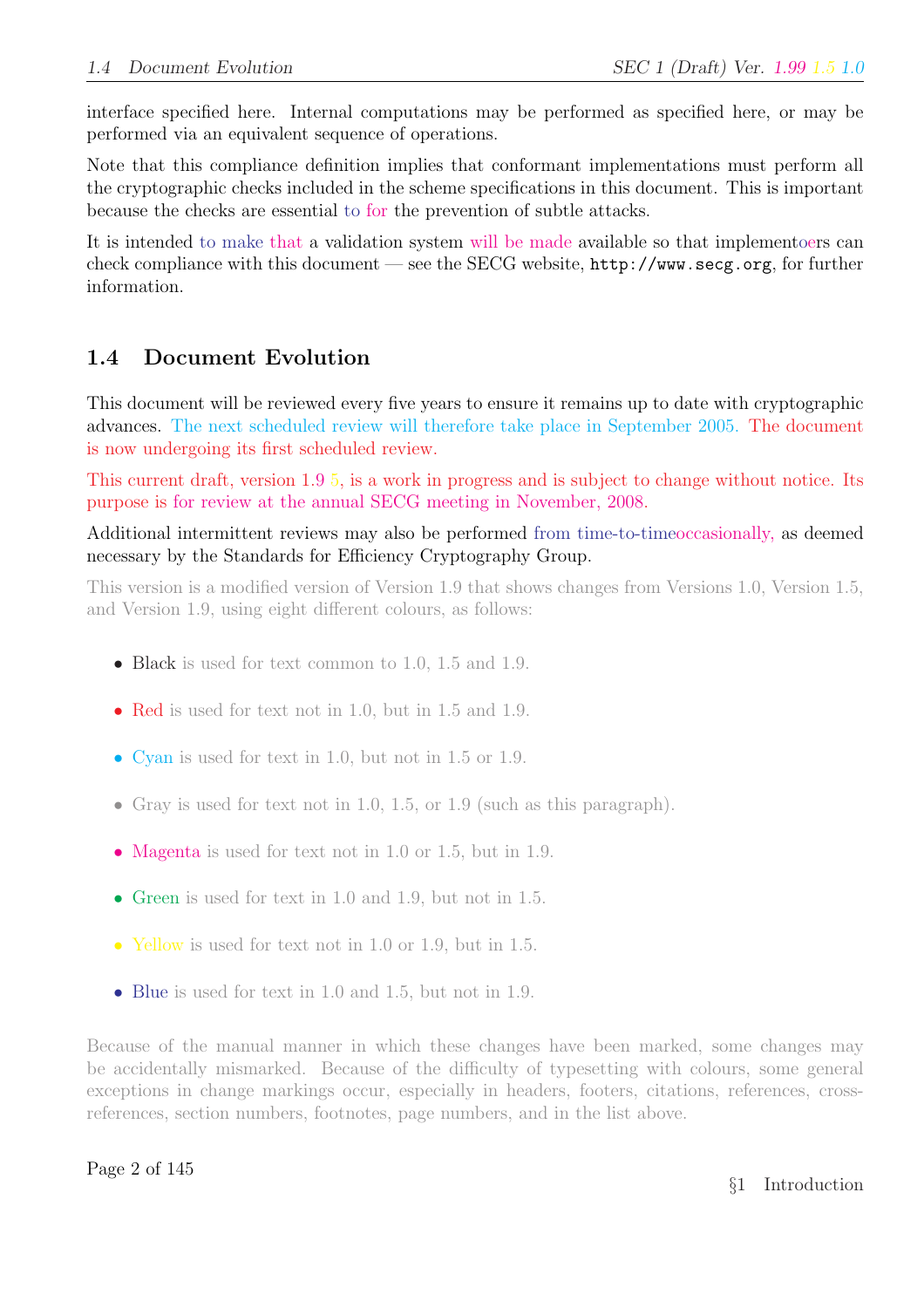## 1.5 Intellectual Property

The reader's attention is called to the possibility that compliance with this document may require use of an invention covered by patent rights. By publication of this document, no position is taken with respect to the validity of this claim or of any patent rights in connection therewith. The patent holder(s) may have filed with the SECG a statement of willingness to grant a license under these rights on reasonable and nondiscriminatory terms and conditions to applicants desiring to obtain such a license. Additional details may be obtained from the patent holder and from the SECG website, http://www.secg.org.

## 1.6 Organization

This document is organized as follows.

The main body of the document focuses on the specification of public-key cryptographic schemes based on ECC. Section 2 describes the mathematical foundations fundamental to the operation of all the schemes. Section 3 provides the cryptographic components used to build the schemes. Sections 4, 5, and 6 respectively specify signature schemes, encryption and key transport schemes, and key agreement schemes based on ECC.

The appendices to the document provide additional relevant material. Appendix A gives a glossary of the acronyms and notation used, as well as an explanation of the terms used. Appendix B elaborates some of the details of the main body — discussing implementation guidelines, making security remarks, and attributing references. Appendix C provides reference ASN.1 syntax for implementations to use to identify the schemes, and Appendix D lists the references cited in the document.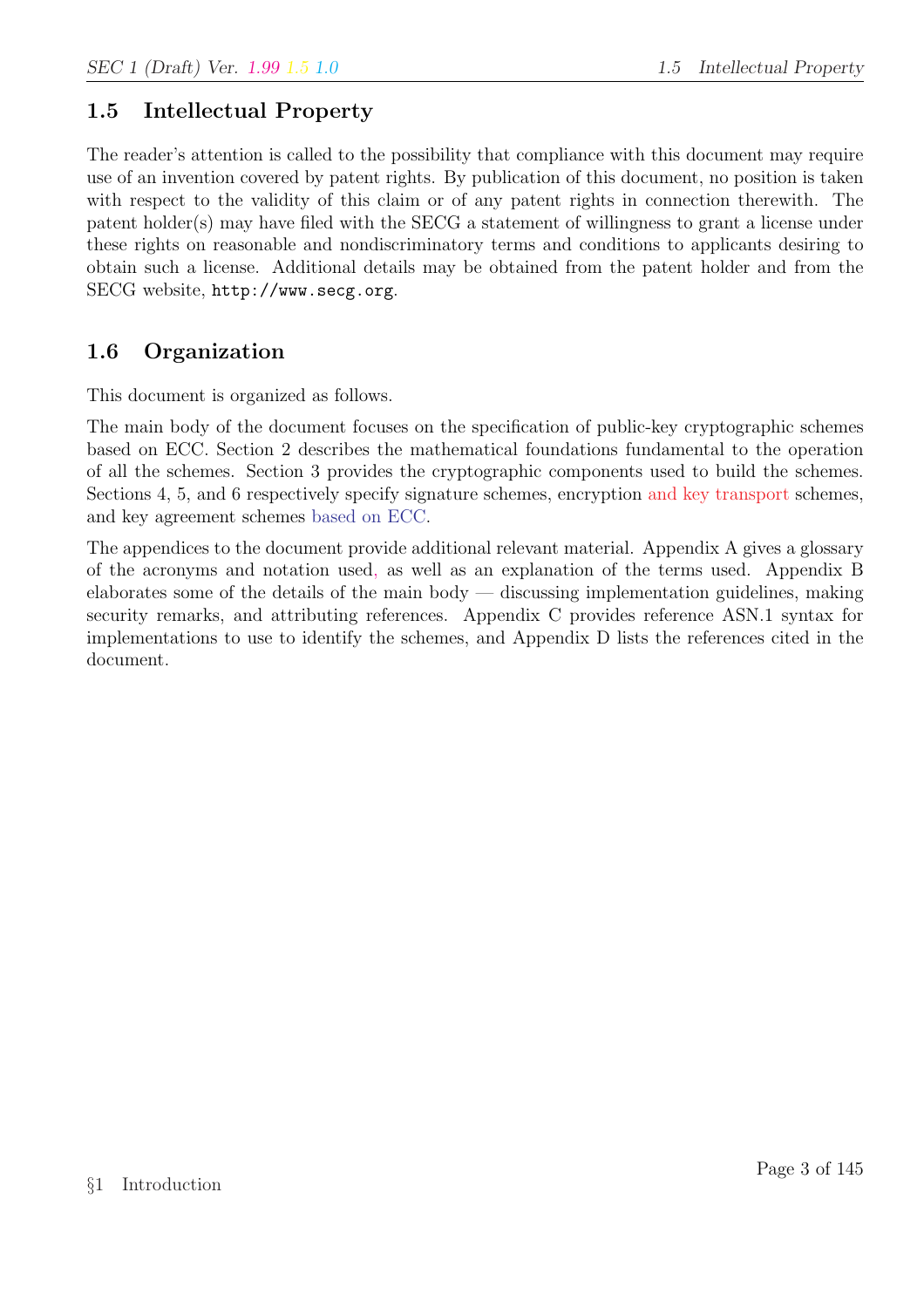# 2 Mathematical Foundations

This section<sup>2</sup> gives an overview of the mathematical foundations necessary for elliptic curve cryptography.

Use of each of the public-key cryptographic schemes described in this document involves arithmetic operations on an elliptic curve over a finite field. This section introduces the mathematical concepts necessary to understand and implement these arithmetic operations.

Section 2.1 discusses finite fields, Section 2.2 discusses elliptic curves over finite fields, and Section 2.3 describes the data types involved and the conventions used to convert between data types.

See Appendix B for a commentary on the contents on this section, including implementation discussion, security discussion, and references.

# 2.1 Finite Fields

Abstractly, a finite field consists of a finite set of objects called field elements together with the description of two operations — addition and multiplication — that can be performed on pairs of field elements. These operations must possess certain properties.

It turns out that there is a finite field containing q field elements if and only if q is a power of a prime number, and furthermore that in fact for each such  $q$  there is precisely one finite field. The finite field containing q elements is denoted by  $\mathbb{F}_q$ .

Here only two types of finite fields  $\mathbb{F}_q$  are used — finite fields  $\mathbb{F}_p$  with  $q = p$ , p an odd prime which are called prime finite fields, and finite fields  $\mathbb{F}_{2^m}$  with  $q = 2^m$  for some  $m \geq 1$  which are called characteristic 2 finite fields.

It is necessary to describe these fields concretely in order to precisely specify cryptographic schemes based on ECC. Section 2.1.1 describes prime finite fields and Section 2.1.2 describes characteristic 2 finite fields.

## 2.1.1 The Finite Field  $\mathbb{F}_p$

The finite field  $\mathbb{F}_p$  is the prime finite field containing p elements. Although there is only one prime finite field  $\mathbb{F}_p$  for each odd prime p, there are many different ways to represent the elements of  $\mathbb{F}_p$ .

Here the elements of  $\mathbb{F}_p$  should be represented by the set of integers:

$$
\{0,1,\ldots,p-1\}
$$

with addition and multiplication defined as follows:

• Addition: If  $a, b \in \mathbb{F}_p$ , then  $a + b = r$  in  $\mathbb{F}_p$ , where  $r \in [0, p-1]$  is the remainder when the integer  $a + b$  is divided by p. This is known as addition modulo p and written  $a + b \equiv r$  $\pmod{p}$ .

<sup>2</sup> Id: math.tex,v 1.41 2009/04/24 17:22:02 dbrown Exp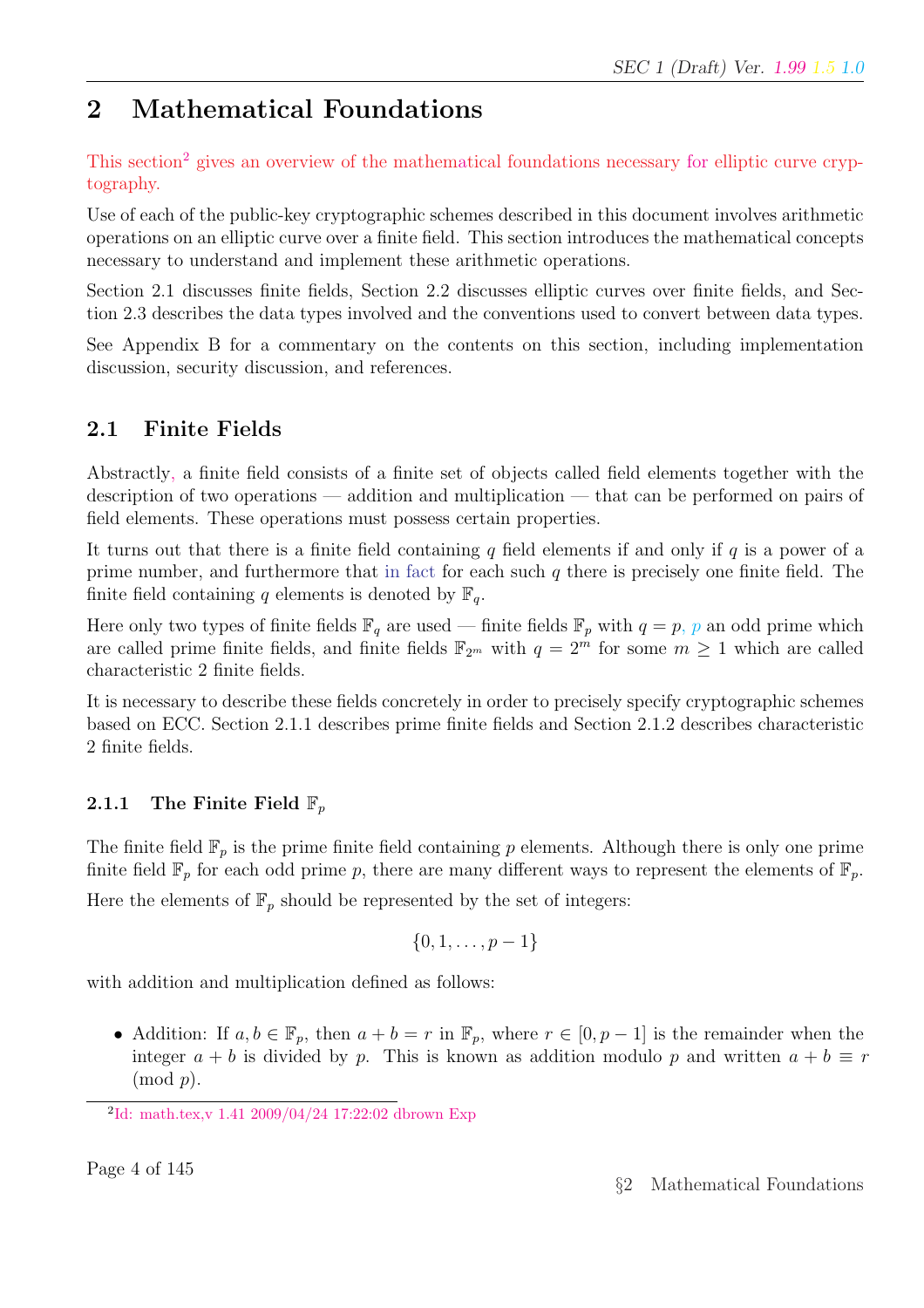• Multiplication: If  $a, b \in \mathbb{F}_p$ , then  $a.b = s$  in  $\mathbb{F}_p$ , where  $s \in [0, p-1]$  is the remainder when the integer ab is divided by p. This is known as multiplication modulo p and written  $a.b \equiv s$  $\pmod{p}$ .

Addition and multiplication in  $\mathbb{F}_p$  can be calculated efficiently using standard algorithms for ordinary integer arithmetic. In this representation of  $\mathbb{F}_p$ , the additive identity or zero element is the integer 0, and the multiplicative identity is the integer 1.

It is convenient to define subtraction and division of field elements just as it is convenient to define subtraction and division of integers. To do so, the additive inverse (or negative) and multiplicative inverse of a field element must be described:

- Additive inverse: If  $a \in \mathbb{F}_p$ , then the additive inverse  $(-a)$  of a in  $\mathbb{F}_p$  is the unique solution to the equation  $a + x \equiv 0 \pmod{p}$ .
- Multiplicative inverse: If  $a \in \mathbb{F}_p$ ,  $a \neq 0$ , then the multiplicative inverse  $a^{-1}$  of a in  $\mathbb{F}_p$  is the unique solution to the equation  $a.x \equiv 1 \pmod{p}$ .

Additive inverses and multiplicative inverses in  $\mathbb{F}_p$  can be calculated efficiently. Multiplicative inverses arecan be calculated using the extended Euclidean algorithm. Division and subtraction are defined in terms of additive and multiplicative inverses:  $a - b \mod p$  is  $a + (-b) \mod p$  and  $a/b \mod p$  is  $a.(b^{-1}) \mod p$ .

Here the prime finite fields  $\mathbb{F}_p$  used should have:

 $\lceil \log_2 p \rceil \in \{112, 128, 160, 192, 224, 256, 384, 521\}.$ 

This restriction is designed to facilitate interoperability, while enabling implementers to deploy implementations which are efficient in terms of computation and communication since  $p$  is aligned with word size, and which are capable of furnishing all commonly required security levels. Inclusion of  $\lceil \log_2 p \rceil = 521$  instead of  $\lceil \log_2 p \rceil = 512$  is an anomaly chosen to align this document with other standards efforts — in particular with the U.S. government's recommended elliptic curve domain parameters [186-2].

### 2.1.2 The Finite Field  $\mathbb{F}_{2^m}$

The finite field  $\mathbb{F}_{2^m}$  is the characteristic 2 finite field containing  $2^m$  elements. Although there is only one characteristic 2 finite field  $\mathbb{F}_{2^m}$  for each power  $2^m$  of 2 with  $m \geq 1$ , there are many different ways to represent the elements of  $\mathbb{F}_{2^m}$ .

Here the elements of  $\mathbb{F}_{2^m}$  should be represented by the set of binary polynomials of degree  $m-1$ or less:

$$
\{a_{m-1}x^{m-1} + a_{m-2}x^{m-2} + \cdots + a_1x + a_0 : a_i \in \{0, 1\}\}
$$

with addition and multiplication defined in terms of an irreducible binary polynomial  $f(x)$  of degree  $m$ , known as the reduction polynomial, as follows: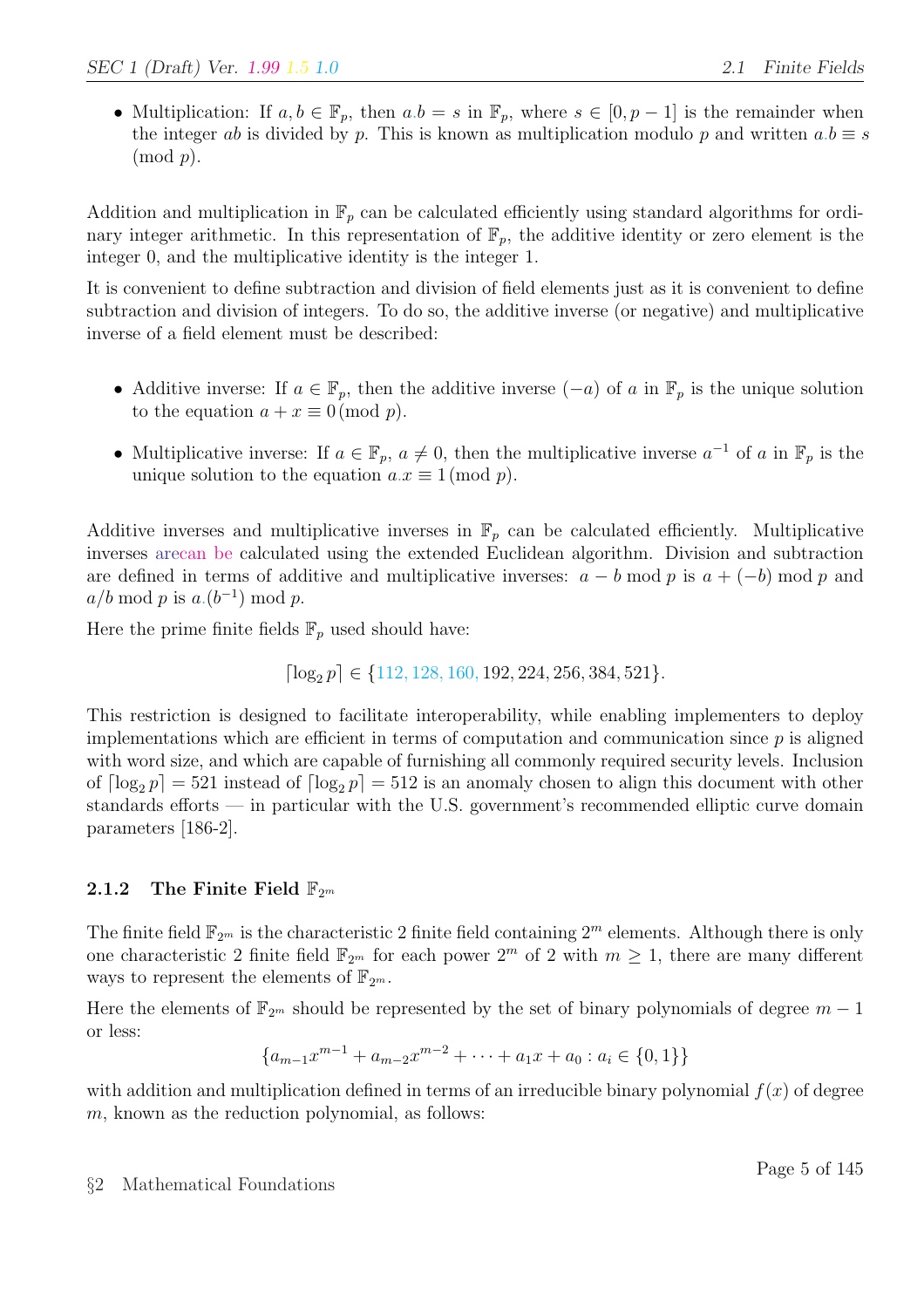- Addition: If  $a = a_{m-1}x^{m-1} + \cdots + a_0$ ,  $b = b_{m-1}x^{m-1} + \cdots + b_0 \in \mathbb{F}_{2^m}$ , then  $a + b = r$  in  $\mathbb{F}_{2^m}$ , where  $r = r_{m-1}x^{m-1} + \cdots + r_0$  with  $r_i \equiv a_i + b_i \pmod{2}$ .
- Multiplication: If  $a = a_{m-1}x^{m-1} + \cdots + a_0$ ,  $b = b_{m-1}x^{m-1} + \cdots + b_0 \in \mathbb{F}_{2^m}$ , then  $a.b = s$  in  $\mathbb{F}_{2^m}$ , where  $s = s_{m-1}x^{m-1} + \cdots + s_0$  is the remainder when the polynomial ab is divided by  $f(x)$  with all coefficient arithmetic performed modulo 2.

Addition and multiplication in  $\mathbb{F}_{2^m}$  can be calculated efficiently using standard algorithms for ordinary integer and polynomial arithmetic. In this representation of  $\mathbb{F}_{2^m}$ , the additive identity or zero element is the polynomial 0, and the multiplicative identity is the polynomial 1.

Again it is convenient to define subtraction and division of field elements. To do so, the additive inverse (or negative) and multiplicative inverse of a field element must be described:

- Additive inverse: If  $a \in \mathbb{F}_{2^m}$ , then the additive inverse  $(-a)$  of a in  $\mathbb{F}_{2^m}$  is the unique solution to the equation  $a + x = 0$  in  $\mathbb{F}_{2^m}$ . Note that  $-a = a$  for all  $a \in \mathbb{F}_{2^m}$ .
- Multiplicative inverse: If  $a \in \mathbb{F}_{2^m}$ ,  $a \neq 0$ , then the multiplicative inverse  $a^{-1}$  of a in  $\mathbb{F}_{2^m}$  is the unique solution to the equation  $a.x = 1$  in  $\mathbb{F}_{2^m}$ .

Additive inverses and multiplicative inverses in  $\mathbb{F}_{2^m}$  can be calculated efficiently. Multiplicative inverses can be calculated using the polynomial version of the extended Euclidean algorithm. Division and subtraction are defined in terms of additive and multiplicative inverses:  $a - b$  in  $\mathbb{F}_{2^m}$ is  $a + (-b)$  in  $\mathbb{F}_{2^m}$  and  $a/b$  in  $\mathbb{F}_{2^m}$  is  $a.(b^{-1})$  in  $\mathbb{F}_{2^m}$ .

Here the characteristic 2 finite fields  $\mathbb{F}_{2^m}$  used should have:

 $m \in \{113, 131, 163, 193, 233, 239, 283, 409, 571\}$ 

and addition and multiplication in  $\mathbb{F}_{2^m}$  should be performed using one of the irreducible binary polynomials of degree  $m$  in Table 1. As before this restriction is designed to facilitate interoperability while enabling implementers to deploy efficient implementations capable of meeting common security requirements.

The rule used to pick acceptable  $m$ 's was: in each interval between integers in the set:

{112, 128, 160, 192, 224, 256, 384, 512, 1024},

if such an  $m$  exists, select the smallest prime  $m$  in the interval with the property that there exists a Koblitz curve whose order is 2 or 4 times a prime over  $\mathbb{F}_{2^m}$ ; otherwise simply select the smallest prime m in the interval. (A Koblitz curve is an elliptic curve over  $\mathbb{F}_{2^m}$  with  $a, b \in \{0, 1\}$ , see §Section 2.2.) The inclusion of  $m = 239$  is an anomaly chosen since it has already been widely used in practice. The inclusion of  $m = 283$  instead of  $m = 277$  is an anomaly chosen to align this document with other standards efforts — in particular with the U.S. government's recommended elliptic curve domain parameters [186-2]. Composite  $m$  was avoided to align this specification with other standards efforts and to address concerns expressed by some experts about the security of elliptic curves defined over  $\mathbb{F}_{2^m}$  with m composite — see, for example, [GS99][GS99, JMS01, GHS02, Hes05, MT06].

Page 6 of 145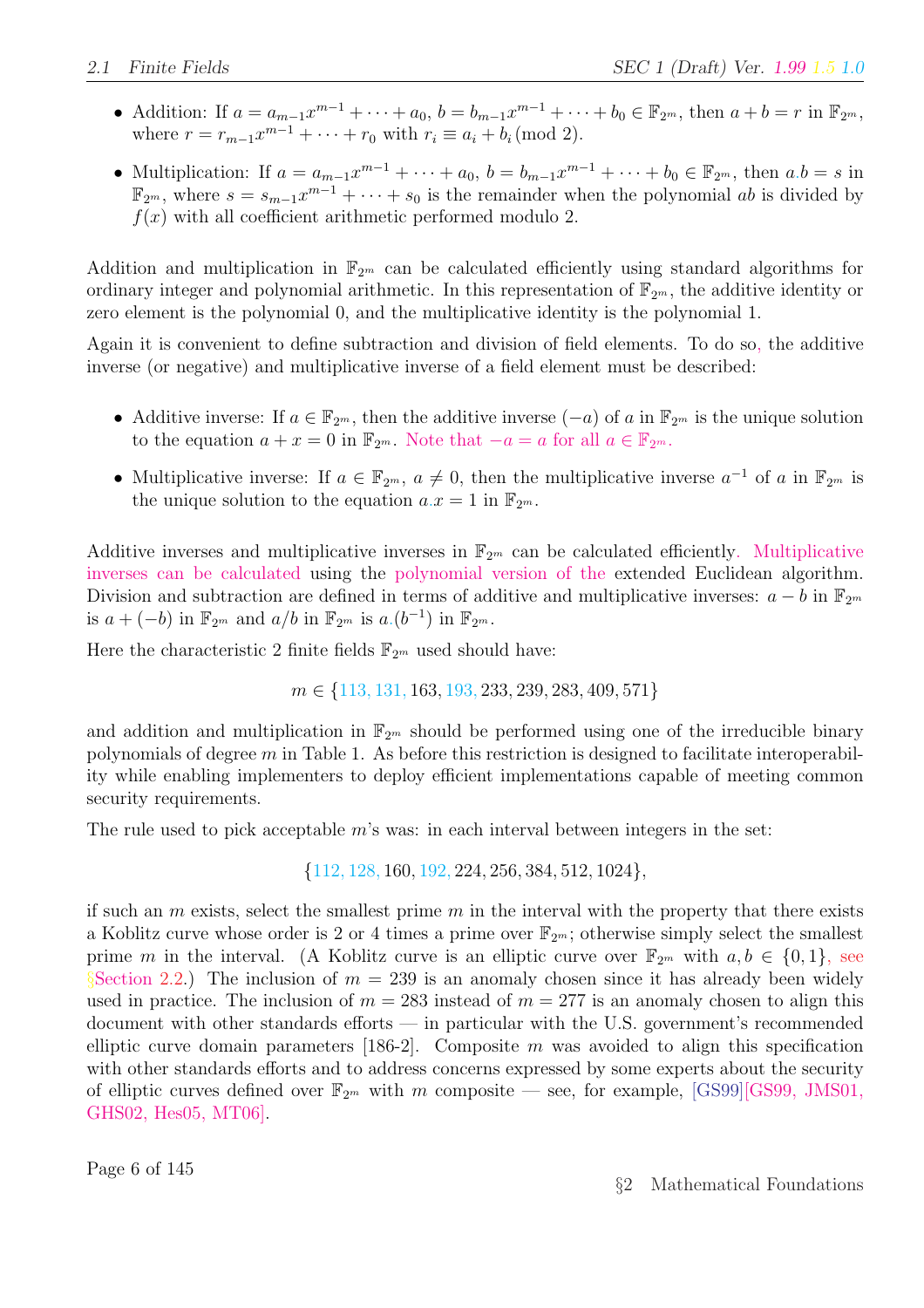| Field                  | Reduction Polynomial(s)                                  |
|------------------------|----------------------------------------------------------|
| $\mathbb{F}_{2^{113}}$ | $f(x) = x^{113} + x^9 + 1$                               |
| $\mathbb{F}_{2^{131}}$ | $f(x) = x^{131} + x^8 + x^3 + x^2 + 1$                   |
| $\mathbb{F}_{2^{163}}$ | $f(x) = x^{163} + x^7 + x^6 + x^3 + 1$                   |
| $\mathbb{F}_{2^{193}}$ | $f(x) = x^{193} + x^{15} + 1$                            |
| $\mathbb{F}_{2^{233}}$ | $f(x) = x^{233} + x^{74} + 1$                            |
| $\mathbb{F}_{2^{239}}$ | $f(x) = x^{239} + x^{36} + 1$ or $x^{239} + x^{158} + 1$ |
| $\mathbb{F}_{2^{283}}$ | $f(x) = x^{283} + x^{12} + x^7 + x^5 + 1$                |
| $\mathbb{F}_{2^{409}}$ | $f(x) = x^{409} + x^{87} + 1$                            |
| $\mathbb{F}_{2^{571}}$ | $f(x) = x^{571} + x^{10} + x^5 + x^2 + 1$                |

Table 1: Representations of  $\mathbb{F}_{2^m}$ 

The rule used to pick acceptable reduction polynomials was: if a degree  $m$  binary irreducible trinomial:

$$
f(x) = xm + xk + 1
$$
 with  $m > k \ge 1$ 

exists, use the irreducible trinomial with  $k$  as small as possible; otherwise use the degree  $m$  binary irreducible pentanomial:

$$
f(x) = xm + xk3 + xk2 + xk1 + 1 with m > k3 > k2 > k1 \ge 1
$$

with (1)  $k_3$  as small as possible, (2)  $k_2$  as small as possible given  $k_3$ , and (3)  $k_1$  as small as possible given  $k_3$  and  $k_2$ . These polynomials enable efficient calculation of field operations. The second reduction polynomial at with  $m = 239$  is an anomaly chosen since it has been widely deployed.

### 2.2 Elliptic Curves

An elliptic curve over  $\mathbb{F}_q$  is defined in terms of the solutions to an equation in  $\mathbb{F}_q$ . The form of the equation defining an elliptic curve over  $\mathbb{F}_q$  differs depending on whether the field is a prime finite field or a characteristic 2 finite field.

Section 2.2.1 describes elliptic curves over prime finite fields, and Section 2.2.2 describes elliptic curves over characteristic 2 finite fields.

### 2.2.1 Elliptic Curves over  $\mathbb{F}_p$

Let  $\mathbb{F}_p$  be a prime finite field so that p is an odd prime number, and let  $a, b \in \mathbb{F}_p$  satisfy  $4.a^3 + 27.b^2 \neq 0$ 0 (mod p). Then an elliptic curve  $E(\mathbb{F}_p)$  over  $\mathbb{F}_p$  defined by the parameters  $a, b \in \mathbb{F}_p$  consists of the set of solutions or points  $P = (x, y)$  for  $x, y \in \mathbb{F}_p$  to the equation:

$$
y^2 \equiv x^3 + a \cdot x + b \pmod{p}
$$

§2 Mathematical Foundations

Page 7 of 145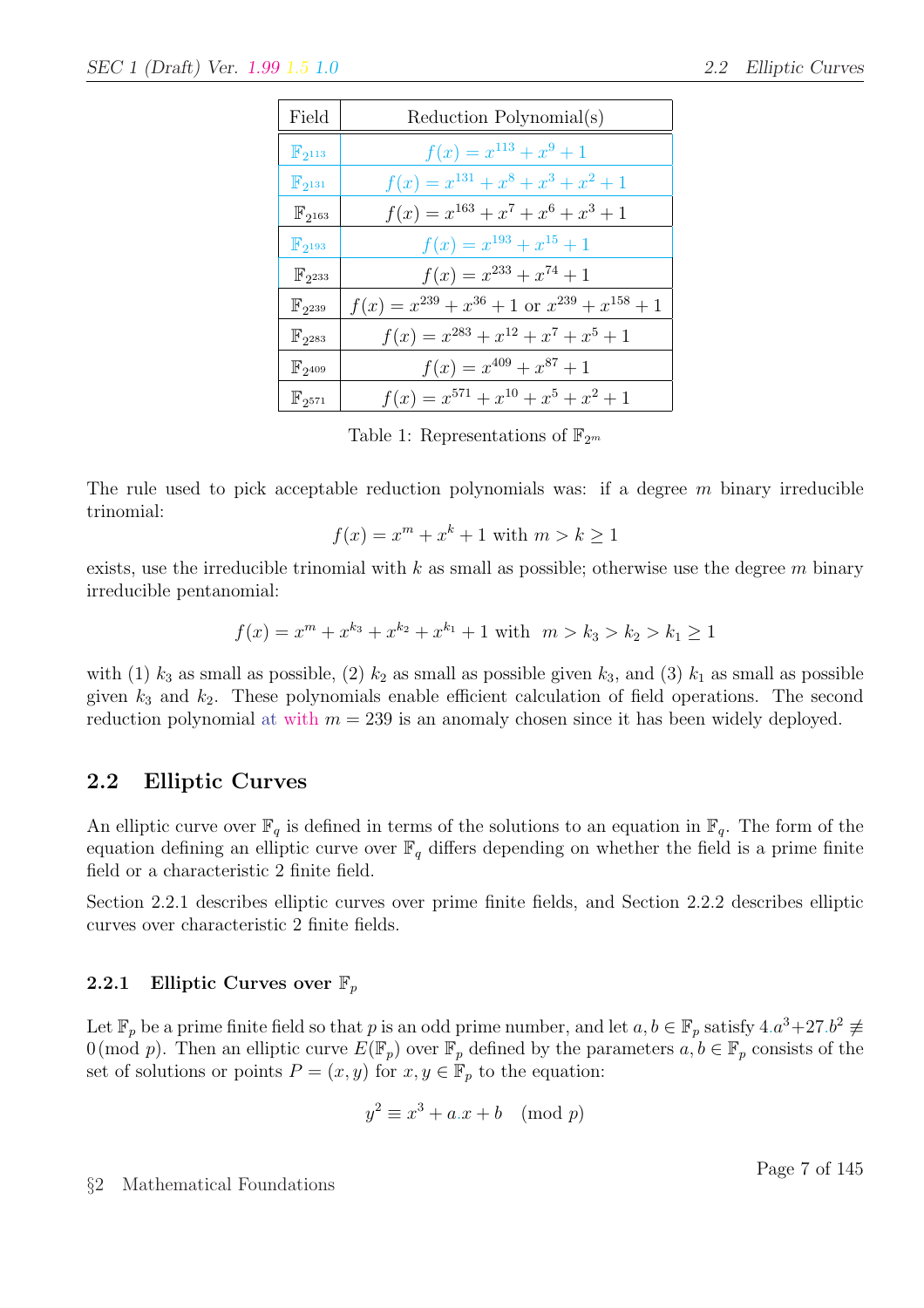together with an extra point  $\mathcal O$  called the point at infinity. The equation  $y^2 \equiv x^3 + a \cdot x + b \pmod{p}$  is called the defining equation of  $E(\mathbb{F}_p)$ . For a given point  $P = (x_P, y_P)$ ,  $x_P$  is called the x-coordinate of  $P$ , and  $y_P$  is called the y-coordinate of  $P$ .

The number of points on  $E(\mathbb{F}_p)$  is denoted by  $\#E(\mathbb{F}_p)$ . The Hasse Theorem states that:

$$
p + 1 - 2\sqrt{p} \leq \#E(\mathbb{F}_p) \leq p + 1 + 2\sqrt{p}.
$$

It is possible to define an addition rule to add points on  $E$ . The addition rule is specified as follows:

1. Rule to add the point at infinity to itself:

$$
\mathcal{O}+\mathcal{O}=\mathcal{O}.
$$

2. Rule to add the point at infinity to any other point:

$$
(x, y) + \mathcal{O} = \mathcal{O} + (x, y) = (x, y) \text{ for all } (x, y) \in E(\mathbb{F}_p).
$$

3. Rule to add two points with the same x-coordinates when the points are either distinct or have y-coordinate 0:

$$
(x, y) + (x, -y) = \mathcal{O}
$$
 for all  $(x, y) \in E(\mathbb{F}_p)$ 

— i.e. the negative of the point  $(x, y)$  is  $-(x, y) = (x, -y)$ .

4. Rule to add two points with different x-coordinates: Let  $(x_1, y_1) \in E(\mathbb{F}_p)$  and  $(x_2, y_2) \in E(\mathbb{F}_p)$ be two points such that  $x_1 \neq x_2$ . Then  $(x_1, y_1) + (x_2, y_2) = (x_3, y_3)$ , where:

$$
x_3 \equiv \lambda^2 - x_1 - x_2 \pmod{p}
$$
,  $y_3 \equiv \lambda (x_1 - x_3) - y_1 \pmod{p}$ , and  $\lambda \equiv \frac{y_2 - y_1}{x_2 - x_1} \pmod{p}$ .

5. Rule to add a point to itself (double a point): Let  $(x_1, y_1) \in E(\mathbb{F}_p)$  be a point with  $y_1 \neq 0$ . Then  $(x_1, y_1) + (x_1, y_1) = (x_3, y_3)$ , where:

$$
x_3 \equiv \lambda^2 - 2 \cdot x_1 \pmod{p}
$$
,  $y_3 \equiv \lambda (x_1 - x_3) - y_1 \pmod{p}$ , and  $\lambda \equiv \frac{3 \cdot x_1^2 + a}{2 \cdot y_1} \pmod{p}$ .

The set of points on  $E(\mathbb{F}_p)$  forms a group under this addition rule. Furthermore the group is abelian — meaning that  $P_1 + P_2 = P_2 + P_1$  for all points  $P_1, P_2 \in E(\mathbb{F}_p)$ . Notice that the addition rule can always be computed efficiently using simple field arithmetic.

Cryptographic schemes based on ECC rely on scalar multiplication of elliptic curve points. Given an integer k and a point  $P \in E(\mathbb{F}_p)$ , scalar multiplication is the process of adding P to itself k times. The result of this scalar multiplication is denoted  $k \times P$  or kP. Scalar multiplication of elliptic curve points can be computed efficiently using the addition rule together with the double-and-add algorithm or one of its variants.

Page 8 of 145

§2 Mathematical Foundations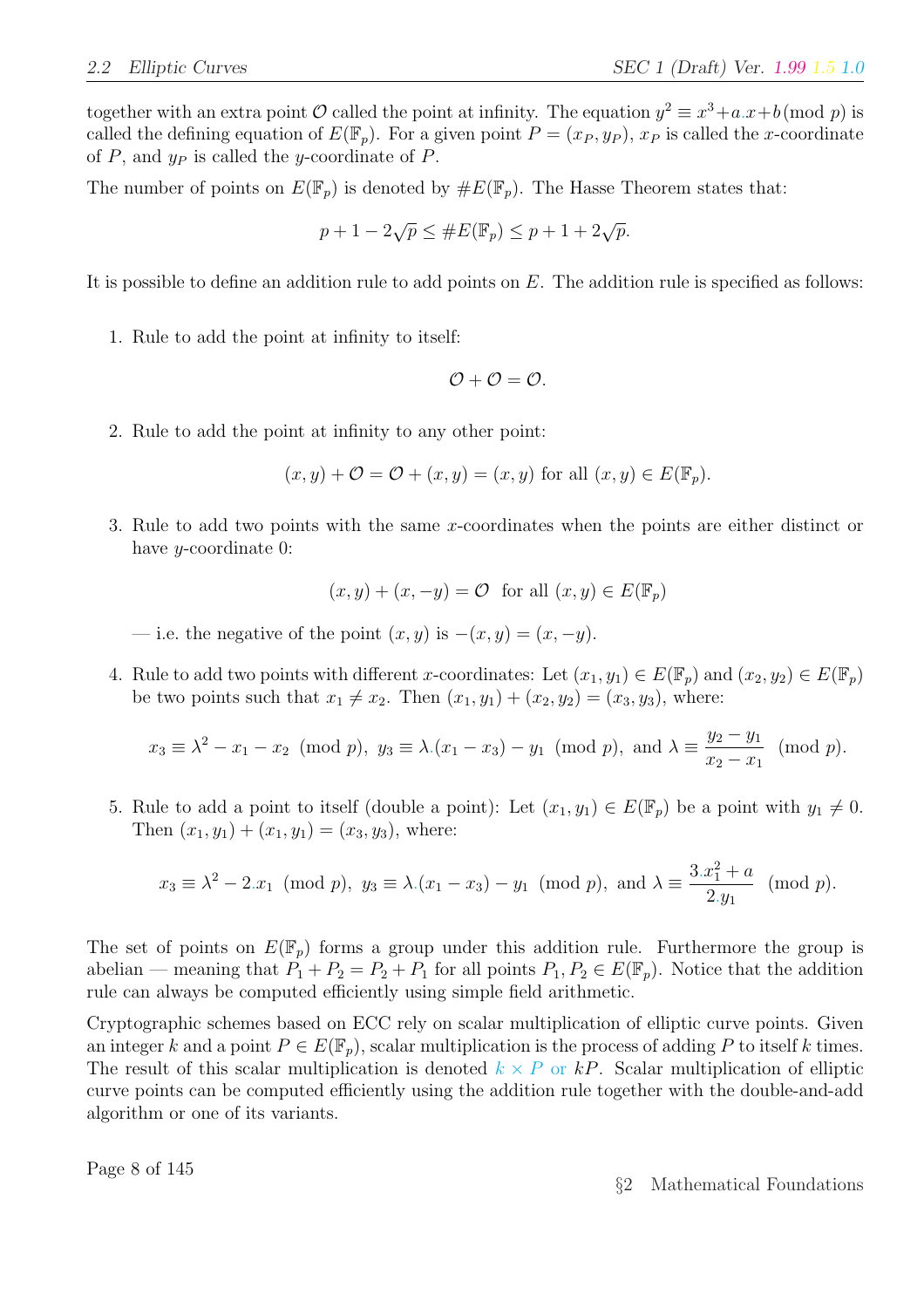#### 2.2.2 Elliptic Curves over  $\mathbb{F}_{2^m}$

Let  $\mathbb{F}_{2^m}$  be a characteristic 2 finite field, and let  $a, b \in \mathbb{F}_{2^m}$  satisfy  $b \neq 0$  in  $\mathbb{F}_{2^m}$ . Then a (nonsupersingular) elliptic curve  $E(\mathbb{F}_{2^m})$  over  $\mathbb{F}_{2^m}$  defined by the parameters  $a, b \in \mathbb{F}_{2^m}$  consists of the set of solutions or points  $P = (x, y)$  for  $x, y \in \mathbb{F}_{2^m}$  to the equation:

$$
y^{2} + x \cdot y = x^{3} + a \cdot x^{2} + b \text{ in } \mathbb{F}_{2^{m}}
$$

together with an extra point  $\mathcal O$  called the point at infinity. (Here the only elliptic curves over  $\mathbb{F}_{2^m}$ of interest are non-supersingular elliptic curves.)

The number of points on  $E(\mathbb{F}_{2^m})$  is denoted by  $\#E(\mathbb{F}_{2^m})$ . The Hasse Theorem states that:

$$
2^{m} + 1 - 2\sqrt{2^{m}} \leq \#E(\mathbb{F}_{2^{m}}) \leq 2^{m} + 1 + 2\sqrt{2^{m}}.
$$

It is again possible to define an addition rule to add points on  $E$  as it was in Section 2.2.1. The addition rule is specified as follows:

1. Rule to add the point at infinity to itself:

$$
\mathcal{O}+\mathcal{O}=\mathcal{O}.
$$

2. Rule to add the point at infinity to any other point:

$$
(x, y) + \mathcal{O} = \mathcal{O} + (x, y) = (x, y)
$$
 for all  $(x, y) \in E(\mathbb{F}_p)$ .

3. Rule to add two points with the same x-coordinates when the points are either distinct or have x-coordinate 0:

$$
(x, y) + (x, x + y) = \mathcal{O}
$$
 for all  $(x, y) \in E(\mathbb{F}_p)$ 

— i.e. the negative of the point  $(x, y)$  is  $-(x, y) = (x, x + y)$ .

4. Rule to add two points with different x-coordinates: Let  $(x_1, y_1) \in E(\mathbb{F}_{2^m})$  and  $(x_2, y_2) \in$  $E(\mathbb{F}_{2^m})$  be two points such that  $x_1 \neq x_2$ . Then  $(x_1, y_1) + (x_2, y_2) = (x_3, y_3)$ , where:

$$
x_3 = \lambda^2 + \lambda + x_1 + x_2 + a \text{ in } \mathbb{F}_{2^m}, y_3 = \lambda \cdot (x_1 + x_3) + x_3 + y_1 \text{ in } \mathbb{F}_{2^m}, \text{ and } \lambda \equiv = \frac{y_1 + y_2}{x_1 + x_2} \text{ in } \mathbb{F}_{2^m}.
$$

5. Rule to add a point to itself (double a point): Let  $(x_1, y_1) \in E(\mathbb{F}_{2^m})$  be a point with  $x_1 \neq 0$ . Then  $(x_1, y_1) + (x_1, y_1) = (x_3, y_3)$ , where:

$$
x_3 = \lambda^2 + \lambda + a
$$
 in  $\mathbb{F}_{2^m}$ ,  $y_3 = x_1^2 + (\lambda + 1)x_3$  in  $\mathbb{F}_{2^m}$ , and  $\lambda = x_1 + \frac{y_1}{x_1}$  in  $\mathbb{F}_{2^m}$ .

The set of points on  $E(\mathbb{F}_{2^m})$  forms an abelian group under this addition rule. Notice that the addition rule can always be computed efficiently using simple field arithmetic.

Cryptographic schemes based on ECC rely on scalar multiplication of elliptic curve points. As before given an integer k and a point  $P \in E(\mathbb{F}_{2^m})$ , scalar multiplication is the process of adding P to itself k times. The result of this scalar multiplication is denoted  $k \times P$  or kP.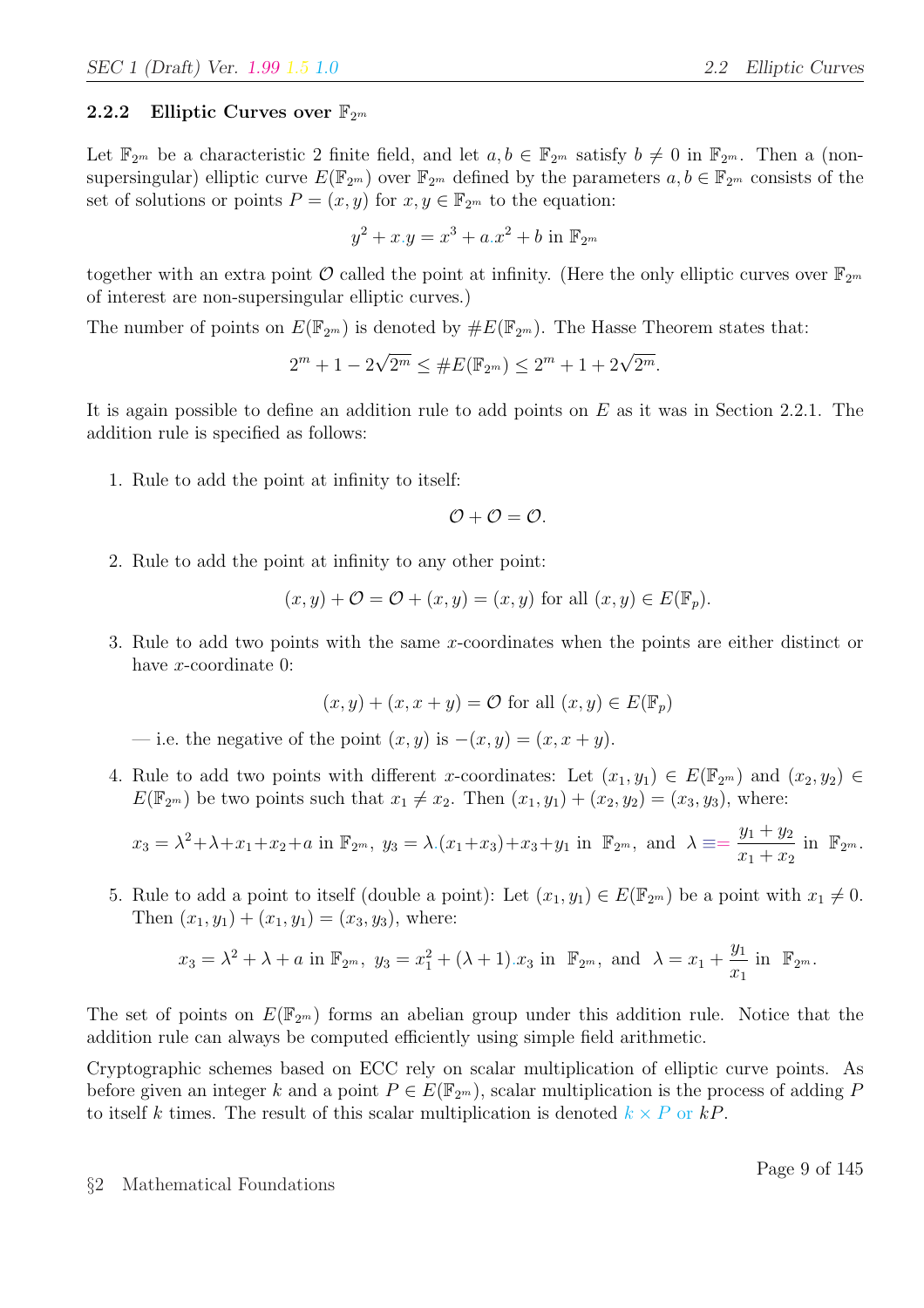# 2.3 Data Types and Conversions

The schemes specified in this document involve operations using several different data types. This section lists the different data types and describes how to convert one data type to another.

Five data types are employed in this document: three types associated with elliptic curve arithmetic — integers, field elements, and elliptic curve points — as well as octet strings which are used to communicate and store information, and bit strings which are used by some of the primitives.

Frequently it is necessary to convert one of the data types into another — for example to represent an elliptic curve point as an octet string. The remainder of this section is devoted to describing how the necessary conversions should be performed.

Figure 1 illustrates which conversions are needed and where they are described.



Figure 1: Converting between Data Types

### 2.3.1 Bit-String-to-Octet-String Conversion

Bit strings should be converted to octet strings as described in this section. Informally the idea is to pad the bit string with 0's on the left to make its length a multiple of 8, then chop the result up into octets. Formally the conversion routine is specified as follows:

Input: A bit string B of length blen bits.

**Output:** An octet string M of length  $mlen = \lceil \frac{blen}{8} \rceil$  octets.

Actions: Convert the bit string  $B = B_0 B_1 ... B_{b \nleq n-1}$  to an octet string  $M = M_0 M_1 ... M_{m \nleq n-1}$ as follows:

1. For  $0 < i \leq mlen - 1$ , let:

$$
M_i = B_{\text{blen-8-8}(\text{mlen-1-i})} B_{\text{blen-7-8}(\text{mlen-1-i})} \dots B_{\text{blen-1-8}(\text{mlen-1-i})}.
$$

Page 10 of 145

§2 Mathematical Foundations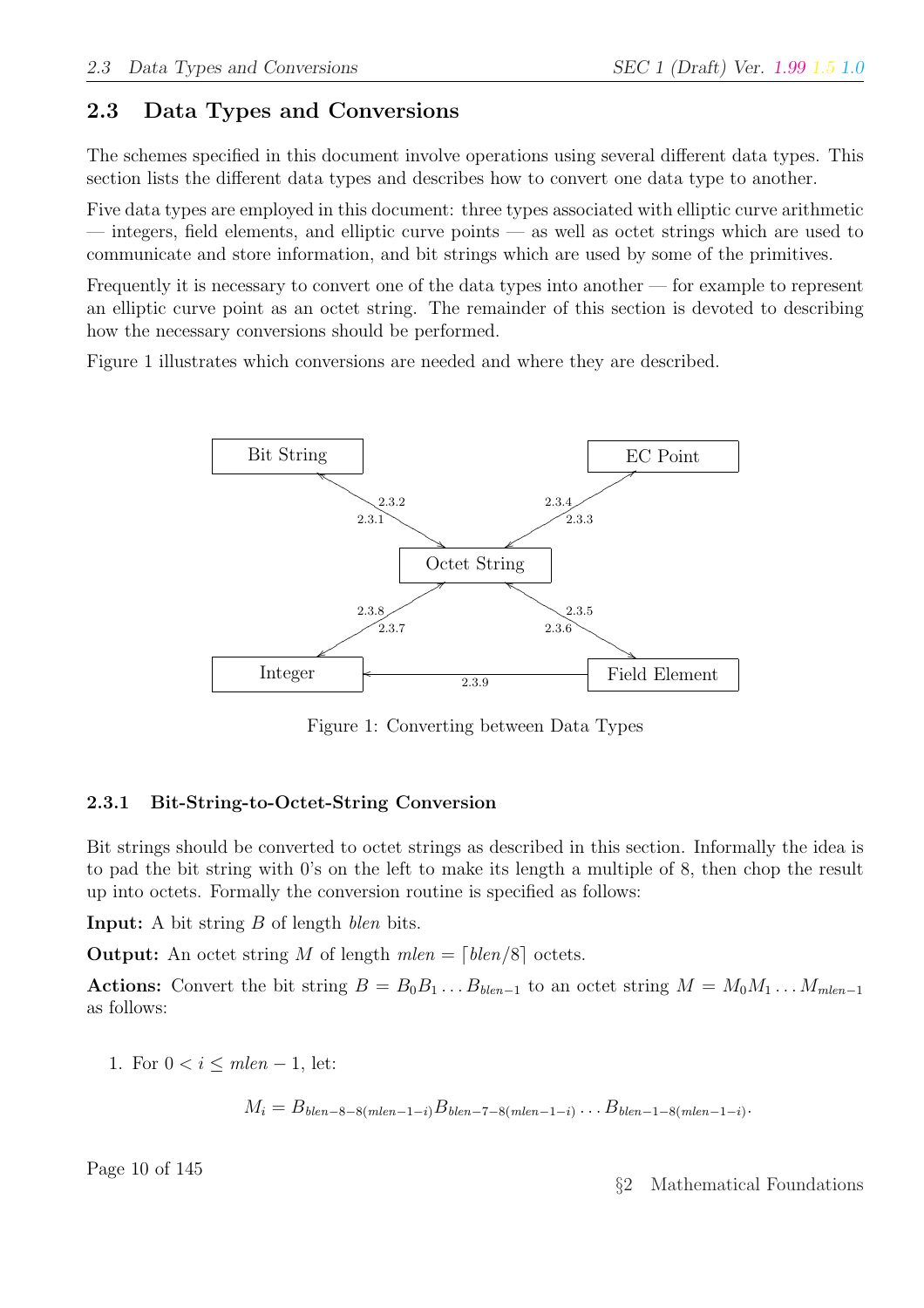- 2. Let  $M_0$  have its leftmost  $8(mlen) blen$  bits set to 0, and its rightmost  $8 (8(mlen) blen)$ bits set to  $B_0B_1 \ldots B_{8-8(mlen)+blen-1}$ .
- 3. Output M.

### 2.3.2 Octet-String-to-Bit-String Conversion

Octet strings should be converted to bit strings as described in this section. Informally the idea is simply to view the octet string as a bit string instead. Formally the conversion routine is specified as follows:

**Input:** An octet string M of length *mlen* octets.

**Output:** A bit string B of length  $blen = 8(mlen)$  bits.

Actions: Convert the octet string  $M = M_0M_1 \dots M_{mlen-1}$  to a bit string  $B = B_0B_1 \dots B_{blen-1}$  as follows:

1. For  $0 \le i \le mlen - 1$ , set:

 $B_{8i}B_{8i+1}\ldots B_{8i+7}=M_i.$ 

2. Output B.

### 2.3.3 Elliptic-Curve-Point-to-Octet-String Conversion

Elliptic curve points should be converted to octet strings as described in this section. Informally, if point compression is being used, the idea is that the compressed  $y$ -coordinate is placed in the leftmost octet of the octet string along with an indication that point compression is on, and the x-coordinate is placed in the remainder of the octet string; otherwise if point compression is off, the leftmost octet indicates that point compression is off, and the remainder of the octet string contains the x-coordinate followed by the y-coordinate. Formally the conversion routine is specified as follows:

Setup: Decide whether or not to represent points using point compression.

**Input:** A point P on an elliptic curve over  $\mathbb{F}_q$  defined by the field elements a, b.

**Output:** An octet string M of length mlen octets where  $mlen = 1$  if  $P = \mathcal{O}$ ,  $mlen = \lfloor \frac{\log_2 q}{8} \rfloor + 1$ if  $P \neq O$  and point compression is used, and  $mlen = 2\lceil (\log_2 q)/8 \rceil + 1$  if  $P \neq O$  and point compression is not used.

Actions: Convert P to an octet string  $M = M_0M_1 \dots M_{mlen-1}$  as follows:

- 1. If  $P = \mathcal{O}$ , output  $M = 00_{16}$ .
- 2. If  $P = (x_P, y_P) \neq \mathcal{O}$  and point compression is being used, proceed as follows:
	- 2.1. Convert the field element  $x_P$  to an octet string X of length  $\lceil (\log_2 q)/8 \rceil$  octets using the conversion routine specified in Section 2.3.5.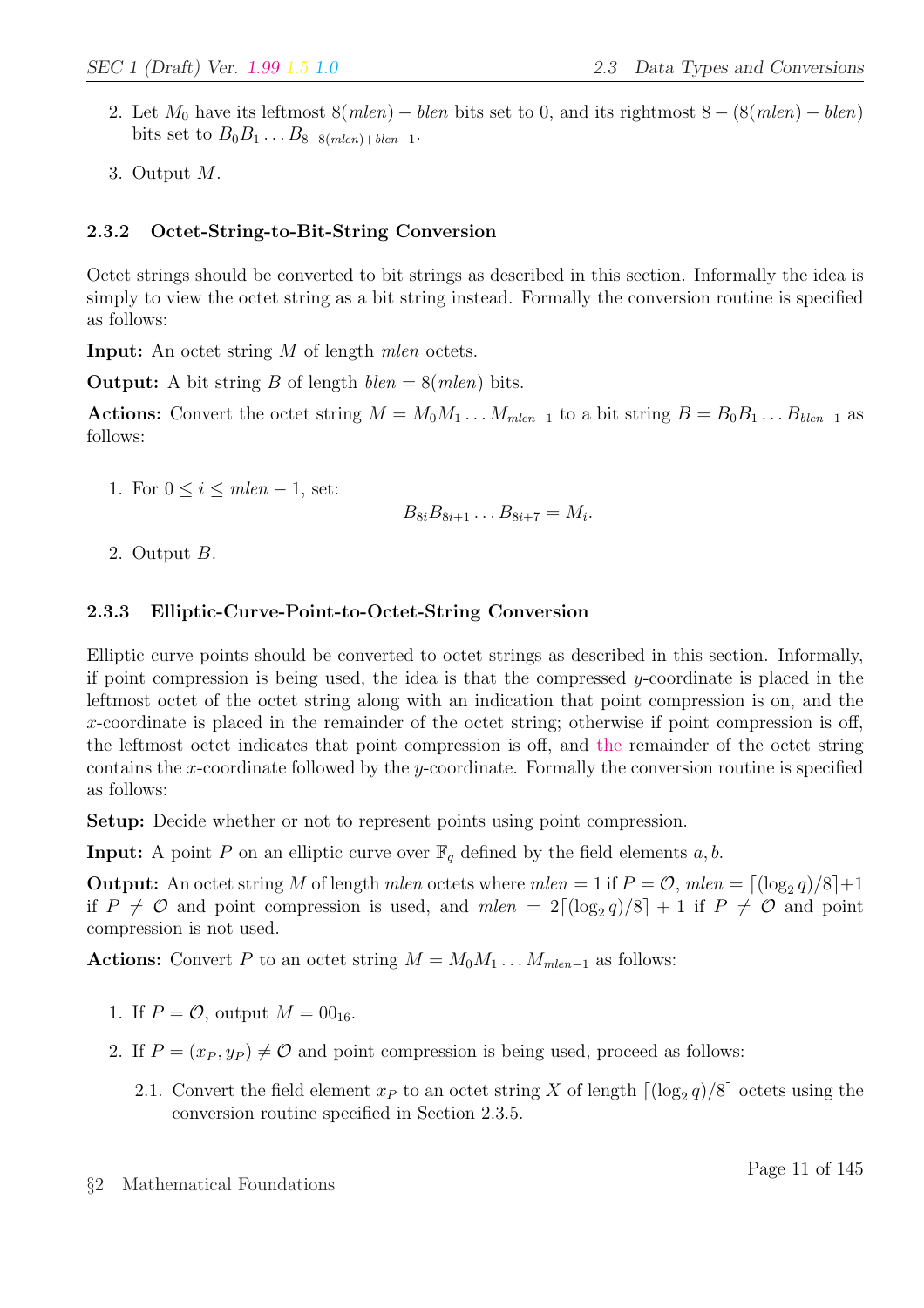- 2.2. Derive from  $y_P$  a single bit  $\tilde{y}_P$  as follows (this allows the y-coordinate to be represented compactly using a single bit):
	- 2.2.1. If  $q = p$  is an odd prime, set  $\tilde{y}_P = y_P \pmod{2}$ .
	- 2.2.2. If  $q = 2^m$ , set  $\tilde{y}_P = 0$  if  $x_P = 0$ , otherwise compute  $z = z_{m-1}x^{m-1} + \cdots + z_1x + z_0$ such that  $z = y_P . x_P^{-1}$  $_{P}^{-1}$  and set  $\tilde{y}_P = z_0$ .
- 2.3. Assign the value  $02_{16}$  to the single octet Y if  $\tilde{y}_P = 0$ , or the value  $03_{16}$  if  $\tilde{y}_P = 1$ .
- 2.4. Output  $M = Y \parallel X$ .
- 3. If  $P = (x_P, y_P) \neq \mathcal{O}$  and point compression is not being used, proceed as follows:
	- 3.1. Convert the field element  $x_P$  to an octet string X of length  $\lceil (\log_2 q)/8 \rceil$  octets using the conversion routine specified in Section 2.3.5.
	- 3.2. Convert the field element  $y_P$  to an octet string Y of length  $\lceil (\log_2 q)/8 \rceil$  octets using the conversion routine specified in Section 2.3.5.
	- 3.3. Output  $M = 04_{16} || X || Y$ .

#### 2.3.4 Octet-String-to-Elliptic-Curve-Point Conversion

Octet strings should be converted to elliptic curve points as described in this section. Informally the idea is that, if the octet string represents a compressed point, the compressed y-coordinate is recovered from the leftmost octet, the x-coordinate is recovered from the remainder of the octet string, and then the point compression process is reversed; otherwise the leftmost octet of the octet string is removed, the x-coordinate is recovered from the left half of the remaining octet string, and the y-coordinate is recovered from the right half of the remaining octet string. Formally the conversion routine is specified as follows:

**Input:** An elliptic curve over  $\mathbb{F}_q$  defined by the field elements a, b, and an octet string M which is either the single octet  $00_{16}$ , an octet string of length  $mlen = \lfloor (\log_2 q)/8 \rfloor + 1$ , or an octet string of length  $mlen = 2[(\log_2 q)/8] + 1.$ 

**Output:** An elliptic curve point  $P$ , or "invalid".

**Actions:** Convert  $M$  to an elliptic curve point  $P$  as follows:

- 1. If  $M = 00_{16}$ , output  $P = \mathcal{O}$ .
- 2. If M has length  $\lceil (\log_2 q)/8 \rceil + 1$  octets, proceed as follows:
	- 2.1. Parse  $M = Y \parallel X$  as a single octet Y followed by  $\lceil (\log_2 q)/8 \rceil$  octets X.
	- 2.2. Convert X to a field element  $x_P$  of  $\mathbb{F}_q$  using the conversion routine specified in Section 2.3.6. Output "invalid" and stop if the routine outputs "invalid".
	- 2.3. If  $Y = 0^2_{16}$ , set  $\tilde{y}_P = 0$ , and if  $Y = 0^3_{16}$ , set  $\tilde{y}_P = 1$ . Otherwise output "invalid" and stop.
	- 2.4. Derive from  $x_P$  and  $\tilde{y}_P$  an elliptic curve point  $P = (x_P, y_P)$ , where:

Page 12 of 145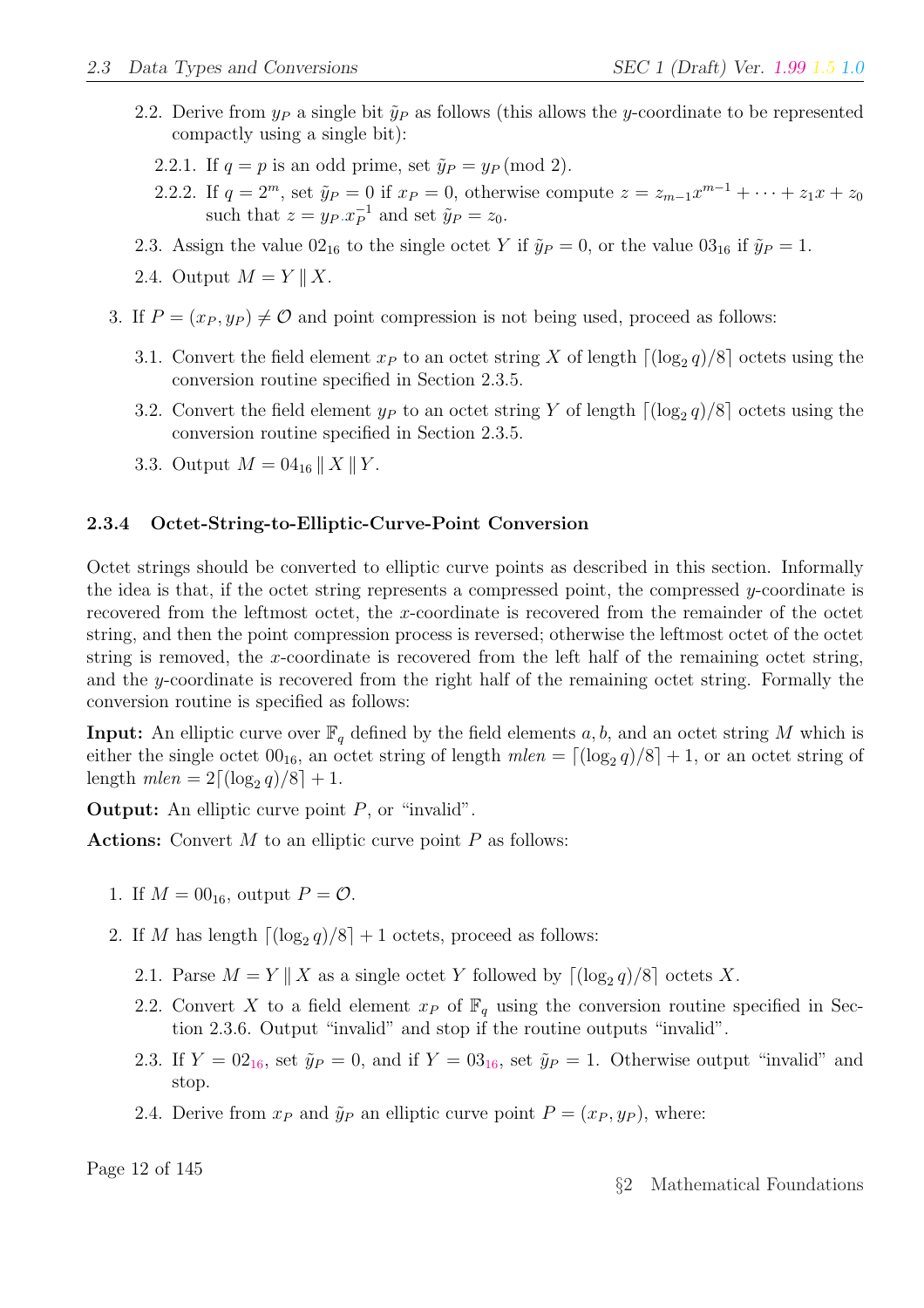- 2.4.1. If  $q = p$  is an odd prime, compute the field element  $\alpha \equiv x_P^3 + a \cdot x_P + b \pmod{p}$ , and compute a square root  $\beta$  of  $\alpha$  modulo p. Output "invalid" and stop if there are no square roots of  $\alpha$  modulo p, otherwise set  $y_P = \beta$  if  $\beta \equiv \tilde{y}_P \pmod{2}$ , and set  $y_P = p - \beta$  if  $\beta \not\equiv \tilde{y}_P \pmod{2}$ .
- 2.4.2. If  $q = 2^m$  and  $x_P = 0$ , output  $y_P = b^{2^{m-1}}$  in  $\mathbb{F}_{2^m}$ .
- 2.4.3. If  $q = 2^m$  and  $x_P \neq 0$ , compute the field element  $\beta = x_P + a + b.x_P^{-2}$  $_P^{-2}$  in  $\mathbb{F}_{2^m}$ , and find an element  $z = z_{m-1}x^{m-1} + \cdots + z_1x + z_0$  such that  $z^2 + z = \beta$  in  $\mathbb{F}_{2^m}$ . Output "invalid" and stop if no such z exists, otherwise set  $y_P = x_P z$  in  $\mathbb{F}_{2^m}$  if  $z_0 = \tilde{y}_P$ , and set  $y_P = x_P (z + 1)$  in  $\mathbb{F}_{2^m}$  if  $z_0 \neq \tilde{y}_P$ .
- 2.5. Output  $P = (x_P, y_P)$ .
- 3. If M has length  $2\lceil (\log_2 q)/8 \rceil + 1$  octets, proceed as follows:
	- 3.1. Parse  $M = W \parallel X \parallel Y$  as a single octet W followed by  $\lceil (\log_2 q)/8 \rceil$  octets X followed by  $\lceil (\log_2 q)/8 \rceil$  octets Y.
	- 3.2. Check that  $W = 0.4_{16}$ . If  $W \neq 0.4_{16}$ , output "invalid" and stop.
	- 3.3. Convert X to a field element  $x_P$  of  $\mathbb{F}_q$  using the conversion routine specified in Section 2.3.6. Output "invalid" and stop if the routine outputs "invalid".
	- 3.4. Convert Y to a field element  $y_P$  of  $\mathbb{F}_q$  using the conversion routine specified in Section 2.3.6. Output "invalid" and stop if the routine outputs "invalid".
	- 3.5. Check that  $P = (x_P, y_P)$  satisfies the defining equation of the elliptic curve.
	- 3.6. Output  $P = (x_P, y_P)$ .

#### 2.3.5 Field-Element-to-Octet-String Conversion

Field elements should be converted to octet strings as described in this section. Informally the idea is that, if the field is  $\mathbb{F}_p$ , convert the integer to an octet string, and if the field is  $\mathbb{F}_{2^m}$ , view the coefficients of the polynomial as a bit string with the highest degree term on the left and convert the bit string to an octet string. Formally the conversion routine is specified as follows:

**Input:** An element a of the field  $\mathbb{F}_q$ .

**Output:** An octet string M of length  $mlen = \lfloor (\log_2 q)/8 \rfloor$  octets.

Actions: Convert a to an octet string  $M = M_0M_1 \dots M_{mlen-1}$  as follows:

- 1. If  $q = p$  is an odd prime, then a is an integer in the interval [0, p 1]. Convert a to M using the conversion routine specified in Section 2.3.7 (with a and *mlen* as inputs). Output M.
- 2. If  $q = 2^m$ , then  $a = a_{m-1}x^{m-1} + \cdots + a_1x + a_0$  is a binary polynomial. Convert a to M as follows:
	- 2.1. For  $0 < i \leq mlen 1$ , let:

$$
M_i = a_{7+8(mlen-1-i)}a_{6+8(mlen-1-i)}\ldots a_{8(mlen-1-i)}.
$$

§2 Mathematical Foundations

Page 13 of 145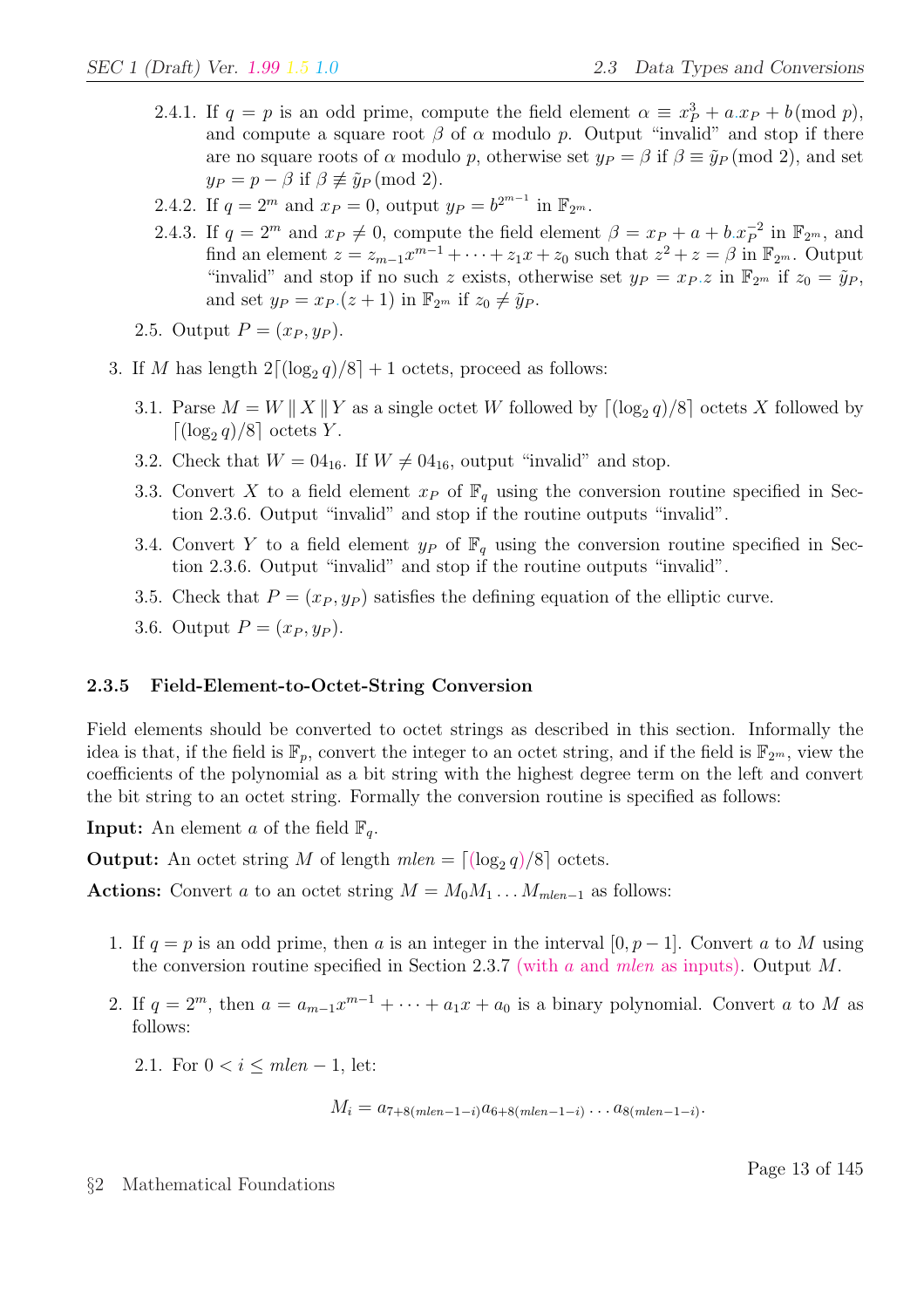- 2.2. Let  $M_0$  have its leftmost  $8(mlen) m$  bits set to 0, and its rightmost  $8 (8(mlen) m)$ bits set to  $a_{m-1}a_{m-2} \ldots a_{8(mlen)-8}$ .
- 2.3. Output M.

### 2.3.6 Octet-String-to-Field-Element Conversion

Octet strings should be converted to field elements as described in this section. Informally the idea is that, if the field is  $\mathbb{F}_p$ , convert the octet string to an integer, and if the field is  $\mathbb{F}_{2^m}$ , use the bits of the octet string as the coefficients of the binary polynomial with the rightmost bit as the constant term. Formally the conversion routine is specified as follows:

**Input:** An indication of the field  $\mathbb{F}_q$  used and an octet string M of length  $mlen = \lfloor \log \log_2 q \rfloor/8$ octets.

**Output:** An element a in  $\mathbb{F}_q$ , or "invalid".

Actions: Convert  $M = M_0 M_1 \dots M_{mlen-1}$  with  $M_i = M_i^0 M_i^1 \dots M_i^7$  to a field element a as follows:

- 1. If  $q = p$  is an odd prime, then a needs to be an integer in the interval  $[0, p 1]$ . Convert M to an integer a using the conversion routine specified in Section 2.3.8. Output "invalid" and stop if a does not lie in the interval  $[0, p-1]$ , otherwise output a.
- 2. If  $q = 2^m$ , then a needs to be a binary polynomial of degree  $m 1$  or less. Set the field element *a* to be  $a = a_{m-1}x^{m-1} + \cdots + a_1x + a_0$  with:

$$
a_i = M_{mlen-1-\lfloor i/8 \rfloor}^{7-i+8(\lfloor i/8 \rfloor)}.
$$

Output "invalid" and stop if the leftmost  $8(mlen) - m$  bits of  $M_0$  are not all 0, otherwise output a.

### 2.3.7 Integer-to-Octet-String Conversion

Integers should be converted to octet strings as described in this section. Informally the idea is to represent the integer in binary then convert the resulting bit string to an octet string. Formally the conversion routine is specified as follows:

Input: A non-negative integer x together with the desired length mlen of the octet string. It must be the case that:

$$
2^{8(mlen)} > x.
$$

**Output:** An octet string M of length mlen octets.

Actions: Convert  $x = x_{mlen-1}2^{8(mlen-1)} + x_{mlen-2}2^{8(mlen-2)} + \cdots + x_12^8 + x_0$  represented in base  $2^8 = 256$  to an octet string  $M = M_0 M_1 \dots M_{mlen-1}$  as follows:

1. For  $0 \leq i \leq mlen - 1$ , set:

$$
M_i = x_{\text{mlen}-1-i}.
$$

2. Output M.

Page 14 of 145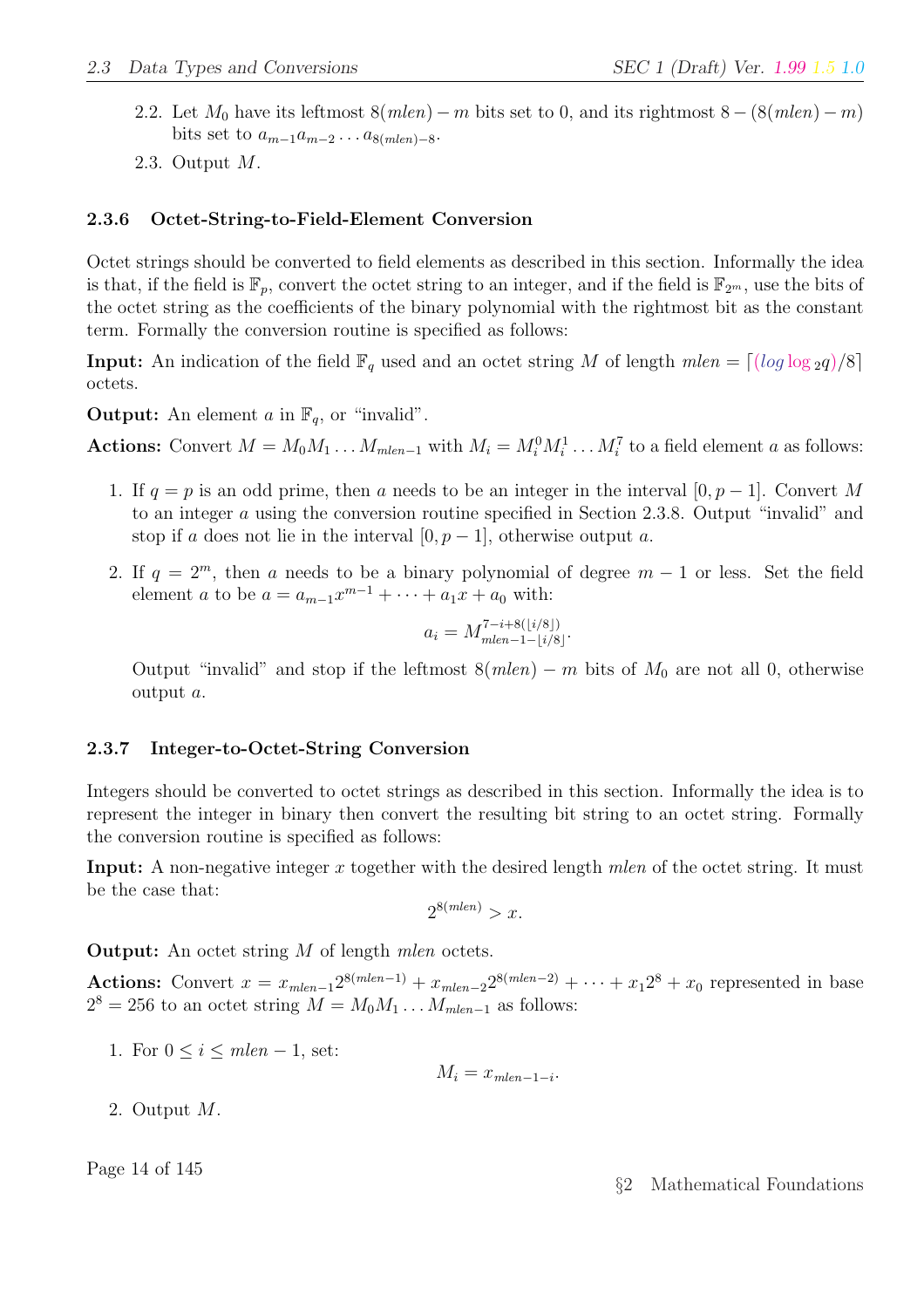### 2.3.8 Octet-String-to-Integer Conversion

Octet strings should be converted to integers as described in this section. Informally the idea is simply to view the octet string as the base 256 representation of the integer. Formally the conversion routine is specified as follows:

Input: An octet string M of length *mlen* octets.

**Output:** An integer  $x$ .

Actions: Convert  $M = M_0M_1 \dots M_{mlen-1}$  to an integer x as follows:

1. View  $M_i$  as an integer in the range  $[10, 2556]$  and set:

$$
x = \sum_{i=0}^{mlen-1} 2^{8(mlen-1-i)} M_i.
$$

2. Output x.

### 2.3.9 Field-Element-to-Integer Conversion

Field elements should be converted to integers as described in this section. Informally the idea is that, if the field is  $\mathbb{F}_p$  no conversion is required, and if the field is  $\mathbb{F}_{2^m}$  first convert the binary polynomial to an octet a bit string then convert the octet bit string to an integer. Formally the conversion routine is specified as follows:

**Input:** An element a of the field  $\mathbb{F}_q$ .

**Output:** An integer  $x$ .

Actions: Convert the field element  $a$  to an integer  $x$  as follows:

- 1. If  $q = p$  is an odd prime, then a must be an integer in the interval  $[0, p 1]$ . Output  $x = a$ .
- 2. If  $q = 2^m$ , then a must be a binary polynomial of degree at most  $m-1$  i.e.  $a = a_{m-1}x^{m-1} +$  $a_{m-2}x^{m-2} + \cdots + a_1x + a_0$ . Set:

$$
x = \sum_{i=0}^{m-1} 2^i a_i.
$$

Output x.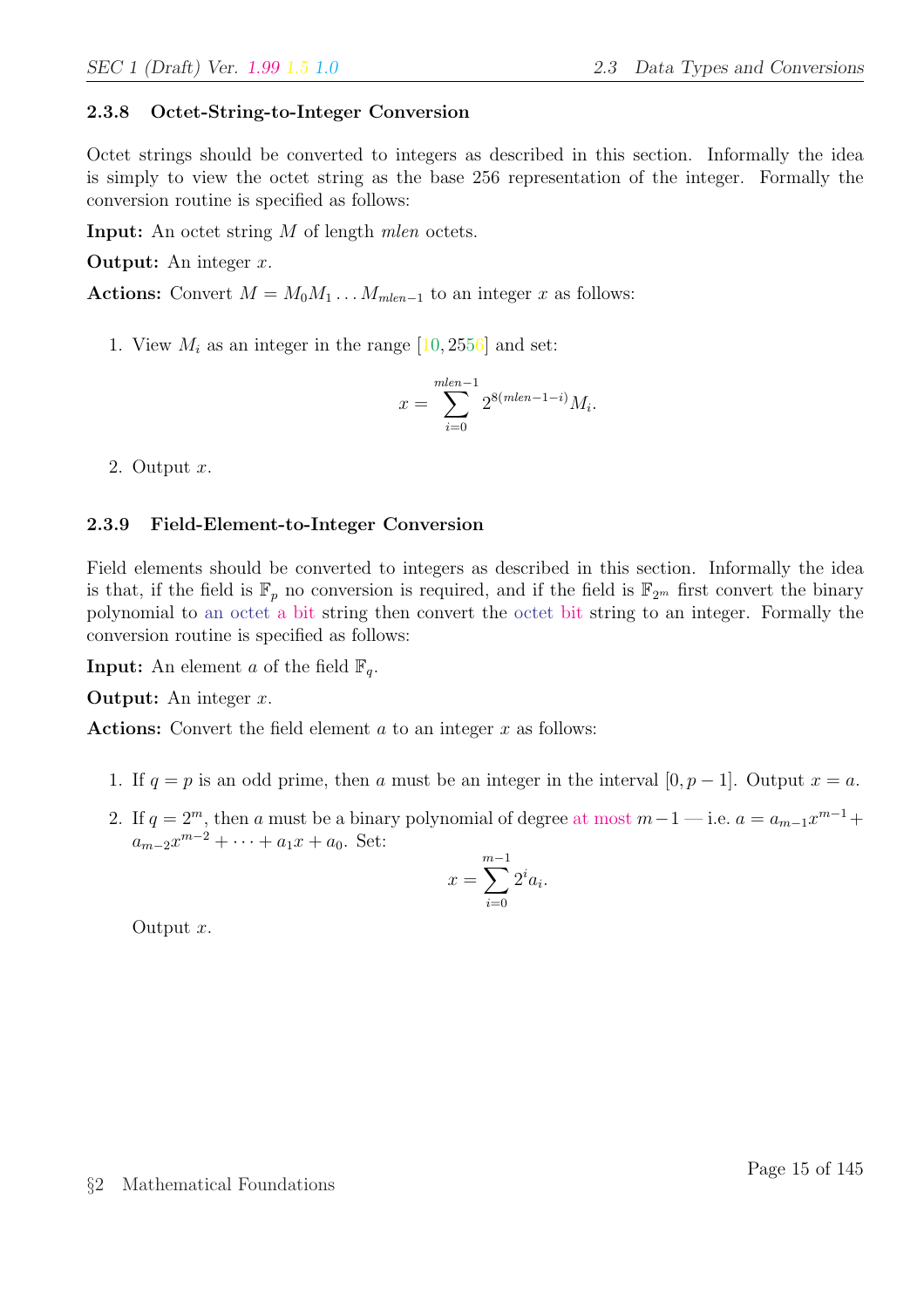# 3 Cryptographic Components

This section<sup>3</sup> describes the various cryptographic components that are used to build signature schemes, encryption schemes, and key agreement schemes later in this document.

See Appendix B for a commentary on the contents on this section, including implementation discussion, security discussion, and references.

# 3.1 Elliptic Curve Domain Parameters

The operation of each of the public-key cryptographic schemes described in this document involves arithmetic operations on an elliptic curve over a finite field determined by some elliptic curve domain parameters.

This section addresses the provision of elliptic curve domain parameters. It describes what elliptic curve domain parameters are, how they should be generated, and how they should be validated.

Two types of elliptic curve domain parameters may be used: elliptic curve domain parameters over  $\mathbb{F}_p$ , and elliptic curve domain parameters over  $\mathbb{F}_{2^m}$ . Section 3.1.1 describes elliptic curve domain parameters over  $\mathbb{F}_p$ , and Section 3.1.2 describes elliptic curve domain parameters over  $\mathbb{F}_{2^m}$ .

Elliptic curve domain parameters can be verifiably random, which means that the parameters are obtained in part as the output of a secure hash function, applied to some seed value S. Verifiably random elliptic domain parameters are recommended, but others may be used for various reasons, such as superior performance.

## 3.1.1 Elliptic Curve Domain Parameters over  $\mathbb{F}_n$

Elliptic curve domain parameters over  $\mathbb{F}_p$  are a sextuple:

$$
T = (p, a, b, G, n, h)
$$

consisting of an integer p specifying the finite field  $\mathbb{F}_p$ , two elements  $a, b \in \mathbb{F}_p$  specifying an elliptic curve  $E(\mathbb{F}_p)$  defined by the equation:

$$
E: y^2 \equiv x^3 + a \cdot x + b \pmod{p},
$$

a base point  $G = (x_G, y_G)$  on  $E(\mathbb{F}_p)$ , a prime n which is the order of G, and an integer h which is the cofactor  $h = \#E(\mathbb{F}_p)/n$ .

Elliptic curve domain parameters over  $\mathbb{F}_p$  precisely specify an elliptic curve and base point. This is necessary to precisely define public-key cryptographic schemes based on ECC.

If the elliptic curve domain parameters T are verifiably random, as specified in §Section 3.1.3, then they should be accompanied by the seed value S from which they are derived.

Section 3.1.1.1 describes how to generate elliptic curve domain parameters over  $\mathbb{F}_p$ , and Section 3.1.1.2 describes how to validate elliptic curve domain parameters over  $\mathbb{F}_p$ .

<sup>3</sup> Id: ingre.tex,v 1.97 2009/04/24 18:29:05 dbrown Exp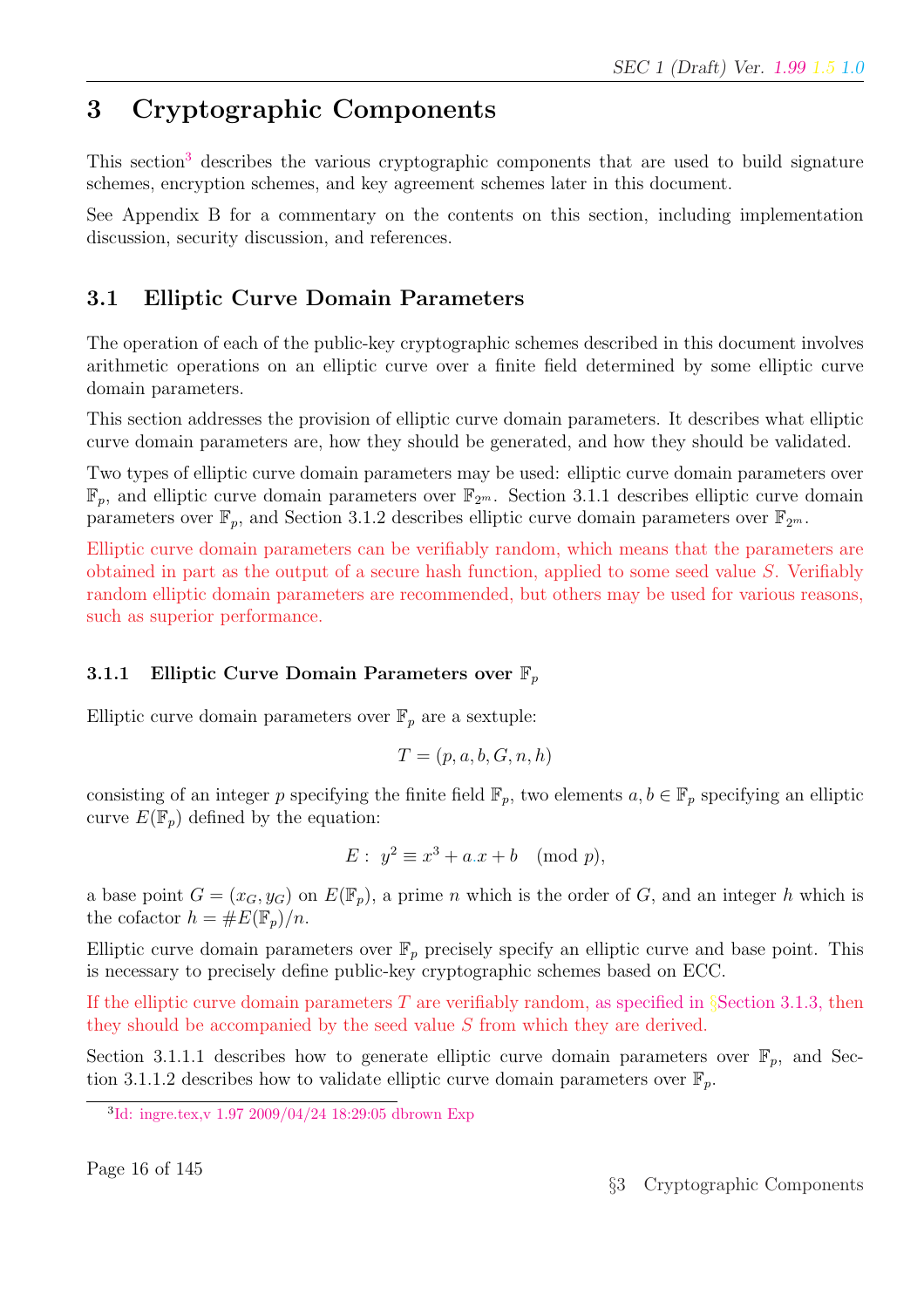### 3.1.1.1 Elliptic Curve Domain Parameters over  $\mathbb{F}_p$  Generation Primitive

Elliptic curve domain parameters over  $\mathbb{F}_p$  should be generated as follows:

Input: The approximate security level in bits required from the elliptic curve domain parameters — this must be an integer  $t \in \{56, 64, 80, 96, 112, 128, 192, 256\}$ . Optionally, a seed value S.

**Output:** Elliptic curve domain parameters over  $\mathbb{F}_p$ .

$$
T = (p, a, b, G, n, h)
$$

such that taking logarithms on the associated elliptic curve requires approximately  $2<sup>t</sup>$  operations. **Actions:** Generate elliptic curve domain parameters over  $\mathbb{F}_p$  as follows:

- 1. Select a prime p such that  $\lceil \log_2 p \rceil = 2t$  if  $80 < t < \neq 256$ , and such that  $\lceil \log_2 p \rceil = 521$  if  $t = 256$ , and such that  $\lceil \log_2 p \rceil = 192$  if  $t = 80$  to determine the finite field  $\mathbb{F}_p$ .
- 2. Select elements  $a, b \in \mathbb{F}_p$  to determine the elliptic curve  $E(\mathbb{F}_p)$  defined by the equation:

$$
E: y^2 \equiv x^3 + a \cdot x + b \pmod{p},
$$

a base point  $G = (x_G, y_G)$  on  $E(\mathbb{F}_p)$ , a prime n which is the order of G, and an integer h which is the cofactor  $h = \#E(\mathbb{F}_p)/n$ , subject to the following constraints:

- $4.a^3 + 27.b^2 \not\equiv 0 \pmod{p}$ .
- $\#E(\mathbb{F}_p)\neq p$ .
- $p^B \not\equiv 1 \pmod{n}$  for any all  $1 \leq B < 100$  20.
- $h \leq 2^{t/8}$  16 4.
- $n-1$ , and  $n+1$ , should each have a large prime factor r, which is large in the sense that  $\log_n(r) > \frac{19}{20}$ .

If seed S is provided, then the coefficienties pair  $(a, \text{ and } b)$ , or the point G, or both, should be derived from  $S$ , or both. See §Section 3.1.3.

3. Output  $T = (p, a, b, G, n, h)$ .

This primitive allows any of the known curve selection methods to be used — for example the methods based on complex multiplication and the methods based on general point counting algorithms. However to foster interoperability it is strongly recommended that implementers use one of the elliptic curve domain parameters over  $\mathbb{F}_p$  specified in GSEC 2 [SEC 2] [GEC 1]. See Appendix B for further discussion.

### 3.1.1.2 Validation of Elliptic Curve Domain Parameters over  $\mathbb{F}_p$

Frequently, it is either necessary or desirable for an entity using elliptic curve domain parameters over  $\mathbb{F}_p$  to receive an assurance that the parameters are valid — that is, that they satisfy the arithmetic requirements of elliptic curve domain parameters — either to prevent malicious insertion of insecure parameters, or to detect inadvertent coding or transmission errors.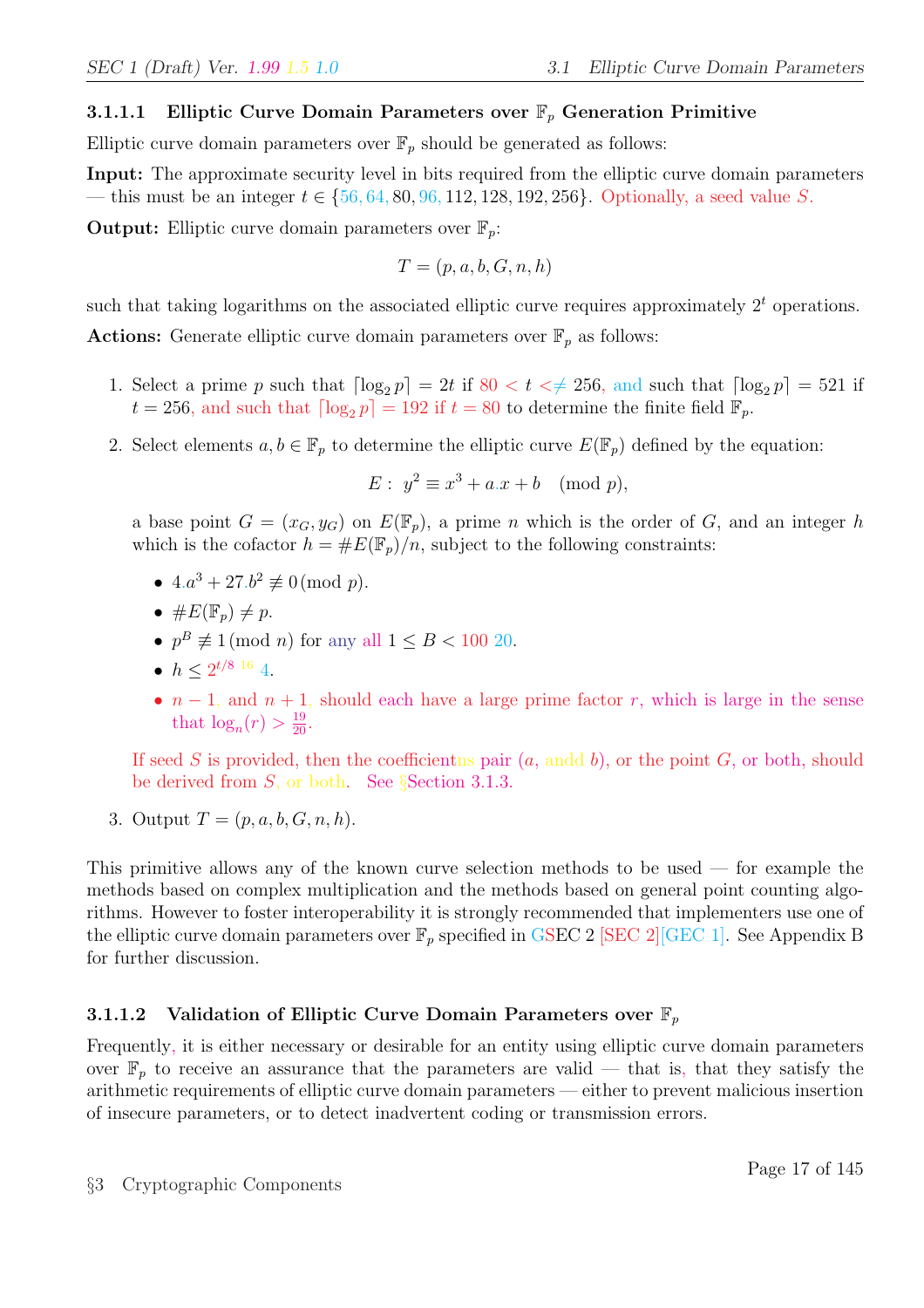There are four acceptable methods for an entity  $U$  to receive an assurance that elliptic curve domain parameters over  $\mathbb{F}_p$  are valid. OnlyAt least one of the methods must be supplied, although in many cases greater security may be obtained by carrying out more than one of the methods.

The four acceptable methods are:

- 1. Entity U performs validation of the elliptic curve domain parameters over  $\mathbb{F}_p$  itself using the validation primitive described in Section 3.1.1.2.1.
- 2. Entity U generates the elliptic curve domain parameters over  $\mathbb{F}_p$  itself using a trusted system using that in turn uses the primitive specified in Section 3.1.1.1.
- 3. Entity U receives assurance in an authentic manner that a party trusted with respect to entity U's use of the elliptic curve domain parameters over  $\mathbb{F}_p$  has performed validation of the parameters using the validation primitive described in Section 3.1.1.2.1.
- 4. Entity U receives assurance in an authentic manner that a party trusted with respect to entity U's use of the elliptic curve domain parameters over  $\mathbb{F}_p$  generated the parameters using a trusted system using that in turn uses the primitive specified in Section 3.1.1.1.

Usually when entity  $U$  accepts another party's assurance that elliptic curve domain parameters are valid, the other party is a CA.

### 3.1.1.2.1 Elliptic Curve Domain Parameters over  $\mathbb{F}_p$  Validation Primitive

The elliptic curve domain parameters over  $\mathbb{F}_p$  validation primitive should be used to check that elliptic curve domain parameters over  $\mathbb{F}_p$  are valid as follows:

**Input:** Elliptic curve domain parameters over  $\mathbb{F}_p$ .

$$
T = (p, a, b, G, n, h),
$$

along with an integer  $t \in \{56, 64, 80, 96, 112, 128, 192, 256\}$  which is the approximate security level in bits required from the elliptic curve domain parameters. Optionally, a seed value S.

Output: An indication of whether the elliptic curve domain parameters are valid or not — either "valid" or "invalid".

**Actions:** Validate the elliptic curve domain parameters over  $\mathbb{F}_p$  as follows:

- 1. Check that p is an odd prime such that  $\lceil \log_2 p \rceil = 2t$  if  $80 < t \leq 256$ , or such that  $\lceil \log_2 p \rceil = 521$  if  $t = 256$ , or such that  $\lceil \log_2 p \rceil = 192$  if  $t = 80$ .
- 2. Check that a, b,  $x_G$ , and  $y_G$  are integers in the interval  $[0, p-1]$ .
- 3. Check that  $4.a^3 + 27.b^2 \not\equiv 0 \pmod{p}$ .
- 4. Check that  $y_G^2 \equiv x_G^3 + a.x_G + b \pmod{p}$ .
- 5. Check that  $n$  is prime.

Page 18 of 145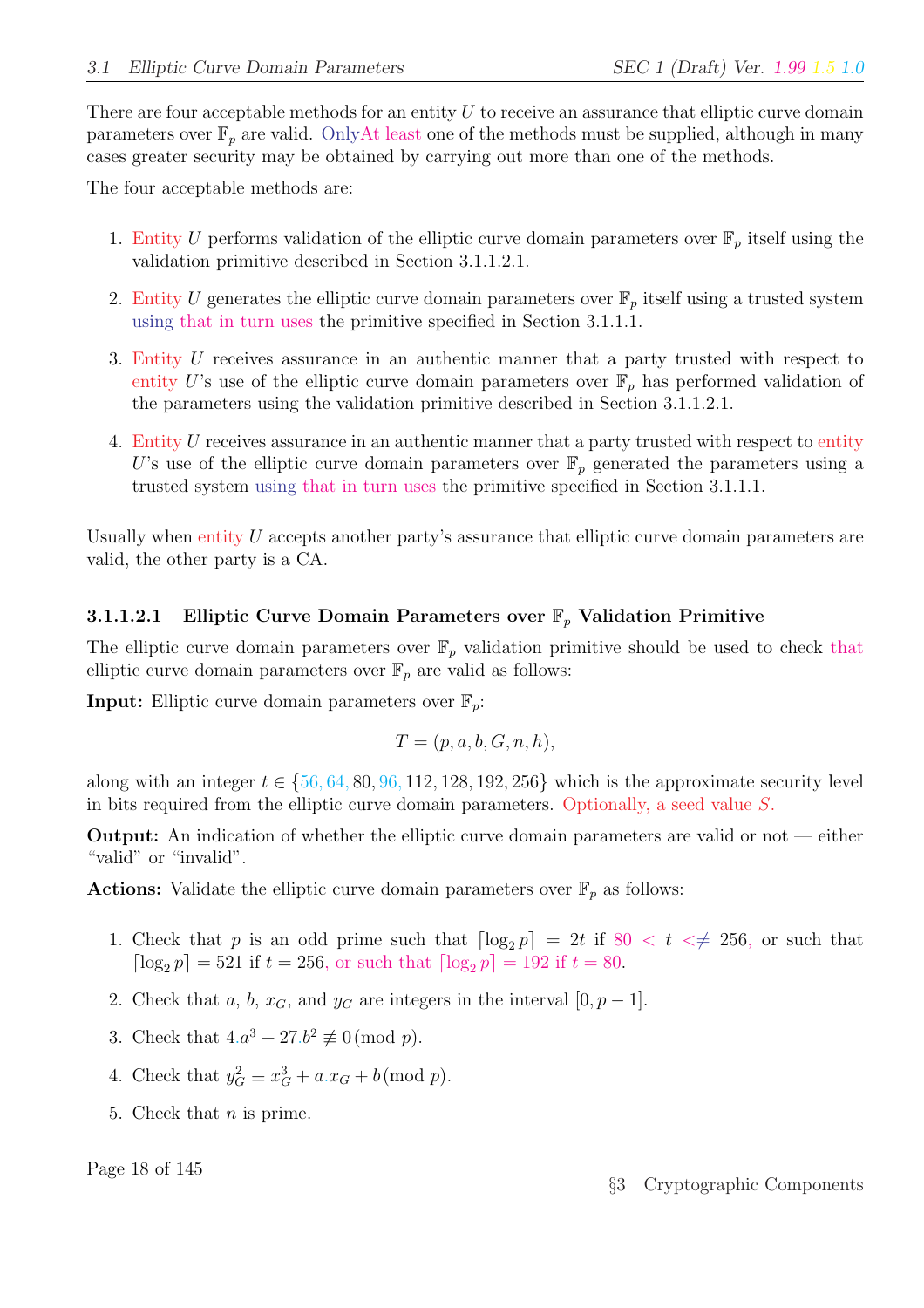- 6. Check that  $h \leq 2^{t/8}$  <sup>16</sup> 4, and that  $h = |(\sqrt{p} + 1)^2/n|$ .
- 7. Check that  $nG = \mathcal{O}$ .
- 8. Check that  $qp^B \not\equiv 1 \pmod{n}$  for any all  $1 \leq B < 100$  20, and that  $nh \not\equiv p$ .
- 9. If any of the checks fail, output "invalid", otherwise output "valid".

Step 8 above excludes the known weak classes of curves which are susceptible to either the Menezes-Okamoto-Vanstone attack, or the Frey-Rüuck attack, or the Semaev-Smart-Satoh-Araki attack. See Appendix B for further discussion.

If the elliptic curve domain parameters have been generated verifiably at random using SHA-1 as described in §Section 3.1.3ANSI X9.62 [X9.62b][X9.62a], it may also be checked that a and b have been correctly derived from the random seed  $S$  or that  $G$  has been correctly derived from the seed S, or all have.

### 3.1.2 Elliptic Curve Domain Parameters over  $\mathbb{F}_{2^m}$

Elliptic curve domain parameters over  $\mathbb{F}_{2^m}$  are a septuple:

$$
T = (m, f(x), a, b, G, n, h)
$$

consisting of an integer m specifying the finite field  $\mathbb{F}_{2^m}$ , an irreducible binary polynomial  $f(x)$  of degree m specifying the representation of  $\mathbb{F}_{2^m}$ , two elements  $a, b \in \mathbb{F}_{2^m}$  specifying the elliptic curve  $E(\mathbb{F}_{2^m})$  defined by the equation:

$$
y^{2} + x \cdot y = x^{3} + a \cdot x^{2} + b \text{ in } \mathbb{F}_{2^{m}},
$$

a base point  $G = (x_G, y_G)$  on  $E(\mathbb{F}_{2^m})$ , a prime n which is the order of G, and an integer h which is the cofactor  $h = \#E(\mathbb{F}_{2^m})/n$ .

Elliptic curve domain parameters over  $\mathbb{F}_{2^m}$  precisely specify an elliptic curve and base point. This is necessary to precisely define public-key cryptographic schemes based on ECC.

If the elliptic curve domain parameters T are verifiably random, as specified in §Section 3.1.3, then they should be accompanied by the seed value S from which they are derived.

Section 3.1.2.1 describes how to generate elliptic curve domain parameters over  $\mathbb{F}_{2^m}$ , and Section 3.1.2.2 describes how to validate elliptic curve domain parameters over  $\mathbb{F}_{2^m}$ .

### **3.1.2.1** Elliptic Curve Domain Parameters over  $\mathbb{F}_{2^m}$  Generation Primitive

Elliptic curve domain parameters over  $\mathbb{F}_{2^m}$  should be generated as follows:

Input: The approximate security level in bits required from the elliptic curve domain parameters — this must be an integer  $t \in \{56, 64, 80, 96, 112, 128, 192, 256\}$ . Optionally, a seed value S.

**Output:** Elliptic curve domain parameters over  $\mathbb{F}_{2^m}$ :

$$
T = (m, f(x), a, b, G, n, h)
$$

Page 19 of 145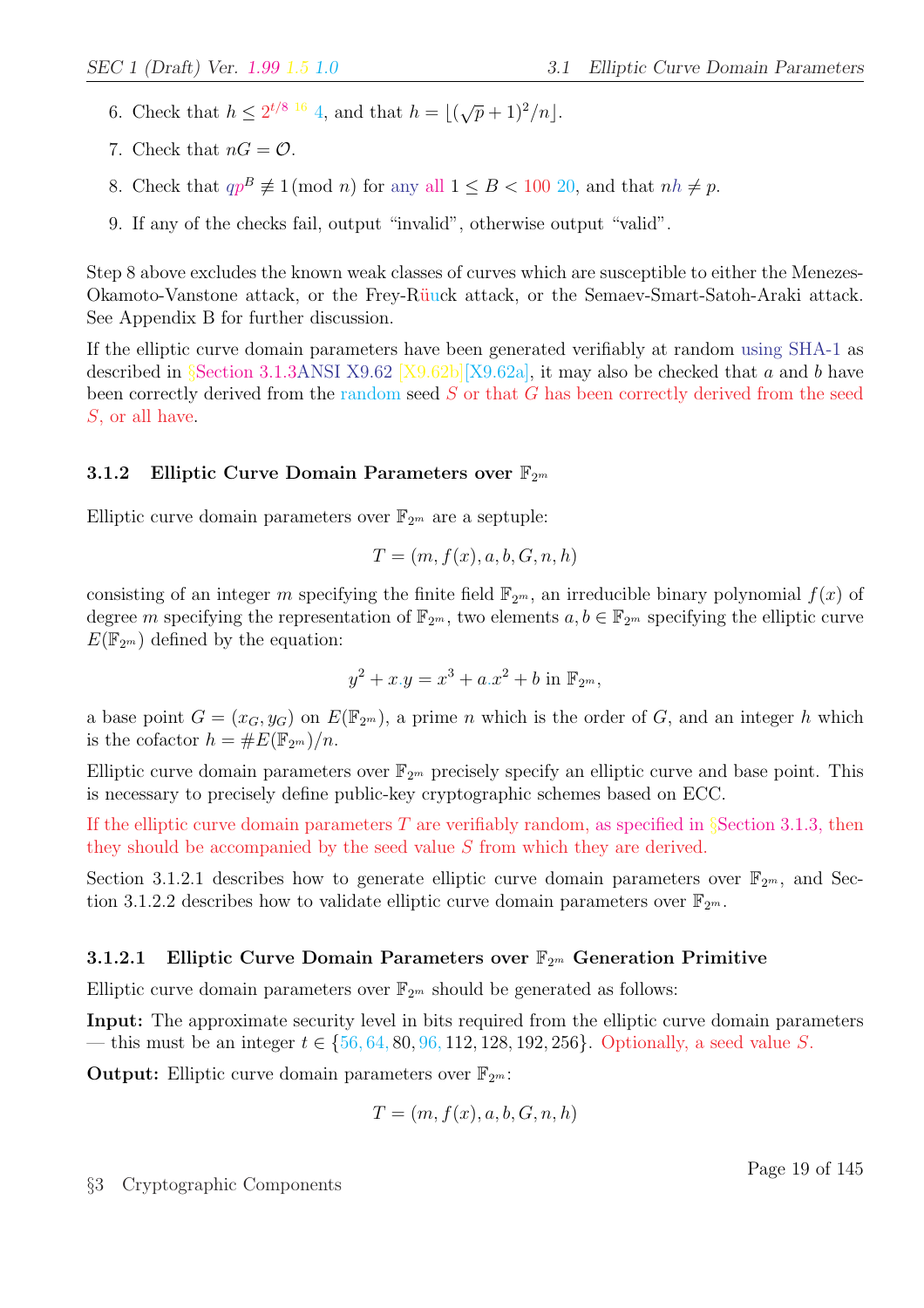such that taking logarithms on the associated elliptic curve requires approximately  $2<sup>t</sup>$  operations. Actions: Generate elliptic curve domain parameters over  $\mathbb{F}_{2^m}$  as follows:

- 1. Let t' denote the smallest integer greater than t in the set  $\{64, 80, 96, 112, 128, 192, 256, 512\}$ . Select  $m \in \{113, 131, 163, 193, 233, 239, 283, 409, 571\}$  such that  $2t < m < 2t'$  to determine the finite field  $\mathbb{F}_{2^m}$ .
- 2. Select a binary irreducible polynomial  $f(x)$  of degree m from Table 1 in Section 2.1.2 to determine the representation of  $\mathbb{F}_{2^m}$ .
- 3. Select elements  $a, b \in \mathbb{F}_{2^m}$  to determine the elliptic curve  $E(\mathbb{F}_{2^m})$  defined by the equation:

$$
E: y^2 + xy = x^3 + a x^2 + b \text{ in } \mathbb{F}_{2^m},
$$

a base point  $G = (x_G, y_G)$  on  $E(\mathbb{F}_{2^m})$ , a prime n which is the order of G, and an integer h which is the cofactor  $h = \#E(\mathbb{F}_{2m})/n$ , subject to the following constraints:

- $b \neq 0$  in  $\mathbb{F}_{2^m}$ .
- $\#E(\mathbb{F}_{2^m}) \neq 2^m$ .
- $2^{m} \not\equiv 1 \pmod{n}$  for any all  $1 \leq B < 100m$  20.
- $h \leq 2^{t/8}$  16 4.
- $n-1$ , and  $n+1$ , should each have a large prime factor r, which is large in the sense that  $\log_n(r) > \frac{19}{20}$ .

If seed value S is provided, then coefficients pair  $(a, \text{ and } b)$ , or point G, or both, should be derived from it, or both. See §Section 3.1.3.

4. Output  $T = (m, f(x), a, b, G, n, h)$ .

This primitive also allows any of the known curve selection methods to be used — for example the methods based on complex multiplication and the methods based on general point counting algorithms. However to foster interoperability it is strongly recommended that implementers use one of the recommended elliptic curve domain parameters over  $\mathbb{F}_{2^m}$  specified in GSEC 2 [SEC 2][GEC 1]. See Appendix B for further discussion.

### 3.1.2.2 Validation of Elliptic Curve Domain Parameters over  $\mathbb{F}_{2^m}$

Frequently, it is either necessary or desirable for an entity using elliptic curve domain parameters over  $\mathbb{F}_{2m}$  to receive an assurance that the parameters are valid — that is, that they satisfy the arithmetic requirements of elliptic curve domain parameters — either to prevent malicious insertion of insecure parameters, or to detect inadvertent coding or transmission errors.

There are four acceptable methods for an entity  $U$  to receive an assurance that elliptic curve domain parameters over  $\mathbb{F}_{2^m}$  are valid. OnlyAt least one of the methods must be supplied, although in many cases greater security may be obtained by carrying out more than one of the methods.

The four acceptable methods are:

Page 20 of 145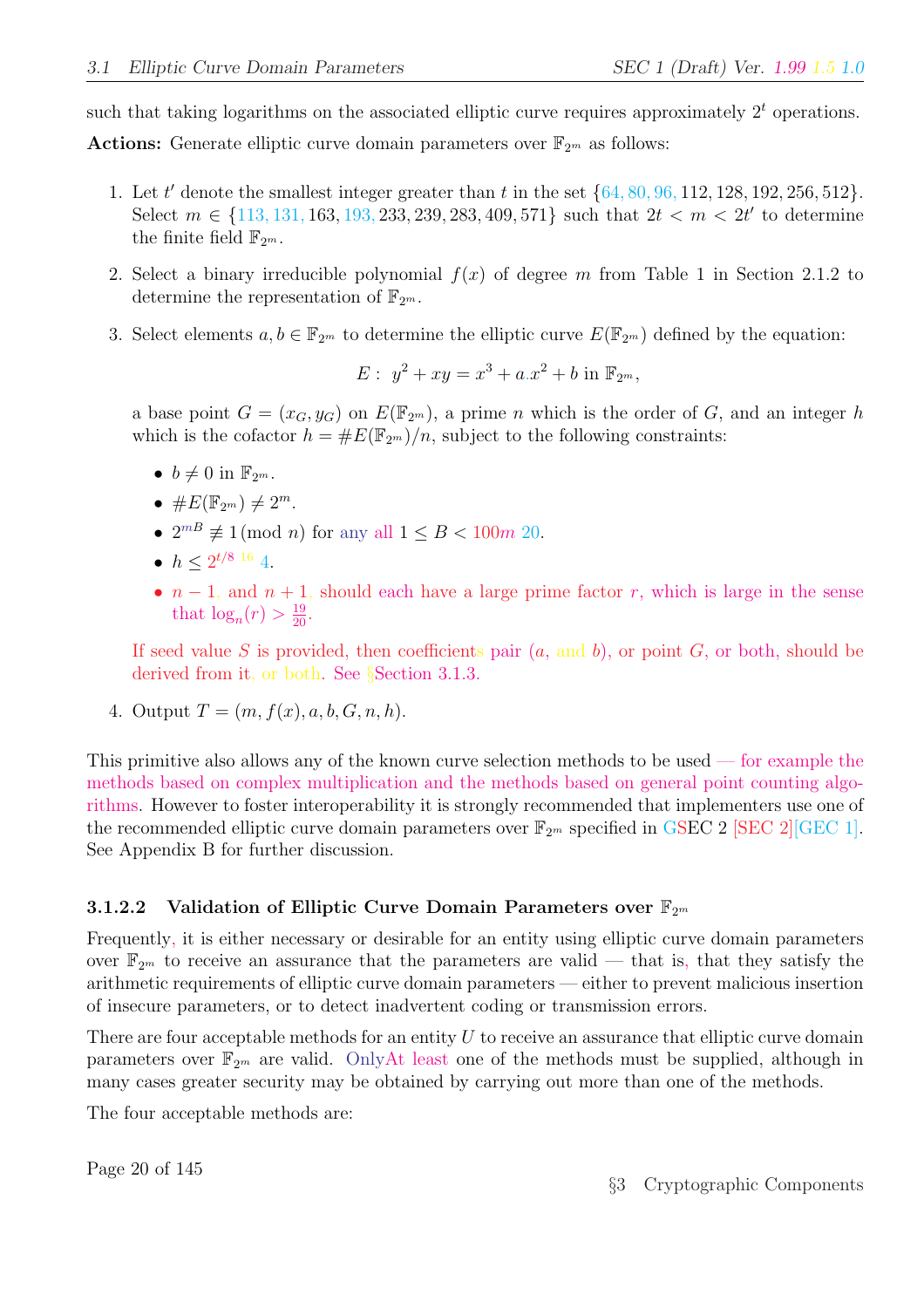- 1. Entity U performs validation of the elliptic curve domain parameters over  $\mathbb{F}_{2^m}$  itself using the validation primitive described in Section 3.1.2.2.1.
- 2. Entity U generates the elliptic curve domain parameters over  $\mathbb{F}_{2^m}$  itself using a trusted system using that in turn uses the primitive specified in Section 3.1.2.1.
- 3. Entity U receives assurance in an authentic manner that a party trusted with respect to entity U's use of the elliptic curve domain parameters over  $\mathbb{F}_{2^m}$  has performed validation of the parameters using the validation primitive described in Section 3.1.2.2.1.
- 4. Entity U receives assurance in an authentic manner that a party trusted with respect to entity U's use of the elliptic curve domain parameters over  $\mathbb{F}_{2^m}$  generated the parameters using a trusted system using that in turn uses the primitive specified in Section 3.1.2.1.

Usually when entity U accepts another party's assurance that elliptic curve domain parameters are valid, the other party is a CA.

### 3.1.2.2.1 Elliptic Curve Domain Parameters over  $\mathbb{F}_{2^m}$  Validation Primitive

The elliptic curve domain parameters over  $\mathbb{F}_{2^m}$  validation primitive should be used to check that elliptic curve domain parameters over  $\mathbb{F}_{2^m}$  are valid as follows:

**Input:** Elliptic curve domain parameters over  $\mathbb{F}_{2^m}$ .

$$
T = (m, f(x), a, b, G, n, h)
$$

along with an integer  $t \in \{56, 64, 80, 96, 112, 128, 192, 256\}$  which is the approximate security level in bits required from the elliptic curve domain parameters.

Output: An indication of whether the elliptic curve domain parameters are valid or not — either "valid" or "invalid".

**Actions:** Validate the elliptic curve domain parameters over  $\mathbb{F}_{2^m}$  as follows:

- 1. Let t' denote the smallest integer greater than t in the set  $\{64, 80, 96, 112, 128, 192, 256, 512\}$ . Check that m is an integer in the set  $\{113, 131, 163, 193, 233, 239, 283, 409, 571\}$  such that  $2t < m < 2t'$ .
- 2. Check that  $f(x)$  is a binary irreducible polynomial of degree m which is listed in Table 1 in Section 2.1.2.
- 3. Check that a, b,  $x_G$ , and  $y_G$  are binary polynomials of degree  $m-1$  or less.
- 4. Check that  $b \neq 0$  in  $\mathbb{F}_{2^m}$ .
- 5. Check that  $y_G^2 + x_G \cdot y_G = x_G^3 + a \cdot x_G^2 + b$  in  $\mathbb{F}_{2^m}$ .
- 6. Check that  $n$  is prime.
- 7. Check that  $h \leq 2^{t/8}$  <sup>16</sup> 4, and that  $h = |($ √  $\sqrt{2^m+1}$ <sup>2</sup>/n|.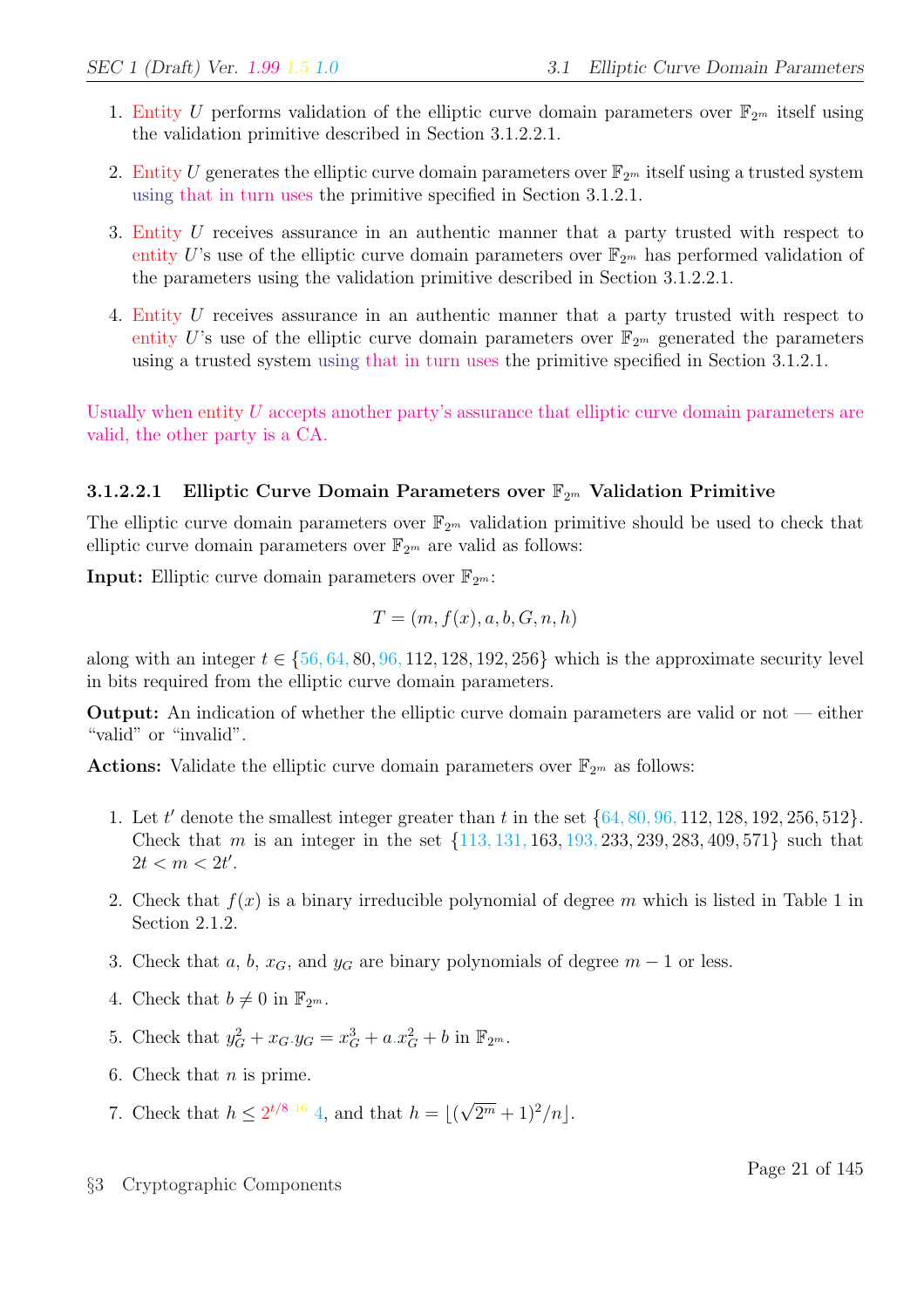- 8. Check that  $nG = \mathcal{O}$ .
- 9. Check that  $2^{m} \not\equiv 1 \pmod{n}$  for any all  $1 \le B \le 100m$  20, and that  $nh \ne 2^m$ .
- 10. If any of the checks fail, output "invalid", otherwise output "valid".

Step 9 above excludes the known weak classes of curves which are susceptible to either the Menezes-Okamoto-Vanstone attack, or the Frey-Rüuck attack, or the Semaev-Smart-Satoh-Araki attack. See Appendix B for further discussion.

If the elliptic curve domain parameters have been generated verifiably at random using SHA-1 as described in §Section 3.1.3ANSI X9.62 [X9.62b][X9.62a], it may also be checked that a and b have been correctly derived from the random seed, and it may also checked that G has been correctly derived from S.

#### 3.1.3 Verifiably Random Curves and Base Point Generators

The section specifiesd how to derive from a seed S the elliptic curve coefficients a and b, and the base point generator G. These methods are consistent with ANS X9.62 [X9.62b].

The two routines here can be used for both (a) generating a verifiably random elliptic curve or base point, and (b) verifying that an elliptic curve or a base point is verifiably random. In the first application, the user selects the seed and performs the selection routine. In the second routine, the user is given the seed from another user who generated the elliptic curve or base point. The user then re-runs the routine either to recover the elliptic curve or base point, or to check if the result equals the existing elliptic curve or base point which is the one intended for use.

#### 3.1.3.1 Curve Selection

Subject to revision. Preliminary summary. To be completed.

Apply the hash function to S. The resulting output is converted to a *j*-invariant. The *j*-invariant is used to determine a and b. For a given j, there is some freedom in the selection of a and b. Generally, *a* is chosen to make the ellit pic curve operations slightly more efficient.

**Input:** A "seed" octet string S of length  $g/8$  octets, field size q, hash function Hash of output length *hashlen* octets, and field element  $a \in \mathbb{F}_q$ .

**Output:** A field element  $b \in \mathbb{F}_q$  or "failure".

Actions: Generate the element b as follows:

- 1. Let  $m = \lceil \log_2 q \rceil$ .
- 2. Let  $t = 8$ hashlen.
- 3. Let  $s = |(m 1)/t|$ .
- 4. Let  $k = m st$  if q is even, and let  $k = m st 1$  if is q is odd.

Page 22 of 145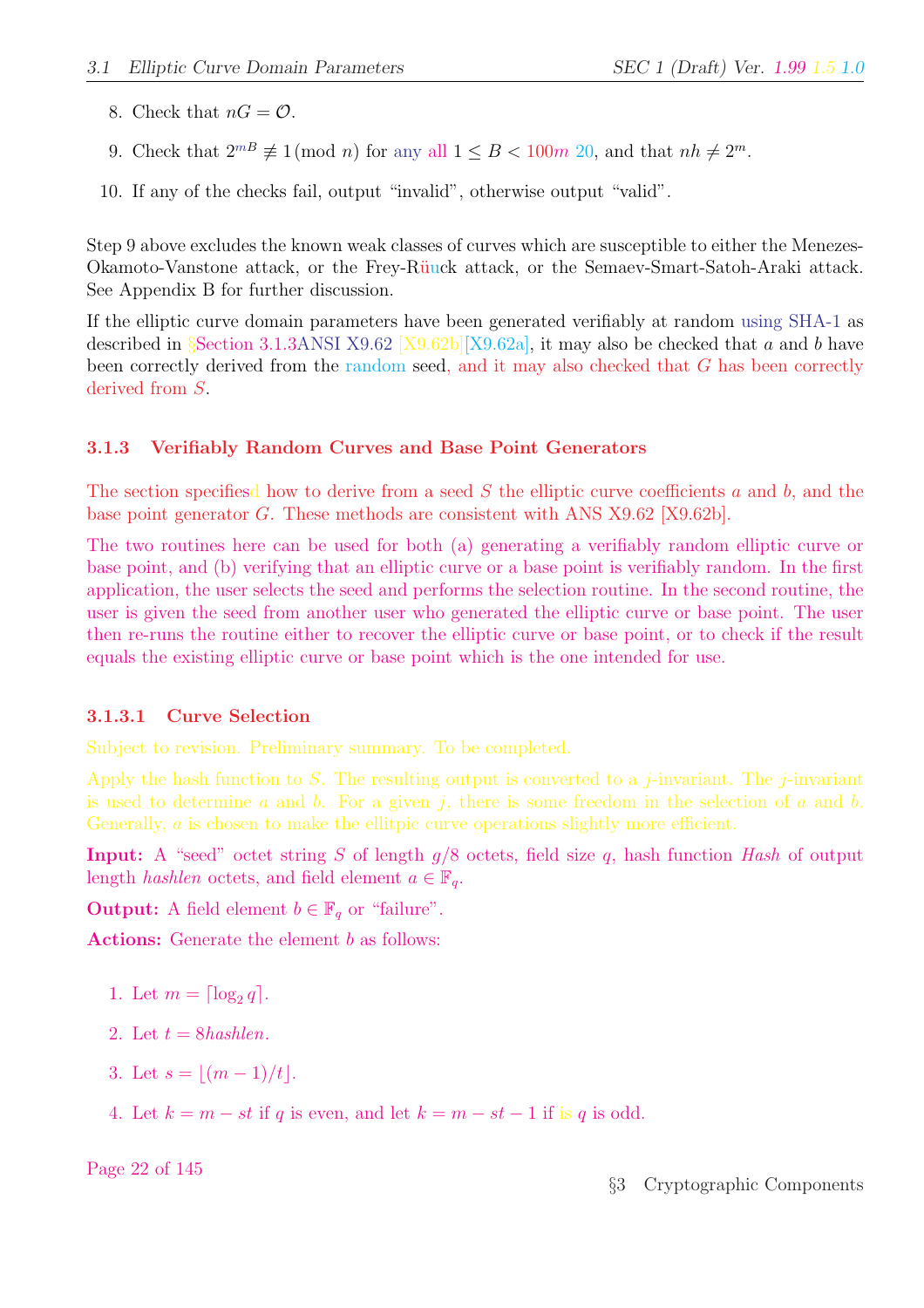- 5. Convert S to an integer  $s_0$ .
- 6. For  $j$  from 0 to  $s$ , do the following:
	- 6.1. Let  $s_j = s_0 + j \mod 2^g$ .
	- 6.2. Let  $S_i$  be the integer  $s_i$  converted to a octet string of length  $g/8$  octets.
	- 6.3. Let  $H_i = Hash(S_i)$ .
	- 6.4. Convert  $H_j$  to an integer  $e_j$ .
- 7. Let  $e = e_0 2^{ts} + e_1 2^{t(s-1)} + \cdots + e_s \mod 2^{k+st}$ .
- 8. Convert e to a field element as follows:
	- 8.1. Convert *e* to an octet string *E* of length  $mlen = \lfloor (\log_2 q)/8 \rfloor$  octets.
	- 8.2. Convert E to a field element  $r \in \mathbb{F}_q$ .
- 9. If  $q$  is even, then do as follows:
	- 9.1. If  $r = 0$ , then output "failure" and stop.
	- 9.2. If  $r \neq 0$ , then output  $b = r \in \mathbb{F}_q$  and stop.
- 10. If  $q$  is odd, then do as follows:
	- 10.1. If  $a = 0$ , then output "failure" and stop.
	- 10.2. If  $4r + 27 = 0$  in  $\mathbb{F}_q$ , then output "failure" and stop.
	- 10.3. If  $a^3/r$  does not have a square root in  $\mathbb{F}_q$ , then output "failure" and stop.
	- 10.4. Otherwise, output  $b =$ p  $a^3/r \in \mathbb{F}_q$  and stop.

#### 3.1.3.2 Point Selection

Subject to revision. Preliminary summary. To be completed.

Apply the hash function to S. Convert the bit string to a field element and an extra bit. The result is converted to a compressed point and then decompressed. If decompression succeeds, cofactor multiplication is used to obtain a point of correct order.

A counter is the input of the hash. It is incremented when the decompression fails, or when cofactor multipliation yields the point at infinity. Input: A "seed" octet string S of length  $g/8$  octets, field size q, hash function Hash of output length hashlen, and elliptic curve parameters  $a$  and  $b$ , and elliptic curve cofactor h.

**Output:** An elliptic curve point G or "failure".

Actions: Generate an elliptic curve point G as follows:

1. Let  $A = 4261736520706F696E74_{16}$ , which is the octet string associated with the ASCII representation of the text string "Base point".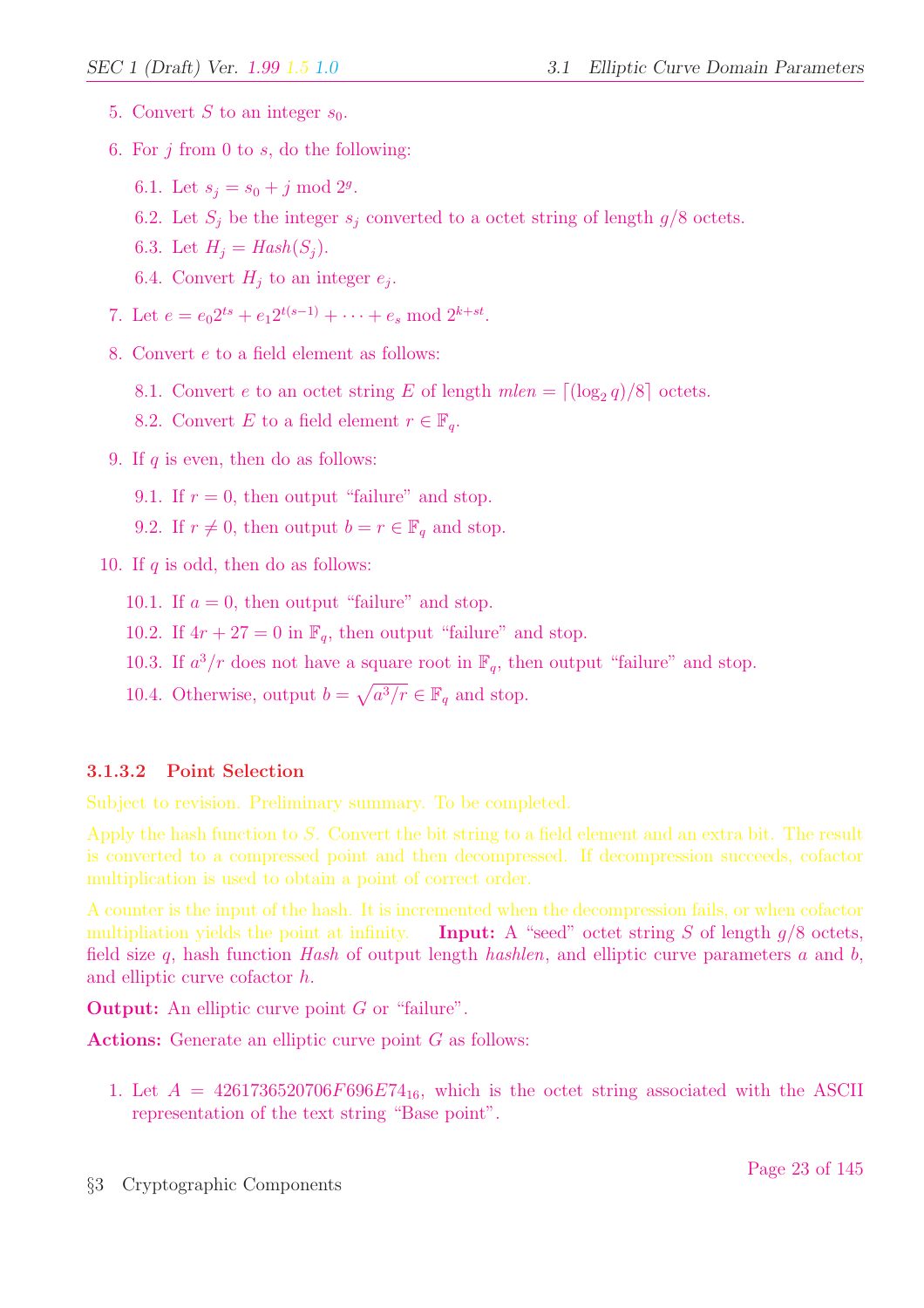- 2. Let  $B = 01_{16}$ , an octet string of length 1.
- 3. Let  $c = 1$ .
- 4. Convert integer c to an octet string C of length  $1 + |\log_{256}(c)|$ .
- 5. Let  $H = Hash(A||B||C||S)$ .
- 6. Convert  $H$  to an integer  $e$ .
- 7. Let  $t = e \mod 2q$ .
- 8. Let  $u = t \mod q$  and  $z = \lfloor t/q \rfloor$ .
- 9. Convert integer u to a field element  $x \in \mathbb{F}_q$ .
- 10. Recover a y-coordinate from the compressed point information  $(x, z)$ , as appropriate to the elliptic curve.
- 11. If there is no valid y, then increment c and go back to Step 4.
- 12. Let  $R = (x, y)$ .
- 13. Compute  $G = hR$ .
- 14. Output G.

## 3.2 Elliptic Curve Key Pairs

All the public-key cryptographic schemes described in this document use key pairs known as elliptic curve key pairs.

Given some elliptic curve domain parameters  $T = (p, a, b, G, n, h)$  or  $(m, f(x), a, b, G, n, h)$ , an elliptic curve key pair  $(d, Q)$  associated with T consists of an elliptic curve secret key d which is an integer in the interval [1,  $n-1$ ], and an elliptic curve public key  $Q = (x_Q, y_Q)$  which is the point  $Q = dG$ .

Section 3.2.1 describes how to generate elliptic curve key pairs, Section 3.2.2 describes how to validate elliptic curve public keys, and Section 3.2.3 describes how to partially validate elliptic curve public keys.

### 3.2.1 Elliptic Curve Key Pair Generation Primitive

Elliptic curve key pairs should be generated as follows:

**Input:** Valid elliptic curve domain parameters  $T = (p, a, b, G, n, h)$  or  $(m, f(x), a, b, G, n, h)$ .

**Output:** An elliptic curve key pair  $(d, Q)$  associated with T.

Actions: Generate an elliptic curve key pair as follows:

Page 24 of 145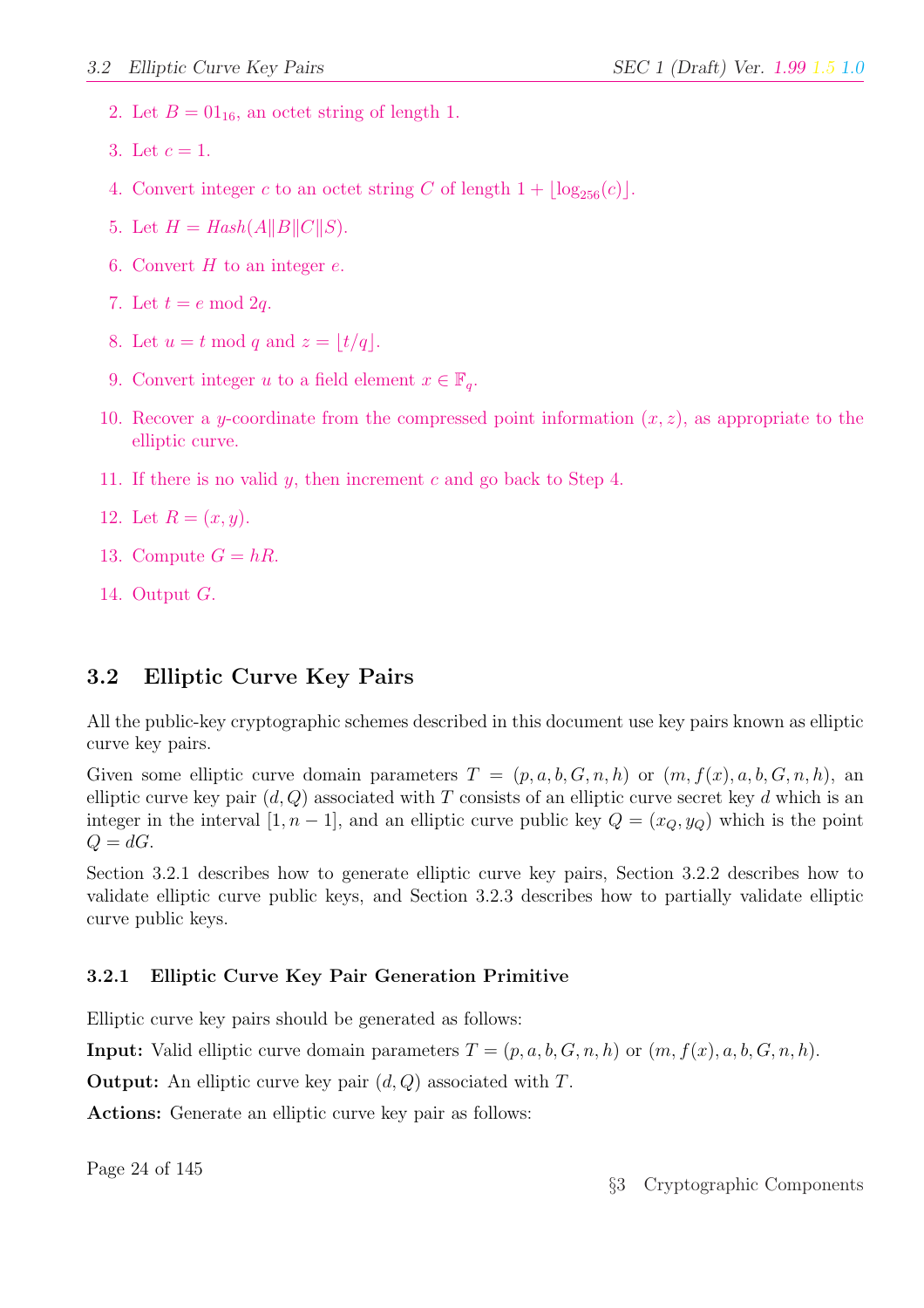- 1. Randomly or pseudorandomly select an integer d in the interval  $[1, n-1]$ .
- 2. Calculate Compute  $Q = dG$ .
- 3. Output  $(d, Q)$ .

## 3.2.2 Validation of Elliptic Curve Public Keys

Frequently, it is either necessary or desirable for an entity using an elliptic curve public key to receive an assurance that the public key is valid  $-$  that is, that it satisfies the arithmetic requirements of an elliptic curve public key  $-$  either to prevent malicious insertion of an invalid public key to enable attacks like small subgroup attacks, or to detect inadvertent coding or transmission errors.

There are four acceptable methods for an entity  $U$  to receive an assurance that an elliptic curve public key is valid. Only At least one of the methods must be supplied, although in many cases greater security may be obtained by carrying out more than one of the methods.

The four acceptable methods are:

- 1. Entity U performs validation of the elliptic curve public key itself using the public key validation primitive described in Section 3.2.2.1.
- 2. Entity  $U$  generates the elliptic curve public key itself using a trusted system that in turn uses the primitive specified in Section 3.2.1.
- 3. Entity  $U$  receives assurance in an authentic manner that a party trusted with respect to  $U$ 's use of the elliptic curve public key has performed validation of the public key using the public key validation primitive described in Section 3.2.2.1.
- 4. Entity U receives assurance in an authentic manner that a party trusted with respect to U's use of the elliptic curve public key generated the public key using a trusted system that in turn uses the primitive specified in Section 3.2.1.

Usually, when  $U$  accepts another party's assurance that an elliptic curve public key is valid, the other party is a CA who validated the public key during the certification process. Occasionally, U may also receive assurance from another party other than a CA. For example, in the Stationto-Station protocol described in ANSI X9.63 [X9.63], U receives an ephemeral public key from V . Entity V is trusted with respect to U's use of the public key because U is attempting to establish a key with  $V$  and  $U$  only combines the public key with its own ephemeral key pair. It is therefore it may be acceptable in this circumstance for  $U$  to accept assurance from  $V$  that the public key is valid because if the public key is received in a signed message, such as a message signed by V .

## 3.2.2.1 Elliptic Curve Public Key Validation Primitive

The elliptic curve public key validation primitive should be used to check that an elliptic curve public key is valid as follows: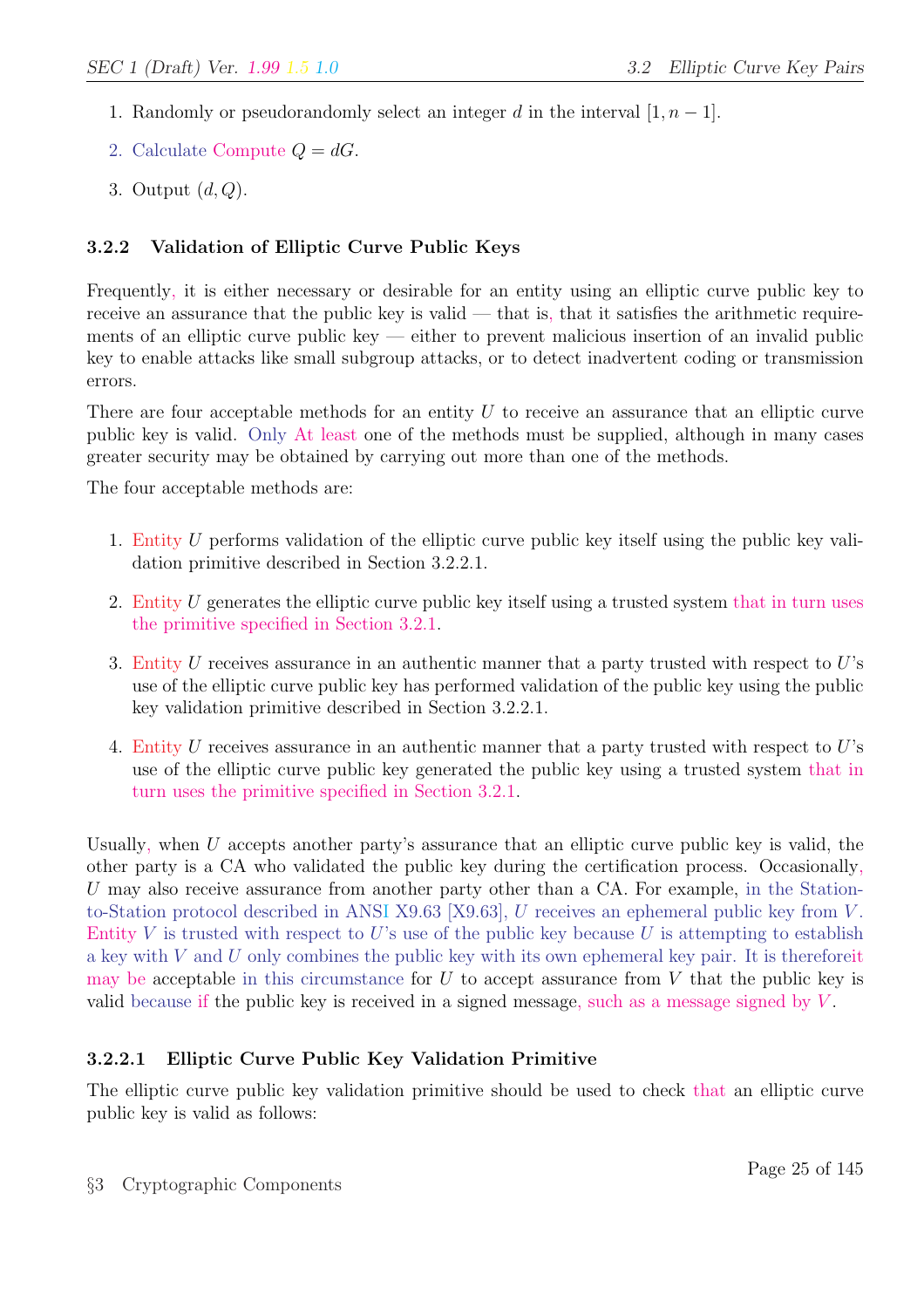**Input:** Valid elliptic curve domain parameters  $T = (p, a, b, G, n, h)$  or  $(m, f(x), a, b, G, n, h)$ , and an elliptic curve public key  $Q = (x_Q, y_Q)$  associated with T.

Output: An indication of whether the elliptic curve public key is valid or not — either "valid" or "invalid".

Actions: Validate the elliptic curve public key as follows:

- 1. Check that  $Q \neq \mathcal{O}$ .
- 2. If T represents elliptic curve domain parameters over  $\mathbb{F}_p$ , check that  $x_Q$  and  $y_Q$  are integers in the range interval  $[1 \ 0, p-1]$ , and that:

$$
y_Q^2 \equiv x_Q^3 + a.x_Q + b \pmod{p}.
$$

3. If T represents elliptic curve domain parameters over  $\mathbb{F}_{2^m}$ , check that  $x_Q$  and  $y_Q$  are binary polynomials of degree at most  $m-1$ , and that:

$$
y_Q^2 + x_Q \cdot y_Q = x_Q^3 + a \cdot x_Q^2 + b \text{ in } \mathbb{F}_{2^m}.
$$

- 4. Check that  $nQ = \mathcal{O}$ .
- 5. If any of the checks fail, output "invalid", otherwise output "valid".

In the above routine above, sSteps 1, 2, and 3 check that  $Q$  is a point on  $E$  other than the point at infinity, and sStep 4 checks that  $Q$  is a scalar multiple of  $G$ .

In Step 4, it may not be necessary to compute the point  $nQ$ . For example, if  $h = 1$ , then  $nQ = \mathcal{O}$ is implied by the checks in Steps 2 and 3, because this property holds for any all points  $Q \in E$ . If  $h = 2$  and T represents elliptic curve domain parameters over  $\mathbb{F}_{2^m}$ , then it suffices to check that the trace of  $x_Q$  is 1. A sSimilar computation checks may be done performed in other situations where  $h$  is small.

### 3.2.3 Partial Validation of Elliptic Curve Public Keys

Sometimes it is sufficient for an entity using an elliptic curve public key to receive an assurance that the public key is partially valid, rather than "fully" valid — here an elliptic curve public key  $Q$  is said to be partially valid if  $Q$  is a point on the associated elliptic curve but it is not necessarily the case that  $Q = dG$  for some d.

The MQV key agreement scheme and the Diffie-Hellman scheme using the cofactor Diffie-Hellman primitive are both examples of schemes designed to provide security even when entities only check that the public keys involved are partially valid. (This feature is desirable because it means that the schemes enjoy a computational advantage in some circumstances over schemes like the Diffie-Hellman scheme with the "standard" Diffie-Hellman primitive which require "fully" valid public keys. The computational advantage stems from the fact that public key partial validation is more efficient than public key "full" validation.)

Page 26 of 145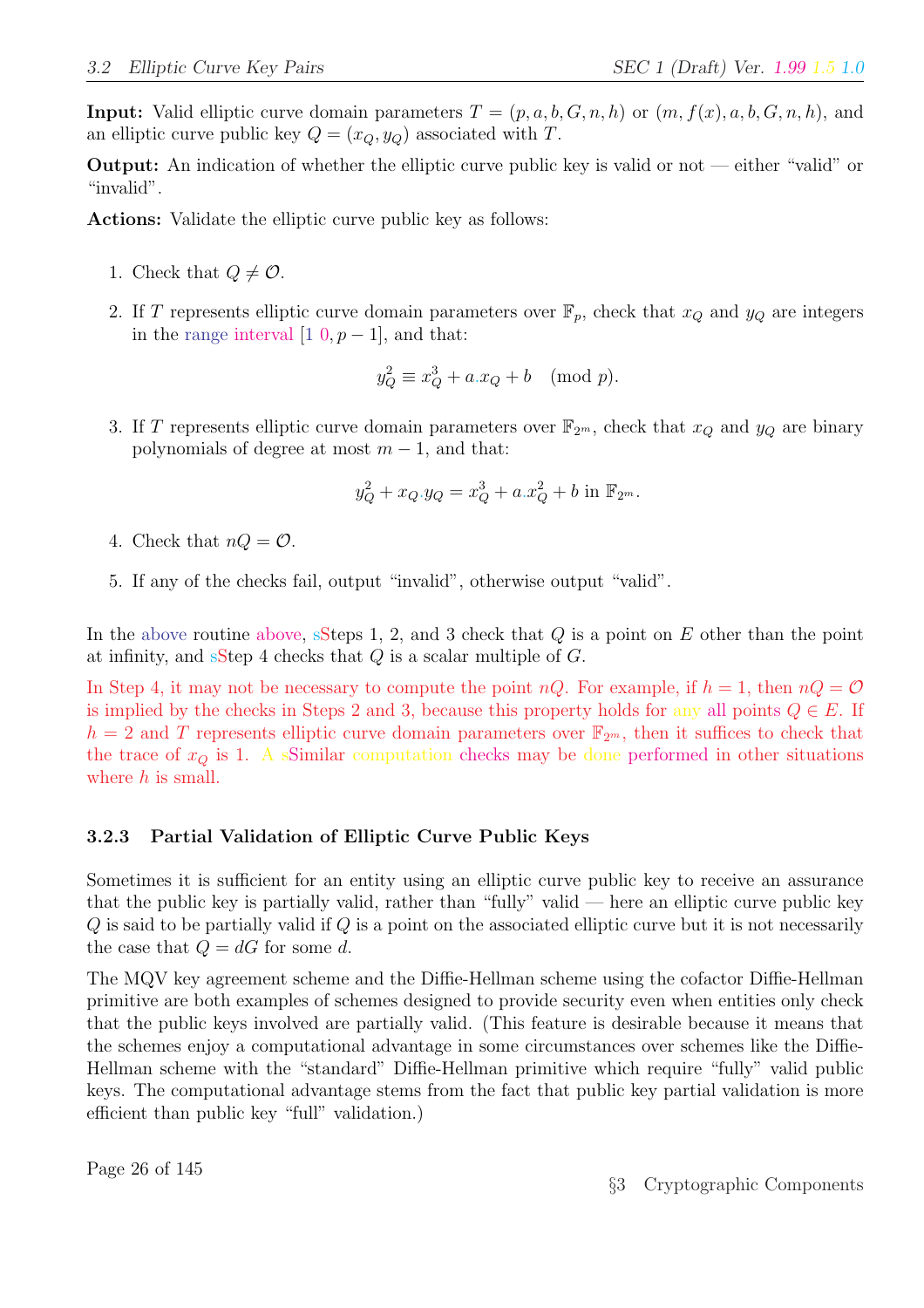There are four acceptable methods for an entity  $U$  to receive an assurance that an elliptic curve public key is partially valid. OnlyAt least one of the methods must be supplied, although in many cases greater security may be obtained by carrying out more than one of the methods.

The four acceptable methods are:

- 1. Entity U performs partial validation of the elliptic curve public key itself using the public key partial validation primitive described in Section 3.2.3.1.
- 2. Entity U generates the elliptic curve public key itself using a trusted system that in turn uses the primitive specified in Section 3.2.1.
- 3. Entity U receives assurance in an authentic manner that a party trusted with respect to  $U$ 's use of the elliptic curve public key has performed partial validation of the public key using the public key partial validation primitive described in Section 3.2.3.1.
- 4. Entity U receives assurance in an authentic manner that a party trusted with respect to U's use of the elliptic curve public key generated the public key using a trusted system that in turn uses the primitive specified in Section 3.2.1.

### 3.2.3.1 Elliptic Curve Public Key Partial Validation Primitive

The elliptic curve public key partial validation primitive should be used to check that an elliptic curve public key is partially valid as follows:

**Input:** Valid elliptic curve domain parameters  $T = (p, a, b, G, n, h)$  or  $(m, f(x), a, b, G, n, h)$ , and an elliptic curve public key  $Q = (x_O, y_O)$  associated with T.

**Output:** An indication of whether the elliptic curve public key is partially valid or not  $-$  either "valid" or "invalid".

Actions: Partially validate the elliptic curve public key as follows:

- 1. Check that  $Q \neq \mathcal{O}$ .
- 2. If T represents elliptic curve domain parameters over  $\mathbb{F}_p$ , check that  $x_Q$  and  $y_Q$  are integers in the range interval  $[1 \ 0, p-1]$ , and that:

$$
y_Q^2 \equiv x_Q^3 + a.x_Q + b \pmod{p}.
$$

3. If T represents elliptic curve domain parameters over  $\mathbb{F}_{2^m}$ , check that  $x_Q$  and  $y_Q$  are binary polynomials of degree at most  $m-1$ , and that:

$$
y_Q^2 + x_Q.y_Q = x_Q^3 + a.x_Q^2 + b \text{ in } \mathbb{F}_{2^m}.
$$

4. If any of the checks fail, output "invalid", otherwise output "valid".

In the above routine above, sSteps 1, 2, and 3 check that  $Q$  is a point on  $E$  other than the point at infinity.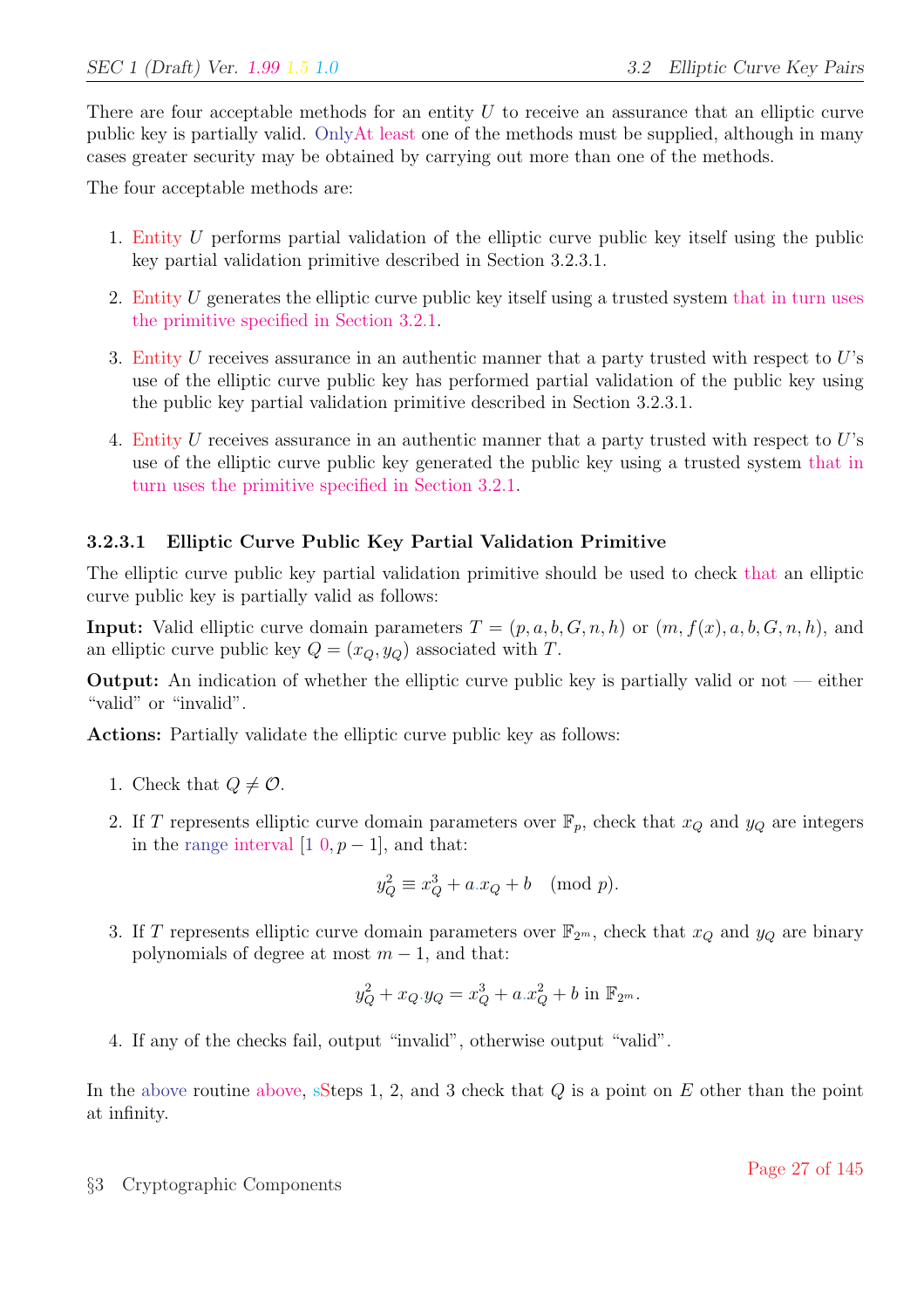### 3.2.4 Verifiable and Assisted Key Pair Generation and Validation

### Subject to revision.

In certain situations, an authority may wish to contribute to the generation of an entity  $U$ 's key pair. For example, to be certain that entity U has not stolen or fabricated the key pair for a malicious purpose such as identity theft or an unknown key share attack, an authority may give some input into the key pair. As another example, if entity  $U$  is not able to provide sufficient entropy into the private key, the authority may wish to supplement the entropy while in a secure environment.

A self-signed signature is a signature in which the message signed contains the signature. It is possible to generate a self-signed ECDSA signature. This is done by selecting by first selected the signature first, then the rest of the message, and finally the key pair. Details for doing this are provided in §Section 44.1.7.

In the case of ECDSA, a self-signed signature ensures a unique key pair per message signed. The function from a self-signed signature to a key pair is essentially one-way, so it is difficult to produce a self-signed signature that produces a given target key pair.

If an authority contributes unique information to the message signed, then the authority ensures that the key pair is unique. A unique key pair ensures that the key pair is not somebody else another entity's key pair and that the key pair was not specifically created as part of an attack. (Such as an unknown key share attack.)

An authority can also contribute entropy to the key pair generation by providing some entropy for inclusion in the message information to be signed. Inclusion of the this information in the self-signed signature ensures to assures the authority that the entropy provided was employed in the key pair generation. A reason to do this is if the key pair generator does not have very reliable entropy generation. In that case, the authority can assist the key pair generator. In this situtation, however, to protect the security of the key pair, the authority must be trusted and the self-signed message must be kept confidential.

## 3.3 Elliptic Curve Diffie-Hellman Primitives

This section specifies the elliptic curve Diffie-Hellman primitives, which are the basis for the operation of the Elliptic Curve Integrated Encryption Scheme in Section 5.1, and the elliptic curve Diffie-Hellman scheme in Section 6.1.

Two primitives are specified: the elliptic curve Diffie-Hellman primitive and the elliptic curve cofactor Diffie-Hellman primitive. The basic idea of both primitives is the same — to generate a shared secret value from a private key owned by one entity  $U$  and a public key owned by another entity  $V$  so that if both entities execute the primitive simultaneously with corresponding keys as input they will recover the same shared secret value.

However the two primitives are subtlely different: the elliptic curve Diffie-Hellman primitive is the straightforward analogue of the well-known Diffie-Hellman key agreement method, whereas the elliptic curve cofactor Diffie-Hellman primitive incorporates the cofactor into the calculation of the shared secret value to provide efficient resistance to attacks like small subgroup attacks.

Page 28 of 145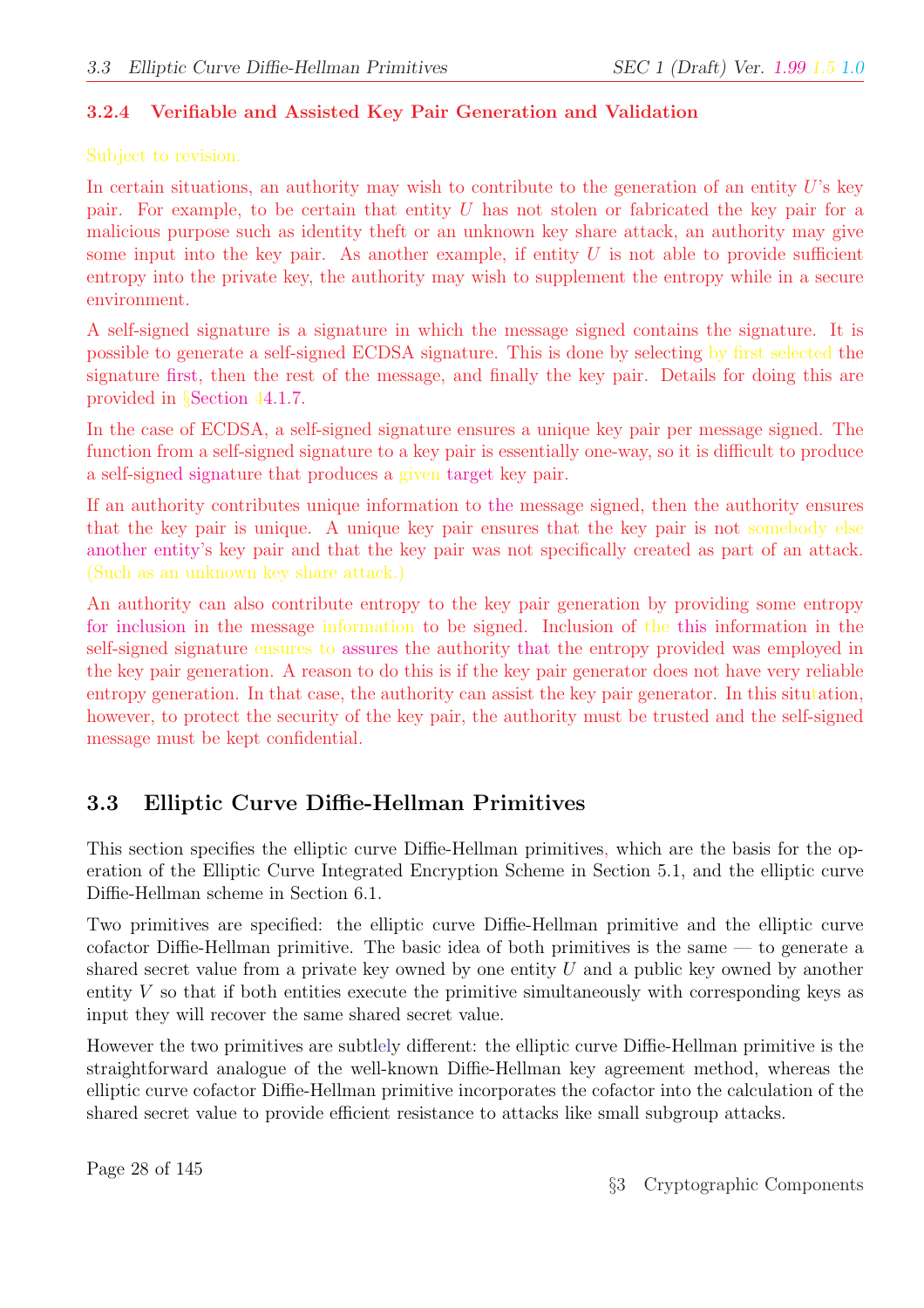The elliptic curve Diffie-Hellman primitive is specified in Section 3.3.1, and the elliptic curve cofactor Diffie-Hellman primitive is specified in Section 3.3.2.

### 3.3.1 Elliptic Curve Diffie-Hellman Primitive

Entity U should employ the following process to calculate a shared secret value with V using the elliptic curve Diffie-Hellman primitive:

Input: The elliptic curve Diffie-Hellman primitive takes as input:

- 1. Valid elliptic curve domain parameters  $T = (p, a, b, G, n, h)$  or  $(m, f(x), a, b, G, n, h)$ .
- 2. An elliptic curve private key  $d_U$  associated with T owned by U.
- 3. An valid elliptic curve public key  $Q_V$  associated with T purportedly owned by V.

The public key  $Q_V$  should at a minimum be partially valid.

Output: A shared secret field element z, or "invalid".

Actions: Calculate a shared secret value as follows:

- 1. Compute the elliptic curve point  $P = (x_P, y_P) = d_U Q_V$ .
- 2. Check that  $P \neq \mathcal{O}$ . If  $P = \mathcal{O}$ , output "invalid" and stop.
- 3. Output  $z = x_P$  as the shared secret field element.

### 3.3.2 Elliptic Curve Cofactor Diffie-Hellman Primitive

Entity  $U$  should employ the following process to calculate a shared secret value with  $V$  using the elliptic curve cofactor Diffie-Hellman primitive:

Input: The elliptic curve cofactor Diffie-Hellman primitive takes as input:

- 1. Valid elliptic curve domain parameters  $T = (p, a, b, G, n, h)$  or  $(m, f(x), a, b, G, n, h)$ .
- 2. An elliptic curve private key  $d_U$  associated with T owned by  $U$ .
- 3. An partially valid elliptic curve public key  $Q_V$  associated with T purportedly owned by V.

The public key  $Q_V$  should at a minimum be partially valid.

Output: A shared secret field element z, or "invalid".

Actions: Calculate a shared secret value as follows:

- 1. Compute the elliptic curve point  $P = (x_P, y_P) = hd_UQ_V$ .
- 2. Check that  $P \neq \mathcal{O}$ . If  $P = \mathcal{O}$ , output "invalid" and stop.
- 3. Output  $z = x_P$  as the shared secret field element.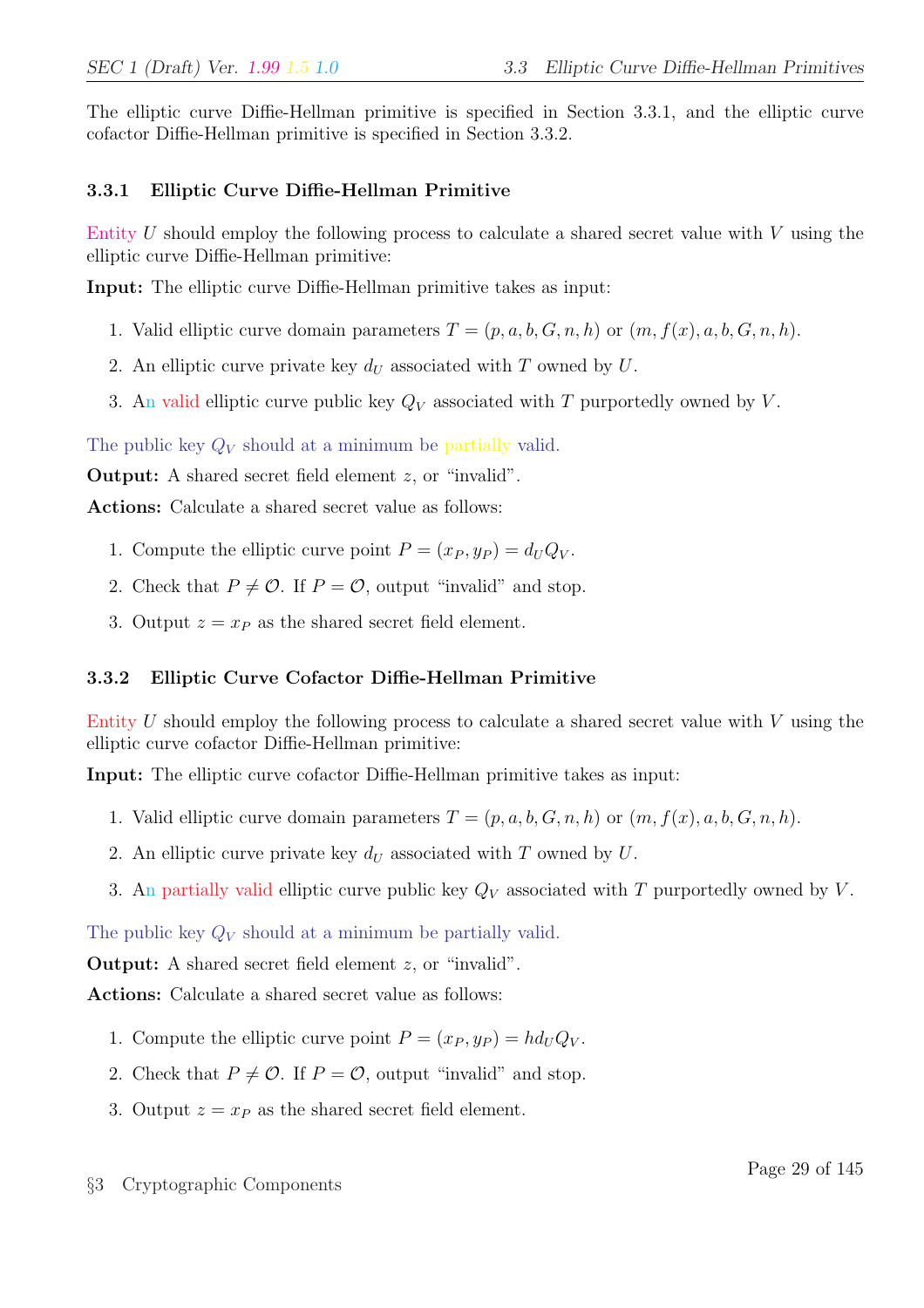# 3.4 Elliptic Curve MQV Primitive

This section specifies the elliptic curve MQV primitive, which is the basis for the operation of the elliptic curve MQV scheme specified in Section 6.2.

The basic idea of this primitive is to generate a shared secret value from two elliptic curve key pairs owned by one entity  $U$  and two elliptic curve public keys owned by another entity  $V$  so that if both entities execute the primitive simultaneously with corresponding keys as input they will recover the same shared secret value.

Entity  $U$  should employ the following process to calculate a shared secret value with entity  $V$  using the elliptic curve MQV primitive:

Input: The elliptic curve MQV primitive takes as input:

- 1. Valid elliptic curve domain parameters  $T = (p, a, b, G, n, h)$  or  $(m, f(x), a, b, G, n, h)$ .
- 2. Two elliptic curve key pairs  $(d_{1,U}, Q_{1,U})$  and  $(d_{2,U}, Q_{2,U})$  associated with T owned by U.
- 3. Two partially valid elliptic curve public keys  $Q_{1,V}$  and  $Q_{2,V}$  associated with T purportedly owned by  $V$ .

The public keys  $Q_{1,V}$  and  $Q_{2,V}$  should at a minimum be partially valid.

Output: A shared secret field element z, or "invalid".

Actions: Calculate a shared secret value as follows:

- 1. Set  $q = p$  if  $T = (p, a, b, G, n, h)$ , or  $q = 2^m$  if  $T = (m, f(x), a, b, G, n, h)$ .
- 2. Compute an integer  $\overline{Q_{2,U}}$  using  $Q_{2,U} = (x_O, y_O)$  as follows:
	- 2.1. Convert  $x_Q$  to an integer x using the conversion routine specified in Section 2.3.9.
	- 2.2. Calculate:

$$
\overline{x} \equiv x \mod 2^{\lceil (\log_2 n)/2 \rceil}.
$$

2.3. Calculate:

$$
\overline{Q_{2,U}} = \overline{x} + 2^{\lceil (\log_2 n)/2 \rceil}.
$$

3. Compute the integer:

$$
s \equiv = d_{2,U} + \overline{Q_{2,U}} d_{1,U} \bmod n.
$$

- 4. Compute an integer  $\overline{Q_{2,V}}$  using  $Q_{2,V} = (x'_Q, y'_Q)$  as follows:
	- 4.1. Convert  $x'_Q$  to an integer  $x'$  using the conversion routine specified in Section 2.3.9.
	- 4.2. Calculate:

$$
\overline{x'} \equiv x' \bmod 2^{\lceil (\log_2 n)/2 \rceil}.
$$

4.3. Calculate:

$$
\overline{Q_{2,V}} = \overline{x'} + 2^{\lceil (\log_2 n)/2 \rceil}.
$$

Page 30 of 145

### §3 Cryptographic Components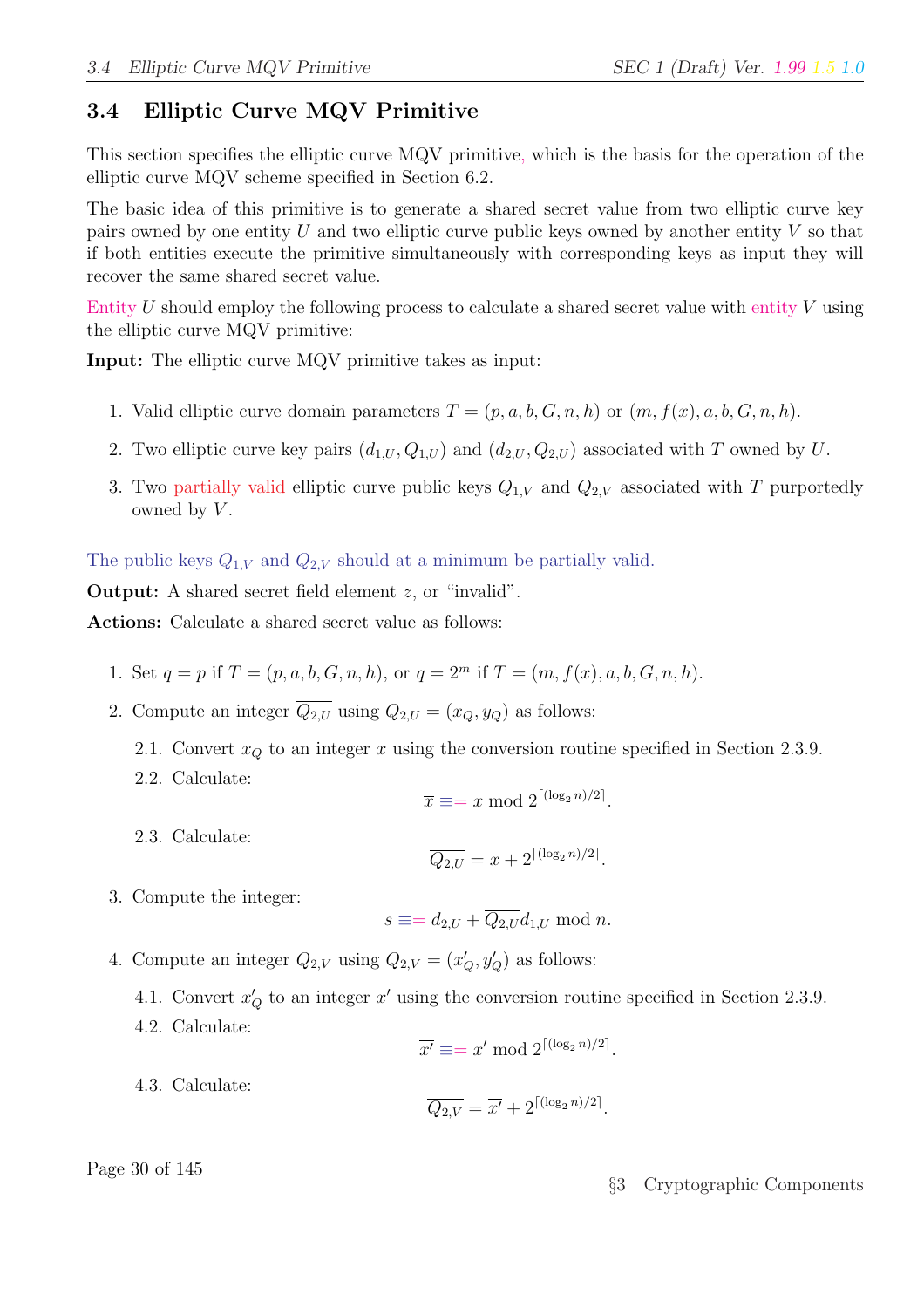5. Compute the elliptic curve point:

$$
P = (x_P, y_P) = hs \times (Q_{2,V} + \overline{Q_{2,V}}Q_{1,V}).
$$

- 6. Check that  $P \neq \mathcal{O}$ . If  $P = \mathcal{O}$ , output "invalid" and stop.
- 7. Output  $z = x_P$  as the shared secret field element.

## 3.5 Hash Functions

Days before the release date of Version 1.5 of this document In 2005, an attack [WYY05b] was announced that finds a collision in SHA-1 in about  $2^{69}$  hash operations. Subsequently, attacks using  $2^{63}$  hash operations were announced [WYY05a].

Thisese attacks decreases the security of SHA-1 against collision resistance. Collision resistance is most primarily important for ECDSA in this standard, because it is necessary to resist existential forgery against ECDSA by an active chosen message attack.

In situations where only ECDSA with SHA-1 iscan be used, and 80 bits of security against existential forgery by active chosen messsage attacks is necessary, then someone or more of the following countermeasures may be recommended in a future revision of this document.must be used:

- When verifying, obtain independent assurance that the signature was generated before the discovery of the attacks on SHA-1.
- When signing, ensure that the content of the message or part of the message is unpredictable enough that active chosen message attacks are infeasible. One way to do this is specified in [800-106].
- When signing or verifying, ensure that the form of the message is known not to be not amenablevulnerable to the knownexisting collision attacks.

This section specifies the cryptographic hash functions supported in this document.

The hHash functions are used by the verifiably random curve and base point generators specified in Section 3.1.3, by some of the key derivation functions specified in Section 3.6, by the HMAC message authentication code specified in Section 3.7, and by the Elliptic Curve Digital Signature Algorithm the ECDSA digital signature algorithm specified in Section 4.1.

The hash functions will be used to calculate the hash value associated with an octet string.

The list of supported hash functions at this time is:

| SHA-1    |
|----------|
| SH A-224 |
| SHA-256  |
| SH A-384 |
| SHA-512  |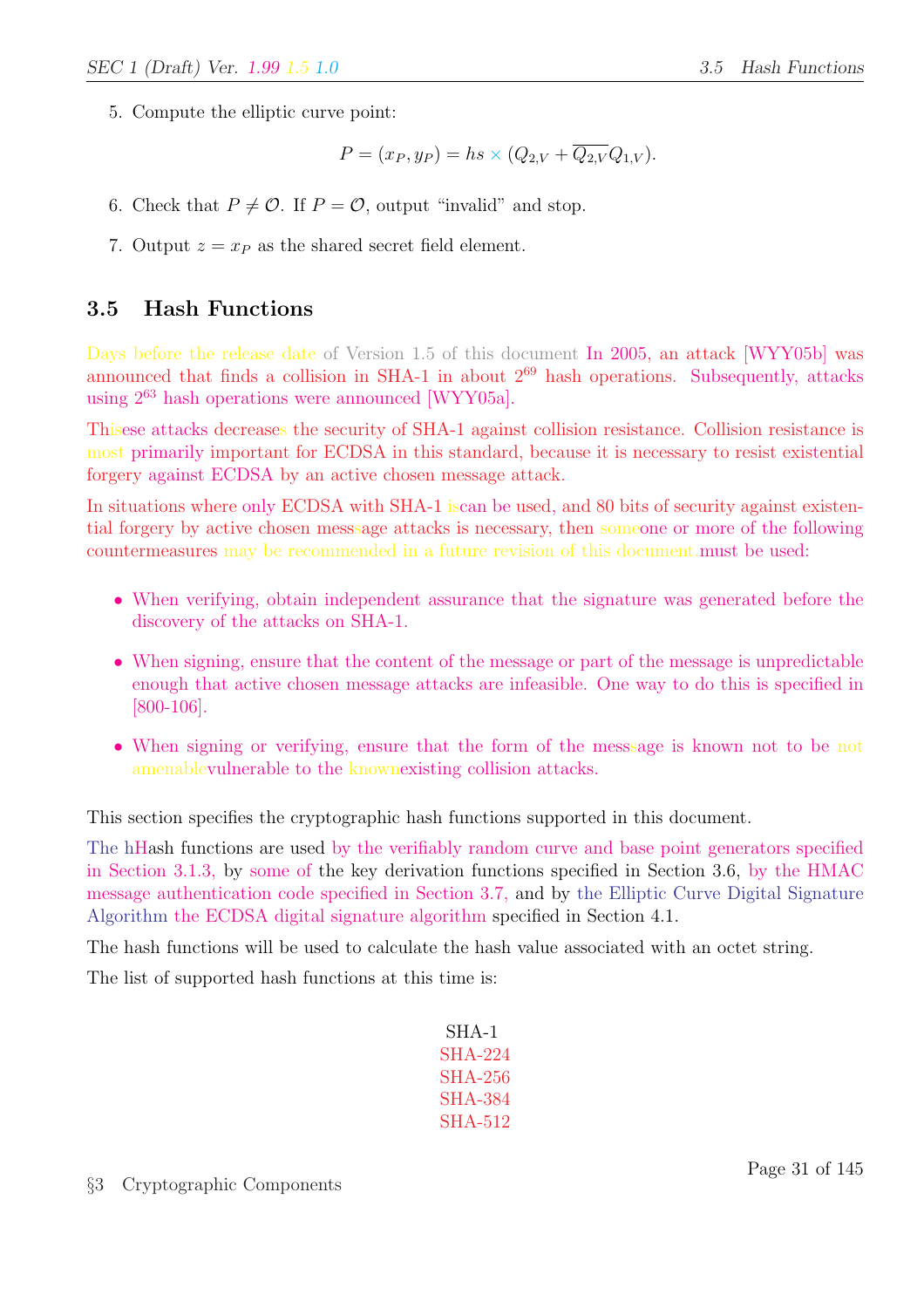These hash functions are SHA-1 is specified in FIPS 180-21 [180-2][180-1]. TheyIt maps octet strings of length less than a certain number  $\sigma f2^{61}$  octets to hash values which are octet strings of a fixed length 20 octets. (Although only one hash function is supported at this time, it is planned that support for SHA-2 will be added as SHA-2 passes through the standardization procedures of ANSI and NIST so that a hash function which offers more than 80 bits of security is available to implementers.)

NIST is holding a competition for a SHA-3 hash function, scheduled for completion in 2012. The SHA-3 hash function is to provide the same output lengths as SHA-2, but is intended to have less potential than SHA-2 of being vulnerable to possible extensions of the attacks on SHA-1. Future versions of this standard SEC 1 are likely to allow SHA-3, and perhaps other hashes, such as elliptic curve hash functions, if appropriate.

The security level associated with a hash function depends on its application. Where collision resistance is necessary, the security level is at most half the output length (in bits) of the hash function. Where collision resistance is not necessary, the security level is at most the length (in bits) of the hash function. Collision resistance is generally needed for computing message digests in ECDSA, but otherwise it may not be strictly necessary (such as, for use in key derivation, message authentication, random number generation and curve generation). Recent results have suggested that SHA-1 provides less than 80 bits of collision resistance. Therefore, SHA-1 should only be used for backwards compatibility when computing message digests with ECDSA. For other hash functions, the security level of collision resistance may be regarded as half the output length, until further notice. Therefore, for example, SHA-256 may be used to compute message digest for ECDSA at a security level of 128 bits. To promote interoperability, the choice of hash function for message digesting, message authentication (in HMAC as part of ECIES), for key derivation, and for curve generation, should be twice the desired security level. Exceptions may be made, primarily for efficiency or backwards interoperability reasons.

For clarity in the remainder of this section, the generic operation of the hash functions is described so that their use can be precisely specified later on.

The values of hashlen, used below, for the hash functions SHA-1, SHA-224, SHA-256, SHA-384, and SHA-512 are, respectively, 20, 28, 32, 48, and 64. The value of hashmaxlen, used below, for the hash functions SHA-1, SHA-224, SHA-256 are  $2^{61} - 1$ , and the value of hashmaxlen for the hash functions SHA-384 and SHA-512 are  $2^{125} - 1$ .

Hash values should be calculated as follows:

Setup: Select one of the approved hash functions. Let Hash denote the hash function chosen, hashlen denote the length in octets of hash values computed using Hash, and hashmaxlen denote the maximum length in octets of messages that can be hashed using Hash.

Input: The input to the hash function is an octet string M.

**Output:** The hash value  $H = Hash(M)$  which is an octet string of length hashlen octets, or "invalid".

Actions: Calculate the hash value  $H$  as follows:

1. Check that M is less than hashmaxlen octets long  $-$  i.e. check that:

 $|M| < h$ ashmaxlen.

Page 32 of 145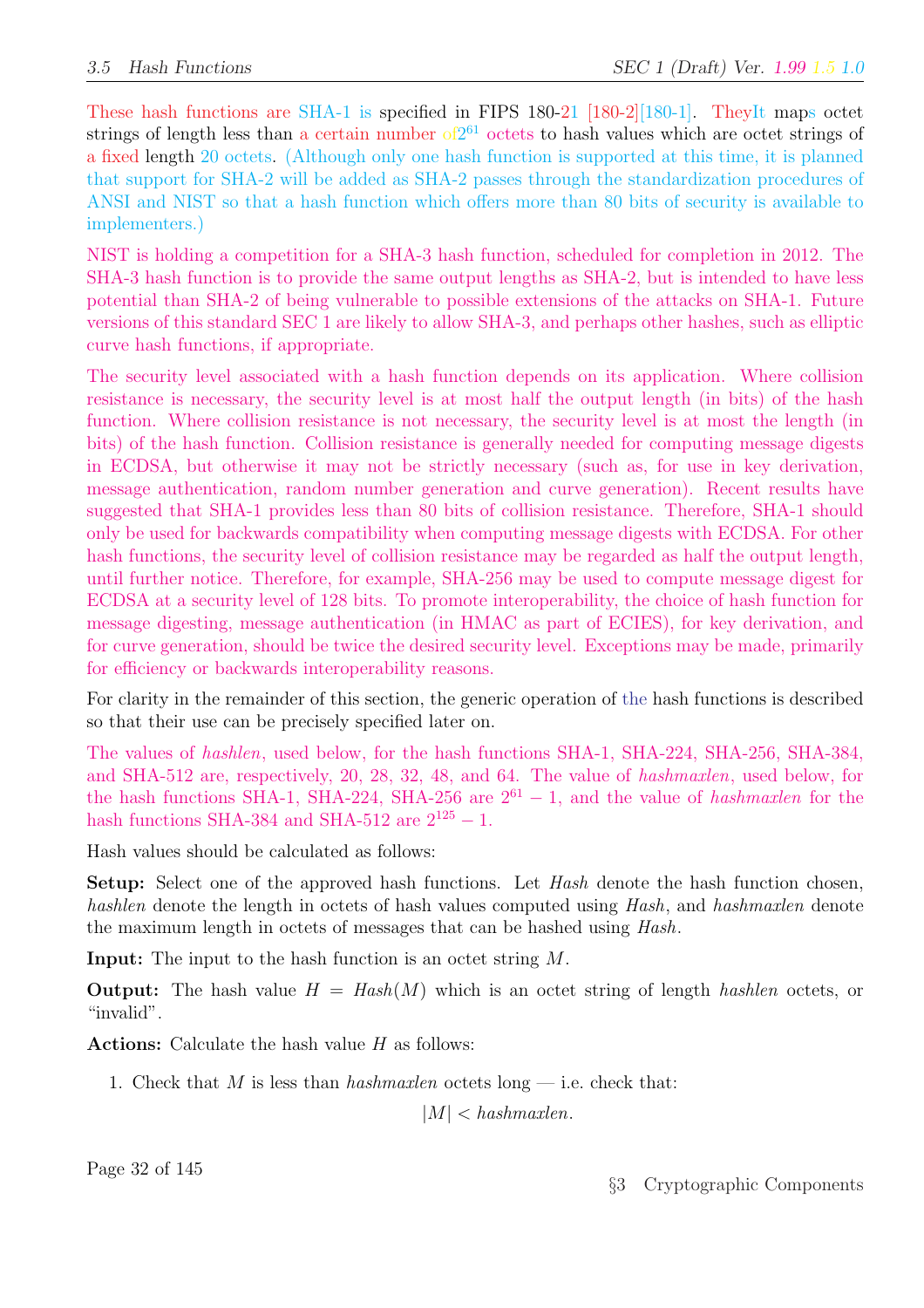If  $|M| > hash{marken}$ , output "invalid" and stop.

- 2. Convert M to a bit string  $\overline{M}$  using the conversion routine specified in Section 2.3.2.
- 3. Calculate the hash value  $\overline{H}$  corresponding to  $\overline{M}$  using the selected hash function:

$$
\overline{H} = \overline{Hash}(\overline{M}).
$$

where  $\overline{Hash}$  is the hash function algorithm as defined with bit string input and outputs.

- 4. Convert  $\overline{H}$  to an octet string H using the conversion routine specified in Section 2.3.1.
- 5. Output H.

# 3.6 Key Derivation Functions

This section specifies the key derivation functions supported in this document.

The key derivation functions are used by the Elliptic Curve Integrated Encryption Schemeencryption and key transport schemes specified in Section ??, and the key agreement schemes specified in Section 6.

The key derivation functions will be used to derive keying data from a shared secret octet string. The list of supported key derivation functions at this time is:

#### ANSI-X9.63-KDF IKEv2-KDF TLS-KDF NIST-800-56-Concatenation-KDF

The key derivation function ANSI-X9.63-KDF is the simple hash function construct described in ANSI X9.63 [X9.63]. This key derivation function is described in Section  $3.6.1$  — partly for completeness since at the time of this edition ANSI X9.63 is only a draft standard, and partly so that the use of the key derivation function can be precisely described later on. Support for other key derivation functions may be added to future editions of this document.

The key derivation functions IKEv2-KDF and TLS-KDF may shall only be used with the elliptic curve Diffie-Hellman scheme for use in the IKKEv2 and TLS protocols, respectively. The function IKEv2-KDF is specified in [2409] and [4306]. The function TLS-KDF is specified in [2246] and [4492]. The function NIST-800-56-Concatenation-KDF is specified in [800-56A].

The NIST-800-56-Catenation-KDF should be used, except for backwards compatability with implementations already using one of the three other key derivation functions.

## 3.6.1 ANSI X9.63 Key Derivation Function

Keying data should be calculated using ANSI-X9.63-KDF as follows: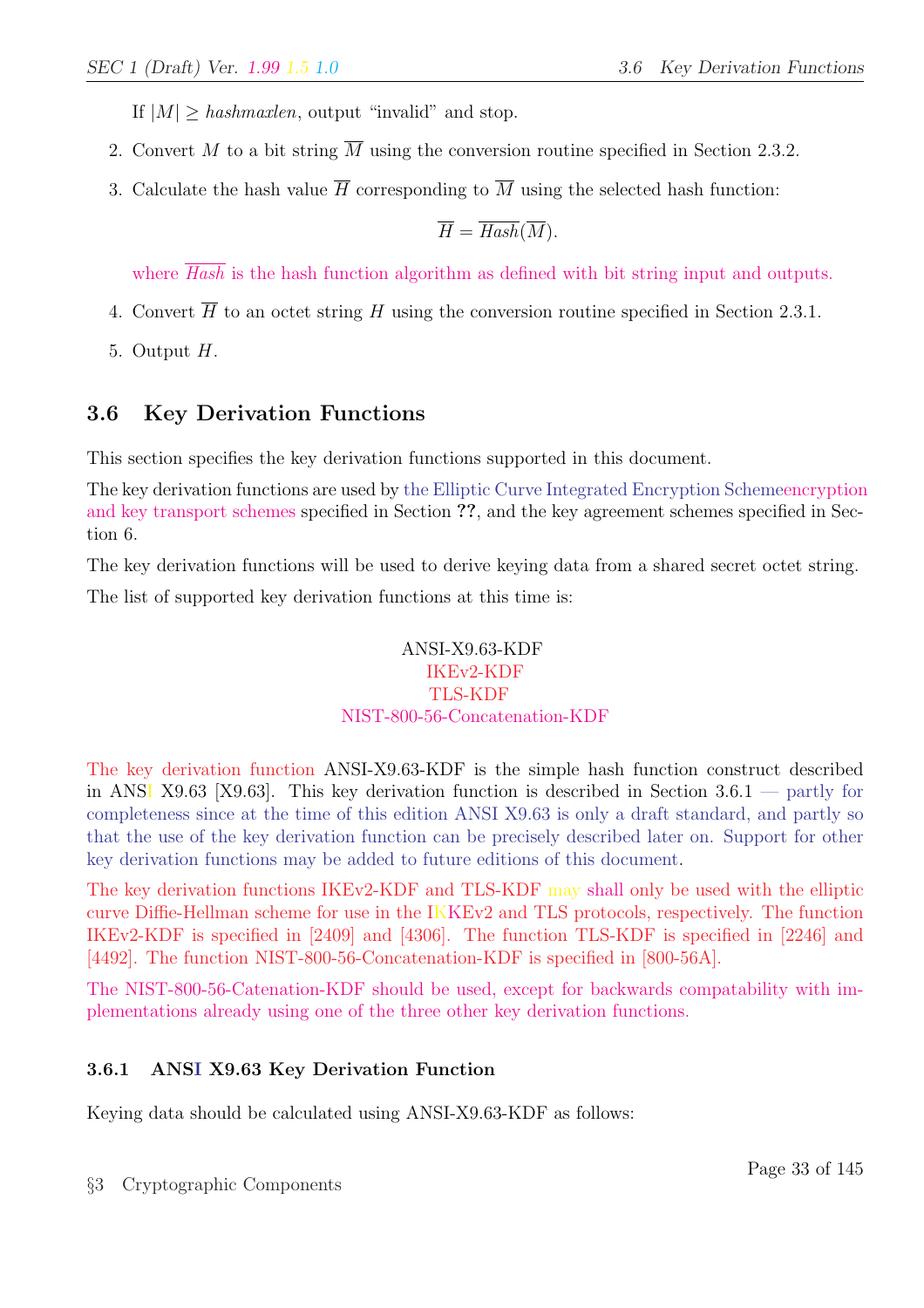**Setup:** Select one of the approved hash functions listed in Section 3.5. Let Hash denote the hash function chosen, *hashlen* denote the length in octets of hash values computed using *Hash*, and hashmaxlen denote the maximum length in octets of messages that can be hashed using Hash.

Input: The input to the key derivation function is:

- 1. An octet string Z which is the shared secret value.
- 2. An integer keydatalen which is the length in octets of the keying data to be generated.
- 3. (Optional) An octet string SharedInfo which consists of some data shared by the entities intended to share the shared secret value Z.

Output: The keying data K which is an octet string of length keydatalen octets, or "invalid". Actions: Calculate the keying data  $K$  as follows:

- 1. Check that  $|Z| + |SharedInfo| + 4 < hashmaxlen$ . If  $|Z| + |SharedInfo| + 4 > hashmaxlen$ , output "invalid" and stop.
- 2. Check that keydatalen < hashlen  $\times$  (2<sup>32</sup> 1). If keydatalen  $\geq$  hashlen  $\times$  (2<sup>32</sup> 1), output "invalid" and stop.
- 3. Initiate a 4 octet, big-endian octet string *Counter* as  $00000001_{16}$ .
- 4. For  $i = 1$  to  $\lceil \text{keydatalen}/\text{hashlen} \rceil$ , do the following:
	- 4.1. Compute:

$$
K_i = Hash(Z \parallel Counter \parallel [SharedInfo])
$$

using the selected hash function from the list of approved hash functions in Section 3.5.

- 4.2. Increment Counter .
- 4.3. Increment i.
- 5. Set  $K$  to be the leftmost keydatalen octets of:

 $K_1 \parallel K_2 \parallel \ldots \parallel K_{\lceil \text{keudatalen/hashlen} \rceil}.$ 

6. Output  $K$ .

## 3.7 MAC schemes

This section specifies the MAC schemes supported in this document.

The MAC schemes will be used by the Elliptic Curve Integrated Encryption SchemeECIES specified in Section 5.1.

Page 34 of 145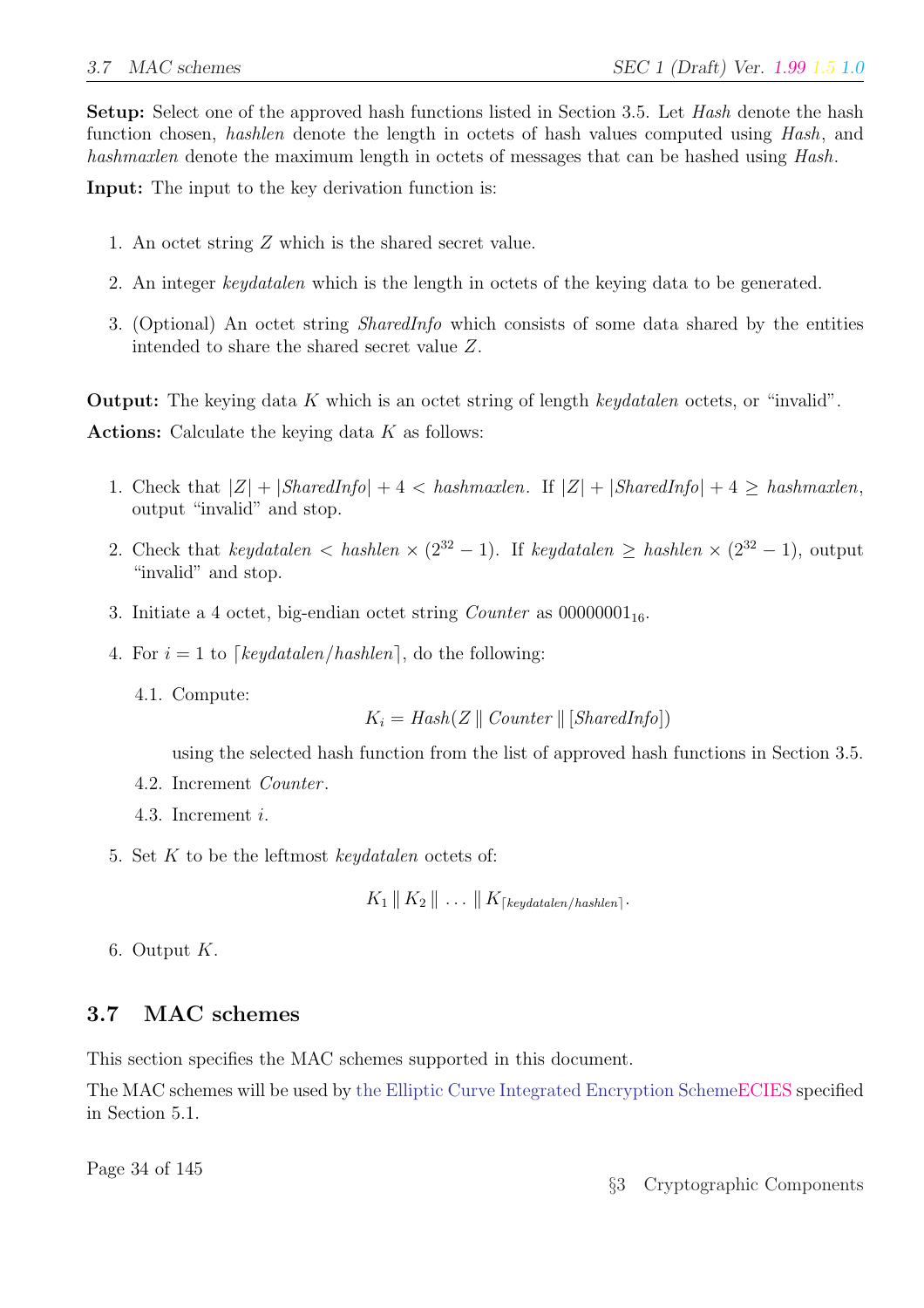MAC schemes are designed to be used by two entities — a sender U and a recipient  $V$  — when U wants to send a message  $M$  to  $V$  in an authentic manner and  $V$  wants to verify the authenticity of M.

Here the MAC schemes are described in terms of a tagging operation, a tag checking operation, and associated setup and key deployment procedures. Entities  $U$  and  $V$  should use the schemes as follows when they want to communicate. First,  $U$  and  $V$  should use the setup and key deployment procedures to establish which options to use the scheme with, and to create a shared secret key K to control the tagging and tag checking operations. Then each time  $U$  wants to send a message  $M$ to V, entity U should apply the tagging operation to M under the shared secret key K to compute the tag  $D$  on  $M$ , and convey  $M$  and  $D$  to  $V$ . Finally, when  $V$  receives  $M$  and  $D$ , entity  $V$  should apply the tag checking operation to M and D under K to verify the authenticity of M. If the tag checking operation outputs "valid",  $V$  concludes that  $M$  is indeed authentic.

Loosely speaking, MAC schemes are designed so that it is hard for an adversary to forge valid message and tag pairs. In other words, MAC so that the schemes provide data origin authentication and data integrity.

The list of supported MAC schemes at this time is:

HMAC–SHA-1–160 with 20 octet or 160 bit keys HMAC–SHA-1–80 with 20 octet or 160 bit keys HMAC–SHA-224–112 with 28 octet or 224 bit keys HMAC–SHA-224–224 with 28 octet or 224 bit keys HMAC–SHA-256–128 with 32 octet or 256 bit keys HMAC–SHA-256–256 with 32 octet or 256 bit keys HMAC–SHA-384–192 with 48 octet or 384 bit keys HMAC–SHA-384–284 with 48 octet or 384 bit keys HMAC–SHA-512–256 with 64 octet or 512 bit keys HMAC–SHA-512–512 with 64 octet or 512 bit keys CMAC–AES–128 CMAC–AES–192 CMAC–AES–256

The first two of Both these MAC schemes are specified in IETF RFC 2104 [2104] and ANSI X9.71 [X9.71] based on the hash function SHA-1 specified in FIPS 180-1 [180-1]. The remaining HMAC schemes are introduced in [198], while the CMAC schemes are introduced in [800-38B]. Following the notation suggested in [2104], here  $HMAC–Hash-x$  denotes the  $HMAC$  function used in conjunction with the hash function Hash to produce message tags of length  $x/8$  octets or x bits. In the case of CMAC, the notation CMAC– $\text{AES-}x$  denotes that the block cipher to be used is AES–x, where x is key size in bits. The tag length for CMAC–AES–x is always 128 bits. BothAll the supported MAC schemes are designed to be existentially unforgeable in the presence of an adversary capable of launching chosen-message attacks.

(Note that this document does not suggest that other MAC schemes should not be used elsewhere in a system — it merely says that only the MAC schemes listed above should be used to build ECIES.)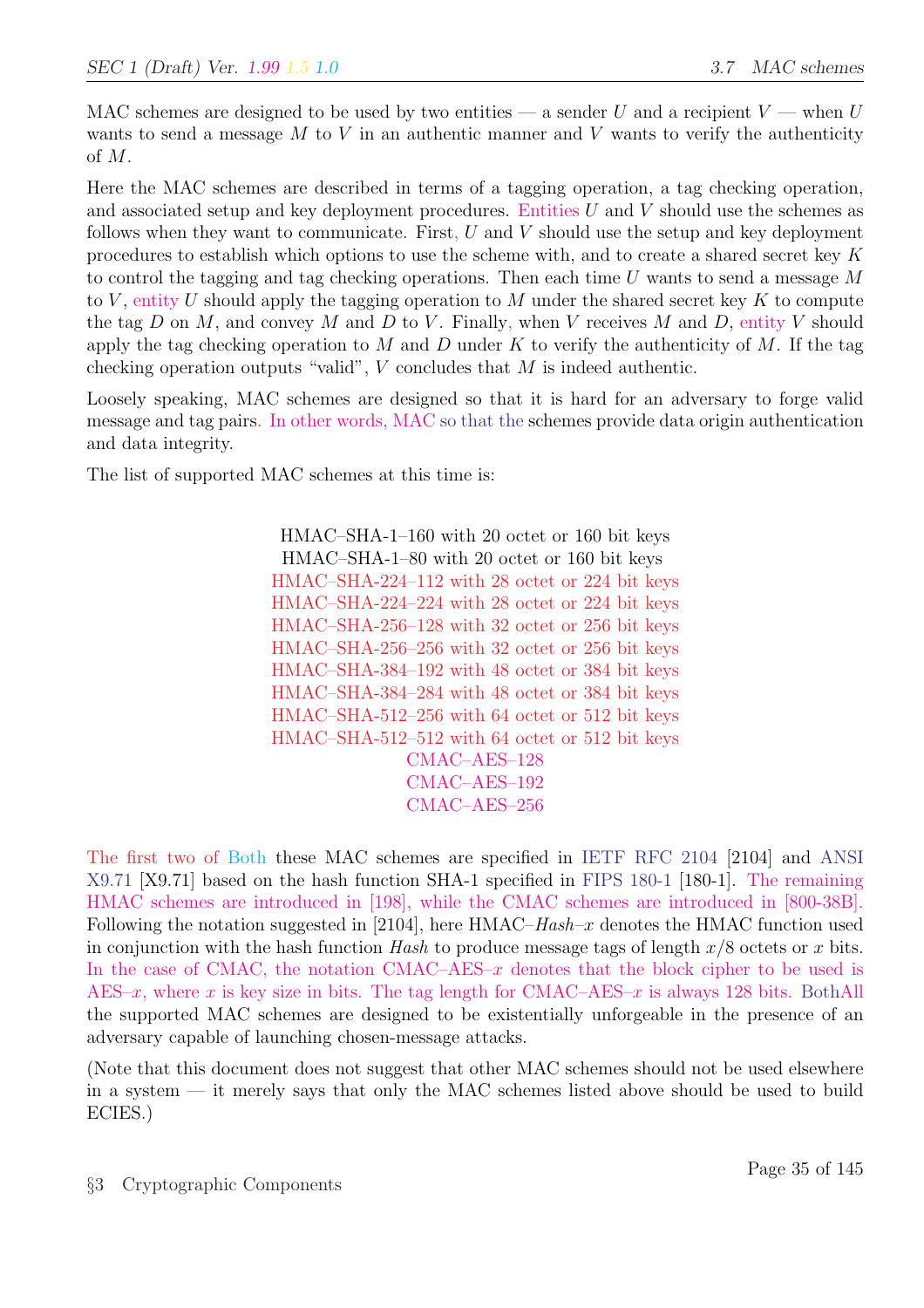For clarity in the remainder of this section, the generic operation of the MAC schemes by U and V is described so that the use of the schemes can be specified precisely later on. The setup procedure is described in Section 3.7.1, the key deployment procedure is specified in Section 3.7.2, the tagging operation is specified in Section 3.7.3, and the tag checking operation is specified in Section 3.7.4.

#### 3.7.1 Scheme Setup

Entities  $U$  and  $V$  should perform the following setup procedure to use a MAC scheme:

1. Entities U and V should establish which of the supported MAC schemes to use (and if appropriate select any initial values required by the MAC scheme). Let MAC denote the MAC scheme chosen, *mackeylen* denote the length in octets of the keys used by the scheme, and *maclen* denote the length in octets of the tags produced by the scheme.

#### 3.7.2 Key Deployment

Entities  $U$  and  $V$  should perform the following key deployment procedure to use the MAC scheme:

1. Entities U and V should establish a shared secret key  $K$  of length mackeylen octets.  $K$ should be chosen randomly or pseudorandomly.

#### 3.7.3 Tagging Operation

Entity U should tag messages to send to V using the keys and parameters established during the setup procedure and the key deployment procedure as follows:

Input: An octet string M which is the data to be tagged.

**Output:** An octet string D of length maclen octets which is the tag on  $M$ , or "invalid".

Actions: Compute the tag  $D$  on  $M$  as follows:

- 1. Convert M to a bit string  $\overline{M}$  and K to a bit string  $\overline{K}$  using the conversion routine specified in Section 2.3.2.
- 2. Calculate the tag  $\overline{D}$  on  $\overline{M}$  using the selected MAC scheme under the shared secret key  $\overline{K}$ :

$$
\overline{D} = MAC_{\overline{K}}(\overline{M}).
$$

If the MAC scheme outputs "invalid", output "invalid" and stop.

- 3. Convert  $\overline{D}$  to an octet string D using the conversion routine specified in Section 2.3.1
- 4. Output the octet string D of length maclen octets.

Page 36 of 145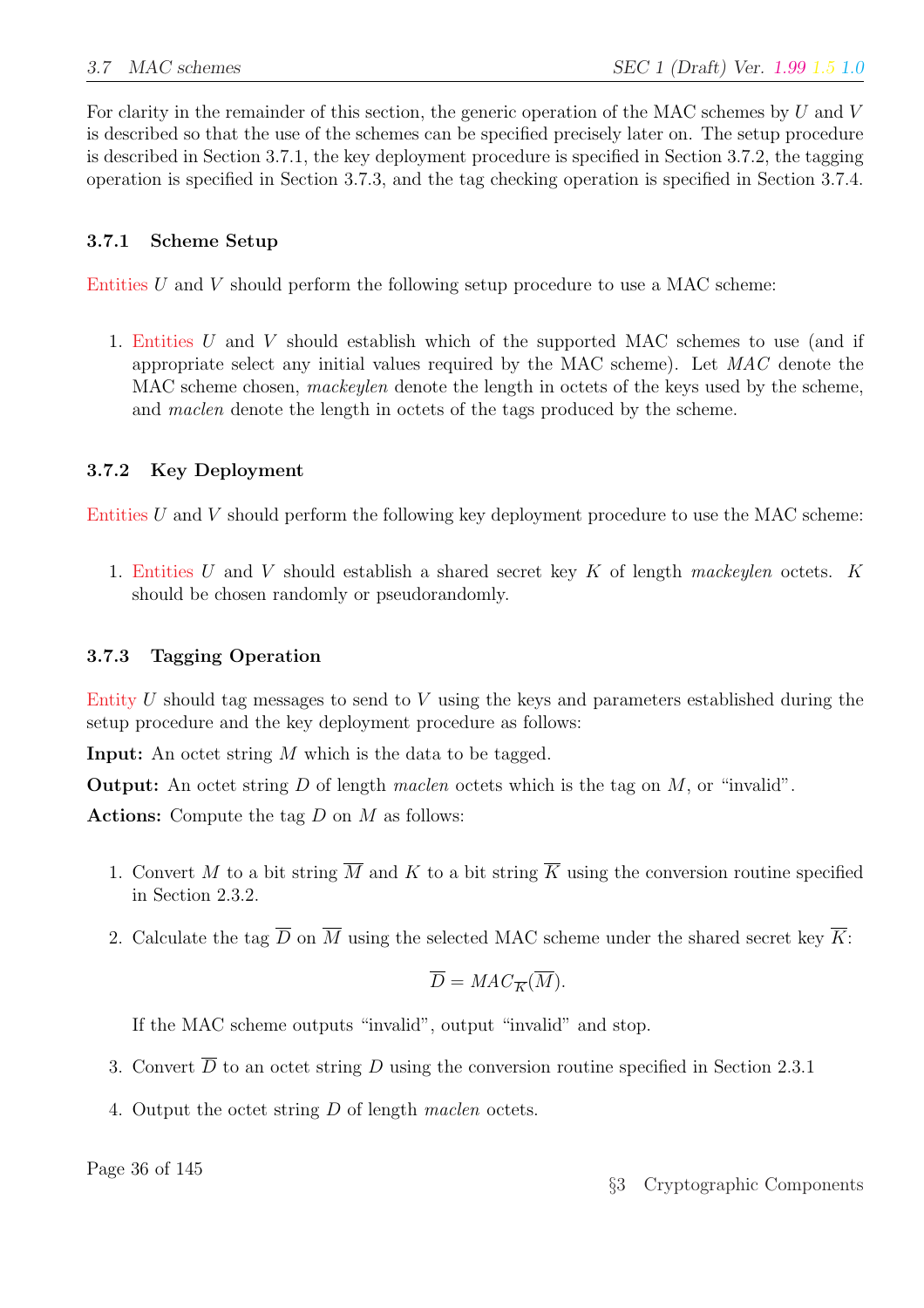#### 3.7.4 Tag Checking Operation

Entity  $V$  should check the authenticity of tagged messages from  $U$  using the keys and parameters established during the setup procedure and the key deployment procedure as follows:

Input: The input to the tag checking operation is:

- 1. An octet string  $M$  which is the message.
- 2. An octet string D which is the purported tag on M.

**Output:** An indication of whether the tagged message is valid or not — either "valid" or "invalid". Actions: Check the tag  $D$  on  $M$  as follows:

- 1. Convert M to a bit string  $\overline{M}$ , D to a bit string  $\overline{D}$ , and K to a bit string  $\overline{K}$  using the conversion routine specified in Section 2.3.2.
- 2. Calculate the tag  $\overline{D'}$  on  $\overline{M}$  using the selected MAC scheme under the shared secret key  $\overline{K}$ :

$$
\overline{D'} = MAC_{\overline{K}}(\overline{M}).
$$

If the MAC scheme outputs "invalid", output "invalid" and stop.

3. Compare  $\overline{D'}$  and  $\overline{D}$ . If  $\overline{D'} = \overline{D}$ , output "valid", and if  $\overline{D'} \neq \overline{D}$ , output "invalid".

# 3.8 Symmetric Encryption Schemes

This section specifies the symmetric encryption schemes supported in this document.

The symmetric encryption schemes will be used by the Elliptic Curve Integrated Encryption Scheme (ECIES) specified in Section 5.1. It cannot be overemphasized that, unless otherwise stated, the discussions of the symmetric encryption schemes here apply to its use in ECIES but not necessarily to its use more general applications. In particular, ECIES as specified ensures that a single symmetric encryption key is never used to encrypt two different messages, because each time a message is encrypted using ECIES a new symmetric encryption key is derived.

Symmetric encryption schemes are designed to be used by two entities  $-$  a sender U and a recipient  $V$  — when U wants to send a message M to V confidentially, and V wants to recover M.

Here symmetric encryption schemes are described in terms of an encryption operation, a decryption operation, and associated setup and key deployment procedures. Entities  $U$  and  $V$  should use the scheme as follows when they want to communicate. First  $U$  and  $V$  should use the setup and key deployment procedures to establish which options to use the scheme with, and to create a shared secret key K to control the encryption and decryption operations. Then each time  $U$  wants to send a message M to V, U should apply the encryption operation to M under the shared secret key K to compute the encryption or ciphertext C of M, and convey C to V. Finally when V receives  $C$ , V should apply the decryption operation to C under K to recover the message  $M$ .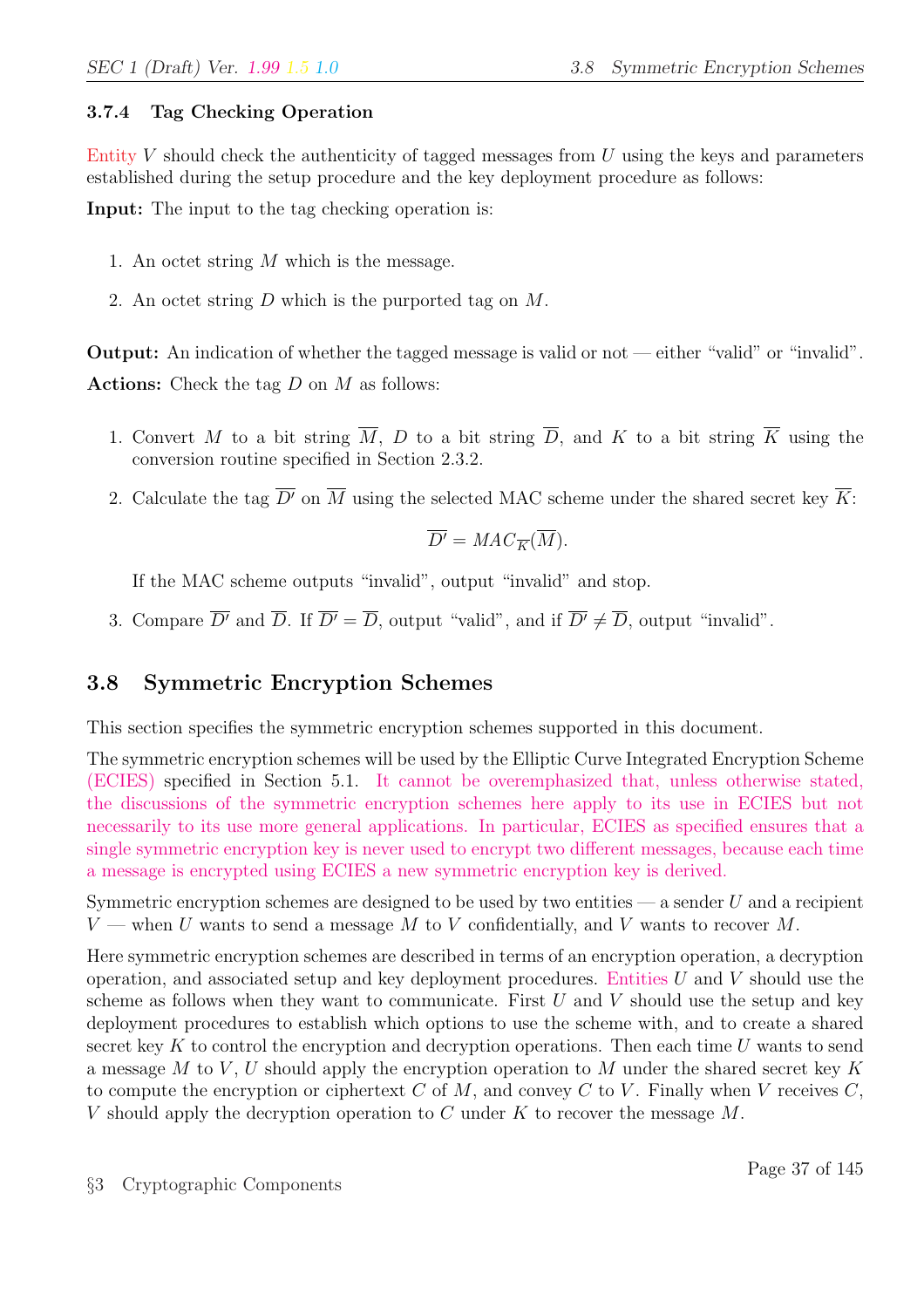Loosely speaking, symmetric encryption schemes are designed so that it is hard for an adversary to recover messages from their ciphertexts. In other words, symmetric encryption so that the schemes provide data confidentiality.

The list of supported symmetric encryption schemes at this time is:

3-key TDES in CBC mode XOR encryption scheme AES–128 in CBC mode AES–192 in CBC mode AES–256 in CBC mode AES–128 in CTR mode AES–192 in CTR mode AES–256 in CTR mode

The block cipher 3-key TDES in CBC mode is specified in ANSI X9.52 [X9.52]. Here it is considered to use shared secret keys of length 24 octets or 192 bits — which are split up into 3 subkeys  $K_1$ ,  $K_2$ , and  $K_3$  by interpreting the leftmost 8 octets or 64 bits as  $K_1$ , the middle 8 octets or 64 bits as  $K_2$ , and the rightmost 8 octets or 64 bits as  $K_3$ , and replacing the appropriate bits of  $K_1$ ,  $K_2$ , and  $K_3$  with parity bits.

The block cipher AES is specified in [197]. The CBC and CTR modes of AES isare specified in [800-38A].

Furthermore here the 8 octet or 64 bit IV for TDES in CBC mode should always take the value 00000000 $_{16}$ . Furthermore here the 16 octet or 128 bit IV for AES in CBC mode should always take the value  $000000000000000_{16}$ . Likewise, the *ICB* for AES in CTR mode should take the value  $000000000000000_{16}$ . Neither IV nor ICB, when used in ECIES, should be transmitted as part of the ciphertext.

(Although only the two encryption schemes above are supported at this time, it is planned that support for AES will be added as AES passes through the standardization procedures of ANSI and NIST.)

The XOR encryption scheme is the simple encryption scheme in which encryption consists of XORing the key and the message, and decryption consists of XORing the key and the ciphertext to recover the message. The XOR scheme is commonly used either with truly random keys when it is known as the "one-time pad", or with pseudorandom keys as a component in the construction of stream ciphers. The XOR encryption scheme uses keys which are the same length as the message to be encrypted or the ciphertext to be decrypted.

The block ciphers 3-key TDES and AES in CBC mode is are designed to provide semantic security in the presence of adversaries launching chosen-message and chosen-ciphertext attacks. The XOR encryption scheme is designed to provide semantic security when used to encrypt a single message in the presence of adversaries only capable of launching only passive attacks. (Although this limits use of the XOR encryption scheme in general, it is sufficient for the purposes of building ECIES.)

The requirements above apply to ECIES. Other symmetric encryption schemes may be used in elsewhere in the system. In general uses of CBC mode, the IV should be chosen as an unpredictable value. Likewise, in general use of CTR mode, the ICB should be selected securely. (Note that this

Page 38 of 145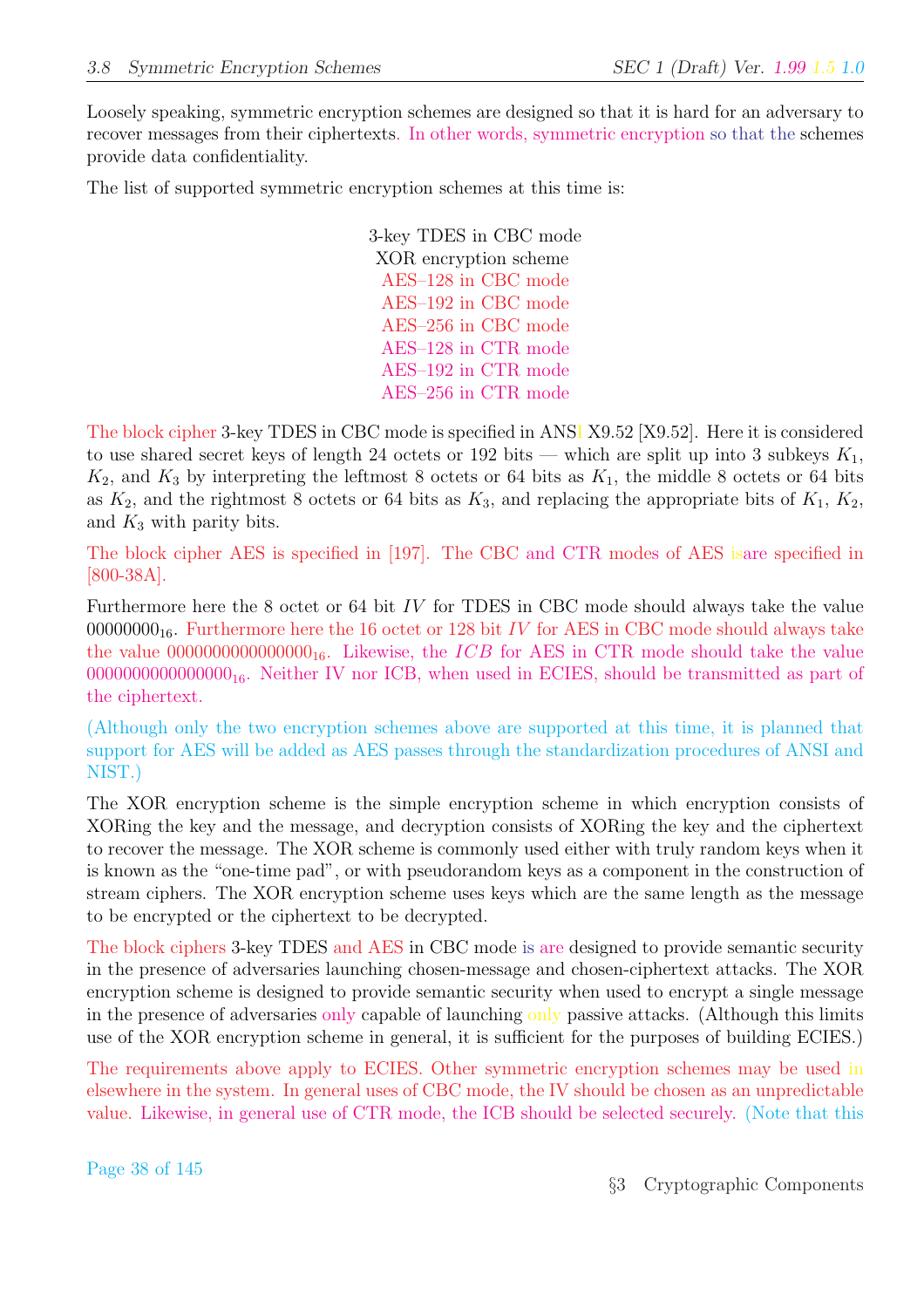document does not suggest that other symmetric encryption schemes should not be used elsewhere in a system — it merely says that only the symmetric encryption schemes listed above should be used to build ECIES.)

For clarity in the remainder of this standardsection, the generic operation of the symmetric encryption schemes by U and V is described so that the use of the schemes can be specified precisely later on. The setup procedure is described in Section 3.8.1, the key deployment procedure is specified in Section 3.8.2, the encryption operation is specified in Section 3.8.3, and the decryption operation is specified in Section 3.8.4.

## 3.8.1 Scheme Setup

Entities U and V should perform the following setup procedure to use a symmetric encryption scheme:

1. Entities U and V should establish which of the supported symmetric encryption schemes to use (and if appropriate select any initial values required by the encryption scheme). Let  $ENC$ denote the encryption scheme chosen, and *enckeylen* denote the length in octets of the keys used by the scheme.

#### 3.8.2 Key Deployment

Entities U and V should perform the following key deployment procedure to use the symmetric encryption scheme:

1. Entities U and V should establish a shared secret key K of length enckeylen octets. K should be chosen randomly or pseudorandomly.

## 3.8.3 Encryption Operation

Entity  $U$  should encrypt messages to send to entity  $V$  using the keys and parameters established during the setup procedure and the key deployment procedure as follows:

Input: An octet string M which is the data to be encrypted.

**Output:** An octet string C which is the ciphertext corresponding to  $M$ , or "invalid".

Actions: Compute the ciphertext  $C$  as follows:

- 1. Convert M to a bit string  $\overline{M}$  and K to a bit string  $\overline{K}$  using the conversion routine specified in Section 2.3.2.
- 2. Calculate the encryption  $\overline{C}$  of  $\overline{M}$  using the encryption operation of the selected symmetric encryption scheme under the shared secret key  $\overline{K}$ . If the encryption operation outputs "invalid", output "invalid" and stop.
- 3. Convert  $\overline{C}$  to an octet string C using the conversion routine specified in Section 2.3.1.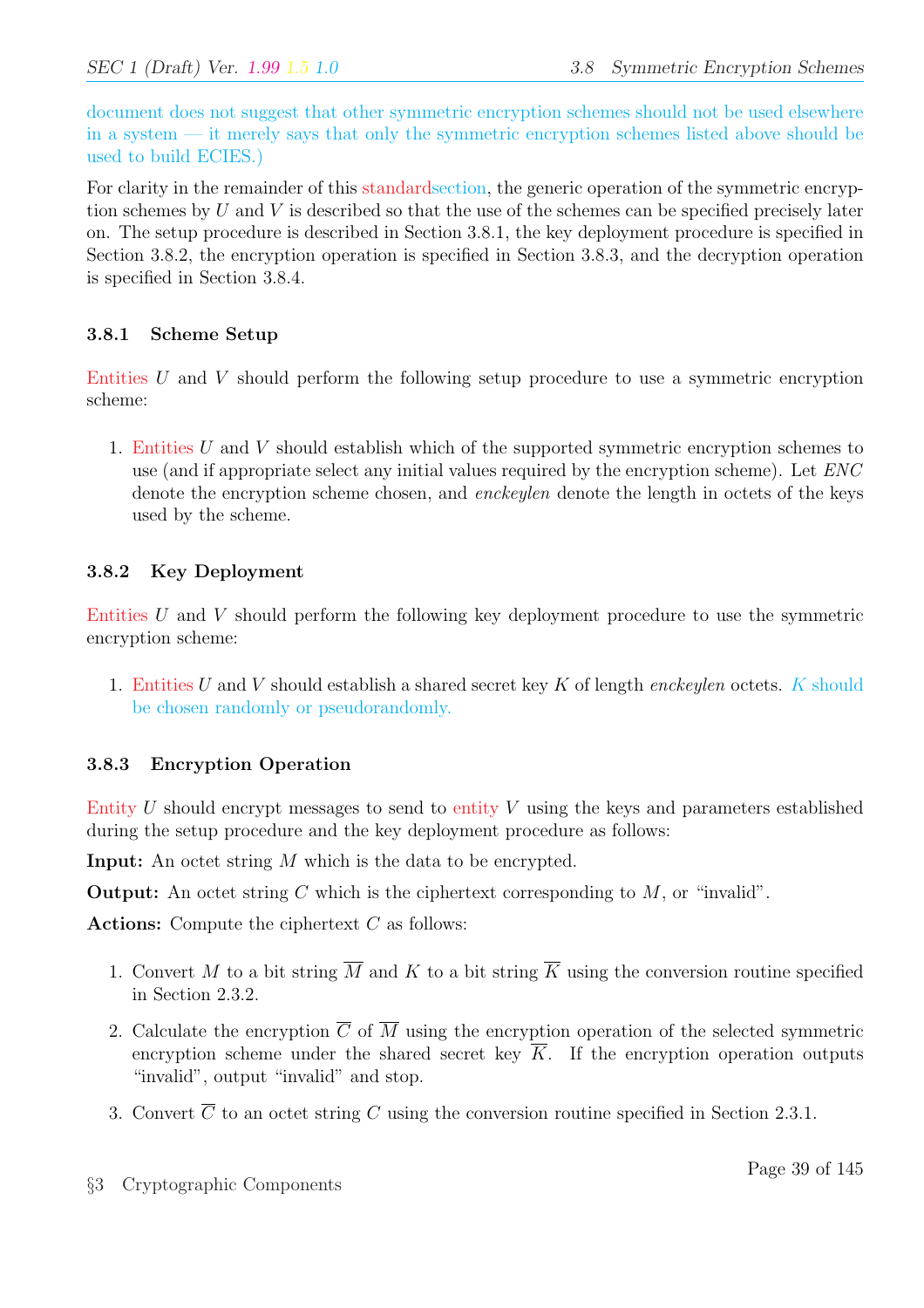4. Output the octet string C.

## 3.8.4 Decryption Operation

Entity V should decrypt ciphertext from entity U using the keys and parameters established during the setup procedure and the key deployment procedure as follows:

**Input:** An octet string C which is the ciphertext and a symmetric encryption key  $K$ .

**Output:** An octet string  $M$  which is the decryption of  $C$ , or "invalid".

Actions: Decrypt  $C$  as follows:

- 1. Convert C to a bit string  $\overline{C}$  and K to a bit string  $\overline{K}$  using the conversion routine specified in Section 2.3.2.
- 2. Calculate the decryption  $\overline{M}$  of  $\overline{C}$  using the decryption operation of the selected symmetric encryption scheme under the shared secret key  $K$ . If the decryption operation outputs "invalid", output "invalid" and stop.
- 3. Convert  $\overline{M}$  to an octet string M using the conversion routine specified in Section 2.3.1.
- 4. Output the octet string M.

# 3.9 Key Wrap Schemes

This subsection specifies that either the NIST AES key wrap algorithm or the CMS TDES key wrap algorithm are

- must be used as the key wrap scheme in the Wrapped Key Agreement Key Transport Scheme, and
- should be used more generally when wrapping an existing symmetric key with another symmetric key.

The AES key wrap algorithm was first specified in [Nat01]. It has also been re-specified in [3394]. Currently As of October 2007, ASC X9 is also re-specifying it, with some minor extension for additional input in [X9.102], and has requested public review of the algorithms therein [ASC04].

The AES key wrap algorithm may be used with the AES block cipher or the TDES block cipher. When using the AES block cipher to wrap keys, the AES key wrap algorithm must be used. When using the TDES block cipher, however, another key wrap algorithm, the CMS TDES key wrap algorithm, may be used for backwards interoperability reasons. This algorithm was first specified in [2630] and is also being re-specified in [X9.102].

For clarity in the remainder of this standard, the generic operation of the symmetric encryption key wrap schemes by U and V is described so that the use of the schemes can be specified precisely later

Page 40 of 145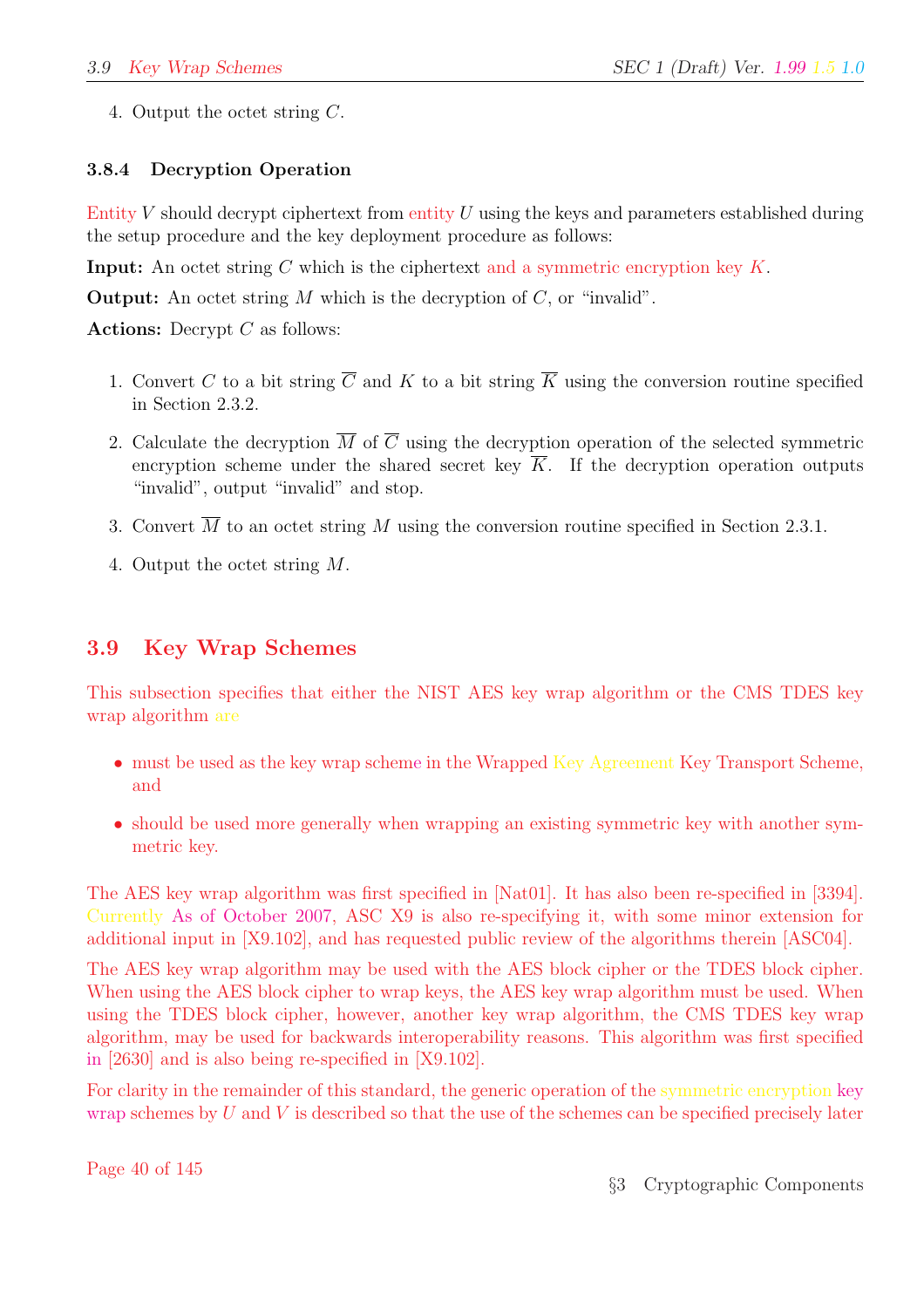on. The setup procedure is described in Section 3.9.1, the key deployment procedure is specified in Section 3.9.2, the wrap operation is specified in Section 3.9.3, and the unwrap operation is specified in Section 3.9.4.

#### 3.9.1 Key Wrap Scheme Setup

Entities  $U$  and  $V$  should perform the following setup procedure to use a key wrap scheme:

1. Entities U and V should establish which of the supported key wrap schemes to use (and if appropriate select any initial values required by the key wrap scheme). Let WRAP denote the encryption scheme chosen, and *wrapkeylen* denote the length in octets of the keys used by the scheme.

#### 3.9.2 Key Wrap Schemes Key Generation

Entities  $U$  and  $V$  should perform the following key deployment procedure to use the key wrap scheme:

1. Entities U and V should establish a key-encryption key K of length *wrapkeylen* octets.

#### 3.9.3 Key Wrap Schemes Wrap Operation

Entity U should wrap keys to send to entity V using the key-encryption key and key wrap parameters established during the setup procedure and the key deployment procedure as follows:

**Input:** A key-encryption key K and an octet string C which is the key to be wrapped.

**Output:** An octet string  $W$  which is the wrapped key corresponding to  $C$ , or "invalid".

Actions: Compute the wrapped key  $W$  as follows:

- 1. Convert C to a bit string  $\overline{C}$  and K to a bit string  $\overline{K}$  using the conversion routine specified in Section 2.3.2.
- 2. Calculate the wrapped key  $\overline{W}$  of  $\overline{C}$  using the key wrap operation of the selected key wrap scheme under the key-encryption key  $\overline{K}$ . If the key wrap operation outputs "invalid", output "invalid" and stop.
- 3. Convert  $\overline{W}$  to an octet string W using the conversion routine specified in Section 2.3.1.
- 4. Output the octet string W.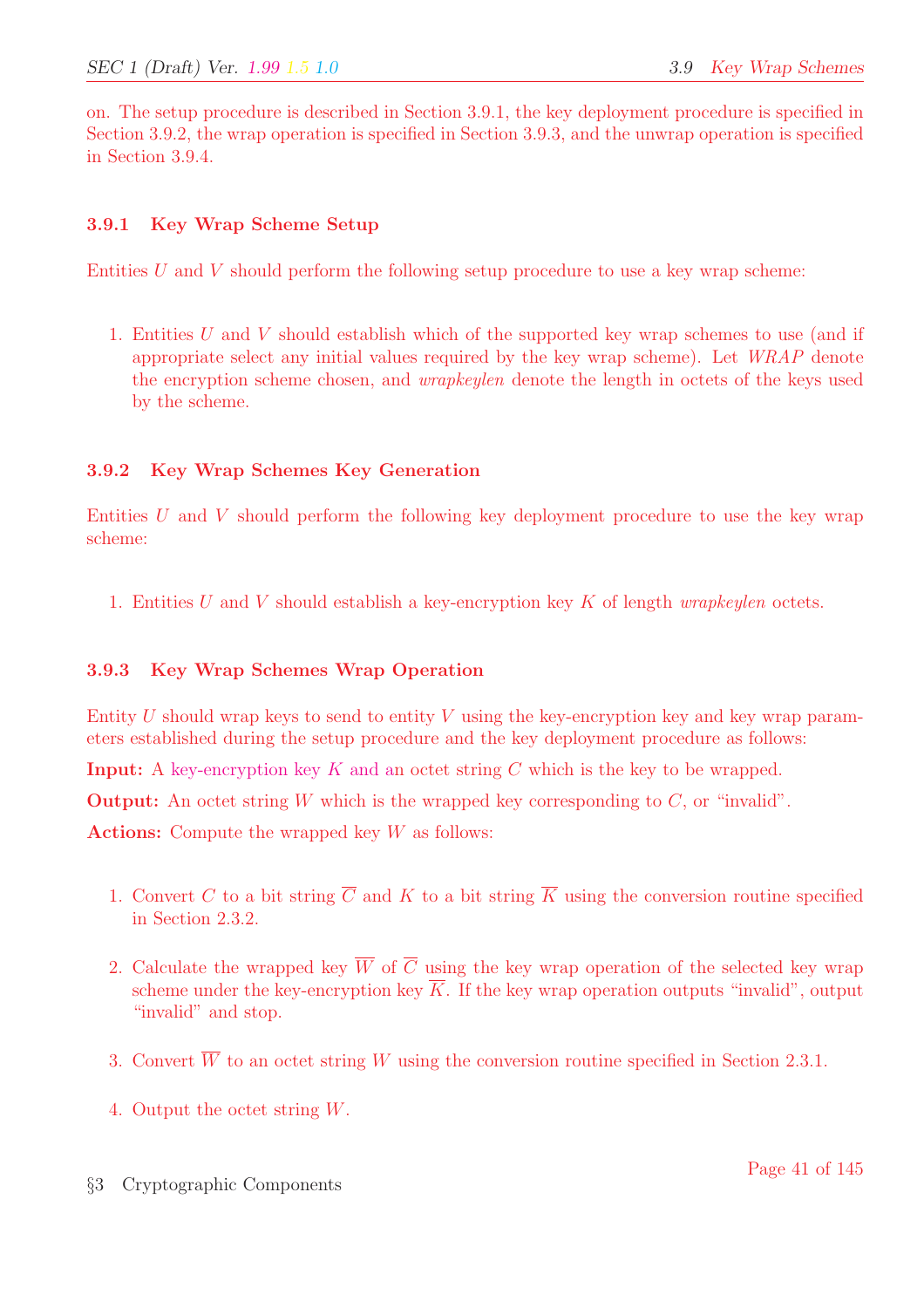#### 3.9.4 Key Wrap Schemes Unwrap Operation

Entity V should unwrapped a wrapped key from entity U using the key-encryption key and key wrap parameters established during the setup procedure and the key deployment procedure as follows:

**Input:** A key-encryption key  $K$  and an octet string  $W$  which is the wrapped key.

**Output:** An octet string C which is the unwrapping of  $W$ , or "invalid".

**Actions:** Unwrap  $W$  as follows:

- 1. Convert W to a bit string  $\overline{W}$  and K to a bit string  $\overline{K}$  using the conversion routine specified in Section 2.3.2.
- 2. Calculate the unwrapping  $\overline{C}$  of  $\overline{W}$  using the unwrap operation of the selected key wrap scheme under the shared key-encryption key  $\overline{K}$ . If the unwrap operation outputs "invalid", output "invalid" and stop.
- 3. Convert  $\overline{C}$  to an octet string C using the conversion routine specified in Section 2.3.1.
- 4. Output the octet string C.

# 3.10 Random Number Generation

Subject to revision.

Cryptographic keys must be generated in a way that prevents an adversary from guessing the private key. Private kKeys should be generated with the help of a random number generator.

Random number generators must comply with ANS X89.982 [X9.82] or any corresponding NIST publication, such as Special Publication 800-90 [800-90].

For completeness, Some one RNGs are is specificied are here. Implementations should comply with one of these specified RNGs.

Compliance to an RNG specification is not usually needed for interoperability. Nevertheless, because the secrecy of keys usually depends on the security of the RNG, compliance to a secure RNG specification is highly recommended necessary. Failure to comply risks insecure key generation, which can completely undermine the security of an entire implementation.

#### 3.10.1 Entropy

A random number generator (RNG) maintains a state. The output of the random number generator is a function of the state. The security of the RNG depends on the maximum probability that its state takesing any one value. For a security level of  $t$  bits, the maximum probability of any state value must be at most  $2^{-t}$ . Generally, the security level of a cryptographic system is no more than the security level of the RNG from which its cryptographic keys are derived.

Page 42 of 145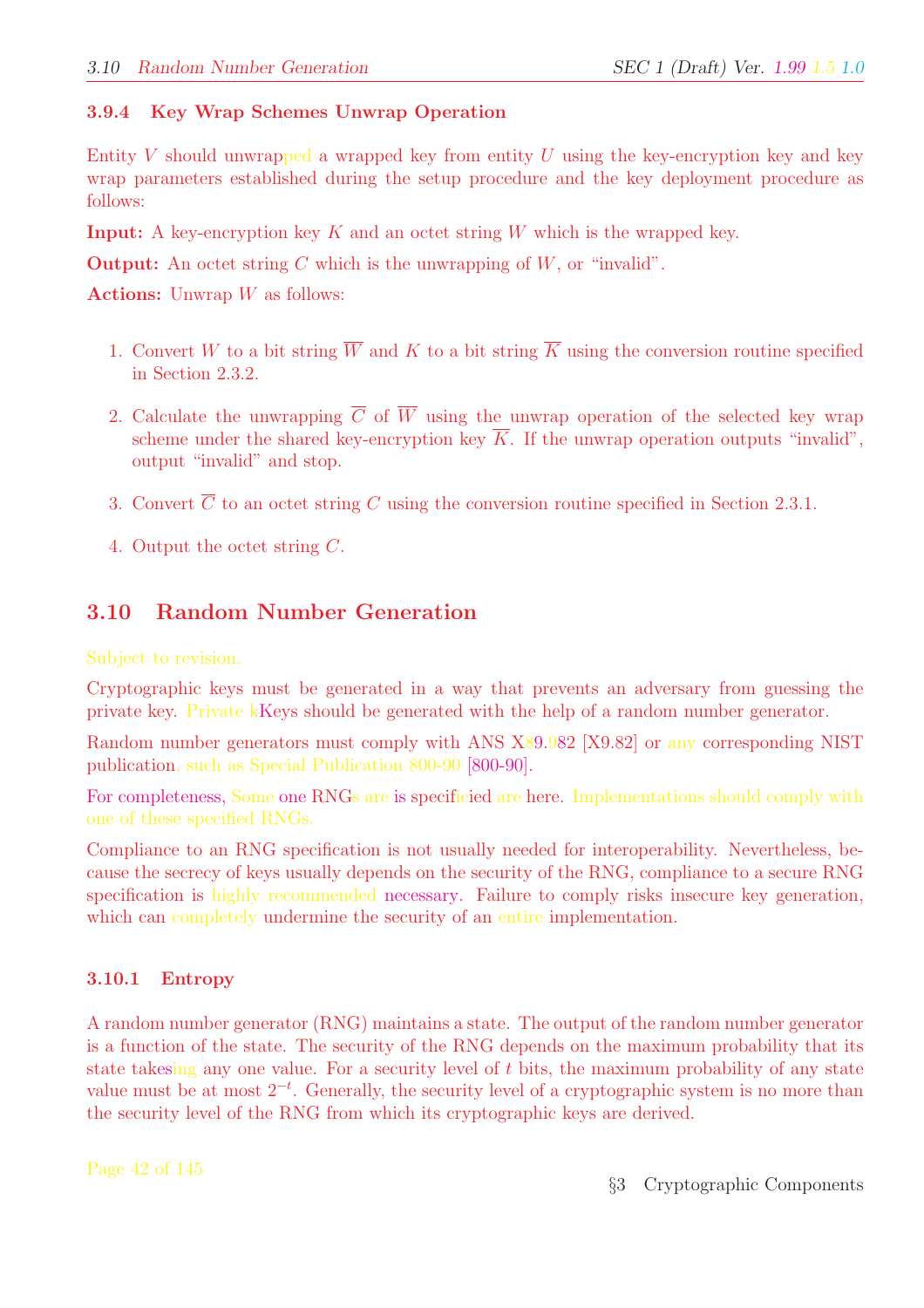Note: When the maximum probability in a probability distributaion is  $2^{-t}$ , that distribution is said to have *min-entropy* of t bits. Min-entropy is never more than Shannon entropy. Shannon entropy is generally not enough to ensure an adequate security in cryptography, because of pathological probability distributions. For example, an RNG producing random bit strings of length 256 bits could have 128 bits of Shannon entropy but only 1 bit of min-entropy.

As a precautionary measure against the risk that two different RNGs will collide with the same state, an RNG should also be personalized with a value that is not likely to repeated for over  $2^{64}$ uses. The personalization value need not be secret. One way to achieve personalization is increase the amount of min-entropy necessary at the instantiation of the RNG to  $t + 64$  bits. See [800-90, §8.7.1].

#### 3.10.2 Deterministic Generation of Pseudorandom Bit Strings

The output of an RNG must be a one-way function transformation of its state to ensure that the state is not revealed cannot be efficiently derived from the output. Several one-way functions are available. Upon output, the state must be updated, so that the future outputs cannot be different.

The state should be updated with a one-way function, so that past states cannot be learnt from a future compromised state. This attribute is sometimes called forward secrecy or backtracking resistance. Some of the schemes in the standard, such as MQV, provide forward secrecy. When forward secrecy is a security objective of these schemes, then the RNG used must also provide forward secrecy.

In some circumstances, it is necessary that the RNG be able to recover from compromise of the current state. This Such recovery can only be accomplished by the injection of new entropy. This security attribute is sometimes called recoverable security or prediction resistance. This Prediction resistance is an optional attribute, for very high security applications.

Some allowed deteriministic random bit generators will be specified.

#### 3.10.2.1 Dual EC RNG

This section is intended to provide a re-specification of the "Dual EC DRBG" being specified in NIST Special Publication 800-90, Recommendation for Random Number Generation Using Deterministic Bit Generators and in Draft American National Standard X9.82, Part 3, Deterministic Random Bit Generators Mechanisms. Implementations of the "Dual EC DRBG" that comply with either of NIST SP 800-90 or ANS X9.82 will also comply with this standard. For completeness and convenience, the salient aspects of this random number generated are re-specified here, paraphrased in equivalent form.

A Dual EC RNG uses a set T of elliptic curve domain parameters and an extra parameter Q, a point on the elliptic curve. Another parameter is *outlen*, which is the number of bits per point. There are various operations involved in the Dual EC RNG, specified below.

The Dual EC RNG maintains a secret state, which is an integer s. The state must be initialized with sufficient entropy, and it must also be reseeded occasionally with additional entropy. Initialization and reseeding are not specified here at this time. For these operations, see the other specifications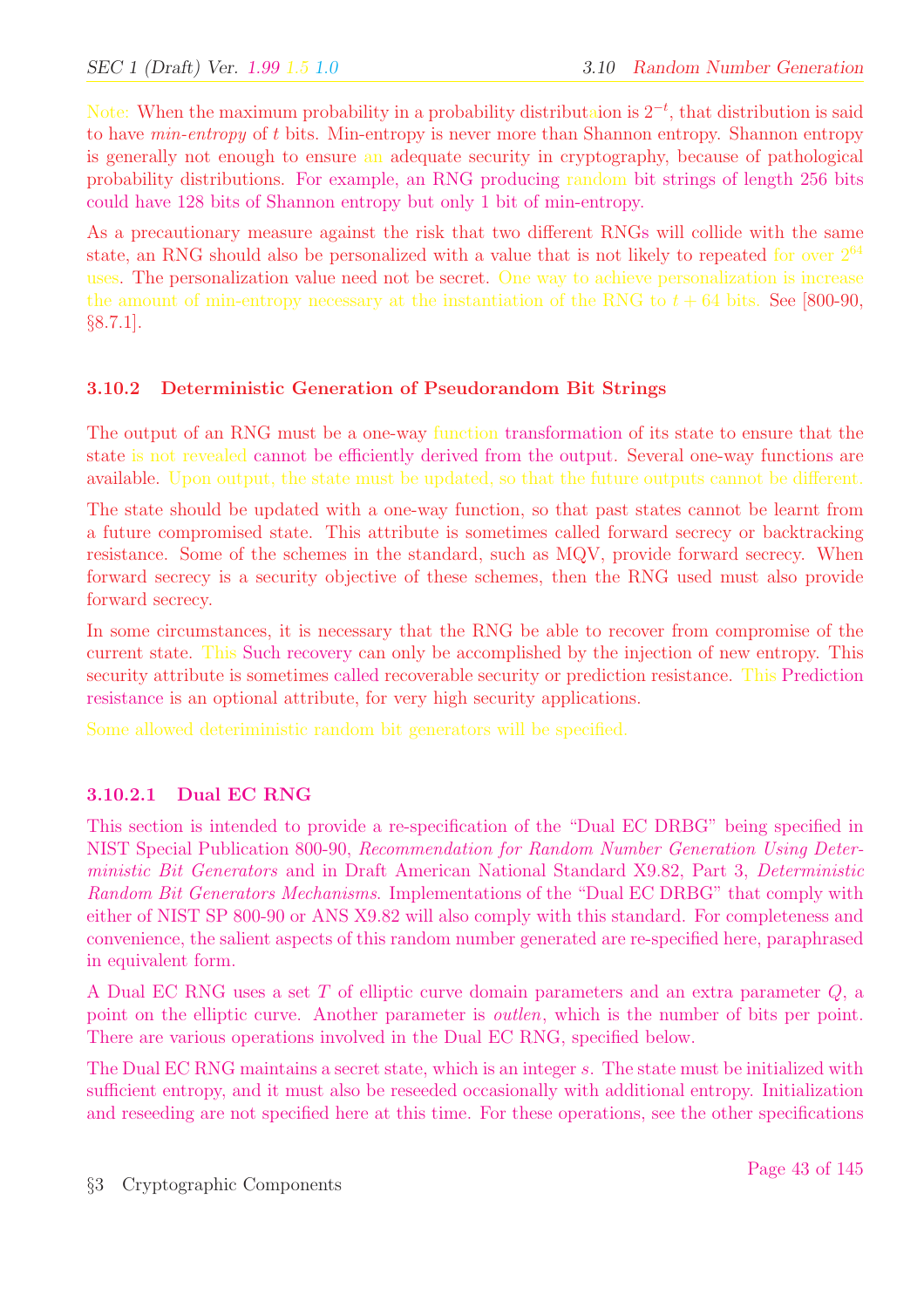of the "Dual EC DRBG", such as NIST SP 800-90 and ANS X9.82-2.

Elliptic points over binary fields in the Dual EC RNG are represented using the canonical polynomial basis representation, as specified in Section 2.1.2.

3.10.2.1.1 Output Block This is an internal operation of the Dual EC RNG. Compute  $(x_1, y_1) = sP$  and  $(x_2, y_2) = sQ$ . Convert  $x_1$  to an integer s', which becomes the new state. Convert  $x_2$  to a bit string b. Take the rightmost *outlen* bits of b to obtain a shorter bit string r (dropping some number of leftmost bits). If the elliptic curve is defined over the finite field  $\mathbb{F}_{2^m}$ with  $m = 409$ , then drop the rightmost bit of r. The bit string r is the output block.

**3.10.2.1.2 Output Bit String** This is the main external operation of the Dual EC RNG. To generate a bit string of k bits, obtain successive output blocks  $r_0, \ldots, r_j$  until their combined length exceeds k. Concatenate the blocks and output the leftmost k bits.

#### 3.10.3 Converting Random Bit Strings to Random Numbers

Elliptic curve private keys are integers in a certain range. For full security, these integers should have a probability distribution that is as close to as possible to uniform. (Otherwise, a variety of attacks may become possible.)

The deterministic algorithms in the previous section produced random bit strings. Bit strings can be converted to integers, but the range is not exactly that needed for the elliptic curve private keys. One of tThe following process may be used to convert a random bit string to a random integer, in such a way that if the bit string is uniform then so is the integer.

To be added.

One of the methods [800-90, §B.5.1] from NIST Special Publication 800-90 on deterministic random number generation may be used.

The following alternative method may also be used. To generate a random integer  $k$  in the interval [1, n − 1], choose a random bit string B of a fixed length  $m \geq \lceil \log_2(n-1) \rceil$ . Convert B to an integer b, which will be in the interval  $[0, 2<sup>m</sup> - 1]$ . Let  $q = |2<sup>m</sup>/(n - 1)|$ . If  $b < q(n - 1)$ , then let  $k = 1 + (b \mod n - 1)$ . If  $b \ge q(n-1)$ , then select another B.

## 3.11 Security Levels and Protection Lifetimes

Data protected with cryptography today may continue to need protection in the future. Advances in cryptanalysis can be predicated, at least approximately.

Based on current approximations, this document requires that data that needs protection beyond the year 2010 must be protected with 112-bit security or higher. Data that needs protection beyond the year 2030 must be protected with 128-bit security or higher.

Data that needs protection beyond the year 2040 should be protected with 192-bit security or higher. Data that needs protection beyond 2080 should be protected with 256-bit security or

Page 44 of 145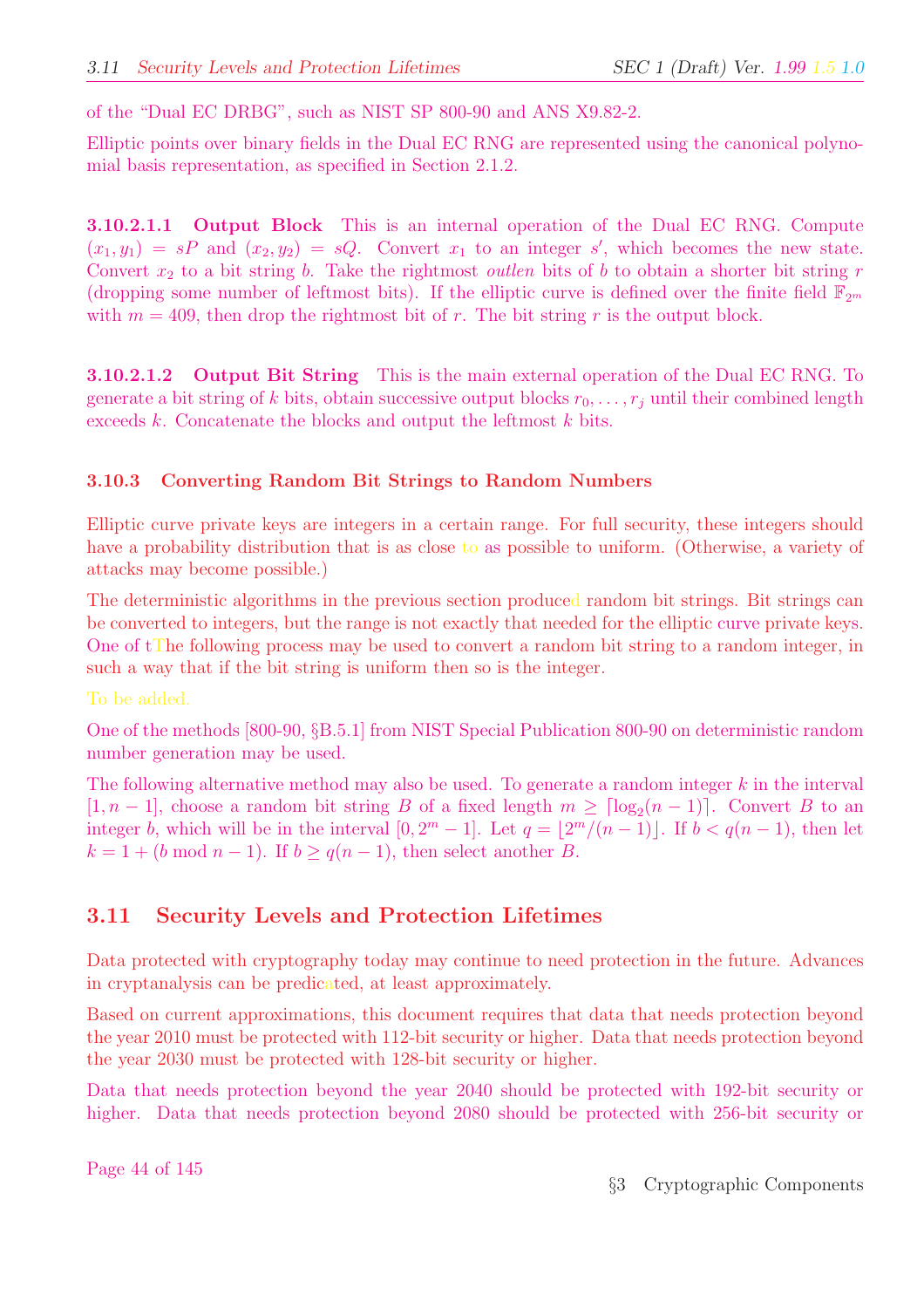higher.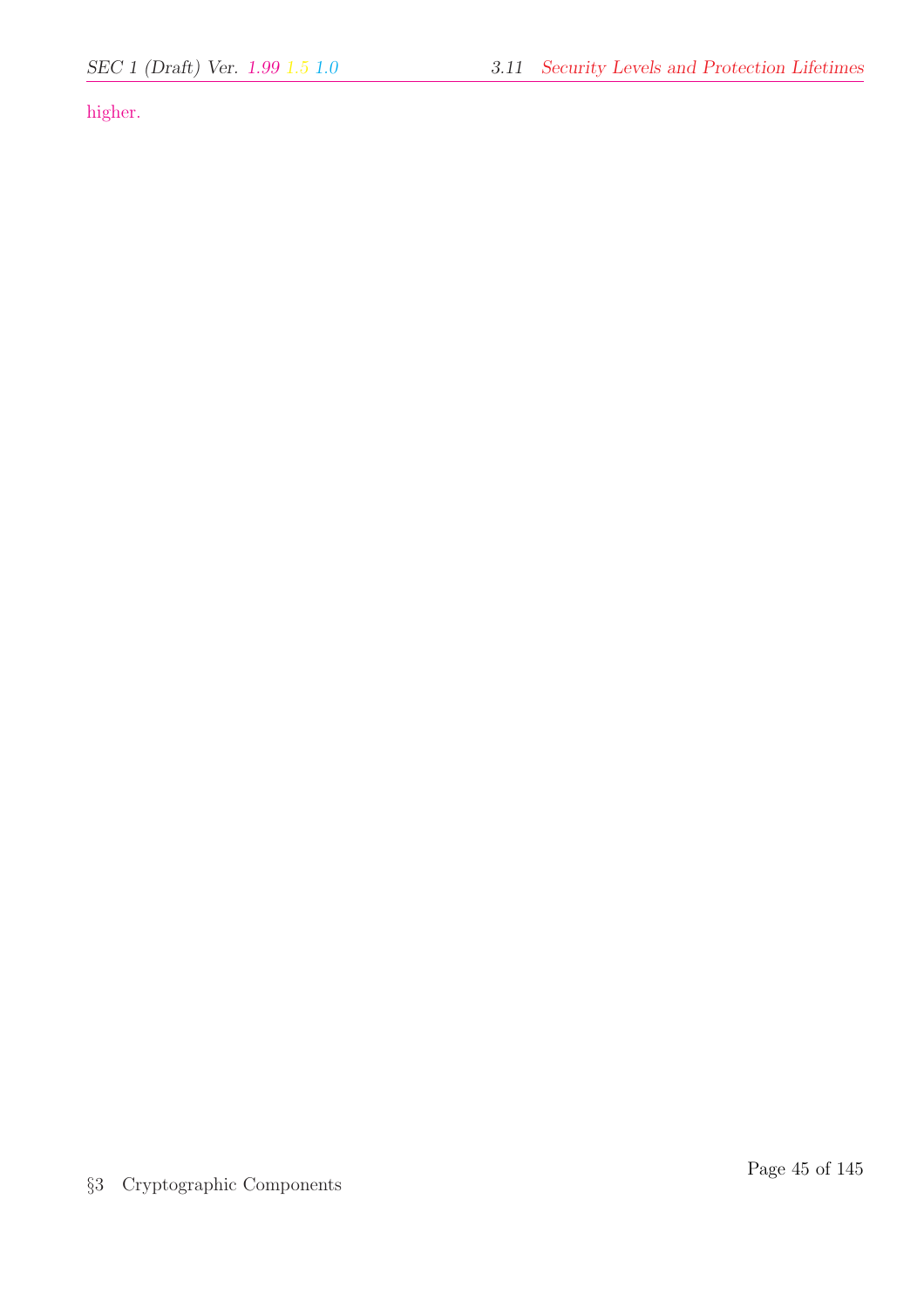# 4 Signature Schemes

This section<sup>4</sup> specifies the signature schemes based on ECC supported in this document.

Signature schemes are designed to be used by two entities — a signer U and a verifier  $V$  — when U wants to send a message  $M$  in an authentic manner and  $V$  wants to verify the authenticity of M. In fact, once a message is signed, any entity V having a copy of U's public key may verify the signature. In particular, the verifier may not be the entity to whom  $U$  originally sent the message. Such third party verification is important for non-repudiation.

Here, signature schemes are described in terms of a signing operation, a verifying operation, and associated setup and key deployment procedures. Entities  $U$  and  $V$  should use the schemes as follows when they want to communicate. First  $U$  and  $V$  should use the setup procedure to establish which options to use the scheme with, then  $U$  should use the key deployment procedure to select a key pair and V should obtain U's public key — U will use the key pair to control the signing operation, and V will use the public key to control the verifying operation. Then, each time  $U$ wants to send a message  $M$ , entity U should apply the signing operation to M under its key pair to obtain a signature S on M, form a signed message from M and S, and convey the signed message to V. Finally, when V receives the signed message, entity V should apply the verifying operation to the signed message under  $U$ 's public key to verify its authenticity. If the verifying operation outputs "valid", entity V concludes the signed message is indeed authentic.

There are two types of signature schemes, depending on the form of the signed message U must convey to V: signature schemes with appendix in which U must convey both M and S to V, and signature schemes with message recovery in which  $M$  can be recovered from  $S$ , so  $U$  need convey only  $S$  to  $V$ .

Loosely speaking, signature schemes are designed so that it is hard for an adversary who does not know U's secret key to forge valid signed messages. so that Thereby, the signature schemes provide data origin authentication, data integrity, and non-repudiation.

The only signature scheme supported at this time is the Elliptic Curve Digital Signature Algorithm (ECDSA). ECDSA is specified in Section 4.1.

See Appendix B for a commentary on the contents on this section, including implementation discussion, security discussion, and references.

# 4.1 Elliptic Curve Digital Signature Algorithm

The Elliptic Curve Digital Signature Algorithm (ECDSA) is a signature scheme with appendix based on ECC. It is designed to be existentially unforgeable, even in the presence of an adversary capable of launching chosen-message attacks.

The setup procedure for ECDSA is specified in Section 4.1.1, the key deployment procedure is specified in Section 4.1.2, the signing operation is specified in Section 4.1.3, and the verifying operation is specified in Section 4.1.4.

<sup>4</sup> Id: sign.tex,v 1.40 2008/11/27 16:11:29 dbrown Exp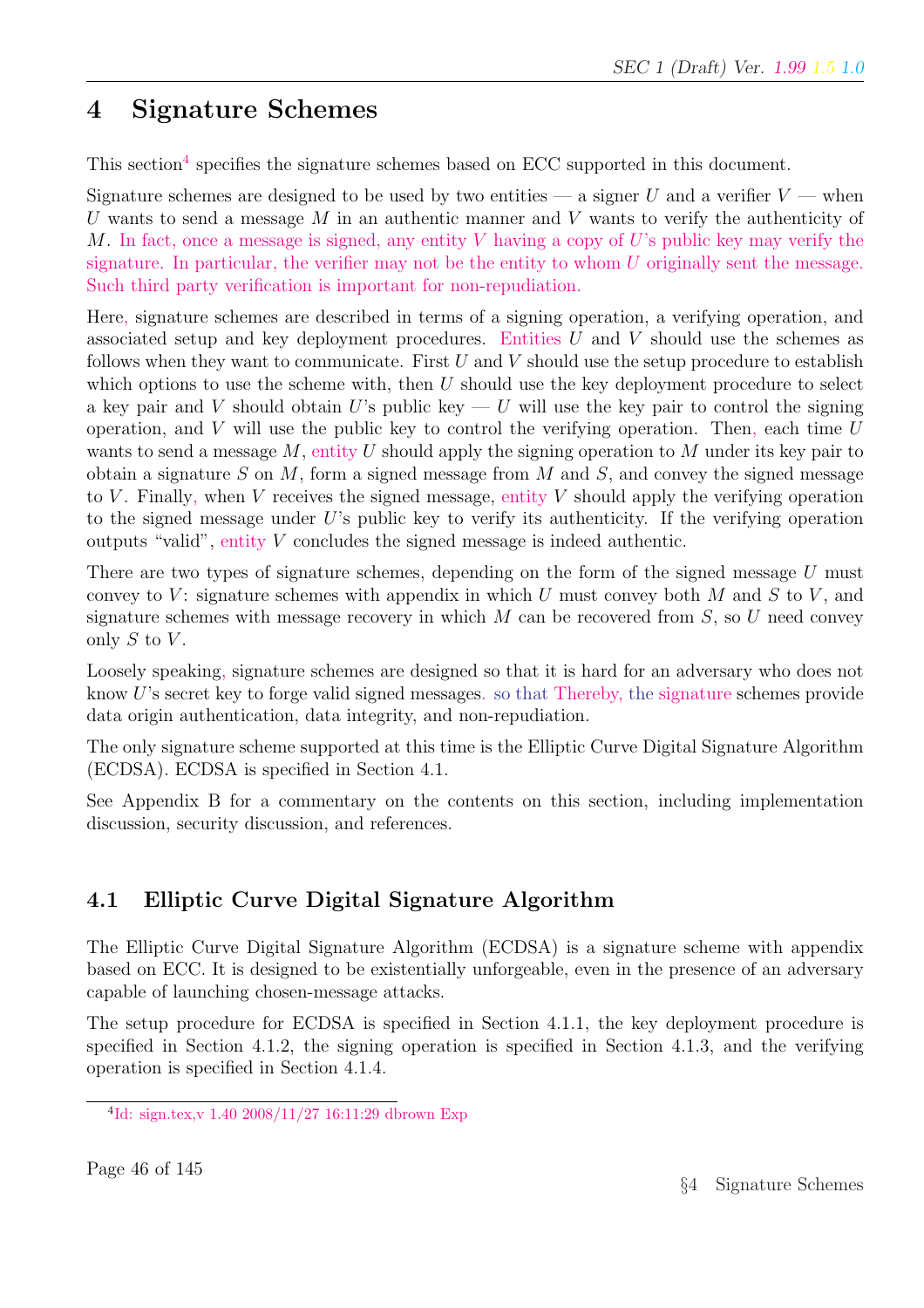#### 4.1.1 Scheme Setup

Entities  $U$  and  $V$  shouldmust perform the following setup procedure to prepare to use ECDSA:

- 1. Entity U should establish which of the hash functions supported in Section 3.5 to use when generating signatures. Let Hash denote the hash function chosen, and hashlen denote the length in octets of the hash values produced using Hash.
- 2. Entity U should establish elliptic curve domain parameters  $T = (p, a, b, G, n, h)$  or  $T =$  $(m, f(x), a, b, G, n, h)$  at the desired security level. The elliptic curve domain parameters T should be generated using the primitive specified in Section 3.1.1.1 or the primitive specified in Section 3.1.2.1. Entity  $U$  should receive an assurance that the elliptic curve domain parameters T are valid using one of the methods specified in Section 3.1.1.2 or Section 3.1.2.2.
- 3. Entity V should obtain in an authentic manner the hash function Hash and elliptic curve domain parameters  $T$  established by  $U$ .

Entity V may also wish to must receive an assurance that the elliptic curve domain parameters T are valid using one of the methods specified in Section 3.1.1.2 or Section 3.1.2.2.

#### 4.1.2 Key Deployment

Entities  $U$  and  $V$  shouldmust perform the following key deployment procedure to prepare to use ECDSA:

- 1. Entity U should establish an elliptic curve key pair  $(d_U, Q_U)$  associated with T to use with the signature scheme. The key pair should be generated using the primitive specified in Section 3.2.1.
- 2. Entity V should obtain in an authentic manner the elliptic curve public key  $Q_U$  selected by U.

Entity V may wish to must receive an assurance that the elliptic curve public key  $Q_U$  is valid using one of the methods specified in Section 3.2.2.

## 4.1.3 Signing Operation

Entity U shouldmust sign messages using ECDSA using the keys and parameters established during the setup procedure and the key deployment procedure as follows:

Input: The signing operation takes as input an octet string M which is the message to be signed.

**Output:** A signature  $S = (r, s)$  on M consisting of a pair of integers r and s, or "invalid".

Actions: Generate a signature  $S$  on  $M$  as follows: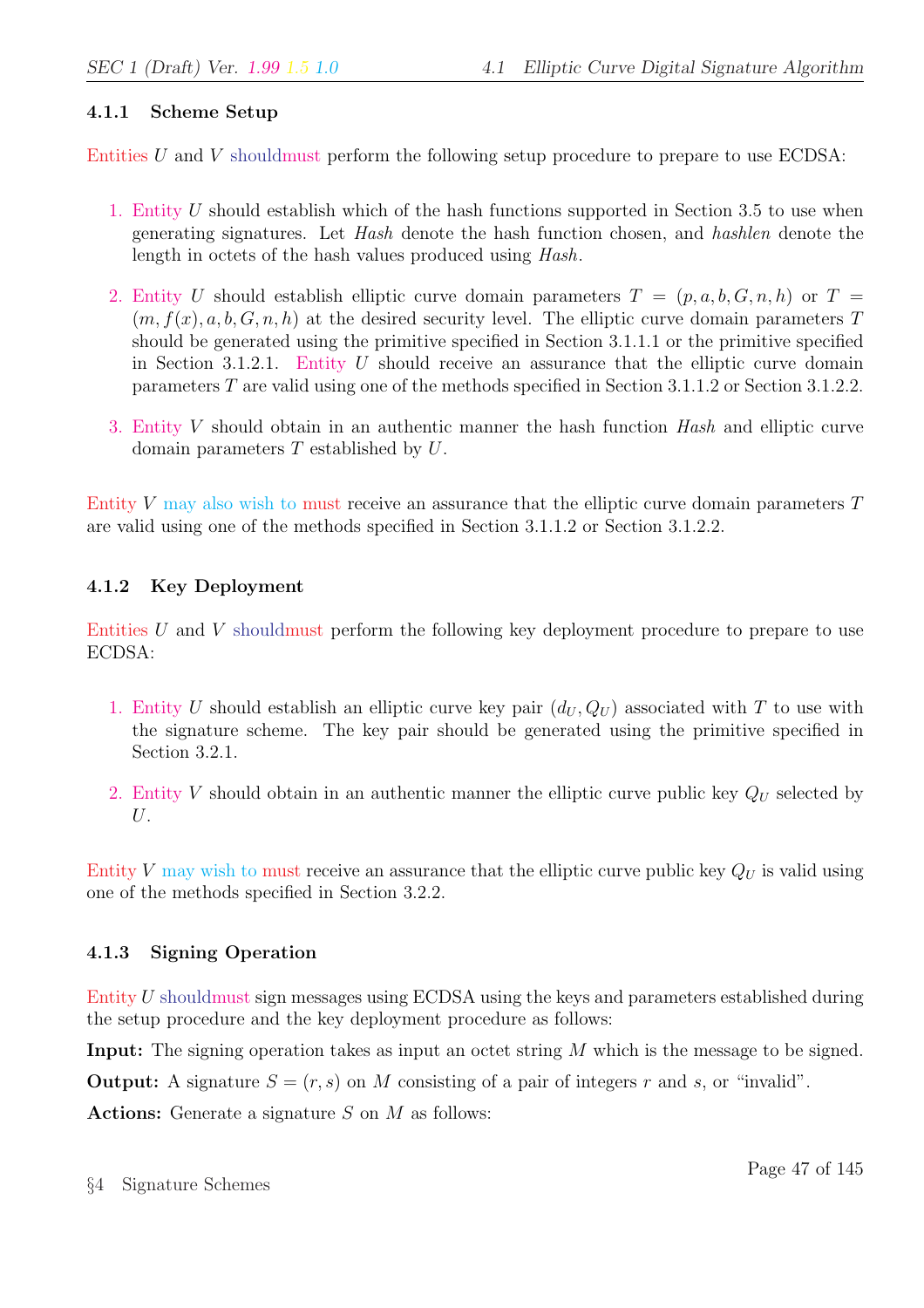- 1. Select an ephemeral elliptic curve key pair  $(k, R)$  with  $R = (x_R, y_R)$  associated with the elliptic curve domain parameters  $T$  established during the setup procedure using the key pair generation primitive specified in Section 3.2.1.
- 2. Convert the field element  $x_R$  to an integer  $\overline{x_R}$  using the conversion routine specified in Section 2.3.9.
- 3. Set  $r \equiv \overline{x_R} \mod n$ . If  $r = 0$ , or optionally r fails to meet other publicly verifiable criteria (see below), return to sStep 1.
- 4. Use the hash function selected during the setup procedure to compute the hash value:

$$
H = \text{Hash}(M)
$$

of length hashlen octets as specified in Section 3.5. If the hash function outputs "invalid", output "invalid" and stop.

- 5. Derive an integer  $e$  from  $H$  as follows:
	- 5.1. Convert the octet string H to a bit string  $\overline{H}$  using the conversion routine specified in Section 2.3.2.
	- 5.2. Set  $\overline{E} = \overline{H}$  if  $\lceil \log_2 n \rceil \ge 8(hashlen)$ , and set  $\overline{E}$  equal to the leftmost  $\lceil \log_2 n \rceil$  bits of  $\overline{H}$ if  $\lceil \log_2 n \rceil < 8(hashlen)$ .
	- 5.3. Convert the bit string  $\overline{E}$  to an octet string E using the conversion routine specified in Section 2.3.1.
	- 5.4. Convert the octet string  $E$  to an integer  $e$  using the conversion routine specified in Section 2.3.8.
- 6. Compute:

$$
s \equiv = k^{-1} (e + r \, d_U) \bmod n.
$$

If  $s = 0$ , return to sStep 1.

7. Output  $S = (r, s)$ . Optionally, output additional information needed to recover R efficiently from r (see below).

The signer may replace  $(r, s)$  with  $(r, -s \mod n)$ , because this is an equivalent signature.

The publicly verifiable criteria that  $r$  may be conditioned to satisfy may include that  $x_R$  is uniquely recoverable from r in that only one of the integers  $\overline{x_R} = r + j n$  for  $j \in \{0, 1, 2, ..., h\}$  represents a valid x-coordinate of a multiple of G. For the recommended curves [SEC 2] with  $h = 1$  and  $h = 2$ , the number of valid candidate x-coordinates is usually one, so this is a vacuous check.

The additional information needed to compute R can consist of the point R itself, in either compressed or uncompressed form. However, since r provides considerable information about  $x_R$ , it is often sufficient to provide no extra information to determine  $x_R$ . At worst,  $\log_2(h+1)$  bits are needed to find  $x_R$  from r. In any case, information needed to recover  $y_R$  can take the form of single bit, or the full value of  $y_R$  depending on whether compactness or speed is preferred.

Page 48 of 145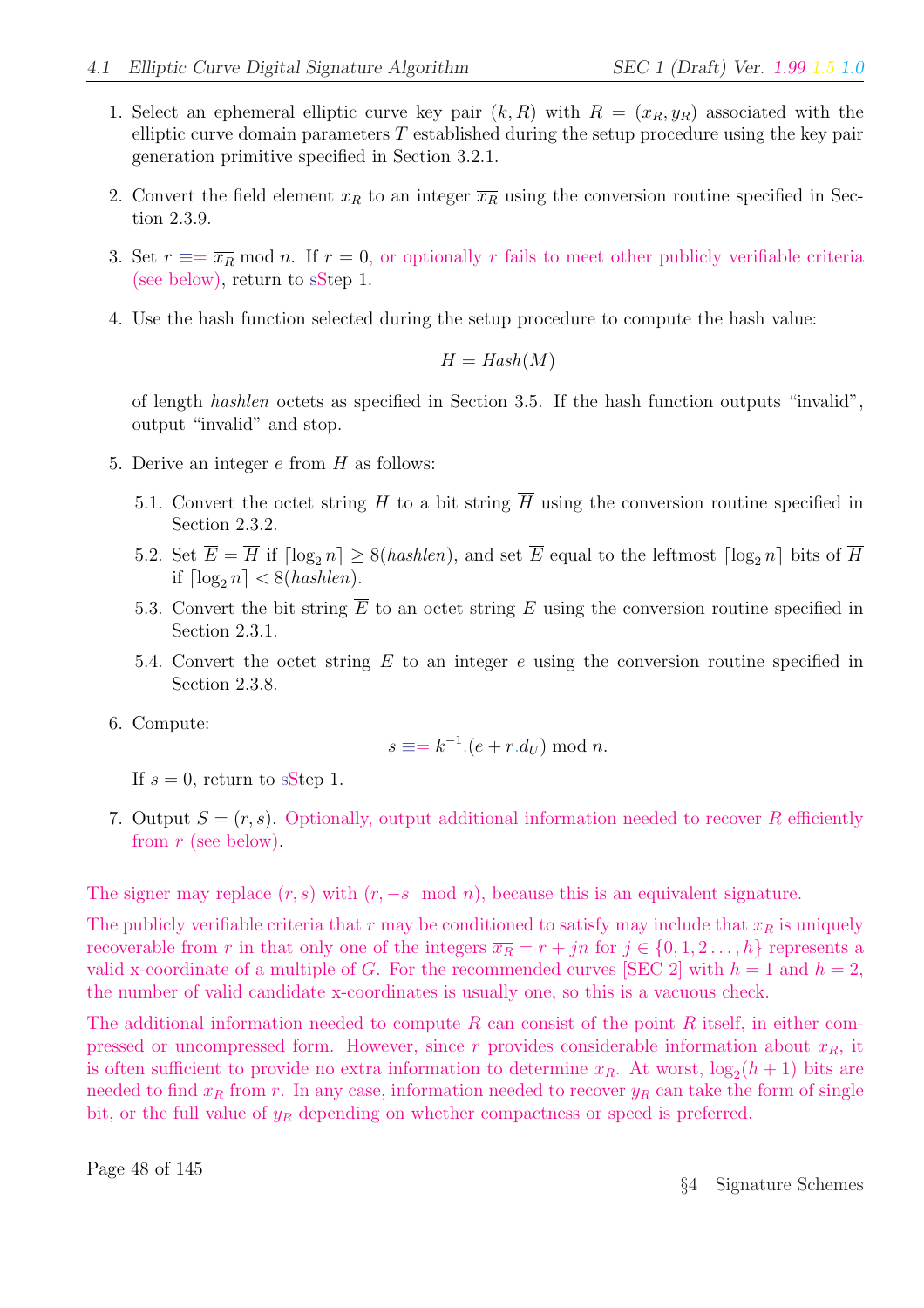#### 4.1.4 Verifying Operation

Entity V shouldmust verify signed messages from entity U using ECDSA using the keys and parameters established during the setup procedure and the key deployment procedure as follows:

Input: The verifying operation takes as input:

- 1. An octet string M which is the message.
- 2. Entity U's purported signature  $S = (r, s)$  on M.
- 3. Optional: extra information to recover R efficiently from  $r$  (see below).

**Output:** An indication of whether the purported signature on  $M$  is valid or not — either "valid" or "invalid".

Actions: Verify the purported signature  $S$  on  $M$  as follows:

- 1. If r and s are not both integers in the interval  $[1, n 1]$ , output "invalid" and stop.
- 2. Use the hash function established during the setup procedure to compute the hash value:

$$
H = \text{Hash}(M)
$$

of length hashlen octets as specified in Section 3.5. If the hash function outputs "invalid", output "invalid" and stop.

- 3. Derive an integer  $e$  from  $H$  as follows:
	- 3.1. Convert the octet string H to a bit string  $\overline{H}$  using the conversion routine specified in Section 2.3.2.
	- 3.2. Set  $\overline{E} = \overline{H}$  if  $\lceil \log_2 n \rceil \ge 8(hashlen)$ , and set  $\overline{E}$  equal to the leftmost  $\lceil \log_2 n \rceil$  bits of  $\overline{H}$ if  $\lceil \log_2 n \rceil < 8(hashlen)$ .
	- 3.3. Convert the bit string  $\overline{E}$  to an octet string E using the conversion routine specified in Section 2.3.1.
	- 3.4. Convert the octet string  $E$  to an integer  $e$  using the conversion routine specified in Section 2.3.8.
- 4. Compute:

$$
u_1 \equiv e.s^{-1} \mod n
$$
 and  $u_2 \equiv r.s^{-1} \mod n$ .

5. Compute:

$$
R = (x_R, y_R) = u_1G + u_2Q_U.
$$

If  $R = \mathcal{O}$ , output "invalid" and stop.

- 6. Convert the field element  $x_R$  to an integer  $\overline{x_R}$  using the conversion routine specified in Section 2.3.9.
- §4 Signature Schemes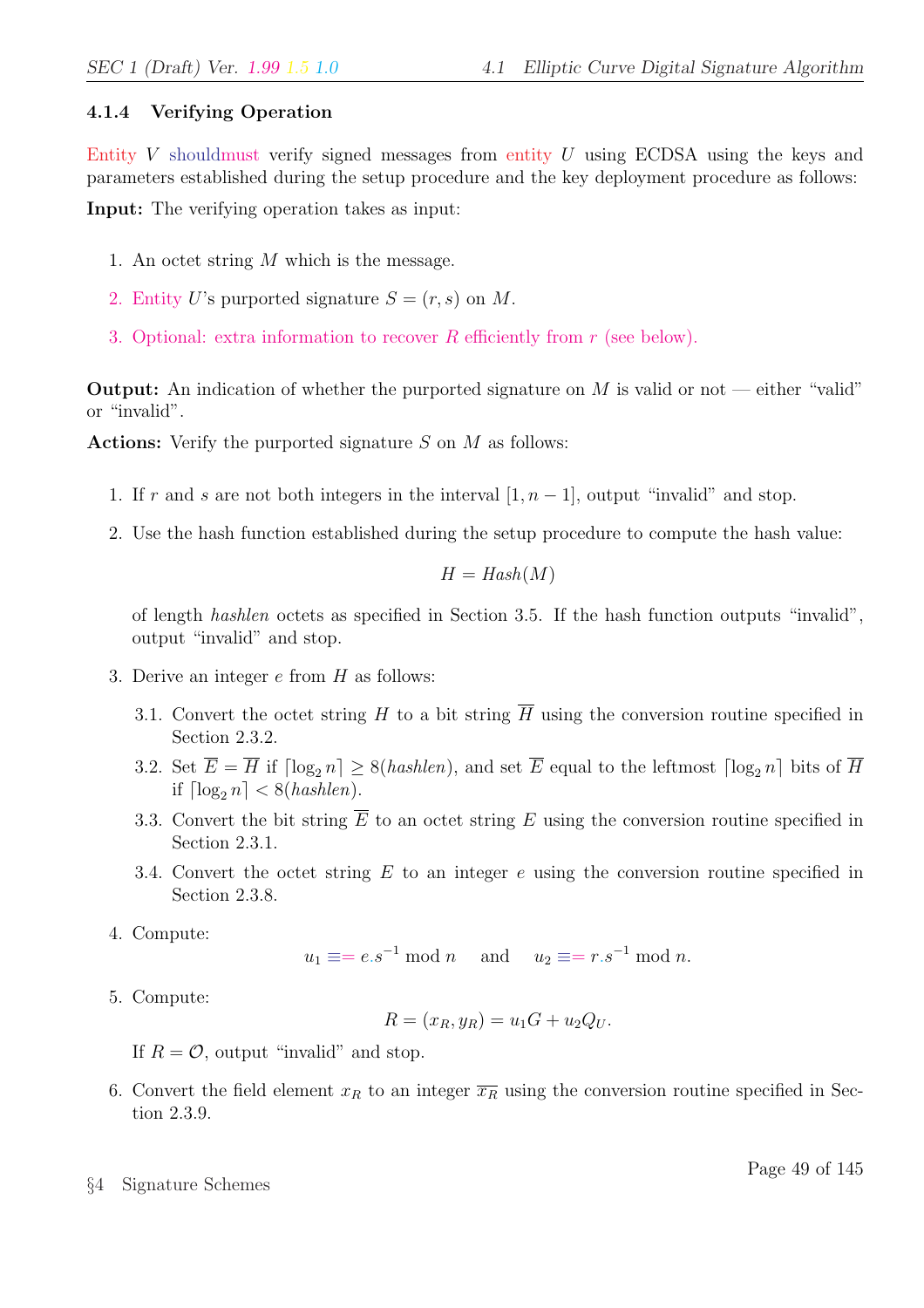- 7. Set  $v \equiv \overline{x_R} \mod n$ .
- 8. Compare v and  $r$  if  $v = r$ , output "valid", and if  $v \neq r$ , output "invalid".

The optional input of extra information used to recover  $R$  efficiently from  $r$  is not used in the actions above. Nevertheless, it may be used in an equivalent sequence of actions to achieve more efficient verification. For example, if one recovers R from r, then one may verify that  $sR = eG + rQ_U$ . More generally, one may choose some integer t, and verify that  $tsR = teG + trQ_U$ . A t can be chosen so generally, one may choose some integer t, and vertly that  $tsn = teG + trQU$ . A t can be chosen so that both the integers (ts mod n) and (tr mod n) have size approximately  $\sqrt{n}$ , which can be used to make the verification operation faster.

#### 4.1.5 Alternative Verifying Operation

A signer U may verify U's own signatures more efficiently with the following operation, which uses U's own private key.

A situation where this could be useful is when a CA that verifies its own certificates.

Details to be added. For now, a brief summary follows. All verification steps are the same, except that in Step 5, the verifier instead computes

$$
R = (x_R, y_R) = (u_1 + u_2 d)G
$$

The benefits of this is are that the verifier needs just a single scalar multiplication, and precomputed multiples of G can accelerate this computation.

#### 4.1.6 Public Key Recovery Operation

#### Subject to revision. Details to be added.

Given an ECDSA signature  $(r, s)$  and EC domain parameters, it is generally possible to determine the public key Q, at least to within a small number of choices.

This is useful for generating self-signed signatures.

This is also useful in bandwidth constrained environments, when transmission of public keys cannot be afforded. Entity U could send a signature to entity V, who recovers  $Q_U$ . Entity V can look up the public key in some certificate or directory, and if it matches then the signature can be accepted. Alternatively, entity  $U$  may transmit the signature together with the certificate except that the public key is omitted from the certificate. For example, in long certificate chains signed with ECDSA, bandwidth can be saved by omission of the public keys.

Potentially, several candidate public keys can be recovered from a signature. At a small cost, the signer can generate the ECDSA signature in such a way that only one of the candidate public keys is viable, and such that the verifier has a very small additional cost of determining which is the correct public key.

Input: The public key recovery operations takes as input:

Page 50 of 145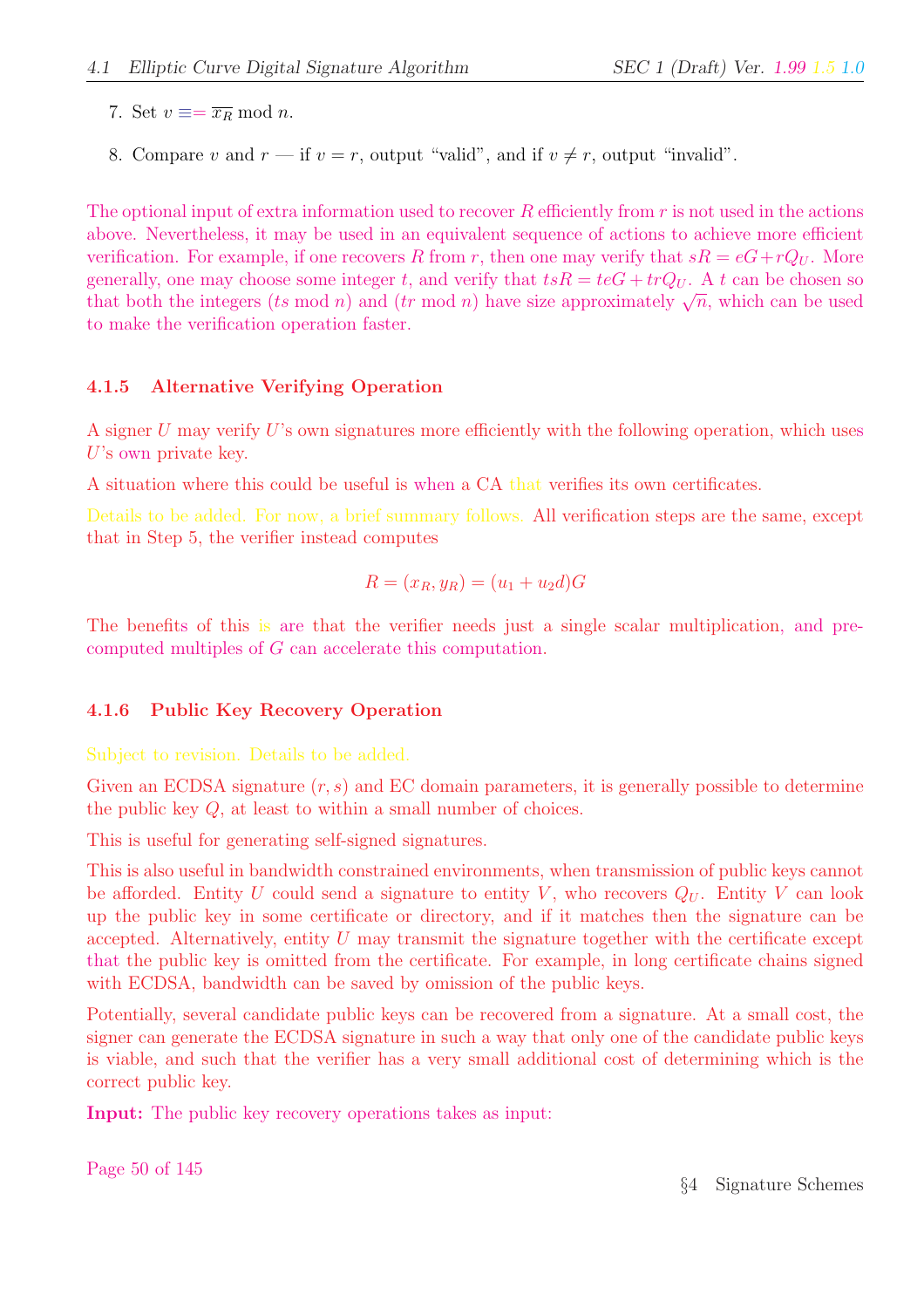- 1. Elliptic curve domain parameters  $T = (p, a, b, G, n, h)$  or  $T = (m, f(x), a, b, G, n, h)$  at the desired security level.
- 2. A message M.
- 3. An ECDSA signature value  $(r, s)$  that is valid on message M for some public key to be determined.

**Output:** An elliptic curve public key Q for which  $(r, s)$  is a valid signature on message M.

Actions: Find public key Q as follows.

- 1. For  $i$  from 0 to  $h$  do the following.
	- 1.1. Let  $x = r + in$ .
	- 1.2. Convert the integer x to an octet string X of length mlen using the conversion routine specified in Section 2.3.7, where  $mlen = \lfloor (\log_2 p)/8 \rfloor$  or  $mlen = \lfloor m/8 \rfloor$ .
	- 1.3. Convert the octet string  $02_{16}||X$  to an elliptic curve point R using the conversion routine specified in Section 2.3.4. If this conversion routine outputs "invalid", then do another iteration of Step 1.
	- 1.4. If  $nR \neq \mathcal{O}$ , then do another iteration of Step 1.
	- 1.5. Compute e from M using Steps 2 and 3 of ECDSA signature verification.
	- 1.6. For k from 1 to 2 do the following.

1.6.1. Compute a candidate public key as:

$$
Q = r^{-1}(sR - eG).
$$

- 1.6.2. Verify that Q is the authentic public key. (For example, verify the signature of a certification authority in a certificate which has been truncated by the omission of Q from the certificate.) If Q is authenticated, stop and output Q.
- 1.6.3. Change  $R$  to  $-R$ .
- 2. Output "invalid".

## 4.1.7 Self-Signing Operation

Subject to revision. Details to be added.

Self-signed ECDSA signatures are useful for verfiable key generation, as described in Section 3.2.4. To generate a self-signed ECDSA signature, the following operation can be used.

Select a random signature value  $(r, s)$ .

Input: The self-signing operation takes as input:

- 1. Elliptic curve domain parameters  $T = (p, a, b, G, n, h)$  or  $T = (m, f(x), a, b, G, n, h)$  at the desired security level.
- §4 Signature Schemes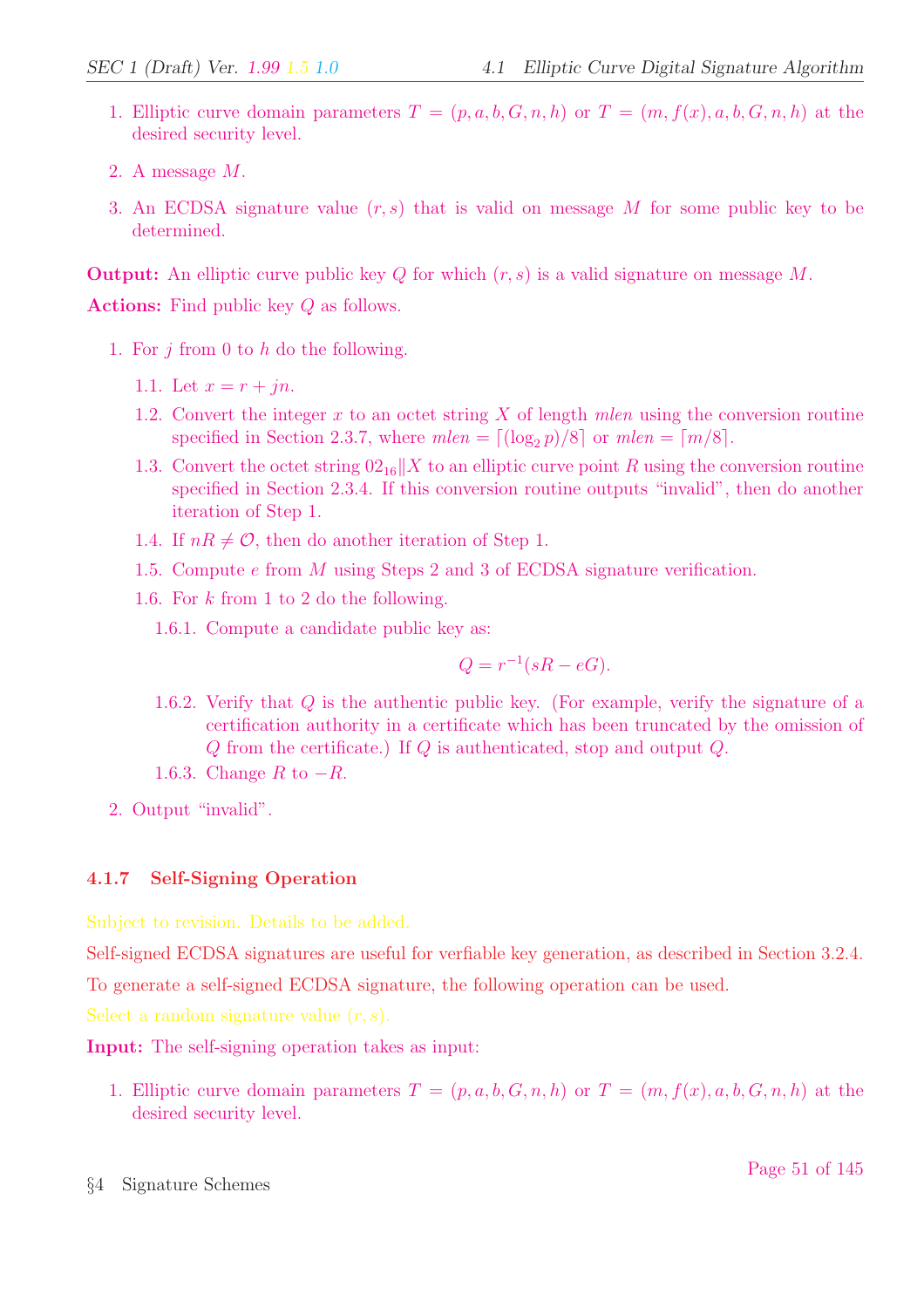2. Information  $I$  to be incorporated in the self-signed signature. Information  $I$  should include the identity of the signer.

Output: The self-signing operation generation produces as output:

- 1. An elliptic curve key pair  $(d, Q)$  associated with the domain parameters  $T$ .
- 2. A message  $M$ , which contains a copy of information I and a copy of a valid ECDSA signature  $(r, s)$  on message M under public key Q. Because  $(r, s)$  is a signature on itself plus other information, it is a self-signed signature.

Actions: Generate a self-signed signature message M and elliptic curve key pair as follows:

- 1. Select an ephemeral key pair  $(k, R)$  associated with the selected elliptic curve domain parameters.
- 2. Compute r from R as in Steps 1, 2, and 3 of ECDSA signature generation.
- 3. Select a random integer s in the interval  $[1, n-1]$ .
- 4. Form a message M containing both I and  $(r, s)$ .
- 5. Use the Public Key Recovery Operation in §Section 4.1.6, with inputs T, M and  $(r, s)$ , to recover a public key Q.
- 6. Compute the private key  $d$  as follows:

$$
d = r^{-1}(sk - e) \bmod n.
$$

Another entity V, given M, can extract the signature  $(r, s)$  from M. Then V can verify the signature using the normal ECDSA verification operation.

If the signer can only generate an ephemeral private key k with entropy lower than necessary for the desired security level, then a trusted authority may supply supplemental entropy inside I. The trusted authority can then verify that the information  $I$  was indeed used to generate the key pair. In this case, the self-signed M must be kept secret from untrusted entities.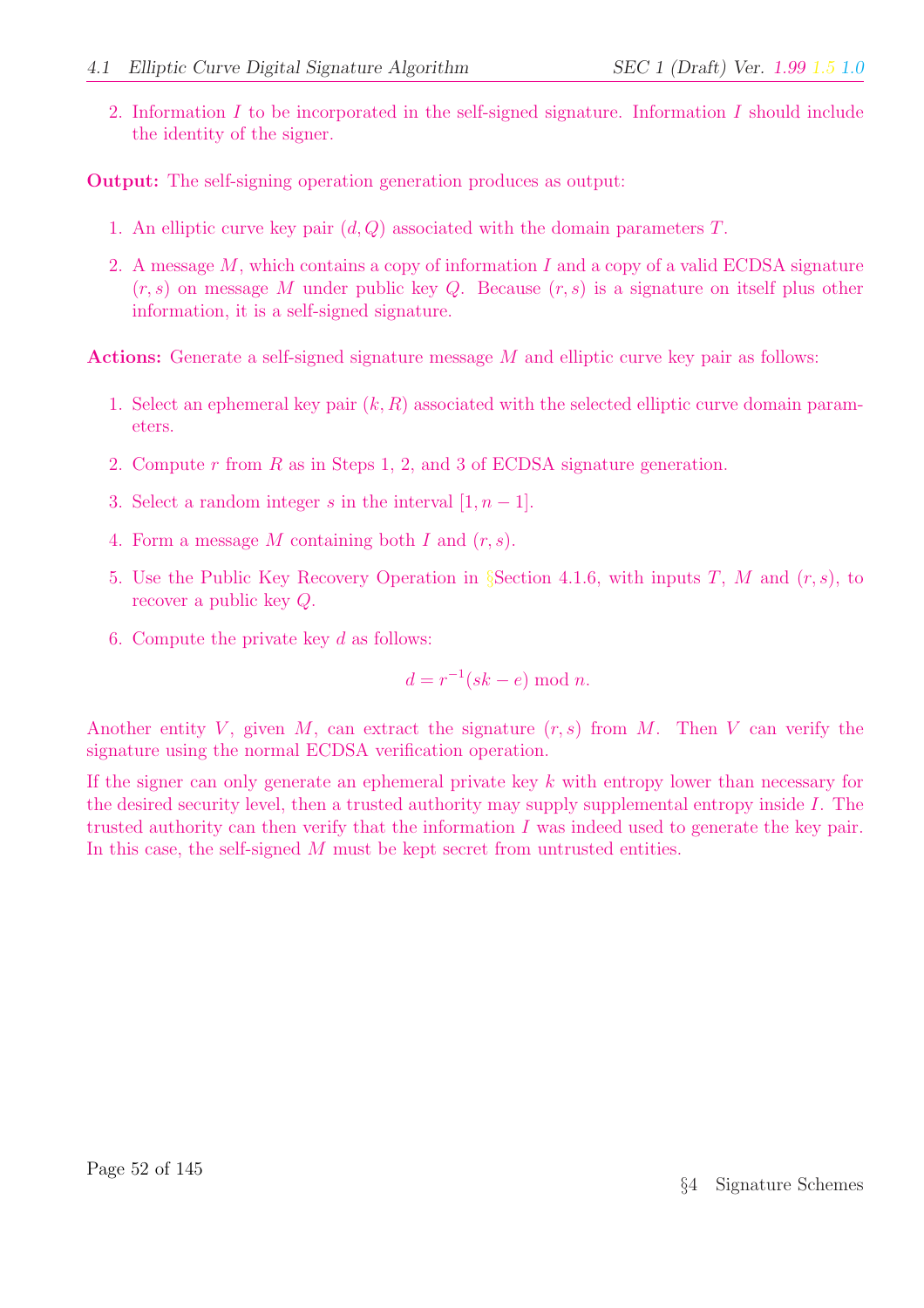# 5 Encryption and Key Transport Schemes

This section<sup>5</sup> specifies the public-key encryption and key transport schemes based on ECC supported in this document.

Public-key encryption schemes are designed to be used by two entities  $-$  a sender U and a recipient  $V$  — when U wants to send a message M to V confidentially, and V wants to recover M.

Key transport schemes are a special class of public-key encryption schemes where the message M is restricted to be a cryptographic key, usually a symmetric key. Except for this restriction, most of the discusssion below about to public-key encryption schemes also applies to key transport schemes.

Here, public-key encryption schemes are described in terms of an encryption operation, a decryption operation, and associated setup and key deployment procedures. Entities  $U$  and  $V$  should use the scheme as follows when they want to communicate. First  $U$  and  $V$  should use the setup procedure to establish which options to use the scheme with, then V should use the key deployment procedure to select a key pair and U should obtain V's public key  $-U$  will use V's public key to control the encryption procedure, and V will use its key pair to control the decryption operation. Then each time U wants to send a message M to V, U should apply the encryption operation to M under V's public key to compute an encryption or ciphertext  $C$  of  $M$ , and convey  $C$  to  $V$ . Finally when V receives C, entity V should apply the decryption operation to C under its key pair to recover the message M.

Loosely speaking, public-key encryption schemes are designed so that it is hard for an adversary who does not possess  $V$ 's secret key to recover messages from their ciphertexts. so that Thereby, thepublic-key encryption schemes provide data confidentiality.

The public-key encryption schemes specified in this section may be used to encrypt messages of any kind. They may be used to transport keying data from  $U$  to  $V$ , or to encrypt information data directly. This flexibility allows the schemes to be applied in a broad range of cryptographic systems. Nonetheless, it is envisioned that the majority of applications will apply the schemes for key transport, and subsequently use the transported key in conjunction with a symmetric bulk encryption scheme to encrypt information data. This is the traditional usage for public-key encryption schemes.

The only public-key encryptions schemes supported at this time is are the Elliptic Curve Integrated Encryption Scheme (ECIES) and the the general construction of combining a key agreement scheme with a key wrap mechanism. The first, ECIES, is specified in Section 5.1. The second general construction is specified in Section 5.2.

See Appendix B for a commentary on the contents on this section, including implementation discussion, security discussion, and references.

<sup>5</sup> Id: enc.tex,v 1.42 2008/11/27 16:11:29 dbrown Exp

<sup>§</sup>5 Encryption and Key Transport Schemes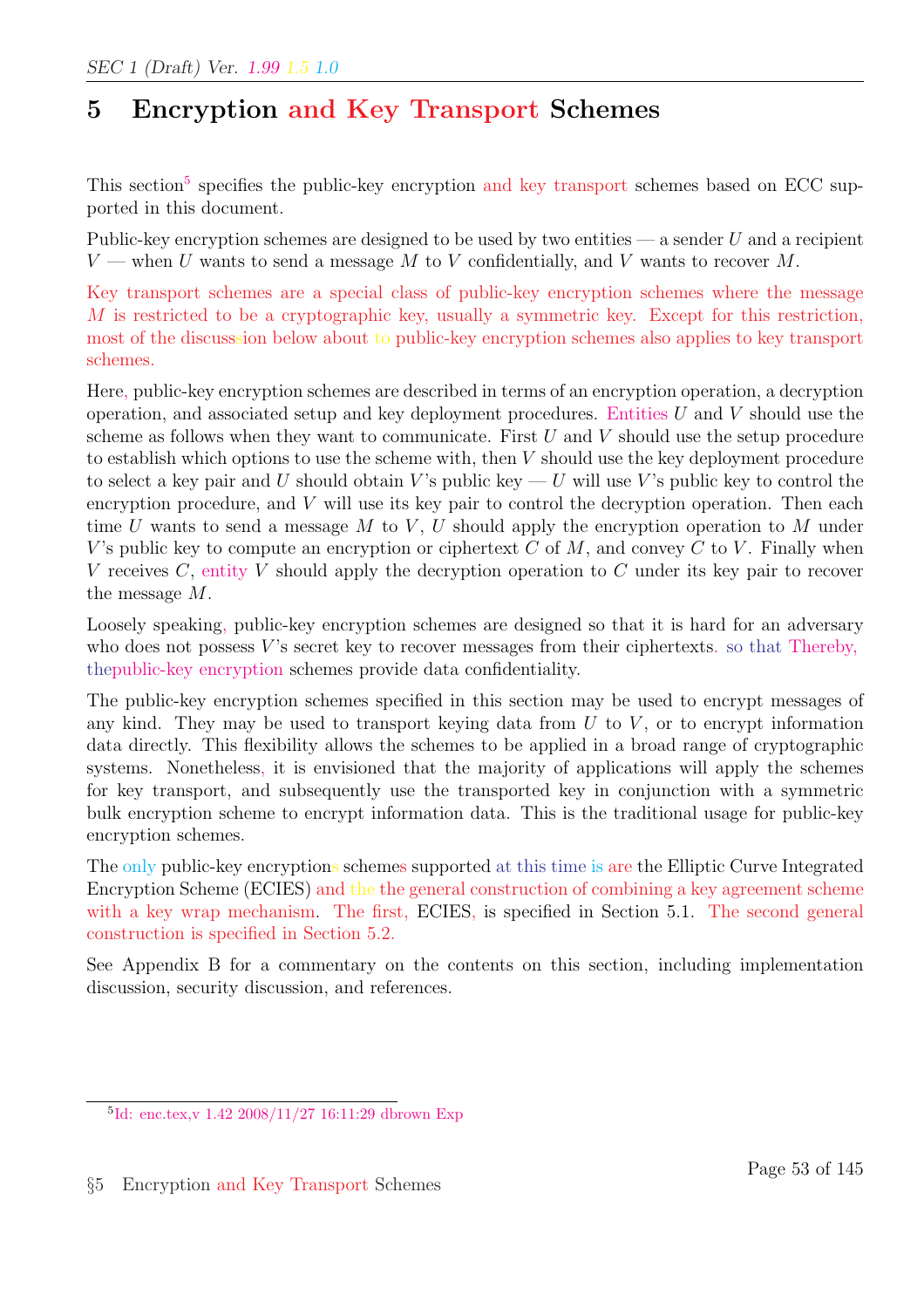# 5.1 Elliptic Curve Integrated Encryption Scheme

The Elliptic Curve Integrated Encryption Scheme (ECIES) is a public-key encryption scheme based on ECC. It is designed to be both semantically secure and plaintext-aware , in the presence of an adversary capable of launching chosen-plaintext and chosen-ciphertext attacks.

(Note that the Elliptic Curve Integrated Encryption Scheme has a complex naming history. It is occasionally known instead as the Elliptic Curve Augmented Encryption Scheme or simply the Elliptic Curve Encryption Scheme.)

The setup procedure for ECIES is specified in Section 5.1.1, the key deployment procedure is specified in Section 5.1.2, the encryption operation is specified in Section 5.1.3, and the decryption operation is specified in Section 5.1.4.

#### 5.1.1 Scheme Setup

Entities  $U$  and  $V$  should perform the following setup procedure to prepare to use ECIES:

- 1. Entity V should establish which of the key derivation functions supported in Section 3.6 to use, and select any options involved in the operation of the key derivation function. Let KDF denote the key derivation function chosen. (In this edition the only possibility is ANSI-X9.63-KDF with the option SHA-1.)
- 2. Entity V should establish which of the MAC schemes supported in Section 3.7 to use, and select any options involved in the operation of the MAC scheme. Let MAC denote the MAC scheme chosen, mackeylen denote the length in octets of the keys used by  $MAC$ , and maclen denote the length in octets of tags produced by MAC.
- 3. Entity V should establish which of the symmetric encryption schemes supported in Section 3.8 to use, and select any options involved in the operation of the encryption scheme. Let ENC denote the encryption scheme chosen, and *enckeylen* denote the length in octets of the keys used by  $ENC$ .
- 4. Entity V should establish whether to use the "standard" elliptic curve Diffie-Hellman primitive specified in Section 3.3.1, or the elliptic curve cofactor Diffie-Hellman primitive specified in Section 3.3.2.
- 5. Entity V should establish EC domain parameters  $T = (p, a, b, G, n, h)$  or  $(m, f(x), a, b, G, n, h)$ at the desired security level. The elliptic curve domain parameters T should be generated using the primitive specified in Section 3.1.1.1 or the primitive specified in Section 3.1.2.1. Entity V should receive an assurance that the elliptic curve domain parameters  $T$  are valid using one of the methods specified in Section 3.1.1.2 or Section 3.1.2.2.
- 6. Entity U should obtain in an authentic manner the selections made by  $V$  the key derivation function  $KDF$ , the MAC scheme  $MAC$ , the symmetric encryption scheme  $ENC$ , the elliptic curve domain parameters  $T$ , and an indication whether to use the "standard" elliptic curve Diffie-Hellman primitive or the cofactor Diffie-Hellman. Entity  $U$  should also receive an

Page 54 of 145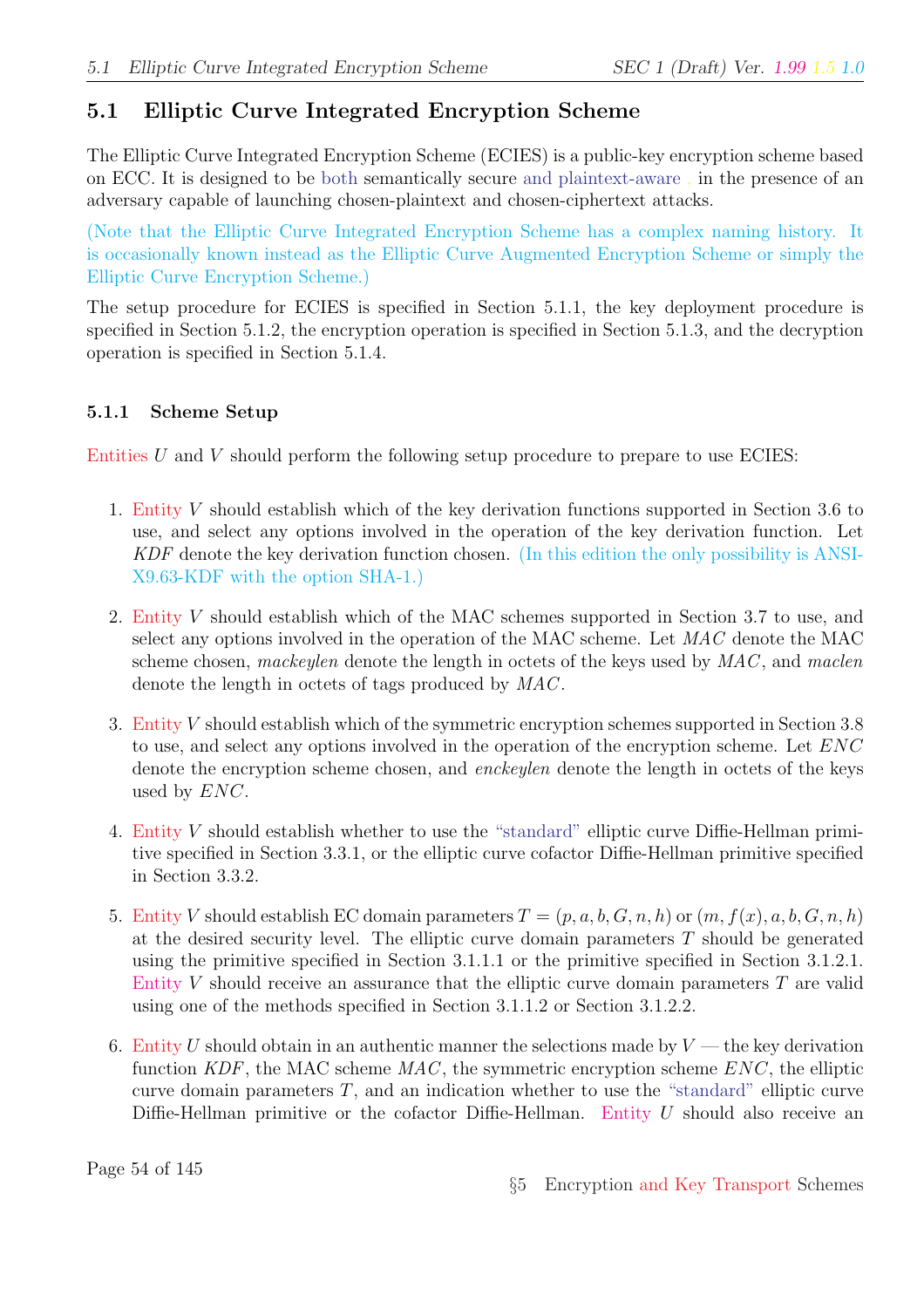assurance that the elliptic curve domain parameters  $T$  are valid using one of the methods specified in Section 3.1.1.2 or Section 3.1.2.2.

- 7. Entity U or V should establish whether or not to represent elliptic curve points using point compression.
- 8. Entities U and V should establish an expected format of  $sharedInfo_2$  such that  $EM \parallel SharedInfo_2$ can be uniquely parsed, which may be done if  $SharedInfo_2$  is suffix-free, meaning that two different validly formatted values of  $SharedInfo_2$  cannot be such that one is a suffix (i.e. tail) of the other. For example, this would be generally the case if  $SharedInfo_2$  ended in a counter giving its length.
- 9. If the XOR symmetric encryption option is selected, then entities  $U$  and  $V$  should establish whether the backwards compatibility mode (that is, compatibility with version 1.0 of this standard) is desired.

## 5.1.2 Key Deployment

Entities  $U$  and  $V$  should perform the following key deployment procedure to prepare to use ECIES:

- 1. Entity V should establish an elliptic curve key pair  $(d_V, Q_V)$  associated with the elliptic curve domain parameters  $T$  established during the setup procedure. The key pair should be generated using the primitive specified in Section 3.2.1.
- 2. Entity U should obtain in an authentic manner the elliptic curve public key  $Q_V$  selected by V. If the "standard" elliptic curve Diffie-Hellman primitive is being used, U should receive an assurance that  $Q_V$  is valid using one of the methods specified in Section 3.2.2, and if the elliptic curve cofactor Diffie-Hellman primitive is being used,  $U$  should receive an assurance that  $Q_V$  is at least partially valid using one of the methods specified in Section 3.2.2 or Section 3.2.3.

## 5.1.3 Encryption Operation

Entity U should encrypt messages using ECIES using the keys and parameters established during the setup procedure and the key deployment procedure as follows:

Input: The input to the encryption operation is:

- 1. An octet string M which is the message to be encrypted.
- 2. (Optional) Two octet strings  $SharedInfo_1$  and  $SharedInfo_2$  which consist of some data shared by  $U$  and  $V$ .

**Output:** An octet string C which is an encryption of  $M$ , or "invalid".

Actions: Encrypt  $M$  as follows: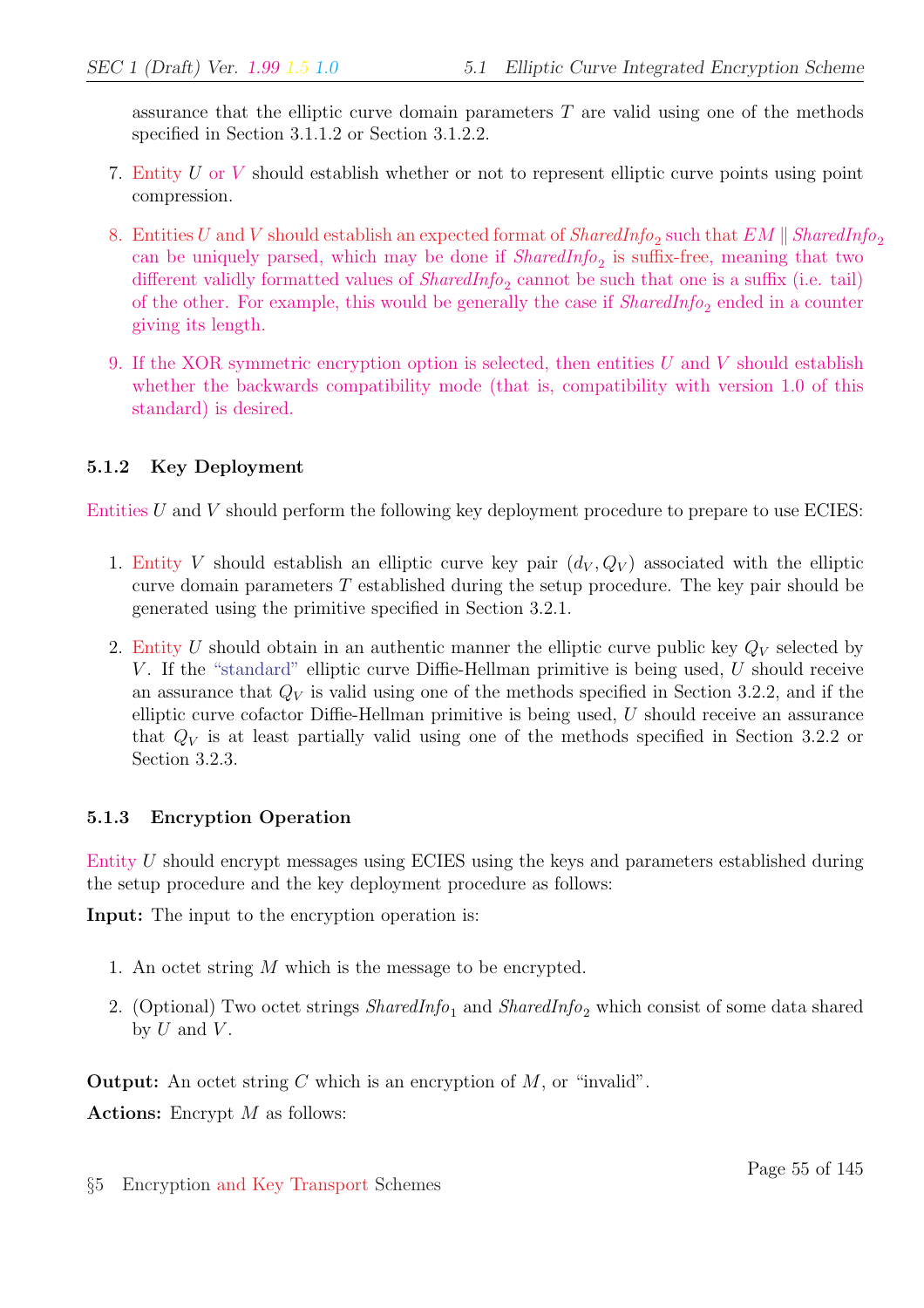- 1. Select an ephemeral elliptic curve key pair  $(k, R)$  with  $R = (x_R, y_R)$  associated with the elliptic curve domain parameters  $T$  established during the setup procedure. Generate the key pair using the key pair generation primitive specified in Section 3.2.1.
- 2. Decide whether or not to represent R using point compression according to the convention established during the setup procedure. Convert R to an octet string  $\overline{R}$  using the conversion routine specified in Section 2.3.3. Decide whether or not to represent  $R$  using point compression according to the convention established during the setup procedure.
- 3. Decide whether to use the elliptic curve Diffie-Hellman primitive or the elliptic curve cofactor Diffie-Hellman primitive according to the convention established during the setup procedure. Use one of the chosen Diffie-Hellman primitives specified in Section 3.3 to derive a shared secret field element  $z \in \mathbb{F}_q$  from the ephemeral secret key k and V's public key  $Q_V$  obtained during the key deployment procedure. If the Diffie-Hellman primitive outputs "invalid", output "invalid" and stop. Decide whether to use the "standard" elliptic curve Diffie-Hellman primitive or the elliptic curve cofactor Diffie-Hellman primitive according to the convention established during the setup procedure.
- 4. Convert  $z \in \mathbb{F}_q$  to an octet string Z using the conversion routine specified in Section 2.3.5.
- 5. Use the key derivation function KDF established during the setup procedure to generate keying data K of length  $\mathit{enckeylen}$  + mackeylen octets from Z and [SharedInfo<sub>1</sub>]. If the key derivation function outputs "invalid", output "invalid" and stop.
- 6. Parse the leftmost enckeylen octets of K as an encryption key  $EK$  and the rightmost mackeylen octets of K as a MAC key  $MK$ . If symmetric encryption method is XOR and backwards compatibility mode is not selected, then instead parse the rightmost enckeylen octets of K as an encryption key  $EK$  and the leftmost mackeylen octets of K as a MAC key MK.
- 7. Use the encryption operation of the symmetric encryption scheme ENC established during the setup procedure to encrypt M under  $EK$  as ciphertext  $EM$ . If the encryption scheme outputs "invalid", output "invalid" and stop.
- 8. Use the tagging operation of the MAC scheme MAC established during the setup procedure to compute the tag D on  $EM \parallel [SharedInfo_2]$  under MK. If the MAC scheme outputs "invalid", output "invalid" and stop.
- 9. Output  $C = (\overline{R} \parallel, EM \parallel, D)$ . Optionally, the ciphertext may be output as  $C = \overline{R} \parallel EM \parallel D$ .

## 5.1.4 Decryption Operation

Entity V should decrypt ciphertext using the keys and parameters established during the setup procedure and the key deployment procedure as follows:

Input: The input to the decryption operation is:

1. A triple of octet strings  $C = (\overline{R}, EM, D)$  or an octet string C, which is the ciphertext.

Page 56 of 145

§5 Encryption and Key Transport Schemes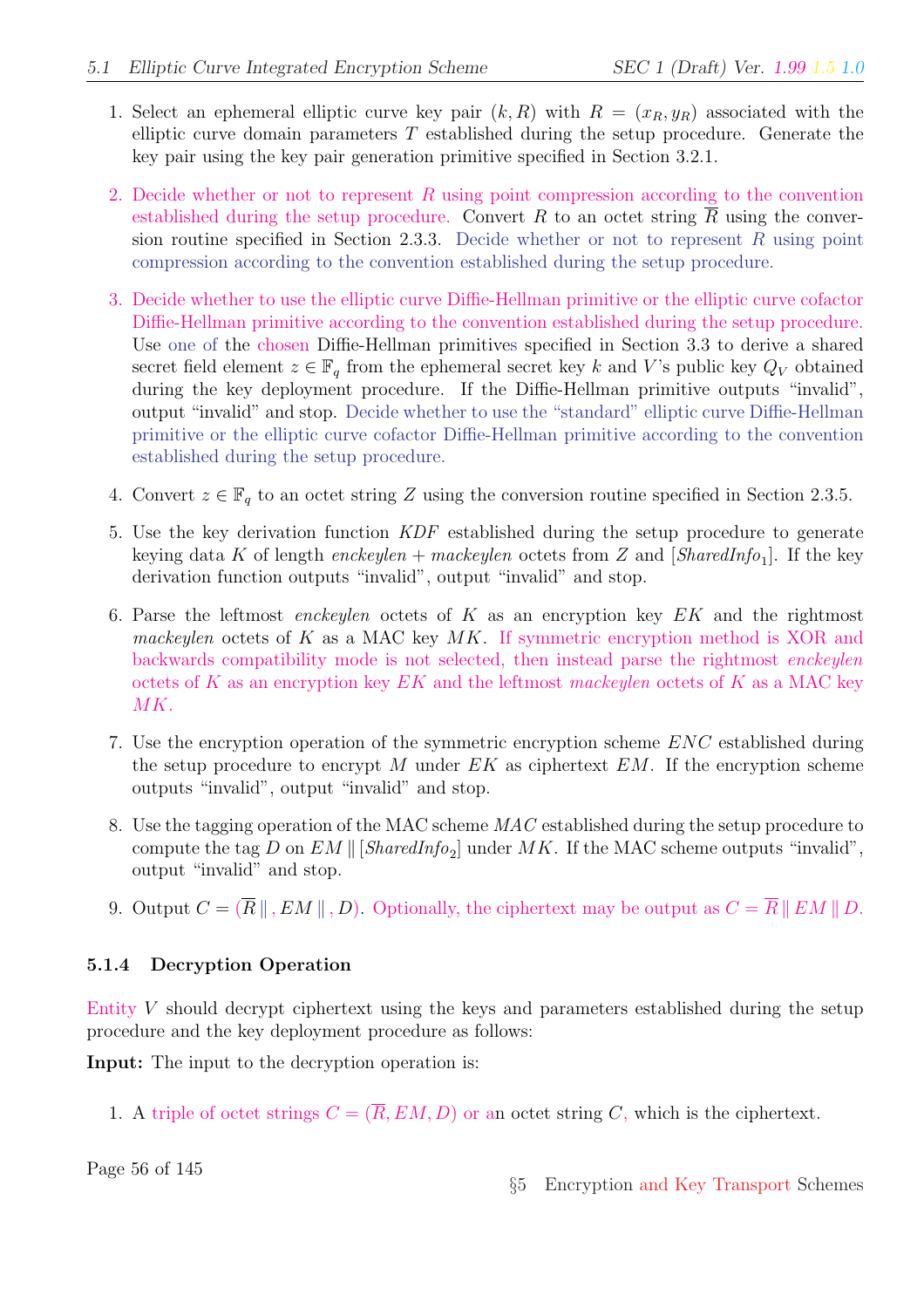2. (Optional) Two octet strings  $SharedInfo_1$  and  $SharedInfo_2$  which consist of some data shared by  $U$  and  $V$ .

**Output:** An octet string  $M$  which is the decryption of  $C$ , or "invalid".

Actions: Decrypt  $C$  as follows:

- 1. If C is an octet string and the leftmost octet of C is  $02_{16}$  or  $03_{16}$ , parse the leftmost  $\lceil (\log_2 q)/8 \rceil + 1$  octets of C as an octet string  $\overline{R}$ , the rightmost maclen octets of C as an octet string  $D$ , and the remaining octets of  $C$  as an octet string  $EM$ . If the leftmost octet of  $C$ is 04<sub>16</sub>, parse the leftmost  $2\lceil (\log_2 q)/8 \rceil + 1$  octets of C as an octet string  $\overline{R}$ , the rightmost maclen octets of C as an octet string D, and the remaining octets of C as an octet string EM. If the leftmost octet of C is not  $02_{16}$ ,  $03_{16}$ , or  $04_{16}$ , output "invalid" and stop.
- 2. Convert the octet string  $\overline{R}$  to an elliptic curve point  $R = (x_R, y_R)$  associated with the elliptic curve domain parameters T established during the setup procedure using the conversion routine specified in Section 2.3.4. If the conversion routine outputs "invalid", output "invalid" and stop.
- 3. If the "standard" elliptic curve Diffie-Hellman primitive is being used, receive an assurance that R is a valid elliptic curve public key using one of the methods specified in Section 3.2.2. If the elliptic curve cofactor Diffie-Hellman primitive is being used, receive an assurance that  $R$  is at least a partially valid elliptic curve public key using one of the methods specified in Section 3.2.2 or Section 3.2.3. If an appropriate assurance is not obtained, output "invalid" and stop.
- 4. Decide whether to use the elliptic curve Diffie-Hellman primitive or the elliptic curve cofactor Diffie-Hellman primitive according to the convention established during the setup procedure. Use one of the chosen Diffie-Hellman primitives specified in Section 3.3 to derive a shared secret field element  $z \in \mathbb{F}_q$  from V's secret key  $d_V$  established during the key deployment procedure and the public key  $R$ . If the Diffie-Hellman primitive outputs "invalid", output "invalid" and stop. Decide whether to use the "standard" elliptic curve Diffie-Hellman primitive or the elliptic curve cofactor Diffie-Hellman primitive according to the convention established during the setup procedure.
- 5. Convert  $z \in \mathbb{F}_q$  to an octet string Z using the conversion routine specified in Section 2.3.5.
- 6. Use the key derivation function KDF established during the setup procedure to generate keying data K of length  $\mathit{enckeylen}$  + mackeylen octets from Z and [SharedInfo<sub>1</sub>]. If the key derivation function outputs "invalid", output "invalid" and stop.
- 7. Parse the leftmost enckeylen octets of K as an encryption key  $EK$  and the rightmost mackeylen octets of K as a MAC key  $MK$ , with the following exception: if the symmetric encryption method is XOR and backwards compatibility mode is not selected, then instead parse the rightmost *enckeylen* octets of K as an encryption key  $EK$  and the leftmost mackeylen octets of  $K$  as a MAC key  $MK$ .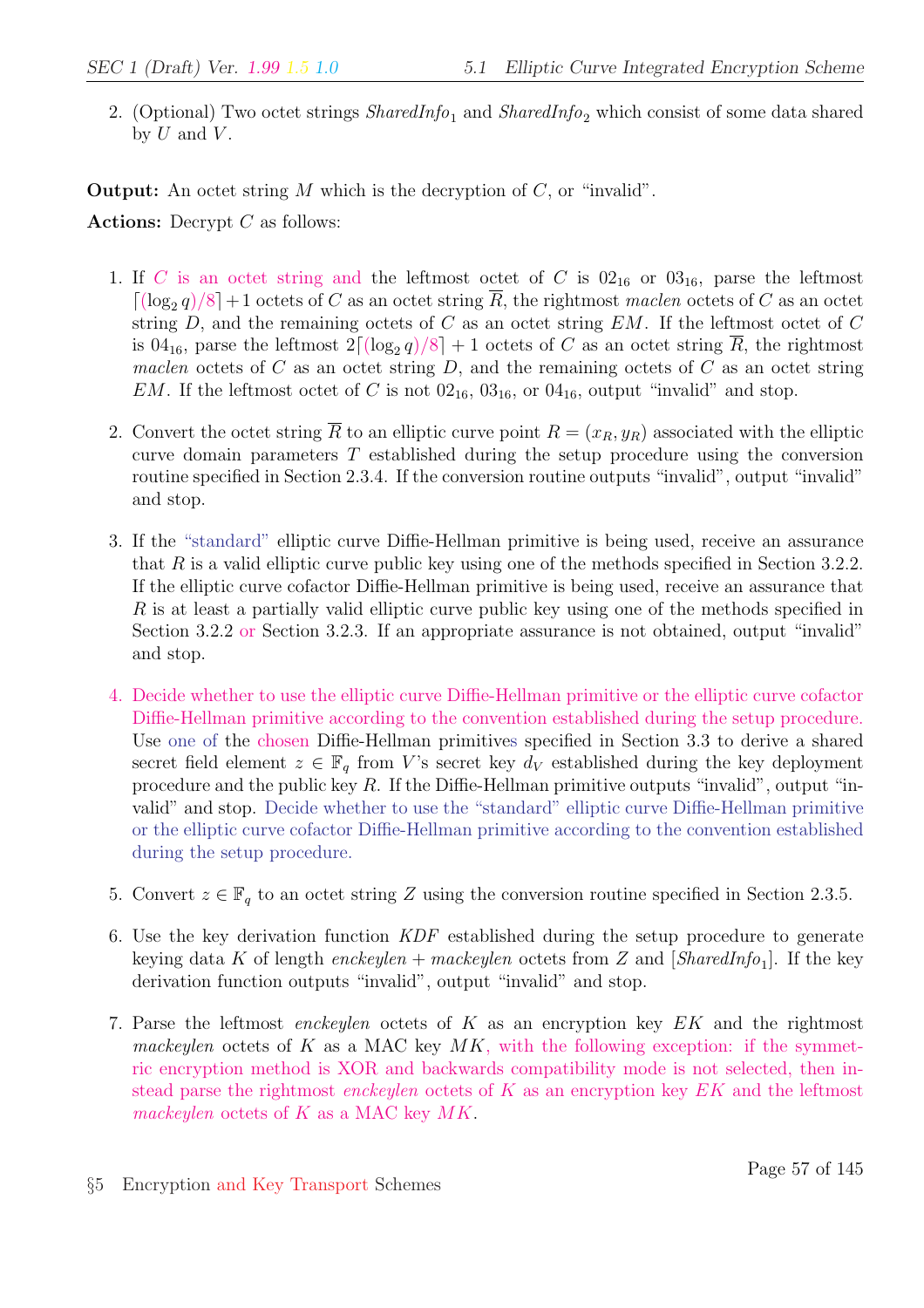- 8. Use the tag checking operation of the MAC scheme MAC established during the setup procedure to check that D is the tag on  $EM \parallel [SharedInfo_2]$  under MK. If the MAC scheme outputs "invalid", output "invalid" and stop.
- 9. Use the decryption operation of the symmetric encryption scheme ENC established during the setup procedure to decrypt  $EM$  under  $EK$  as M. If the encryption scheme outputs "invalid", output "invalid" and stop.

10. Output M.

# 5.2 Wrapped Key Transport Scheme

To be revised. Follows NIST SP 800-56 [800-56A] and RFC 3278 [3278].

The wrapped key transport scheme uses a combination of a key wrap scheme and a key agreement scheme. The key agreement used can be either Diffie-Hellman (§Section 6.1) or MQV (§Section 6.2), but in either case it must be a 1-pass variant. In a 1-pass variant of a key agreement scheme, in the key deployment phase, entity  $U$  must obtain authentic copies of all of the keys of  $V$ , in addition to the usual key deployment operations. For Diffie-Hellman, entity U must additionally obtain  $Q_V$  in an authentic manner. For MQV, entity U must additionally obtain  $Q_{2,V}$  in an authentic manner, which may be achieved most easily if  $Q_{2,V} = Q_{1,V}$ , which is the default choice in the absentce of any indication otherwise.

Once U has obtained all of the keys of V in an authentic manner, such as — for example, by extracting them from a certificate  $-$ , then to complete key deployment, entity U needs only to send any of its remaining own keys to entity  $V$ . Hence, all ephemeral keys are exchanged in a single pass.

In wrapped key transport, entity  $U$  uses a 1-pass key agreement operation with entity  $V$  to agree on a key K and then wraps a key C with K to obtain a wrapped key W. The wrapped key W is sent together with the public keys of  $U$  in the single pass of the exchange.

Any format for combining the public keys and wrapped keys into a single pass message areis allowed, including the formats used in S/MIME [3278]. For convenience, this standard will include a pre-defined format that may find use in future applications.

A typical application of the transport key  $C$  is for encrypting andor authenticating, or both encrypting and authenticating content data, in a single pass. The key  $C$  is often called a content-encryption key. Generally, the encrypted message and authentication tag, or both, will be sent in a single pass together with wrapped key and any necessary public keys. The most familiar single pass application is email.

If entity  $U$  wraps a single key  $C$  for many different recipients, which is useful for protecting an email sent to many recipients, say  $V_1, V_2, \ldots$ , then U may re-use the same ephemeral public key with for each  $V_i$ . We denote by  $K_i$  by the key agreed between U and  $V_i$ , and  $W_i$  the wrapping of  $C$  with  $K_i$ .

In this situation, entity  $V_i$  learns the key C. This brings a risk that entity  $V_i$  will abuse C against another recipient  $V_i$  to alter the message and make  $V_i$  think the altered message came from U

Page 58 of 145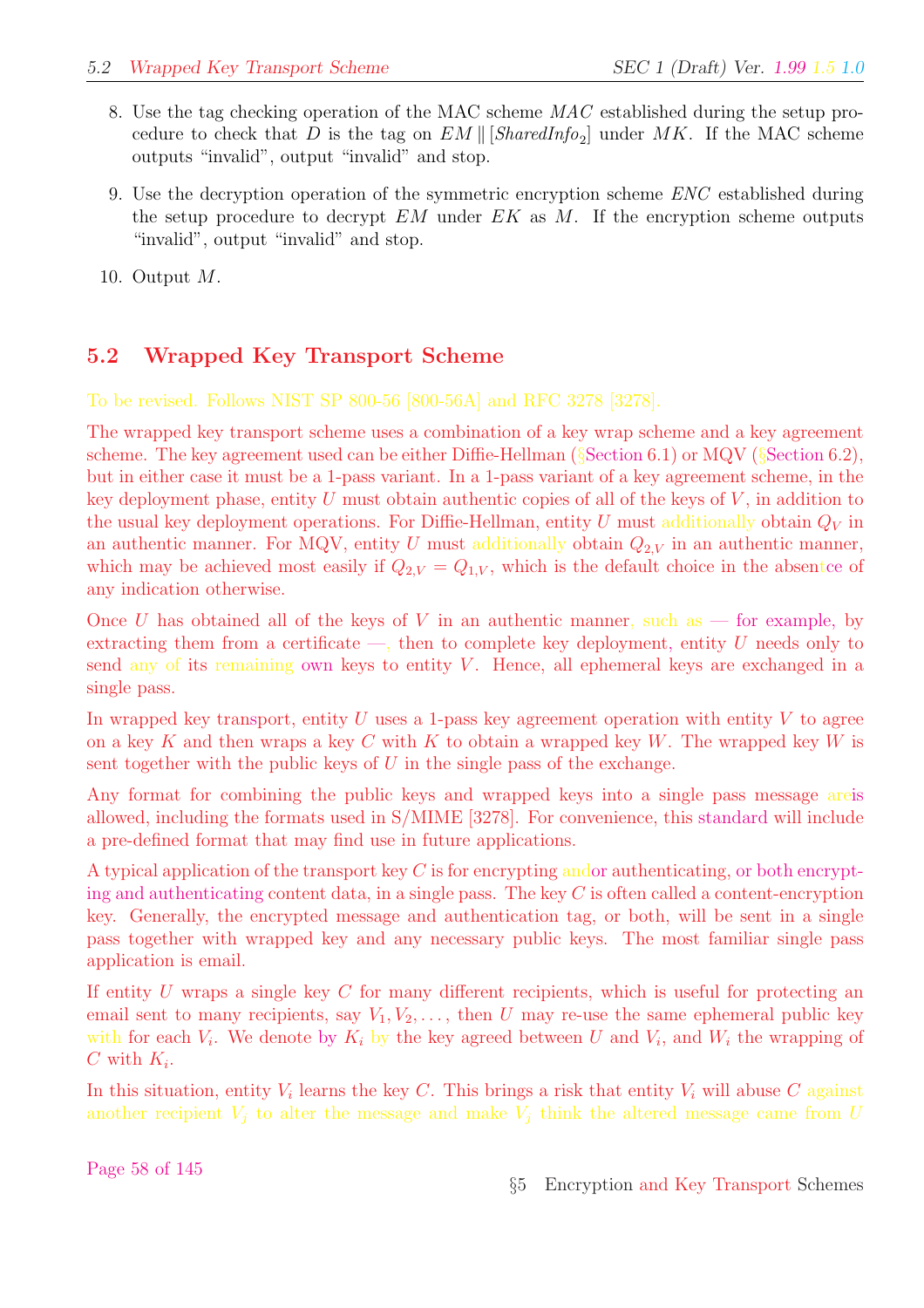by altering the message intended for  $V_j$ , thereby making  $V_j$  believe that the altered message came from U.

Entity U oftenmight wish to prevent this problem. If M is the message authenticated and  $T =$  $MAC_{C}(M)$  is the MAC tag used to authenticated. E, then entity U may include T as part of the SharedInfo used in the KDF with key agreement operation. When this is done, any modification to the message will modify T, which will modify  $K_j$ , which will modify  $W_j$ . Entity  $V_i$  will not be able to produce the correctly modified  $W_j$ , so if entity  $V_i$  modifies the message, then entity  $V_j$  will not re-compute the key C correctly and the message authentication will fail.

Alternatively, entity  $U$  may include  $T$  as an optional paramaeter intot the key wrap scheme. This has a similar effect. Yet aAnother option is for entity  $U$  to compute a separate tag  $T_i$  for each recipient. If the message is very long and the number of recipients is large, however, then computing many MAC tags on a long message is very slow. For a faster approach, entity  $U$  can instead compute  $T_i = MAC_{K_i}(T)$ , where T is as before.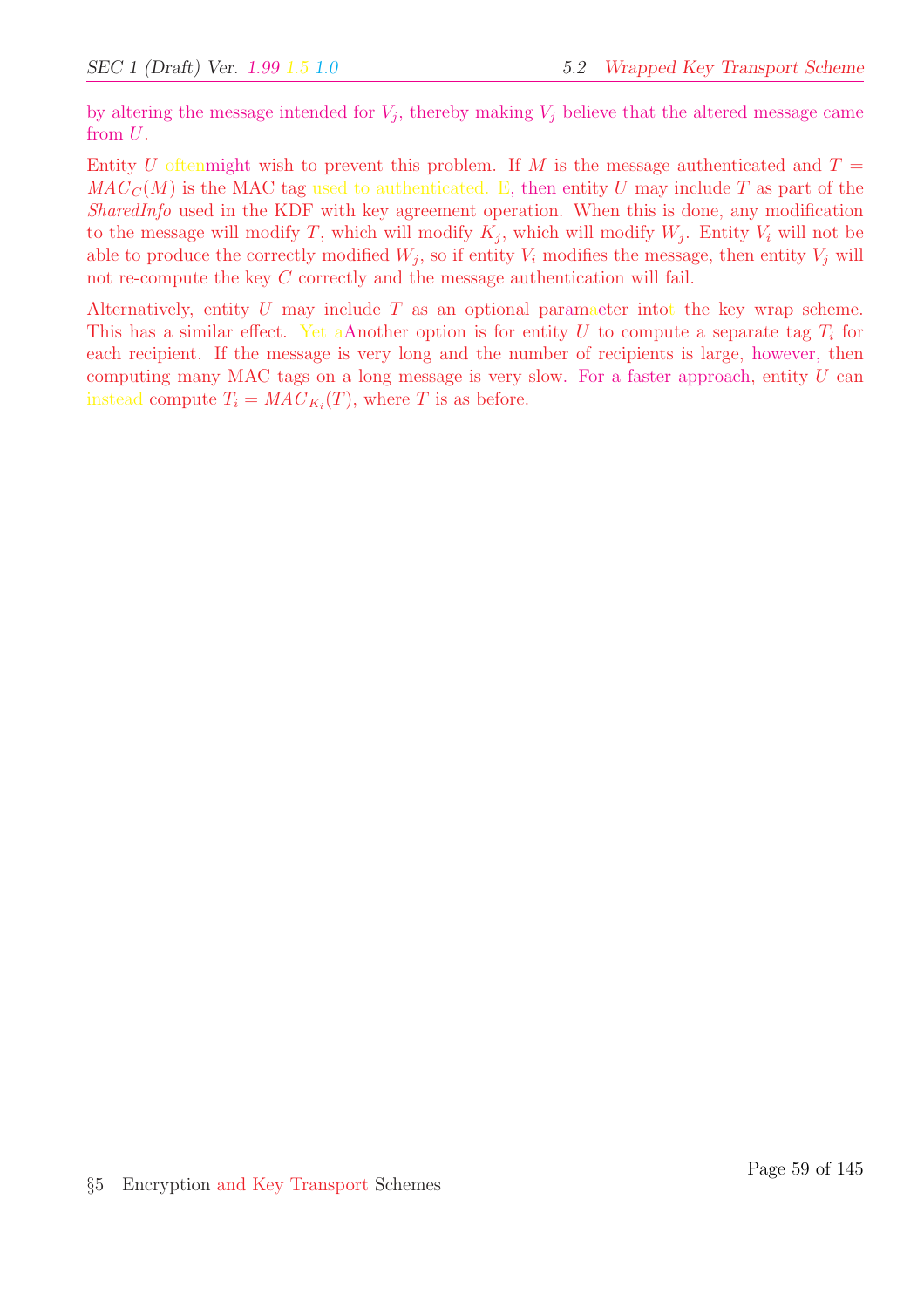# 6 Key Agreement Schemes

This section<sup>6</sup> specifies the key agreement schemes based on ECC supported in this document.

Key agreement schemes are designed to be used by two entities — an entity U and an entity  $V$  when  $U$  and  $V$  want to establish shared keying data that they can later use to control the operation of a symmetric cryptographic scheme.

Here, key agreement schemes are described in terms of a key agreement operation, and associated setup and key deployment procedures. Entities  $U$  and  $V$  should use the schemes as follows when they want to establish keying data. First, entities  $U$  and  $V$  should use the setup procedure to establish which options to use the scheme with, then they should use the key deployment procedure to select key pairs and exchange public keys. Finally, when  $U$  and  $V$  want to establish keying data they should simultaneously use the key agreement operation. Provided  $U$  and  $V$  operate the key agreement operation with corresponding keys as inputs, they will obtain the same keying data.

Note that this document does not address how specific keys should be derived from keying data established using a key agreement scheme. This detail is left to be determined on an application by application basis. Some applications may wish simply to use the keying data directly as a key, others may wish to split the keying data into more than one key, and others may wish to process the keying data to exclude weak keys.

Key agreement schemes are designed to meet a wide variety of security goals depending on how they are applied — security goals that the schemes described here are designed to provide include unilateral implicit key authentication, mutual implicit key authentication, known-key security, and forward secrecy, in the presence of adversaries capable of launching both passive and active attacks.

Two key agreement schemes are supported at this time: the elliptic curve Diffie-Hellman scheme, and the elliptic curve MQV scheme. The elliptic curve Diffie-Hellman scheme is specified in Section 6.1, and the elliptic curve MQV scheme is specified in Section 6.2.

See Appendix B for a commentary on the contents on this section, including implementation discussion, security discussion, and references.

# 6.1 Elliptic Curve Diffie-Hellman Scheme

The elliptic curve Diffie-Hellman scheme is a key agreement scheme based on ECC. It is designed to provide a variety of security goals depending on its application — goals it can provide include unilateral implicit key authentication, mutual implicit key authentication, known-key security, and forward secrecy — depending on issues like factors such as whether or not public keys are exchanged in an authentic manner, and whether key pairs are ephemeral or static. See Appendix B for a further discussion.

The setup procedure for the elliptic curve Diffie-Hellman scheme is specified in Section 6.1.1, the key deployment procedure is specified in Section 6.1.2, and the key agreement operation is specified in Section 6.1.3.

<sup>6</sup> Id: agree.tex,v 1.22 2008/11/27 16:28:07 dbrown Exp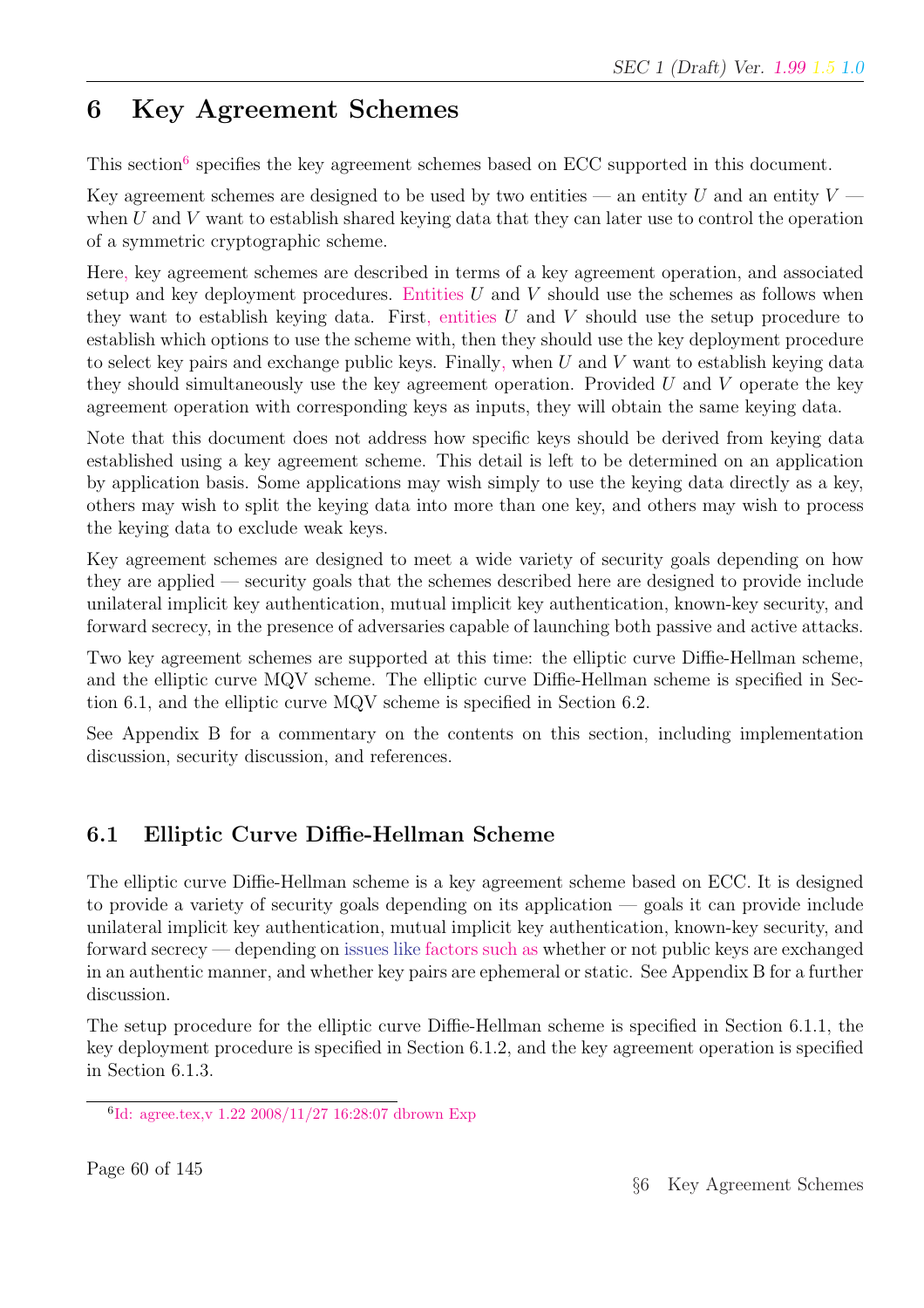#### 6.1.1 Scheme Setup

Entities U and V should perform the following setup procedure to prepare to use the elliptic curve Diffie-Hellman scheme:

- 1. Entities U and V should establish which of the key derivation functions supported in Section 3.6 to use, and select any options involved in the operation of the key derivation function. Let KDF denote the key derivation function chosen.
- 2. Entities U and V should establish whether to use the "standard" elliptic curve Diffie-Hellman primitive specified in Section 3.3.1, or the elliptic curve cofactor Diffie-Hellman primitive specified in Section 3.3.2.
- 3. Entities U and V should establish at the desired security level elliptic curve domain parameters  $T = (p, a, b, G, n, h)$  or  $(m, f(x), a, b, G, n, h)$ . The elliptic curve domain parameters T should be generated using the primitive specified in Section 3.1.1.1 or the primitive specified in Section 3.1.2.1. Both U and V should receive an assurance that the elliptic curve domain parameters T are valid using one of the methods specified in Section 3.1.1.2 or Section 3.1.2.2.

## 6.1.2 Key Deployment

Entities U and V should perform the following key deployment procedure to prepare to use the elliptic curve Diffie-Hellman scheme:

- 1. Entity U should establish an elliptic curve key pair  $(d_U, Q_U)$  associated with the elliptic curve domain parameters  $T$  established during the setup procedure. The key pair should be generated using the primitive specified in Section 3.2.1.
- 2. Entity V should establish an elliptic curve key pair  $(d_V, Q_V)$  associated with the elliptic curve domain parameters  $T$  established during the setup procedure. The key pair should be generated using the primitive specified in Section 3.2.1.
- 3. Entities U and V should exchange their public keys  $Q_U$  and  $Q_V$ .
- 4. If the "standard" elliptic curve Diffie-Hellman primitive is being used, U should receive an assurance that  $Q_V$  is valid using one of the methods specified in Section 3.2.2, and if the elliptic curve cofactor Diffie-Hellman primitive is being used,  $U$  should receive an assurance that  $Q_V$  is at least partially valid using one of the methods specified in Section 3.2.2 or Section 3.2.3.
- 5. If the "standard" elliptic curve Diffie-Hellman primitive is being used, V should receive an assurance that  $Q_U$  is valid using one of the methods specified in Section 3.2.2, and if the elliptic curve cofactor Diffie-Hellman primitive is being used, V should receive an assurance that  $Q_U$  is at least partially valid using one of the methods specified in Section 3.2.2 or Section 3.2.3.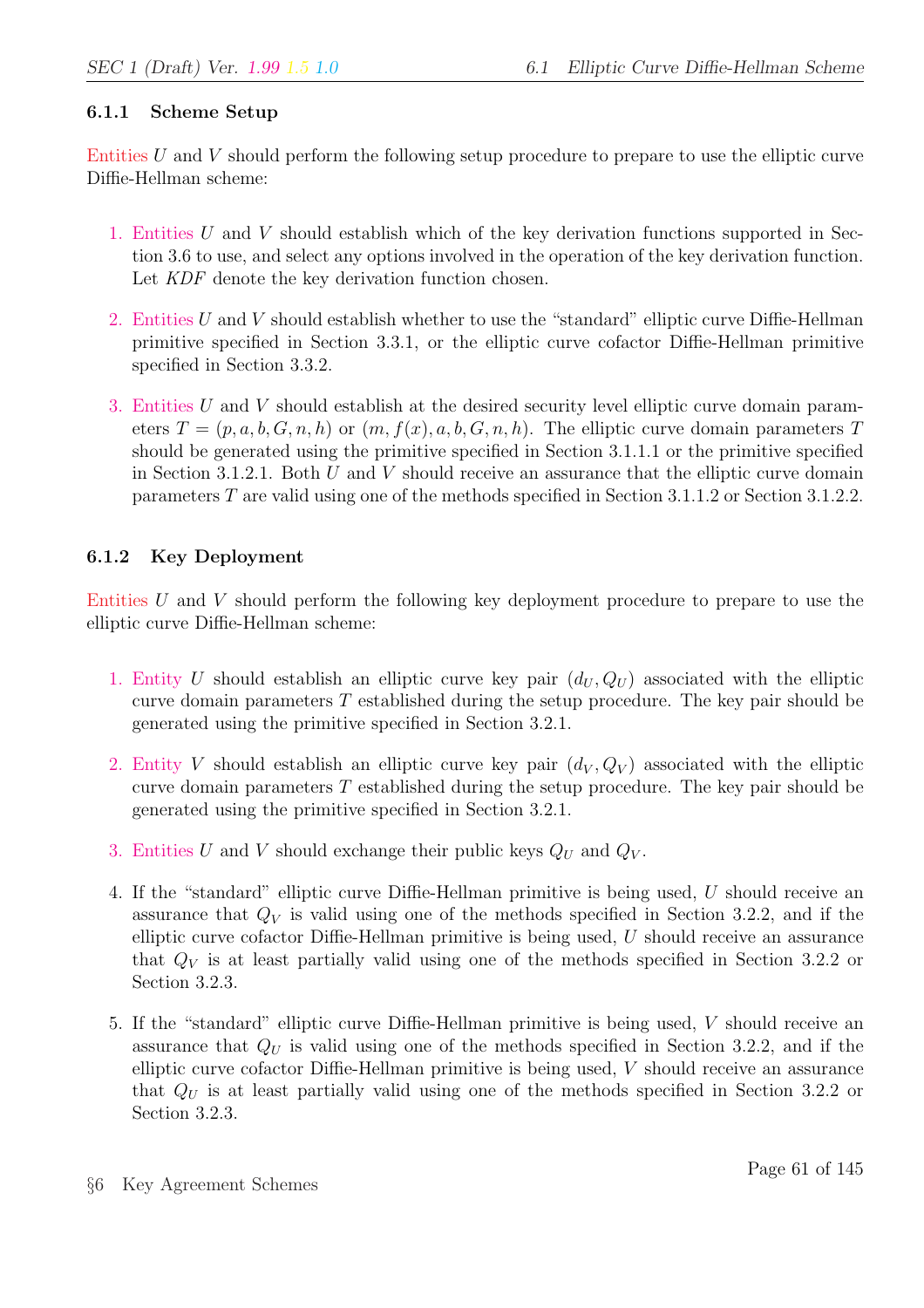#### 6.1.3 Key Agreement Operation

Entities U and V should perform the key agreement operation described in this section to establish keying data using the elliptic curve Diffie-Hellman scheme. For clarity, only U's use of the operation is described. Entity V's use of the operation is analogous, but with the roles of U and V reversed.

Entity  $U$  should establish keying data with  $V$  using the keys and parameters established during the setup procedure and the key deployment procedure as follows:

Input: The input to the key agreement operation is:

- 1. An integer keydatalen which is the number of octets of keying data required.
- 2. (Optional) An octet string *SharedInfo* which consists of some data shared by U and V.

**Output:** An octet string K which is the keying data of length keydatalen octets, or "invalid". Actions: Establish keying data as follows:

- 1. Use one of the Diffie-Hellman primitives specified in Section 3.3 to derive a shared secret field element  $z \in \mathbb{F}_q$  from U's secret key  $d_U$  established during the key deployment procedure and V's public key  $Q_V$  obtained during the key deployment procedure. If the Diffie-Hellman primitive outputs "invalid", output "invalid" and stop. Decide whether to use the "standard" elliptic curve Diffie-Hellman primitive or the elliptic curve cofactor Diffie-Hellman primitive according to the convention established during the setup procedure.
- 2. Convert  $z \in \mathbb{F}_q$  to an octet string Z using the conversion routine specified in Section 2.3.5.
- 3. Use the key derivation function KDF established during the setup procedure to generate keying data K of length keydatalen octets from Z and  $[SharedInfo]$ . If the key derivation function outputs "invalid", output "invalid" and stop.
- 4. Output K.

## 6.2 Elliptic Curve MQV Scheme

The elliptic curve MQV scheme is a key agreement scheme based on ECC. It is designed to provide a variety of security goals depending on its application — goals it can provide include mutual implicit key authentication, known-key security, and forward secrecy — depending on issues like factors such as whether or not U and V both contribute ephemeral key pairs. See Appendix B for a further discussion.

The setup procedure for the elliptic curve MQV scheme is specified in Section 6.2.1, the key deployment procedure is specified in Section 6.2.2, and the key agreement operation is specified in Section 6.2.3.

Page 62 of 145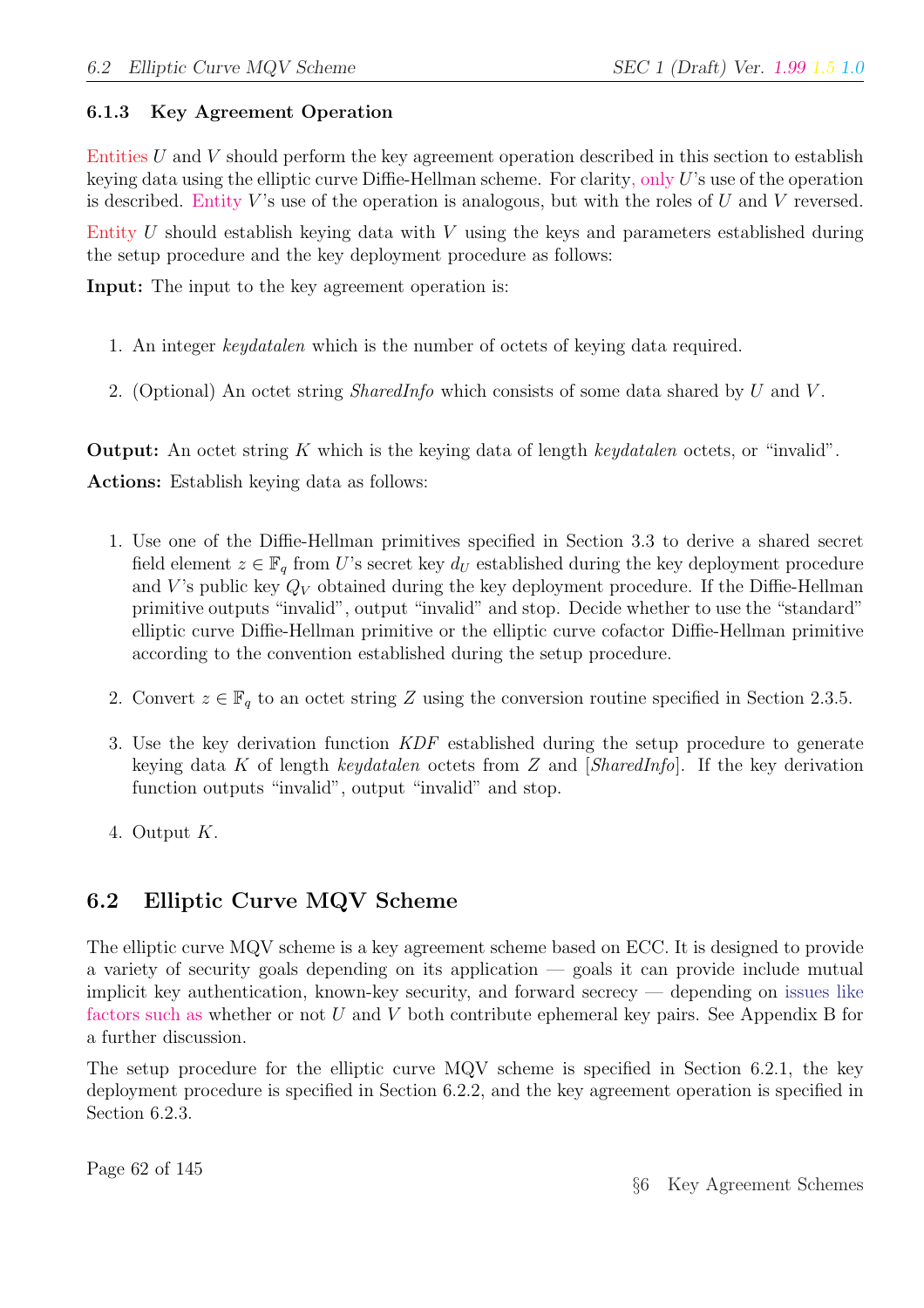#### 6.2.1 Scheme Setup

Entities U and V should perform the following setup procedure to prepare to use the elliptic curve MQV scheme:

- 1. Entities U and V should establish which of the key derivation functions supported in Section 3.6 to use, and select any options involved in the operation of the key derivation function. Let KDF denote the key derivation function chosen.
- 2. Entities U and V should establish at the desired security level elliptic curve domain parameters  $T = (p, a, b, G, n, h)$  or  $(m, f(x), a, b, G, n, h)$ . The elliptic curve domain parameters T should be generated using the primitive specified in Section 3.1.1.1 or the primitive specified in Section 3.1.2.1. Both U and V should receive an assurance that the elliptic curve domain parameters T are valid using one of the methods specified in Section 3.1.1.2 or Section 3.1.2.2.

## 6.2.2 Key Deployment

Entities U and V should perform the following key deployment procedure to prepare to use the elliptic curve MQV scheme:

- 1. Entity U should establish two elliptic curve key pairs  $(d_{1,U}, Q_{1,U})$  and  $(d_{2,U}, Q_{2,U})$  associated with the elliptic curve domain parameters  $T$  established during the setup procedure. The key pairs should both be generated using the primitive specified in Section 3.2.1.
- 2. Entity V should establish two elliptic curve key pairs  $(d_{1,V}, Q_{1,V})$  and  $(d_{2,V}, Q_{2,V})$  associated with the elliptic curve domain parameters T established during the setup procedure. The key pairs should both be generated using the primitive specified in Section 3.2.1.
- 3. Entity U should obtain in an authentic manner the first elliptic curve public key  $Q_{1,V}$  selected by V. Entity U should receive an assurance that  $Q_{1,V}$  is valid using one of the methods specified in Section 3.2.2.
- 4. Entity V should obtain in an authentic manner the first elliptic curve public key  $Q_{1,U}$  selected by U. Entity V should receive an assurance that  $Q_{1,U}$  is valid using one of the methods specified in Section 3.2.2.
- 5. Entities U and V should exchange their second public keys  $Q_{2,U}$  and  $Q_{2,V}$ .
- 6. Entity U should receive an assurance that  $Q_{2,V}$  is at least partially valid using one of the methods specified in Section 3.2.2 or Section 3.2.3.
- 7. Entity V should receive an assurance that  $Q_{2,U}$  is at least partially valid using one of the methods specified in Section 3.2.2 or Section 3.2.3.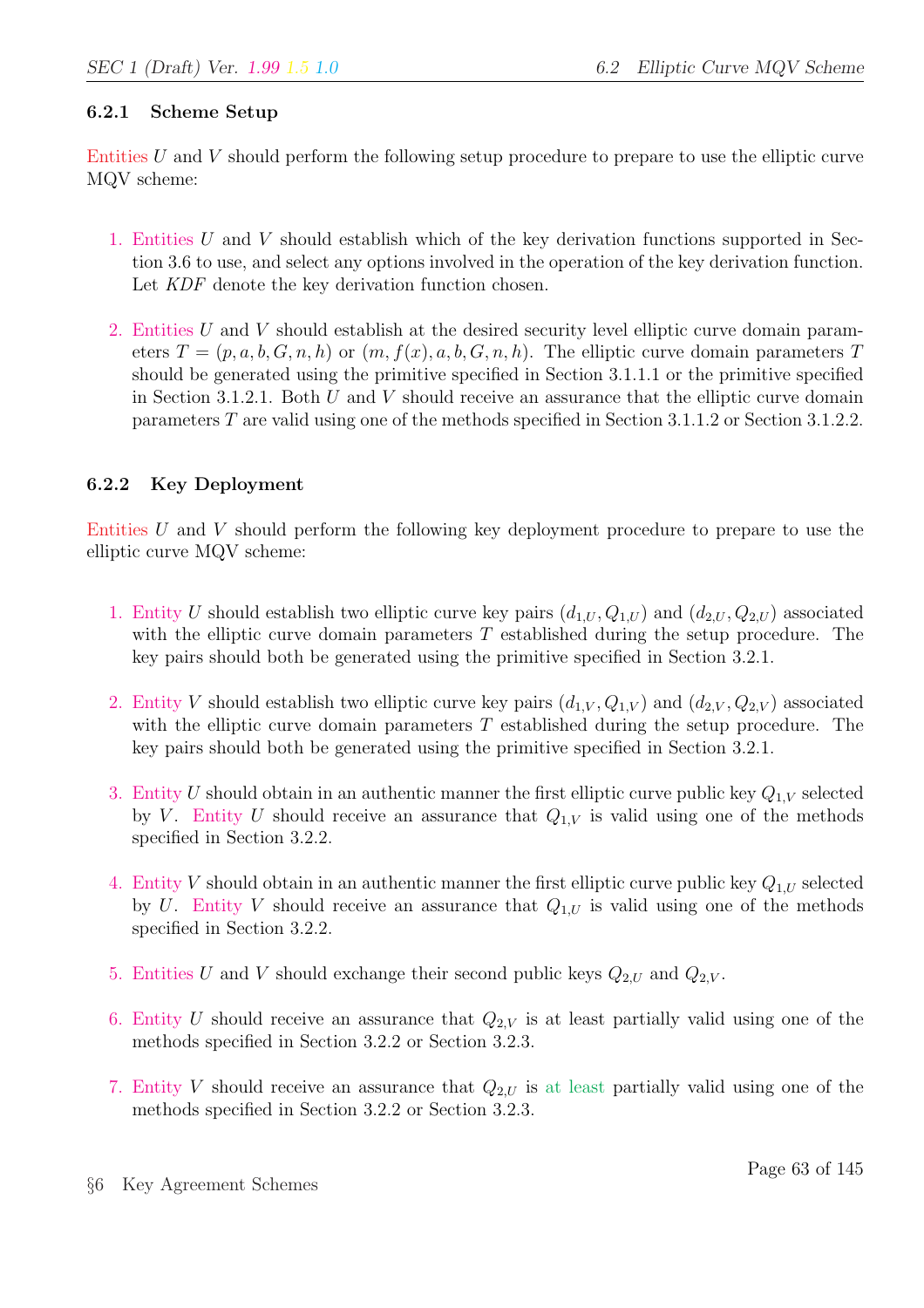## 6.2.3 Key Agreement Operation

Entities U and V should perform the key agreement operation described in this section to establish keying data using the elliptic curve MQV scheme. For clarity, only U's use of the operation is described. Entity  $V$ 's use of the operation is analogous, but with the roles of  $U$  and  $V$  reversed.

Entity U should establish keying data with V using the keys and parameters established during the setup procedure and the key deployment procedure as follows:

Input: The input to the key agreement operation is:

- 1. An integer keydatalen which is the number of octets of keying data required.
- 2. (Optional) An octet string *SharedInfo* which consists of some data shared by U and V. This octet string should be included, and should contain information identifying the entities U and  $V$ .

**Output:** An octet string K which is the keying data of length keydatalen octets, or "invalid".

Actions: Establish keying data as follows:

- 1. Use the elliptic curve MQV primitive specified in Section 3.4 to derive a shared secret field element  $z \in \mathbb{F}_q$  from U's key pairs  $(d_{1,U}, Q_{1,U})$  and  $(d_{2,U}, Q_{2,U})$  established during the key deployment procedure and V's public keys  $Q_{1,V}$  and  $Q_{2,V}$  obtained during the key deployment procedure. If the MQV primitive outputs "invalid", output "invalid" and stop.
- 2. Convert  $z \in \mathbb{F}_q$  to an octet string Z using the conversion routine specified in Section 2.3.5.
- 3. Use the key derivation function KDF established during the setup procedure to generate keying data K of length keydatalen octets from Z and  $[SharedInfo]$ . If the key derivation function outputs "invalid", output "invalid" and stop.
- 4. Output K.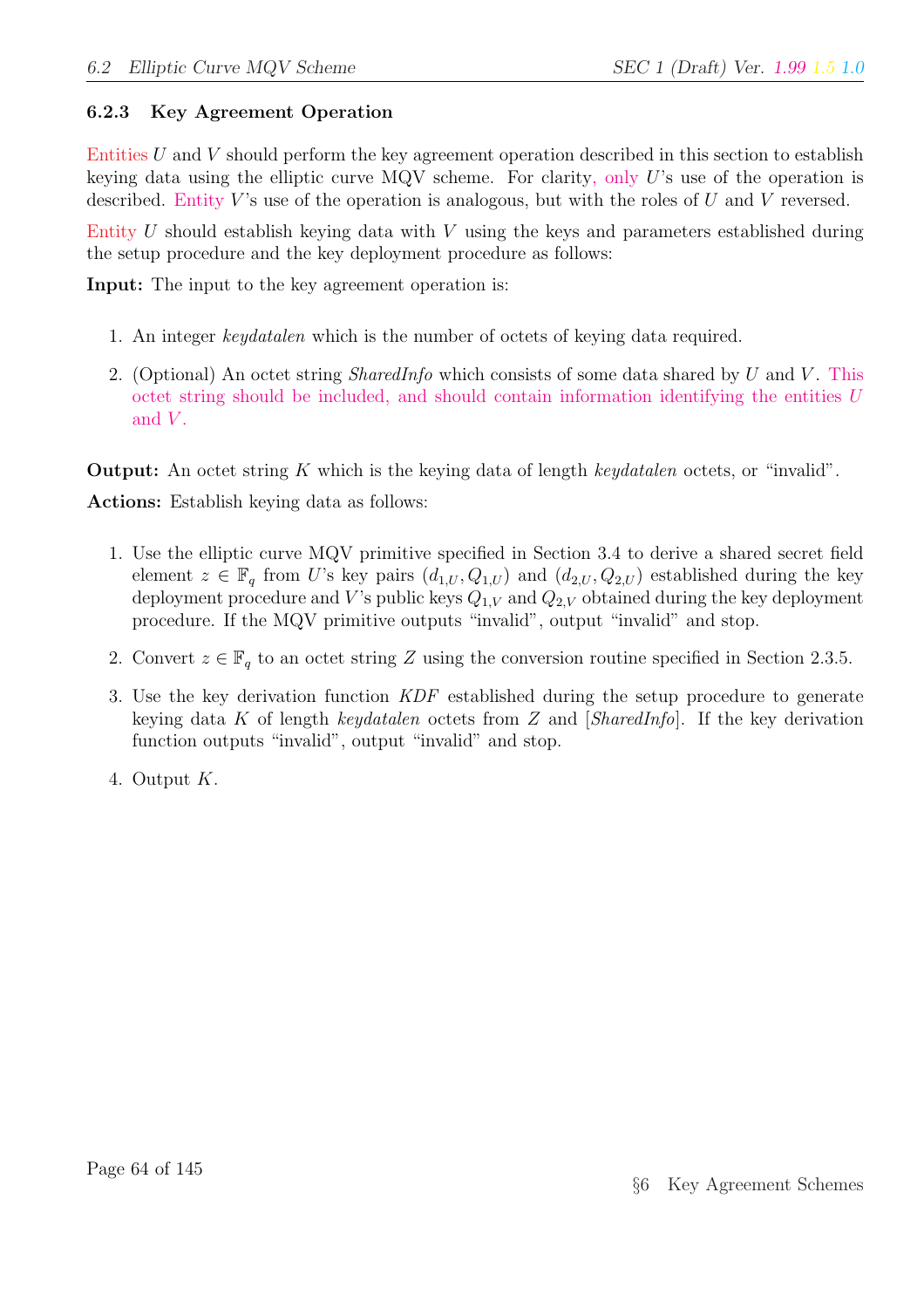# A Glossary

This section<sup>7</sup> supplies a glossary to the terms and notation used in this document.

The section is organized as follows. Section A.1 lists the terms used in this document, Section A.2 lists the acronyms used, and Section A.3 specifies the notation used.

# A.1 Terms

Terms used in this document include:

| active attack                    | The ability of an adversary of a cryptographic scheme to subvert<br>communications between entities by deleting, injecting, substi-<br>tuting, or generally subverting messages in any way.                                                                                                   |
|----------------------------------|-----------------------------------------------------------------------------------------------------------------------------------------------------------------------------------------------------------------------------------------------------------------------------------------------|
| addition rule                    | An addition rule describes the addition of two elliptic curve<br>points $P_1$ and $P_2$ to produce a third elliptic curve point $P_3$ .<br>See Section 2.2.                                                                                                                                   |
| base point                       | A distinguished point $G$ on an elliptic curve.                                                                                                                                                                                                                                               |
| binary polynomial                | A polynomial whose coefficients are either 0's or 1's.                                                                                                                                                                                                                                        |
| bit string                       | A bit string is an ordered sequence of 0's and 1's.                                                                                                                                                                                                                                           |
| certificate                      | The public key and identity of an entity together with some other<br>information, rendered unforgeable by signing the certificate with<br>the secret key of a Certification Authority.                                                                                                        |
| Certification<br>Authority       | A Center trusted by one or more entities to create and assign<br>certificates.                                                                                                                                                                                                                |
| characteristic 2 finite<br>field | A finite field containing $2^m$ elements, where $m \ge 1$ is an integer.                                                                                                                                                                                                                      |
| chosen-ciphertext<br>attack      | The ability of an adversary of an encryption scheme to obtain<br>the decryptions of ciphertexts of its choice in an attempt to<br>compromise the scheme.                                                                                                                                      |
| chosen-message<br>attack         | The ability of an adversary of a signature scheme to obtain sig-<br>natures on messages of its choice in an attempt to compromise<br>the scheme. Similarly the ability of an adversary of a MAC<br>scheme to obtain tags on messages of its choice in an attempt<br>to compromise the scheme. |
| chosen-plaintext<br>attack       | The ability of an adversary of an encryption scheme to obtain<br>the encryptions of plaintexts of its choice in an attempt to com-<br>promise the scheme.                                                                                                                                     |
| ciphertext                       | The result of applying an encryption operation to a message.                                                                                                                                                                                                                                  |

<sup>7</sup> Id: gloss.tex,v 1.26 2009/01/07 19:23:07 dbrown Exp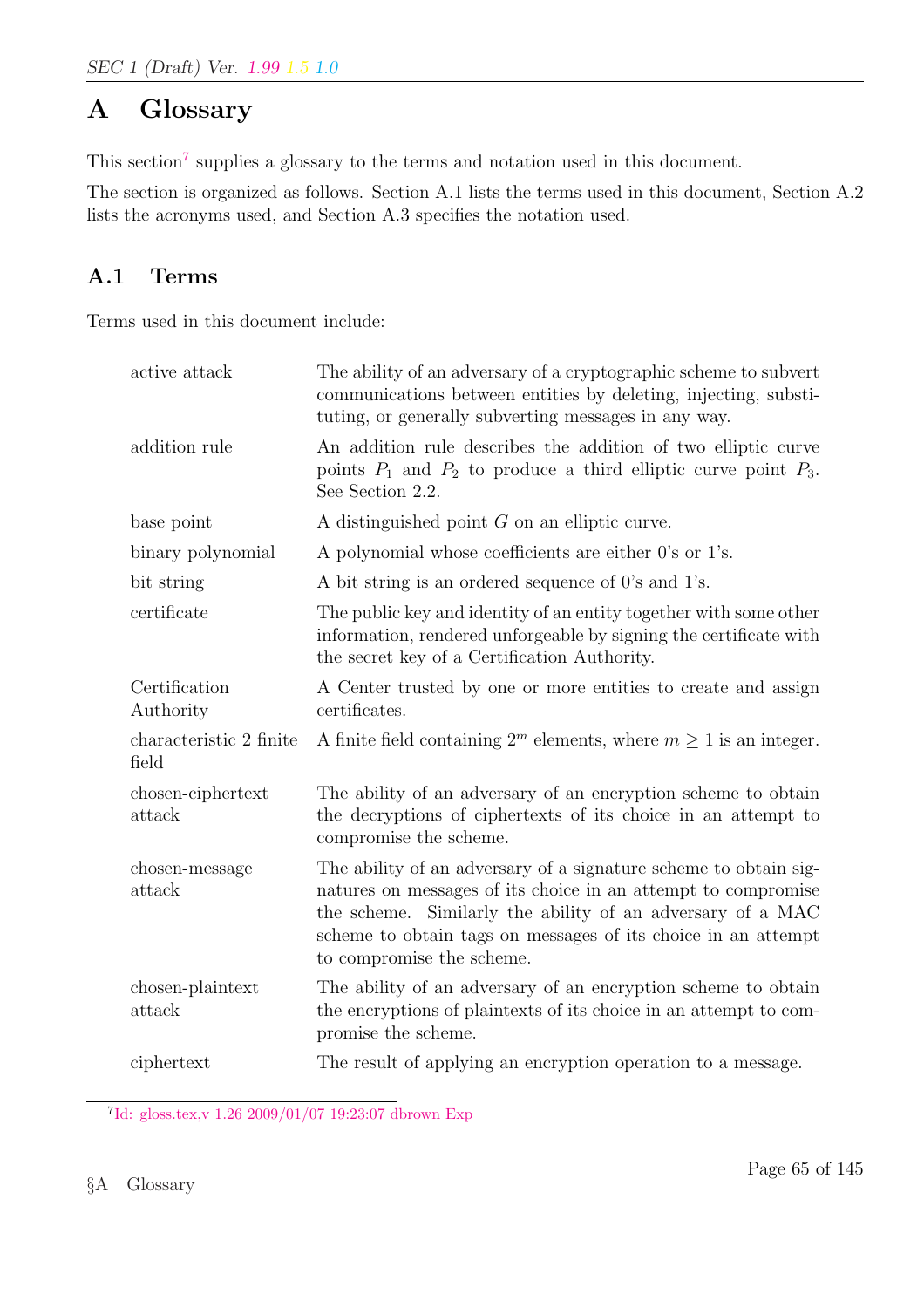| cryptographic<br>scheme             | A cryptographic scheme consists of an unambiguous specifica-<br>tion of a set of operations capable of providing a security service<br>when properly implemented and maintained.                                                                                                                                                        |
|-------------------------------------|-----------------------------------------------------------------------------------------------------------------------------------------------------------------------------------------------------------------------------------------------------------------------------------------------------------------------------------------|
| data confidentiality                | The assurance that data is unintelligible to unauthorized parties.                                                                                                                                                                                                                                                                      |
| data integrity                      | The assurance that data has not been modified by unauthorized<br>parties.                                                                                                                                                                                                                                                               |
| data origin<br>authentication       | The assurance that the purported origin of data is correct.                                                                                                                                                                                                                                                                             |
| elliptic curve                      | An elliptic curve over $\mathbb{F}_q$ is a set of points which satisfy a certain<br>equation specified by two parameters $a$ and $b$ , which are elements<br>of the field $\mathbb{F}_q$ . See Section 2.2.                                                                                                                             |
| elliptic curve domain<br>parameters | Elliptic curve domain parameters are comprised of a field size $q$ ,<br>a reduction polynomial $f(x)$ in the case $q = 2m$ , two elements<br>a, b in $\mathbb{F}_q$ which define an elliptic curve E over $\mathbb{F}_q$ , a point G of<br>prime order in $E(\mathbb{F}_q)$ , the order n of G, and the cofactor h. See<br>Section 3.1. |
| elliptic curve key pair             | Given particular elliptic curve domain parameters, an elliptic<br>curve key pair $(d, Q)$ consists of an elliptic curve secret key d<br>and the corresponding elliptic curve public key $Q$ .                                                                                                                                           |
| elliptic curve point                | If E is an elliptic curve defined over $\mathbb{F}_q$ , then an elliptic curve<br>point P is either a pair of field elements $(x_P, y_P)$ (where $x_P, y_P \in$<br>$\mathbb{F}_q$ such that the values $x = x_P$ and $y = y_P$ satisfy the equation<br>defining $E$ , or a special point $\mathcal O$ called the point at infinity.     |
| elliptic curve public<br>key        | Given particular elliptic curve domain parameters, and an el-<br>liptic curve secret key $d$ , the corresponding elliptic curve public<br>key Q is the elliptic curve point $Q = dG$ , where G is the base<br>point.                                                                                                                    |
| elliptic curve secret<br>key        | Given particular elliptic curve domain parameters, an elliptic<br>curve secret key d is an integer in the interval $[1, n-1]$ , where<br>$n$ is the prime order of the base point $G$ .                                                                                                                                                 |
| encryption scheme                   | An encryption scheme is a cryptographic scheme consisting of<br>an encryption operation and a decryption operation which is<br>capable of providing data confidentiality.                                                                                                                                                               |
| entity                              | A party involved in the operation of a cryptographic system.                                                                                                                                                                                                                                                                            |
| ephemeral                           | Ephemeral data is relatively short-lived. Usually ephemeral data<br>refers to data specific to a particular execution of a crypto-<br>graphic scheme.                                                                                                                                                                                   |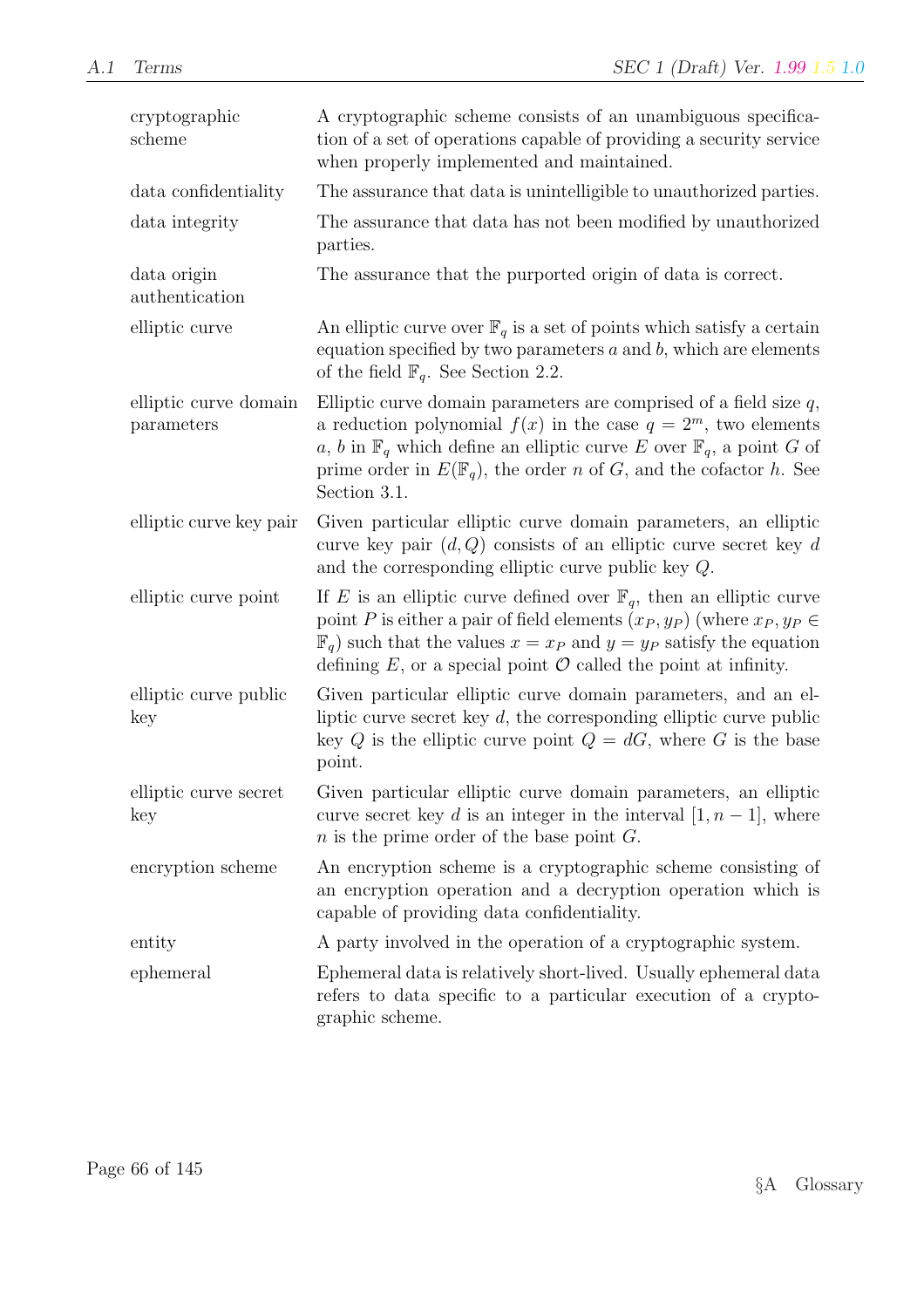| existentially<br>unforgeable                       | A signature scheme is existentially unforgeable if it is infeasible<br>for an adversary to forge a signature on any message that has<br>not previously been signed by the scheme's legitimate user. Sim-<br>ilarly a MAC scheme is existentially unforgeable if it is infeasible<br>for an adversary to forge the tag on any message that has not<br>previously been tagged by one of the scheme's legitimate users. |
|----------------------------------------------------|----------------------------------------------------------------------------------------------------------------------------------------------------------------------------------------------------------------------------------------------------------------------------------------------------------------------------------------------------------------------------------------------------------------------|
| forward secrecy                                    | The assurance that a session key established between some par-<br>ties will not be compromised by the compromise in the event<br>that some of the parties' static secret keys are compromised in<br>the future. Also known as perfect forward secrecy.                                                                                                                                                               |
| hash function<br>(cryptographic hash)<br>function) | A cryptographic hash function is a function which maps bit<br>strings from a large (possibly very large) domain into a smaller<br>The function possesses the following properties: it is<br>range.<br>computationally infeasible to find any input which maps to any<br>pre-specified output, and it is computationally infeasible to find<br>any two distinct inputs which map to the same output.                  |
| implicit key<br>authentication                     | A key establishment scheme provides implicit key authentication<br>if only authorized parties are possibly capable of computing any<br>session key.                                                                                                                                                                                                                                                                  |
| irreducible binary<br>polynomial                   | A binary polynomial $f(x)$ is irreducible if it does not factor over<br>$\mathbb{F}_2$ as a product of two or more binary polynomials, each of<br>degree less than the degree of $f(x)$ .                                                                                                                                                                                                                            |
| key<br>(cryptographic key)                         | A parameter that determines the execution of a cryptographic<br>operation such as the transformation from plaintext to cipher-<br>text and vice versa, the synchronized generation of keying ma-<br>terial, or a digital signature computation or validation.                                                                                                                                                        |
| key agreement<br>scheme                            | A key agreement scheme is a key establishment scheme in which<br>the keying data established is a function of contributions pro-<br>vided by each party to the scheme in such a way that no party<br>can predetermine the value of the keying data.                                                                                                                                                                  |
| key derivation<br>function                         | A key derivation function is a function which takes as input a<br>shared secret value and outputs keying data suitable for later<br>cryptographic use.                                                                                                                                                                                                                                                               |
| key establishment<br>scheme                        | A key establishment scheme is a cryptographic scheme which<br>reveals to its legitimate users keying data suitable for subsequent<br>cryptographic use by in cryptographic schemes to its legitimate<br>users.                                                                                                                                                                                                       |
| keying data                                        | Data suitable for use as cryptographic keys.                                                                                                                                                                                                                                                                                                                                                                         |
| known-key security                                 | The assurance that a session key established by an execution<br>of a key establishment scheme will not be compromised by the<br>compromise of in the event that other session keys are compro-<br>mised.                                                                                                                                                                                                             |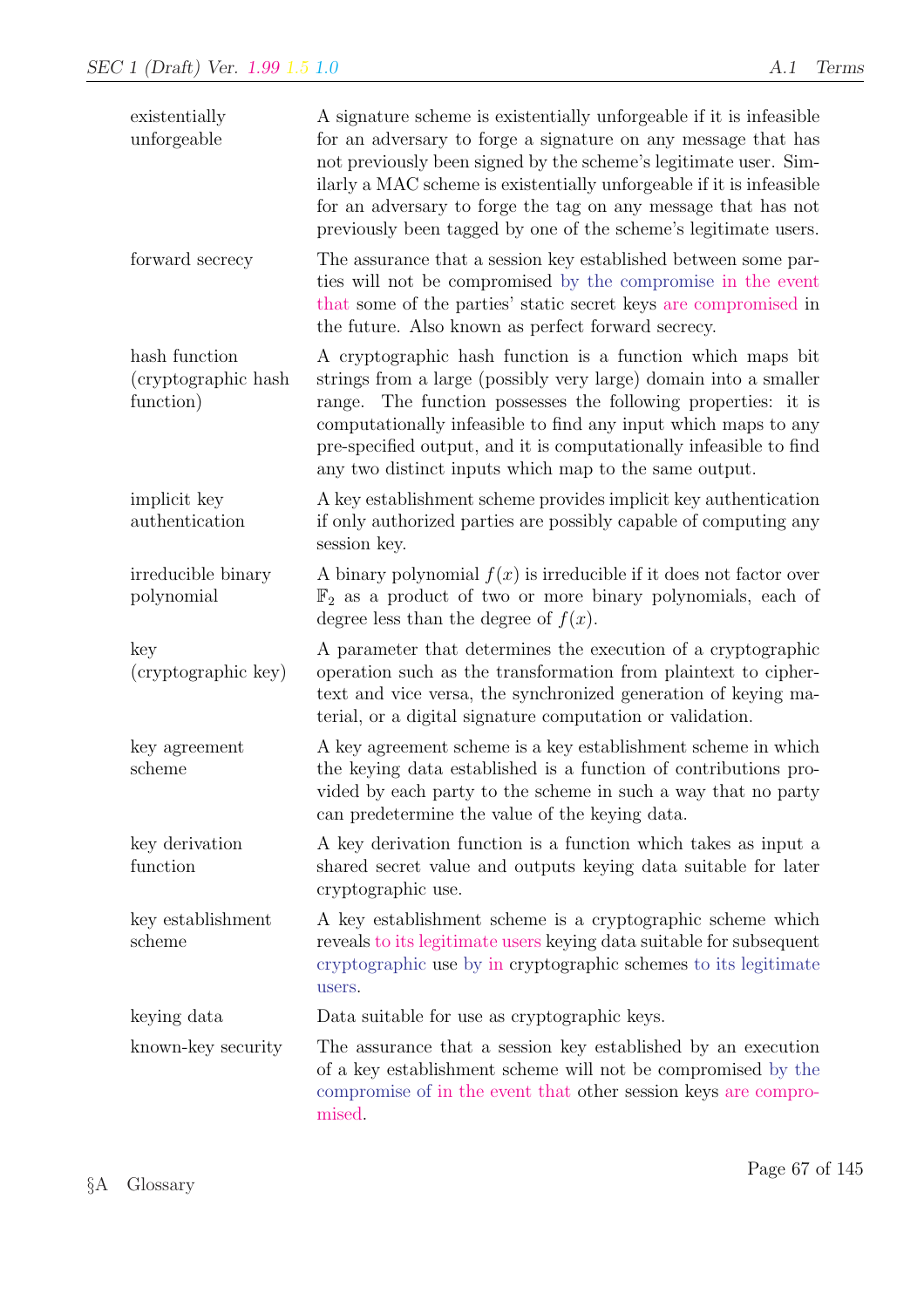| MAC scheme                                      | A MAC scheme is a cryptographic scheme consisting of a mes-<br>sage tagging operation and a tag checking operation which is ca-<br>pable of providing data origin authentication and data integrity.                                                                                                                                                                                                                                                    |  |
|-------------------------------------------------|---------------------------------------------------------------------------------------------------------------------------------------------------------------------------------------------------------------------------------------------------------------------------------------------------------------------------------------------------------------------------------------------------------------------------------------------------------|--|
| non-repudiation                                 | The assurance that the origin and integrity of data can be proved<br>to a third party.                                                                                                                                                                                                                                                                                                                                                                  |  |
| octet                                           | An octet is a bit string of length 8. An octet is represented by<br>a hexadecimal string of length 2. The first hexadecimal digit<br>represents the four leftmost bits of the octet, and the second<br>hexadecimal digit represents the four rightmost bits of the octet.<br>For example, $9D$ represents the bit string 10011101. An octet<br>also represents an integer in the interval $[0, 255]$ . For example,<br>$9D$ represents the integer 157. |  |
| octet string                                    | An octet string is an ordered sequence of octets.                                                                                                                                                                                                                                                                                                                                                                                                       |  |
| order of a curve                                | The order of an elliptic curve E defined over the field $\mathbb{F}_q$ is the<br>number of points on the elliptic curve $E$ , including $\mathcal{O}$ . This is<br>denoted by $\#E(\mathbb{F}_q)$ .                                                                                                                                                                                                                                                     |  |
| order of a point                                | The order of a point $P$ is the smallest positive integer $n$ such<br>that $nP = \mathcal{O}$ (the point at infinity).                                                                                                                                                                                                                                                                                                                                  |  |
| partially valid<br>elliptic<br>curve public key | An elliptic curve public key $Q = (x_Q, y_Q)$ is partially valid if<br>the values $x = x_Q$ and $y = y_Q$ satisfy the defining equation of<br>the associated elliptic curve $E$ , but it is not necessarily the case<br>that $Q = dG$ for some d. The elliptic curve public key partial<br>validation primitive in Section 3.2.3.1 checks whether or not an<br>elliptic curve public key is partially valid.                                            |  |
| passive attack                                  | The ability of an adversary of a cryptographic scheme merely<br>to observe the communications of entities communicating using<br>the scheme.                                                                                                                                                                                                                                                                                                            |  |
| pentanomial                                     | A binary polynomial of the form $x^m + x^{k_3} + x^{k_2} + x^{k_1} + 1$ , where<br>$1 \leq k_1 < k_2 < k_3 \leq m-1$ .                                                                                                                                                                                                                                                                                                                                  |  |
| plaintext                                       | A message to be encrypted; the opposite of ciphertext.                                                                                                                                                                                                                                                                                                                                                                                                  |  |
| plaintext-awareness                             | An encryption scheme is plaintext-aware if it is infeasible to<br>generate a valid ciphertext without knowing the corresponding<br>message.                                                                                                                                                                                                                                                                                                             |  |
| point compression                               | Point compression allows a point $P = (x_P, y_P)$ to be represented<br>compactly using $x_P$ and a single additional bit $\tilde{y}_P$ derived from<br>$x_P$ and $y_P$ . See Section 2.3.                                                                                                                                                                                                                                                               |  |
| prime finite field                              | A finite field containing $p$ elements, where $p$ is an odd prime<br>number.                                                                                                                                                                                                                                                                                                                                                                            |  |
| primitive<br>(cryptographic)<br>primitive)      | A cryptographic primitive is an operation not by itself capable<br>of providing a security service, but which can be incorporated<br>in a cryptographic scheme.                                                                                                                                                                                                                                                                                         |  |

Page 68 of 145

§A Glossary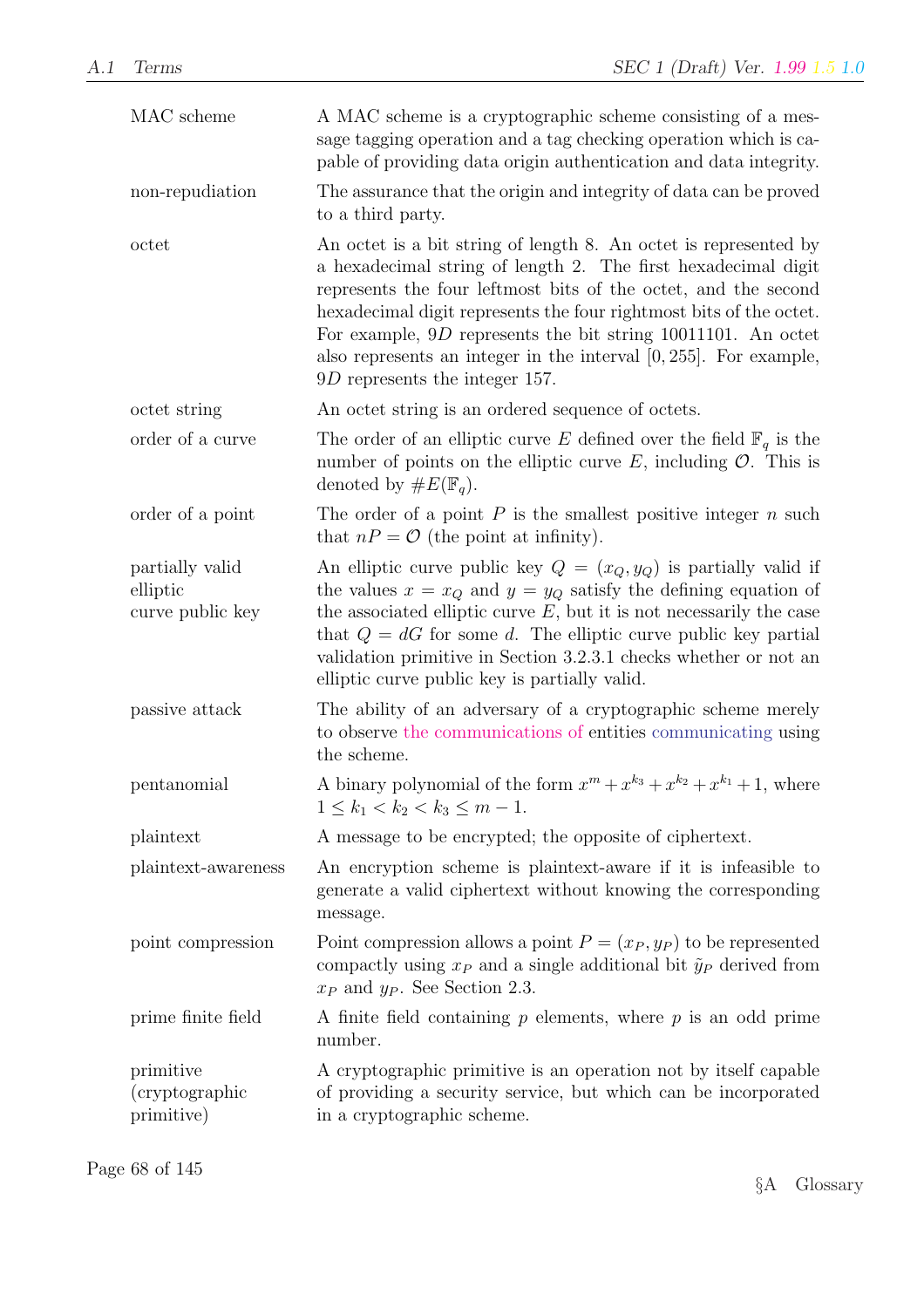| public key                            | In a public-key scheme, that key of an entity's key pair which<br>can be publicly known.                                                                                                                                                                                                                     |  |  |
|---------------------------------------|--------------------------------------------------------------------------------------------------------------------------------------------------------------------------------------------------------------------------------------------------------------------------------------------------------------|--|--|
| public-key<br>cryptographic<br>scheme | A cryptographic scheme in which each operation is controlled<br>by one of two keys; either the public key or the private key.<br>The two keys have the property that, given the public key, it is<br>computationally infeasible to derive the private key. Also known<br>as asymmetric cryptographic scheme. |  |  |
| reduction polynomial                  | The irreducible binary polynomial $f(x)$ of degree m that is used<br>to determine a representation of $\mathbb{F}_{2^m}$ .                                                                                                                                                                                   |  |  |
| scalar multiplication                 | If k is a positive integer, then $k \times P$ or kP denotes the point<br>obtained by adding together $k$ copies of the point $P$ . The process<br>of computing $kP$ from P and k is called scalar multiplication.                                                                                            |  |  |
| secret key                            | In a public-key system, that key of an entity's key pair which<br>must be known only by that entity. Also known as private key.                                                                                                                                                                              |  |  |
| semantically secure                   | An encryption scheme is semantically secure if it is infeasible.<br>for an adversary to learn anything from ciphertext about the<br>corresponding plaintext apart from the length of the plaintext.                                                                                                          |  |  |
| session key                           | A key (usually short-lived) established using a key establishment<br>scheme.                                                                                                                                                                                                                                 |  |  |
| shared secret value                   | An intermediate value in a key establishment scheme from which<br>keying data is derived.                                                                                                                                                                                                                    |  |  |
| signature scheme                      | A signature scheme is a cryptographic scheme consisting of a<br>signing operation and a verifying operation and which is capable<br>of providing data origin authentication, data integrity, and non-<br>repudiation.                                                                                        |  |  |
| static                                | Static data is relatively long-lived. Usually static data refers<br>to data common to a number of executions of a cryptographic<br>scheme.                                                                                                                                                                   |  |  |
| symmetric<br>cryptographic<br>scheme  | A cryptographic scheme in which each operation is controlled<br>by the same key.                                                                                                                                                                                                                             |  |  |
| trinomial                             | A binary polynomial of the form $x^m + x^k + 1$ , where $1 \leq k \leq$<br>$m-1$ .                                                                                                                                                                                                                           |  |  |
| unknown key-share<br>resilience       | The assurance that all the parties who share a session key are<br>aware which of the identities of the parties they share the key<br>with which they share the key.                                                                                                                                          |  |  |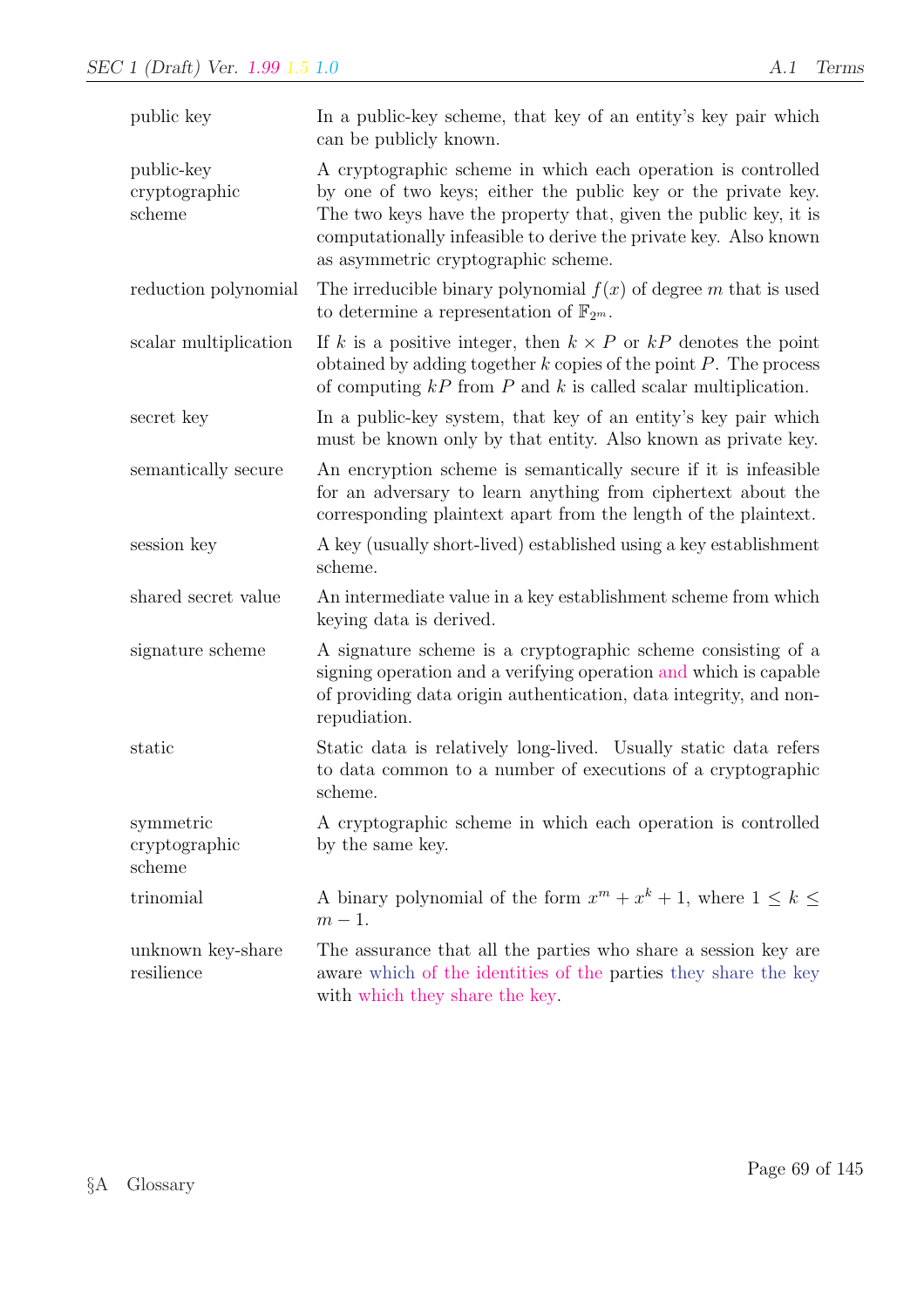| valid elliptic curve<br>domain parameters | Elliptic curve domain parameters are valid if they satisfy the<br>arithmetic requirements of elliptic curve domain parameters.<br>Equivalently, elliptic curve domain parameters are valid if they<br>have been generated as specified in Section 3.1.1.1 or 3.1.2.1.<br>The elliptic curve domain parameter validation primitives in<br>Sections 3.1.1.2.1 and 3.1.2.2.1 check whether or not elliptic<br>curve domain parameters are valid.                     |
|-------------------------------------------|-------------------------------------------------------------------------------------------------------------------------------------------------------------------------------------------------------------------------------------------------------------------------------------------------------------------------------------------------------------------------------------------------------------------------------------------------------------------|
| valid elliptic curve<br>public key        | An elliptic curve public key $Q = (x_Q, y_Q)$ is valid if it satisfies the<br>$arithmetic requirements of an elliptic curve public key — namely$<br>that $Q = dG$ for some d in the interval $[1, n-1]$ where G is the<br>base point of the associated elliptic curve domain parameters<br>and $n$ is the order of $G$ . The elliptic curve public key validation<br>primitive in Section 3.2.2.1 checks whether or not an elliptic<br>curve public key is valid. |
| $x$ -coordinate                           | The x-coordinate of an elliptic curve point, $P = (x_P, y_P)$ , is $x_P$ .                                                                                                                                                                                                                                                                                                                                                                                        |
| $y$ -coordinate                           | The y-coordinate of an elliptic curve point, $P = (x_P, y_P)$ , is y <sub>p</sub> .                                                                                                                                                                                                                                                                                                                                                                               |

## A.2 Acronyms, Initialisms and Other Abbreviations

The acronyms, initialisms and other abbreviations used in this document denote:

| <b>AES</b>        | Advanced Encryption Standard. See [197].          |  |  |  |
|-------------------|---------------------------------------------------|--|--|--|
| <b>ANS</b>        | American National Standard.                       |  |  |  |
| ANSI              | American National Standards Institute.            |  |  |  |
| ASC <sub>X9</sub> | Accredited Standards Committee X9.                |  |  |  |
| ASN.1             | Abstract Syntax Notation One.                     |  |  |  |
| CA                | Certification Authority. See [3279].              |  |  |  |
| CBC               | Cipher Block Chaining.                            |  |  |  |
| <b>CMAC</b>       | Cipher-based Message Authentication Code          |  |  |  |
| <b>CMS</b>        | Cryptographic Message Syntax. See [2630].         |  |  |  |
| <b>CTR</b>        | Counter (block cipher mode of operation)          |  |  |  |
| <b>CRL</b>        | Certificate Revocation List. See [3279].          |  |  |  |
| <b>DER</b>        | Distinguished Encoding Rules. See [X.690].        |  |  |  |
| <b>DES</b>        | Data Encryption Standard. See [46-2].             |  |  |  |
| <b>DSA</b>        | Digital Signature Algorithm. See $[186-2][186]$ . |  |  |  |
| <b>DSS</b>        | Digital Signature Standard. See [186-2].          |  |  |  |
| EC                | Elliptic Curve.                                   |  |  |  |

Page 70 of 145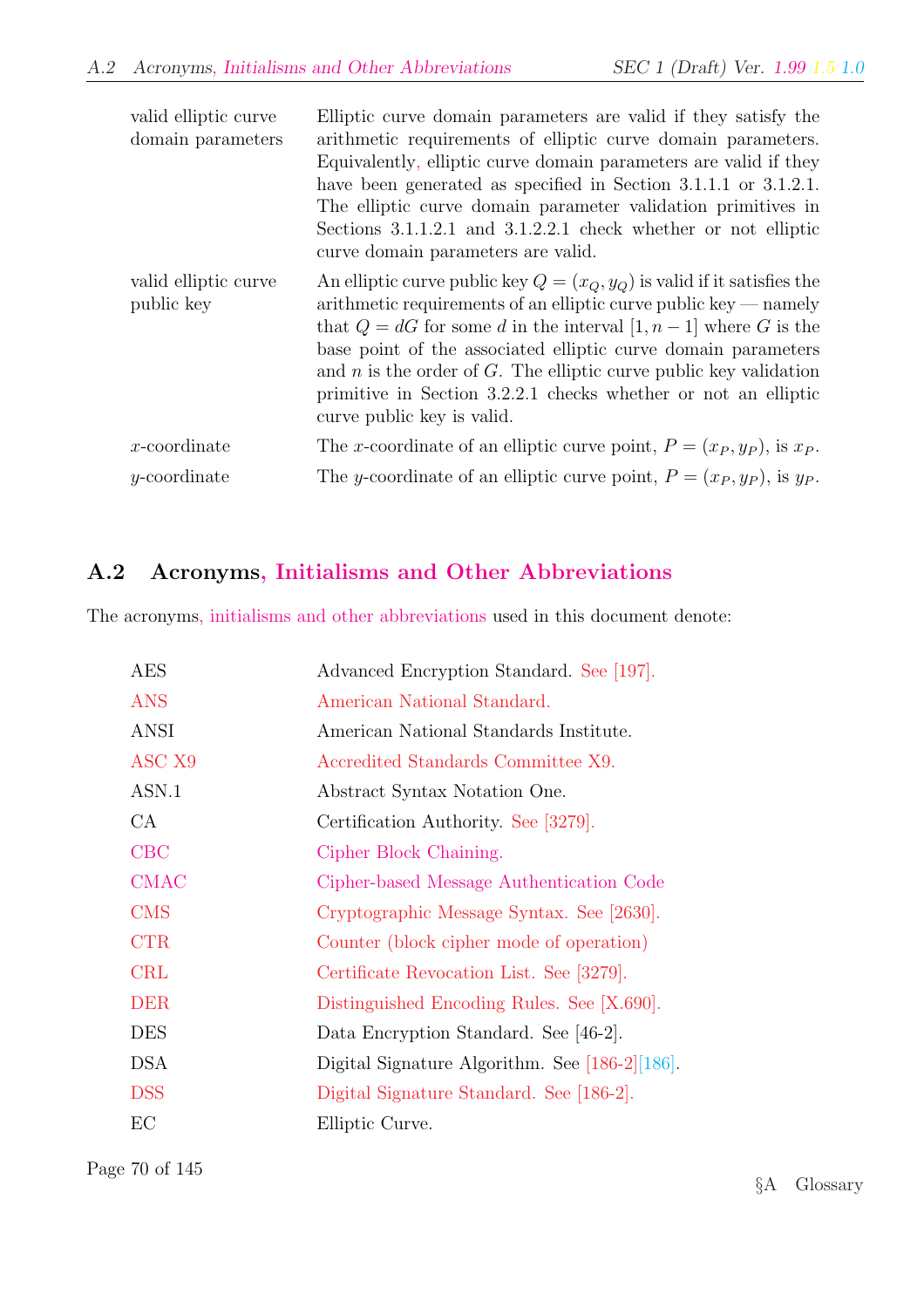| ECC           | Elliptic Curve Cryptography.                                  |  |  |  |
|---------------|---------------------------------------------------------------|--|--|--|
| <b>ECIES</b>  | Elliptic Curve Integrated Encryption Scheme. See Section 5.1. |  |  |  |
| ECDH          | Elliptic Curve Diffie-Hellman. See Section 6.1.               |  |  |  |
| <b>ECDHP</b>  | Elliptic Curve Diffie-Hellman Problem.                        |  |  |  |
| <b>ECDLP</b>  | Elliptic Curve Discrete Logarithm Problem.                    |  |  |  |
| <b>ECDSA</b>  | Elliptic Curve Digital Signature Algorithm. See Section 4.1.  |  |  |  |
| <b>ECMQV</b>  | Elliptic Curve Menezes-Qu-Vanstone. See Section 6.2.          |  |  |  |
| <b>ECWKTS</b> | Elliptic Curve Wrapped Key Transport Scheme. See Section 5.2  |  |  |  |
| <b>FIPS</b>   | Federal Information Processing Standard.                      |  |  |  |
| <b>FSML</b>   | Financial Services Markup Language.                           |  |  |  |
| <b>FSTC</b>   | Financial Services Technology Consortium.                     |  |  |  |
| <b>GEC</b>    | Guideline for Efficient Cryptography.                         |  |  |  |
| <b>HMAC</b>   | Hash-based Message Authentication Code. See [2104].           |  |  |  |
| <b>IACR</b>   | International Association for Cryptologic Research            |  |  |  |
| IEC           | International Electrotechnical Commission.                    |  |  |  |
| <b>IEEE</b>   | Institute of Electrical and Electronics Engineers.            |  |  |  |
| <b>IETF</b>   | Internet Engineering Task Force.                              |  |  |  |
| <b>IKE</b>    | Internet Key Exchange.                                        |  |  |  |
| <b>ISO</b>    | International Organization for Standardization.               |  |  |  |
| <b>ITU</b>    | International Telecommunications Union.                       |  |  |  |
| <b>LNCS</b>   | Lecture Notes in Computer Science                             |  |  |  |
| <b>KDF</b>    | Key Derivation Function.                                      |  |  |  |
| MQV           | Menezes-Qu-Vanstone. See $[LMQ+98]$ .                         |  |  |  |
| <b>NIST</b>   | (U.S.) National Institute of Standards and Technology.        |  |  |  |
| PKI           | Public Key Infrastructure.                                    |  |  |  |
| <b>PKIX</b>   | Public Key Infrastructure for the Internet.                   |  |  |  |
| <b>RFC</b>    | Request for Comment.                                          |  |  |  |
| <b>RNG</b>    | Random Number Generator.                                      |  |  |  |
| <b>SEC</b>    | Standard for Efficient Cryptography                           |  |  |  |
| SHA-1         | Secure Hash Algorithm Revision One. See [180-1].              |  |  |  |
| SSL           | Secure Sockets Layer.                                         |  |  |  |
| TDES          | Triple Data Encryption Standard. See [X9.52].                 |  |  |  |
| <b>TLS</b>    | Transport Layer Security.                                     |  |  |  |
| <b>WAP</b>    | Wireless Application Protocol.                                |  |  |  |

§A Glossary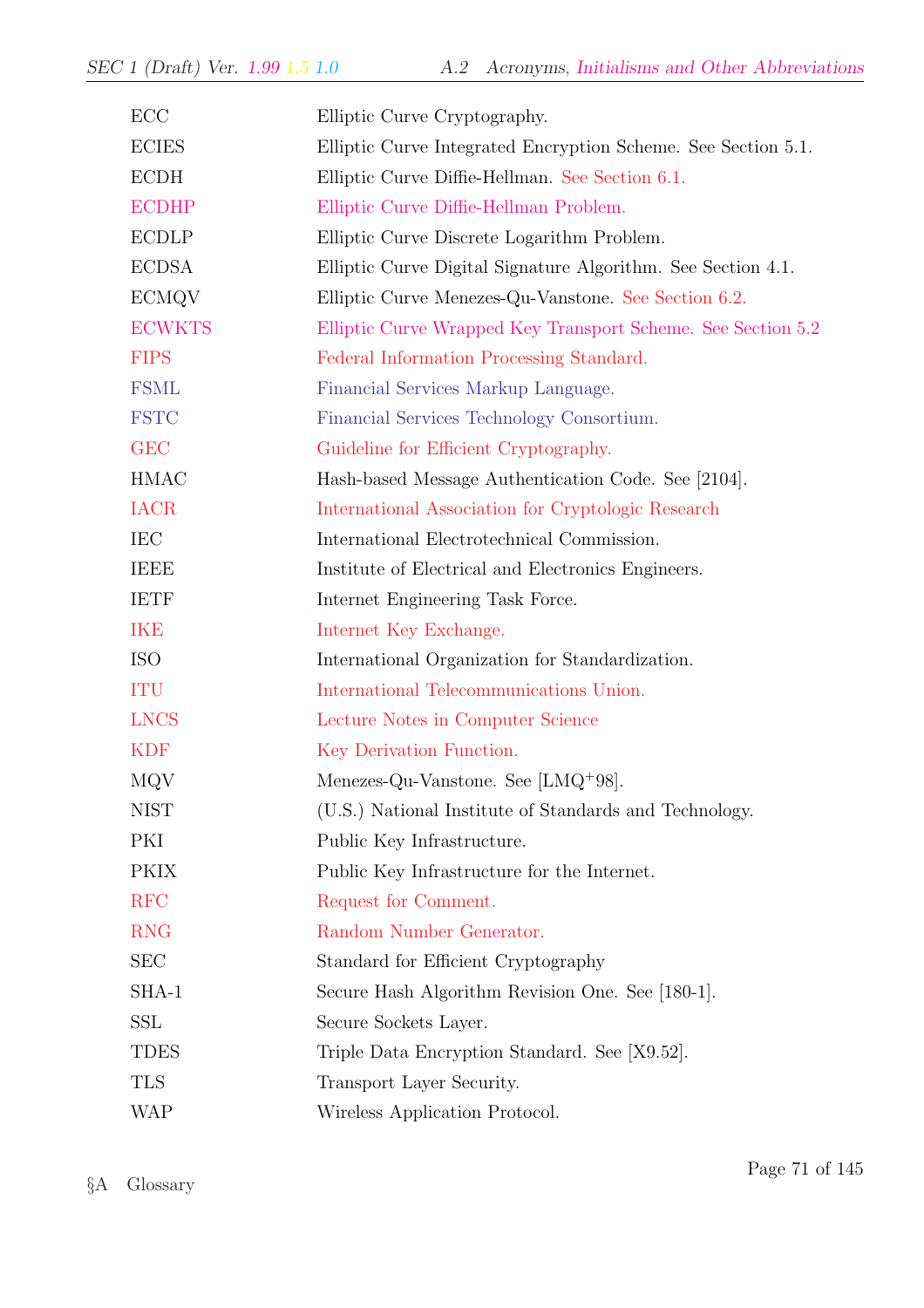| <b>WTLS</b> | Wireless Transport Layer Security. |
|-------------|------------------------------------|
| <b>XOR</b>  | Exclusive Or                       |

# A.3 Notation

The notation adopted in this document is:

| [X]                 | Indicates that the inclusion of $X$ is optional.                                                                                                                                                                            |  |  |  |
|---------------------|-----------------------------------------------------------------------------------------------------------------------------------------------------------------------------------------------------------------------------|--|--|--|
| [x, y]              | The interval of integers between and including $x$ and $y$ .                                                                                                                                                                |  |  |  |
| $\lceil x \rceil$   | Ceiling: the smallest integer $\geq x$ . For example, [5] = 5 and<br>$[5.3] = 6.$                                                                                                                                           |  |  |  |
| $\lfloor x \rfloor$ | Floor: the largest integer $\leq x$ . For example, $\lfloor 5 \rfloor = 5$ and $\lfloor 5.3 \rfloor = 5$<br>6.                                                                                                              |  |  |  |
| $x \mod n$          | The unique remainder $r, 0 \le r \le n-1$ , when x is divided by n.<br>For example, 23 mod $7 = 2$ .                                                                                                                        |  |  |  |
| $\mathcal{C}$       | Ciphertext.                                                                                                                                                                                                                 |  |  |  |
| d                   | An EC private key.                                                                                                                                                                                                          |  |  |  |
| $E\,$               | An elliptic curve over the field $\mathbb{F}_q$ defined by a and b.                                                                                                                                                         |  |  |  |
| $E(\mathbb{F}_q)$   | The set of all points on an elliptic curve E defined over $\mathbb{F}_q$ and<br>including the point at infinity $\mathcal{O}$ .                                                                                             |  |  |  |
| $\#E(\mathbb{F}_q)$ | If E is defined over $\mathbb{F}_q$ , then $\#E(\mathbb{F}_q)$ denotes the number of<br>points on the curve (including the point at infinity $\mathcal{O}$ ). $\#E(\mathbb{F}_q)$<br>is called the order of the curve $E$ . |  |  |  |
| $\mathbb{F}_{2^m}$  | The finite field containing $2^m$ elements, where m is a positive<br>integer.                                                                                                                                               |  |  |  |
| $\mathbb{F}_p$      | The finite field containing $p$ elements, where $p$ is a prime.                                                                                                                                                             |  |  |  |
| $\mathbb{F}_q$      | The finite field containing $q$ elements. In this document at-<br>tention is restricted to the cases that where $q$ is an odd prime<br>number (p) or a power of $2(2^m)$ .                                                  |  |  |  |
| G                   | A distinguished point on an elliptic curve called the base point<br>or generating point.                                                                                                                                    |  |  |  |
| gcd(x, y)           | The greatest common divisor of integers $x$ and $y$ .                                                                                                                                                                       |  |  |  |
| $\boldsymbol{h}$    | $h = \#E(\mathbb{F}_q)/n$ , where <i>n</i> is the order of the base point <i>G</i> . <i>h</i> is<br>called the co-factor.                                                                                                   |  |  |  |
| $\boldsymbol{k}$    | An EC private key specific to one particular instance of a cryp-<br>tographic scheme.                                                                                                                                       |  |  |  |
| K                   | Keying data.                                                                                                                                                                                                                |  |  |  |
|                     |                                                                                                                                                                                                                             |  |  |  |

Page 72 of 145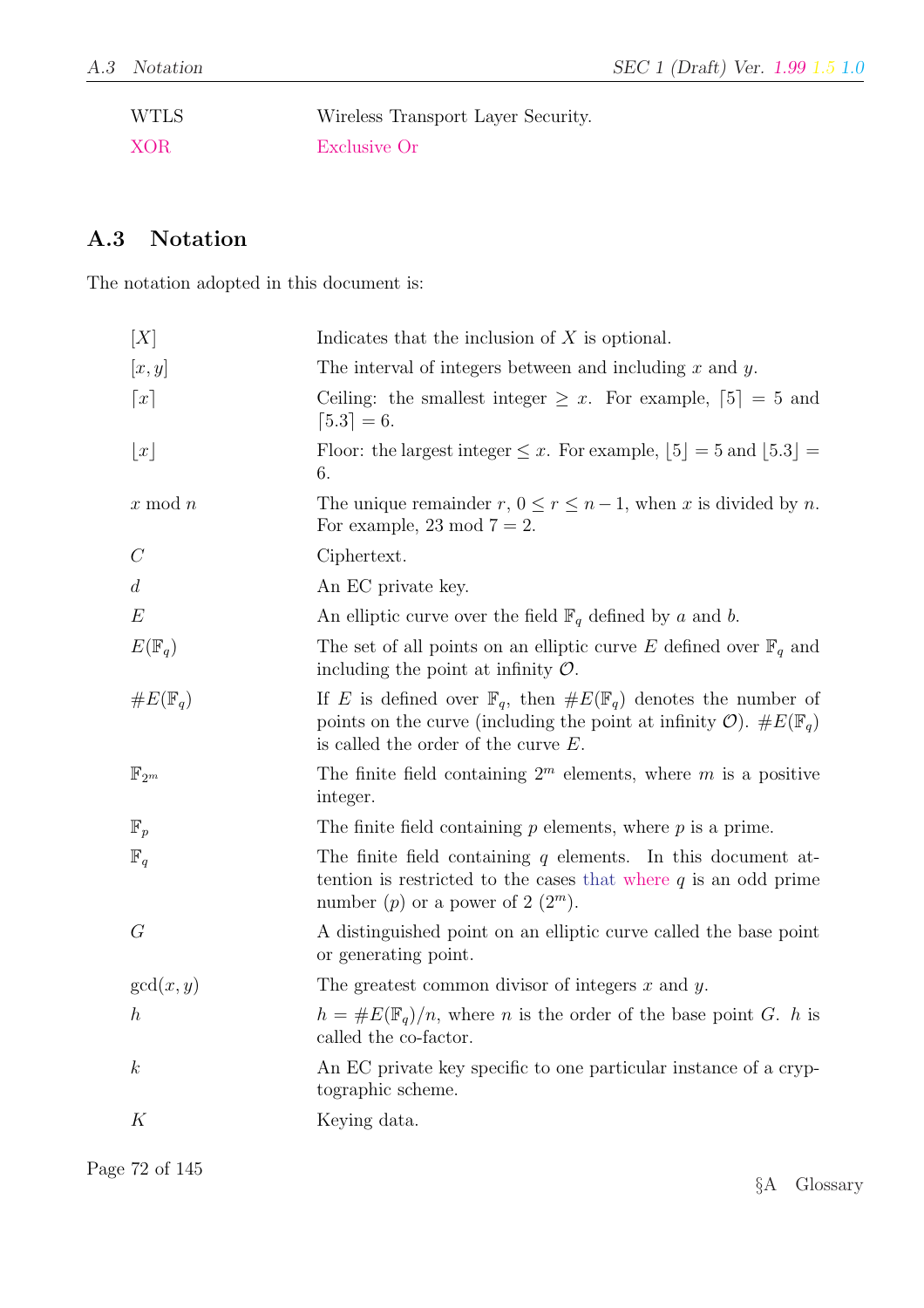| $\log_2 x$       | The logarithm of $x$ to the base 2.                                                                                               |  |  |  |
|------------------|-----------------------------------------------------------------------------------------------------------------------------------|--|--|--|
| $m\,$            | The degree of the finite field $\mathbb{F}_{2^m}$ .                                                                               |  |  |  |
| $\boldsymbol{M}$ | A message.                                                                                                                        |  |  |  |
| mod              | Modulo.                                                                                                                           |  |  |  |
| mod f(x)         | Arithmetic modulo the polynomial $f(x)$ .                                                                                         |  |  |  |
| modn             | Arithmetic modulo $n$ .                                                                                                           |  |  |  |
| $\, n$           | The order of the base point $G$ .                                                                                                 |  |  |  |
| $\mathcal{O}$    | A special point on an elliptic curve, called the point at infinity.<br>This is the additive identity of the elliptic curve group. |  |  |  |
| $\boldsymbol{p}$ | An odd prime number.                                                                                                              |  |  |  |
| $\boldsymbol{P}$ | An EC point.                                                                                                                      |  |  |  |
| q                | The number of elements in the field $\mathbb{F}_q$ .                                                                              |  |  |  |
| Q                | An EC public key.                                                                                                                 |  |  |  |
| $\boldsymbol{R}$ | An EC public key specific to one particular instance of a cryp-<br>tographic scheme.                                              |  |  |  |
| S                | A digital signature.                                                                                                              |  |  |  |
| T                | Elliptic curve domain parameters.                                                                                                 |  |  |  |
| U, V             | Entities.                                                                                                                         |  |  |  |
| X                | Length in octets of the octet string $X$ .                                                                                        |  |  |  |
| $X \parallel Y$  | Concatenation of two strings $X$ and $Y$ . $X$ and $Y$ are either both<br>bit strings or both octet strings.                      |  |  |  |
| $X \oplus Y$     | Bitwise exclusive-or of two bit strings $X$ and $Y$ of the same bit<br>length.                                                    |  |  |  |
| $x_P$            | The x-coordinate of a point $P$ .                                                                                                 |  |  |  |
| $y_P$            | The y-coordinate of a point $P$ .                                                                                                 |  |  |  |
| $\tilde{y}_P$    | The representation of the y-coordinate of a point $P$ when point<br>compression is used.                                          |  |  |  |
| $z$ , or $Z$     | A shared secret value. z denotes a shared secret integer or field<br>element, and $Z$ a shared secret bit string or octet string. |  |  |  |
| $\mathbb{Z}_p$   | The set of integers modulo $p$ , where $p$ is an odd prime number.                                                                |  |  |  |

Furthermore positional notation is used to indicate the association of a value to a particular entity. For example  $d_U$  denotes an EC private key owned by entity U. Occasionally positional notation is also used to indicate a counter value associated with some data, or to indicate the base in which a particular value is being expressed if there is some possibility of ambiguity. For example,  $Hash_1$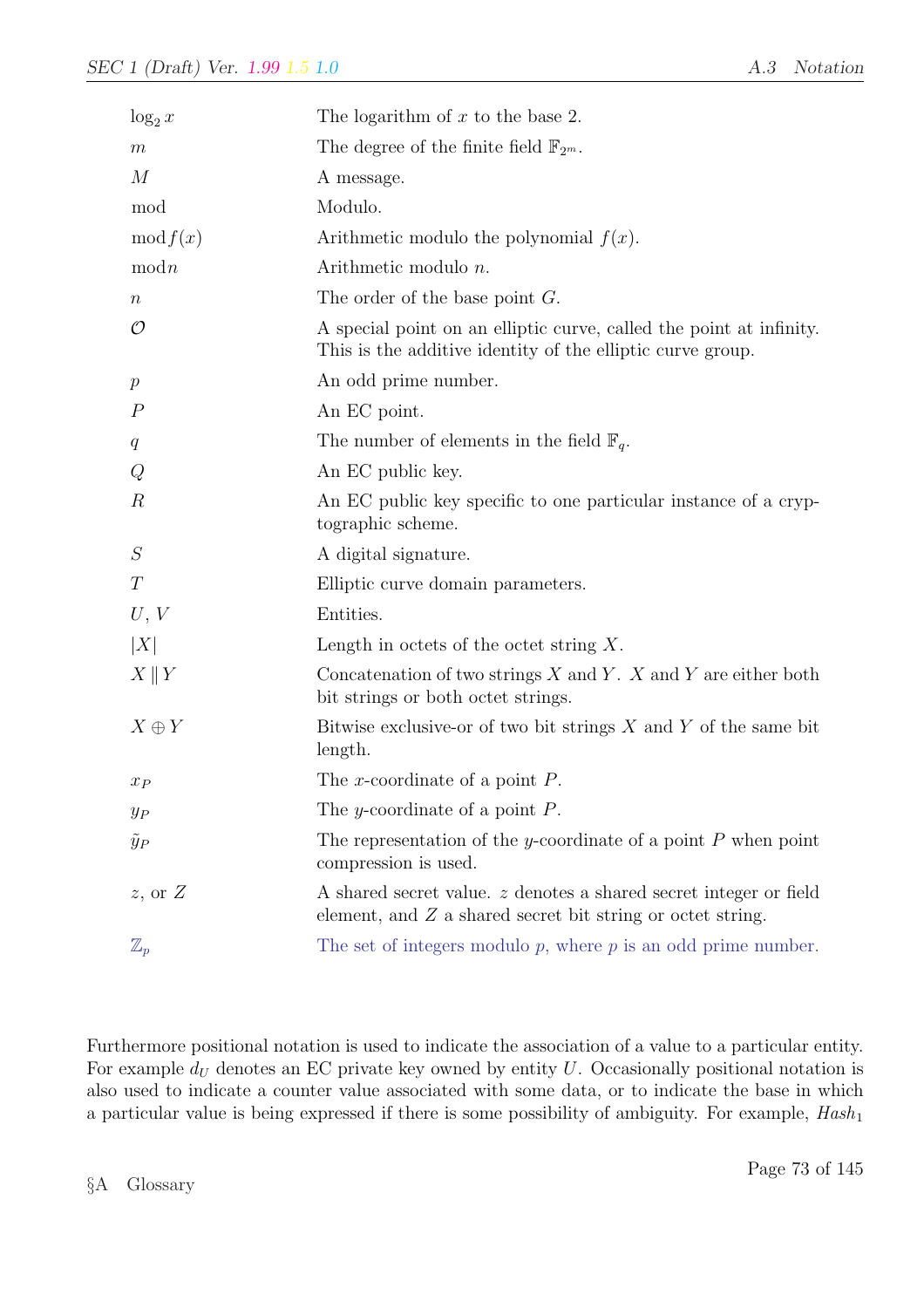denotes the value of  $Hash_i$  when the counter i has value 1, and  $01_{16}$  denotes that the value 01 is written in hexadecimal.

With the exception of notation that has been well-established in other documents, where possible in this document capital letters are used in variable names that denote bit strings or octet strings, and capital letters are excluded from variable names that denote field elements or integers. For example, d is used to denote the integer that specifies an EC private key, and M is used to denote the octet string to be signed using a signature scheme.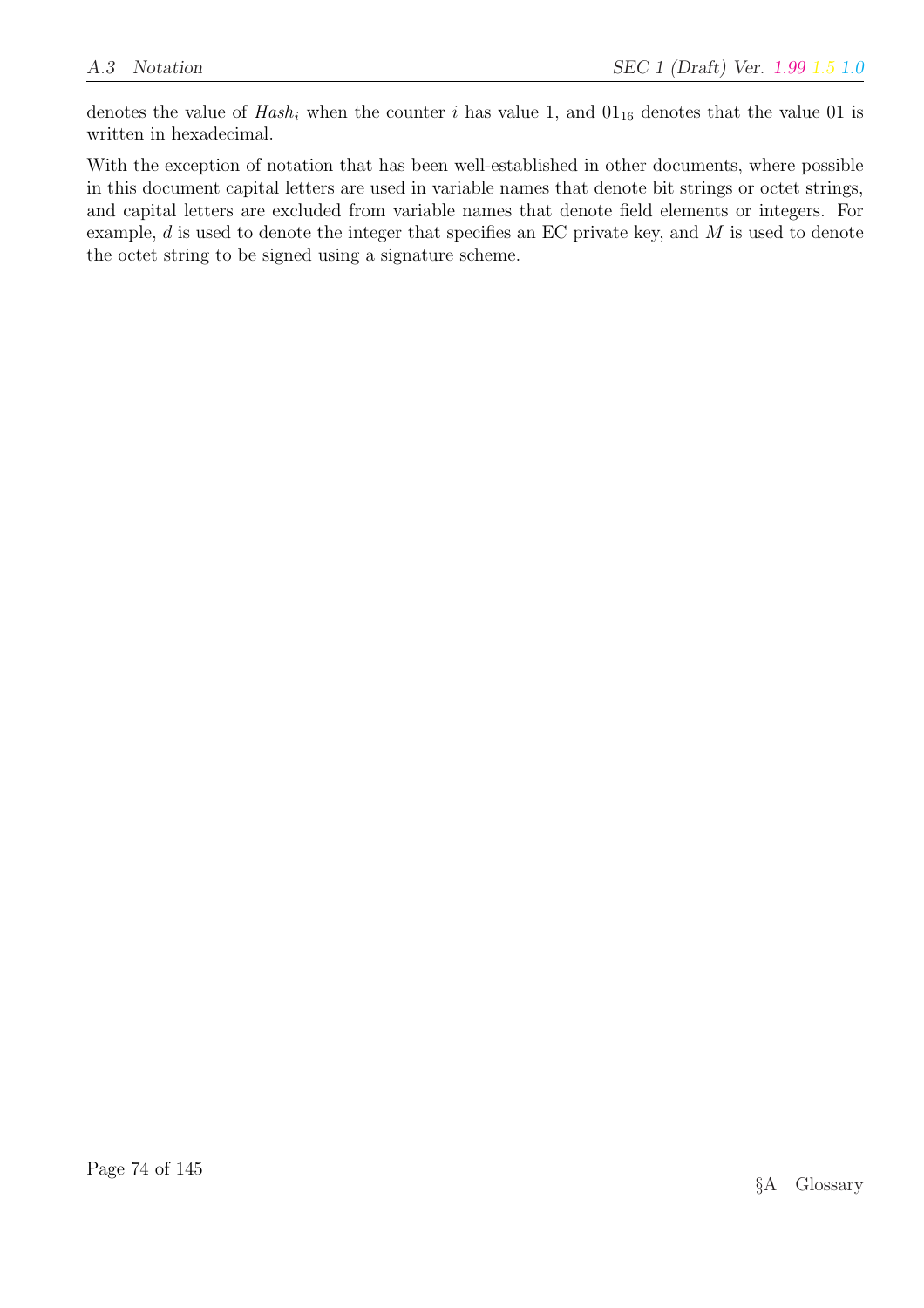# B Commentary

#### This section to be updated further. Current updates are preliminary and very limited.

This section<sup>8</sup> provides a commentary on the main body of this document, including implementation discussion, security discussion, and references.

The aim of this section is to supply implementers with relevant guidance. However the section does not attempt to provide exhaustive information but rather focuses on giving basic information and including pointers to references which contain additional material. Furthermore the section concentrates on supplying information specific to ECC rather than providing extensive information on components such aslike SHA-1 and TDES which are specified elsewhere.

The information in this section is current as of November 2008 March 2006 September 2000. The information is likely to change over time, and implementers should therefore survey the state-ofthe-art at the time of implementation and carry out periodic reviews subsequent to deployment.

Excellent treatments focusing on ECC are contained in Blake, Seroussi, and Smart [BSS99, BSS05], Hankerson, Menezes, and Vanstone [HMV04], Koblitz [Kob94], Cohen and Frey *et al.* [CFA+06], and Menezes [Men93].

This section is organized as follows. Sections B.1 through B.5 respectively provide commentary on Sections 2 through 6 of the main body of this document. Section B.6 supplies information regarding the alignment of this document with other standards efforts which include ECC.

## B.1 Commentary on Section 2 — Mathematical Foundations

This section provides a commentary on Section 2 of the main body of this document.

Finite fields and elliptic curves have been studied as mathematical objects for hundreds of years. The body of literature on these structures is vast. Introductions to finite fields can be found in the books of Jungnickel [Jun93], Lidl and Nieiderreiter [LN87], and McEliece [McE87]. An introduction to elliptic curves can be found in the book of Silverman [Sil85].

Elliptic curves over finite fields were first proposed for use to build cryptographic schemes in 1985 by Koblitz [Kob87] and Miller [Mil85]. Excellent treatments focusing on ECC are contained in Blake, Seroussi, and Smart [BSS99, BSS05], Koblitz [Kob94], Koblitz, Menezes, and Vanstone [KMV00], and Menezes [Men93].

The security of all cryptographic schemes based on ECC relies on the elliptic curve discrete logarithm problem or ECDLP. The ECDLP is stated as follows in the case of interest here — namely when the elliptic curve in question has order divisible by a large prime  $n$ .

Let E be an elliptic curve defined over a finite field  $\mathbb{F}_q$ , and let  $G \in E(\mathbb{F}_q)$  be a point on E of large prime order n. The ECDLP is, given  $E, G$ , and a scalar multiple  $Q$  of  $G$ , to determine an integer l such that  $Q = lG$ .

No general subexponential algorithms are known for the ECDLP. The best general algorithms known to date are based on the Pollard- $\rho$  method and the Pollard- $\lambda$  method [Pol78]. The Pollard-

<sup>8</sup> Id: comment.tex,v 1.147 2009/04/24 18:29:05 dbrown Exp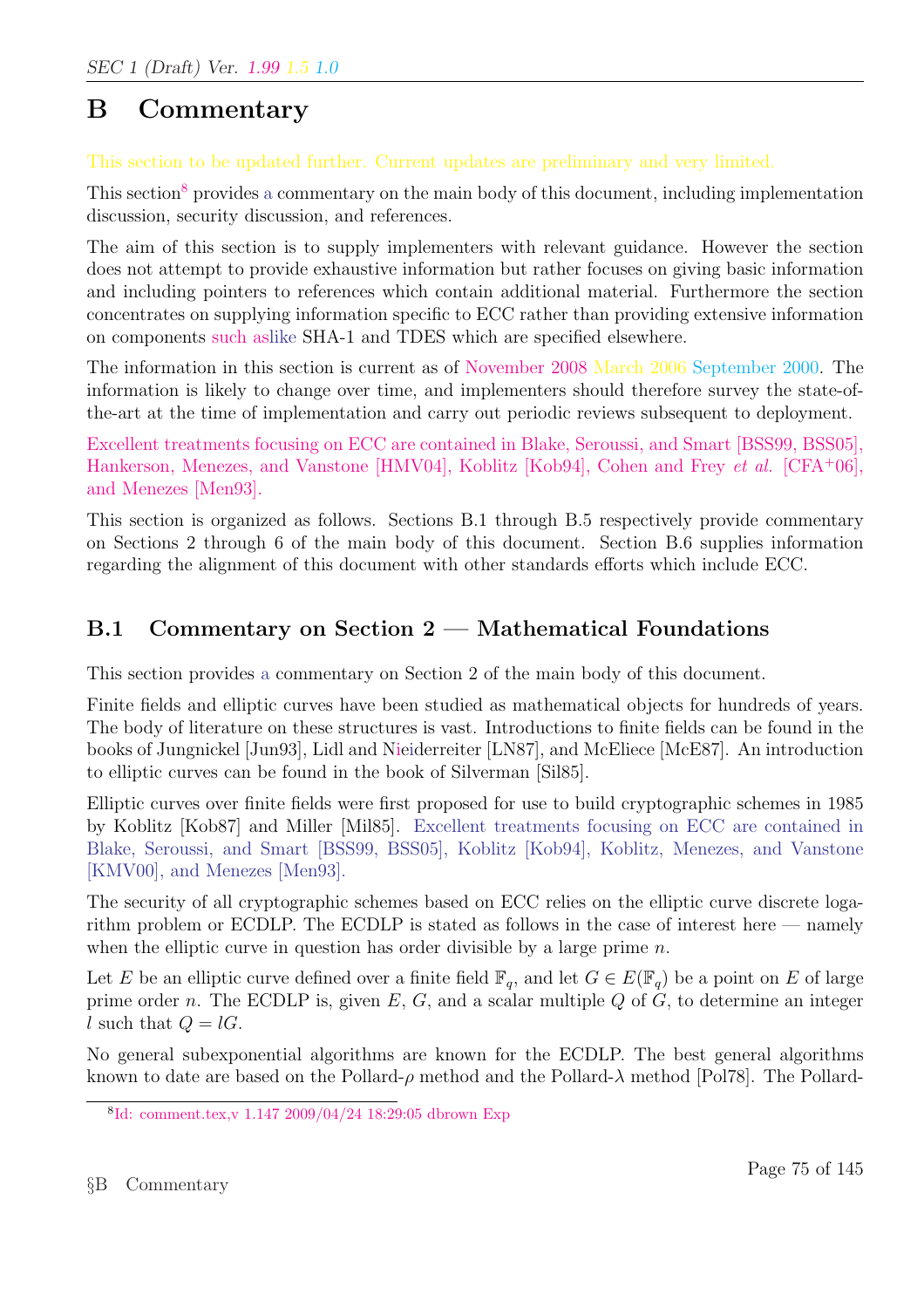ρ method takes about  $\sqrt{\pi n/2}$  steps, and the Pollard-λ method takes about  $2\sqrt{n}$  steps. A *step* here is roughly a single elliptic curve group operation. Both methods can be parallelized effectively see [vOW94].

Gallant, Lambert, and Vanstone [GLV00], and Wiener and Zuccherato [WZ99] recently showed Gallant, Lambert, and vanstone [GLVUU], and Wiener and Zuccherato [WZ99] recently showed<br>that the Pollard-ρ method can be sped up by a factor of  $\sqrt{2}$ . Thus the expected running time of that the Pollard- $\rho$  method can be sped up by a factor of<br>the Pollard- $\rho$  method with this speedup is  $\sqrt{\pi n/4}$  steps.

They also showed that this speedup can be enhanced when E is an elliptic curve over  $\mathbb{F}_{2^{ed}}$  which is defined over  $\mathbb{F}_{2^e}$ . In this case they show that the Pollard- $\rho$  method can be sped up by a factor is defined over  $\mathbb{F}_{2^e}$ . In this case they show that the Pollard- $\rho$  method can be sped up by a factor of  $\sqrt{2d}$ . For example, the Koblitz curve  $E: y^2 + xy = x^3 + x^2 + 1$  over  $\mathbb{F}_{2^{163}}$  has the property that  $\#E(\mathbb{F}_{2^{163}}) = 2n$  where n is a 162-bit prime. As a result of the enhancement to the Pollard- $\rho$ method, the ECDLP in  $E(\mathbb{F}_{2^{163}})$  can be solved in about  $2^{77}$  steps as opposed to the  $2^{81}$  steps required to solve the ECDLP for a random curve of similar order.

Table 2 below illustrates the difficulty of the ECDLP. It contains estimates in MIPS years of the computing power required to solve the ECDLP on a general curve in software using the improved Pollard- $\rho$  method. To place Table 2 in context, Odlyzko has estimated that 0.1% of the world's computing power working for 1 year will amount to  $10^8$  MIPS years in 2004, and  $10^{10}$  or  $10^{11}$  MIPS years in 2014 [Odl95]. Table 2 is reproduced from ANSI X9.62 [X9.62b][X9.62a]. More details on how the estimates were obtained can be found there.

| Size of $n$ (in bits) | $\sqrt{\pi n/4}$ | MIPS years                |
|-----------------------|------------------|---------------------------|
| 160                   | 280              | $8.5 \times 10^{11}$      |
| 192186                | 29693            | $5.67.0 \times 10^{1615}$ |
| 224234                | 2112117          | $3.71.2 \times 10^{2123}$ |
| 256                   | $2^{128}$        | $2.4 \times 10^{26}$      |
| 384354                | 2192177          | $4.41.3 \times 10^{4541}$ |
| 521426                | 2260213          | $1.39.2 \times 10^{6651}$ |

Table 2: Computing power required to solve ECDLP

The difficulty of the ECDLP is further illustrated by van Oorschot and Wiener's 1994 paper [vOW94]. Van Oorschot and Wiener carried out a detailed study of the feasibility of building special-purpose hardware to solve the ECDLP. They estimated that for about \$10 million a machine with 325,000 processors could be built that would solve the ECDLP for an elliptic curve E with  $n \approx 2^{120}$  in about 35 days. Hardware attacks on larger values of n, such as like  $n \approx 2^{160}$ , appear completely infeasible impractical at this time. Pelzl [Pel06] estimated in 2006 that the cost of special purpose hardware to solve the ECDLP for  $n \approx 2^{160}$  over a prime field is about  $6 \times 10^{11}$ .

Finally, although no general subexponential algorithms to solve the ECDLP are known, threetwo classes of curves are susceptible to special-purpose algorithms. Firstly, elliptic curves E over  $\mathbb{F}_q$ with *n* dividing  $q^B - 1$  for small *B* are susceptible to the attacks described by Menezes, Okamoto, and Vanstone [MOV93], and Frey and Rüuck [FR94]. These attacks efficiently reduce the ECDLP on these curves to the traditional discrete logarithm problem in a small degree extension of  $\mathbb{F}_q$ . A

Page 76 of 145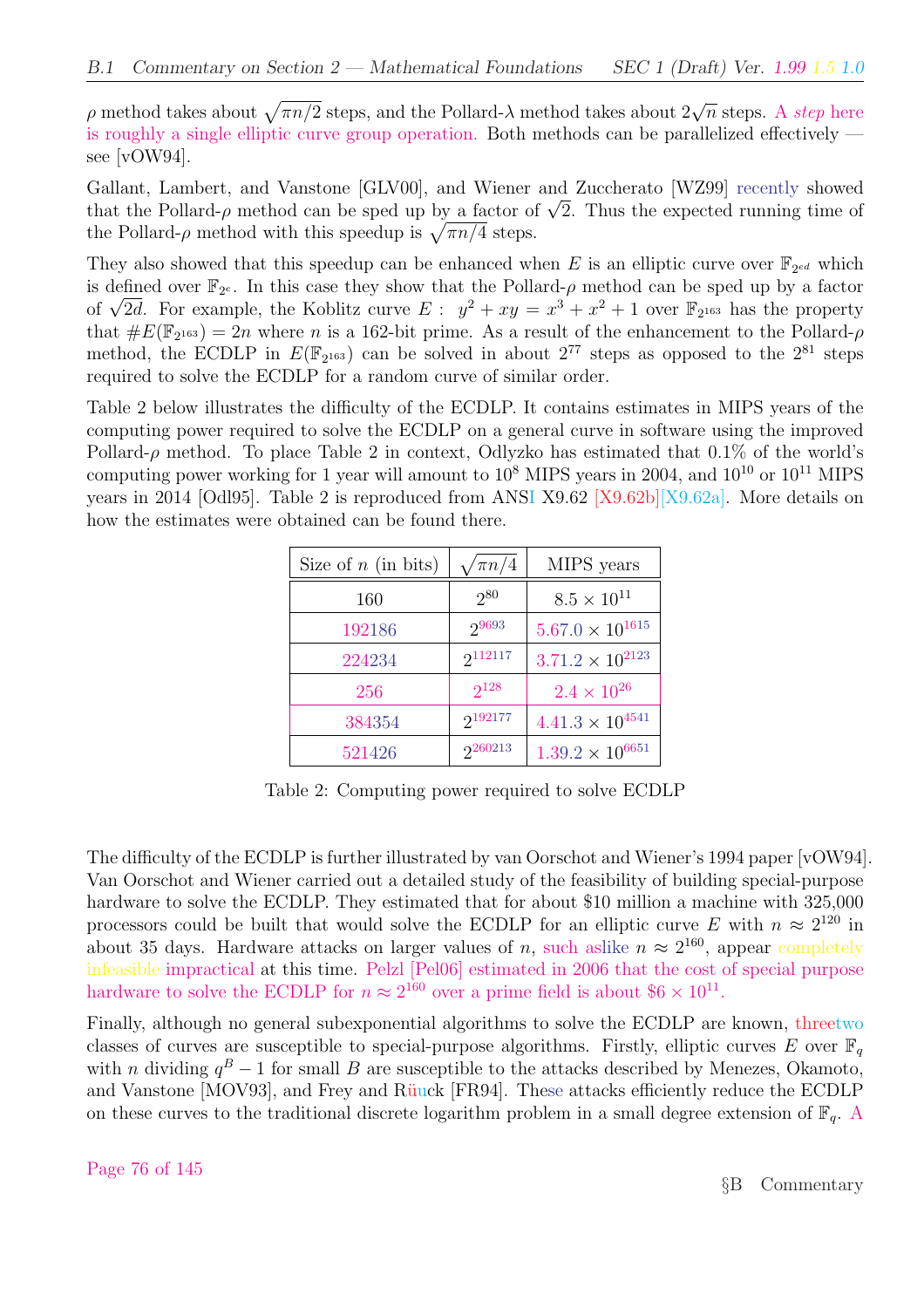bound  $B > 20$  was updated to  $B > 100$  in [X9.62a] to provide a large margin for safety. Galbraith [Gal05], Koblitz and Menezes [KM05], and Hitt [Hit07] note further that if  $q = p<sup>m</sup>$ , then one may also need to consider fractional  $B$ , with denominator dividing  $m$ . Secondly, elliptic curves  $E$  over  $\mathbb{F}_q$  with  $\#E(\mathbb{F}_q) = q$  are susceptible to the attack described by Semaev [Sem98], Smart [Sma99], and Satoh and Araki [SA98]. This attack efficiently maps the elliptic curve group  $E(\mathbb{F}_q)$  into the additive group of  $\mathbb{F}_q$ . Thirdly, for curves defined over  $\mathbb{F}_q$  where  $q=2^m$  with m composite, certain attacks based on Weil descent, and more recently, index calculus, have been discovered. This is an ongoing research area. On a precautionary basis, however, such curves should be avoided. Both tTheseAll known weak classes of curves are excluded in this document.

Cheon [Che06], expanding on the work of Brown and Gallant [BG04a], describes an exponential time algorithm that, for certain elliptic curves, use about  $\sqrt[3]{n}$  computation and  $\sqrt[3]{n}$  invocations of a user's Diffie-Hellman primitive to find the user's private key. The conditions under which this attack is possible are that one of  $n-1$  or  $n+1$  has a factor of size approximately  $\sqrt[3]{n}$ . One way to avoid this attack is to not provide an adversary  $\sqrt[3]{n}$  accesses to the Diffie-Hellman primitive. Indeed, in Diffie-Hellman key agreement and ECIES, the adversary gets no access to the Diffie-Hellman primitive of the user, because a one-way key derivation function is applied. Of course, the number of accesses to the primitive  $\sqrt[3]{n}$  is extremely large, so in practice is unlikely to be feasible for an adversary. Nevertheless, as a precautionary measure, one may want to choose elliptic curve domain parameters that resist Cheon's attack by arranging that  $n - 1$  and  $n + 1$  have very large prime factors. Although it may seem optimal to choose cofactors 2 and 4, Brown and Gallant argue that a slightly larger cofactor may provide the following theoretical benefit. Given a cofactor of a certain size, it can be shown that breaking the elliptic curve Diffie-Hellman primitive is roughly as difficult as solving the discrete logarithm problem.

Additional information on the difficulty of the ECDLP can be found in ANSI X9.62 [X9.62b][X9.62a], ANSI X9.63 [X9.63], Blake, Seroussi, and Smart [BSS99, BSS05], Hankerson, Menezes, and Vanstone [HMV04], Galbraith and Menezes [GM05], and Koblitz, Menezes, and Vanstone [KMV00] Cohen and Frey *et al.*  $[CFA<sup>+</sup>06]$ . A useful source of information on the state-of-the-art in practical attacks on the ECDLP is Certicom's ECC challenge [ECC99].

The efficiency of cryptographic schemes based on ECC usually rests primarily on the efficiency of field operation computations and in particular point scalar multiplication computation. Efficient general techniques for computing field operations are well-known and are described in, for example, [HMV04, Knu81, McE87, MvOV97]. A variety of efficient general techniques for computing point scalar multiplication are known such asand exploit tricks like switching to projective co-ordinates and using pre-computation.

Both field operation computations and point scalar multiplication computation can be accelerated by choosing particular underlying fields and elliptic curves. Examples of fields amenable to particularly efficient implementation include  $\mathbb{F}_{2^m}$  and  $\mathbb{F}_p$  where p is a Mersenne or generalized Mersenne prime — see, for example [ABMV93, AMV93, AMOV91, Nat99]. (Solinas [Sol01] describes some special curves with cofactor larger than four, which is why a cofactor larger than four has been allowed in this version of the standard.) Examples of elliptic curves amenable to particularly efficient implementation include Koblitz curves over  $\mathbb{F}_{2^m}$  [Kob91] which possess an efficiently computable endomorphism.

Additional information on the implementation of efficient finite field operations and point scalar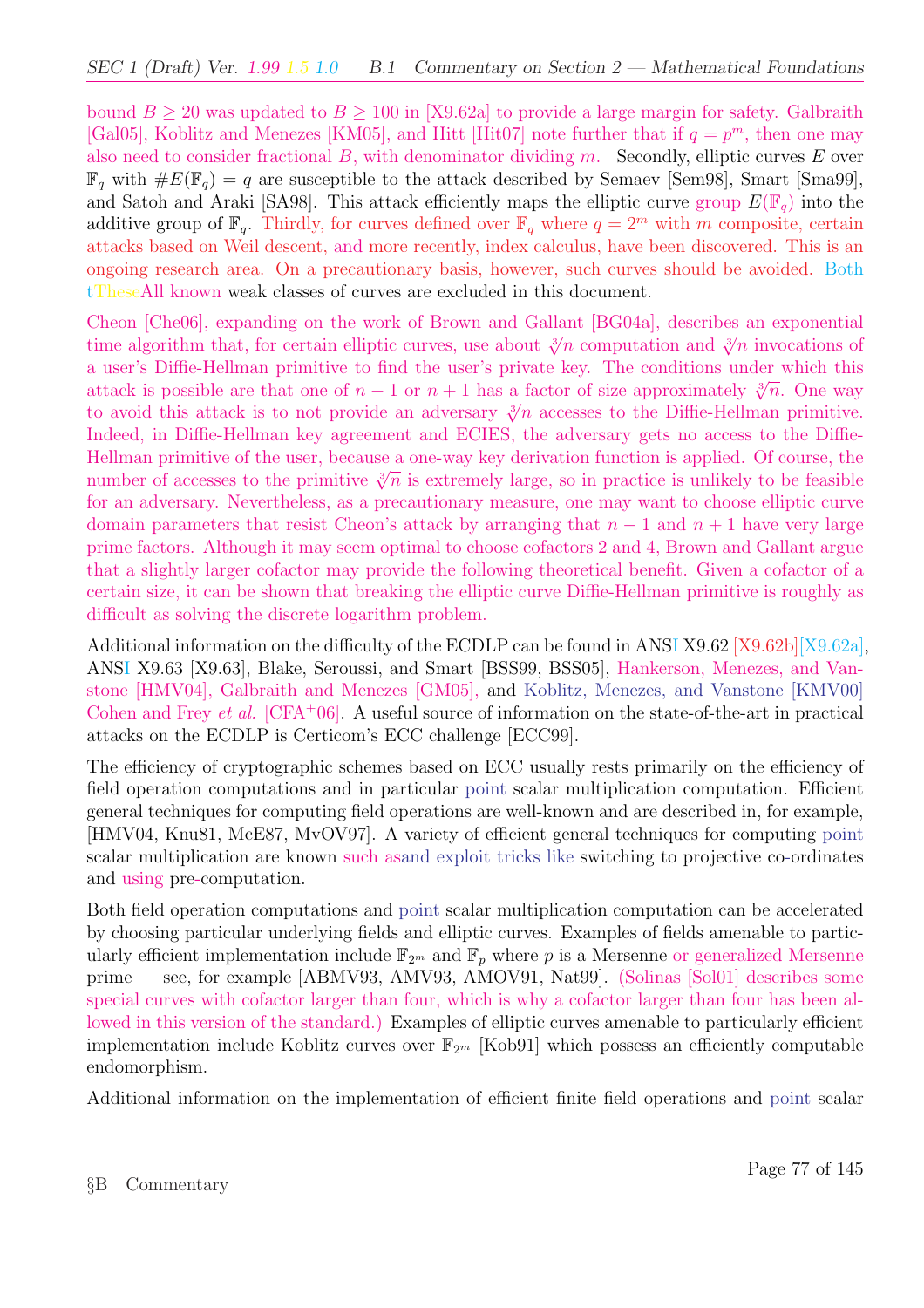multiplication can be found in Blake, Seroussi, and Smart [BSS99, BSS05], Hankerson, Menezes, and Vanstone [HMV04], and Koblitz, Menezes, and Vanstone [KMV00]Cohen and Frey et al.  $[CFA+06]$ .

## B.2 Commentary on Section 3 — Cryptographic Components

This section provides a commentary on Section 3 of the main body of this document.

#### B.2.1 Commentary on Elliptic Curve Domain Parameters

Elliptic curve domain parameters must be generated during the setup procedure of each of the schemes specified in this document.

The first step in this process is to determine the security level desired by the application in question. A number of criteria may affect this determination — factors may includeing, for example, the value of the information thatwhich the scheme will be used to protect, the length of time the parameters will be used for, and the security level of other schemes used in the application. The definitive paper of Blaze, Diffie, Rivest, Schneier, Shimomura, Thompson, and Wiener [BDR<sup>+</sup>96] provides guidance which may help implementers make this determination. In particular, the authors of [BDR<sup>+</sup>96] conclude that:

To provide adequate protection against the most serious threats — well-funded commercial enterprises or government intelligence agencies — keys used to protect data today should be at least 75 bits long. To protect information adequately for the next 20 years in the face of expected advances in computing power, keys in newly-deployed systems should be at least 90 bits long.

Table 3 below attempts to provides additional information which may help determine the security level desired. It lists comparable key sizes for an "ideal" symmetric scheme, an ECC-based scheme, and a scheme such as DSA or RSA based on the integer factorization problem or traditional discrete logarithm problem.

Once the desired security level has been selected, there are a number of ways to generate elliptic curve domain parameters at a given strength. These include:

- Select an appropriate finite field. Then select an elliptic curve over the field at random., cCount the number of points on the curve using Schoof's algorithm [Sch85], or one of its various improvements, such as the Schoof-Elkies-Atkin (SEA) algorithm [Elk98, Atk92] and Satoh's algorithm [Sat00] and its improvements discussed in [Ver05]. cCheck whether the number of points is nearly prime., and rRepeat until appropriate parameters are found.
- Select an appropriate field., tThen select an appropriate curve order, and generate a curve over the field with this number of points using techniques based on "complex multiplication" [LZ94].

Page 78 of 145

§B Commentary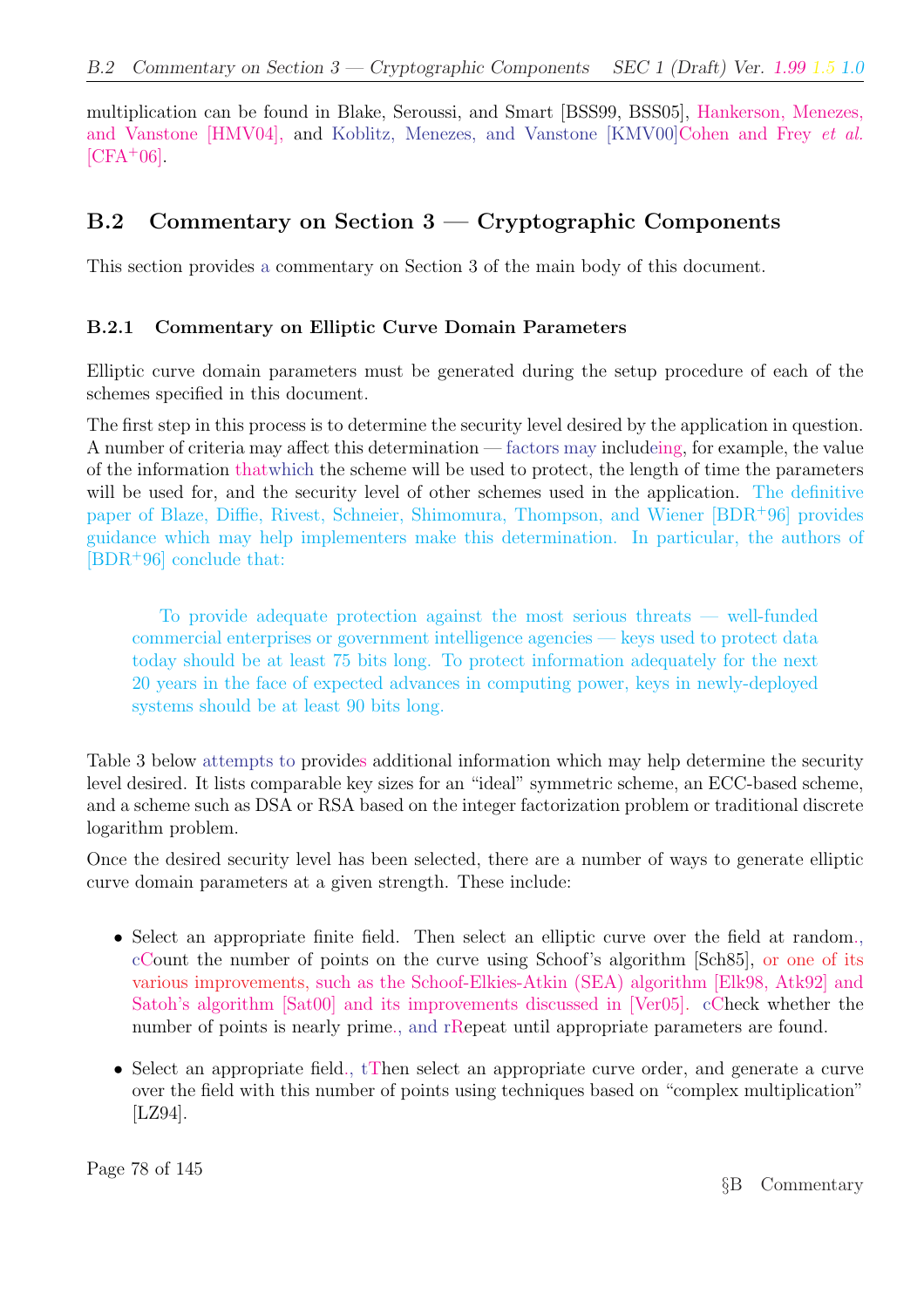| Security level<br>(in bits) | Symmetric<br>scheme<br>$\cdot$ in<br>size<br>$(\text{key}$<br>bits) | ECC<br>-based scheme<br>size of $n$ in<br>bits) | DSA/RSA<br>(modulus size<br>in bits) | Protects to year |
|-----------------------------|---------------------------------------------------------------------|-------------------------------------------------|--------------------------------------|------------------|
| 56                          | 56                                                                  | 112                                             | 512                                  | 2000             |
| 80                          | 80                                                                  | 160                                             | 1024                                 | 2010             |
| 112                         | 112                                                                 | 224                                             | 2048                                 | 2030             |
| 128                         | 128                                                                 | 256                                             | 3072                                 | $20402030+$      |
| 192                         | 192                                                                 | 384                                             | 7680                                 | $20802030+$      |
| 256                         | 256                                                                 | 512                                             | 15360                                | $21202030+$      |

Table 3: Comparable key sizes

• Select an appropriate finite field. Then select an elliptic curve over the field from a special family of curves whose order is easily computable (such as the family of Koblitz curves)., cCompute the number of points on this curve, and check whether the number of points is nearly prime. Repeat until appropriate parameters are found.

The first method — known as selecting elliptic curve domain parameters at random — is the most conservative choice because it offers a probabilistic guarantee against future special purpose attacks of a similar nature to the Menezes-Okamoto-Vanstone and the Semaev-Smart-Satoh-Araki attacks described in Section B.1. However, existing implementations of Schoof's algorithm are less efficient than implementations of the other parameter selection methods (but in the case of Satoh's algorithm and its improvements, the discrepancy may be negligible). The second method — known as selecting elliptic curve domain parameters using complex multiplication — generates parameters more efficiently than the first method. The third method  $-$  known as selecting elliptic curve domain parameters from a special family — also generates parameters more efficiently than the first method, and has the added attraction than some special families of curves (such as the family of Koblitz curves) enable tricks to speedupacceleration of computations likesuch as point scalar multiplication. However despite their efficiency benefits, the second and third methods should be used with a good deal of caution because they produce parameters which may be susceptible to future special-purpose attacks.

An attractive refinement of the idea of selecting elliptic curve domain parameters at random is the idea of selecting elliptic curve domain parameters verifiably at random. This involves selecting parameters at random from a seed in such a way that the parameters cannot be pre-determined. It is appealing because the seed provides evidence that can be verified by anyone that no "trapdoors" have been placed in the parameters. One method of selecting parameters verifiably at random is specified in Section 3.1.3 and also in ANSI X9.62 [X9.62b][X9.62a].

SEC 2 [SEC 2] GEC 1 [GEC 1] — a companion document to this document — provides a list of precomputed elliptic curve domain parameters at a variety of commonly required security levels that implementers may use when implementing the schemes in this document. Use of these precomputed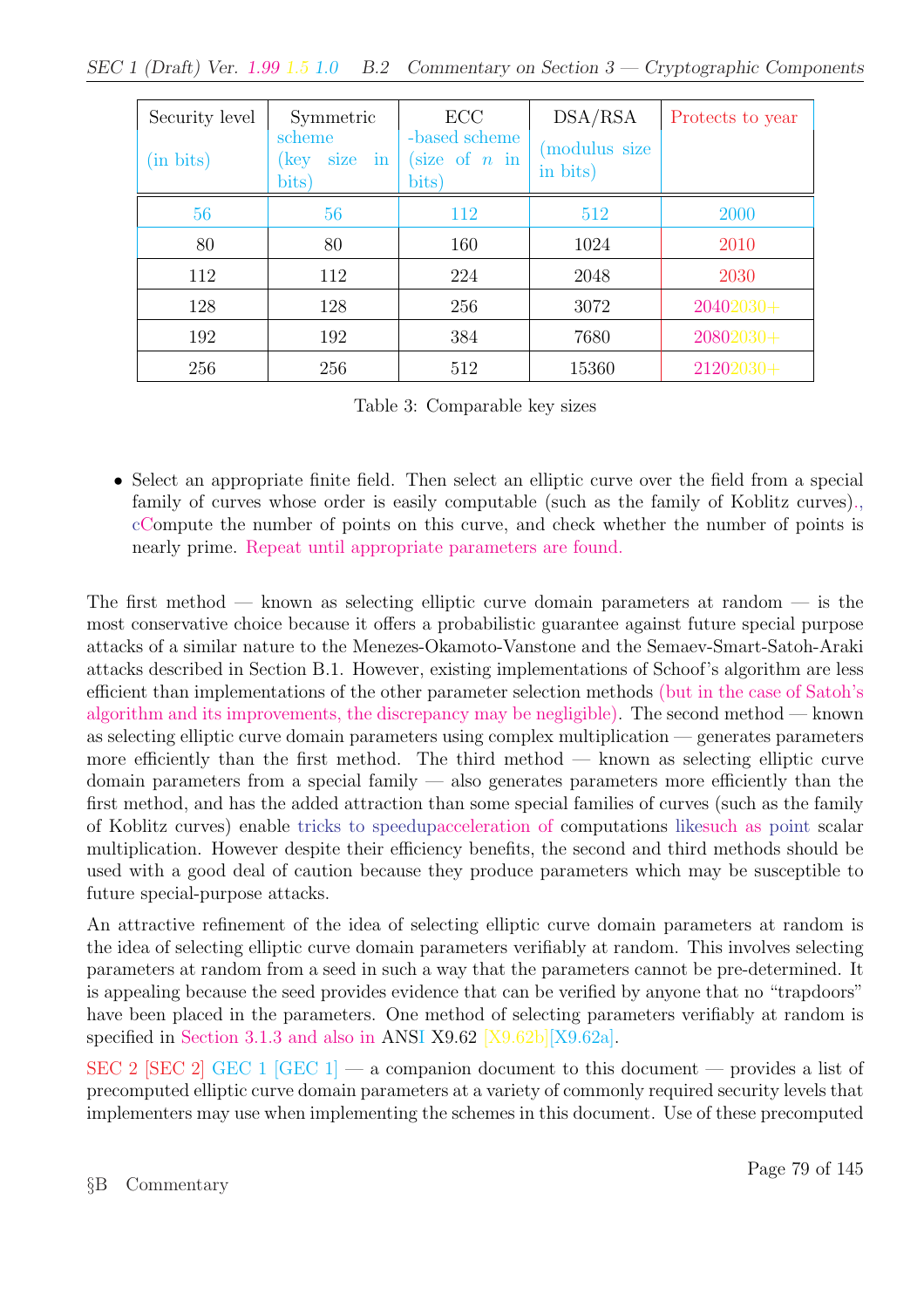parameters is strongly recommended in order to foster interoperability.

Once elliptic curve domain parameters have been generated, either by the users themselves' or by a third party, it is desirable to receive some assurance that the parameters are valid: — that is that the parameters possess the arithmetic properties expected from secure parameters. Parameter validation mitigates against inadvertent generation of insecure parameters caused by coding errors, and against deliberate attempts to trick users into using insecure parameters.

Additional information on the generation and validation of elliptic curve domain parameters can be found in ANSI X9.62 [X9.62b][X9.62a], ANSI X9.63 [X9.63], and IEEE P1363 [1363][P1363].

#### B.2.2 Commentary on Elliptic Curve Key Pairs

Elliptic curve key pairs must be generated during the operation of each of the schemes specified in this document. The key pair generation process requires a secure random or pseudorandom number generator. Design of secure random and pseudorandom number generators is notoriously difficult, soand implementers should therefore take care to pay attention to this aspect of their system design.

Once a key pair has been generated, it is often necessary to convey the public key in an authentic manner to other entities. One way of achieving this authentic distribution is to have the key certified by a trusted Certification Authority within a Public Key Infrastructure.

In many schemes it is desirable for an entity to receive assurance that an elliptic curve public key is valid or partially valid before they use the public key to, say, verify a signature. This process can help prevent small subgroup attacks and other attacks based on the use of an invalid public key, such as  $[ABM^+03]$ .

As a matter of prudence, a certification authority who issues a certificate for a key pair may want to ensure that the key is not somebody else's. Proof of possession protocols may be well suited for this task, but they do not rule out theft of somebody's private key. In that case, a stronger mechanism, proof of generation, or verifiable key generation, may be desired. It would not seem right for Eve to be able steal Alice's key pair and then get it certified in Eve's name.

Incidentally, the mechanisms for verifiable key generation in which an authority provides input into the key pair, can be also be used as a means for an authority to supplement the entropy of the user's private key. In this case, of course, the authority must be trusted not to abuse this entropy. Similarly, the contribution of the authority must be sent securely to the user, without other parties being able to capture this information. In the situation where the user has only a very weak source of entropy, a properly secure channel is difficult to achieve by purely cryptographic means, so this would have to entail some degree of physical protection of the channel used for entropy delivery. As a further precaution, the information that the authority uses to verify the generation of the key should be kept secret too.

A further discussion of the generation and validation of elliptic curve key pairs can be found in ANSI X9.63 [X9.63].

Page 80 of 145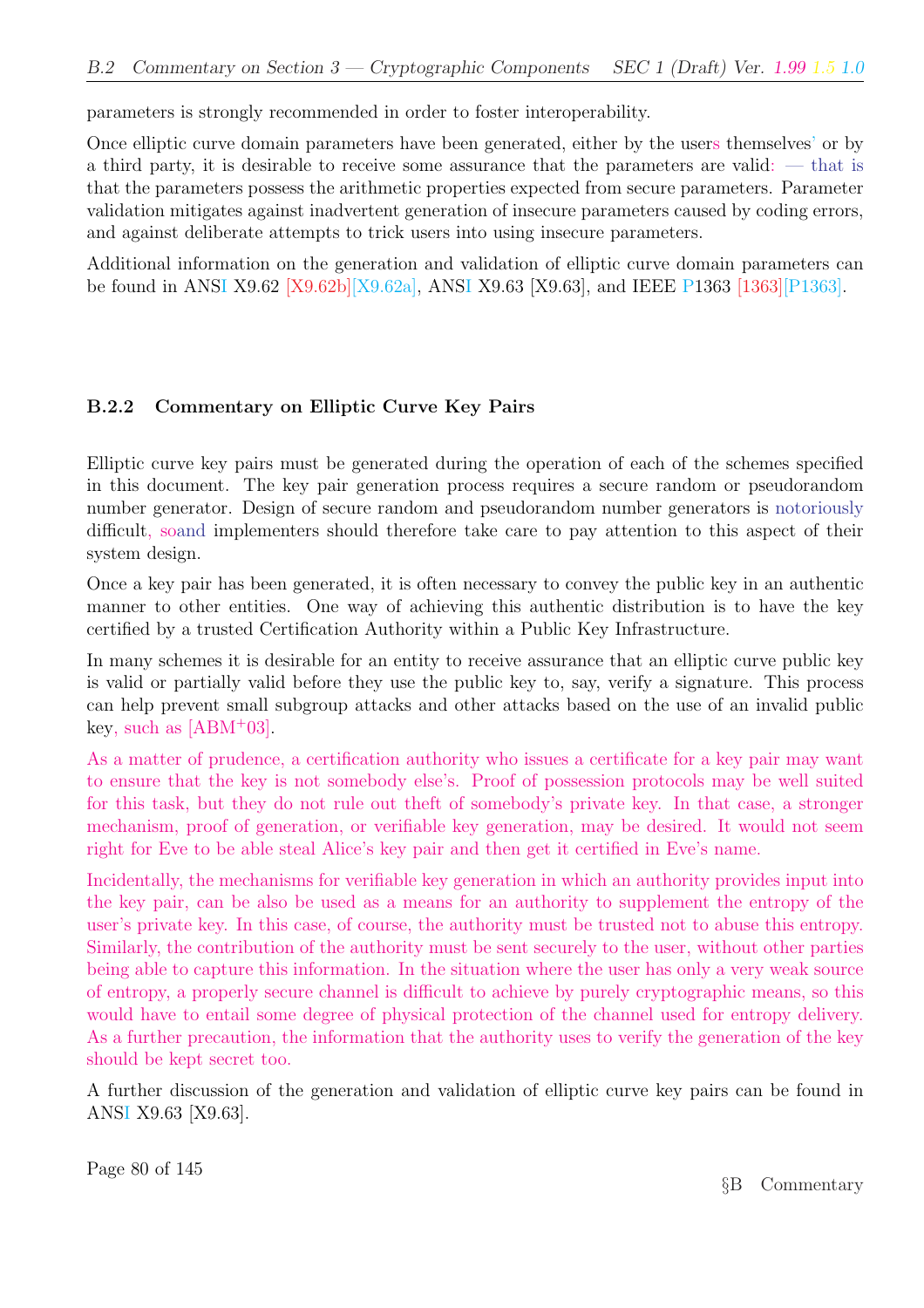### B.2.3 Commentary on Elliptic Curve Diffie-Hellman Primitives

Both the elliptic curve Diffie-Hellman primitives here in Section 3.3 generate a field element from a secret private key owned by one entity  $U$  and a public key owned by a second entity  $V$  in such a way that if both entities execute the primitive with corresponding keys as input, they will both compute the same field element.

The primary security requirement of both the primitives is that an attacker who sees only  $U$  and  $V$ 's public keys should be unable to compute the shared field element. This requirement is equivalent to the requirement that the elliptic curve Diffie-Hellman problem or ECDHP is hard. The ECDHP is stated as follows.

Let E be an elliptic curve defined over a finite field  $\mathbb{F}_q$ , and let  $G \in E(\mathbb{F}_q)$  be a point on E on of large prime order n. The ECDHP is, given E, G, and two scalar multiples  $Q_1 = d_1G$  and  $Q_2 = d_2G$ of G, to determine  $d_1d_2G$ .

The ECDHP is closely related to the ECDLP. It is clear, for example, that if the ECDLP is easy then so is the ECDHP. Boneh and Lipton [BL96] show that for practical purposes the converse is also true — they show that if the best algorithm for the ECDLP really is fully cannot be solved in subexponential time, then the ECDLP and the ECDHP are equivalent cannot be solved in subexponential time. Maurer and Wolf [MW96] show that, if a certain auxiliary elliptic curve groups exists, then the ECDHP is almost as hard as the ECDLP. For the 15 recommended NIST curves, Hasse's theorem ensures the existence of a suitable Maurer-Wolf auxiliary elliptic curve group, because the Hasse interval contains a power of two. On the other hand, finding a curve of given order defined over a given finite field appears to be an intractable problem. Muzereau, Smart and Vercauteren [MSV04] constructed other suitable Maurer-Wolf auxiliary groups for most of the NIST curves, however.

Many schemes based on the Diffie-Hellman primitives actually rely on a stronger requirement that the shared field element is not just hard for an attacker to predict, but that the element actually looks random to the attacker. A discussion of this requirement, and its relationship to the ECDHP, can be found in [BV96, Bon98]. The potentially easier problem is known as the decision Diffie-Hellman problem.

In certain applications of the ECDH primitive, the private key of one of the entities, say  $U$ , is a static private key that does not change over time. In this case, entity  $U$  wishes to be sure not just that the ECDHP is a difficult problem, but also that repeated application of the private key operation does not leak information, or if it does, that suitable countermeasures are taken to prevent this leakage. Usually, a one-way key derivation function will prevent such leakage. For a discussion of these issues see [BG04a], which also establishes that in some sense unauthorized parties cannot reproduce the static private key operation of U, unless the associated static private key can be found. See also [Che06].

So far the discussion of the elliptic curve Diffie-Hellman primitives has been germane to both the "standard" primitive and the cofactor primitive. The remainder of this section explains the difference between the two primitives.

A direct assault on the ECDHP is not the only way an attacker might assault attack schemes thatwhich use the Diffie-Hellman primitives. Many schemes which use the primitives are also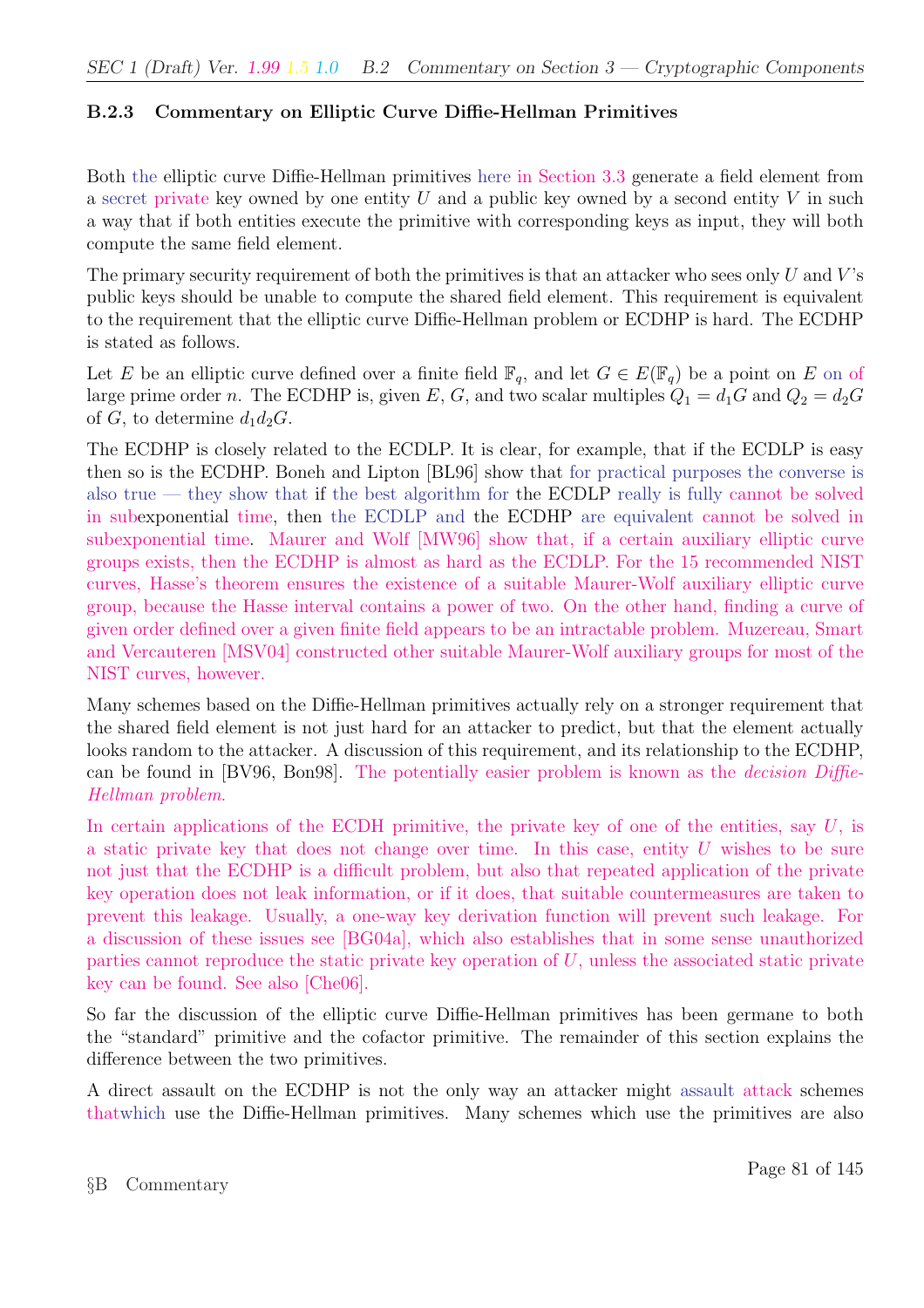susceptible to small subgroup attacks [Joh96, LL97, ABM<sup>+</sup>03] in which an adversary substitutes V's public key with a point of small order in an attempt to coerce  $U$  to calculate a predictable field element using one of the primitives. The consequences of these attacks can be severe  $-$  in a key agreement scheme, for example, the result can be compromise of a session key shared by U and  $V$ , or even compromise of  $U$ 's static secret private key.

Two defenses against this attack are recommended here: either validate  $V$ 's public key and use the "standard" Diffie-Hellman primitive (validating  $V$ 's public key checks that  $V$ 's public key has order  $n$  and hence prevents the attack), or partially validate V's public key and use the cofactor Diffie-Hellman primitive (using the cofactor Diffie-Hellman primitive with a point in a small subgroup will result in calculation of the point at infinity and hence rejection of the key).

Which of the defenses outlined above is appropriate in a given situation will depend on issues like whether or not interoperability with existing use of the "standard" Diffie-Hellman primitive is desirable (the first defense interoperates and the second does not), and what the efficiency requirements of the system are (the second defense is sometimesusually more efficient than the first.).

Additional information on the elliptic curve Diffie-Hellman primitives can be found in ANSI X9.63 [X9.63].

### B.2.4 Commentary on the Elliptic Curve MQV Primitive

The elliptic curve MQV primitive generates a field element from two key pairs owned by one entity U and two public keys owned by a second entity V in such a way that if both entities execute the primitive with corresponding keys as input, they will both compute the same field element.

Again, the primary security requirement of the primitive is that an adversary who sees only  $U$ and  $V$ 's public keys should be unable to compute the shared field element. This requirement is conjectured to be equivalent to the requirement that the ECDHP is hard,  $\sim$  as shown in [BG04b, §A.1].

sSee  $[LMQ+98][LMQ+03]$  and  $[Men07]$  for a discussion of this conjecturethe various security properties of MQV. Additional information on the elliptic curve MQV primitive can be found in ANSI X9.63 [X9.63].

### B.2.5 Commentary on Hash Functions

Hash functions take inputs from a very large space, and return outputs in a much smaller space. In this specification, it is assumed that a hash function is publicly computable. Hash functions have many applications in cryptography, including:

- Message digesting for digital signatures. Usually the raw form of the digital signature can only sign small amounts of data. Applying a hash function to a message containing a larger block of data, produces a digest which is small enough to apply the raw form of the digital signature algorithm.
- Key derivation functions, for key agreement and key transport. Usually the raw shared secrets

Page 82 of 145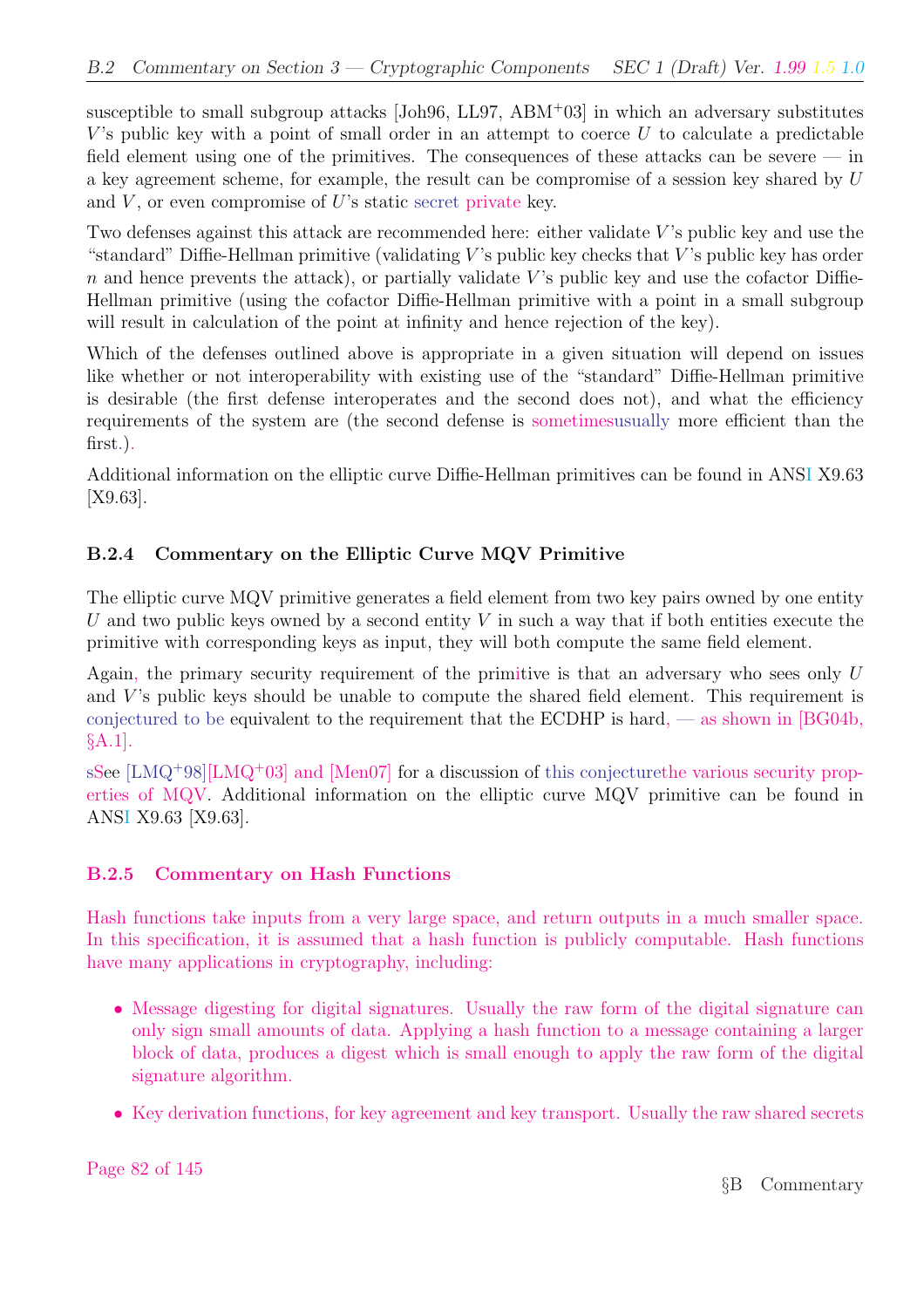arising from key agreement schemes are larger than the keys needed for the corresponding symmetric encryption or authentication schemes. Furthermore, the raw shared secrets sometimes contain structure making them distinguishable for uniformly random bit strings, and perhaps worse, contain information, that if subjected to further abuse, that could leak information about private keys. Key derivation functions use hash function to take a raw shared secret and produce one or more, usually smaller, symmetric keys that appear to be uniformly distributed, and whose exposure does not appear to compromise any static private keys.

- Message authentication. A message authentication code (MAC) is the symmetric key analogue to a digital signature. A MAC may also be thought of as a hash function equipped with a symmetric key. The HMAC construction builds a MAC from an arbitrary hash function, but is especially intended for certain kinds of iterated hash functions, such as SHA-1.
- Random number generation. Cryptographic keys must be generated and held secretly from an adversary. The surest way to secretly generate a key is to generate it randomly. Random values, though, are difficult to obtain in deterministic computing devices. Therefore, environmental data, user input, or specialized non-deterministic devices are necessary to use to generate random noise. Such random noise sources, though, typically produce data that is not uniformly distributed. Hash functions are one way to take the output of such a raw noise, and derive from it something that appears to be more uniformly distributed, thereby making it more useful as a key. Hash functions may also be used as part of a deterministic random bit generators, also known as pseudorandom number generators, which take an initial seed value, such as one obtained from a truly random noise source (perhaps hashed to be appear uniformly random), and then produce a long stream of bits that appear to be distributed uniformly at random.
- Verifiably random curve and point generation. A user of elliptic curve domain parameters generated by a third party may worry that the third party maliciously selected the domain parameters in such a way that the third party can thereby compromise the security of the user. For example, the third party may know of a rare class of elliptic curves in which the discrete logarithm is significantly easier than average. By deriving the curve as the output of a hash function, such attacks may be thwarted. Loosely speaking, the output of hash generally appears random, and thereby verifying that an elliptic curve is derived from the output of a hash, verifies that the elliptic curve appears random. Therefore, such elliptic curves are called verifiably random.

The five applications of hash function are discussed in greater detail below in the sections where the hash functions are applied. There are many other, often more esoteric, applications of hash functions in cryptography, but these are not covered in the specification, so they will not be discussed further.

Not just any hash function is suitable for use in cryptography. Generally, the hash function must be equipped with certain security properties, or else the cryptographic application to which it is put will become insecure. It is difficult, even for a single application of hash functions, such as ECDSA or HMAC, to determine an exhaustive set of security properties necessary of the hash function in order for the application to be secure. Nevertheless, a non-exhaustive list of security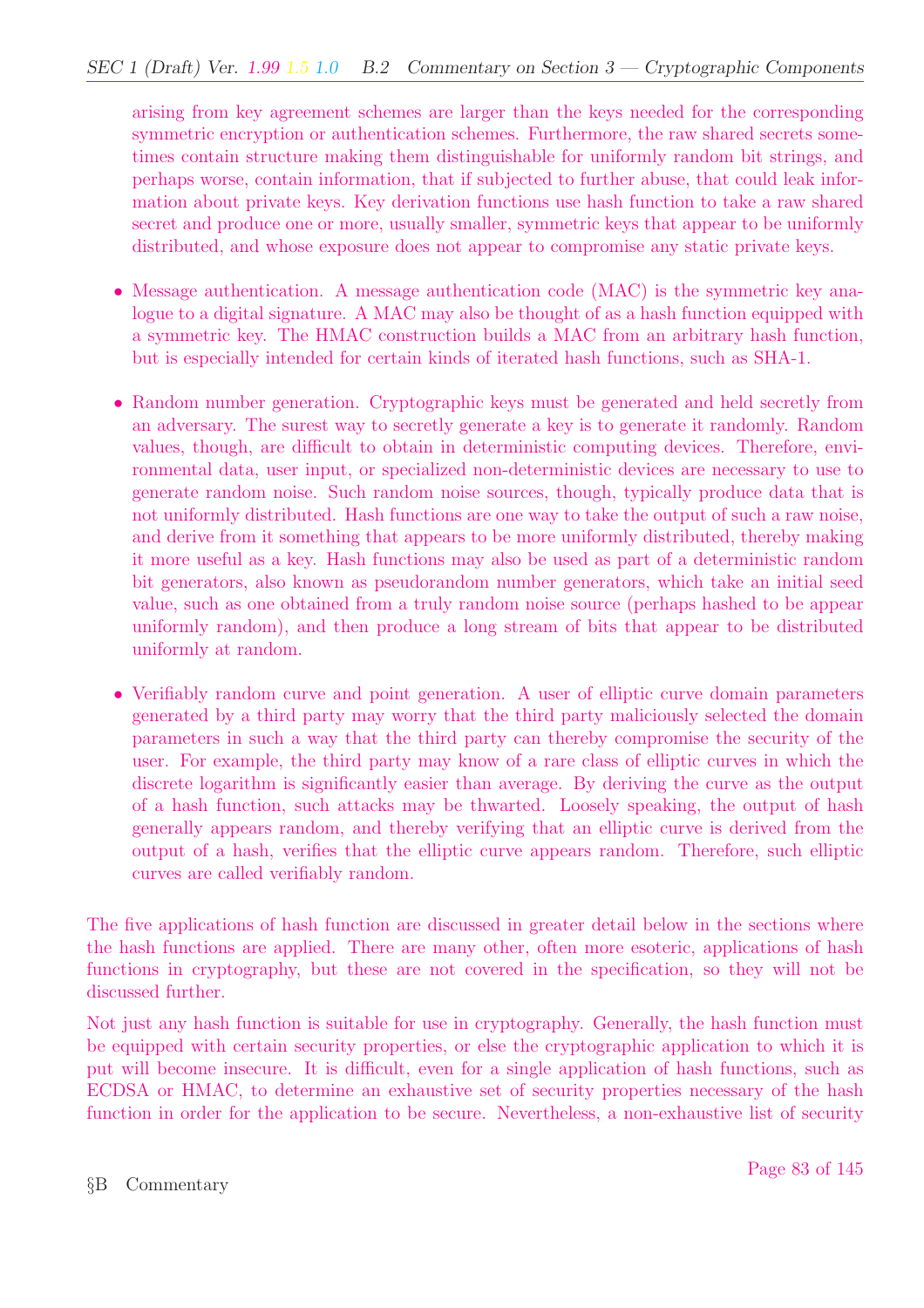properties can be determined. The following are some security properties of hash function, which have been identified [Bro05b] as necessary for the security of ECDSA.

- Collision resistance. Finding two messages, say  $M$  and  $M'$ , whose hashes are identical, that is,  $H(M) = H(M')$  should be infeasible. Such a pair of messages is called a *collision*. Just to be clear, for any fixed hash function, such pairs exist, so technically there exist very efficient algorithms to find a collision. (Accordingly, some more academic definitions of collision resistance are only defined for large families of hash functions. In practice, though, one usually uses a fixed hash function. See [Rog06] for more discussion.) Despite the existence of such collisions, collisions in certain fixed hash functions, especially SHA-1 and SHA-256, have yet to be found. (Collisions have been found in other common hash functions, notably MD5.) Generic algorithms are known to find collisions in any hash function. If the size of the output space is  $N$ , then these algorithm find a collision with an expected cost of about a the output space is N, then these aigorithm find a collision with an expected cost of about a<br>known constant factor of  $\sqrt{N}$  times the cost of applying the hash function. Loosely speaking, against such attacks, one can say things like SHA-256 appears to have 128-bit security with respect to collision resistance. In the case of SHA-1, specific algorithms have been discovered [WYY05a, WYY05b] which find collisions more quickly than the generic algorithm, so rather than providing 80-bit security, it is now deemed to provide at most 63-bit security, with respect to collision resistance. The hash functions approved in this specification are taken from other standards, which give collision resistance as a security goal.
- Preimage resistance. For a random value, say  $e$ , in the range of the hash functions  $H$ , finding a message M which is a preimage of e, that is, such that  $H(M) = e$ , should be infeasible. A preimage resistant hash function is sometimes also called a one-way function. (A technical difference is sometimes given, however, which is, for  $H$  to be called one-way, the value  $e$  is not chosen at random from the range of H, but rather chose as  $e = H(M')$  for some message  $M'$  chosen at random from the domain of  $H$ . Here, we are concerned not with this definition, but the former, of preimage resistance.) A generic method to find a preimage is to select N random messages, where  $N$  is the size of the output range. This strategy finds a preimage of e with high probability, unless  $H$  has a very non-uniform distribution (certain outputs are much more likely than others). It is conjectured that certain hash functions, including SHA-1 and SHA-256, provided a security level of preimage resistance equal to their output length, in bits. The collision attacks on SHA-1 have so far have not led experts to suggest that SHA-1 has less that 160-bit security against preimage attacks. If the hash function has certain uniformity properties, then it can proved to have at least as much preimage resistance as collision resistance. [Sti06].
- Second preimage resistance. For a random message  $M$ , finding a second message  $M'$  such that  $H(M) = H(M')$  should be infeasible. This property, and the associated problem, is parameterized by the probability distribution of the random message  $M$ . Typically, the distribution over which one wants to define the property are useful messages that one is may possibly want to sign, in certain situations. Collision resistance implies second preimage resistance, but it seems reasonable to hope for twice as many bits of security for second preimage resistance than for collision resistance. The collision attacks on SHA-1 [WYY05a, WYY05b] do not seem yet to carry over to second preimage attacks.

Page 84 of 145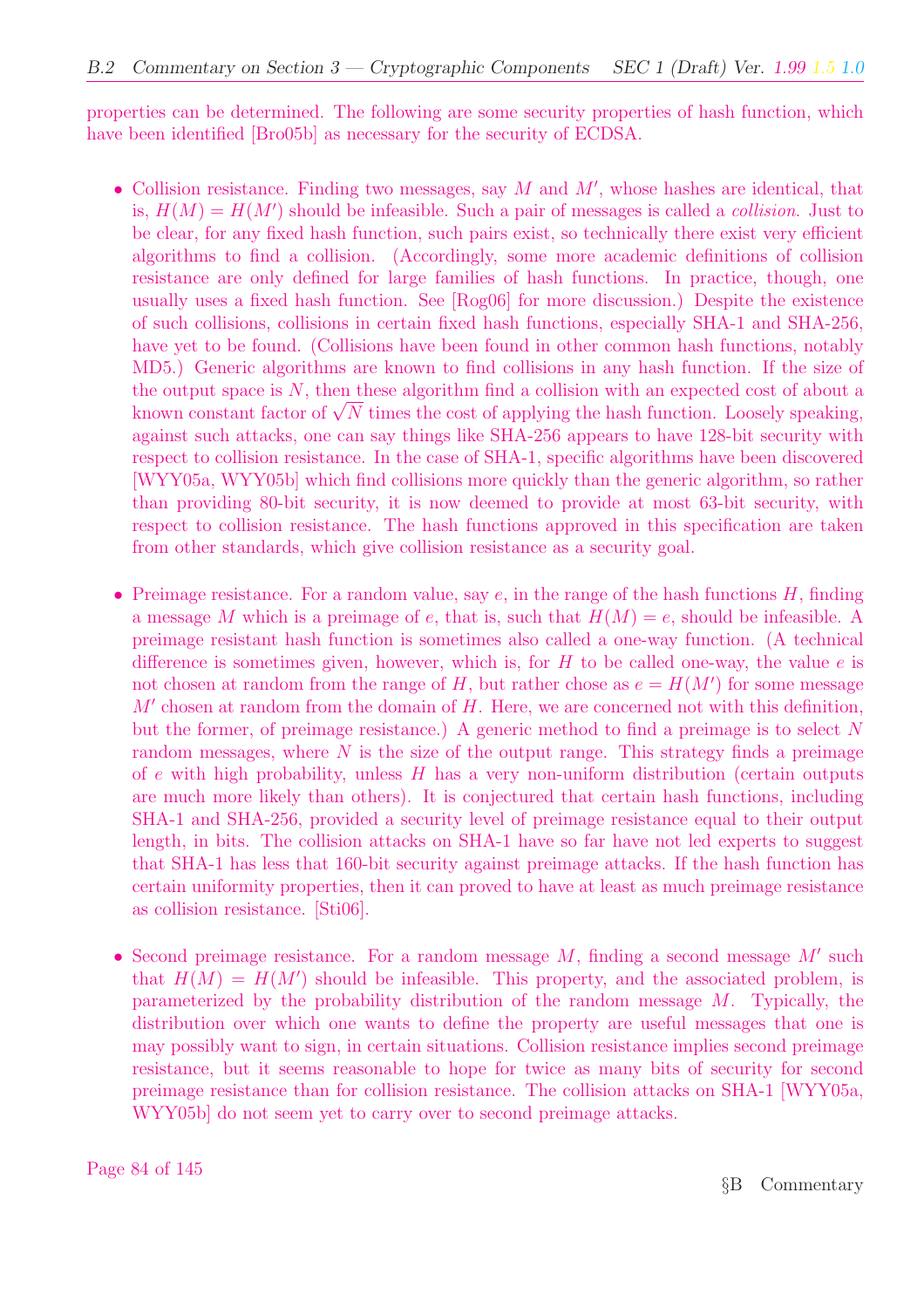- Zero preimage resistance. For given elliptic curve domain parameters including the prime order n of the base point G, it should be infeasible to find a message M such that  $H(M) \equiv 0$  $p(\text{mod } n)$ . This security property is necessary for the security of ECDSA, but is otherwise not a standard security property expected of hash functions. One of the reasons for choosing an elliptic curve verifiably at random is to prevent an attacker from choosing some message M to forge, and then selecting elliptic curve domain parameters such that  $n = H(M)$ , which may be possible to do using the complex multiplication method of generating elliptic curves. This type of domain parameter attack, originally conceived by Vaudenay in the context of DSA, can be regarded as a variation of the attack of finding a preimage of zero. Once n has been fixed, then finding a zero preimage is a problem similar to finding a preimage of a random element. The two problems, though, are strictly incomparable. It could be easy to find preimages of random hash values, but there may not even exist any preimages of zero. Conversely, it may be easy to find a preimage of zero, but difficult to find preimages of random hash values. Much like collision resistance, there is a subtlety with defining zero preimage resistance in the sense that a very efficient algorithm may exist to solve: namely the algorithm that simply produces the preimage. So, when we speak here of zero preimage resistance, we do not mean that an efficient algorithm does not exist, but rather that all known algorithms to find a preimage of zero are infeasible.
- Rarely zero. This is the same as zero preimage resistance, except that instead of it being infeasible for the adversary to find a message M with  $H(M) \equiv 0 \pmod{n}$ , there should be negligible probability that a random message M is such that  $H(M) \equiv 0 \pmod{n}$ . This security property is not defined in terms of an adversary. This security property is strictly implied by zero preimage resistance. It is also implied by collision resistance. The reason to consider this rather weak security property separately is that it is necessary for ECDSA to satisfy some basic but rather weak security goals, whereas, collision resistance of the hash function is not known to be necessary for ECDSA to satisfy the same basic security goals, such as universal forgery against no-message attacks.

For other applications of hash functions, especially applications to random number generation, further security properties are likely to be necessary. For example if a random input is given to the hash function, then the output should look random too. If a bit of the hash function output were fixed, or biased, then the hash function would likely not be suitable to build random number generators. A fixed bit in the hash function only slightly diminishes the five security properties above. Therefore, the list above is not an exhaustive list of required security properties of hash functions.

On the other hand, in certain applications of hash functions other than ECDSA, not all the above security properties are known to be necessary. For example, collision resistance does not appear to be a necessary condition for the security of the other applications of hash functions in this standard. That is to say, there is no known method that leverages only a collision in the hash function as a means to attack these other hash applications (MAC, KDF, random number generator, or verifiably random curve generation scheme). The necessary security properties of the hash function to ensure the security of these other applications is not well understood.

Further properties of hash functions are used in the area of *provable security*, also known as *Foun*dations of Cryptography, which is the ability to prove security properties of a scheme based upon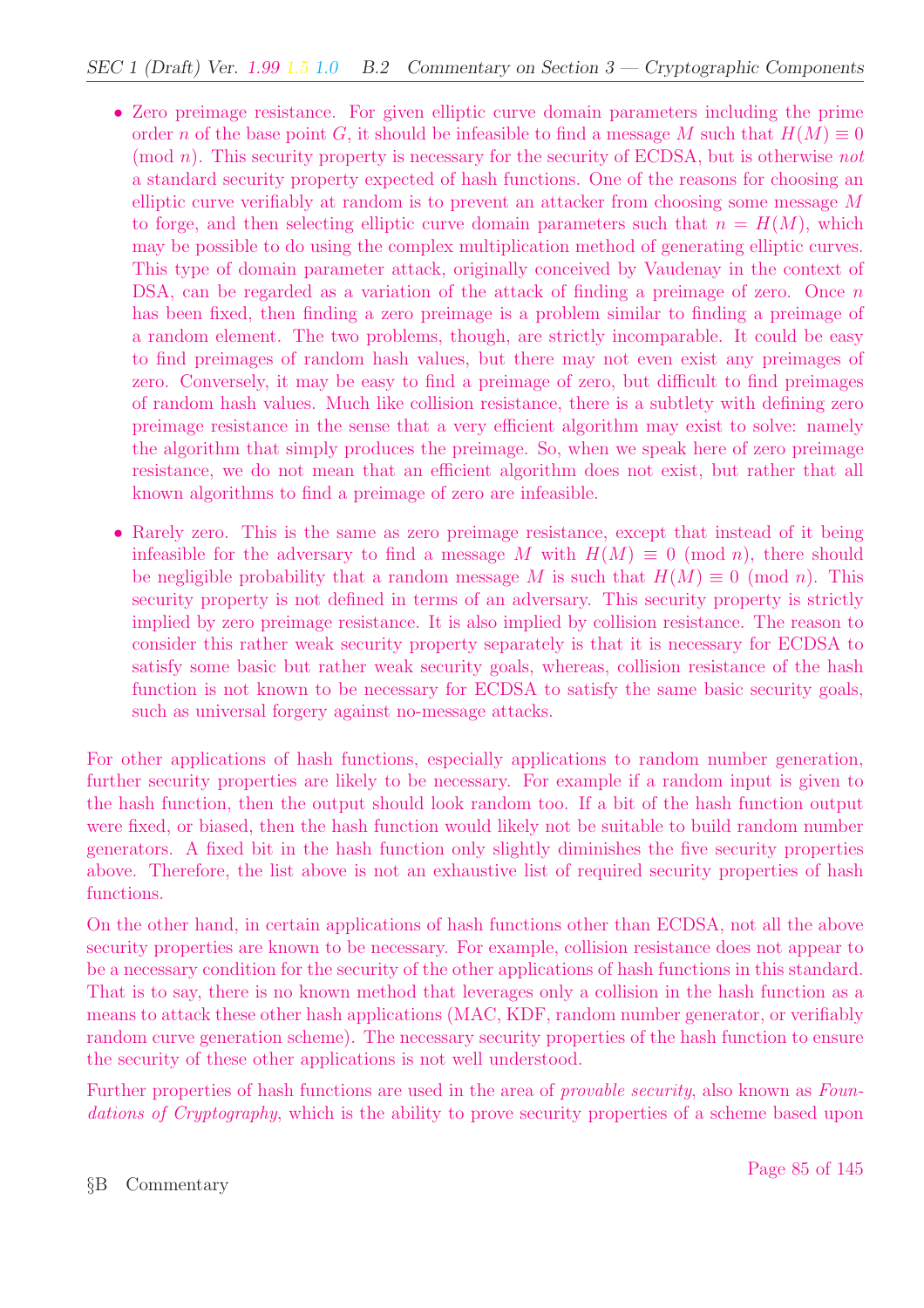properties of the components that make up the scheme. It is worth mentioning two additional properties of hash function which enable proofs of desirable security properties of ECDSA [Bro05b]. These properties do not appear to be necessary to ensure the security of ECDSA.

- Uniformity (Smoothness). There is a distribution of messages whose hashes can be efficiently computed, such that the preimage of each hash value is large in the sense that the probability of correctly guessing a random element in a set that large is negligible, and exhaustively searching a set that large is infeasible; and the hash values of messages with this distribution are infeasible for an adversary to distinguish from random values in the range of the hash function. Loosely speaking, we may think of this security property as *random-in random-out* or as a kind of pseudorandomness property. This property, together with collision resistance, imply preimage resistance. This security property is rather mild in the sense that it is easy to construct examples of hash functions that can be proven to have this property. It would be somewhat surprising if hash functions like SHA-1 or SHA-256 did not have this property. (It could fail, for example, if some linear combination of the bits or bytes of SHA-1 was fixed.) There are no known attacks on ECDSA based on the event that the hash function fails to be uniform. The main reason to consider this security property for ECDSA is that it allows for a proof of security in the generic group model for the elliptic curve [Bro05a].
- Random oracle model. This means that, usually only in the context of a proof of security, one models the hash function by a random function which the adversary may access only via an oracle. In practice, a hash function is not a random function, and further the adversary has unlimited access to the hash function. As such, this is not an obtainable security property. Therefore, the terminology *random oracle model* is used to reflect that one is only working in a model of reality. A real random oracle does not exist, so it can only serve as a model for a real function. Despite this limitation, it is generally believed that a proof in the random oracle model provides some assurance. Generally, in the random oracle model all of the other security properties listed above of hash functions hold true. Very loosely speaking, whereas the uniformity property may be thought of as *random-in random-out*, this property may be thought of as anything-in random-out.

There is plentiful literature on the security properties of hash functions. This section has only attempted to summarize some of the theory that is most relevant to elliptic curve cryptography, especially the ECC schemes defined in this standard. That the emphasis is mainly on the impacts of hash function security on ECDSA, is primarily because more study has been done in this area, and secondarily because ECDSA appears to depend more critically upon the hash function than, say, ECMQV does.

#### B.2.6 Commentary on Key Derivation Functions

In this standard, key derivation functions are used to take a raw shared secret, either from an ECDH or an ECMQV primitive, and produce a symmetric key which is then used as part of a key agreement scheme, encryption scheme or key transport scheme. Compared to hash functions, much less work has been done on the security of key derivation functions. There are several informal purposes for applying the key derivation function to the raw shared secret before using it as a symmetric key.

Page 86 of 145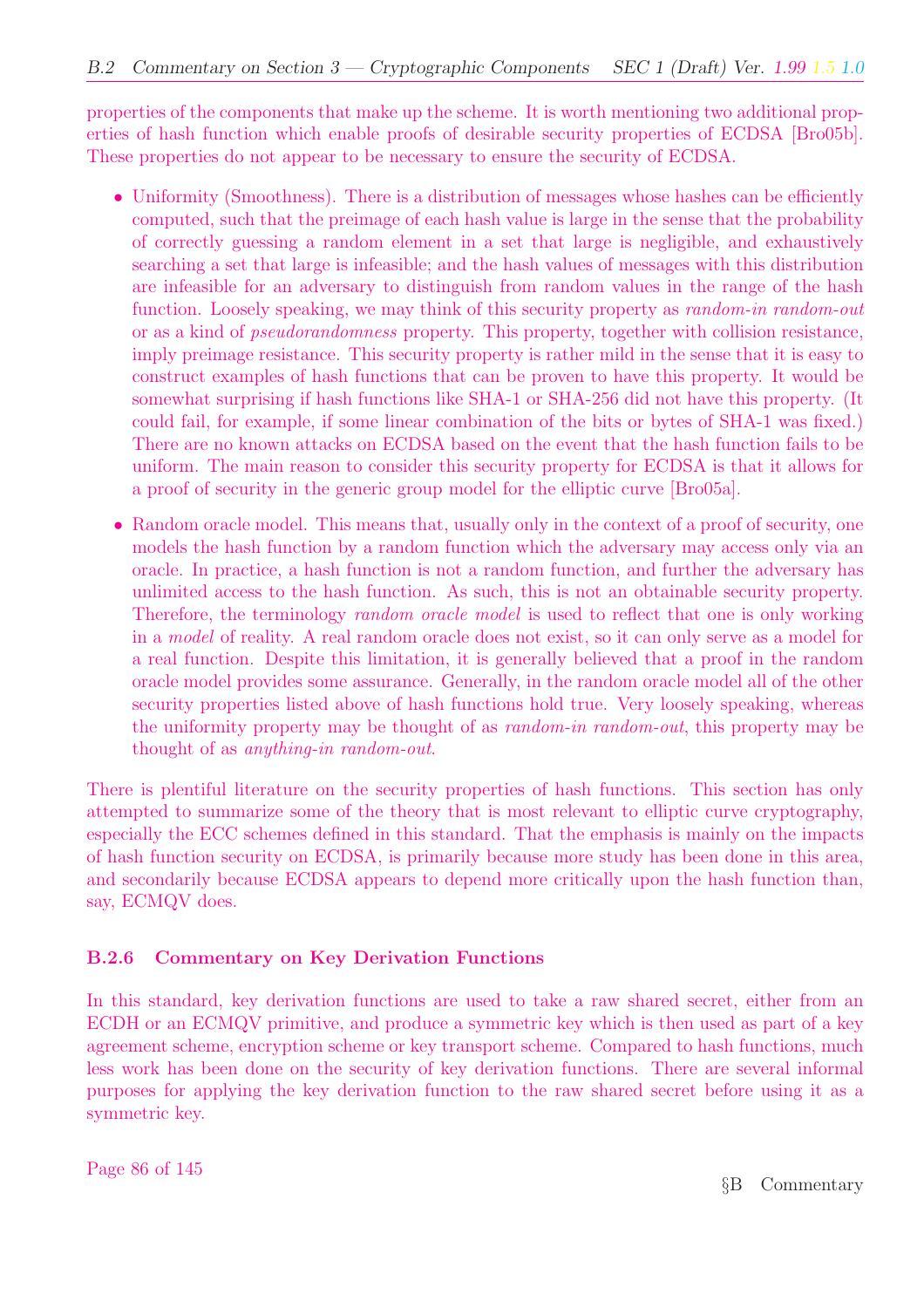- The raw shared secret may be too long for the desired symmetric key algorithm (either encryption or MAC) intended to be used. As such, the key derivation function has to provide a compression utility.
- The raw shared secret may be too short if multiple symmetric keys are desired. As such, the key derivation function has to provide an expansion utility.
- The raw shared secret may have some mathematical properties that, in the event of its exposure, may be exploitable for further attacks. In certain circumstances the symmetric key may be exposed, because of its heavy use and sharing with other parties. As such, the key derivation function should be a one-way function (or preimage-resistant) so that exposure of the derived symmetric key does not expose the raw shared secret.
- The raw shared secret may have some mathematical structure makes it distinguishable from a random bit string. Generally, symmetric keys are expected to be indistinguishable from random bit strings. As such, the key derivation function has to provide the utility sometimes called randomness extraction, which is to take as input a random but biased value and produce as output a value that appears to have a uniformly random distribution.

## B.2.7 Commentary on MAC Schemes

Considerable research has gone into the design of message authentication codes, including the schemes HMAC and CMAC allowed in this standard. These are standardized in external NIST standards, so no further comment is provided here.

### B.2.8 Commentary on Symmetric Encryption Schemes

Considerable research has gone into the design of symmetric encryption schemes, including the schemes Triple-DES and AES, and the various block cipher modes, allowed in this standard. These are standardized in external NIST standards, so no further comment is provided here.

When using ECIES, some exception are made. For the CBC and CTR modes, the initial value or initial counter are set to be zero and are omitted from the ciphertext. In general this practice is not advisable, but in the case of ECIES it is acceptable because the definition of ECIES implies the symmetric block cipher key is only to be used once.

One option of ECIES is to use XOR as a symmetric encryption scheme. This is similar to using the CTR mode of a block cipher, in that a key stream is generated from the raw shared secret and then is XORed with the plaintext. The main difference is how the key stream is generated. In the XOR mode of ECIES, the key stream is provided by the KDF, whereas with the CTR mode of a block cipher it is generated via KDF, a counter and a block cipher. However, when the KDF is used to generate a long key stream it operates very similarly to the CTR mode, by hashing a counter with a secret.

It cannot be overemphasized that the key streams obtained from CTR and XOR modes must be used as one-time pads only. In particular, re-use of the key stream is likely to leak considerable information about the messages encrypted under the re-used key streams.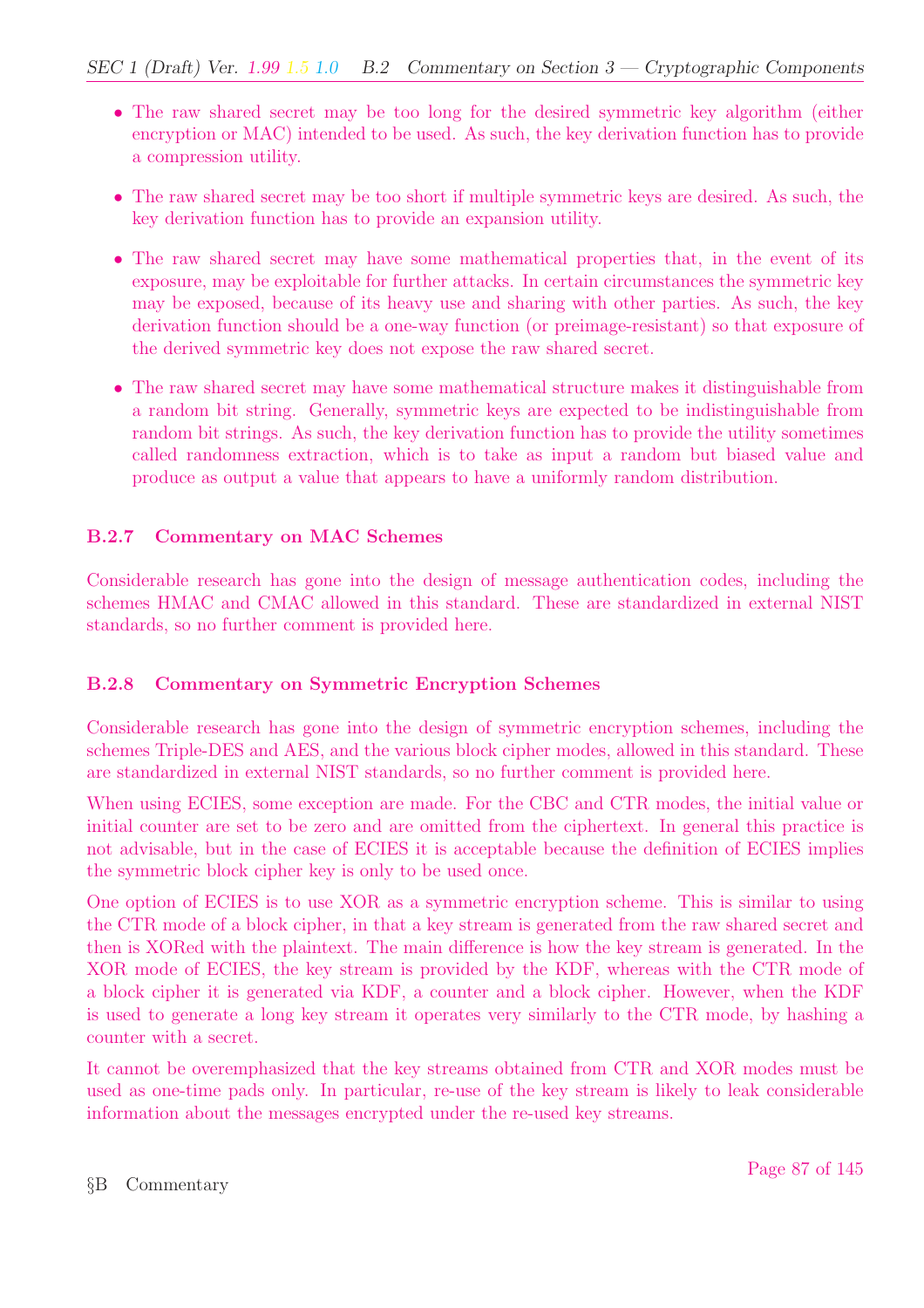#### B.2.9 Commentary on Key Wrap Schemes

Key wrap schemes are essentially specialized symmetric encryption schemes whose plaintext contain keying information. In one respect, key wrap schemes need to be more robust than general symmetric encryption because their content contains inherently sensitive information whose loss could lead to loss of other information. In an opposite respect, however, key wrap schemes are less sensitive to losses of small amount of information, since generally a small leakage of information of a secret key (whether symmetric or asymmetric) does not a priori lead to a compromise of the usage of the key. A third respect in which the functionalities may be distinguished is that the input to key wrap is generally of a shorter, bounded length, whereas a general purpose symmetric encryption scheme typically must be able process very large messages.

#### B.2.10 Commentary on Random Number Generation

Random numbers are most important in elliptic curve cryptography for generation of the elliptic curve private keys. Of utmost importance is the secrecy of the private key. It should be infeasible for an adversary to exhaustively search through all possible values of a private key. The general accepted best measure against exhaustive search is called minimum entropy, or min-entropy for short. The min-entropy of the private key is the base two logarithm of the maximum probability, from the adversary's perspective, of any value of the private key. For example, if the maximum probability of any value for the private key is  $2^{-80}$ , then the private key can be said to have 80 bits of min-entropy.

For a private key of length 160 bits, the min-entropy is at most 160 bits. The min-entropy is maximized precisely when each private key is equally likely. However, in practice, getting computer systems to generate random numbers with sufficient entropy, let alone uniform distribution, is a difficult task.

Note that min-entropy is considered more suitable than Shannon entropy for cryptographic applications. Consider a 160 bit private key, whose distribution is not perfectly uniform. One may suspect that 80 bits of Shannon entropy would be sufficient to make sure the key resists exhaustive search. This is false. Although, Shannon entropy is an excellent measure for coding theory and data compression, it is not as suitable for cryptography. Consider a pathological random number generator such that one value of the key has probability 1/2 and all others have probability of about  $2^{-160}$ . The Shannon entropy of this random number generator is 80 bits. For cryptography, however, this pathological random number generator is insecure. An adversary has probability of  $1/2$  of guessing the private key. The rest of the time, again with probability  $1/2$ , the private key will be infeasible for the adversary to guess (that is, exhaustively search). This pathological random number generator only provides 1 bit of min-entropy even though it provides 80 bits of Shannon entropy. A theorem of Renyi states that min-entropy is always less than Shannon entropy. Given that practical concerns dictate that random number generators cannot be made to perfectly uniform, we deem that min-entropy, not Shannon entropy, is the correct security measure for non-uniform random number generators.

In practice, random number sources, such as hard disk read times, may only provides small amounts of entropy compared to what is needed for a given security level. If the randomness sources are truly independent, then the random values can be combined and the min-entropy of the combination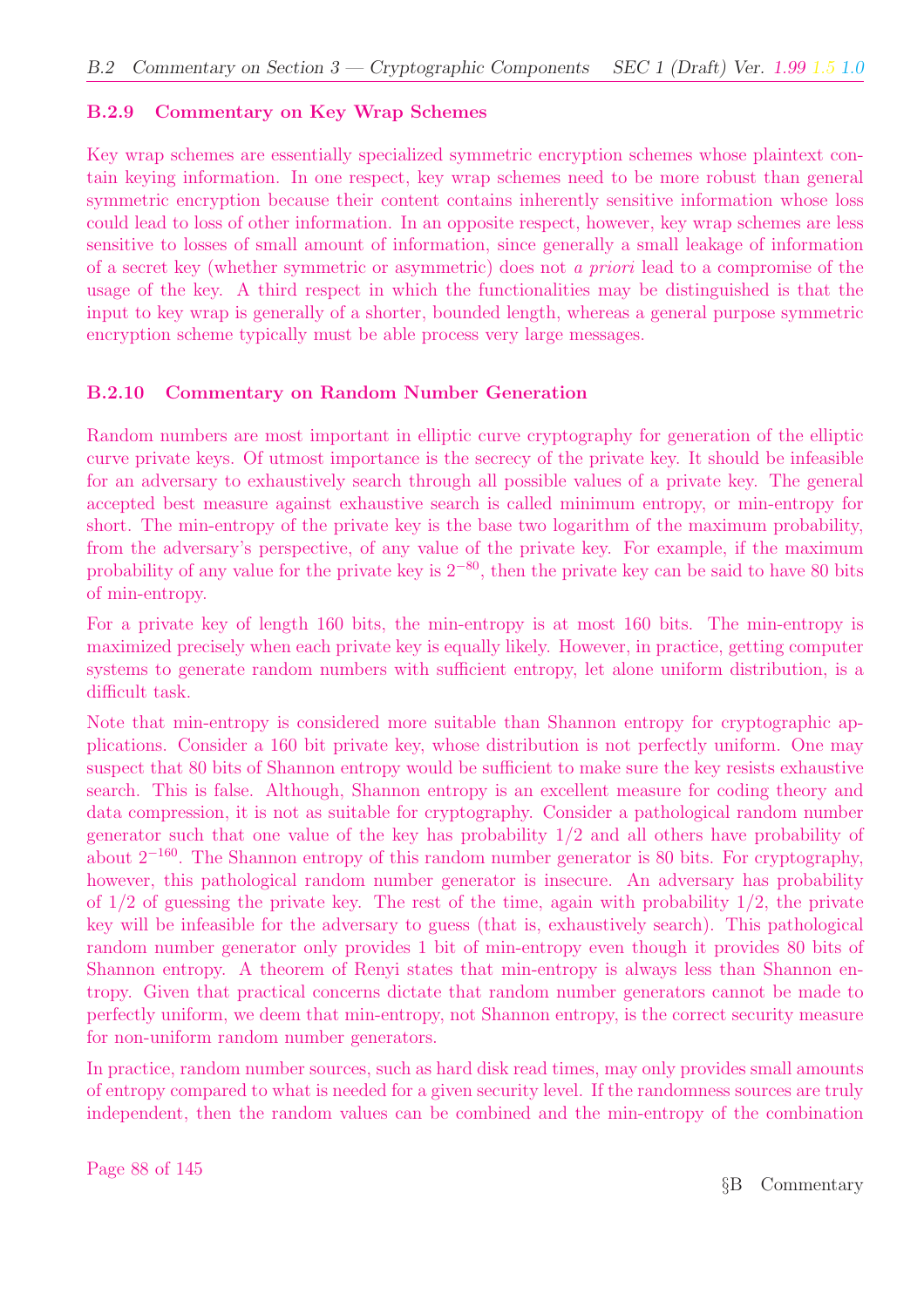is the sum of the min-entropy of the parts. In this way, a sufficient amount of entropy can be accumulated. In practice, it is difficult to know definitively how much min-entropy an individual randomness sources provides, and it is difficult to be sure that individual randomness sources are independent. Nevertheless, the principles elucidated above give a general strategy to accumulate sufficient min-entropy.

Generally, computer systems are designed not to be random. Thus it is intrinsically difficult to find randomness sources. Customized hardware, such as noisy diodes or even sources based on radioactive decay or quantum effects, may provide very reliable sources of entropy. Common hardware components, such as hard disks, that have performance variations can also provide some entropy. More generally, in complex operating systems, the timings of certain processes may actually provide some randomness. Similarly, data stored on a hard drive, such as user files, varies over time, and is individual to a user, and as such may provide some entropy. Unfortunately, these sources may not vary enough over time often to be useful for cryptography, and furthermore may not be sufficiently secret enough either. User inputs, such as keyboard strokes or mouse movements, may also provide some randomness.

Entropy alone, however, is not necessarily sufficient for elliptic curve private keys. Private keys that have sufficient entropy to resist exhaustive search can be very insecure for use in ECC. For example, when using a 160-bit curve, a uniformly random private key between 1 and  $2^{80}$  will resist exhaustive search, but the small size of the private key means that it can found from the public key with cost of about  $2^{40}$  elliptic curve group operations using Pollard's lambda algorithm for finding discrete logarithms.

Furthermore, for ECDSA ephemeral private keys, much smaller amounts of bias can lead to attacks. Howgrave-Graham and Smart describe an attack where, if the attacker can learn the five most significant bits of the ECDSA ephemeral private key in a few hundred signatures, then the attacker can compute the private key. Nguyen and Shparlinksi [NS03] describe an improvement of this attack. Bleichenbacher [Ble01] describes an attack exploiting even less bias. His attack works if, for example, an ECDSA ephemeral private key over a 160-bit elliptic curve is generated in the range 1 to  $3(2^{158})$ . If an adversary can collect about four million ECDSA signatures generated with these biased ephemeral private keys, then the adversary can determine the associated static private key.

Bellare, Goldwasser and Micciancio [BGM97] describe an attack on DSA, which could potentially be applied to ECDSA too. If the random number generator that signer uses to generate ECDSA ephemeral private keys is a linear congruential generator, then the attacker can determine the signer's private key after seeing just a few signatures. This attack suggests that, not only must each ephemeral private key be free of bias, but moreover there must not be any strong correlations between successive ephemeral private keys.

It therefore makes most sense to generate all elliptic curve private keys with a random number generator that (a) has sufficient entropy to resist exhaustive guessing attacks, and (b) has outputs indistinguishable from independently and uniformly random private keys. The latter is not strictly necessary, since the attacks of Bleichenbacher only work for certain types of bias. Nevertheless, the latter is believed to be easily achievable using random number generators based on hash functions, block ciphers, or even elliptic curves.

Since the cost of gathering min-entropy is high, it is generally consider best to seed a pseudoran-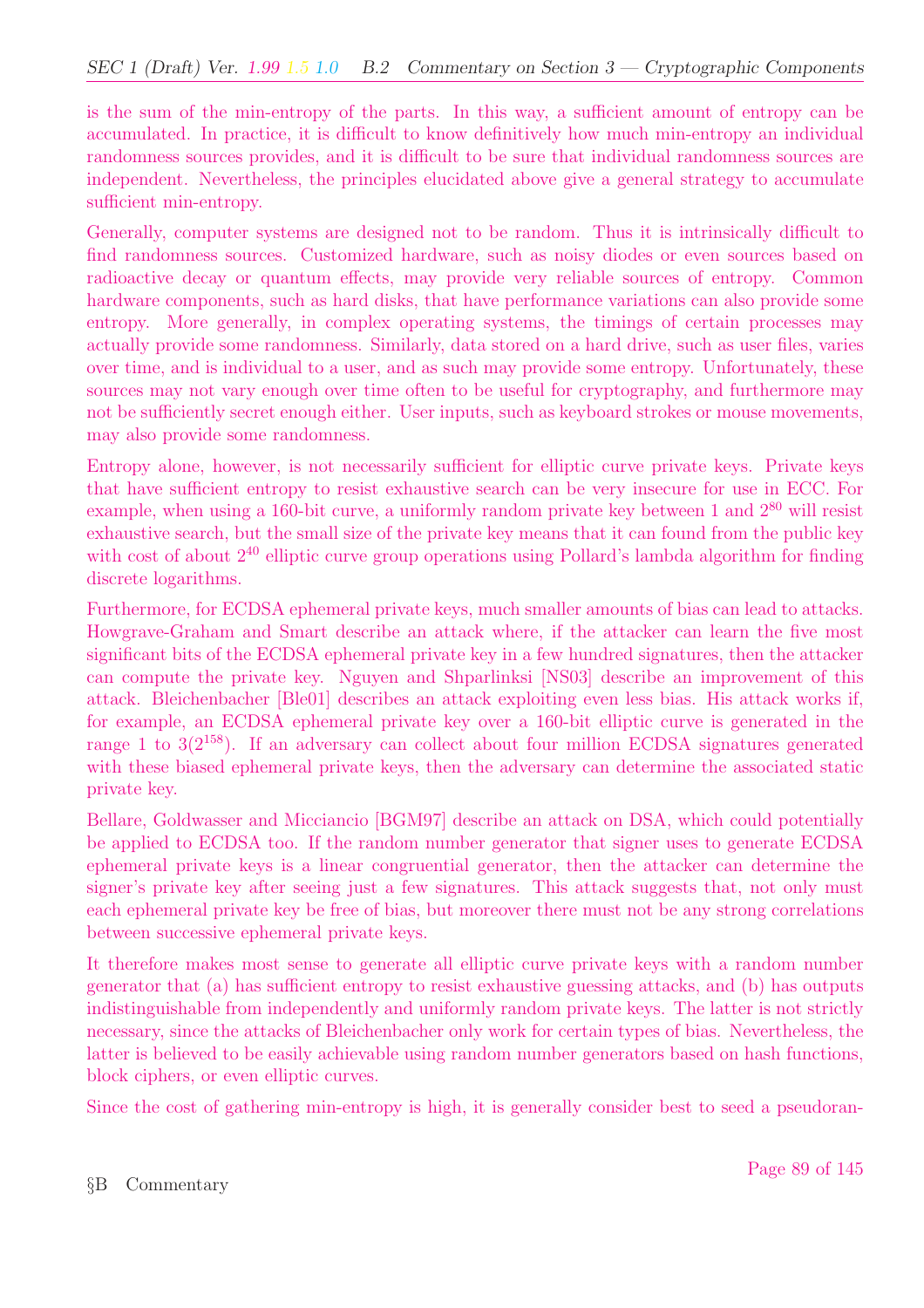dom number generator with a sufficient amount of entropy, and optionally to provide it with any additional entropy that can be gathered during its lifetime. This is a robust design, in that if the real-time entropy should fail, the random number generator still provides pseudorandom numbers.

Random number generators, however, can be captured by adversaries. It is important that, if this is to happen, that the adversary cannot determine previous outputs of the random number generator. This is called backtracking resistance. Modern designs of random number generators incorporate this security feature by means of one-way functions. Older designs generally did not guard against this threat, and as such, are not recommended in this standard and most other newer standards.

Another kind of active attack is when an adversary somehow learns or influences the state of a random number generator. If the random number generator has a feature whereby it gathers and uses an additional source of entropy, then provided that sufficient entropy has been gathered, its output should become secure against an adversary who previously learned the state. This is called prediction resistance, and is considered an optional feature of most modern random number generators.

The elliptic curve random number generator has backtracking resistance and optional prediction resistance. It is proven [BG07] to provide outputs that are indistinguishable from random outputs not as bit strings, but rather as values derived from the x-coordinates of elliptic points. Ongoing research suggests that this feature should make them suitable for use as elliptic curve private keys.

#### B.2.11 Commentary on Security Levels and Protection Lifetimes

This standard follows NIST and ANSI in fixing five security levels: 80, 112, 128, 192, and 256. Future revisions of this standard may amend this.

Although lower, intermediate, and even higher security levels are possible, for greater interoperability, these five are fixed. Other sizes of elliptic curves are assigned to the highest of these five security level with which they are consistent.

The protection lifetimes of security levels have been extrapolated from similar NIST recommendations. The extrapolations are also loosely based on a simple assumption similar to Moore's law: computing power will grow by a factor of about  $2^{16}$  every decade. Therefore, the minimum adequate security level must increase by 16 bits every 10 years. Future revisions of this standard may amend this.

In this model, the base case is that 80 bits of security is adequate until 2010. The next security level, 112 bits, which is 32 bits higher, is adequate for another 20 years, so, until 2030. These are also the NIST recommendations. It may be the case today that some applications require protection beyond 2030. For example, copyright currently lasts longer than 20 years, so if cryptography is to be useful in the protecting copyright, then a security level higher than 112 bits may make sense to use in 2010. The extrapolations for the next three security levels, 128, 192 and 256 bits are that they are good until the years 2040, 2080 and 2120, respectively.

Since this standard mandates five security levels, once one of the first four of the five years given above is passed, one should move to the next higher security level. More precisely, if one needs protection beyond one of the first four of the five years given above, one needs to move to the next

Page 90 of 145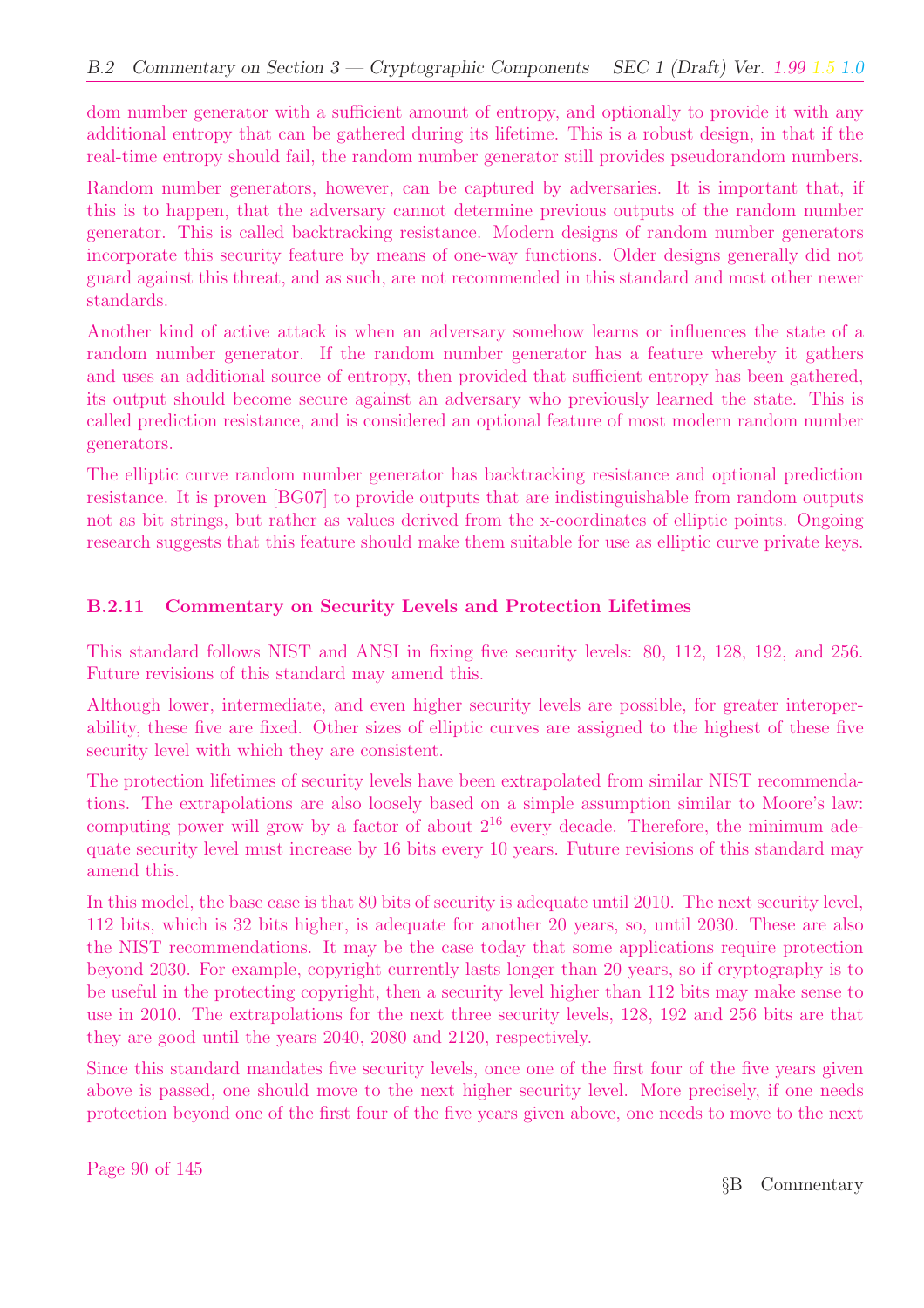higher security level. For example, to obtain protection beyond 2010, the security level of 112 bits is needed. This creates some artificial jumps in the required security level, but as noted above, this is to improve interoperability.

These recommendations do not provide protection beyond 2120, because the highest security level is 256 bits. It is, however, unlikely that anybody today will need protection beyond 2120. If they do, then users of this standard are suggested to use, larger elliptic public key sizes, extrapolating the security level according the pattern above. Unfortunately, they could not rely on the symmetric algorithms allowed in this standard, and would therefore need to resort to some other symmetric algorithms.

## B.3 Commentary on Section 4 — Signature Schemes

This section provides a commentary on Section 4 of the main body of this document.

### B.3.1 Commentary on the Elliptic Curve Digital Signature Algorithm

The ECDSA is a signature scheme with appendix based on ECC. It is designed to be existentially unforgeable, even in the presence of an adversary capable of launching chosen-message attacks. ECDSA is Vanstone [Van92] was the first to propose to develop an elliptic curve analog of the U.S. government's Digital Signature Algorithm (DSA) [186]. It was first proposed in ANSI X9.62 [X9.62b][X9.62a].

The ECDSA was chosen for inclusion in this document because it is widely standardized in, for example, ANSI X9.62 [X9.62b][X9.62a], IEEE P1363 [1363][P1363], and ISO 15946-2 [15946-2]. It's widespread standardization, together with its close relationship to DSA, means that both specification details and implementation details have been carefully scrutinized. Standardization has also leadsled to the provision of valuable tools likesuch as NIST's proposed the Cryptographic Module Validation Program (CMVP) ECDSA validation system, which whereby implementers will be able tocan get accredited implementation testing laboratories to use to check that their code is free from for errors.

The features of ECDSA outlined above were considered to outweigh, at thise time that the previous edition of this standard [SEC 1] was being finalized, the features of other candidates like the Schnorr scheme [Sch91], which was shown to be provably secure in the random oracle model based on the ECDLP in [PS96], or the Nyberg-Rueppel scheme [NR93, NR96], which avoids the need for modular inversion during signature generation and verification and can offer slightly smaller signature sizes through its message recovery capability. Future consideration may be given to adding support for a signature scheme with features like provable security or added efficiency if significant commercial interest in these features is forthcoming. Subsequently, the security of ECDSA has been proved in the generic group model [Bro05a] and under a variety of other assumptions [Bro05b]. Some potential limitations on the provable security of signature schemes like ECDSA were found by Paillier and Vergnaud [PV05]. Signature schemes providing partial message recovery, such as Pintsov-Vanstone signatures [PV00] proven secure in [BJ01] and standardized in [X9.92], may be included in a future SECG standard.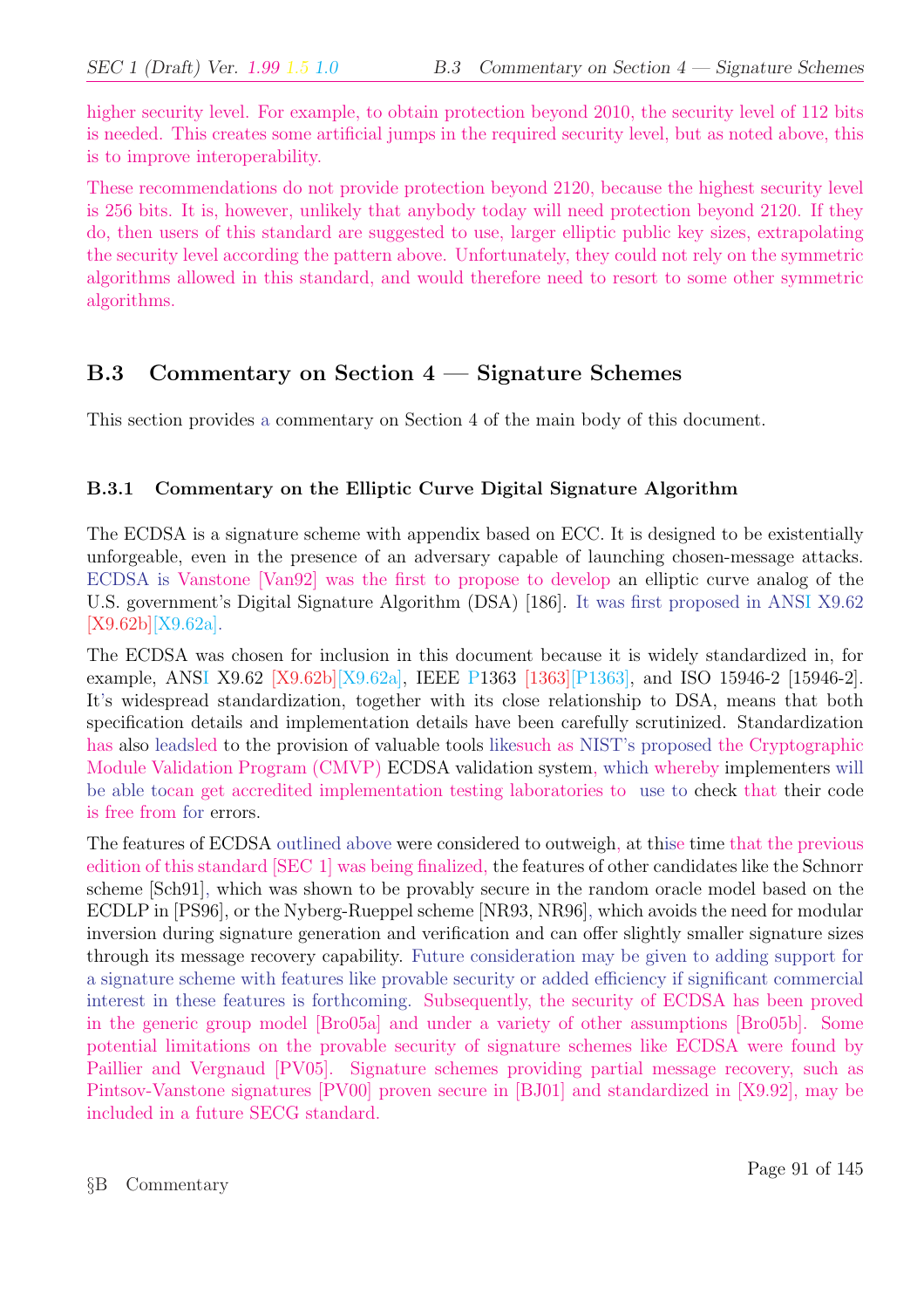There are a number of known cryptographic attack methods on ECDSA. The specification of ECDSA in this document includes provision for preventing all of these attack methods. Nonetheless implementers should be aware of the attacks and monitor future advances. The attacks illustrate that it is the importancet that of ECDSA implementations of ECDSA performing all the security checks specified in the main body of this document. The following is a list of some of the known attack methods:

- Attacks on the ECDLP. The security of ECDSA relies on the difficulty of the ECDLP on for the elliptic curve domain parameters being used — otherwise an attacker may be able to recover U's secret private key from U's public key and thereafter use this information to forge  $U$ 's signature on any message.
- Attacks on the elliptic curve semi-logarithm problem (ECSLP), introduced in [Bro01, Bro05b]. A semi-logarithm of point P to the base G is a pair  $(t, u)$  of integers such that  $P = f(u^{-1}(G +$  $t(P)$ , where f is the function used in ECDSA that converts the ephemeral public key point  $R = kG$  into the signature part r, so that  $r = f(R)$ , which essentially consists of taking the x-coordinate of R and reducing it modulo n. An algorithm to compute a semi-logarithm can be used to compute an ECDSA signature. It is not known whether the ECSLP is significantly easier than the ECDLP (though it is obviously no harder). Some evidence of a gap between the problems may be exhibited by [PV05].
- Attacks on key generation. Key generation is involved in both the key deployment procedure and the signing operation of ECDSA. Secure random or pseudorandom number generation is required during key generation to prevent, for example, U from selecting a predictable secret private key. Insecure random and pseudorandom number generators are perhaps the most common cause of cryptographic attacks on cryptographic systems. Note that both the static private key d and each per-signature ephemeral private key k must be chosen securely. An attacker who learns a single  $k$  can recover  $d$ , and thereafter forge signatures at will. Furthermore, various results [HGS01, NS03, NNTW05] have shown that a small amount of bias in  $k$  can also gradually leak the private key  $d$ .
- Attacks on the hash function. The hash function used by ECDSA during the signing operation and the verifying operation must possess a number of properties such as one-wayness and collision resistance. Otherwise if the hash function is not, say, collision resistant, an attacker may be able to find a collision  $(M_1, M_2)$  and forge U's signature on  $M_2$  after persuading U to sign  $M_1$ . The five necessary security properties for the hash function used in ECDSA listed in [Bro05b] are: rarely zero, zero-resistant, 1st-preimage resistant, 2nd-preimage resistant, and collision resistant.
- Attacks on the ECDSA conversion function. One of the steps in ECDSA is to convert an ephemeral public key  $R = kG$  to an integer  $r = f(R)$ . This conversion function essentially entails taking the x-coordinate of R and reducing it modulo n, where n is the order of the base point G. For ECDSA to be secure, it is shown in [Bro05b] that this function needs to be almost bijective, which essentially means that an attacker cannot find an  $r$  for which a random R has non-negligible probability of satisfying  $r = f(R)$ . For an elliptic curve with a small cofactor, it is simple to show that the conversion function is almost bijective.

Page 92 of 145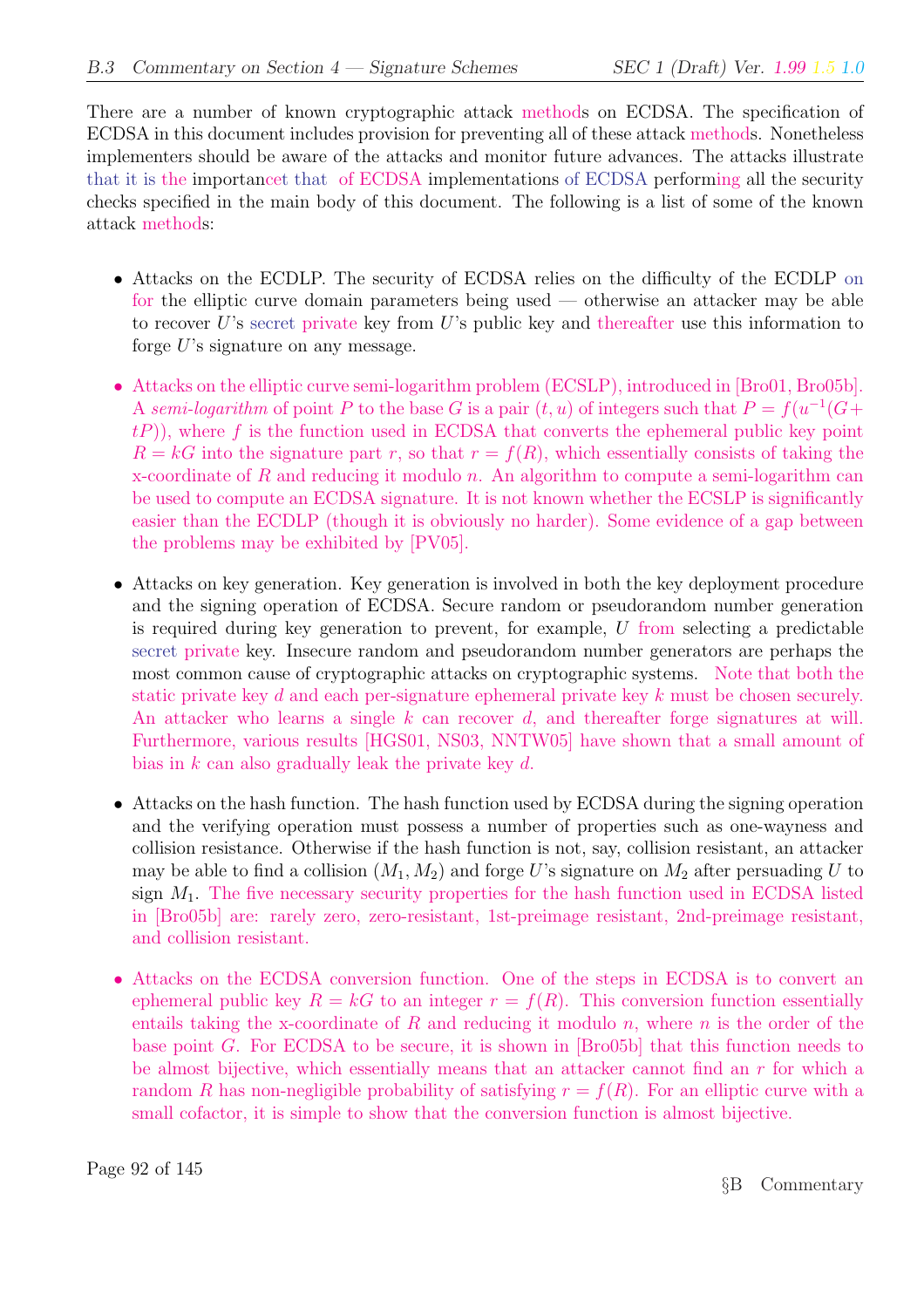- Attacks based on invalid domain parameters. The security of ECDSA relies on  $U$  using valid domain parameters because, for example, invalid domain parameters may be susceptible to the Pohlig-Hellman attack [PH78]. Entity  $U$  should therefore receive assurance that the elliptic curve domain parameters used are valid. Entity V may also desire to check that the elliptic curve domain parameters are valid to prevent attacks like those described in [BWM99, CH98] and to mitigate against the possibility of a repudiation disputes in which U denies liability because U was using invalid domain parameters.
- Attacks based on invalid public keys. It may be desirable for  $V$  to check that  $U$ 's public key is valid to prevent, for example, attacks like those described in [BWM99, CH98]. Another class of attack to avoid is described in  $[ABM^+03]$ . Another reason V may wish to check that  $U$ 's public key is valid is to mitigate against the possibility of a repudiation dispute in which U denies liability because U was using an invalid public key.
- Vaudenay's attack. Vaudenay has shown in [Vau96] showed that ECDSA is susceptible to attack if an attacker is able to persuade entity  $U$  to use elliptic curve domain parameters with base point order n chosen by the attacker and satisfying  $\lceil \log_2 n \rceil \leq 8(hashlen)$ . This attack can be prevented, for example,
	- $-$  through exclusive use of elliptic curve domain parameters generated by U or by some trusted party,
	- through use of verifiably random elliptic curve domain parameters or elliptic curve domain parameters from a small well-known family of parameters like parameters associated with Koblitz curves, or
	- through use of parameters with  $\lceil \log_2 n \rceil > 8(hashlen).$
- Duplicate signatures. Stern, Pointcheval, Smart and Malone-Lee [SPMLS02] showed how to create duplicate signatures, as defined below, for ECDSA. A malicious signer can find two messages for which a single signature is valid. This is not regarded as a forgery attack, because no signature has been created without the use of a private key (see also [Bro05b]). The malicious signer may try to repudiate the signature on one of the messages. An argument for repudiation entailing that some third party caused the duplicate signature to occur seems to presuppose the existence of genuine forgery attack. Because such attacks are unknown, the balance of the probabilities falls to malice by the signer, since the signer has access to the private key and therefore much greater ability to generate signatures. Over and above these general concerns, this duplicate signature attack has the added deficit that it exposes the signer's private key. Because the private key is determined by the signature and the two messages signed, the probability that the signer had generated the private key in an honest manner is negligible, and one can deduce almost certainly that the private key was deliberately generated in order to launch this attack. To repudiate the signatures, a signer would therefore have to assert that some third party generated the signer's private key, which contradicts the usual assertion that signers must make for non-repudiation: namely, that the signer has generated the private key and not revealed it to anybody else.
- Malleable signatures. If signature  $(r, s)$  is a valid signature for a given message, then so is  $(r, -s \mod n)$ . This is not regarded as a forgery because the same message is signed in both cases (see also [Bro05b]).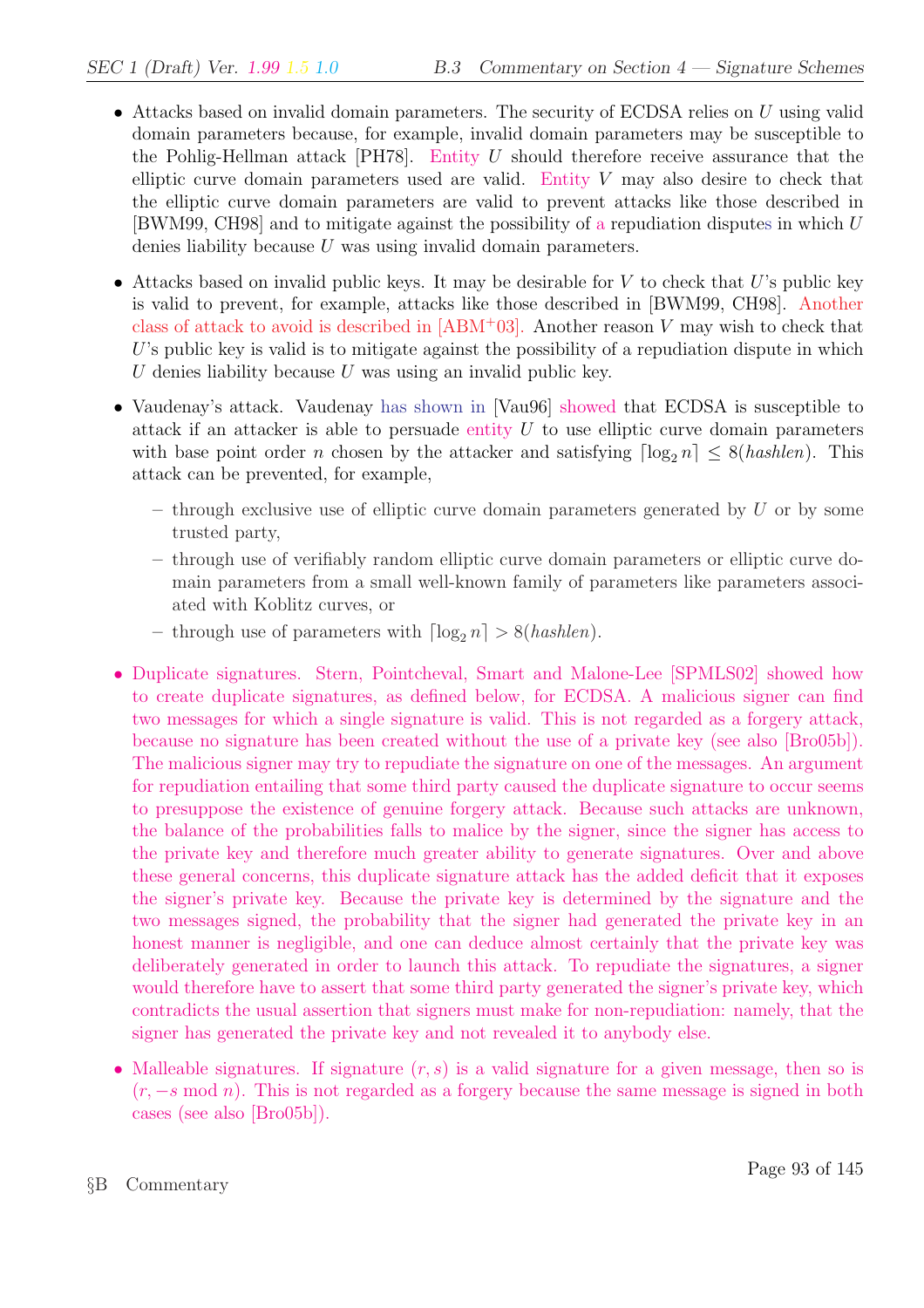Of course a variety of non-cryptographic attacks on ECDSA are also possible, and implementers should take precautions to avoid, for example, "implementation attacks" such as fault-based attacks [BDL97], power-analysis attacks [KJJ99], and timing-analysis attacks [Koc96].

The operation of ECDSA involves selection by implementers of a number of options. These choices will typically be made based on concerns like efficiency, interoperability, and on security issues like those outlined above. In particular, some of the choices involved are selection of elliptic curve domain parameters, selection of a hash function (SHA-1 is the only hash function currently supported), and selection of parameter and public key validation methods. Selection of elliptic curve domain parameters will likely involve consideration of issues like those discussed in Sections B.1 and B.2, and selection of parameter and public key validation methods will likely involve consideration of issues like those discussed above.

Implementers of ECDSA may wish to use the methods in [ABG<sup>+</sup>05] to accelerate the speed of verification. Signers, or a third party, can help verifiers do this by choosing between one of the form  $(r, s)$  and  $(r, -s \mod n)$  in a canonical manner, so that the verifier can recover correctly the elliptic curve point R corresponding to  $r$  that allows faster verification of the signature as described in [ABG<sup>+</sup>05]. To further accelerate verification, the signer, or a third party, may also provide with the signature additional information allowing the verifier to compute  $R$  from  $r$  more rapidly.

The alternative verifying operation would typically be used by a certification authority to more efficiently verify a certificate that it itself issued. Because this operation outputs the validity of a pair of integers  $(r, s)$  as an ECDSA signature, which is publicly available information, it is difficult to see how the output could be used to aid an adversary in any way. Of course, if the verifier has extra information about  $R$ , then it may be usable to even further accelerate verification.

The public key recovery operation is useful in its own right for situations in which the signer wishes to use less bandwidth. For example, a signer Alice may send her signature  $(r, s)$  and her certificate to Bob, but with this operation, she can omit her public key Q from the certificate. Bob can recover  $Q$  from  $(r, s)$  and then verify the certification authority's signature on the public key. Note that recovery of Q from the signature  $(r, s)$  does not guarantee the validity of  $(r, s)$ , since generally any signature will give rise to some Q. Verification may instead be regarded as implicit, however, because once the authenticity of  $Q$  is confirmed, then the signature  $(r, s)$  can be regarded as valid. So, not only does this reverse the usual order of validation from first  $Q$  then  $(r, s)$  to first  $(r, s)$ then Q, but the intermediate validation is implicit.

The self-signed signature operation is another application of the public key recovery operation. In turn, the self-signature operation is applicable to verifiable key generation, which may be used to demonstrate that nothing untoward is being done with a key pair. Self-signed signatures may not have very significant applications in their own right, but it is worth discussing their security, specifically with regard to their suitability to verifiable key generation. The main security objective of a self-signature is that, given a public key  $Q$ , it is infeasible for anybody to find a self-signed signature  $(r, s)$  that recovers to Q. To see why this may be true, we model the hash function to be secure in the sense of a random oracle. Because the signature is part of the input to the random oracle, the output, which is  $e$  is essentially random. Therefore, the public key  $Q$  recovered from  $(r, s)$  is essentially random. Therefore, it is infeasible to cause the recovered Q to land on any specific pre-existing choice for Q. In other words, the function from  $(r, s)$  to Q appears to be a one-way function.

Page 94 of 145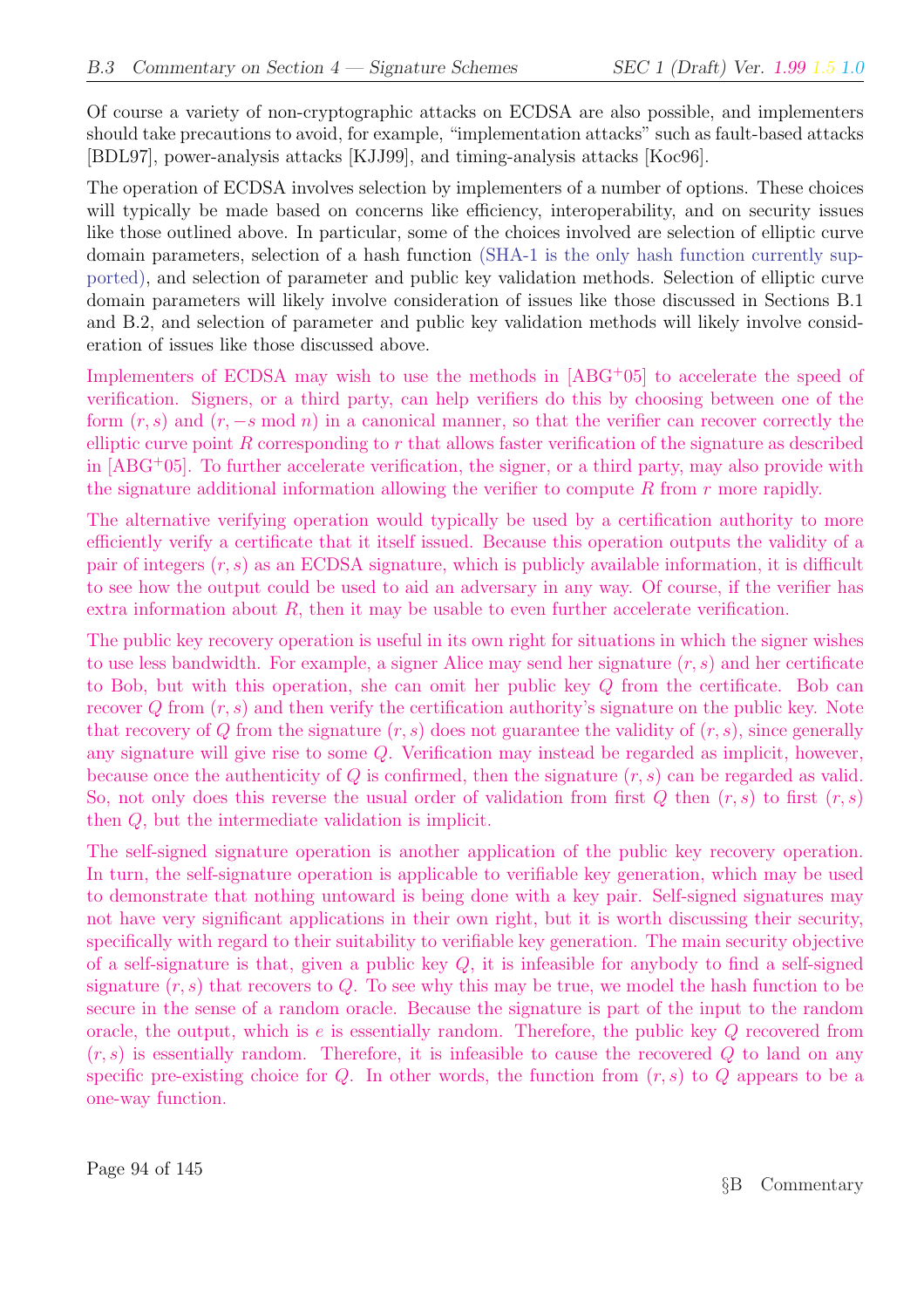Additional information on ECDSA, including an extensive security discussion, can be found in the standards ANSI X9.62 [X9.62b][X9.62a] and IEEE P1363 [1363][P1363], and in the papers [Bro05a, Bro05b, JMV01. Test vectors for ECDSA can be found in SEC 2 [SEC 2]GEC 2 [GEC 2]ANS X9.62 [X9.62b].

## B.4 Commentary on Section 5 — Encryption Schemes

This section provides a commentary on Section 5 of the main body of this document.

#### B.4.1 Commentary on the Elliptic Curve Integrated Encryption Scheme

The ECIES is a public-key encryption scheme based on ECC. It is designed to be both semantically secure and plaintext-aware, in the presence of an adversary capable of launching chosen-plaintext and chosen-ciphertext attacks. It was proposed in [BR97, ABR01b, ABR01a].

(Note that the specification of ECIES here differs slightly from the description in [ABR01b] where it is mandated that  $R$  is included in the input to the key derivation function. This does not affect the applicability of the security results in [ABR01b] to ECIES because elliptic curve domain parameters specify use of a prime order group generated by the base point  $G$ . Absence of  $R$  can affect the malleability, or adaptive chosen-ciphertext security, see [Sho01], but ECIES without  $R$  only suffers from *benign malleability*, which is arguably not at all a concern. Nevertheless implementations may of course choose to include  $R$  in the input to the key derivation function to achieve complete alignment with [ABR01b].)

The ECIES was chosen for inclusion in this document because it offers an attractive mix of provable security and efficiency. It was proven secure based on a variant of the Diffie-Hellman problem in [BR97, ABR01b, ABR01a, Den05, Sma01, CS01]. It is as efficient as or more efficient than comparable schemes. The dominant calculations involved in encryption are two point scalar multiplications, and the dominant calculation involved in decryption is a single point scalar multiplication. ECIES is also being standardized in ANSI X9.63 [X9.63] and IEEE 1363A [1363A] and is under consideration in ISO [18033-2].

The features of ECIES outlined above were considered to make it the most attractive ECC-based public-key encryption scheme for standardization at the time of the previous editions [SEC 1] of this standard. In particular, of the other possibilities, the elliptic curve analog of traditional ElGamal encryption [ElG85] does not offer security against chosen-ciphertext attacks, while the elliptic curve analog of the Cramer-Shoup encryption scheme [CS98] offers similar security properties but is considerably less efficient.

There are a number of known attack methods on ECIES. The specification of ECIES in this document includes provisions for preventing all these attack methods. Nonetheless implementers should be aware of the attacks and monitor future advances. The attacks illustrate that it is the importancet that of ECIES implementations of ECDSA ECIES performing all the security checks specified in the main body of this document. The following is a list of some of the known attack methods:

• Attacks on the ECDLP or ECDHP. The security of the ECIES relies on the difficulty of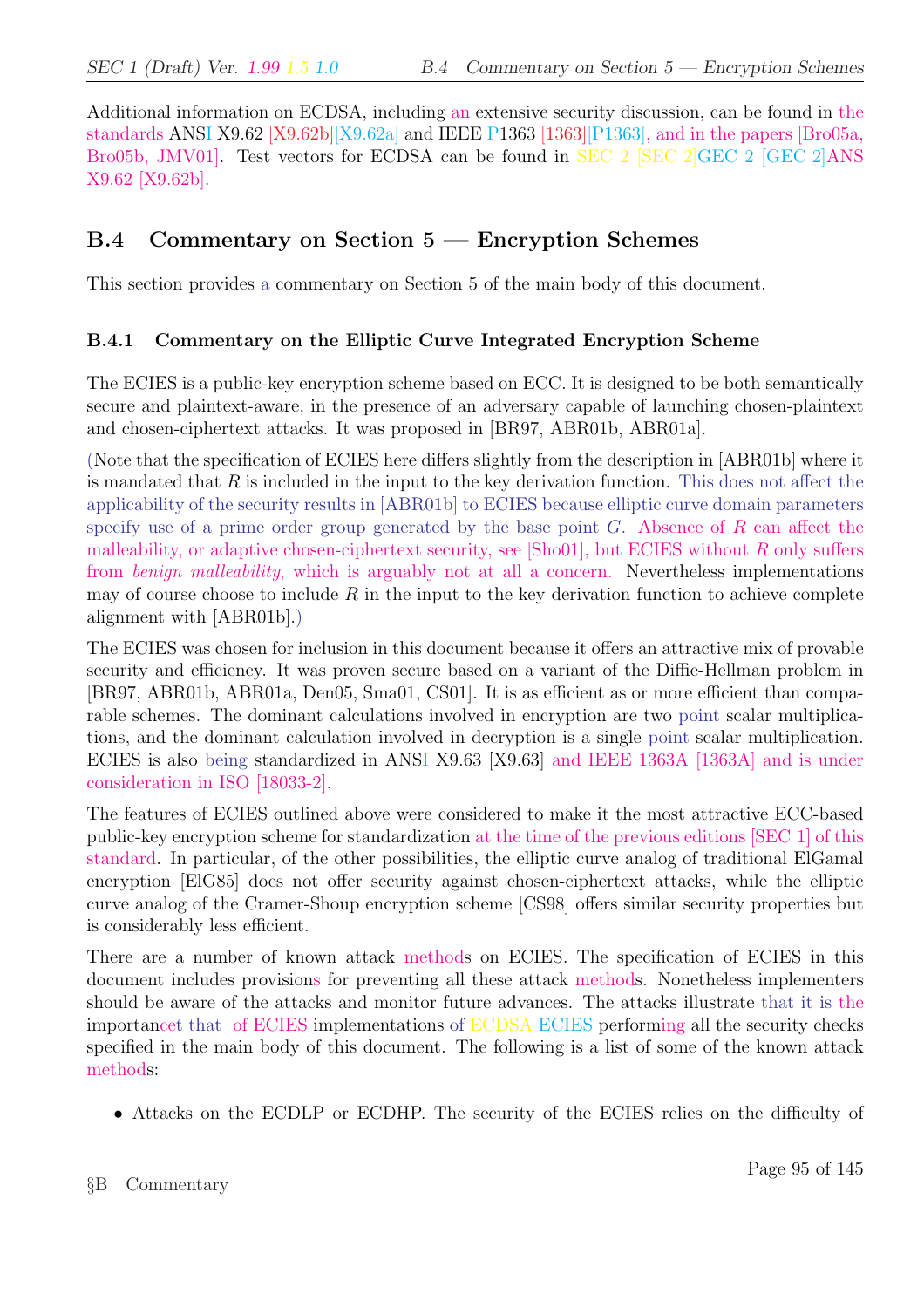the ECDLP and ECDHP on for the elliptic curve domain parameters used — otherwise an attacker who sees an encrypted message sent from  $U$  to  $V$  may be able to recover the shared secret value z from R and  $Q_V$ , and thereafter use this information to discover the message.

- Attacks on key generation. Key generation is involved in both the key deployment procedure and the encryption operation of ECIES. Secure random or pseudorandom number generation is required during key generation to prevent, for example, V selecting a predictable secret private key. Insecure random and pseudorandom number generators are perhaps the most common cause of cryptographic attacks on cryptographic systems.
- Attacks on the symmetric encryption scheme. The symmetric encryption scheme used by the ECIES needs to only possess only mild security properties to ensure the security of ECIES. (That is why the XOR encryption scheme may be used by ECIES.) Nonetheless severe compromise of the symmetric encryption scheme may result in leakage of information about encrypted messages.
- Attacks on the MAC scheme. As was the case for the symmetric encryption scheme, the MAC scheme used by ECIES needs to only possess only mild security properties to ensure the security of ECIES. Nonetheless severe compromise of the MAC scheme may enable an attacker to launch a chosen-ciphertext attack on ECIES.
- Attacks on the key derivation function. The key derivation function used by ECIES must possess a number of properties to ensure the security of ECIES. If, for example, an attacker is able to predict some bits of the output of the key derivation function, or if portions of the output of the key derivation function are correlated in some way, an attacker may be able to learn some information about encrypted messages. These concerns provide some motivation for the use of the TDES or AES symmetric encryption scheme rather than the XOR symmetric encryption scheme when using ECIES to convey long messages since this choice minimizes the amount of output the key derivation function is asked to produce.
- Attacks based on the use of invalid domain parameters. The security of ECIES relies on V using valid domain parameters because, for example, invalid domain parameters may be susceptible to the Pohlig-Hellman attack  $[PH78]$ . Entity V should therefore receive assurance that the elliptic curve domain parameters used are valid.
- Attacks based on the use of invalid public keys. When the ECIES is used with the standard elliptic curve Diffie-Hellman primitive,  $V$  should check that the public- key  $R$  is valid to prevent Lim-Lee style small subgroup attacks [Joh96, LL97, ABM<sup>+</sup>03] which result in providing may allow an attacker with the ability to learn some bits of  $V$ 's secret private key. Similarly, when ECIES is used with the cofactor Diffie-Hellman primitive, V should check that the public- key  $R$  is partially valid to prevent the possibility of similar attacks. (The cofactor Diffie-Hellman primitive is designed specifically to enable efficient prevention of small subgroup attacks.)
- Attacks based on the absence of R from the key derivation function input, introduced in [Sho01, §15.6.1]. If the optional input R to the key derivation function is omitted, then an attacker may be able to substitute  $R$  with another value  $R'$ . We assume here that entity V validates  $R'$ , or at least partially validates  $R'$  when using the cofactor Diffie-Hellman

Page 96 of 145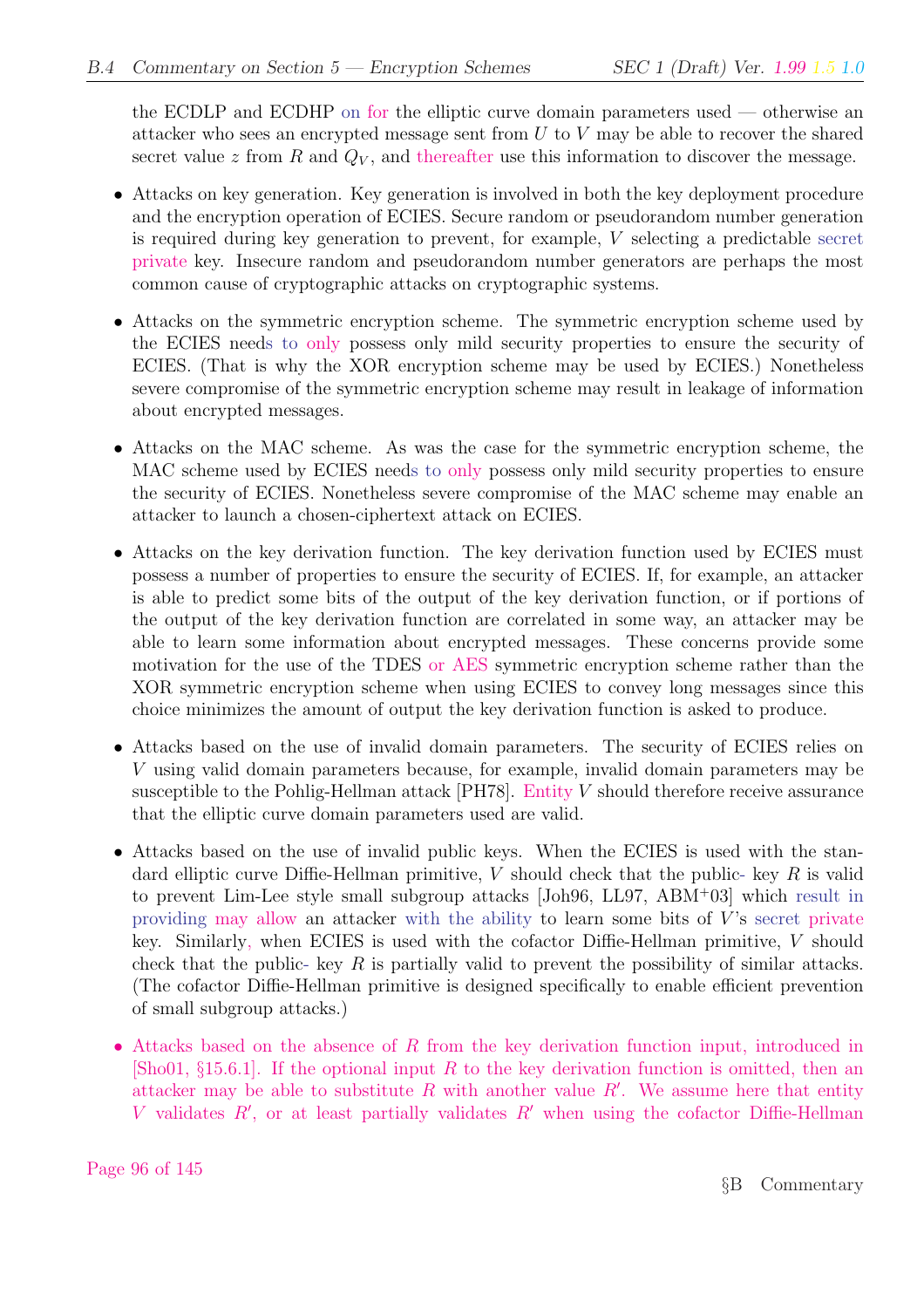primitive. The substitution  $R' = -R$  gives a fully valid ephemeral public key point R' with the same x-coordinate as  $R$ . Because the encryption and MAC keys are derived from the x-coordinate of the shared secret, the substituted point  $R'$  will not affect the derived key, and thus the ciphertext will remain valid and the plaintext will remained unchanged. This phenomenon has been called benign malleability, and is generally deemed harmless, because even though the ciphertext has been modified, the plaintext has not been modified. Formal definitions of the security of public-key encryption schemes can be adapted to regard benign malleability as acceptable, and then the existing security proofs for ECIES appear to apply to this modified form of security when R is omitted. It has been noted in  $\lvert \text{Sho01}, \S 15.6.1 \rvert$ , however, that omission of R appears to loosen the security bounds of certain security proofs. In the case of partially valid R, an attack can also use  $R' = \pm R + S$  where S is a partially valid point of order dividing the cofactor h. Under cofactor multiplication, this modified  $R<sup>0</sup>$ does not affect the derived key. Again, this specification allows for entities  $U$  and  $V$  to include R in SharedInfo<sub>1</sub> as an optional mechanism to address any concerns with benign malleability.

- Attacks based on ambiguity of the MAC input, introduced in [Sho01, §15.6.3]. The input to the MAC is  $EM \parallel [SharedInfo_2]$ . It is recommended that entities U and V agree on a format for  $sharedInfo_2$  that prevents any ambiguity in where  $EM$  ends and  $SharedInfo_2$ begins. If such ambiguity is allowed, however, an adversary can substitute  $EM$  with  $EM'$  and SharedInfo<sub>2</sub> with SharedInfo'<sub>2</sub>. Provided that  $EM \parallel SharedInfo_2 = EM' \parallel SharedInfo'_2$ , then entity V will accept the modified ciphertext as valid. Clearly, this means either that  $EM'$  is a prefix of EM, so that  $EM = EM' \parallel EM''$ , and then  $SharedInfo_2' = EM'' \parallel SharedInfo_2$  so that SharedInfo<sub>2</sub> is a suffix of SharedInfo'<sub>2</sub>, or that SharedInfo'<sub>2</sub> is a suffix of SharedInfo<sub>2</sub>, so that SharedInfo<sub>2</sub> = SharedInfo<sup>n</sup>' SharedInfo<sup>n</sup><sub>1</sub> and  $EM' = EM \parallel SharedInfo_2''$ . In the former case, entity V will decrypt the ECIES ciphertext to obtain a plaintext that is shorter than the plaintext that  $U$  sent; more precisely, it will be a prefix. In the latter case, entity  $V$  will decrypt a plaintext that is longer than the one  $U$  sent; more precisely, it will be concatenated by a more or less random-appearing appendix. Note that this attack, while a true malleability attack and definitely far more severe than a benign malleability attack described above, does not impart the attacker with full power that is often ascribed to malleability attacks when stating their importance. In particular, the attacker can modify part of the message, say from "Bob" to "Eve", even if he already knows the value of and location in the plaintext of the part she wants to modify. Nevertheless, it is not unimaginable that considerable chaos, if not harm or benefit to the attacker, can be created by the attacker truncating plaintext suffixes, or appending random data to plaintexts.
- Attacks based on truncating and modifying the plaintext, introduced in [Sho01, §15.6.4]. These attacks only apply when both (a) the symmetric encryption used is the XOR mode (using the KDF output as a stream cipher) and (b) the MAC key is taken from the end of the KDF output and not the beginning. This standard allows ECIES to be used in this mode only for backwards compatibility. Suppose the plaintext has the form  $M = M_1 || M_2 || M_3$ , where  $M_2$  has the length of the MAC key and is known to the attacker. The attacker can then modify the ciphertext to be a valid encryption of  $M_1 \oplus \Delta$  for any  $\Delta$  of the attacker's choice. This attack is preventable by several means, including: (a) not using XOR for encryption, (b) drawing the MAC key from the beginning of the KDF output, (c) fixing the length of the message, and (d) ensuring attackers do not get to know  $M_2$ . When ECIES is used for key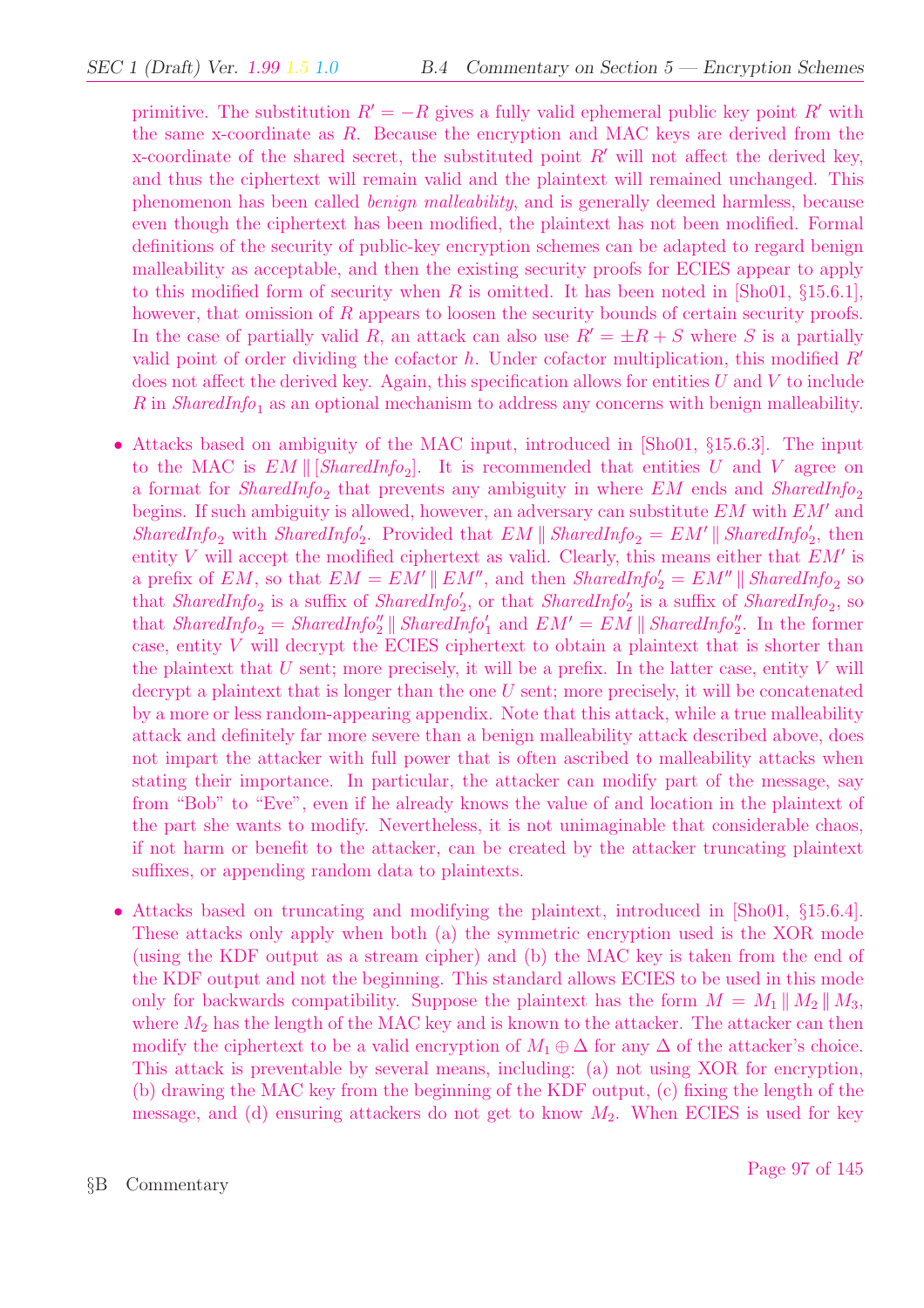transport, in which case M is a symmetric key, then M is expected to have a fixed length and to be a secret value, so this attack would not be feasible. It should be borne in mind that in this attack, the attacker does not learn the plaintext directly. Rather, the attacker modifies the plaintext. An attacker may gain from this in various ways. The recipient may take some action that is more likely to benefit the attacker then the sender. Or, the recipient may react in some way that the attacker can use to learn additional information about the contents of the original plaintext  $M$ . If possible, users of ECIES should not use ECIES in the backwards compatibility mode, because of this attack. If however, users of ECIES need to use ECIES in the backwards compatibility mode, users should take measures to thwart these attacks, especially fixing the length of  $M$ , or else investigate whether the attacks are irrelevant for the application at hand, such as key transport.

Of course a variety of non-cryptographic attacks on ECIES are also possible, and implementers should take precautions to avoid, for example, "implementation attacks" such as fault-based attacks [BDL97], power-analysis attacks [KJJ99], and timing-analysis attacks [Koc96].

The operation of ECIES involves selection by implementers of a number of options. These choices will typically be made based on concerns like efficiency, interoperability, and on security issues like those outlined above. In particular, some of the choices involved are selection of elliptic curve domain parameters, selection of a key derivation function, selection of a symmetric encryption scheme and MAC scheme, selection of the standard or cofactor Diffie-Hellman primitive, selection of parameter and public key validation methods, and selection of appropriate data to include in SharedInfo<sub>1</sub> and SharedInfo<sub>2</sub>. Selection of elliptic curve domain parameters will likely involve consideration of issues like those discussed in Sections B.1 and B.2. Selection of a symmetric encryption scheme will likely be influenced by the length of messages which are going to be encrypted and the amount of memory available. (When the TDES encryption scheme is used, messages can be passed into the encryption operation a piece at a time, whereas when the XOR encryption scheme is used to encrypt variable length messages, the length of the message must be known before MAC computation can begin.) Selection of the HMAC–SHA-1–160 scheme or the HMAC– SHA-1–80 scheme will likely be influenced by the need to balance the added security offered by the former against the bandwidth savings offered by the latter. Selection of the standard or cofactor Diffie-Hellman primitive will likely involve consideration of security concerns like small subgroup attacks and the efficiency requirements of the application. Selection of parameter and public key validation methods will likely involve consideration of security issues like those discussed above. Selection of appropriate information to include in  $sharedInfo_1$  and  $SharedInfo_2$  will likely depend on the particular application, but common things to include are, for example, the public key  $R$ for alignment with the description of ECIES in [ABR01b], or a counter value to mitigate against replay of ciphertexts.

Additional information on ECIES, including extensive security discussion, can be found in ANSI X9.63 [X9.63], and the paper of Abdalla, Bellare, and Rogaway [ABR01b], and the book chapter of Dent [Den05]. Test vectors for ECIES can be found in GEC 2 [GEC 2].

Page 98 of 145

§B Commentary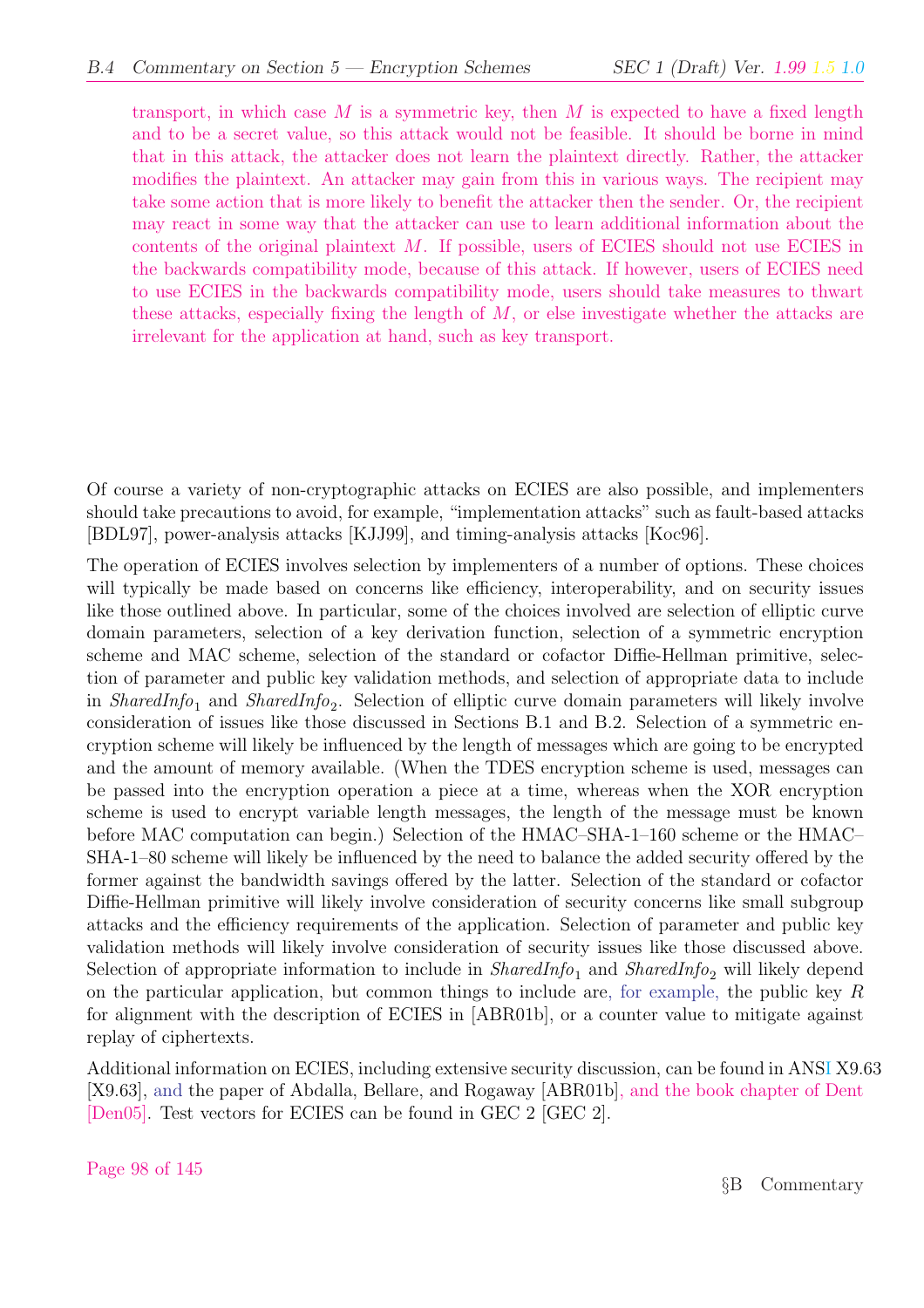### B.4.2 Commentary on Wrapped Key Transport Scheme

The wrapped key transport scheme is based on a NIST Special Publication [800-56A], which derives the scheme from parts of some IETF RFCs such as [2630, 3278].

## B.5 Commentary on Section 6 — Key Agreement Schemes

This section provides a commentary on Section 6 of the main body of this document.

#### B.5.1 Commentary on the Elliptic Curve Diffie-Hellman Scheme

The elliptic curve Diffie-Hellman scheme is a key agreement scheme based on ECC. It is designed to provide a variety of security goals depending on its application — goals it can provide include unilateral implicit key authentication, mutual implicit key authentication, known-key security, and forward secrecy. It is the elliptic curve analog of the Diffie-Hellman scheme [DH76]. It was first proposed in [DH76, Kob87, Mil85].

The elliptic curve Diffie-Hellman scheme was chosen for inclusion in this document because it is well-known, well-scrutinized, widely-standardized, and versatile. It is standardized in ANSI X9.63 [X9.63], IEEE P1363 [1363][P1363], and ISO 15946-3 [15946-3]. Examples of the application of the elliptic curve Diffie-Hellman scheme to achieve a variety of security goals can be found in [BCK98, BWJM97, DvOW92]. ECIES is also an example of an application of the elliptic curve Diffie-Hellman scheme.

There are a number of known attack methods on the elliptic curve Diffie-Hellman scheme. The specification of the elliptic curve Diffie-Hellman scheme in this document includes provisions for preventing all these attacks. Nonetheless implementers should be aware of the attacks and monitor future advances. The attacks illustrate that it is the importancet that of ECDH implementations of the elliptic curve Diffie-Hellman scheme ECDSA performing all the security checks specified in the main body of this document. The following is a list of some of the known attacks:

- Attacks on the ECDLP or ECDHP. The security of the elliptic curve Diffie-Hellman scheme relies on the difficulty of the ECDLP and ECDHP on the elliptic curve domain parameters used — otherwise an attacker who sees an public key transmitted from  $U$  to  $V$  using the scheme may be able to recover the shared secret value z from  $Q_U$  and  $Q_V$ , and use this information to discover the keying data they agreed.
- Attacks on key generation. Key generation is involved in the key deployment procedure of the elliptic curve Diffie-Hellman scheme. Secure random or pseudorandom number generation is required during key generation to prevent, for example, V selecting a predictable secret private key. Insecure random and pseudorandom number generators are perhaps the most common cause of cryptographic attacks on cryptographic systems.
- Man-in-the-middle attacks. If the elliptic curve Diffie-Hellman scheme is not applied with care, it may be possible for an adversary to attack the scheme by modifying  $Q_U$  or  $Q_V$  when they are exchanged, and as a result prevent the scheme from achieving goals like implicit key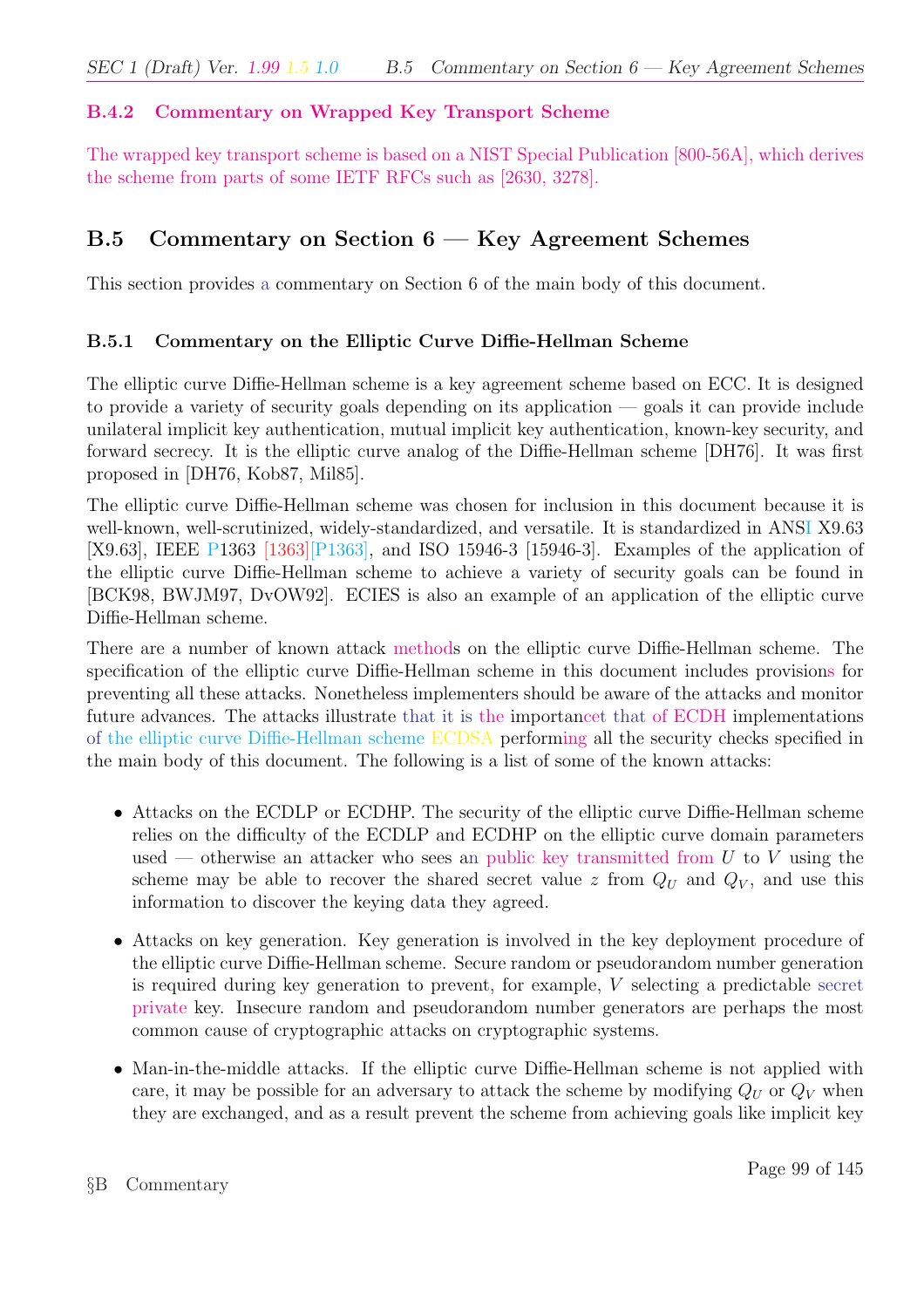authentication or known-key security. Numerous defenses are commonly employed to prevent such active attacks — including exchanging  $Q_U$  and  $Q_V$  in signed messages, or certifying  $Q_U$ and  $Q_V$ .

- Attacks on the key derivation function. The key derivation function used by the elliptic curve Diffie-Hellman scheme must possess a number of properties to ensure the security of the scheme. If, for example, an attacker is able to predict some bits of the output of the key derivation function, or if portions of the output of the key derivation function are correlated in some way, an attacker may be able to learn some information about the agreed keying data.
- Attacks based on the use of invalid domain parameters. The security of the elliptic curve Diffie-Hellman scheme relies on  $U$  and  $V$  using valid domain parameters because, for example, invalid domain parameters may be susceptible to the Pohlig-Hellman attack [PH78]. Entities U and V should therefore receive assurance that the elliptic curve domain parameters used are valid.
- Attacks based on the use of invalid public keys. Because the elliptic curve Diffie-Hellman scheme by its nature requires each entity to combine its private key with another entity's public key, the scheme is particularly susceptible to attacks based on the use of invalid public keys. The best-known examples of such attacks are small subgroup attacks [Joh96, LL97], which can result in, for example, an attacker coercing  $U$  and  $V$  into sharing predictable keying data, or an attacker learning some bits of  $U$ 's secret private key. For this reason, when using the elliptic curve Diffie-Hellman scheme with the standard Diffie-Hellman primitive, U should receive an assurance that  $V$ 's public key is valid and vice versa, and when using the scheme with the cofactor Diffie-Hellman primitive,  $U$  should receive an assurance that  $V$ 's public key is partially valid and vice versa.

Of course a variety of non-cryptographic attacks on the elliptic curve Diffie-Hellman scheme are also possible, and implementers should take precautions to avoid, for example, "implementation attacks" such as fault-based attacks [BDL97], power-analysis attacks [KJJ99], and timing-analysis attacks [Koc96].

The operation of the elliptic curve Diffie-Hellman scheme involves selection by implementers of a number of options. These choices will typically be made based on concerns like efficiency, interoperability, and on security issues like those outlined above. In particular, some of the choices involved are selection of elliptic curve domain parameters, selection of a key derivation function, selection of the standard or cofactor Diffie-Hellman primitive, selection of parameter and public key validation methods, and selection of *SharedInfo*, as well as and selection of an appropriate application of the scheme to meet the security requirements of the system. Selection of elliptic curve domain parameters will likely involve consideration of issues like those discussed in Sections B.1 and B.2. Selection of the standard or cofactor Diffie-Hellman primitive will likely involve consideration of security concerns like small subgroup attacks and the efficiency requirements of the system. Selection of parameter and public key validation methods will likely involve consideration of security issues like those discussed above. Selection of appropriate information to include in SharedInfo will likely depend on the particular application, but common things to include are, for example, the identities of U and V, the public keys  $Q_U$  and  $Q_V$ , counter values, and an indication

Page 100 of 145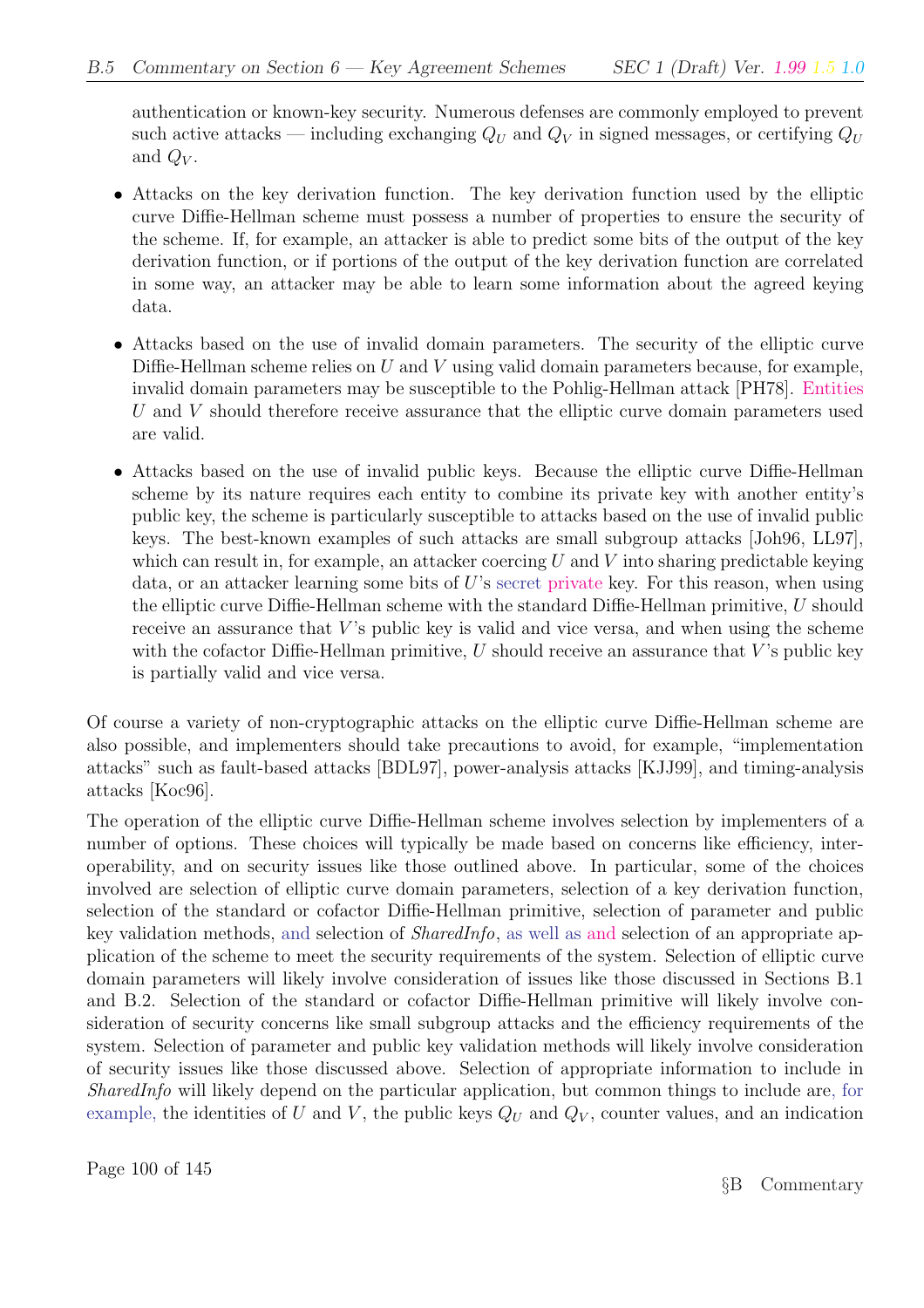of the symmetric scheme for which the agreed keying data will be used. If a number of fields are included in SharedInfo, it is sensible to check that the encoding of the fields is unique. Selection of an appropriate application of the scheme will likely depend on issues like what the agreed key will be used for and whether U and V are both on-line. ANSI X9.63 contains guidance to help implementers make this selection.

Additional information on the elliptic curve Diffie-Hellman scheme, including extensive security discussion, can be found in ANSI X9.63 [X9.63], and IEEE P1363 [1363][P1363]. Test vectors for the elliptic curve Diffie-Hellman scheme can be found in GEC 2 [GEC 2].

## B.5.2 Commentary on the Elliptic Curve MQV Scheme

Like the elliptic curve Diffie-Hellman scheme, the elliptic curve MQV scheme is a key agreement scheme based on ECC. It is designed to provide a variety of security goals depending on its application — goals it can provide include mutual implicit key authentication, known-key security, and forward secrecy. It was first proposed in [LMQ<sup>+</sup>98, MQV95].

The elliptic curve MQV scheme was chosen for inclusion in this document because it is a particularly efficient method for achieving mutual implicit key authentication. The dominant calculations involved in the key agreement operation are 1.5 point scalar multipliescations. The elliptic curve MQV scheme is also standardized in ANSI X9.63 [X9.63], and IEEE P1363 [1363][P1363].

There are a number of known attack methods on the elliptic curve MQV scheme. The specification of the elliptic curve MQV scheme in this document includes provision for preventing all these attacks. Nonetheless implementers should be aware of the attacks and monitor future advances. The attacks illustrate that it is the importancet that of ECMQV implementations of ECDSA the elliptic curve MQV scheme performing all the security checks specified in the main body of this document. The following is a list of some of the known attacks:

- Attacks on the ECDLP or ECDHP. The security of the elliptic curve MQV scheme relies on the difficulty of the ECDLP and ECDHP on the elliptic curve domain parameters used — otherwise an attacker who sees an U to V using the scheme may be able to recover the shared secret value z from  $Q_{1,U}$ ,  $Q_{2,U}$ ,  $Q_{1,V}$ , and  $Q_{2,V}$ , and use this information to discover the keying data they agreed.
- Attacks on key generation. Key generation is involved in the key deployment procedure of the elliptic curve MQV scheme. Secure random or pseudorandom number generation is required during key generation to prevent, for example, V selecting a predictable secret private key. Insecure random and pseudorandom number generators are perhaps the most common cause of cryptographic attacks on cryptographic systems.
- Attacks on the key derivation function. The key derivation function used by the elliptic curve MQV scheme must possess a number of properties to ensure the security of the scheme. If, for example, an attacker is able to predict some bits of the output of the key derivation function, or if portions of the output of the key derivation function are correlated in some way, an attacker may be able to learn some information about the agreed keying data.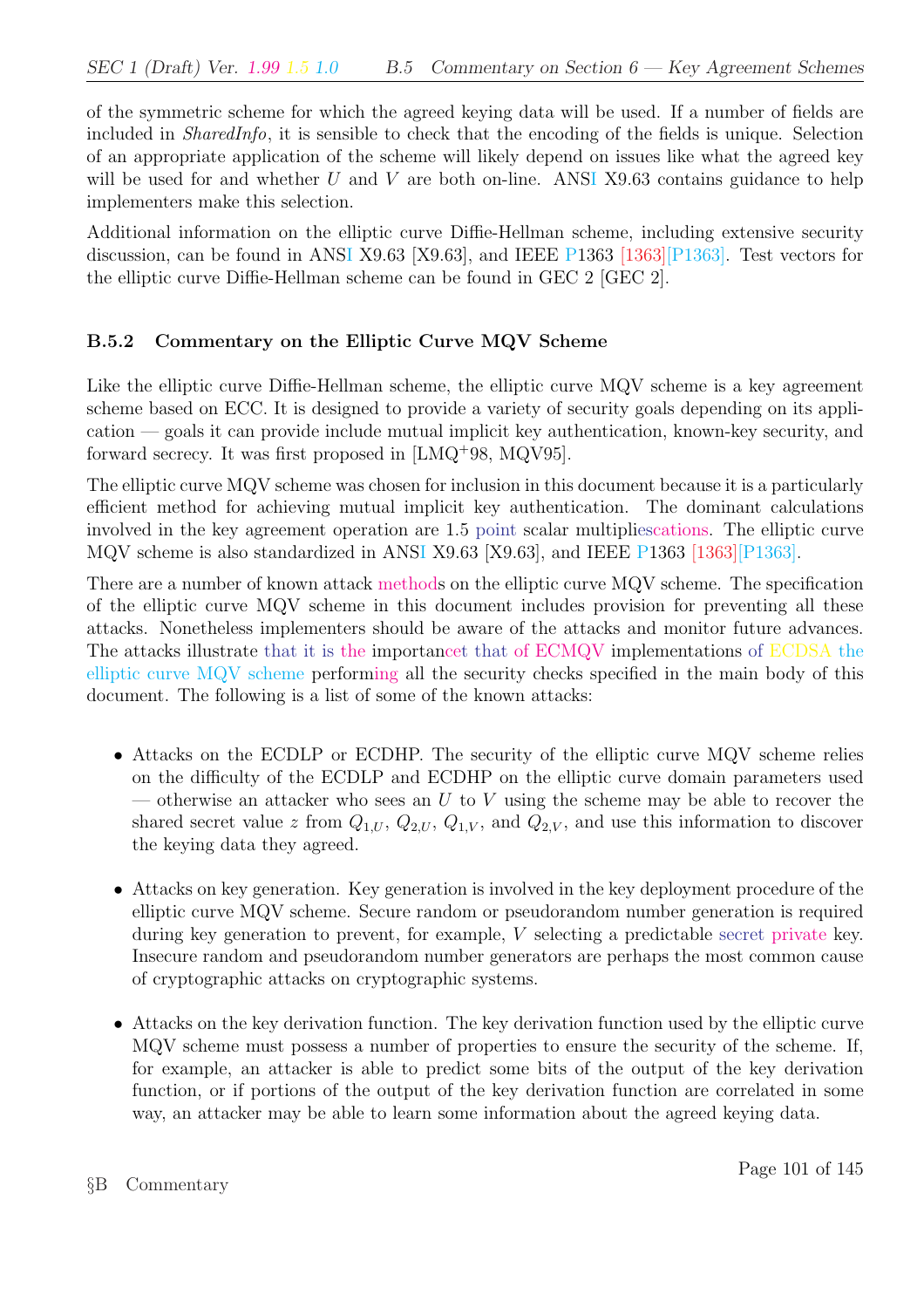- Attacks based on the use of invalid domain parameters. The security of the elliptic curve MQV scheme relies on  $U$  and  $V$  using valid domain parameters because, for example, invalid domain parameters may be susceptible to the Pohlig-Hellman attack [PH78]. Entities U and V should therefore receive assurance that the elliptic curve domain parameters used are valid.
- Unknown key-share attacks. Kaliski [Kal98] has observed that the elliptic curve MQV scheme may be susceptible to unknown key-share attacks if it is not applied with care. These attacks may be damaging when the scheme is used to provide symmetric keys in order to both encrypt and authenticate data. The attacks can be prevented by including data like U and V's identities in *SharedInfo*, or by performing appropriate key confirmation subsequent to key agreement.

Of course a variety of non-cryptographic attacks on the elliptic curve MQV scheme are also possible, and implementers should take precautions to avoid, for example, "implementation attacks" such as fault-based attacks [BDL97], power-analysis attacks [KJJ99], and timing-analysis attacks [Koc96].

The operation of the elliptic curve MQV scheme involves selection by implementers of a number of options. These choices will typically be made based on concerns like efficiency, interoperability, and on security issues like those outlined above. In particular, some of the choices involved are selection of elliptic curve domain parameters, selection of a key derivation function, selection of parameter and public key validation methods, and selection of SharedInfo, as well as selection of an appropriate application of the scheme to meet the security requirements of the system. Selection of elliptic curve domain parameters will likely involve consideration of issues like those discussed in Section B.1 and B.2. Selection of parameter and public key validation methods will likely involve consideration of security issues like those discussed above. Selection of appropriate information to include in SharedInfo will likely depend on the particular application, but common things to include are, for example, the identities of U and V, the public keys  $Q_{1,U}$ ,  $Q_{2,U}$ ,  $Q_{1,V}$ , and  $Q_{2,V}$ , counter values, and an indication of the symmetric scheme for which the agreed keying data will be used. If a number of fields are included in SharedInfo, it is sensible to check that the encoding of the fields is unique. Selection of an appropriate application of the scheme will likely depend on issues like what the agreed key will be used for and whether  $U$  and  $V$  are both on-line. ANSI X9.63 contains guidance to help implementers make this selection.

Additional information on the elliptic curve MQV scheme, including extensive security discussion, can be found in ANSI X9.63 [X9.63], in IEEE P1363 [1363][P1363], and in the paper of Law, Menezes, Qu, Solinas, and Vanstone [LMQ<sup>+</sup>98]. Test vectors for the elliptic curve MQV scheme can be found in GEC 2 [GEC 2].

## B.6 Alignment with Other Standards

The cryptographic schemes in this document have been selected to conform with as many other standards efforts on ECC as possible.

Core sStandards efforts on ECC include:

• American National Standard Institute (ANSI X9.62) standards [X9.62b, X9.63][X9.62a], ANSI X9.63 [X9.63],

Page 102 of 145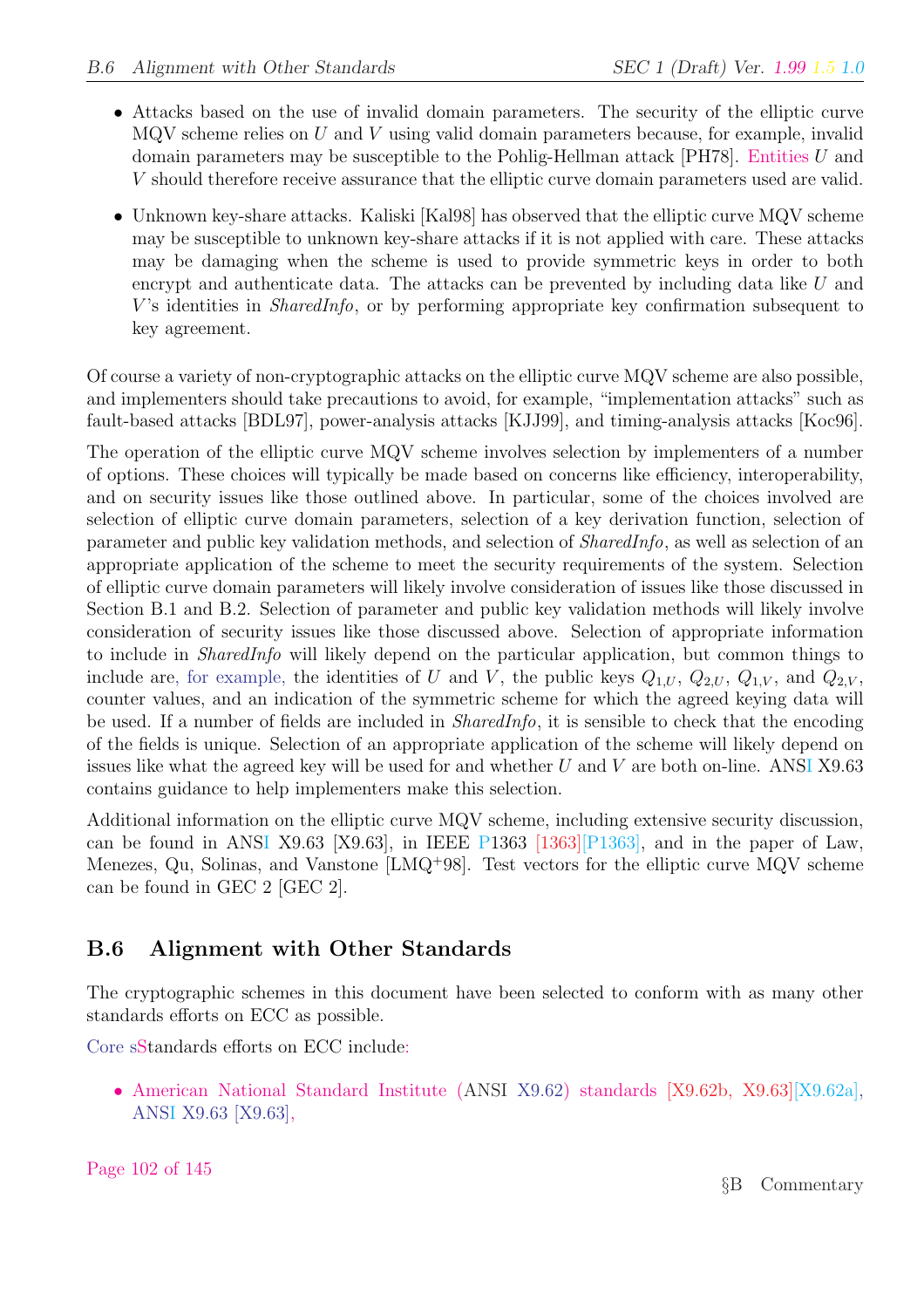- Institute of Electrical and Electronics Engineers (IEEE P1363) standards [1363, 1363A][P1363],
- Internet Engineering Task Force (IETF) documents such as IPSec documents [2409, 4306, Int06a, 4753], TLS documents [2246, 4492], S/MIME documents [2630, 3278], and PKIX documents [3279, Int06b, 5480],
- International Standards Organization (ISO 14888-3) standards [14888-3] and ISO 15946 [14888-3, 15946-1, 15946-2, 15946-3, 18033-2],
- New European Schemes for Signatures, Integrity and Encryption [NESSIE],
- National Institute for Standards and Technology (NIST) publications Federal Information Processing Standard (FIPS) [186-2], and Special Publications [800-56A] and [800-90].

Table 4 shows which of the schemes specified in this document are included in these efforts. More details are given below.

| Standard               | Schemes included           |
|------------------------|----------------------------|
| ANSI X9.62             | <b>ECDSA</b>               |
| ANSI X9.63             | ECIES, ECDH, ECMQV         |
| <b>IEEE P1363</b>      | ECDSA, ECDH, ECMQV         |
| <b>IEEE 1363A</b>      | <b>ECIES</b>               |
| <b>IETF IPSec</b>      | <b>ECDH</b>                |
| <b>IETH TLS</b>        | <b>ECDH</b>                |
| <b>IETF PKIX</b>       | <b>ECDSA</b>               |
| <b>IETF S/MIME</b>     | ECDSA, ECDH, ECMQV, ECWKTS |
| ISO 14888-3            | <b>ECDSA</b>               |
| ISO 15946              | ECDSA, ECDH, ECMQV         |
| IS 18033-2             | <b>ECIES</b>               |
| <b>NESSIE</b>          | <b>ECDSA</b>               |
| <b>NIST FIPS 186-2</b> | <b>ECDSA</b>               |
| <b>NIST SP 800-56A</b> | ECDH, ECMQV, ECWKTS        |
| <b>NIST SP 800-90</b>  | <b>ECRNG</b>               |

Table 4: Alignment with other core ECC standards

The ANSI X9.62 standard specifies ECDSA for use by the financial services industry. It requires ECDSA to be used with the an ANSI-approved hash function SHA-1, and with elliptic curve domain parameters with  $n > 2^{160}$  to meet the stringent security requirements of the banking industry. Subject to these constraints and other procedural constraints like such as the use of an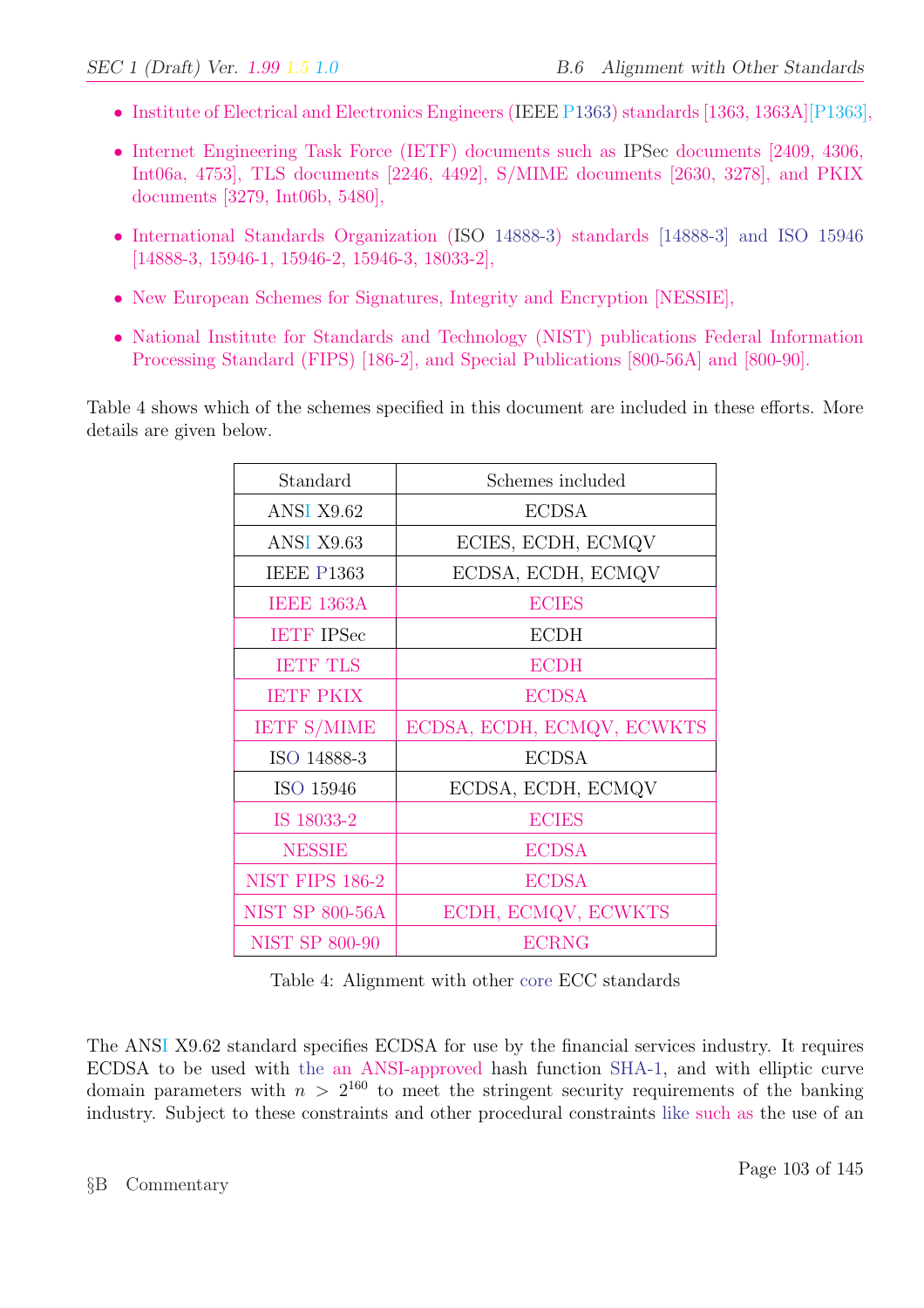ANSI-approved pseudorandom number generator, the specification of ECDSA in this document should comply with ANSI X9.62-2005.

The draft ANSI X9.63 standard specifies key agreement and key transport schemes based on ECC for use by the financial services industry. In particular it specifies various schemes built from ECIES, ECDH, and ECMQV. Like ANSI X9.62, it requires various constraints likesuch as restriction to thean ANSI-approved hash function SHA-1, use of elliptic curve domain parameters with  $n > 2^{160}$ , and use of an ANSI-approved pseudorandom number generator. Subject to these constraints, the specifications of ECDH and ECMQV in this document should be compatible with ANSI X9.63. The specification of ECIES in this document should be similarly compatible with ANSI X9.63 when used with the XOR symmetric encryption scheme. (ANSI X9.63 is concerned specifically with key transport of short keys and hence support for a TDES or AES symmetric encryption option is not so desirable there as it is here where longer messages may be encrypted.)

The draft IEEE P1363 standard has a wide scope encompassing schemes based on the integer factorization problem, the traditional discrete logarithm problem, and the ECDLP. The techniques based on ECC specified in IEEE P1363 include general descriptions of ECDSA (known in IEEE P1363 as ECSSA), ECDH (known as ECKAS-DH1), and ECMQV (known as ECKAS-MQV). The specifications of ECDSA, ECDH, and ECMQV in this document should comply with IEEE P1363. ECIES has been submitted for inclusion in the proposed addendum to IEEE P1363,

The IEEE P1363A [P1363a] standard is an addendum of IEEE 1363 and includes additional public key cryptography schemes. In particular, it includes ECIES.

The IPSec standards include support for a variant of ECDH. The particular variant of ECDH differs from ECDH as specified in this document in as much as it uses different octet string point representations. In addition, the default elliptic curve domain parameters in IPSec are parameters over  $\mathbb{F}_{2^m}$  with m composite and they do not use prime order base points. Draft updates to IPSec will allow a greater variety of elliptic curves. Aside from these technicalities, the specification of ECDH in this document should be broadly compliant with IPSec. Also there is support for using ECDSA as an authentication mechanism in IPSec.

The TLS standards include support for ECDH and ECDSA that are broadly compliant with this document. One distinction to note (which also applies to IPSec) is that TLS uses its own key derivation function.

The S/MIME standards include support for ECDSA, ECDH and ECMQV that are strongly compliant to this standard.

The PKIX standards include support for ECDSA, specifically for certificate authorities to use for signing a certificate. They overlap considerably with Appendix C of this document. Indirect support for other algorithms is anticipated, primarily through indications in the certificate for which algorithm of ECDSA, ECDH, or ECMQV the public key is intended, but perhaps also for providing proof-of-possession.

The ISO 14888-3 standard specifies very general signature mechanisms. The specification of ECDSA in this document should comply with ISO 14888-3.

The draft ISO 15946 standards specify cryptographic techniques based on ECC. ISO 15946-2 specifies a variety of signature schemes including ECDSA. The specification of ECDSA in this document should comply with ISO 15946-2. ISO 15946-3 specifies a variety of key establishment

Page 104 of 145

§B Commentary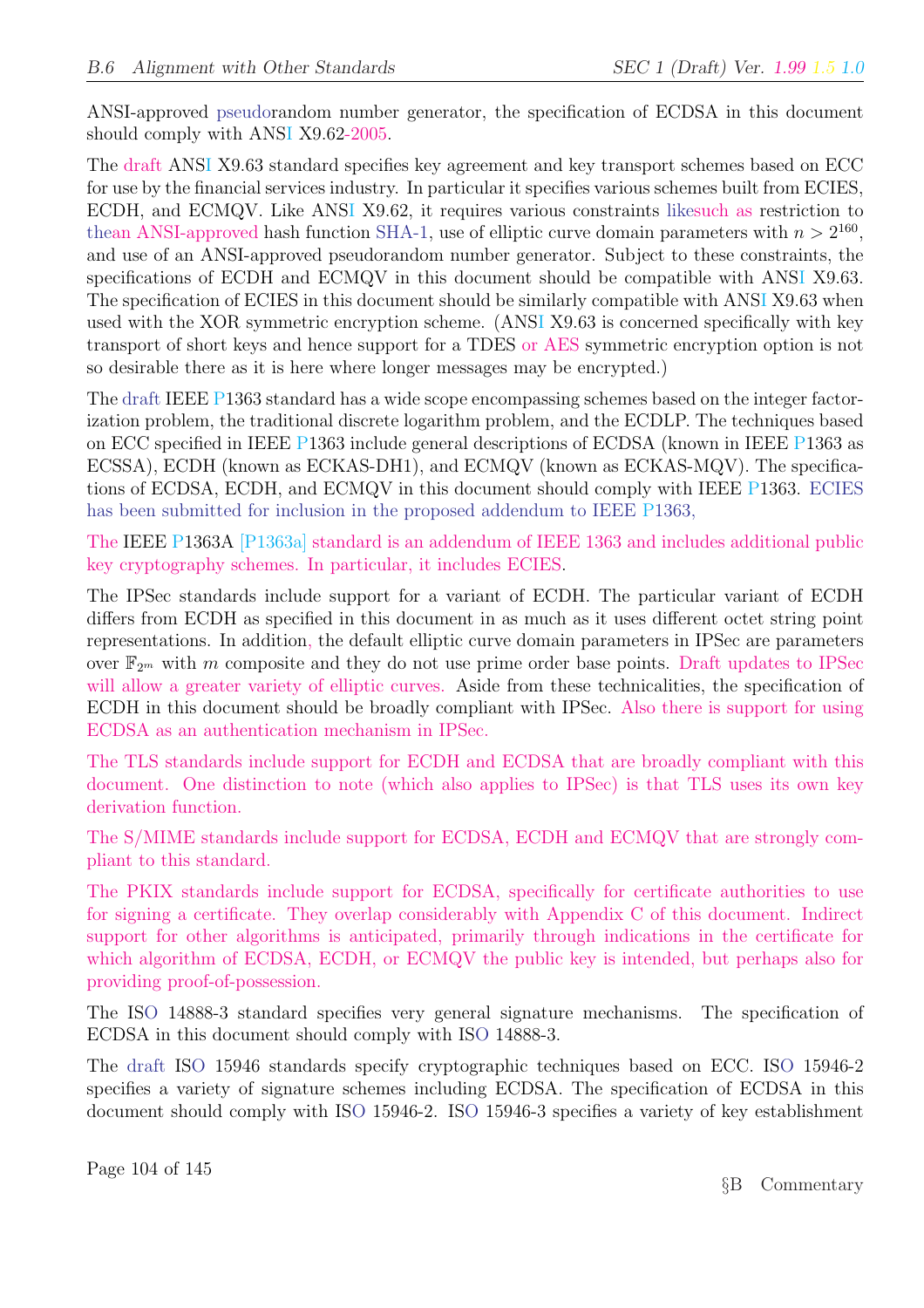schemes including some based on ECDH and ECMQV. The specifications of ECDH and ECMQV in this document should be compatible with ISO 15946-3.

The draft IS 18033 standards specify encryption techniques schemes. IS 18033-2 specifies a variety of asymmetric encryption techniques, including ECIES.

The NESSIE report recommends a variety of cryptographic techniques. The NESSIE report includes implementation specifics, security analysis, and performance analysis for each technique. One of the recommended signature schemes is ECDSA. The April 2004 draft [NESSIE] however, excludes a check that  $r \neq 0$ , which makes ECDSA insecure if the verifier does not know how the base point G was generated.

The NIST publication FIPS 186-2 specifies two digital signature algorithms, one being ECDSA. For the most part, the specification is by reference to ANS X9.62. A replacement FIPS 186-3 is underway, and will continue to include ECDSA. The specification of ECDSA here is compliant with the current draft of FIPS 186-3 [186-3].

The NIST Special Publication 800-56A specifies a variety of techniques for key establishment, including ECDH and ECMQV. The versions of ECDH and ECMQV specified here can be implemented in a way compliant to NIST SP 800-56A.

The NIST Special Publication 800-90 specifies a variety of deterministic random number generators, including the Dual EC DRBG, which is equivalent to ECRNG specified here. For certain choices of parameters, the ECRNG is compliant to NIST SP 800-90.

A variety of standards build on the core standards above. In particular: The FSTC FSML standard [Fin99] allows ECDSA as specified in ANSI X9.62 to be used to sign electronic checks and other electronic financial documents. The PKIX ECDSA standard [Int99] specifies how to use ECDSA as specified in ANSI X9.62 [X9.62a] within the PKIX certification framework. The SSL/TLS ECC standard [Int98] specifies how to use ECDSA, ECDH, and ECMQV as specified in ANSI X9.62, ANSI X9.63, and IEEE P1363 in SSL/TLS. The WAP WTLS standard [WTLS] specifies a protocol similar in spirit to SSL/TLS but tailored to the needs of the wireless telecommunications industry. It allows use of ECDSA and ECDH as specified in IEEE P1363. From the discussion above on the alignment of this document with other core standards, it can be seen that the schemes in this document should be appropriate for use by implementers of the FSTC FSML standard, the PKIX ECDSA standard, the SSL/TLS ECC standard, and the WAP WTLS standard.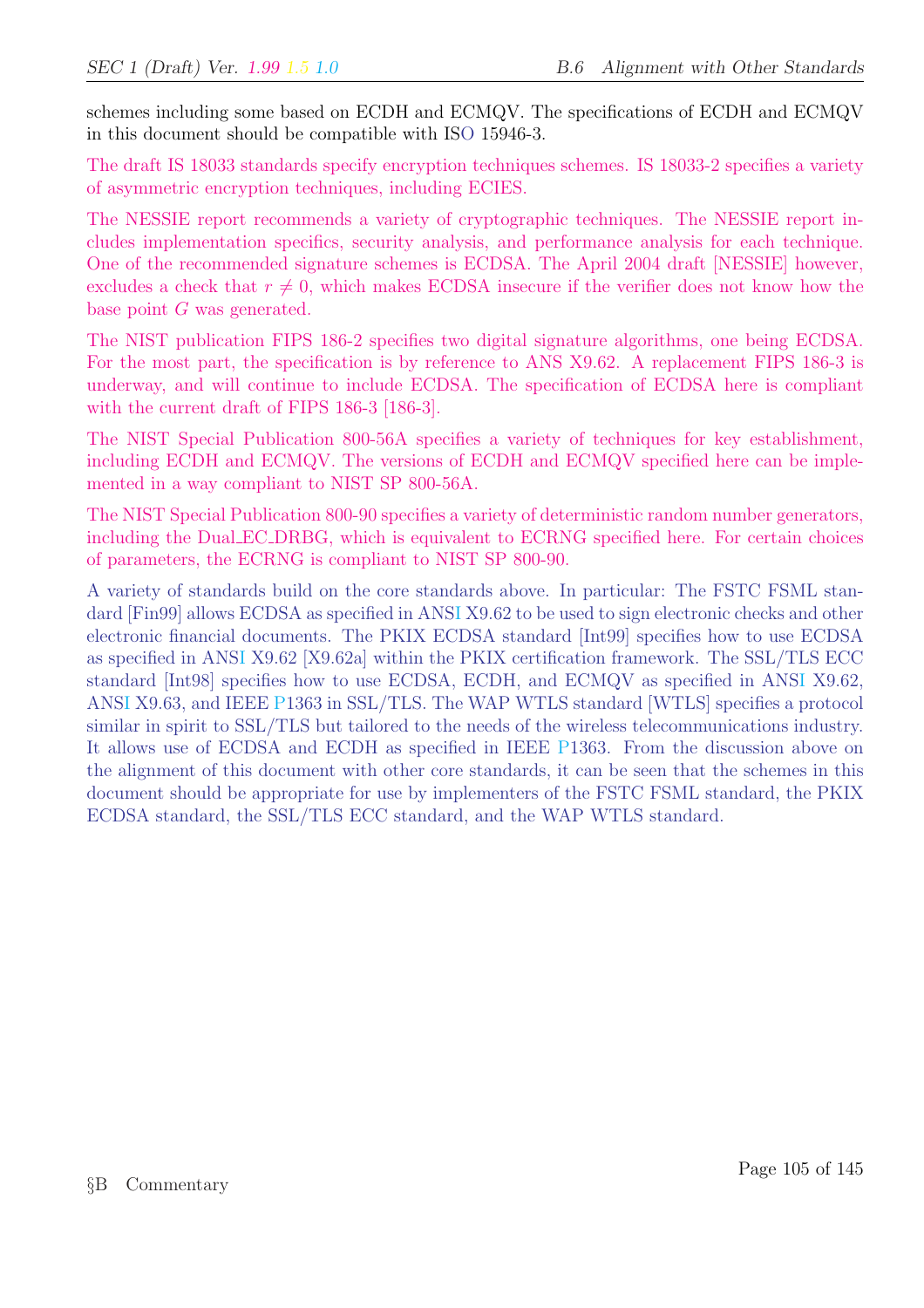# C ASN.1 for Elliptic Curve Cryptography

This section<sup>9</sup> specifies suggests the ASN.1 syntax that which may should be used when ASN.1 syntax is used to convey parts of this information when. Generally, the ASN.1 syntax needs to be suitably encoded via, for example, DER [X.690]. Several different types of information may need to be conveyed during the operation of the schemes specified in this document. Section C.1 recommends syntax to describe finite fields. Section C.2 recommends syntax to describe elliptic curve domain parameters. Section C.3 recommends syntax to describe elliptic curve public keys. Section C.4 recommends syntax to describe elliptic curve private keys. Section C.5 recommends syntax to describe signature and key establishment schemes. Section C.6 recommends syntax to encode information for processing key derivation functions. Section C.7 recommends syntax to encode a protocol data unit, if this is needed. Section C.8 contains the ASN.1 module that holds all the syntax above.

Syntax for other aspects of elliptic curve cryptography, such as object identifiers for specific schemes, may be added in future versions of this document. The syntax provided here profilesfollows the syntax used in ANSI X9.62 [X9.62b][X9.62a] and PKIX [2459], [Int99],[3279] and [Int06b][3279, Int06b, 5480].

## C.1 Syntax for Finite Fields

This section provides the recommended ASN.1 syntax to identify finite fields and specific elements of said fields. The identity of a finite field and a specific field element therein may need to be specified, for example, as part of some elliptic curve domain parameters. The syntax follows ANSI X9.62 [X9.62b][X9.62a, Section 7.1].

The finite fields of interest in this document are prime fields and characteristic-two fields. A finite field is identified by a value of type FieldID:

```
FieldID { FIELD-ID:IOSet } ::= SEQUENCE { -- Finite field
      fieldType FIELD-ID.&id({IOSet}),
      parameters FIELD-ID.&Type({IOSet}{@fieldType})
}
```
The governor FIELD-ID of the parameter FIELD-ID:IOSet is defined as the following open type that is defined in ITU-T X.681 [X.681, Annex A].

FIELD-ID ::= TYPE-IDENTIFIER

(and hence the dummy argument IOSet must be of said type). The term "open type" means that a "hole" is left in both components that are filled at the time of usage. The component relation constraint {IOSet}{@fieldType} binds the argument IOSet to the identifier fieldType.

Only two field types are permitted, namely, prime fields and characteristic-two fields.

FieldTypes FIELD-ID ::= {

<sup>&</sup>lt;sup>9</sup>Id: asn1.tex, v 1.109 2009/04/24 18:29:05 dbrown Exp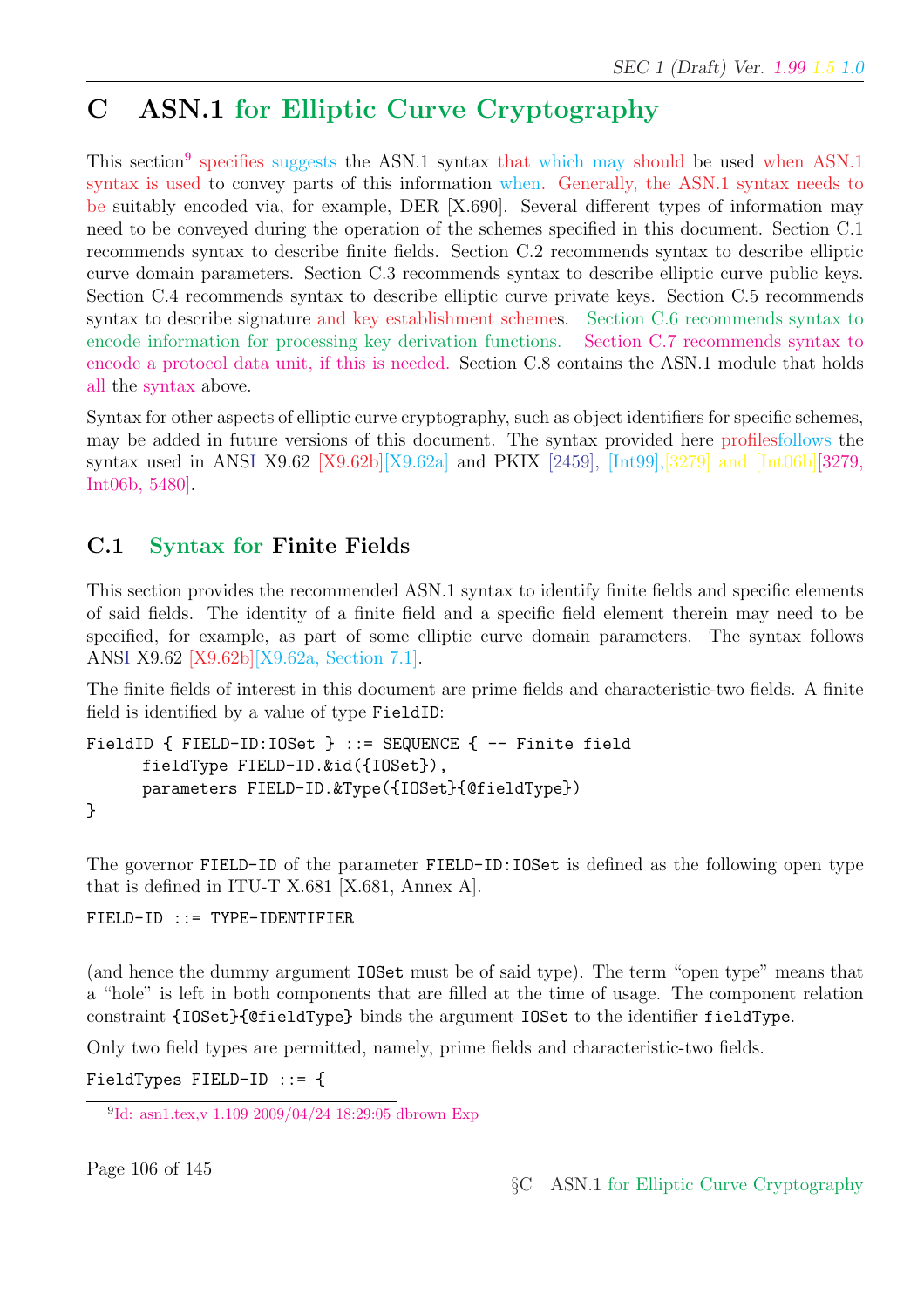```
{ Prime-p IDENTIFIED BY prime-field } |
{ Characteristic-two IDENTIFIED BY characteristic-two-field }
```
A prime field is specified by the identifier prime-field of type Prime-p (below) comprising an integer which is the size of the field.

```
prime-field OBJECT IDENTIFIER ::= { id-fieldType 1 }
Prime-p ::= INTEGER -- Field of size p.
```
The object identifier id-fieldType (above) is the root of a tree containing object identifiers of each field type. It is defined as the following arc from ANSI.

id-fieldType OBJECT IDENTIFIER ::= { ansi-X9-62 fieldType(1)}

where

}

```
ansi-X9-62 OBJECT IDENTIFIER ::= {
      iso(1) member-body(2) us(840) 10045
}
```
A characteristic-two finite field is specified by the identifier characteristic-two-field of type Characteristic-two (below) comprising the size of the field, the type of basis used to express elements of the field, and the polynomial used to generate the field (in the case of a polynomial basis).

```
characteristic-two-field OBJECT IDENTIFIER ::= { id-fieldType 2 }
Characteristic-two ::= SEQUENCE {
     m INTEGER, -- Field size 2m
     basis CHARACTERISTIC-TWO.&id({BasisTypes}),
     parameters CHARACTERISTIC-TWO.&Type({BasisTypes}{@basis})
}
```
The type CHARACTERISTIC-TWO (above) is defined by the following.

CHARACTERISTIC-TWO ::= TYPE-IDENTIFIER

The basis types of interest are normal bases (that are not used here), trinomial bases, or pentanomial bases. (See Section 2.1.2 for further information.)

```
BasisTypes CHARACTERISTIC-TWO ::= {
      { NULL IDENTIFIED BY gnBasis } |
      { Trinomial IDENTIFIED BY tpBasis } |
      { Pentanomial IDENTIFIED BY ppBasis },
      ...
  }
```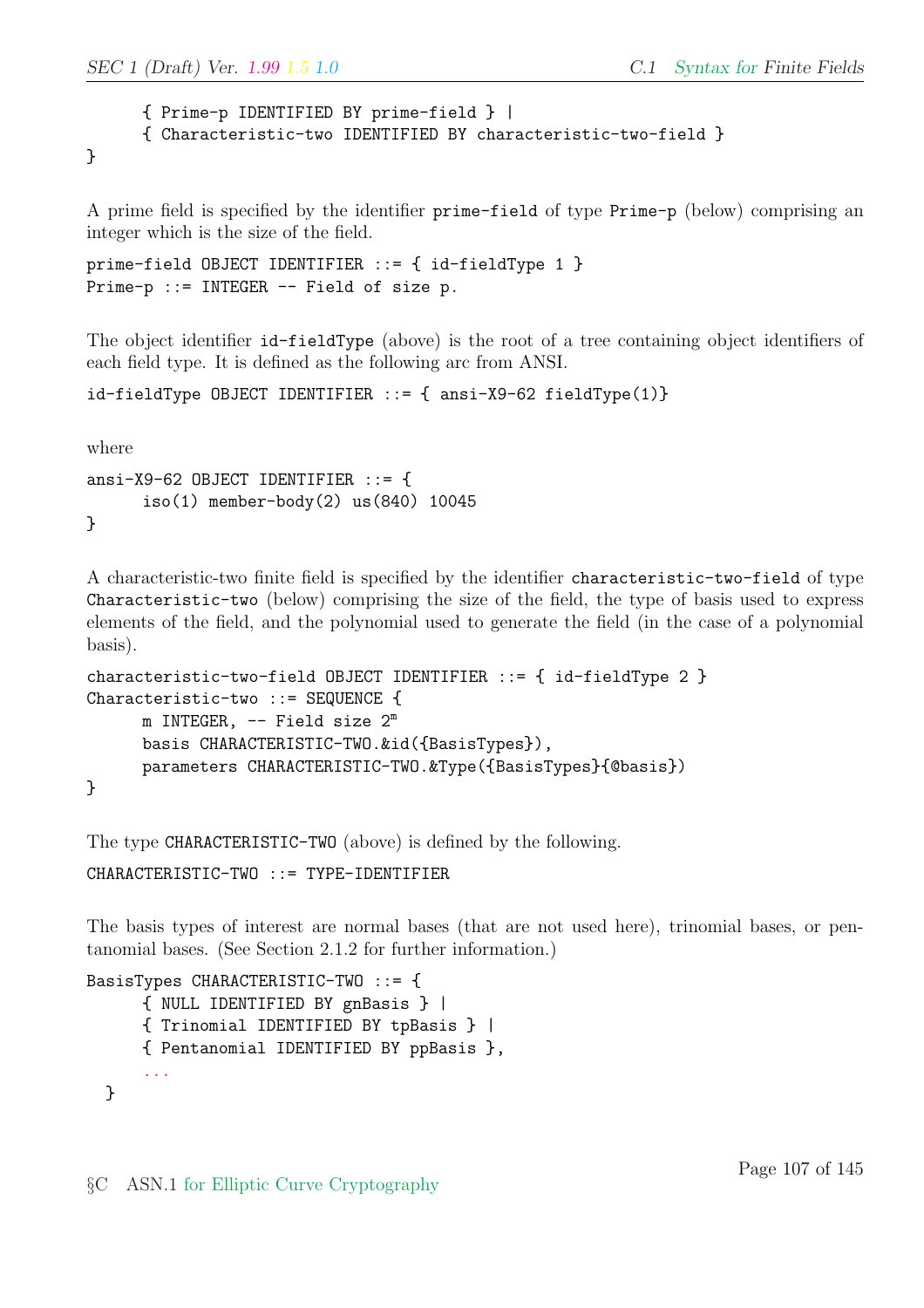Normal bases are specified by the object identifier gnBasis (below) with NULL parameters. Trinomial bases are specified by the object identifier tpBasis (below) with a parameter Trinomial that specifies the degree of the middle term in the defining trinomial. Pentanomial bases are specified by the object identifier ppBasis (below) with a parameter Pentanomial that specifies the degrees of the three middle terms in the defining pentanomial.

```
gnBasis OBJECT IDENTIFIER ::= { id-characteristic-two-basis 1 }
tpBasis OBJECT IDENTIFIER ::= { id-characteristic-two-basis 2 }
ppBasis OBJECT IDENTIFIER ::= { id-characteristic-two-basis 3 }
```
The identifier id-characteristic-two-basis (above) is defined as the following.

```
id-characteristic-two-basis OBJECT IDENTIFIER ::= {
     characteristic-two-field basisType(3)
```

```
}
```
The degrees of the polynomials that define the finite fields are specified by the following.

```
Trinomial ::= INTEGER
Pentanomial ::= SEQUENCE {
     k1 INTEGER, - k1 > 0
     k2 INTEGER, - k2 > k1k3 INTEGER - - k3 > k2}
```
Finally, a specific field element is represented by the following type

FieldElement ::= OCTET STRING

whose value is the octet string obtained from the conversion routines given in Section 2.3.5.

#### C.2 Syntax for Elliptic Curve Domain Parameters

Elliptic curve domain parameters may need to be specified, for example, during the setup operation of a cryptographic scheme based on elliptic curve cryptography. There are a number of ways of specifying elliptic curve domain parameters. Here the following syntax, as a choice of three parameters, is recommended (following [Int99][3279, Int06b, 5480]) for use in X.509 certificates and elsewhere.

```
ECDomainParameters{ECDOMAINCURVES:IOSet} ::= CHOICE {
     specifiedecParameters SpecifiedECDomainECParameters,
     namedCurve CURVESECDOMAIN.&id({IOSet}),
     implicitCA NULL
```

```
}
```
Page 108 of 145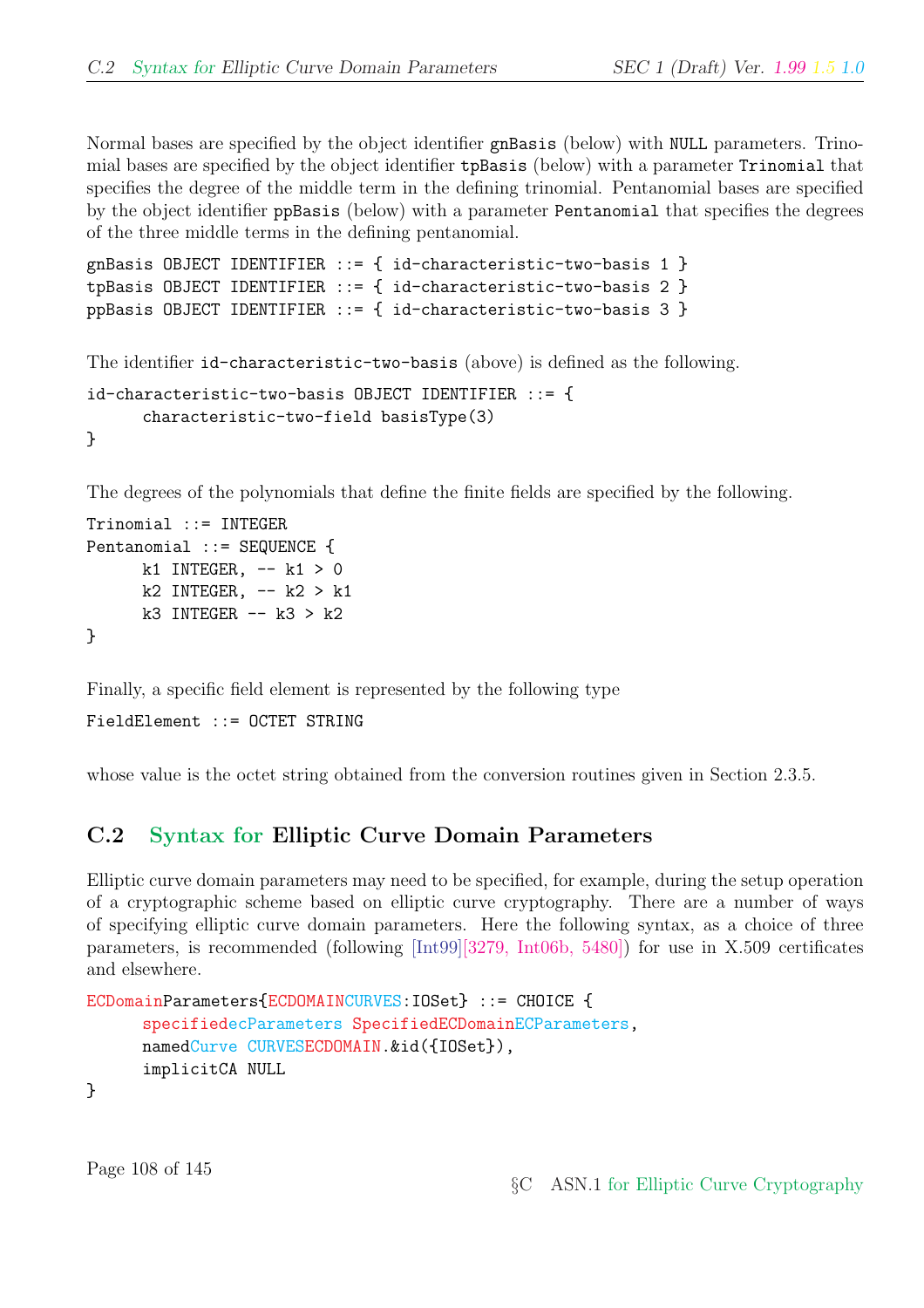The choice of three parameters representation methods (above) allows detailed specification of all required values using either:

- The choice ecParameters specified which explicitly identifies all the parameters, or,
- The use of a choice namedCurvespecifiednamed as an object identifier substitute for identifying a particular set of elliptic curve domain parameters which implicitly identifies the parameters by reference to a well-knonw set of parameters, or
- The choice implicitCA which indicates the the parameters are inherited from elsewhere to indicate that the parameters are explictly defined elsewhere which indicates that the parameters are the same as those of certification authority certifying the public key.

The valid values for the namedCurve choice are constrained to those within the class ECDOMAINCURVES (defined below and explained further in SEC 2 [SEC 2]  $GEC 1$  [GEC 1] ).

The three choices described above are completely specified in the remainder of this section.

The choice ecParameters explicitly identifies the elliptic curve domain parameters, if neede be, via the following syntax.

The following syntax is used to describe explicit representations of elliptic curve domain parameters, if need be. The inclusion of the cofactor is strongly recommended.

```
SpecifiedECDomainECParameters ::= SEQUENCE {
      version SpecifiedECDomainVersionINTEGER { ecpVer1(1) } (ecdpVer1 | ecdpVer2 |
ecdpVer3, ...),
      fieldID FieldID {{FieldTypes}},
      curve Curve,
      base ECPoint,
      order INTEGER,
      cofactor INTEGER OPTIONAL,
      hash HashAlgorithm OPTIONAL,
       ...
}
```
The components of type SpecifiedECDomainParameters have the following meanings.

- The component version is the version number of the ASN.1 type with a value of 1, 2 or 3. The notation above creates an INTEGER named ecpVer1 and assigns to it the value one. It The notation above is used to constrain version to a single set of values. The meaning of these three values are as follows. Details to be added.If version is ecdpVer2, then the curve and the base point shall be generated verifiably at random, and curve, seed shall be present. If version is ecdpVer3, then the curve is not generated verifiably at random but the base point is, and curve.seed shall be present.
- The component fieldID identifies the finite field over which the elliptic curve is defined and was discussed in Section C.1.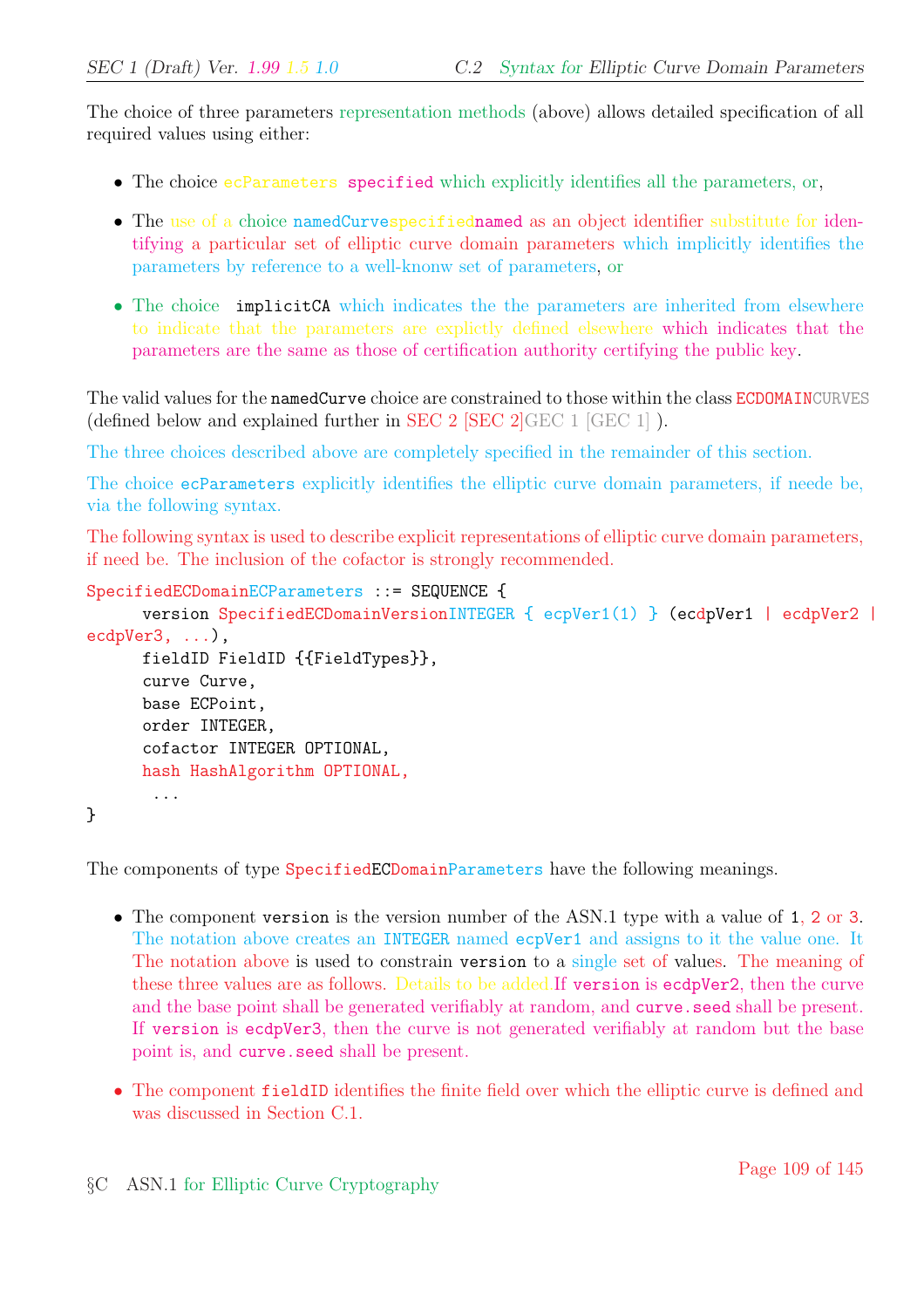- The component curve of type Curve (defined below) specifies the elliptic curve.
- The component base of type ECPoint (defined below) specifies the base point on the elliptic curve curve.
- The component order is the order of the base point base.
- The component cofactor is the order of the curve divided by the order of the base point. Inclusion of the cofactor is optional – however, it is recommended that that the cofactor be included in order to facilitate interoperability between implementations.
- The component hash is the hash function used to generate the domain parameters verifiably at random.

The type SpecifiedECDomainVersion is a subtype of INTEGER and is used to constrain the set of versions.

```
SpecifiedECDomainVersion ::= INTEGER {
      ecdpVer1(1),
      ecdpVer2(2),
      ecdpVer3(3)
}
```
The type Curve itself is by the following, namely is defined as follows, by specifying the coefficients of the defining equation of the elliptic curve and an optional seed. (If the curve was generated verifiably at random using a seed value with a hash function such as SHA-1 as specified in ANSI X9.62 [X9.62b] [X9.62a] then said seed may be included as the seed component so as to allow a recipient to verify that the curve was indeed so generated using said seed.)

```
Curve ::= SEQUENCE {
     a FieldElement,
     b FieldElement,
     seed BIT STRING OPTIONAL
     -- Shall be present if used in SpecifiedECDomain
     -- with version equal to ecdpVer2 or ecdpVer3
}
```
An elliptic curve point itself is represented by the following type

```
ECPoint ::= OCTET STRING
```
whose value is the octet string obtained from the conversion routines given in Section 2.3.3.

The class ECDOMAINCURVES, defined as follows, is used to specify a named curve.

```
CURVESECDOMAIN ::= CLASS {
     &id OBJECT IDENTIFIER UNIQUE
```

```
}
```
Page 110 of 145

§C ASN.1 for Elliptic Curve Cryptography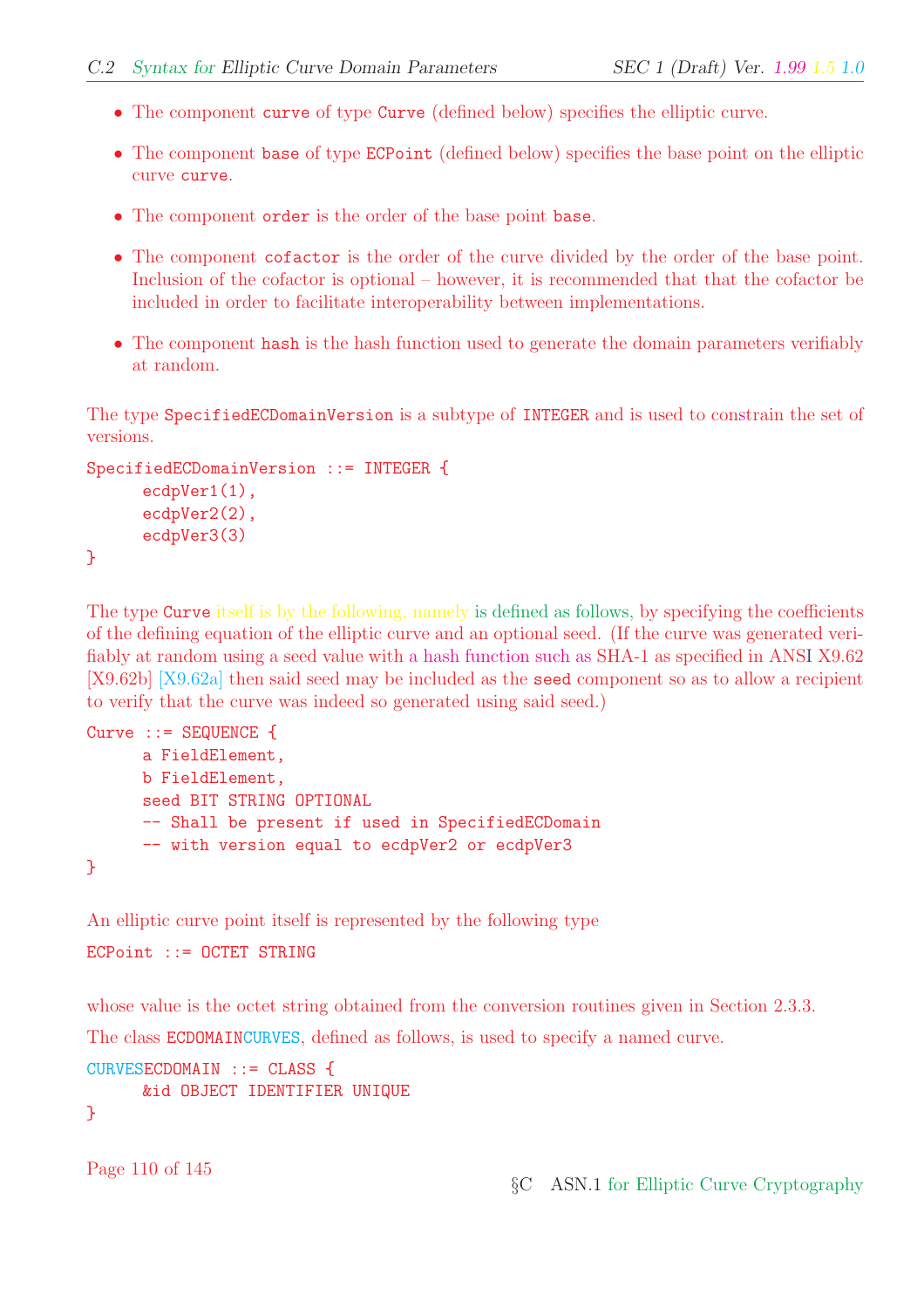WITH SYNTAX { ID &id }

For example, the curve sect163k1, defined in SEC 2 [SEC 2]GEC 1 [GEC 1], is denoted by the syntax ID sect163k1. The beauty of the above syntax is that valid values fo the choice namedCurve can be constrained.

The following syntax, included here for completeness, may be extended by other standards and implementations to specify the list of supported named curves. One such extension may be found in SEC 2 [SEC 2] GEC 1 [GEC 1]; another such extension may be found in ANSI X9.62 [X9.62b][X9.62a].

```
SECGCurveNames ECDOMAINCURVES::= {
```

```
... -- named curves
```
}

The choice implicitlyCA indicates that elliptic curve domain parameters are inherited from elsewhere. This choice must be used with care because it is important that elliptic curve key pairs are bound to the correct parameters so that an attacker is not able to coerce the use of the key pair with a differetn set of parameters.

Situations where use of the implicitlyCA choice may be appropriate include applications which use fixed parameters and applications where user parameters are inherited from Certificate Authority parameters.

The following type HashAlgorithm is used to specify a hash function.

```
HashAlgorithm ::= AlgorithmIdentifier {{ HashFunctions }}
```
The information object set HashFunctions specifies the allowed hash functions currently:

```
HashFunctions ALGORITHM ::= {
     {OID sha-1} | {OID sha-1 PARMS NULL } |
     {OID id-sha224} | {OID id-sha224 PARMS NULL } |
     {OID id-sha256} | {OID id-sha256 PARMS NULL } |
     {OID id-sha384} | {OID id-sha384 PARMS NULL } |
     {OID id-sha512} | {OID id-sha512 PARMS NULL } ,
      ... -- Additional hash functions may be added in the future }
```
When the parameters field of HashAlgorithm is constrained to the type NULL, then the parameters should be omitted.

The following object identifiers are used above to identify specific hash functions.

```
sha-1 OBJECT IDENTIFIER ::= {iso(1) identified-organization(3)
     oiw(14) secsig(3) algorithm(2) 26}
id-sha OBJECT IDENTIFIER ::= { joint-iso-itu-t(2) country(16) us(840)
     organization(1) gov(101) csor(3) nistalgorithm(4) hashalgs(2) }
id-sha224 OBJECT IDENTIFIER ::= { id-sha 4 }
```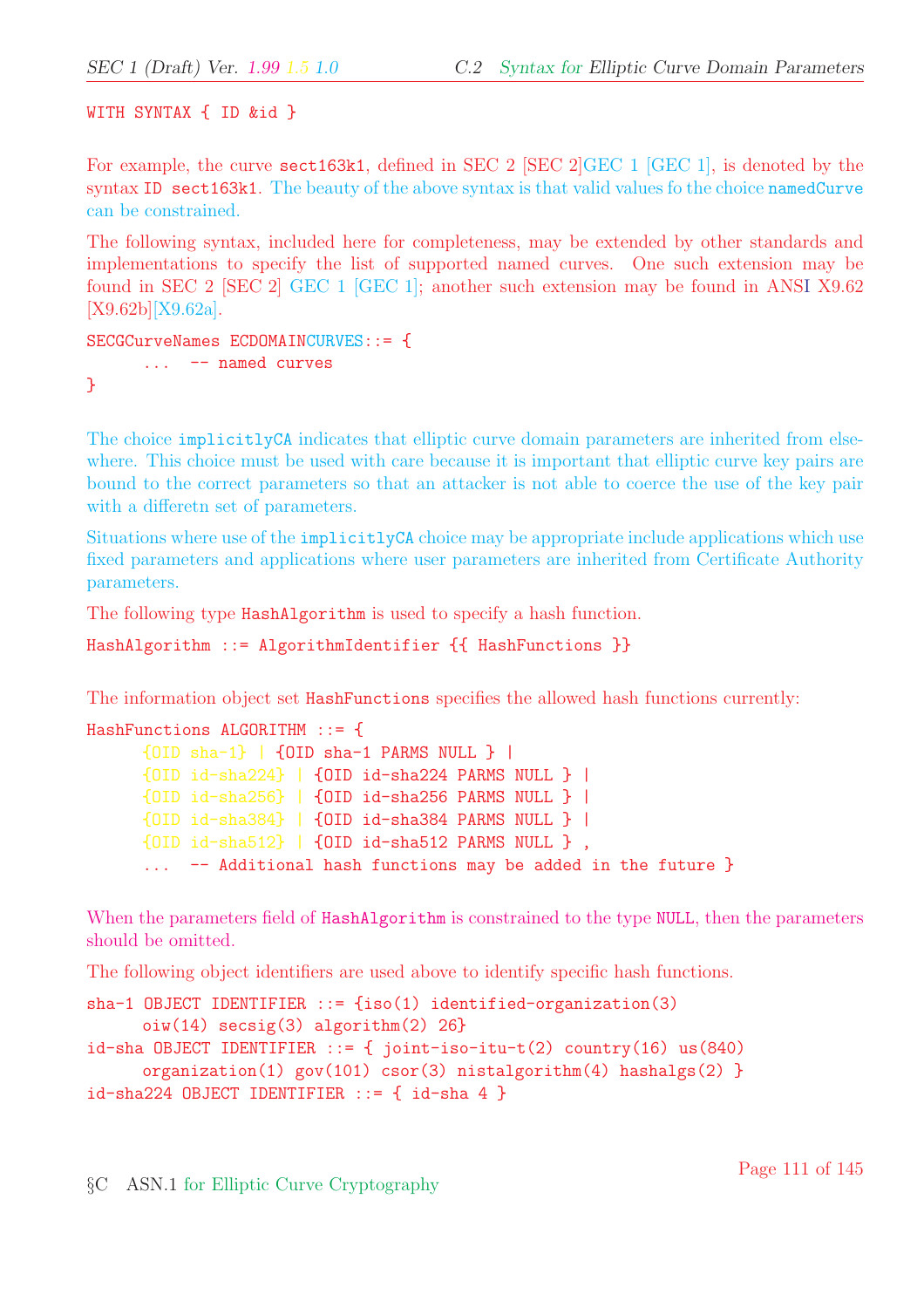```
id-sha256 OBJECT IDENTIFIER ::= { id-sha 1 }
id-sha384 OBJECT IDENTIFIER ::= { id-sha 2 }
id-sha512 OBJECT IDENTIFIER ::= { id-sha 3 }
```
#### C.3 Syntax for Elliptic Curve Public Keys

Elliptic curve public keys may need to be specified, for example, during the key deployment phase of a cryptographic scheme based on elliptic curve cryptography. An elliptic curve public key is a point on an elliptic curve and may be represented in a variety of ways using ASN.1 syntax. Here the following syntax is recommended (following [Int99][3279, Int06b, 5480]) for use in X.509 certificates and elsewhere, where public keys are represented by the ASN.1 type SubjectPublicKeyInfo.

```
SubjectPublicKeyInfo ::= SEQUENCE {
     algorithm AlgorithmIdentifier {{ECPKAlgorithms}} (WITH COMPONENTS
           {algorithm, parameters}) ,
     subjectPublicKey BIT STRING
}
```
The component algorithm specifies the type of public key and associated parameters employed and the component subjectPublicKey specifies the actual value of said public key.

The parameter type AlgorithmIdentifier above tightly binds together a set of algorithm object identifiers and their associated parameters types. The type AlgorithmIdentifier is defined as follows.

```
AlgorithmIdentifier{ ALGORITHM:IOSet } ::= SEQUENCE {
     algorithm ALGORITHM.&id({IOSet}),
     parameters ALGORITHM.&Type({IOSet}{@algorithm}) OPTIONAL
}
```
The governing type ALGORITHM (above) is defined to be the following object information object.

```
ALGORITHM ::= CLASS {
      &id OBJECT IDENTIFIER UNIQUE,
      &Type OPTIONAL
}
      WITH SYNTAX { OID &id [PARMS &Type] }
```
When SubjectPublicKeyInfo is used to specify an elliptic curve public key, the sole parameter in the reference of type AlgorithmIdentifier refers either to the object ecPublicKeyType (below) or the object ecdsa-SHA1 (as defined in ANSI X9.62 [X9.62b][X9.62a, Section 7.4]). (Additional algorithm identifiers may be added.)

ECPKAlgorithms ALGORITHM ::= { ecPublicKeyType |

Page 112 of 145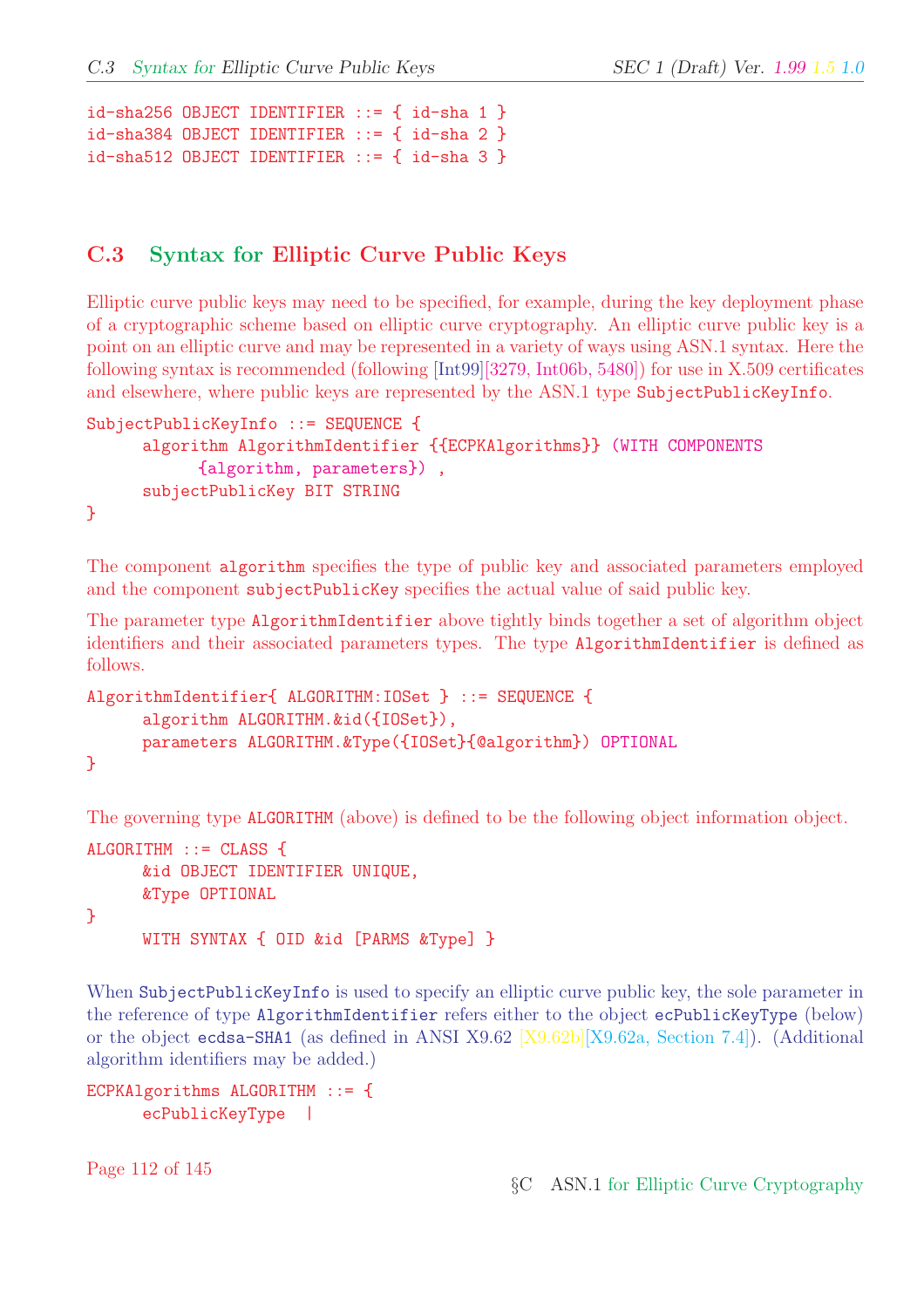```
ecPublicKeyTypeRestricted |
     ecPublicKeyTypeSupplemented |
     {OID ecdh PARMS ECDomainParameters {{SECGCurveNames}}} |
     {OID ecmqv PARMS ECDomainParameters {{SECGCurveNames}}},
      ...
}
ecPublicKeyType ALGORITHM ::= {
     OID id-ecPublicKey PARMS ECDomainParameters {{SECGCurveNames}}
}
```
The object identifier id-ecPublicKey designates an elliptic curve public key. It is defined by the following (after ANSI X9.62 [X9.62b][X9.62a, Section 6.1]) to be used whenever an object identifier for an elliptic curve public key is needed. (Note that this syntax applies to all elliptic curve public keys regardless of their designated use.)

```
id-ecPublicKey OBJECT IDENTIFIER ::= { id-publicKeyType 1 }
```
where

```
id-publicKeyType OBJECT IDENTIFIER ::= { ansi-X9-62 keyType(2) }
```
The following information object of class ALGORITHM indicates the type of the paramaeters field component of an AlgorithmIdentifier {} containing the OID id-ecPublicKeyRestricted.

```
ecPublicKeyTypeRestricted ALGORITHM ::= {
     OID id-ecPublicKeyTypeRestricted PARMS ECPKRestrictions
}
```
The OID id-ecPublicKeyTypeRestricted is used to identify a public key that has restrictions on which ECC algorithms it can be used with.

```
id-ecPublicKeyTypeRestricted OBJECT IDENTIFIER ::= {
     id-publicKeyType restricted(2) }
```
The type ECPKRestrictions identifies the restrictions on the algorithms that can be used with a given elliptic curve public key.

```
ECPKRestrictions ::= SEQUENCE {
      ecDomain ECDomainParameters {{ SECGCurveNames }},
      eccAlgorithms ECCAlgorithms
}
```
The type ECCAlgorithms is used to identify one or more ECC algorithms, possibly, but not necessarily, in an order of preference.

ECCAlgorithms ::= SEQUENCE OF ECCAlgorithm

§C ASN.1 for Elliptic Curve Cryptography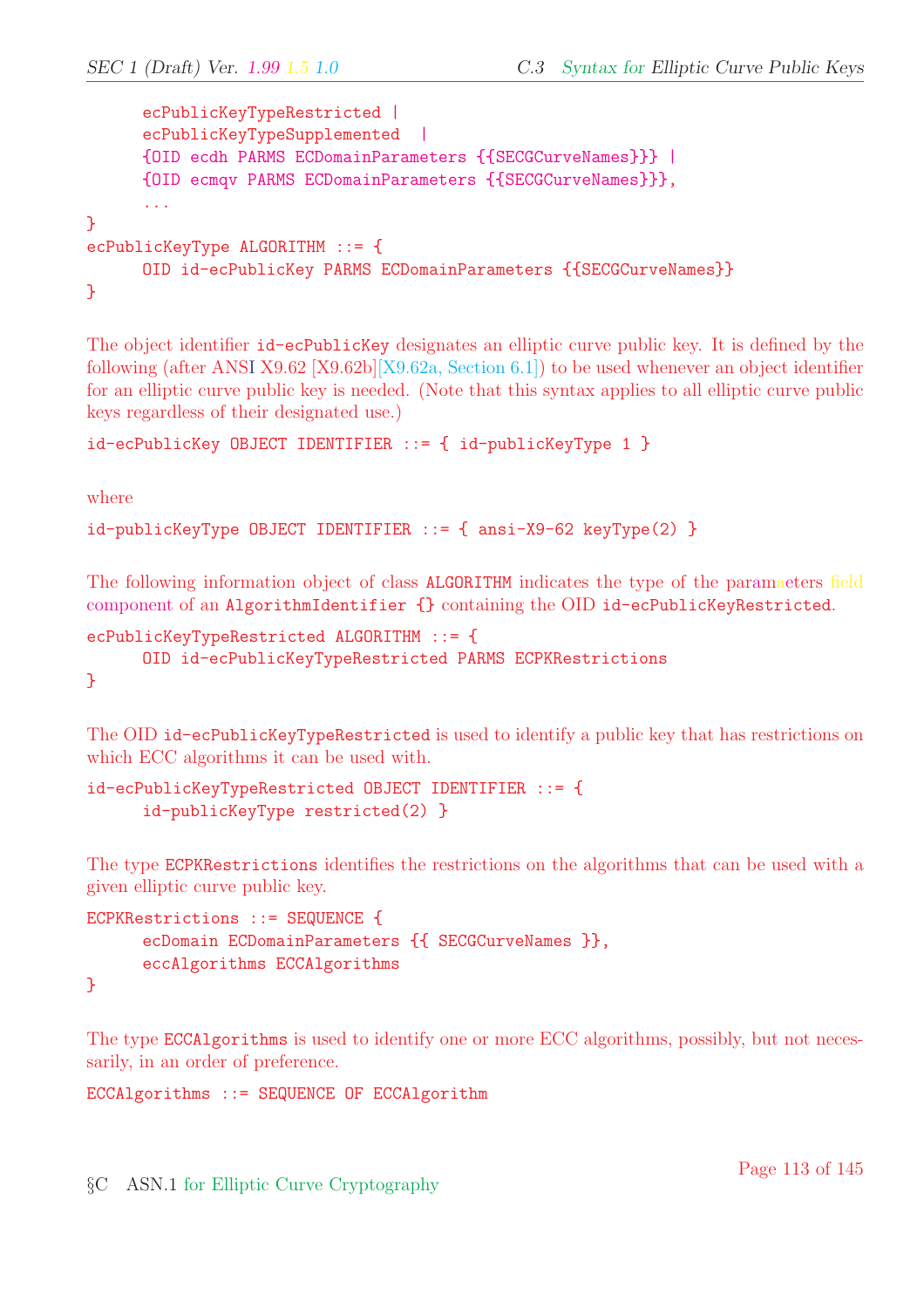The type ECCAlgorithm is a constrained instance of the parameterized type AlgorithmIdentifier {}, and is used to identify an ECC algorithm.

#### ECCAlgorithm ::= AlgorithmIdentifier {{ECCAlgorithmSet}}

When the optional parameters field of ECCAlgorithm is constrained to the type NULL, then it should be omitted. When the optional parameters field is constrained to a type other than NULL, then it should be present.

The component ECDomainParameters was defined in Section C.2 and may contain the elliptic curve domain parameters associated with the public key in question. (Thus the component algorithm indicates that SubjectPublicKeyInfo not only specifies the elliptic curve public key but also the elliptic curve domain parameters associated with said public key.)

Finally, SubjectPublicKeyInfo specifies the public key itself when algorithm indicates that the public key is an elliptic curve public key.

The elliptic curve public key (a value of type ECPoint that is an OCTET STRING) is mapped to a subjectPublicKey (a value encoded as type BIT STRING) as follows: The most significant bit of the value of the OCTET STRING becomes the most significant bit of the value of the BIT STRING and so on with consecutive bits until the least significant bit of the OCTET STRING becomes the least significant bit of the BIT STRING.

The following information object of class ALGORITHM indicates the type of the paramaters field component of an AlgorithmIdentifier {} containing the OID id-ecPublicKeySupplemented.

```
ecPublicKeyTypeSupplemented ALGORITHM ::= {
     OID id-ecPublicKeyTypeSupplemented PARMS ECPKSupplements
}
```
The OID id-ecPublicKeyTypeSupplemented is used to identify a public key that has restrictions on which ECC algorithms it can be used with.

```
secg-scheme OBJECT IDENTIFIER ::= { iso(1)
     identified-organization(3) certicom(132) schemes(1) }
id-ecPublicKeyTypeSupplemented OBJECT IDENTIFIER ::= {
     secg-scheme supplementalPoints(0) }
```
The type ECPKSupplements identifies the supplements (and restrictions) on the algorithms that can be used with a given elliptic curve public key.

```
ECPKSupplements ::= SEQUENCE {
     ecDomain ECDomainParameters {{ SECGCurveNames }},
     eccAlgorithms ECCAlgorithms,
     eccSupplements ECCSupplements }
```
The type ECCSupplements serves to provide a list of multiples of the public key. These multiples

Page 114 of 145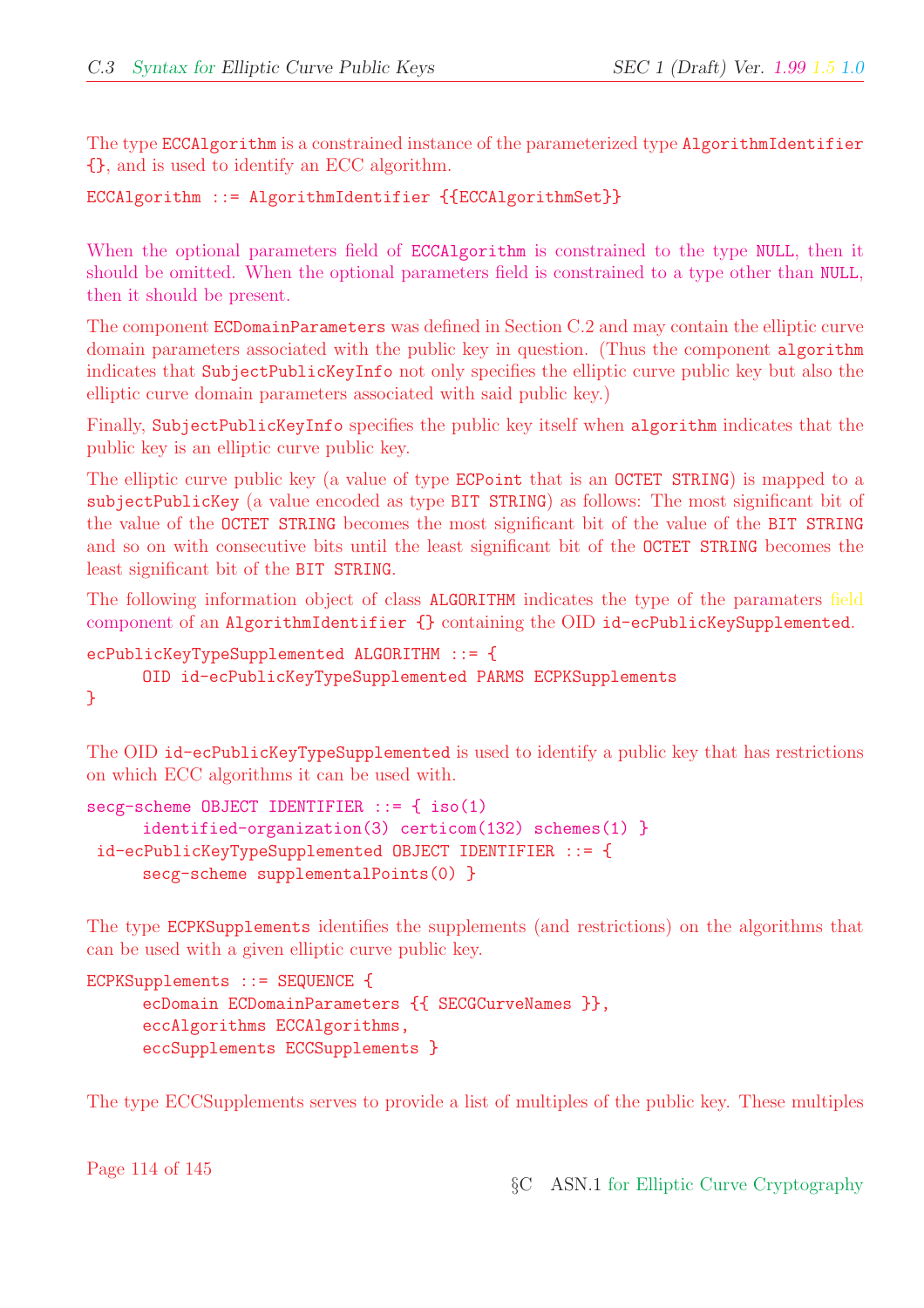can be used to accelerate the public key operations necessary with that public key.

```
ECCSupplements ::= CHOICE {
      namedMultiples [0] NamedMultiples,
      specifiedMultiples [1] SpecifiedMultiples
}
NamedMultiples ::= SEQUENCE {
     multiples OBJECT IDENTIFIER,
     points SEQUENCE OF ECPoint }
SpecifiedMultiples ::= SEQUENCE OF SEQUENCE {
     multiple INTEGER,
     point ECPoint }
```
#### C.4 Syntax for Elliptic Curve Private Keys

An elliptic curve private key may need to be conveyed, for example, during the key deployment operation of a cryptographic scheme in which a Certification Authority generates and distributes the private keys. An elliptic curve private key is an unsigned integer. The following ASN.1 syntax may be used.

```
ECPrivateKey ::= SEQUENCE {
     version INTEGER { ecPrivkeyVer1(1) } (ecPrivkeyVer1),
     privateKey OCTET STRING,
     parameters [0] ECDomainParameters {{ SECGCurveNames }} OPTIONAL,
     publicKey [1] BIT STRING OPTIONAL
}
```
where

- The component version specifies the version number of the elliptic curve private key structure. The syntax above creates the element ecPrivkeyVer1 of type INTEGER whose value is 1.
- The component privateKey is the private key defined to be the octet string of length  $\lceil \log_2 n/8 \rceil$  (where *n* is the order of the curve) obtained from the unsigned integer via the encoding of Section 2.3.7.
- The optional component parameters specifies the elliptic curve domain parameters associated to the private key. The type Parameters was discussed in Section C.2. If the parameters are known by other means then this component may be NULL or omitted.
- The optional component publicKey contains the elliptic curve public key associated with the private key in question. Public keys were discussed in Section C.3. It may be useful to send the public key along with the private key, especially in a scheme such as MQV that involves calculations with the public key.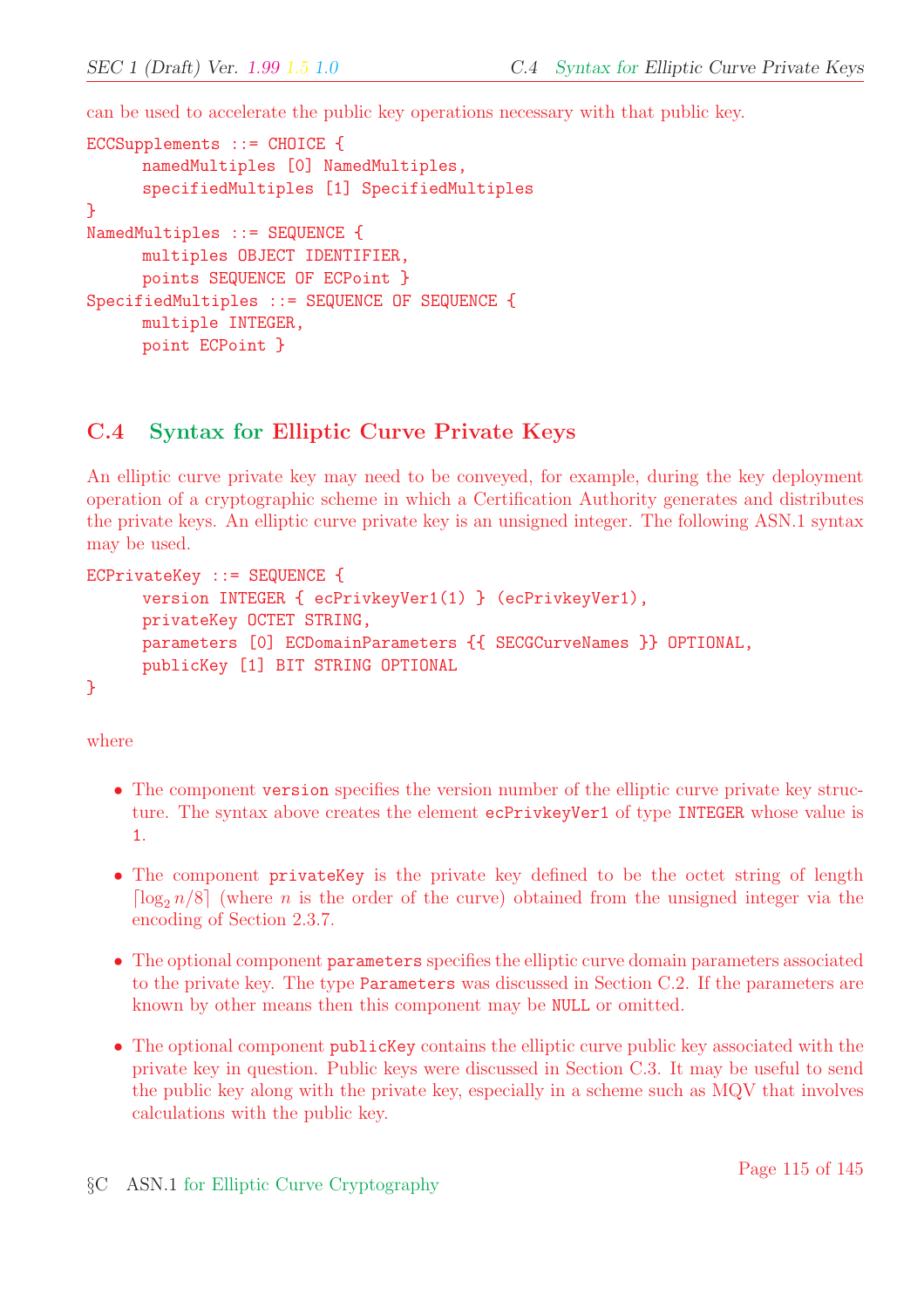The syntax for **ECPrivateKey** may be used, for example, to convey elliptic curve private keys using the syntax for PrivateKeyInfo as defined in PKCS #8 [PKCS8]. In such a case, the value of the component privateKeyAlgorithm within PrivateKeyInfo shall be id-ecPublicKey as discussed in Section C.3 above.

#### C.5 Syntax for Signature and Key Establishment Schemes

Signatures may need to be conveyed from one party to another whenever ECDSA is used to sign a message. The following syntax is recommended to represent actual signatures for use within X.509 certificates, CRLs (following [Int99][3279, Int06b, 5480]), and elsewhere. The signature is conveyed using the parameterized type SIGNED. It comprises the specification of an algorithm of type AlgorithmIdentifier together with the actual signature

When the signature is generated using ECDSA with SHA-1, the algorithm component shall contain the object identifier ecdsa-with-SHA1 (defined below) and the parameters component shall either contain NULL or be absent. The parameters component should be omitted. (The elliptic curve domain parameters must then be obtained from some other source, for example, from the signer's certificate.) In such cases, the ALGORITHM ecdsa-SHA1, defined below, shall be used.

```
ecdsa-with-SHA1 OBJECT IDENTIFIER ::= { id-ecSigType sha1(1)}
ecdsa-with-Recommended OBJECT IDENTIFIER ::= { id-ecSigType recommended(2) }
ecdsa-with-Specified OBJECT IDENTIFIER ::= { id-ecSigType specified(3)}
ecdsa-with-Sha224 OBJECT IDENTIFIER ::= { id-ecSigType specified(3) 1 }
ecdsa-with-Sha256 OBJECT IDENTIFIER ::= { id-ecSigType specified(3) 2 }
ecdsa-with-Sha384 OBJECT IDENTIFIER ::= { id-ecSigType specified(3) 3 }
ecdsa-with-Sha512 OBJECT IDENTIFIER ::= { id-ecSigType specified(3) 4 }
ecdsa-SHA1 ALGORITHM ::= { OID ecdsa-with-SHA1 PARMS NULL }
id-ecSigType OBJECT IDENTIFIER ::= { ansi-X9-62 signatures(4) }
```
The information object set ECDSAAlgorithmSet specifies how the object identifiers above are to be used in algorithm identifiers and also serves to constrain the set of algorithms specifiable in this ASN.1 syntax, when using ECDSA.

```
ECDSAAlgorithmSet ALGORITHM ::= {
       {OID ecdsa-with-SHA1} |
       {OID ecdsa-with-SHA1 PARMS NULL} |
       {OID ecdsa-with-Recommended} |
      {OID ecdsa-with-Recommended PARMS NULL} |
     {OID ecdsa-with-Specified PARMS HashAlgorithm } |
     {OID ecdsa-with-Sha224 PARMS NULL} |
     {OID ecdsa-with-Sha256 PARMS NULL} |
     {OID ecdsa-with-Sha384 PARMS NULL} |
     {OID ecdsa-with-Sha512 PARMS NULL} ,
      ... -- More algorithms need to be added
```

```
}
```
Page 116 of 145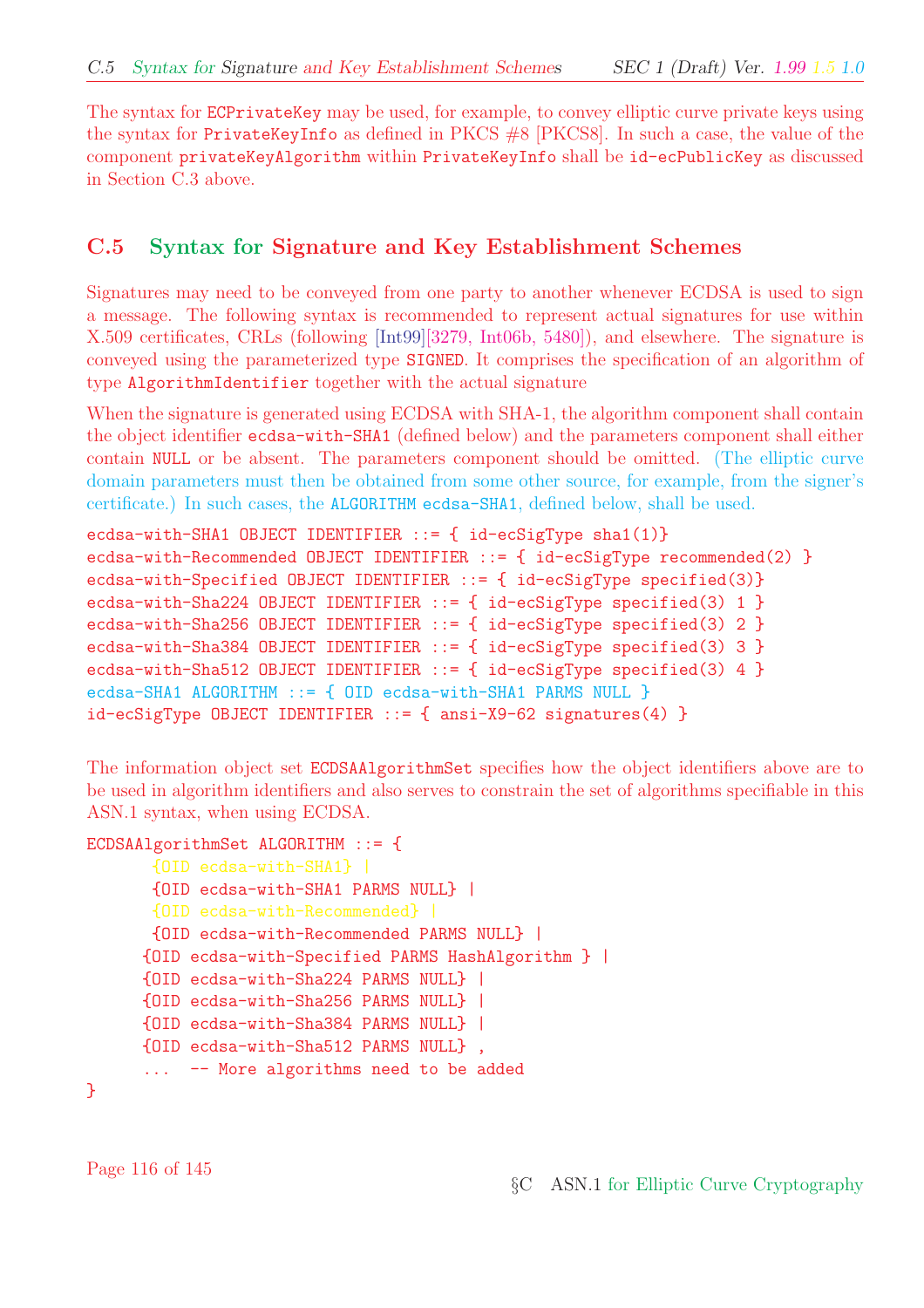The information object set ECCAlgorithmSet specifies the ECC algorithms that can be identified with this syntax.

```
ECCAlgorithmSet ALGORITHM ::= {
      ECDSAAlgorithmSet |
      ECDHAlgorithmSet |
      ECMQVAlgorithmSet |
      ECIESAlgorithmSet |
      ECWKTAlgorithmSet ,
      ...
}
```
The information object set ECDHAlgorithmSet used above is defined below.

```
ECDHAlgorithmSet ALGORITHM ::= {
      {OID dhSinglePass-stdDH-sha1kdf} |
      {OID dhSinglePass-stdDH-sha1kdf PARMS NULL} |
      {OID dhSinglePass-cofactorDH-sha1kdf} |
      {OID dhSinglePass-cofactorDH-sha1kdf PARMS NULL} |
     {OID dhSinglePass-cofactorDH-recommendedKDF} |
     {OID dhSinglePass-cofactorDH-specifiedKDF PARMS KeyDerivationFunction} |
     {OID ecdh} |
     {OID dhSinglePass-stdDH-sha256kdf-scheme} |
     {OID dhSinglePass-stdDH-sha384kdf-scheme} |
     {OID dhSinglePass-stdDH-sha224kdf-scheme} |
     {OID dhSinglePass-stdDH-sha512kdf-scheme} |
     {OID dhSinglePass-cofactorDH-sha256kdf-scheme} |
     {OID dhSinglePass-cofactorDH-sha384kdf-scheme} |
     {OID dhSinglePass-cofactorDH-sha224kdf-scheme} |
     {OID dhSinglePass-cofactorDH-sha512kdf-scheme} ,
      ... -- Future combinations may be added
}
```
The information object set ECMQVHAlgorithmSet used above is defined below.

```
ECMQVAlgorithmSet ALGORITHM ::= {
     {OID mqvSinglePass-sha1kdf} |
     {OID mqvSinglePass-recommendedKDF} |
     {OID mqvSinglePass-specifiedKDF PARMS KeyDerivationFunction} |
     {OID mqvFull-sha1kdf} |
     {OID mqvFull-recommendedKDF} |
     {OID mqvFull-specifiedKDF PARMS KeyDerivationFunction} |
     {OID ecmqv} |
     {OID mqvSinglePass-sha256kdf-scheme } |
     {OID mqvSinglePass-sha384kdf-scheme } |
     {OID mqvSinglePass-sha224kdf-scheme } |
```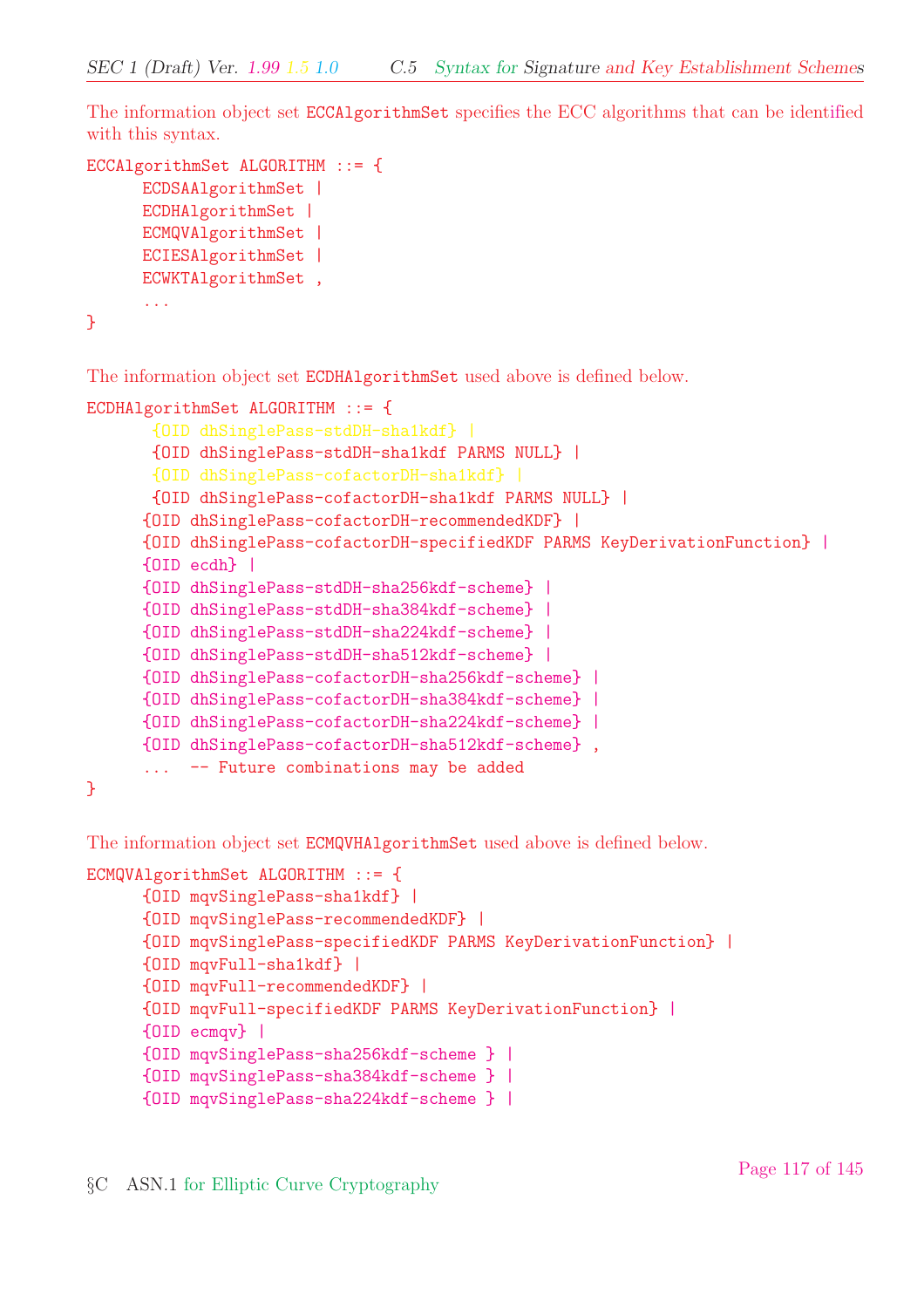```
{OID mqvSinglePass-sha512kdf-scheme } |
      {OID mqvFull-sha256kdf-scheme } |
      {OID mqvFull-sha384kdf-scheme } |
      {OID mqvFull-sha224kdf-scheme } |
      {OID mqvFull-sha512kdf-scheme } ,
      ... -- Future combinations may be added
}
```
The object identifiers used in the two information object sets above are given below.

```
x9-63-scheme OBJECT IDENTIFIER ::= { iso(1) member-body(2)
     us(840) ansi-x9-63(63) schemes(0) }
secg-scheme OBJECT IDENTIFIER ::= { iso(1)
     identified-organization(3) certicom(132) schemes(1) }
dhSinglePass-stdDH-sha1kdf OBJECT IDENTIFIER ::= {x9-63-scheme 2}
dhSinglePass-cofactorDH-sha1kdf OBJECT IDENTIFIER ::= {x9-63-scheme 3}
mqvSinglePass-sha1kdf OBJECT IDENTIFIER ::= {x9-63-scheme 16}
mqvFull-sha1kdf OBJECT IDENTIFIER ::= {x9-63-scheme 17}
dhSinglePass-cofactorDH-recommendedKDF OBJECT IDENTIFIER ::= {secg-scheme 1}
dhSinglePass-cofactorDH-specifiedKDF OBJECT IDENTIFIER ::= {secg-scheme 2}
ecdh OBJECT IDENTIFIER ::= {secg-scheme 12}
dhSinglePass-stdDH-sha256kdf-scheme OBJECT IDENTIFIER ::= {secg-scheme 11 1}
dhSinglePass-stdDH-sha384kdf-scheme OBJECT IDENTIFIER ::= {secg-scheme 11 2}
dhSinglePass-stdDH-sha224kdf-scheme OBJECT IDENTIFIER ::= {secg-scheme 11 0}
dhSinglePass-stdDH-sha512kdf-scheme OBJECT IDENTIFIER ::= {secg-scheme 11 3}
dhSinglePass-cofactorDH-sha256kdf-scheme OBJECT IDENTIFIER ::= {secg-scheme 14 1}
dhSinglePass-cofactorDH-sha384kdf-scheme OBJECT IDENTIFIER ::= {secg-scheme 14 2}
dhSinglePass-cofactorDH-sha224kdf-scheme OBJECT IDENTIFIER ::= {secg-scheme 14 0}
dhSinglePass-cofactorDH-sha512kdf-scheme OBJECT IDENTIFIER ::= {secg-scheme 14 3}
mqvSinglePass-recommendedKDF OBJECT IDENTIFIER ::= {secg-scheme 3}
mqvSinglePass-specifiedKDF OBJECT IDENTIFIER ::= {secg-scheme 4}
mqvFull-recommendedKDF OBJECT IDENTIFIER ::= {secg-scheme 5}
mqvFull-specifiedKDF OBJECT IDENTIFIER ::= {secg-scheme 6}
ecmqv OBJECT IDENTIFIER ::= {secg-scheme 13}
mqvSinglePass-sha256kdf-scheme OBJECT IDENTIFIER ::= {secg-scheme 15 1}
mqvSinglePass-sha384kdf-scheme OBJECT IDENTIFIER ::= {secg-scheme 15 2}
mqvSinglePass-sha224kdf-scheme OBJECT IDENTIFIER ::= {secg-scheme 15 0}
mqvSinglePass-sha512kdf-scheme OBJECT IDENTIFIER ::= {secg-scheme 15 3}
mqvFull-sha256kdf-scheme OBJECT IDENTIFIER ::= {secg-scheme 16 1}
mqvFull-sha384kdf-scheme OBJECT IDENTIFIER ::= {secg-scheme 16 2}
mqvFull-sha224kdf-scheme OBJECT IDENTIFIER ::= {secg-scheme 16 0}
mqvFull-sha512kdf-scheme OBJECT IDENTIFIER ::= {secg-scheme 16 3}
```
The object identifiers above that end in recommendedKDF indicated that key derivation to use is the default for the associated elliptic curve domain parameters. The object identifiers ecdh and

Page 118 of 145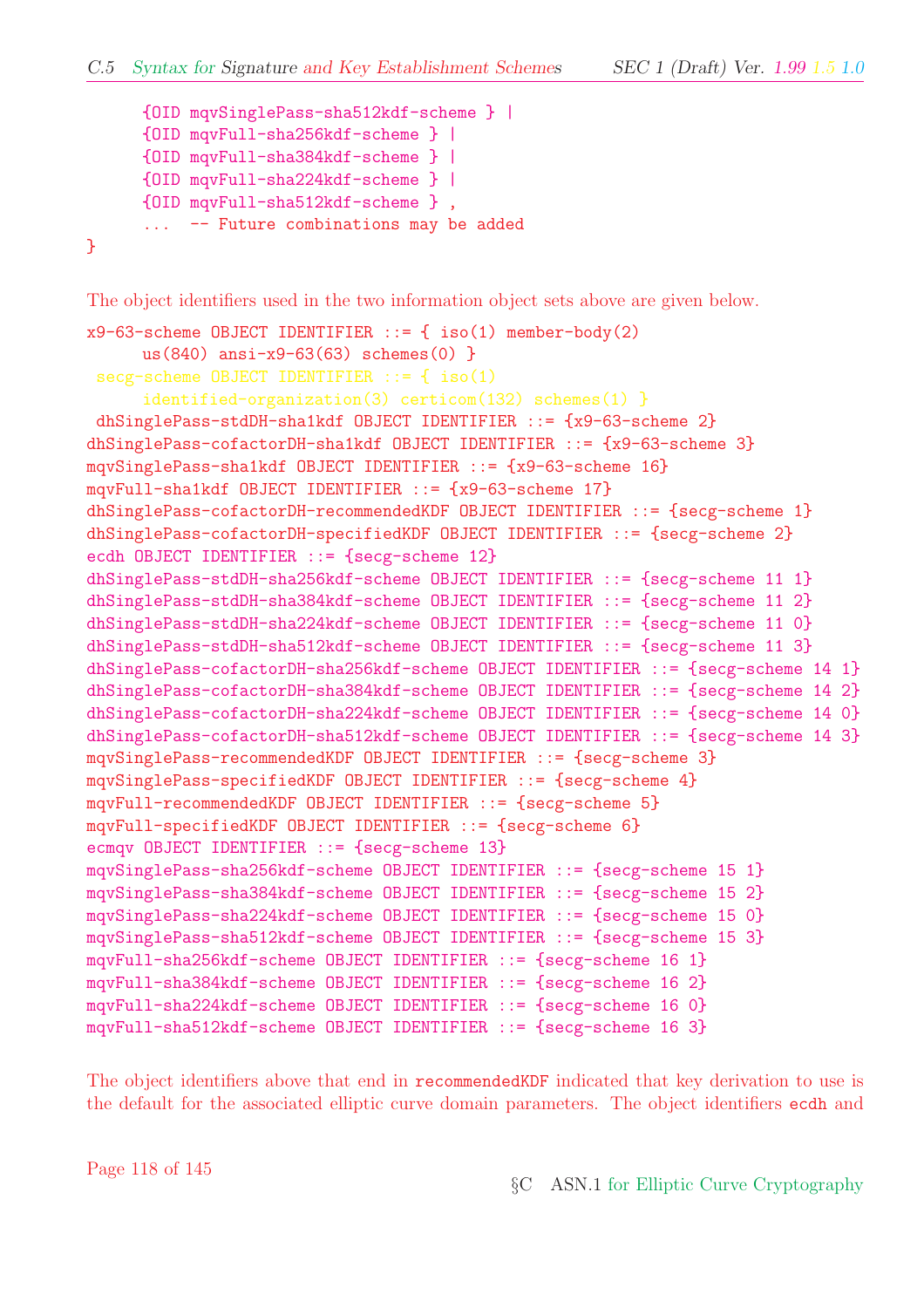ecmqv are meant for very general indication, with other details to be specified out of band.

The type KeyDerivationFunction is given below.

```
KeyDerivationFunction ::= HashAlgorithm
KeyDerivationFunction ::= AlgorithmIdentifier {{KDFSet}}
KDFSet ALGORITHM ::= {
     {OID x9-63-kdf PARMS HashAlgorithm } |
     {OID nist-concatenation-kdf PARMS HashAlgorithm } |
     {OID tls-kdf PARMS HashAlgorithm } |
     {OID ikev2-kdf PARMS HashAlgorithm } ,
     ... -- Future combinations may be added
}
x9-63-kdf OBJECT IDENTIFIER ::= {secg-scheme 17 0}
nist-concatenation-kdf OBJECT IDENTIFIER ::= {secg-scheme 17 1}
tls-kdf OBJECT IDENTIFIER ::= {secg-scheme 17 2}
ikev2-kdf OBJECT IDENTIFIER ::= {secg-scheme 17 3}
```
The information object set ECIESAlgorithmSet specifies how one identifies ECIES.

```
ECIESAlgorithmSet ALGORITHM ::= {
     {OID ecies-recommendedParameters} |
     {OID ecies-specifiedParameters PARMS ECIESParameters} ,
     ... -- Future combinations may be added
}
```
The object identifiers given above are:

```
ecies-recommendedParameters OBJECT IDENTIFIER ::= {secg-scheme 7}
ecies-specifiedParameters OBJECT IDENTIFIER ::= {secg-scheme 8}
```
The type ECIESParameters is defined below.

```
ECIESParameters ::= KeyDerivationFunction
ECIESParameters ::= SEQUENCE {
     kdf [0] KeyDerivationFunction OPTIONAL,
     sym [1] SymmetricEncryption OPTIONAL,
     mac [2] MessageAuthenticationCode OPTIONAL
}
SymmetricEncryption ::= AlgorithmIdentifier {{SYMENCSet}}
MessageAuthenticationCode ::= AlgorithmIdentifier {{MACSet}}
SYMENCSet ALGORITHM ::= {
     { OID xor-in-ecies } |
     { OID tdes-cbc-in-ecies } |
     { OID aes128-cbc-in-ecies } |
     { OID aes192-cbc-in-ecies } |
     { OID aes256-cbc-in-ecies } |
```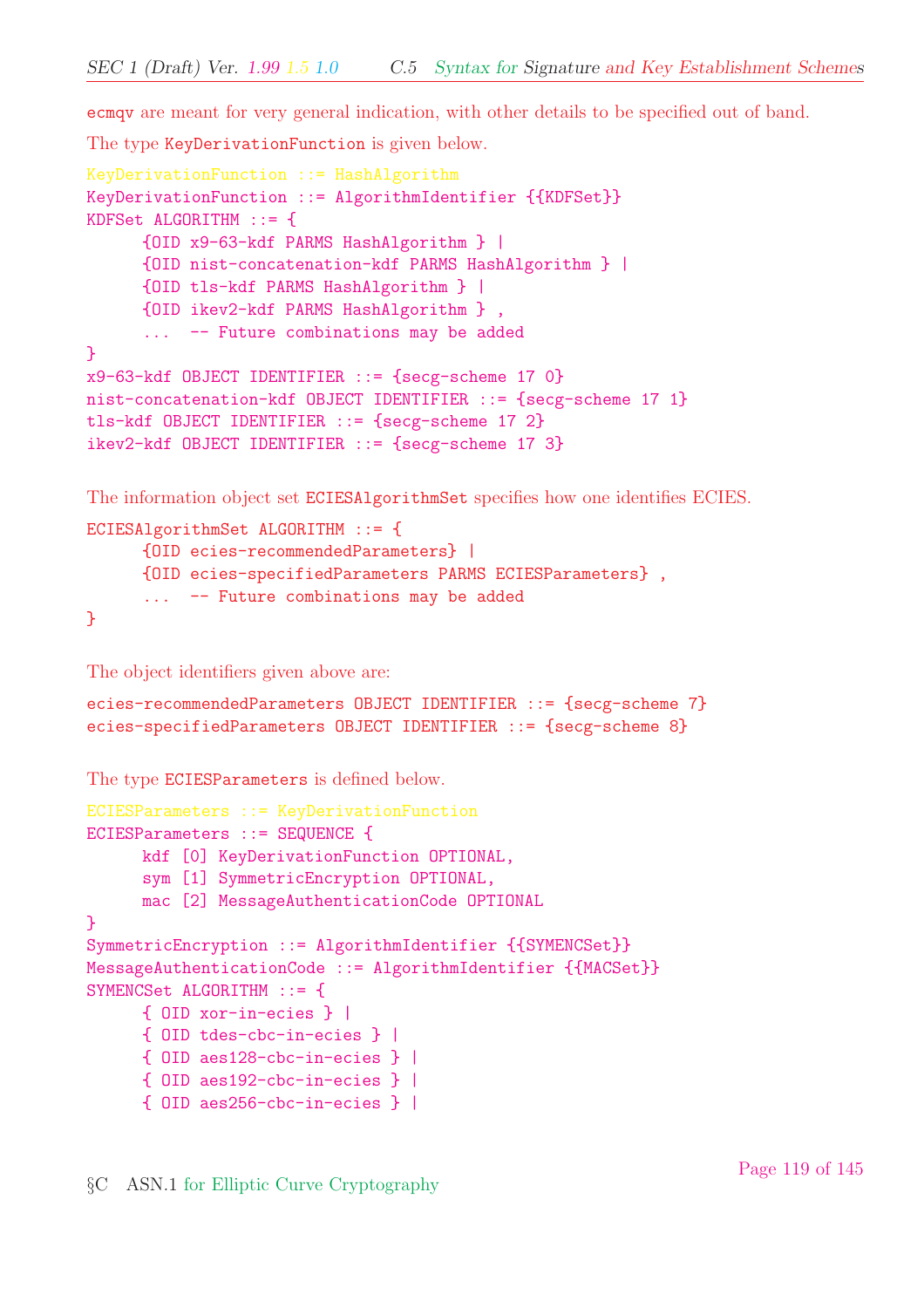```
{ OID aes128-ctr-in-ecies } |
     { OID aes192-ctr-in-ecies } |
     { OID aes256-ctr-in-ecies } ,
      ... -- Future combinations may be added
}
MACSet ALGORITHM ::= {
     { OID hmac-full-ecies PARMS HashAlgorithm} |
      { OID hmac-half-ecies PARMS HashAlgorithm} |
      { OID cmac-aes128-ecies } |
     { OID cmac-aes192-ecies } |
      { OID cmac-aes256-ecies } ,
      ... -- Future combinations may be added
}
xor-in-ecies OBJECT IDENTIFIER ::= {secg-scheme 18 }
tdes-cbc-in-ecies OBJECT IDENTIFIER ::= {secg-scheme 19 }
aes128-cbc-in-ecies OBJECT IDENTIFIER ::= {secg-scheme 20 0 }
aes192-cbc-in-ecies OBJECT IDENTIFIER ::= {secg-scheme 20 1 }
aes256-cbc-in-ecies OBJECT IDENTIFIER ::= {secg-scheme 20 2 }
aes128-ctr-in-ecies OBJECT IDENTIFIER ::= {secg-scheme 21 0 }
aes192-ctr-in-ecies OBJECT IDENTIFIER ::= {secg-scheme 21 1 }
aes256-ctr-in-ecies OBJECT IDENTIFIER ::= {secg-scheme 21 2 }
hmac-full-ecies OBJECT IDENTIFIER ::= {secg-scheme 22 }
hmac-half-ecies OBJECT IDENTIFIER ::= {secg-scheme 23 }
cmac-aes128-ecies OBJECT IDENTIFIER ::= {secg-scheme 24 0 }
cmac-aes192-ecies OBJECT IDENTIFIER ::= {secg-scheme 24 1 }
cmac-aes256-ecies OBJECT IDENTIFIER ::= {secg-scheme 24 2 }
```
The information object set ECWKTAlgorithmSet specifies how one identifies elliptic curve wrapped key transport, if one is using the scheme as a single unit, not as a combination of the key agreement scheme and key wrap scheme. Typically, one may identify a wrapped key transport scheme separately as a combination of a key agreement schemes and key wrap scheme.

```
ECWKTAlgorithmSet ALGORITHM ::= {
     {OID ecwkt-recommendedParameters} |
     {OID ecwkt-specifiedParameters PARMS ECWKTParameters} ,
     ... -- Future combinations may be added
}
```
The object identifiers given above are:

```
ecwkt-recommendedParameters OBJECT IDENTIFIER ::= {secg-scheme 9}
ecwkt-specifiedParameters OBJECT IDENTIFIER ::= {secg-scheme 10}
```
The type ECWKTParameters are defined below.

```
ECWKTParameters ::= KeyDerivationFunction
```
Page 120 of 145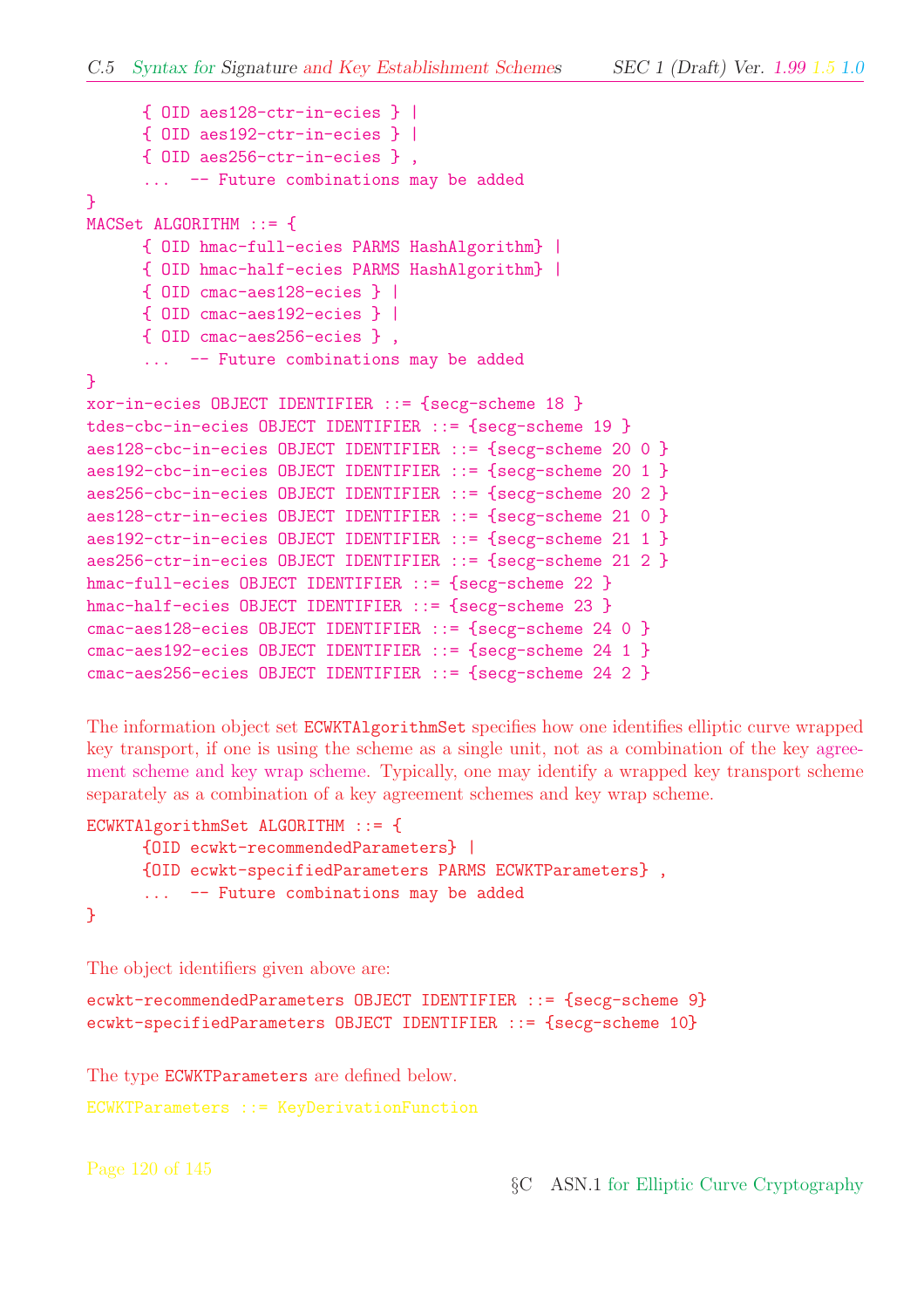```
ECWKTParameters ::= SEQUENCE {
     kdf [0] KeyDerivationFunction OPTIONAL,
      wrap [1] KeyWrapFunction OPTIONAL
}
KeyWrapFunction ::= AlgorithmIdentifier {{KeyWrapSet}}
KeyWrapSet ALGORITHM ::= {
     { OID aes128-key-wrap } |
      { OID aes192-key-wrap } |
      { OID aes256-key-wrap } ,
      ... -- Future combinations may be added
}
aes128-key-wrap OBJECT IDENTIFIER ::= {secg-scheme 25 0 }
aes192-key-wrap OBJECT IDENTIFIER ::= {secg-scheme 25 1 }
aes256-key-wrap OBJECT IDENTIFIER ::= {secg-scheme 25 2 }
```
The actual value of an ECDSA signature computed using SHA-1, that is, a signature identified by ecdsa-with-SHA1 or any other of the above identifiers for ECDSA, is encoded as follows.

```
ECDSA-Signature ::= CHOICE {
     two-ints-plus ECDSA-Sig-Value,
     point-int [0] ECDSA-Full-R,
     ... -- Future representations may be added
}
```
Note the first choice is a type compatible with the previous version of this standard. The second choice is an alternative format, which aims to provide a simpler means to aid accelerated methods of ECDSA verification. Because both choice alternative syntaxes are sequences and the rules of ASN.1 dictate that choices have different tags, the second choice has been tagged. The first choice is not tagged so that old signature will appear to comply.

The original syntax ECDSA-Sig-Value has been extended to allow for additional information to be attached which the verifier can use recover the value of  $R$  from  $r$ , permitting accelerated signature verification.

```
ECDSA-Sig-Value ::= SEQUENCE {
     r INTEGER,
     s INTEGER,
      a INTEGER OPTIONAL,
     y CHOICE { b BOOLEAN, f FieldElement } OPTIONAL
 }
```
The alternative syntax for identifying an ECDSA signature value explicit includes the point R represented as an octet string.

```
ECDSA-Full-R ::= SEQUENCE {
     r ECPoint,
```
§C ASN.1 for Elliptic Curve Cryptography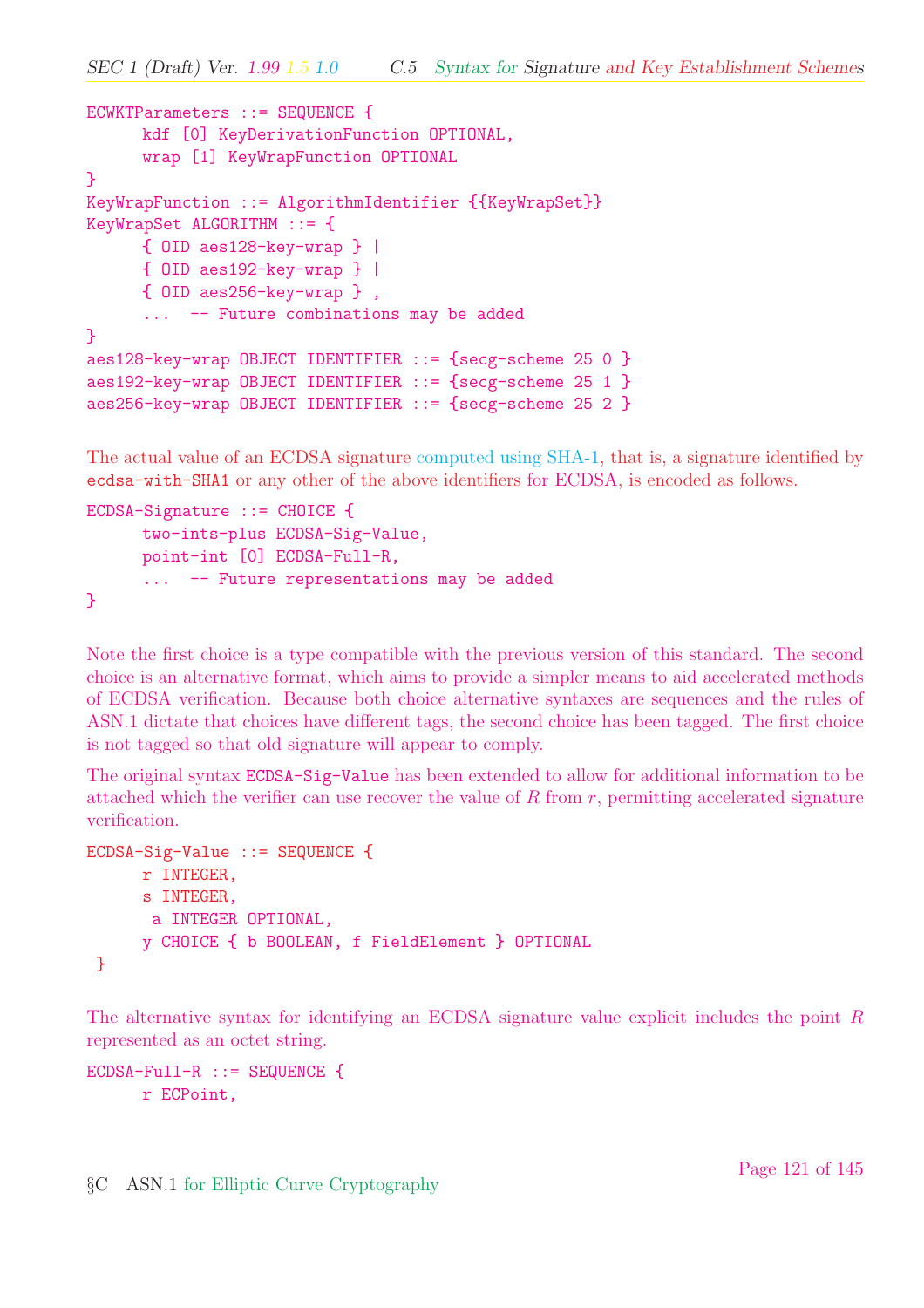```
s INTEGER
```
}

X.509 certificates and CRLs represent a signature as a bit string; in such cases, the entire encoding of a value of ECDSA-Sig-ValueECDSA-Signature is the value of said bit string.

The actual value of an ECIES ciphertext may be encoded in ASN.1 with the following type.

```
ECIES-Ciphertext-Value ::= SEQUENCE {
      ephemeralPublicKey ECPoint,
      symmetricCiphertext OCTET STRING,
      macTag OCTET STRING
}
```
C.6 Syntax for Key Derivation Functions

This section provides ASN.1 syntax that may be used to encode input to the key derivation functions specified in Section 3.6. Note that the use of ASN.1 syntax for this purpose is optional however the use of ASN.1 syntax in this scenario can help to ensure that the encoding of information fields is unambiguous.

The input to the key derivation function includes an octet string *SharedInfo. SharedInfo* may contain an encoding of ASN1SharedInfo as defined below.

```
ASN1SharedInfo ::= SEQUENCE {
      keyInfo AlgorithmIdentifier,
      entityUInfo [0] OCTET STRING OPTIONAL,
      entityVInfo [1] OCTET STRING OPTIONAL,
      suppPubInfo [2] OCTET STRING OPTIONAL,
      suppPrivInfo [3] OCTET STRING OPTIONAL
}
```
The components of type ASN1SharedInfo have the following meanings:

- keyInfo specifies the symmetric algorithm for which the derived key is to be used.
- entityUInfo, if present, specifies additional information about the scheme's initiator such as the entity's X.501 distinguished name, the entity's public key, etc.
- entityVInfo, if present, specifies additional information about the scheme's responder such as the entity's X.501 distinguished name, the entity's public key, etc.
- suppPubInfo, if present, specifies additional public information known to both entities involved in the operation of the scheme.
- suppPrivInfo, if present, specifies additional private information known to both entities involved in the operation of the scheme.

Page 122 of 145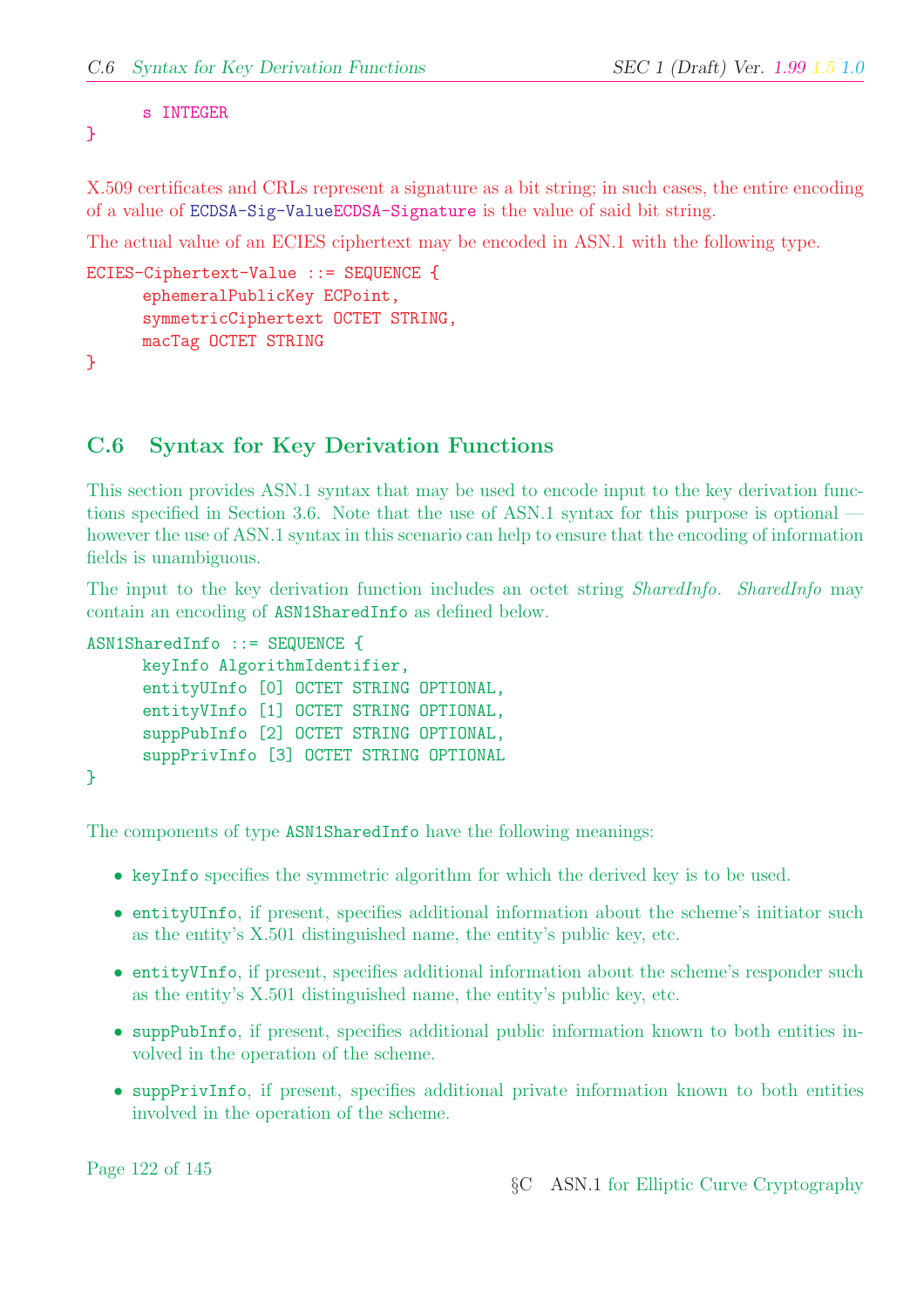An example of the use of ASN1SharedInfo can be found in [3278].

### C.7 Protocol Data Unit Syntax

The highest level types in an ASN.1 module, that is, those types not used in other types, are each known as a Protocol Data Unit (PDU), because, presumably these are the types that to be communicated in the protocol for which the ASN.1 module is to be applied. Lower level types, presumably, will not be protocol messages, but rather, only communicated as parts of the higher level types.

If the ASN.1 module is actually to be used in such a single protocol, then it makes sense to ensure that each PDU has a different tag. This makes BER decoding easier, for example. One way to achieve this is to define a single type, often including PDU in its name, of a CHOICE between the various next-to-highest level types. Tagging of the CHOICE type ensures that PDU type has a distinct tag.

Although it is not really the case the ASN.1 definitions and module used in SEC 1 are intended for use a single protocol, for completeness, a PDU definition as described above is given below.

```
SEC1-PDU ::= CHOICE {
     privateKey [0] ECPrivateKey,
      spki [1] SubjectPublicKeyInfo,
      ecdsa [2] ECDSA-Signature,
      ecies [3] ECIES-Ciphertext-Value,
      sharedinfo [4] ASN1SharedInfo,
      ...
}
```
It is emphasized that the expected use of the ASN.1 in this standard would be to import the ASN.1 definitions into another ASN.1 module, or to insert values of these types where consistent with ASN.1 types of other ASN.1 modules, rather than to use this higher level CHOICE type of PDU.

#### C.8 ASN.1 Module

To be revised.

The following comprimses the ASN.1 module for all the items specified in this standard, including those that may have been defined in other modules.

```
SEC1-v1-9iso(1) identified-organization(3) certicom(132) module(1) ver(2)}
DEFINITIONS EXPLICIT TAGS ::= BEGIN
      --
     -- EXPORTS ALL;
```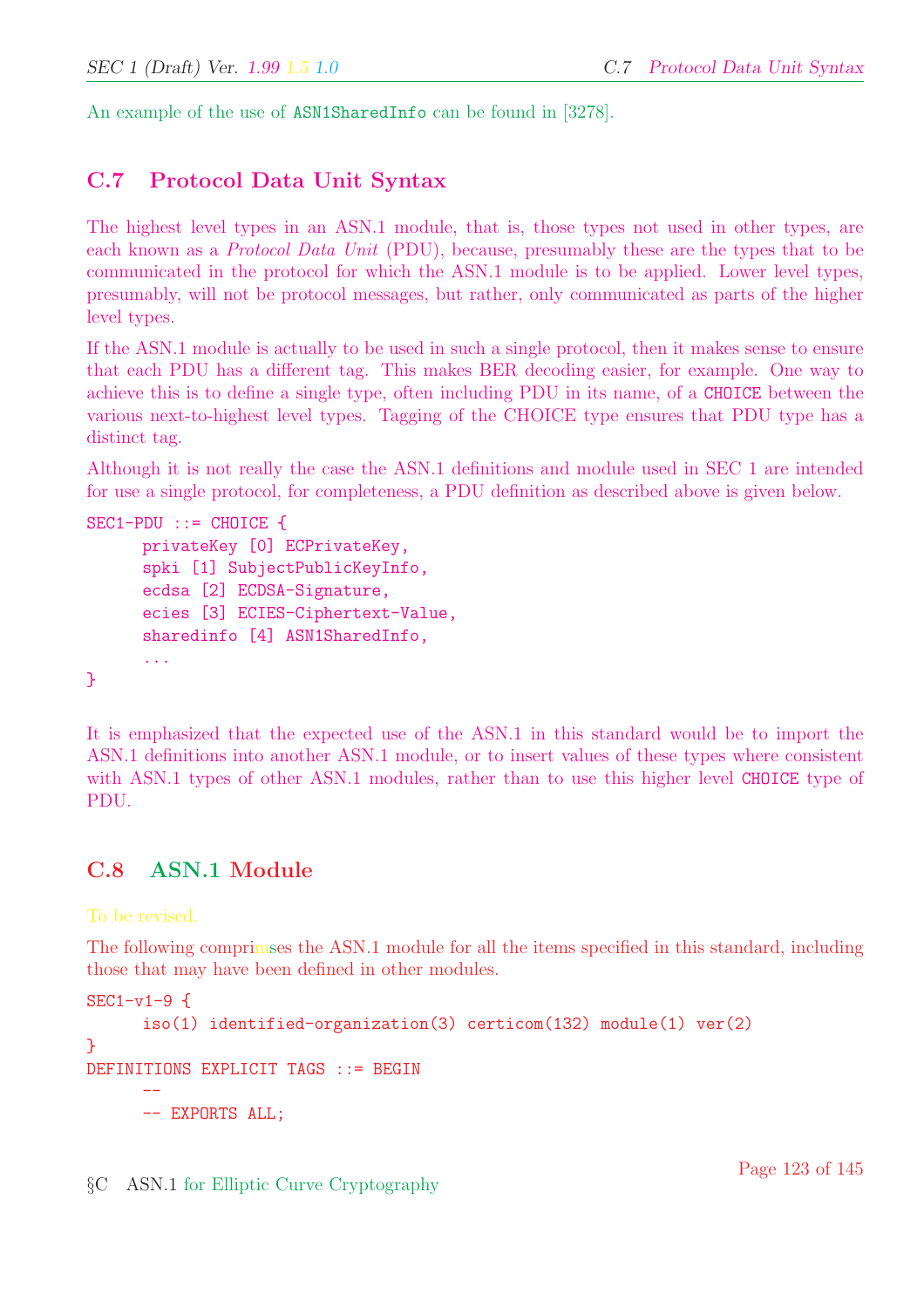```
--
FieldID { FIELD-ID:IOSet } ::= SEQUENCE { -- Finite field
      fieldType FIELD-ID.&id({IOSet}),
      parameters FIELD-ID.&Type({IOSet}{@fieldType})
}
FIELD-ID ::= TYPE-IDENTIFIER
FieldTypes FIELD-ID ::= {
     { Prime-p IDENTIFIED BY prime-field } |
      { Characteristic-two IDENTIFIED BY characteristic-two-field }
}
prime-field OBJECT IDENTIFIER ::= { id-fieldType 1 }
Prime-p ::= INTEGER -- Field of size p.
id-fieldType OBJECT IDENTIFIER ::= { ansi-X9-62 fieldType(1)}
ansi-X9-62 OBJECT IDENTIFIER ::= {
      iso(1) member-body(2) us(840) 10045
}
characteristic-two-field OBJECT IDENTIFIER ::= { id-fieldType 2 }
Characteristic-two ::= SEQUENCE {
     m INTEGER, -- Field size 2<sup>m</sup>basis CHARACTERISTIC-TWO.&id({BasisTypes}),
      parameters CHARACTERISTIC-TWO.&Type({BasisTypes}{@basis})
}
CHARACTERISTIC-TWO ::= TYPE-IDENTIFIER
BasisTypes CHARACTERISTIC-TWO ::= {
     { NULL IDENTIFIED BY gnBasis } |
     { Trinomial IDENTIFIED BY tpBasis } |
      { Pentanomial IDENTIFIED BY ppBasis },
      ...
  }
gnBasis OBJECT IDENTIFIER ::= { id-characteristic-two-basis 1 }
tpBasis OBJECT IDENTIFIER ::= { id-characteristic-two-basis 2 }
ppBasis OBJECT IDENTIFIER ::= { id-characteristic-two-basis 3 }
id-characteristic-two-basis OBJECT IDENTIFIER ::= {
      characteristic-two-field basisType(3)
}
Trinomial ::= INTEGER
Pentanomial ::= SEQUENCE {
     k1 INTEGER, - k1 > 0
     k2 INTEGER, - k2 > k1k3 INTEGER -- k3 > k2}
FieldElement ::= OCTET STRING
ECDomainParameters{ECDOMAINCURVES:IOSet} ::= CHOICE {
      specifiedecParameters SpecifiedECDomainECParameters,
     namedCurve CURVESECDOMAIN.&id({IOSet}),
```
Page 124 of 145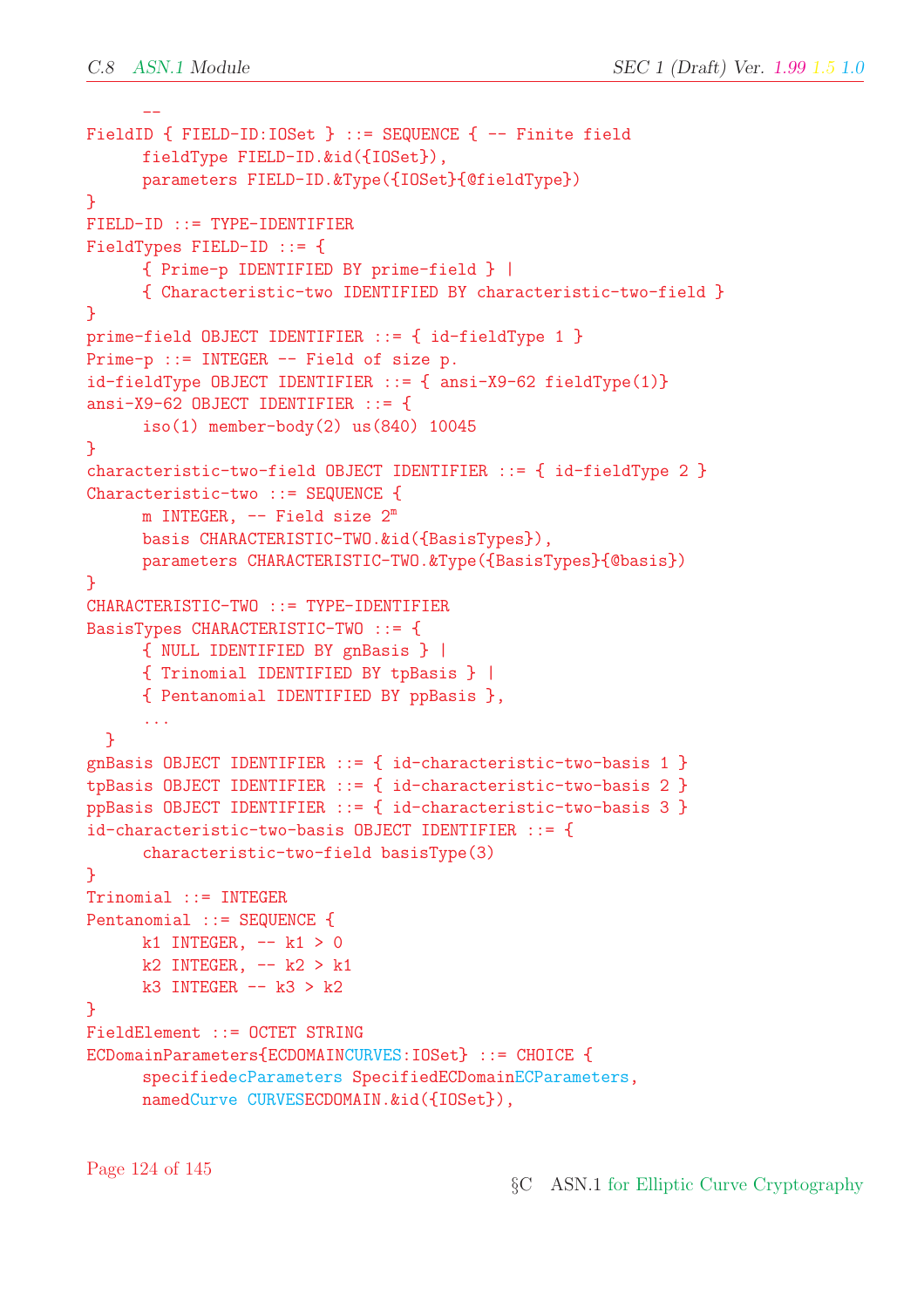```
implicitCA NULL
}
SpecifiedECDomainECParameters ::= SEQUENCE {
     version SpecifiedECDomainVersionINTEGER { ecpVer1(1) } (ecdpVer1 | ecdpVer2 |
ecdpVer3, ...),
     fieldID FieldID {{FieldTypes}},
     curve Curve,
     base ECPoint,
     order INTEGER,
     cofactor INTEGER OPTIONAL,
     hash HashAlgorithm OPTIONAL,
       ...
}
SpecifiedECDomainVersion ::= INTEGER {
     ecdpVer1(1),
     ecdpVer2(2),
     ecdpVer3(3)
}
Curve ::= SEQUENCE {
     a FieldElement,
     b FieldElement,
     seed BIT STRING OPTIONAL
     -- Shall be present if used in SpecifiedECDomain
     -- with version equal to ecdpVer2 or ecdpVer3
}
ECPoint ::= OCTET STRING
CURVESECDOMAIN ::= CLASS {
     &id OBJECT IDENTIFIER UNIQUE
}
WITH SYNTAX { ID &id }
SECGCurveNames ECDOMAINCURVES::= {
     ... -- named curves
}
HashAlgorithm ::= AlgorithmIdentifier {{ HashFunctions }}
HashFunctions ALGORITHM ::= {
     {OID sha-1} | {OID sha-1 PARMS NULL } |
     {OID id-sha224} | {OID id-sha224 PARMS NULL } |
     {OID id-sha256} | {OID id-sha256 PARMS NULL } |
     {OID id-sha384} | {OID id-sha384 PARMS NULL } |
     {OID id-sha512} | {OID id-sha512 PARMS NULL } ,
     ... -- Additional hash functions may be added in the future }
sha-1 OBJECT IDENTIFIER ::= {iso(1) identified-organization(3)
     oiw(14) secsig(3) algorithm(2) 26}
id-sha OBJECT IDENTIFIER ::= { joint-iso-itu-t(2) country(16) us(840)
     organization(1) gov(101) csor(3) nistalgorithm(4) hashalgs(2) }
```
Page 125 of 145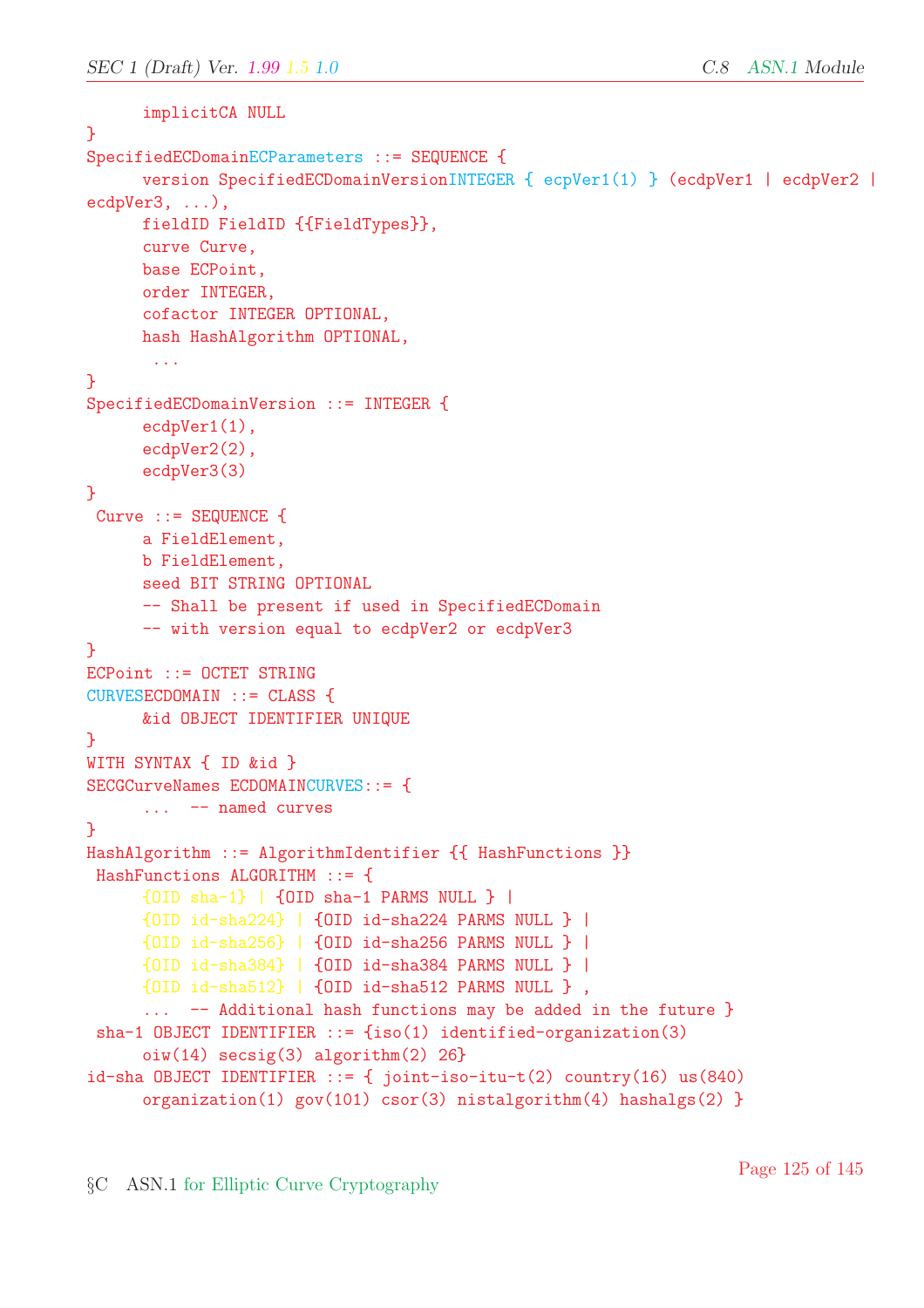```
id-sha224 OBJECT IDENTIFIER ::= { id-sha 4 }
id-sha256 OBJECT IDENTIFIER ::= { id-sha 1 }
id-sha384 OBJECT IDENTIFIER ::= { id-sha 2 }
id-sha512 OBJECT IDENTIFIER ::= { id-sha 3 }
SubjectPublicKeyInfo ::= SEQUENCE {
     algorithm AlgorithmIdentifier {{ECPKAlgorithms}} (WITH COMPONENTS
           {algorithm, parameters}) ,
     subjectPublicKey BIT STRING
}
AlgorithmIdentifier{ ALGORITHM:IOSet } ::= SEQUENCE {
     algorithm ALGORITHM.&id({IOSet}),
     parameters ALGORITHM.&Type({IOSet}{@algorithm}) OPTIONAL
}
ALGORITHM ::= CLASS {
     &id OBJECT IDENTIFIER UNIQUE,
     &Type OPTIONAL
}
     WITH SYNTAX { OID &id [PARMS &Type] }
ECPKAlgorithms ALGORITHM ::= {
     ecPublicKeyType |
     ecPublicKeyTypeRestricted |
     ecPublicKeyTypeSupplemented |
     {OID ecdh PARMS ECDomainParameters {{SECGCurveNames}}} |
     {OID ecmqv PARMS ECDomainParameters {{SECGCurveNames}}},
      ...
}
ecPublicKeyType ALGORITHM ::= {
     OID id-ecPublicKey PARMS ECDomainParameters {{SECGCurveNames}}
}
id-ecPublicKey OBJECT IDENTIFIER ::= { id-publicKeyType 1 }
id-publicKeyType OBJECT IDENTIFIER ::= { ansi-X9-62 keyType(2) }
ecPublicKeyTypeRestricted ALGORITHM ::= {
     OID id-ecPublicKeyTypeRestricted PARMS ECPKRestrictions
}
id-ecPublicKeyTypeRestricted OBJECT IDENTIFIER ::= {
     id-publicKeyType restricted(2) }
ECPKRestrictions ::= SEQUENCE {
     ecDomain ECDomainParameters {{ SECGCurveNames }},
     eccAlgorithms ECCAlgorithms
}
ECCAlgorithms ::= SEQUENCE OF ECCAlgorithm
ECCAlgorithm ::= AlgorithmIdentifier {{ECCAlgorithmSet}}
ecPublicKeyTypeSupplemented ALGORITHM ::= {
     OID id-ecPublicKeyTypeSupplemented PARMS ECPKSupplements
}
```
Page 126 of 145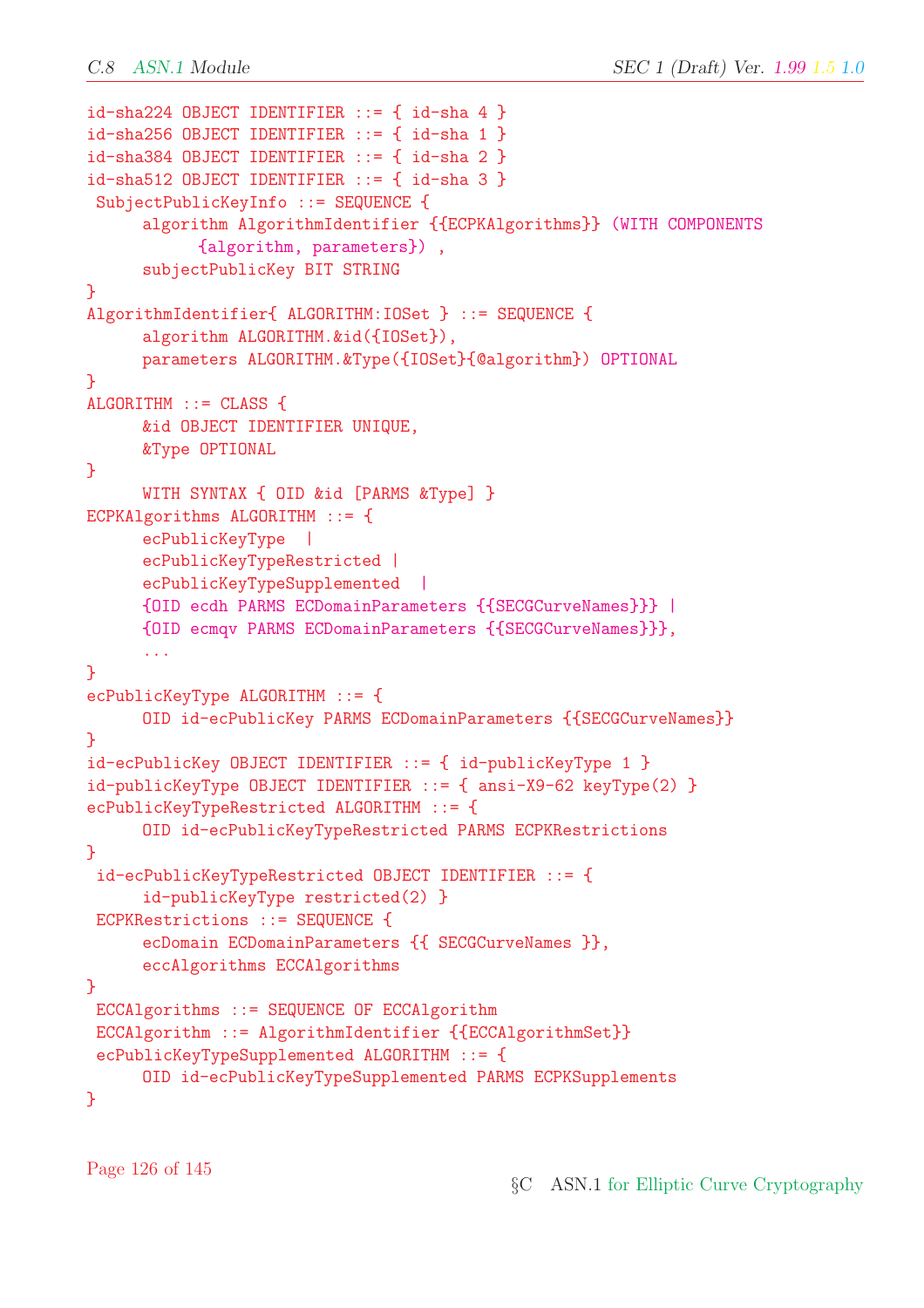```
secg-scheme OBJECT IDENTIFIER ::= { iso(1)
     identified-organization(3) certicom(132) schemes(1) }
id-ecPublicKeyTypeSupplemented OBJECT IDENTIFIER ::= {
     secg-scheme supplementalPoints(0) }
ECPKSupplements ::= SEQUENCE {
     ecDomain ECDomainParameters {{ SECGCurveNames }},
     eccAlgorithms ECCAlgorithms,
     eccSupplements ECCSupplements }
ECCSupplements ::= CHOICE {
     namedMultiples [0] NamedMultiples,
     specifiedMultiples [1] SpecifiedMultiples
}
NamedMultiples ::= SEQUENCE {
     multiples OBJECT IDENTIFIER,
     points SEQUENCE OF ECPoint }
SpecifiedMultiples ::= SEQUENCE OF SEQUENCE {
     multiple INTEGER,
     point ECPoint }
ECPrivateKey ::= SEQUENCE {
     version INTEGER { ecPrivkeyVer1(1) } (ecPrivkeyVer1),
     privateKey OCTET STRING,
     parameters [0] ECDomainParameters {{ SECGCurveNames }} OPTIONAL,
     publicKey [1] BIT STRING OPTIONAL
}
ecdsa-with-SHA1 OBJECT IDENTIFIER ::= { id-ecSigType sha1(1)}
ecdsa-with-Recommended OBJECT IDENTIFIER ::= { id-ecSigType recommended(2) }
ecdsa-with-Specified OBJECT IDENTIFIER ::= { id-ecSigType specified(3)}
ecdsa-with-Sha224 OBJECT IDENTIFIER ::= { id-ecSigType specified(3) 1 }
ecdsa-with-Sha256 OBJECT IDENTIFIER ::= { id-ecSigType specified(3) 2 }
ecdsa-with-Sha384 OBJECT IDENTIFIER ::= { id-ecSigType specified(3) 3 }
ecdsa-with-Sha512 OBJECT IDENTIFIER ::= { id-ecSigType specified(3) 4 }
ecdsa-SHA1 ALGORITHM ::= { OID ecdsa-with-SHA1 PARMS NULL }
id-ecSigType OBJECT IDENTIFIER ::= { ansi-X9-62 signatures(4) }
ECDSAAlgorithmSet ALGORITHM ::= {
       {OID ecdsa-with-SHA1} |
       {OID ecdsa-with-SHA1 PARMS NULL} |
       {OID ecdsa-with-Recommended} |
      {OID ecdsa-with-Recommended PARMS NULL} |
     {OID ecdsa-with-Specified PARMS HashAlgorithm } |
     {OID ecdsa-with-Sha224 PARMS NULL} |
     {OID ecdsa-with-Sha256 PARMS NULL} |
     {OID ecdsa-with-Sha384 PARMS NULL} |
     {OID ecdsa-with-Sha512 PARMS NULL} ,
      ... -- More algorithms need to be added
```
}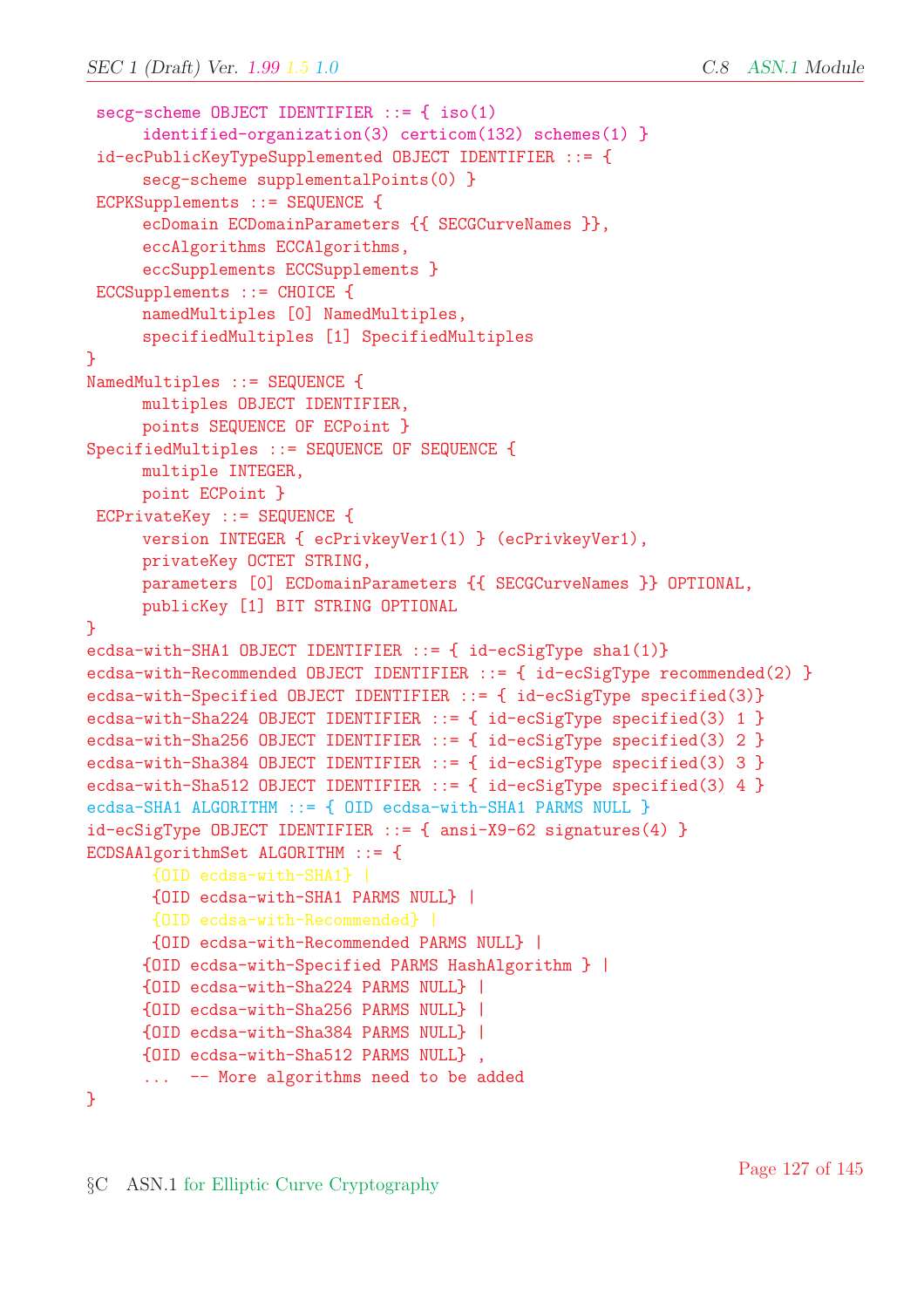```
ECCAlgorithmSet ALGORITHM ::= {
     ECDSAAlgorithmSet |
     ECDHAlgorithmSet |
     ECMQVAlgorithmSet |
     ECIESAlgorithmSet |
     ECWKTAlgorithmSet ,
      ...
}
ECDHAlgorithmSet ALGORITHM ::= {
       {OID dhSinglePass-stdDH-sha1kdf} |
       {OID dhSinglePass-stdDH-sha1kdf PARMS NULL} |
       {OID dhSinglePass-cofactorDH-sha1kdf} |
      {OID dhSinglePass-cofactorDH-sha1kdf PARMS NULL} |
     {OID dhSinglePass-cofactorDH-recommendedKDF} |
     {OID dhSinglePass-cofactorDH-specifiedKDF PARMS KeyDerivationFunction} |
     {OID ecdh} |
     {OID dhSinglePass-stdDH-sha256kdf-scheme} |
     {OID dhSinglePass-stdDH-sha384kdf-scheme} |
     {OID dhSinglePass-stdDH-sha224kdf-scheme} |
     {OID dhSinglePass-stdDH-sha512kdf-scheme} |
     {OID dhSinglePass-cofactorDH-sha256kdf-scheme} |
     {OID dhSinglePass-cofactorDH-sha384kdf-scheme} |
     {OID dhSinglePass-cofactorDH-sha224kdf-scheme} |
     {OID dhSinglePass-cofactorDH-sha512kdf-scheme} ,
      ... -- Future combinations may be added
}
ECMQVAlgorithmSet ALGORITHM ::= {
     {OID mqvSinglePass-sha1kdf} |
     {OID mqvSinglePass-recommendedKDF} |
     {OID mqvSinglePass-specifiedKDF PARMS KeyDerivationFunction} |
     {OID mqvFull-sha1kdf} |
     {OID mqvFull-recommendedKDF} |
     {OID mqvFull-specifiedKDF PARMS KeyDerivationFunction} |
     {OID ecmqv} |
     {OID mqvSinglePass-sha256kdf-scheme } |
     {OID mqvSinglePass-sha384kdf-scheme } |
     {OID mqvSinglePass-sha224kdf-scheme } |
     {OID mqvSinglePass-sha512kdf-scheme } |
     {OID mqvFull-sha256kdf-scheme } |
     {OID mqvFull-sha384kdf-scheme } |
     {OID mqvFull-sha224kdf-scheme } |
     {OID mqvFull-sha512kdf-scheme } ,
      ... -- Future combinations may be added
}
x9-63-scheme OBJECT IDENTIFIER ::= { iso(1) member-body(2)
```
Page 128 of 145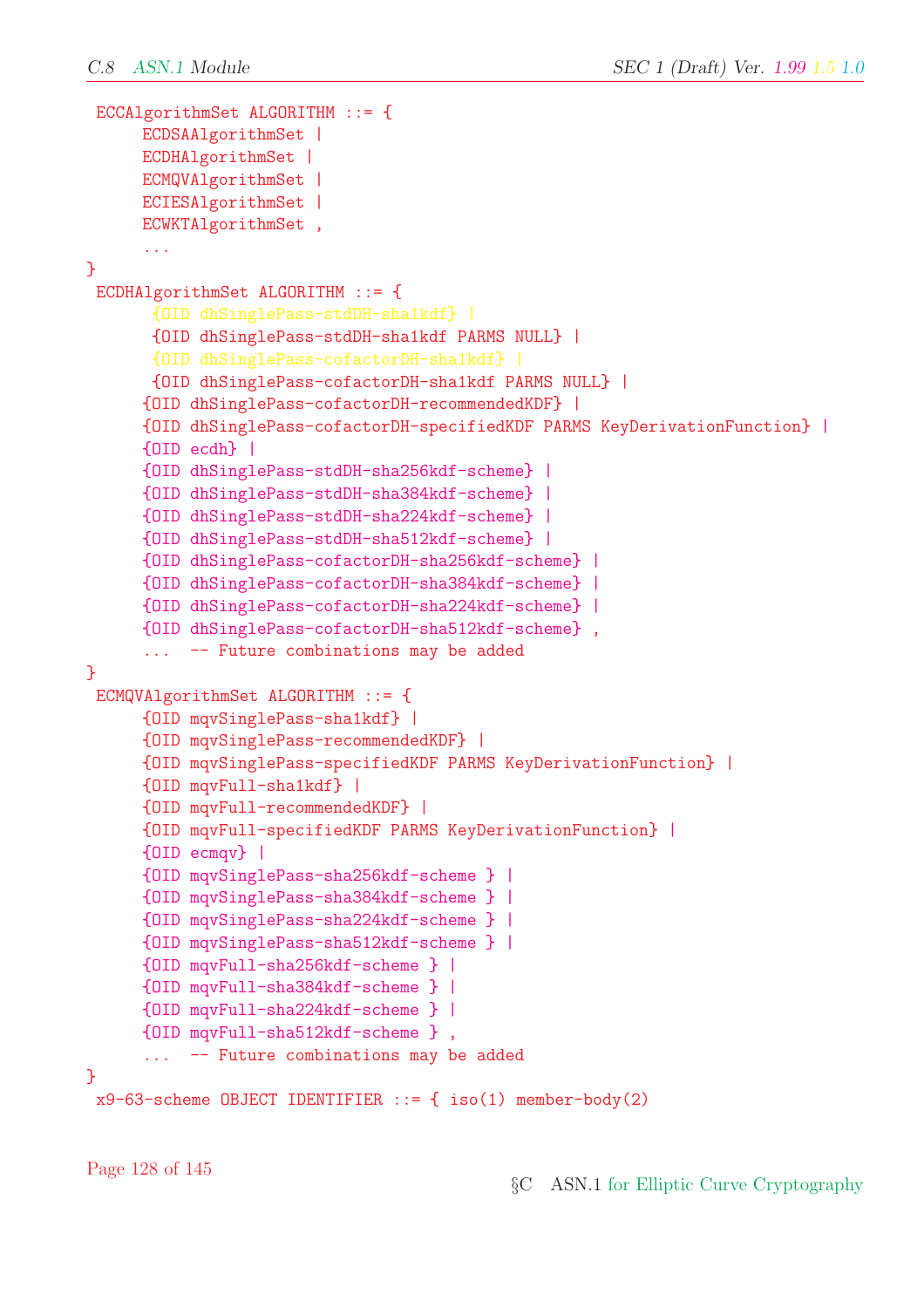```
us(840) ansi-x9-63(63) schemes(0) }
secg-scheme OBJECT IDENTIFIER ::= { iso(1)
     identified-organization(3) certicom(132) schemes(1) }
dhSinglePass-stdDH-sha1kdf OBJECT IDENTIFIER ::= {x9-63-scheme 2}
dhSinglePass-cofactorDH-sha1kdf OBJECT IDENTIFIER ::= {x9-63-scheme 3}
mqvSinglePass-sha1kdf OBJECT IDENTIFIER ::= {x9-63-scheme 16}
mqvFull-sha1kdf OBJECT IDENTIFIER ::= {x9-63-scheme 17}
dhSinglePass-cofactorDH-recommendedKDF OBJECT IDENTIFIER ::= {secg-scheme 1}
dhSinglePass-cofactorDH-specifiedKDF OBJECT IDENTIFIER ::= {secg-scheme 2}
ecdh OBJECT IDENTIFIER ::= {secg-scheme 12}
dhSinglePass-stdDH-sha256kdf-scheme OBJECT IDENTIFIER ::= {secg-scheme 11 1}
dhSinglePass-stdDH-sha384kdf-scheme OBJECT IDENTIFIER ::= {secg-scheme 11 2}
dhSinglePass-stdDH-sha224kdf-scheme OBJECT IDENTIFIER ::= {secg-scheme 11 0}
dhSinglePass-stdDH-sha512kdf-scheme OBJECT IDENTIFIER ::= {secg-scheme 11 3}
dhSinglePass-cofactorDH-sha256kdf-scheme OBJECT IDENTIFIER ::= {secg-scheme 14 1}
dhSinglePass-cofactorDH-sha384kdf-scheme OBJECT IDENTIFIER ::= {secg-scheme 14 2}
dhSinglePass-cofactorDH-sha224kdf-scheme OBJECT IDENTIFIER ::= {secg-scheme 14 0}
dhSinglePass-cofactorDH-sha512kdf-scheme OBJECT IDENTIFIER ::= {secg-scheme 14 3}
mqvSinglePass-recommendedKDF OBJECT IDENTIFIER ::= {secg-scheme 3}
mqvSinglePass-specifiedKDF OBJECT IDENTIFIER ::= {secg-scheme 4}
mqvFull-recommendedKDF OBJECT IDENTIFIER ::= {secg-scheme 5}
mqvFull-specifiedKDF OBJECT IDENTIFIER ::= {secg-scheme 6}
ecmqv OBJECT IDENTIFIER ::= {secg-scheme 13}
mqvSinglePass-sha256kdf-scheme OBJECT IDENTIFIER ::= {secg-scheme 15 1}
mqvSinglePass-sha384kdf-scheme OBJECT IDENTIFIER ::= {secg-scheme 15 2}
mqvSinglePass-sha224kdf-scheme OBJECT IDENTIFIER ::= {secg-scheme 15 0}
mqvSinglePass-sha512kdf-scheme OBJECT IDENTIFIER ::= {secg-scheme 15 3}
mqvFull-sha256kdf-scheme OBJECT IDENTIFIER ::= {secg-scheme 16 1}
mqvFull-sha384kdf-scheme OBJECT IDENTIFIER ::= {secg-scheme 16 2}
mqvFull-sha224kdf-scheme OBJECT IDENTIFIER ::= {secg-scheme 16 0}
mqvFull-sha512kdf-scheme OBJECT IDENTIFIER ::= {secg-scheme 16 3}
KeyDerivationFunction ::= HashAlgorithm
KeyDerivationFunction ::= AlgorithmIdentifier {{KDFSet}}
KDFSet ALGORITHM ::= {
     {OID x9-63-kdf PARMS HashAlgorithm } |
     {OID nist-concatenation-kdf PARMS HashAlgorithm } |
     {OID tls-kdf PARMS HashAlgorithm } |
     {OID ikev2-kdf PARMS HashAlgorithm } ,
     ... -- Future combinations may be added
}
x9-63-kdf OBJECT IDENTIFIER ::= {secg-scheme 17 0}
nist-concatenation-kdf OBJECT IDENTIFIER ::= {secg-scheme 17 1}
tls-kdf OBJECT IDENTIFIER ::= {secg-scheme 17 2}
ikev2-kdf OBJECT IDENTIFIER ::= {secg-scheme 17 3}
ECIESAlgorithmSet ALGORITHM ::= {
```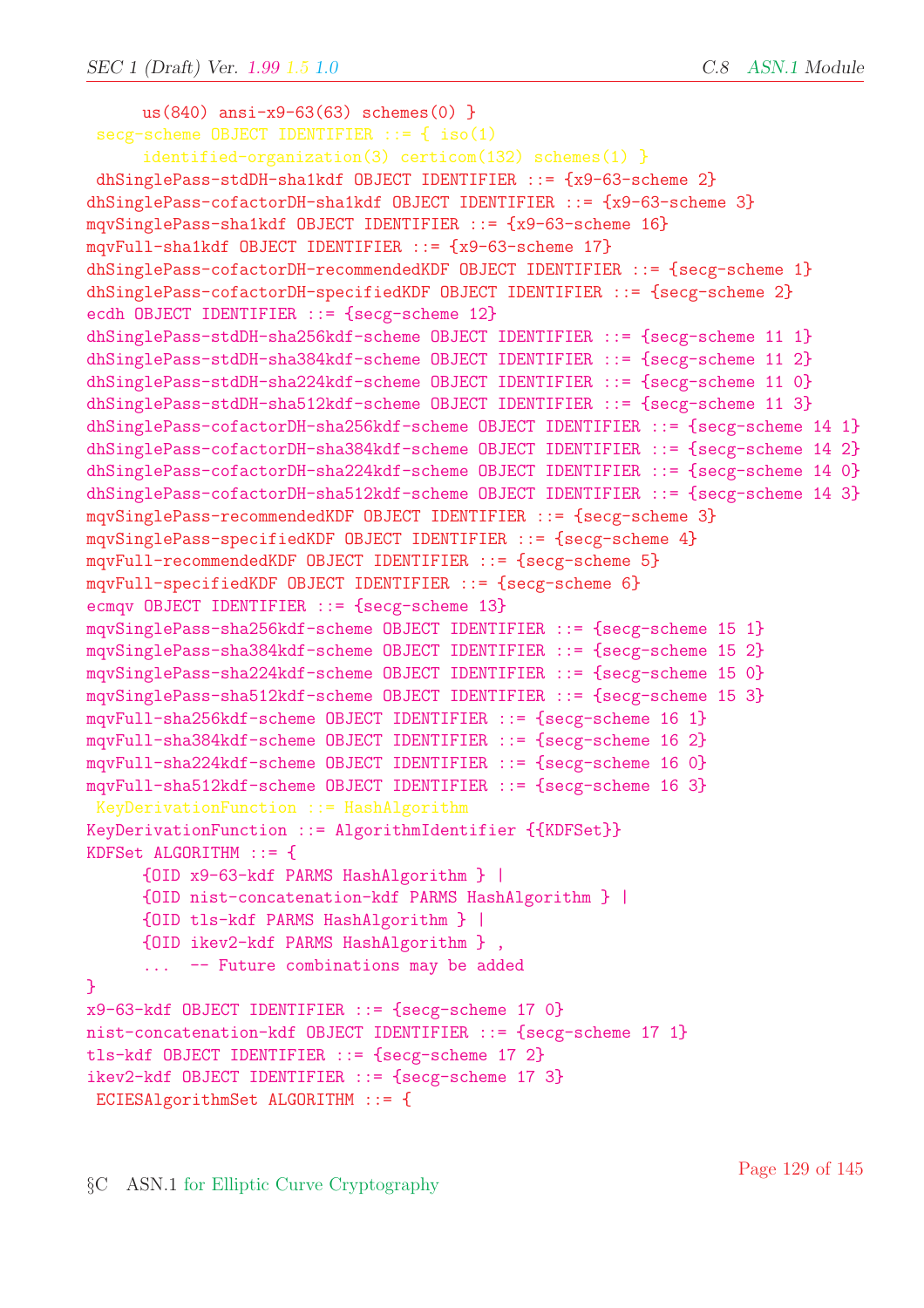```
{OID ecies-recommendedParameters} |
      {OID ecies-specifiedParameters PARMS ECIESParameters} ,
      ... -- Future combinations may be added
}
ecies-recommendedParameters OBJECT IDENTIFIER ::= {secg-scheme 7}
ecies-specifiedParameters OBJECT IDENTIFIER ::= {secg-scheme 8}
ECIESParameters ::= KeyDerivationFunction
ECIESParameters ::= SEQUENCE {
     kdf [0] KeyDerivationFunction OPTIONAL,
      sym [1] SymmetricEncryption OPTIONAL,
     mac [2] MessageAuthenticationCode OPTIONAL
}
SymmetricEncryption ::= AlgorithmIdentifier {{SYMENCSet}}
MessageAuthenticationCode ::= AlgorithmIdentifier {{MACSet}}
SYMENCSet ALGORITHM ::= {
      { OID xor-in-ecies } |
      { OID tdes-cbc-in-ecies } |
     { OID aes128-cbc-in-ecies } |
      { OID aes192-cbc-in-ecies } |
     { OID aes256-cbc-in-ecies } |
     { OID aes128-ctr-in-ecies } |
      { OID aes192-ctr-in-ecies } |
     { OID aes256-ctr-in-ecies } ,
      ... -- Future combinations may be added
}
MACSet ALGORITHM ::= {
      { OID hmac-full-ecies PARMS HashAlgorithm} |
      { OID hmac-half-ecies PARMS HashAlgorithm} |
      { OID cmac-aes128-ecies } |
     { OID cmac-aes192-ecies } |
     { OID cmac-aes256-ecies } ,
      ... -- Future combinations may be added
}
xor-in-ecies OBJECT IDENTIFIER ::= {secg-scheme 18 }
tdes-cbc-in-ecies OBJECT IDENTIFIER ::= {secg-scheme 19 }
aes128-cbc-in-ecies OBJECT IDENTIFIER ::= {secg-scheme 20 0 }
aes192-cbc-in-ecies OBJECT IDENTIFIER ::= {secg-scheme 20 1 }
aes256-cbc-in-ecies OBJECT IDENTIFIER ::= {secg-scheme 20 2 }
aes128-ctr-in-ecies OBJECT IDENTIFIER ::= {secg-scheme 21 0 }
aes192-ctr-in-ecies OBJECT IDENTIFIER ::= {secg-scheme 21 1 }
aes256-ctr-in-ecies OBJECT IDENTIFIER ::= {secg-scheme 21 2 }
hmac-full-ecies OBJECT IDENTIFIER ::= {secg-scheme 22 }
hmac-half-ecies OBJECT IDENTIFIER ::= {secg-scheme 23 }
cmac-aes128-ecies OBJECT IDENTIFIER ::= {secg-scheme 24 0 }
cmac-aes192-ecies OBJECT IDENTIFIER ::= {secg-scheme 24 1 }
```
Page 130 of 145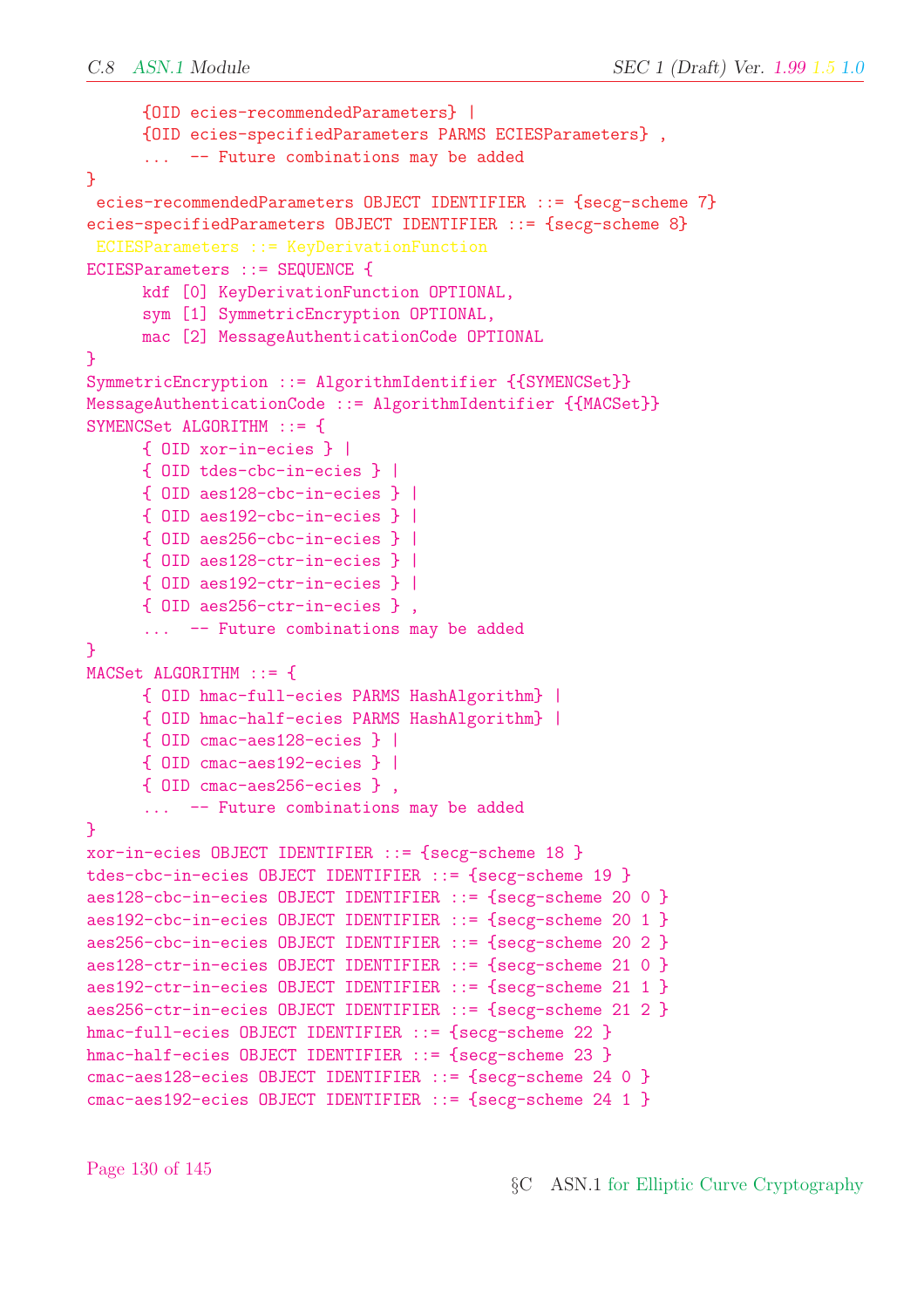```
cmac-aes256-ecies OBJECT IDENTIFIER ::= {secg-scheme 24 2 }
ECWKTAlgorithmSet ALGORITHM ::= {
     {OID ecwkt-recommendedParameters} |
     {OID ecwkt-specifiedParameters PARMS ECWKTParameters} ,
      ... -- Future combinations may be added
}
ecwkt-recommendedParameters OBJECT IDENTIFIER ::= {secg-scheme 9}
ecwkt-specifiedParameters OBJECT IDENTIFIER ::= {secg-scheme 10}
ECWKTParameters ::= KeyDerivationFunction
ECWKTParameters ::= SEQUENCE {
     kdf [0] KeyDerivationFunction OPTIONAL,
     wrap [1] KeyWrapFunction OPTIONAL
}
KeyWrapFunction ::= AlgorithmIdentifier {{KeyWrapSet}}
KeyWrapSet ALGORITHM ::= {
     { OID aes128-key-wrap } |
     { OID aes192-key-wrap } |
     { OID aes256-key-wrap } ,
      ... -- Future combinations may be added
}
aes128-key-wrap OBJECT IDENTIFIER ::= {secg-scheme 25 0 }
aes192-key-wrap OBJECT IDENTIFIER ::= {secg-scheme 25 1 }
aes256-key-wrap OBJECT IDENTIFIER ::= {secg-scheme 25 2 }
ECDSA-Signature ::= CHOICE {
     two-ints-plus ECDSA-Sig-Value,
     point-int [0] ECDSA-Full-R,
      ... -- Future representations may be added
}
ECDSA-Sig-Value ::= SEQUENCE {
     r INTEGER,
     s INTEGER,
      a INTEGER OPTIONAL,
     y CHOICE { b BOOLEAN, f FieldElement } OPTIONAL
}
ECDSA-Full-R ::= SEQUENCE {
     r ECPoint,
     s INTEGER
}
ECIES-Ciphertext-Value ::= SEQUENCE {
     ephemeralPublicKey ECPoint,
     symmetricCiphertext OCTET STRING,
     macTag OCTET STRING
}
ASN1SharedInfo ::= SEQUENCE {
     keyInfo AlgorithmIdentifier,
```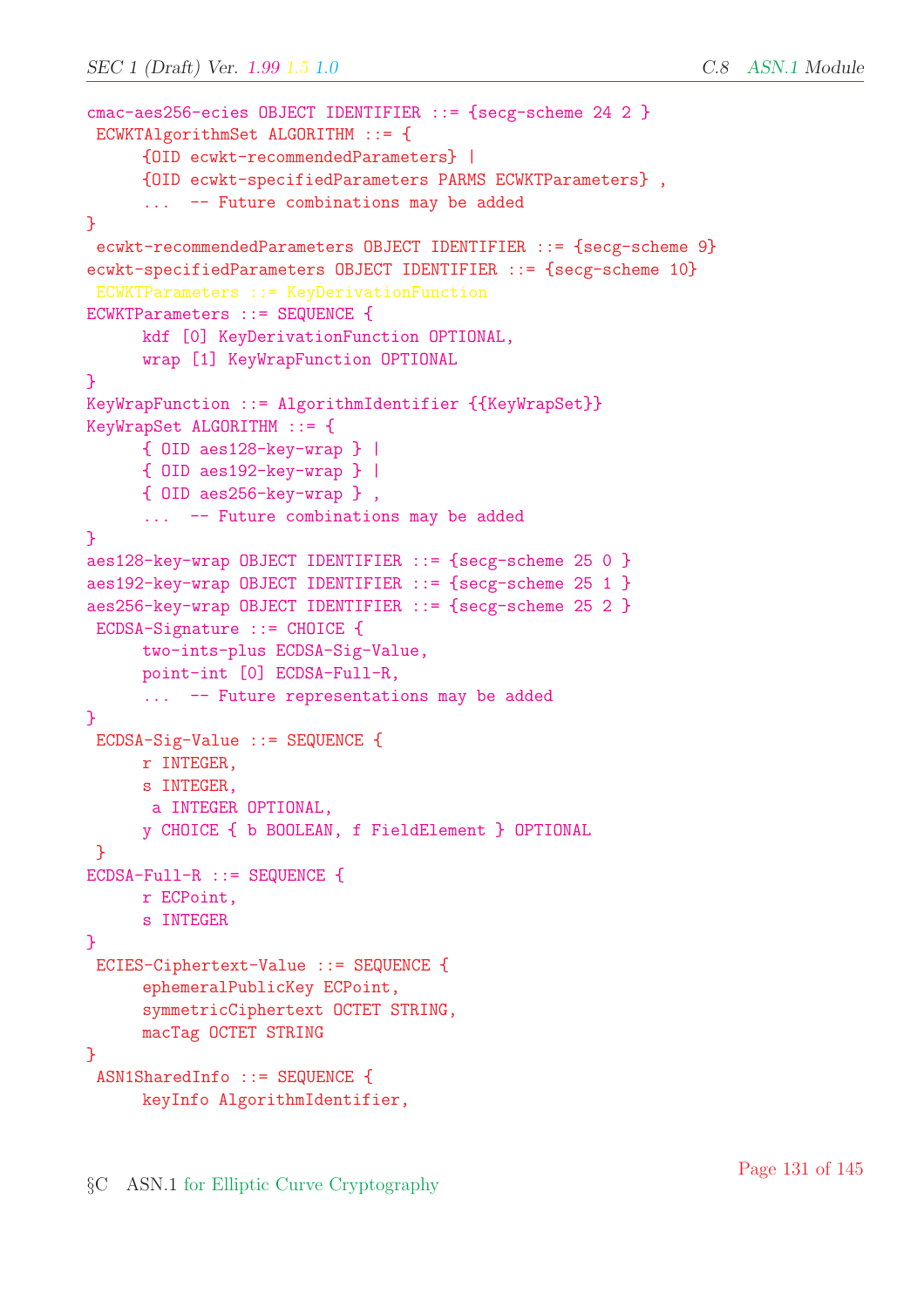```
entityUInfo [0] OCTET STRING OPTIONAL,
      entityVInfo [1] OCTET STRING OPTIONAL,
      suppPubInfo [2] OCTET STRING OPTIONAL,
      suppPrivInfo [3] OCTET STRING OPTIONAL
}
SEC1-PDU ::= CHOICE {
      privateKey [0] ECPrivateKey,
      spki [1] SubjectPublicKeyInfo,
      ecdsa [2] ECDSA-Signature,
      ecies [3] ECIES-Ciphertext-Value,
      sharedinfo [4] ASN1SharedInfo,
      ...
}
 END
The following comprises the ASN.1 module for those items not defined in ANSI X9.62 [X9.62a,
Section 6.1].
CERTICOM {
      iso(1) identified-organization(3) certicom(132) module(1) ver(1)
}
DEFINITIONS EXPLICIT TAGS ::= BEGIN
      --
      -- EXPORTS All;
      ----
      -- Import the required type to define private keys.
      --
      IMPORTS Parameters FROM ANSI-X9-62;
certicom-arc OBJECT IDENTIFIER ::= {
      iso(1) identified-organization(3) certicom(132)
      }
      --
      -- Private-key syntax using Parameters from ANSI X9.62.
      --
      ECPrivateKey ::= SEQUENCE {
            version INTEGER { ecPrivkeyVer1(1) } (ecPrivkeyVer1),
            privateKey OCTET STRING,
            parameters [0] Parameters OPTIONAL,
            publicKey [1] BIT STRING OPTIONAL
      }
END
```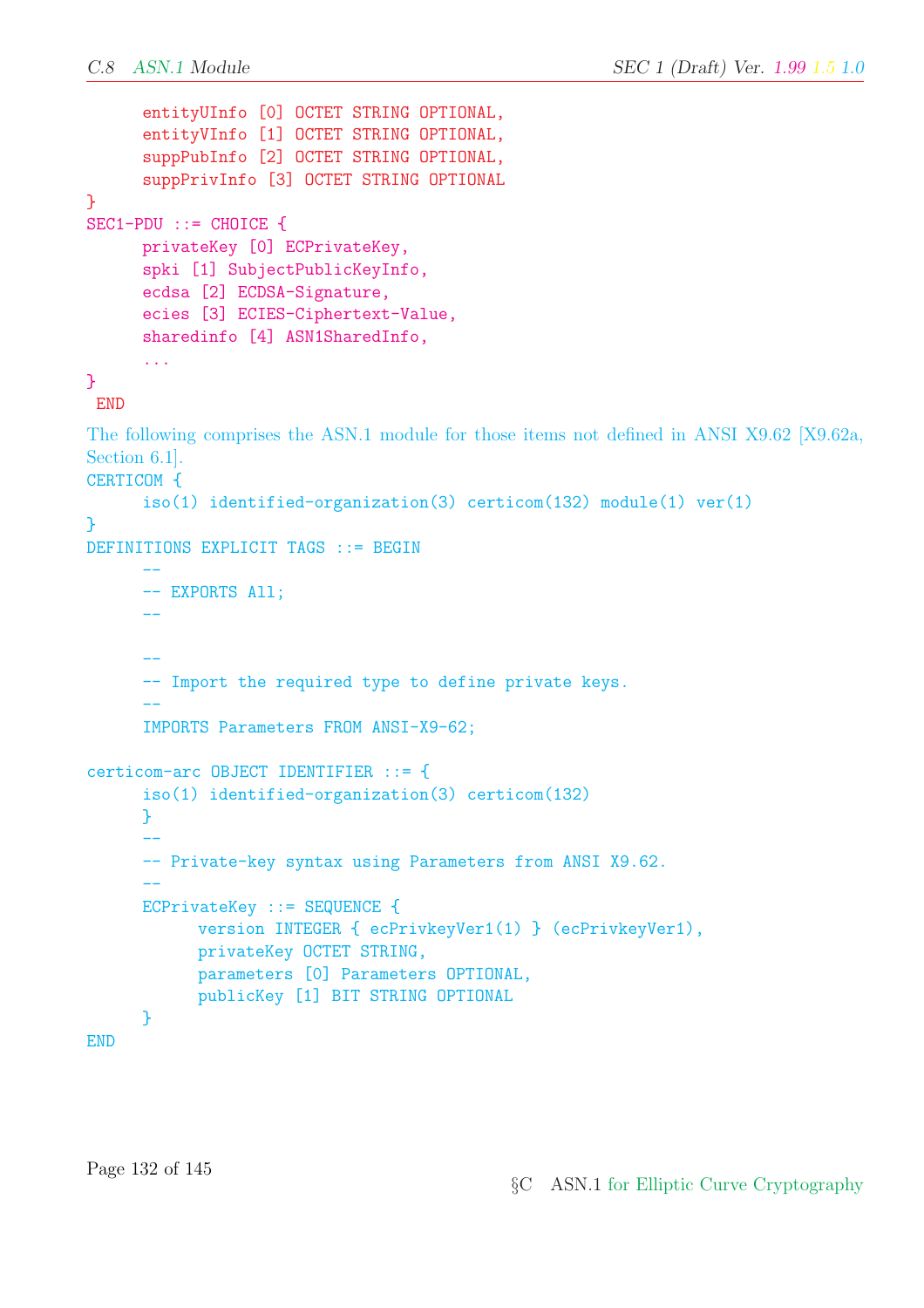## D References

- [46-2] National Institute of Standards and Technology. Data Encryption Standard, Federal Information Processing Standard 46-2, 1993. Withdrawn. http://csrc.nist.gov/ publications/fips/fips46-3/fips46-3.pdf.
- [180-1] *Secure Hash Standard*, Federal Information Processing Standard 180-1, 1995.
- [180-2] *Secure Hash Standard (Change Notice)*, Federal Information Processing Standard 180-2, Feb. 2004. http://csrc.nist.gov/publications/fips/fips180-2/ fips-180-2withchangenotice.pdf.
- [186] ———. Digital Signature Standard, Federal Information Processing Standard 186, 1993.
- [186-2] ———. Digital Signature Standard (Change Notice), Federal Information Processing Standard 186-2, Oct. 2001. http://csrc.nist.gov/publications/fips/ fips186-2/fips-186-2-change1.pdf.
- [186-3] ———. *Digital Signature Standard (Change Notice)*, Federal Information Processing Standard 186-3, 2005. Draft http://csrc.nist.gov/publications/drafts/fips 186-3/Draft-FIPS-186-3\%20 March2006.pdf.
- [197] ———. Advanced Encryption Standard (Change Notice), Federal Information Processing Standard 197, Oct. 2001. http://csrc.nist.gov/publications/fips/fips197/ fips-197.pdf.
- [198] ———. The Keyed-Hash Message Authentication Code (HMAC), Federal Information Processing Standard 198, Mar. 2002. http://csrc.nist.gov/publications/fips/ fips198/fips-198a.pdf.
- [800-38A] M. Dworkin. Recommendation for Block Cipher Modes of Operation, Special Publication 800-38A. National Institute of Standards and Technology, Dec. 2001. http://csrc.nist.gov/publications/nistpubs/800-38a/sp800-38a.pdf.
- [800-38B] ———. Recommendation for Block Cipher Modes of Operation: the CMAC Mode for Authentication, Special Publication 800-38B. National Institute of Standards and Technology, May 2005. http://csrc.nist.gov/publications/nistpubs/800-38B/ SP 800-38B.pdf.
- [800-56A] E. BARKER, D. JOHNSON AND M. SMID. Recommendation for Pair-Wise Key Establishment Schemes Using Discrete Logarithm Cryptography, Special Publication 800- 56A. National Institute of Standards and Technology, Mar. 2007. http://csrc.nist. gov/publications/nistpubs/800-56A/SP800-56A Revision1 Mar08-2007.pdf.
- [800-90] E. Barker and J. Kelsey. Recommendation for Random Number Generation Using Deterministic Bit Generators, Special Publication 800-90. National Institute of Standards and Technology, Mar. 2007. http://csrc.nist.gov/publications/nistpubs/ 800-90/SP800-90revised March2007.pdf.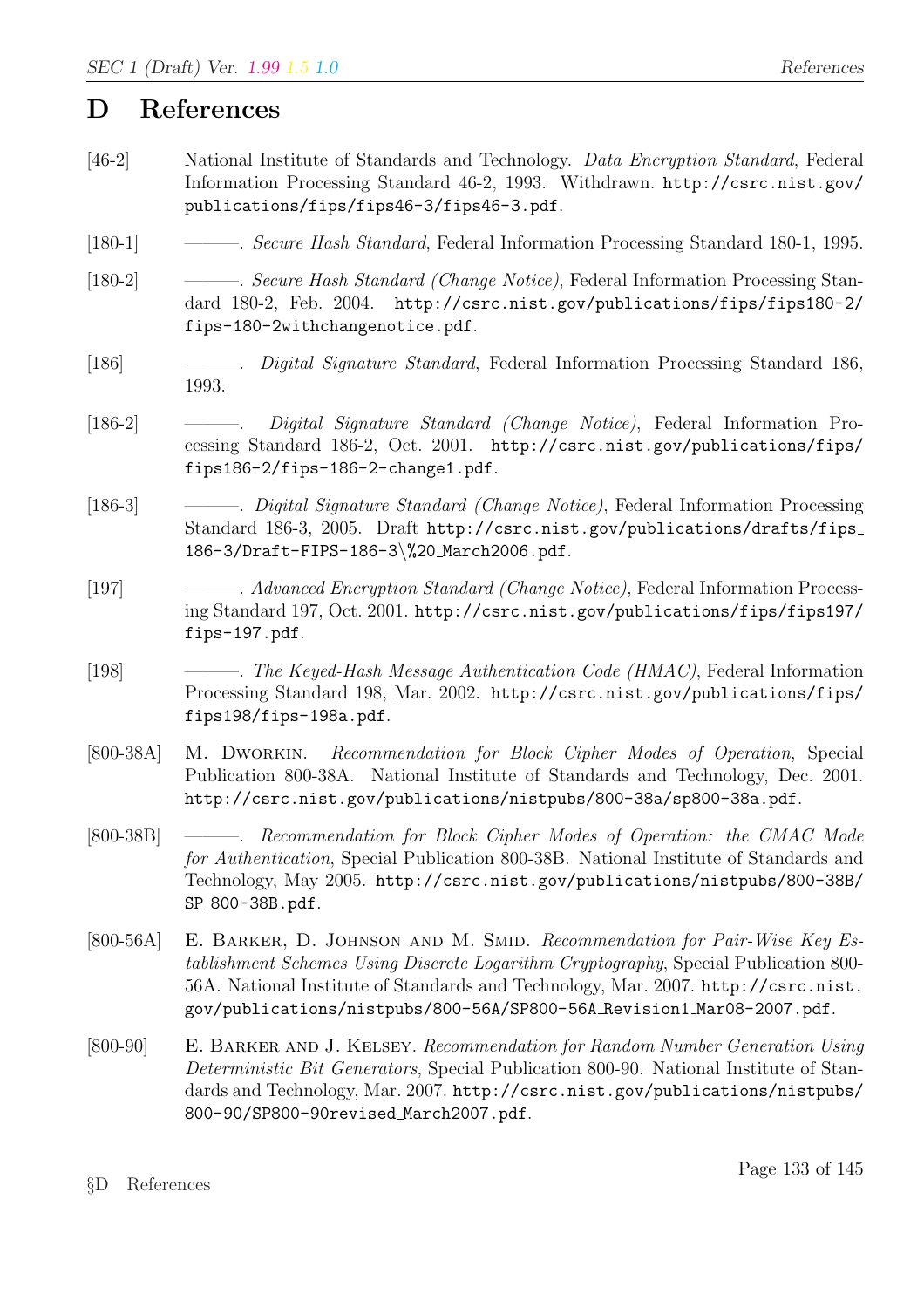- [800-106] Q. Dang. Randomized Hashing Digital Signatures, Special Publication 800-106. National Institute of Standards and Technology, Jul. 2007. http://csrc.nist.gov/ publications/drafts/Draft-SP-800-106/Draft-SP800-106.pdf.
- [1363] Institute of Electrical and Electronics Engineers. Specifications for Public-Key Cryptography, IEEE Standard 1363-2000, Aug. 2000. http://standards.ieee.org/catalog/ olis/busarch.html.
- [1363A] ———. Specifications for Public-Key Cryptography Amendment 1: Additional Techniques, IEEE Standard 1363A-2004, Oct. 2004. http://standards.ieee.org/ catalog/olis/busarch.html.
- [2104] H. KRAWCZYK, M. BELLARE AND R. CANETTI. HMAC: Keyed Hashing for Message Authentication, Request For Comments 2104. Internet Engineering Task Force, 1997. http://www.ietf.org/rfc/rfc2104.
- [2246] T. Dierks and C. Allen (eds.). The TLS Protocol, Version 1.0, Request For Comments 2246, Jan. 1999. http://www.ietf.org/rfc/rfc2246.
- [2409] D. HARKINS AND D. CARREL. The Internet Key Exchange, Request For Comments 2409. Internet Engineering Task Force, 1998. http://www.ietf.org/rfc/rfc2409.
- [2459] R. HOUSLEY, W. FORD, W. POLK AND D. SOLO. Internet X.509 Public Key Infrastructure Certificate and CRL Profile, Request For Comments 2459. Internet Engineering Task Force, 1999. http://www.ietf.org/rfc/rfc2459.
- [2630] R. Housley. Cryptographic Message Syntax, Request For Comments 2630. Internet Engineering Task Force, Jun. 1999. http://www.ietf.org/rfc/rfc2630.
- [3278] S. BLAKE-WILSON, D. R. L. BROWN AND P. LAMBERT. Use of Elliptic Curve Cryptography (ECC) Algorithms in Cryptographic Message Syntax (CMS), Request For Comments 3278. Internet Engineering Task Force, Apr. 2002. http://www.ietf. org/rfc/rfc3278.
- [3279] L. BASSHAM, R. HOUSLEY AND W. POLK. Algorithms and Identifiers for the Internet X.509 Public Key Infrastructure Certificate and Certificate Revocation List (CRL) Profile, Request For Comments 3279. Internet Engineering Task Force, Apr. 2002. http://www.ietf.org/rfc/rfc3279.
- [3394] J. SCHAAD AND R. HOUSLEY. Advanced Encryption Standard (AES) Key Wrap Algorithm, Request For Comments 3394. Internet Engineering Task Force, Sep. 2002. http://www.ietf.org/rfc/rfc3394.
- [4306] C. KAUFMAN (ed.). *Internet Key Exchange (IKEv2) Protocol*, Request For Comments 4306, Dec. 2005. http://www.ietf.org/rfc/rfc4306.
- [4492] S. BLAKE-WILSON, N. BOLYARD, V. GUPTA, C. HAWK AND B. MÖLLER. Elliptic Curve Cryptography (ECC) Cipher Suites for Transport Layer Security (TLS), Request For Comments 4492. Internet Engineering Task Force, May 2006. http://www.ietf. org/rfc/rfc4492.

Page 134 of 145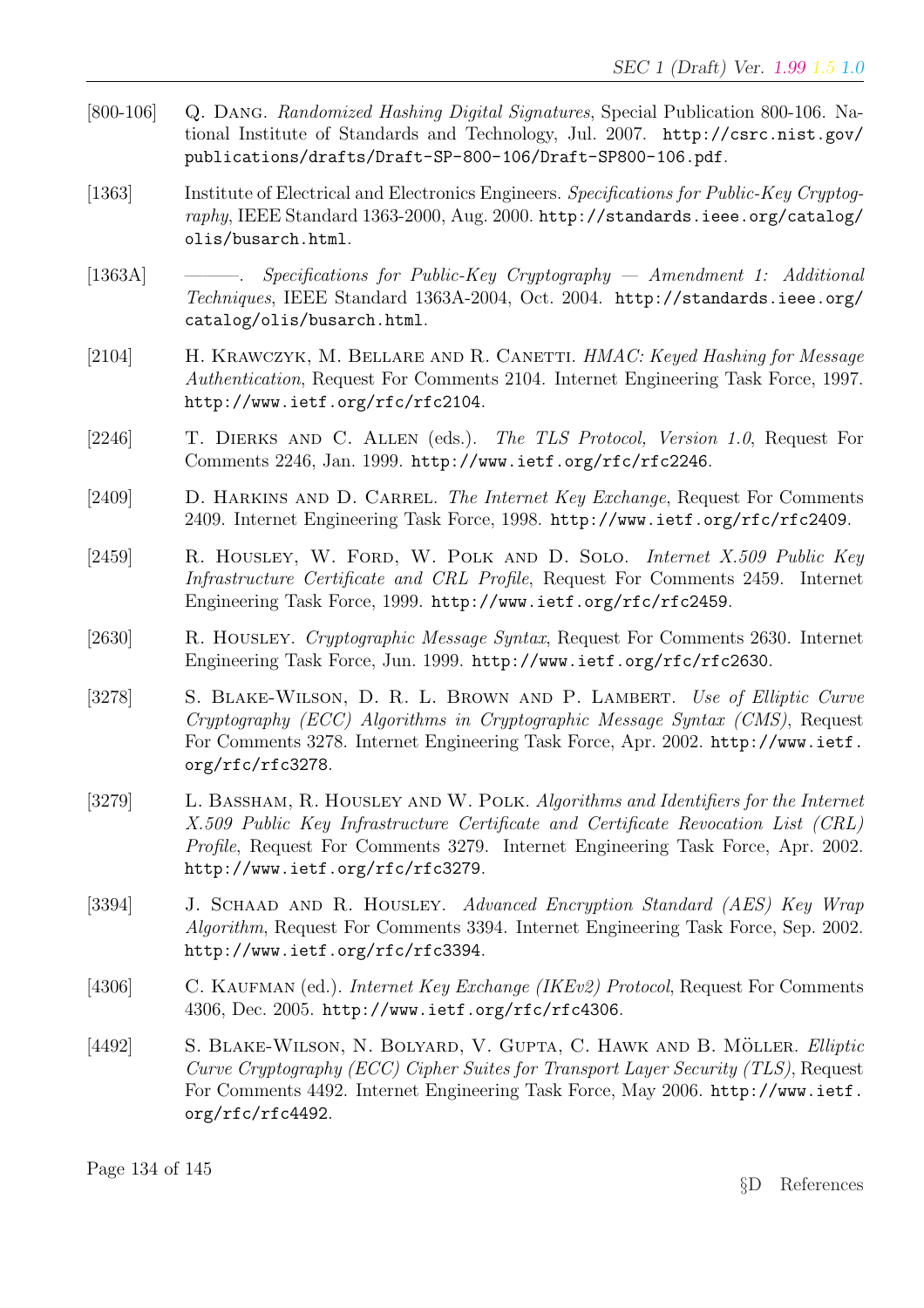- [4753] D. E. Fu and J. A. Solinas. ECP Groups For IKE and IKEv2, Request For Comments 4753. Internet Engineering Task Force, Jan. 2007. http://www.ietf.org/ rfc/rfc4753.
- [5480] S. Turner, D. R. L. Brown, K. Yiu, R. Housley and T. Polk. Elliptic Curve Cryptography Subject Public Key Information, Request For Comments 5480. Internet Engineering Task Force, Mar. 2009. http://www.ietf.org/rfc/rfc5480.txt.
- [14888-3] International Standards Organization. Information Technology Security Techniques — Digital Signatures with Appendix:  $-$  Part 3: Certificate-Based Mechanisms, International Standard 14888-3, Dec. 1998.
- [15946-1] ———. Information Technology Security Techniques Cryptographic Techniques Based on Elliptic Curves:  $-$  Part 1: General, International Standard 15946-1, Dec. 2002.
- [15946-2] ———. Information Technology Security Techniques Cryptographic Techniques *Based on Elliptic Curves — Part 2: Digital Signatures*, International Standard 15946-2, Dec. 2002.
- [15946-3] ———. Information Technology Security Techniques Cryptographic Techniques Based on Elliptic Curves — Part 3: Key Establishment, International Standard 15946- 3, Dec. 2002.
- [18033-2] V. Shoup (ed.). Encryption Algorithms Part 2: Asymmetric Ciphers, International Standard 18033-2, May 2006. http://shoup.net/iso.
- [ASC04] M. DWORKIN. *Request for Review of Key Wrap Algorithms*. ASC X9, Nov. 2004. http://eprint.iacr.org/2004/340.
- [Fin99] Financial Services Technology Consortium. Financial Services Markup Language, Aug. 1999. Working Draft.
- [GEC 1] Standards for Efficient Cryptography Group. GEC 1: Recommended Elliptic Curve Domain Parameters, Sep. 1999. Working Draft. http://www.secg.org.
- [GEC 2] ———. GEC 2: Test Vectors for SEC 1, Sep. 1999. Working Draft. http://www. secg.org.
- [Int98] T. Dierks and B. Anderson. ECC Cipher Suites for TLS. Internet Engineering Task Force, Mar. 1998. Expired Internet Draft.
- [Int99] L. BASSHAM, D. B. JOHNSON AND W. POLK. Internet Draft: Representation of Elliptic Curve Digital Signature Algorithm (ECDSA) Keys and Signatures in Internet X.509 Public Key Infrastructure Certificates. Internet Engineering Task Force, Jun. 1999. Expired Internet-Draft.
- [Int06a] D. R. L. Brown. Additional ECC Groups For IKE and IKEv2. Internet Engineering Task Force, Oct. 2006. Expired. http://tools.ietf.org/html/ draft-ietf-ipsec-ike-ecc-groups-10.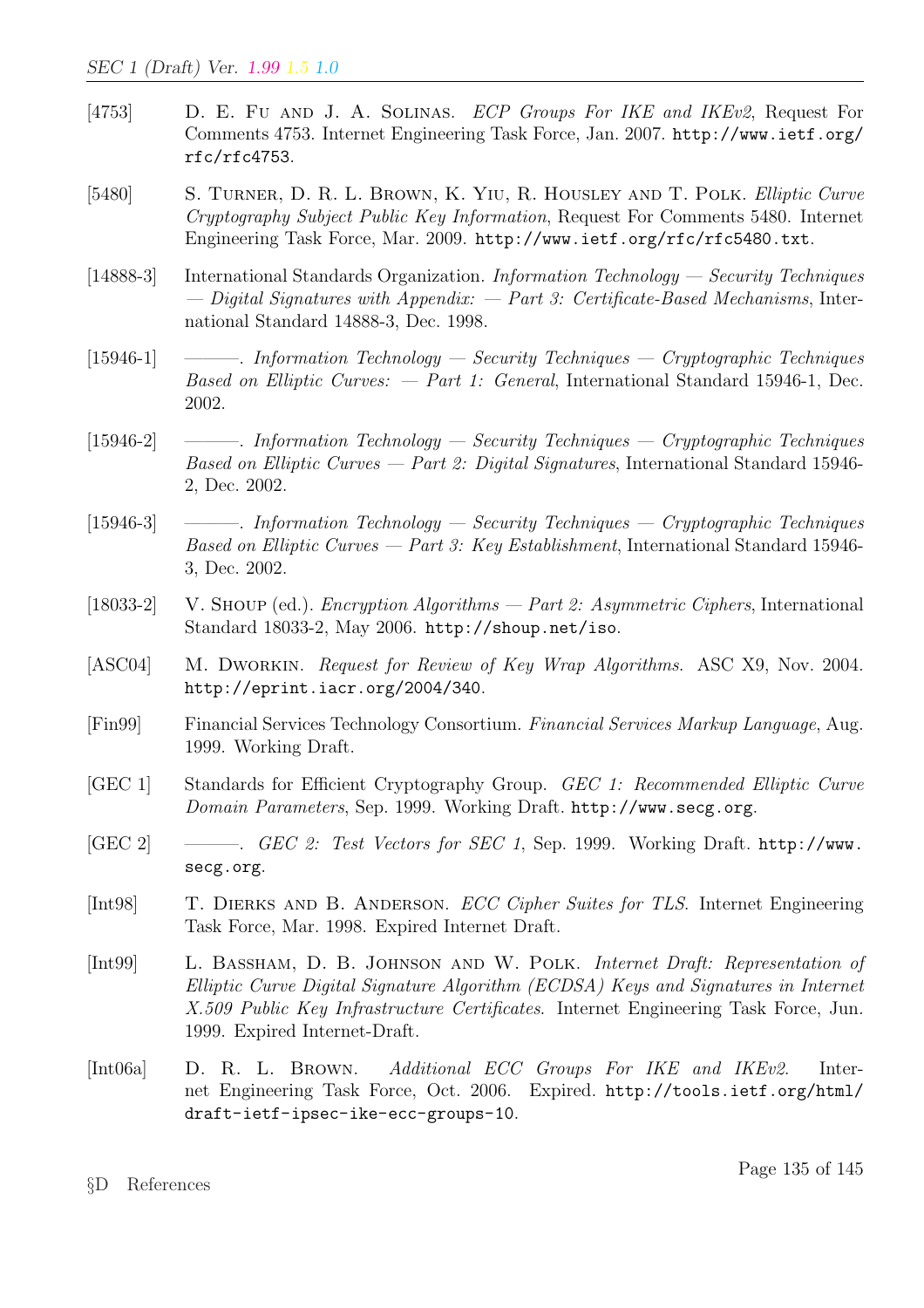- [Int06b] ———. *Internet-Draft: Additional Algorithms and Identifiers for Use of ECC with* PKIX. Internet Engineering Task Force, Oct. 2006. Expired http://tools.ietf. org/html/draft-ietf-pkix-ecc-pkalgs-03.
- [NESSIE] B. PRENEEL, A. BIRYUKOV, C. D. CANNIÈRE, S. B. ÖRS, E. OSWALD, B. V. Rompay, L. Granboulan, E. Dottax, G. Martinet, S. Murphy, A. Dent, R. Shipsey, C. Swart, J. White, M. Dichtl, S. Pyka, M. Schafheutle, P. SERF, E. BIHAM, E. BARKAN, Y. BRAZILER, O. DUNKELMAN, V. FURMAN, D. KENIGSBERG, J. STOLIN, J.-J. QUISQUATER, M. CIET, F. SICA, H. RADDUM, L. KNUDSEN AND M. PARKER. New European Schemes for Signatures, Integrity and Encryption, IST-1999-12324. Information Society Technologies (IST) Programme, Apr. 2004. Draft Version 0.15 (beta), http://www.cryptonessie.org.
- [Nat99] National Institute of Standards and Technology. Recommended Elliptic Curves for Federal Government Use, Jul. 1999. http://csrc.nist.gov/encryption.
- [Nat01] M. DWORKIN. AES Key Wrap Specification. National Institute of Standards and Technology, Nov. 2001. http://csrc.nist.gov/groups/ST/toolkit/key management. html.
- [P1363] Institute of Electrical and Electronics Engineers. IEEE P1363: Standard for Public-Key Cryptography, Jul. 11 1999. Working Draft.
- [P1363a] ———. IEEE P1363a: Standard for Public-Key Cryptography Addendum, Jul. 1997. Working Document.
- [PKCS8] RSA Laboratories. PKCS #8: Private-Key Information Syntax Standard, Nov. 1993. ftp://ftp.rsasecurity.com/pub/pkcs/ascii/pkcs-8.asc.
- [SEC 1] Standards for Efficient Cryptography Group. SEC 1: Elliptic Curve Cryptography, Sep. 2000. Version 1.0. http://www.secg.org/download/aid-385/sec1 final.pdf.
- [SEC 2] ———. SEC 2: Recommended Elliptic Curve Domain Parameters, Sep. 2000. Version 1.0. http://www.secg.org/download/aid-386/sec2 final.pdf.
- [WTLS] Wireless Application Forum. WAP WTLS: Wireless Application Protocol Wireless Transport Layer Security Specification, Feb. 1999.
- [X9.52] American National Standards Institute. Triple Data Encryption: Modes of Operation, American National Standard X9.52-1998, 1998. http://webstore.ansi.org/ ansidocstore.
- [X9.62a] ———. Public Key Cryptography for the Financial Services Industry: The Elliptic Curve Digital Signature Algorithm (ECDSA), American National Standard X9.62- 1998, 1998. Obsoleted by [X9.62b].
- [X9.62b] ———. Public Key Cryptography for the Financial Services Industry: The Elliptic Curve Digital Signature Algorithm (ECDSA), American National Standard X9.62- 2005, 2005. http://webstore.ansi.org/ansidocstore.

Page 136 of 145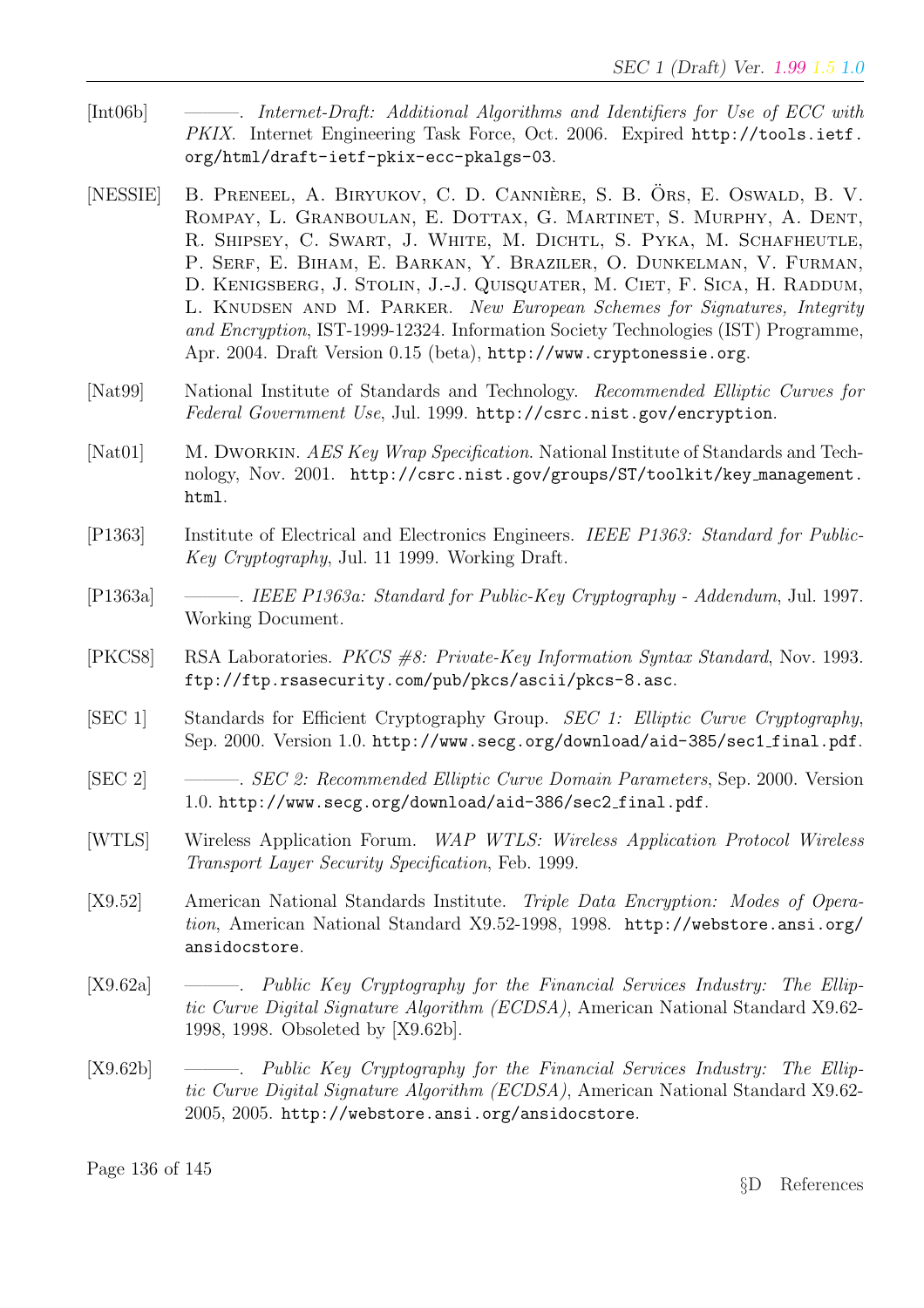- [X9.63] ———. Public-Key Cryptography for the Financial Services Industry: Key Agreement and Key Transport Using Elliptic Curve Cryptography, American National Standard X9.63-2001, 2001. http://webstore.ansi.org/ansidocstore.
- [X9.71] ------- Keyed Hash Message Authentication Code, American National Standard X9.71-2001, 2001. Not currently available.
- [X9.82] ——————. Random Number Generation, Draft American National Standard X9.82, 2005. Tentative organization: Part 1: Overview; Part 2: Entropy Sources; Part 3: Deterministic Algorithms; Part 4: Complete Systems.
- [X9.92] - Public-Key Cryptography for the Financial Services Industry: Digital Signature Algorithms Providing Partial Message Recovery: Part 1: Elliptic Curve Pintsov-Vanstone Signatures (ECPVS), Draft American National Standard X9.92-2002, 2002.
- [X9.102] ———. Symmetric Key Cryptography for the Financial Services Industry: Part 1: Wrapping of Keys and Associated Data, Draft American National Standard X9.102- 2003, 2003. Draft.
- [X.681] International Telecommunications Union. ITU-T Recommendation X.681: Information Technology — Abstract Syntax Notation One (ASN.1): Information Object Specification, Jul. 1994. Equivalent to ISO/IEC 8824-2.
- $[X.690] \qquad \longrightarrow \qquad \qquad ITU-T\ \textit{Recommendation X.690: Information Technology \longrightarrow ASN.1\ \textit{Encode}$ ing Rules: Specification of Basic Encoding Rules (BER), Canonical Encoding Rules (CER), and Distinguished Encoding Rules (DER), Dec. 1997. Equivalent to ISO/IEC 8825-1.
- [Atk92] A. O. L. ATKIN. The number of points on an elliptic curve modulo a prime. Series of emails to the NMBRTHRY mailing list, 1992.
- [ABG<sup>+</sup>05] A. Antipa, D. R. L. Brown, R. P. Gallant, R. Lambert, R. Struik and S. A. VANSTONE. Accelerated verification of ECDSA signatures. In B. PRENEEL AND S. TAVARES (eds.), Selected Areas in Cryptography: SAC 2005, Lecture Notes in Computer Science 3897, pp. 307–318. Springer, Aug. 2005.
- [ABM<sup>+</sup>03] A. Antipa, D. R. L. Brown, A. J. Menezes, R. Struik and S. A. Vanstrone. Validation of elliptic curve public keys. In Y. G. DESMEDT (ed.), Public Key  $Cryptography - PKC 2003$ , Lecture Notes in Computer Science 2567, pp. 211–223. International Association for Cryptologic Research, Springer, Jan. 2003.
- [ABMV93] G. AGNEW, T. BETH, R. MULLIN AND S. A. VANSTONE. Arithmetic operations in  $GF(2<sup>m</sup>)$ . Journal of Cryptology, 6:3-13, 1993.
- [ABR01a] M. ABDALLA, M. BELLARE AND P. ROGAWAY. DHIES: An encryption scheme based on the Diffie-Hellman problem. http://www-cse.ucsd.edu/users/mihir/papers/ dhies.html, Sep. 2001. Full version of [ABR01b].
- [ABR01b] ———. The oracle Diffie-Hellman assumptions and an analysis of DHIES. In Naccache [Nac01], pp. 143–158.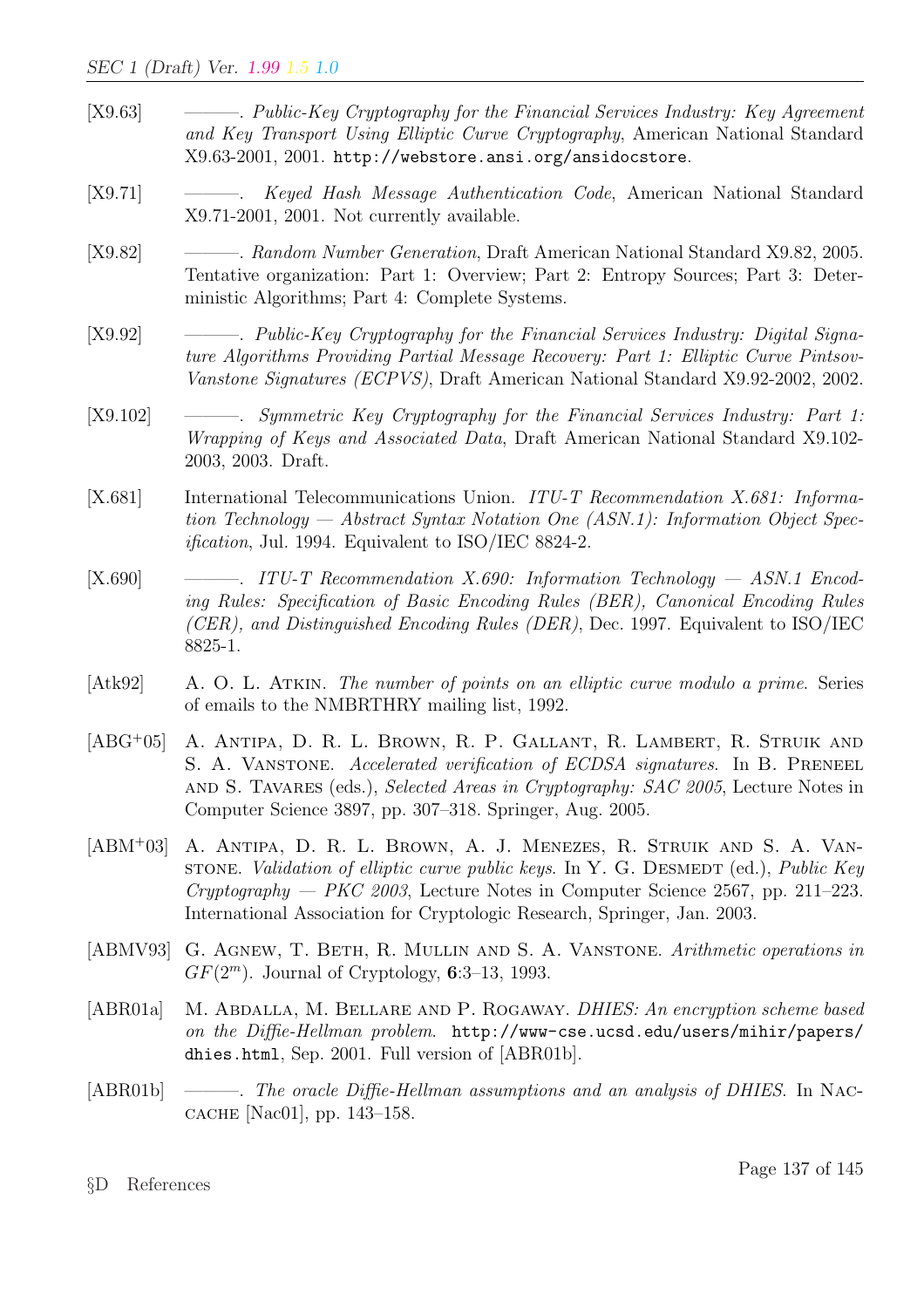- [AMOV91] G. B. AGNEW, R. C. MULLIN, I. M. ONYSZCHUK AND S. A. VANSTONE. An implementation for a fast public-key cryptosystem. Journal of Cryptology, 3:63–79, 1991.
- [AMV93] G. AGNEW, R. MULLIN AND S. A. VANSTONE. An implementation of elliptic curve cryptosystems over  $\mathbb{F}_{2^{155}}$ . IEEE Journal on Selected Areas in Communications, 11:804– 813, 1993.
- [Ble01] D. BLEICHENBACHER. On the generation of DSS one-time keys. preprint, 2001.
- [Bon98] D. BONEH. The decision Diffie-Hellman problem. In J. P. BUHLER (ed.), Algorithmic Number Theory III, Lecture Notes in Computer Science 1423, pp. 48–63. Springer, Jun. 1998.
- [Bro01] D. R. L. Brown. A conditional security analysis of the elliptic curve digital signature algorithm. In The 5th Workshop on Elliptic Curve Cryptography (ECC 2001). Oct. 2001. http://www.cacr.math.uwaterloo.ca/conferences/2001/ecc/brown.ps.
- [Bro05a] ———. Generic groups, collision resistance, and ECDSA. Designs, Codes and Cryptography, 35:119–152, 2005. http://eprint.iacr.org/2002/026.
- [Bro05b] ———. On the provable security of ECDSA. In BLAKE ET AL. [BSS05], pp. 21–40. Chapter II.
- [BCK98] M. BELLARE, R. CANETTI AND H. KRAWCZYK. A modular approach to the design and analysis of authentication and key exchange protocols. In 30th Annual Symposium on the Theory of Computing. 1998.
- [BDL97] D. Boneh, R. A. DeMillo and R. J. Lipton. On the importance of checking cryptographic protocols for faults. In W. FUMY (ed.), Advances in Cryptology –  $EU$ -ROCRYPT '97, Lecture Notes in Computer Science 1233, pp. 37–51. International Association for Cryptologic Research, Springer, May 1997.
- [BDR<sup>+</sup>96] M. Blaze, W. Diffie, R. Rivest, B. Schneier, T. Shimomura, E. Thompson AND M. J. WIENER. Minimal key lengths for symmetric ciphers to provide adequate commercial security, Jan. 1996.
- [BG04a] D. R. L. Brown and R. P. Gallant. The static Diffie-Hellman problem. ePrint 2004/306, International Association for Cryptologic Research, 2004. http://eprint. iacr.org/2004/306.
- [BG04b] ———. The static Diffie-Hellman problem. CACR 2004/04, Centre for Applied Cryptologic Research, 2004. Alternate version of [BG04a] at http://www.cacr.math. uwaterloo.ca/techreports/2004/cacr2004-10.ps.
- [BG07] D. R. L. Brown and K. Gjøsteen. A security analysis of the NIST SP 800- 90 elliptic curve random number generator. In A. J. Menezes (ed.), Advances in  $Cryptology - CRYPTO 2007$ , Lecture Notes in Computer Science 4622, pp. 466– 481. International Association for Cryptologic Research, Springer, Aug. 2007. http: //eprint.iacr.org/2007/048.

Page 138 of 145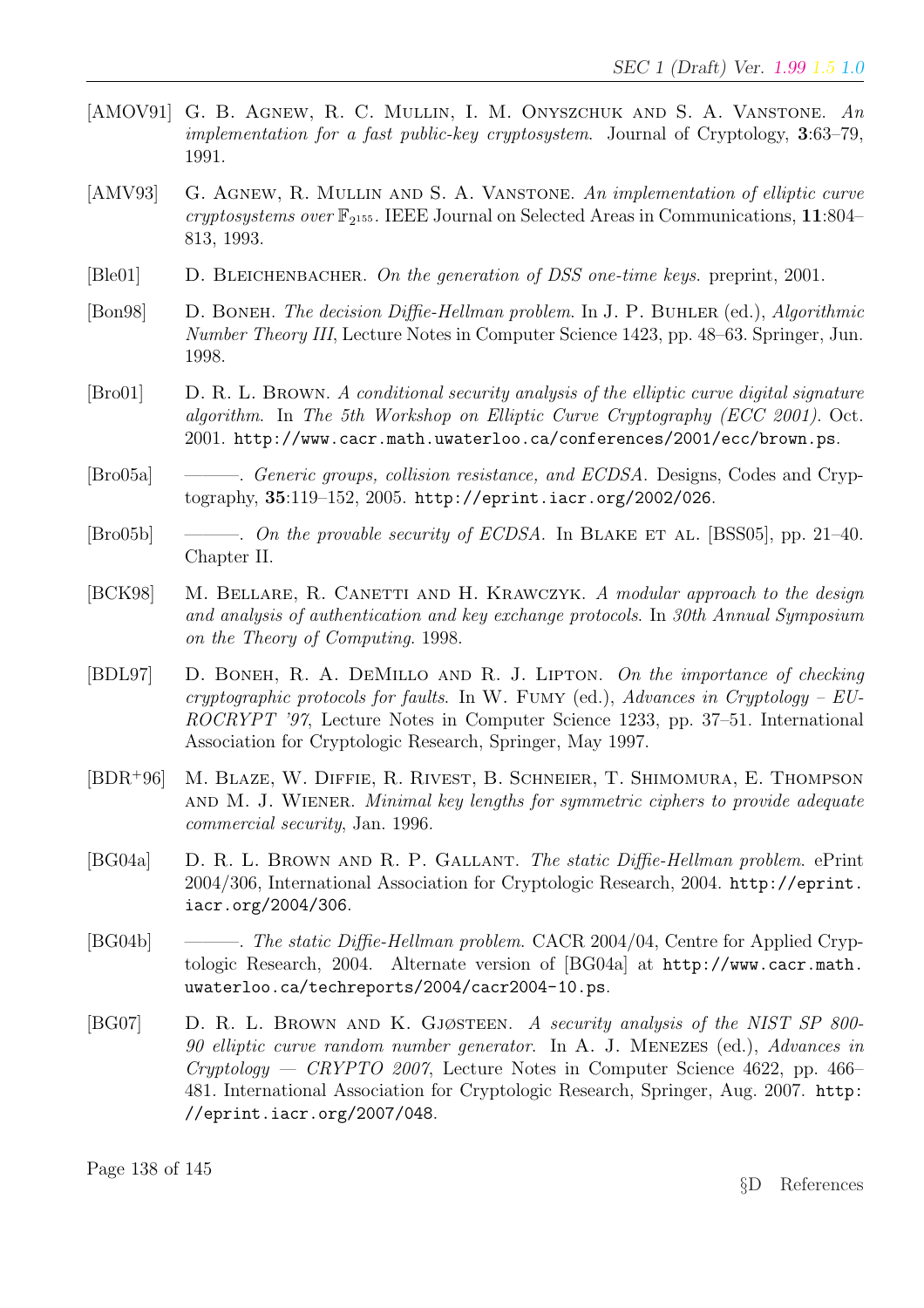- [BGM97] M. Bellare, S. Goldwasser and D. Micciancio. "Pseudo-random" number generation within cryptographic algorithms: The DSS case. In KALISKI [Kal97], pp. 277–291.
- [BJ01] D. R. L. Brown and D. B. Johnson. Formal security proofs for a signature scheme with partial message recovery. In NACCACHE [Nac01], pp. 126-142. http: //www.cacr.math.uwaterloo.ca/techreports/2000/corr2000-39.pdf.
- [BL96] D. BONEH AND R. J. LIPTON. Algorithms for black-box fields and their application to cryptography. In KOBLITZ [Kob96], pp.  $283-297$ .
- [BR97] M. Bellare and P. Rogaway. Minimizing the use of random oracles in authenticated encryption schemes. In Y. HAN, T. OKAMOTO AND S. QING (eds.), Information and Communications Security, Lecture Notes in Computer Science 1334, pp. 1–16. Springer, Nov. 1997.
- [BSS99] I. F. BLAKE, G. SEROUSSI AND N. P. SMART. Elliptic Curves in Cryptography. London Mathematical Society Lecture Notes 265. Cambridge University Press, 1999.
- [BSS05] I. F. BLAKE, G. SEROUSSI AND N. P. SMART (eds.). Advances in Elliptic Curve Cryptography. London Mathematical Society Lecture Notes 317. Cambridge University Press, 2005.
- [BV96] D. Boneh and R. Venkatesan. Hardness of computing the most significant bits of secret keys in Diffie-Hellman and related schemes. In KOBLITZ [Kob96], pp. 129–142.
- [BWJM97] S. Blake-Wilson, D. B. Johnson and A. J. Menezes. Key agreement protocols and their security analysis. In M. DARNELL (ed.), Cryptography and Coding, Lecture Notes in Computer Science 1355, pp. 30–45. Springer, Dec. 1997.
- [BWM99] S. Blake-Wilson and A. J. Menezes. Unknown key-share attacks on the stationto-station (STS) protocol. In H. IMAI AND Y. ZHENG (eds.), Public Key Cryptography  $-$  *PKC '99*, Lecture Notes in Computer Science 1560, pp. 154–170. International Association for Cryptologic Research, Springer, 1999.
- [Che06] J. H. CHEON. Security analysis of the strong Diffie-Hellman problem. In S. VAUDEnay (ed.), Advances in Cryptology – EUROCRYPT 2006, Lecture Notes in Computer Science 4004, pp. 1–11. International Association for Cryptologic Research, Springer, May 2006. http://www.math.snu.ac.kr/∼jhcheon/publications/2006/ Eurocrypt Cheon LNCS.pdf.
- [CFA<sup>+</sup>06] H. Cohen, G. Frey, R. Avanzi, C. Doche, T. Lange, K. Nguyen and F. Vercauteren. Handbook of Elliptic and Hyperelliptic Curve Cryptography. Chapman & Hall/CRC, 2006.
- [CH98] M. Chen and E. Hughes. Protocol failures related to order of encryption and signature: Computation of discrete logarithms in RSA groups. In  $C$ . BOYD AND E. Dawson (eds.), Information Security and Privacy — ACISP '98, Lecture Notes in Computer Science 1438. Jul. 1998.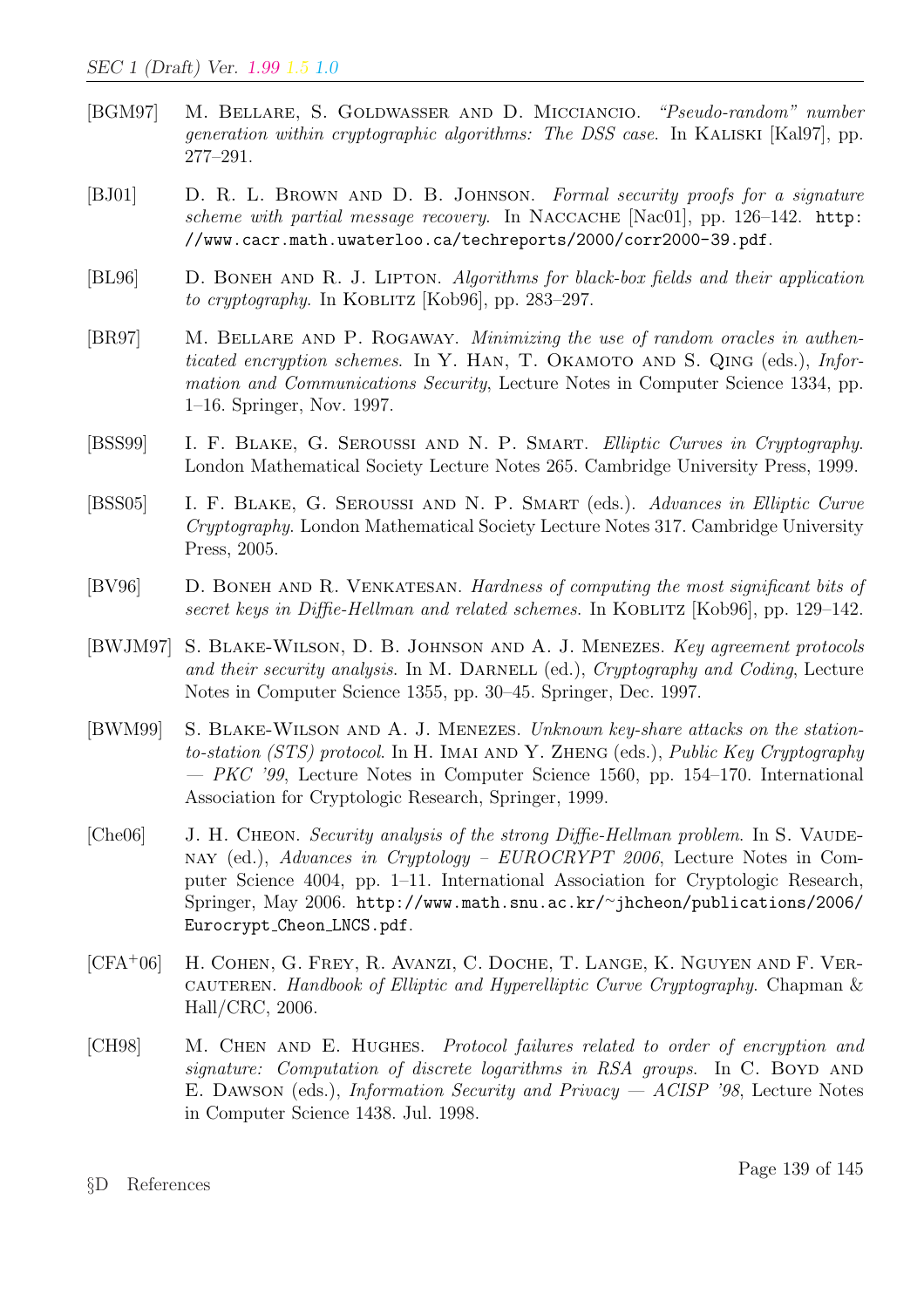- [CS98] R. Cramer and V. Shoup. A practical public key cryptosystem provably secure against adaptive chosen ciphertext attack. In H. Krawczyk (ed.), Advances in Cryptology — CRYPTO '98, Lecture Notes in Computer Science 1462, pp. 13– 25. International Association for Cryptologic Research, Springer, Aug. 1998. http: //www.shoup.net/papers/cs.pdf.
- [CS01] ———. Design and analysis of practical public-key encryption schemes secure against adaptive chosen ciphertext attack. ePrint 2001/108, International Association for Cryptologic Research, Dec. 2001. http://eprint.iacr.org/2004/306.
- [Den05] A. W. DENT. *Proofs of security for ECIES*. In BLAKE ET AL. [BSS05], pp. 41–66. Chapter III.
- [DvOW92] W. Diffie, P. C. van Oorschot and M. J. Wiener. Authentication and authenticated key exchanges. Designs, Codes and Cryptography, 2:107–125, 1992.
- [DH76] W. Diffie and M. E. Hellman. New directions in cryptography. IEEE Transactions on Information Theory,  $IT-22(6)$ :644–654, Nov. 1976.
- [Elk98] N. D. Elkies. Elliptic and modular curves over finite fields and related computational issues. In Computational Perspectives in Number Theory, pp. 21–76. American Mathematical Society International Press, 1998.
- [ElG85] T. ElGamal. A public key cryptosystem and a signature scheme based on discrete logarithms. IEEE Transactions on Information Theory, IT-31:469–472, 1985.
- [ECC99] ECC Challenge. Details at http://www.certicom.com, 1999.
- $[FR94]$  G. FREY AND H.-G. RÜCK. A remark concerning m-divisibility and the discrete logarithm problem in the divisor class group of curves. Mathematics of Computation, 62:865–874, 1994.
- [Gal05] S. D. GALBRAITH. *Pairings*. In BLAKE ET AL. [BSS05], pp. 183–213. Chapter IX.
- [GHS02] P. GAUDRY, F. HESS AND N. P. SMART. Constructive and destructive facets of Weil descent on elliptic curves. J. of Cryptology, 15:19-46, 2002. http://www.loria.fr/ <sup>∼</sup>gaudry/publis/weildesc vZ.ps.gz.
- [GLV00] R. P. Gallant, R. Lambert and S. A. Vanstone. Improving the parallelized Pollard lambda search on binary anomalous curves. Mathematics of Computation, 69:1699–1705, 2000.
- [GM05] S. D. GALBRAITH AND A. J. MENEZES. Algebraic curves and cryptography. Finite Fields and Their Applications, 11(3):544–577, 2005.
- [GS99] S. D. GALBRAITH AND N. P. SMART. A cryptographic application of the Weil descent. In M. WALKER (ed.), *Cryptography and Coding*, Lecture Notes in Computer Science 1746, pp. 191–200. Springer, Dec. 1999.
- [Hes05] F. HESS. Weil descent attacks. In BLAKE ET AL. [BSS05], pp. 151–180. Chapter VIII.

Page 140 of 145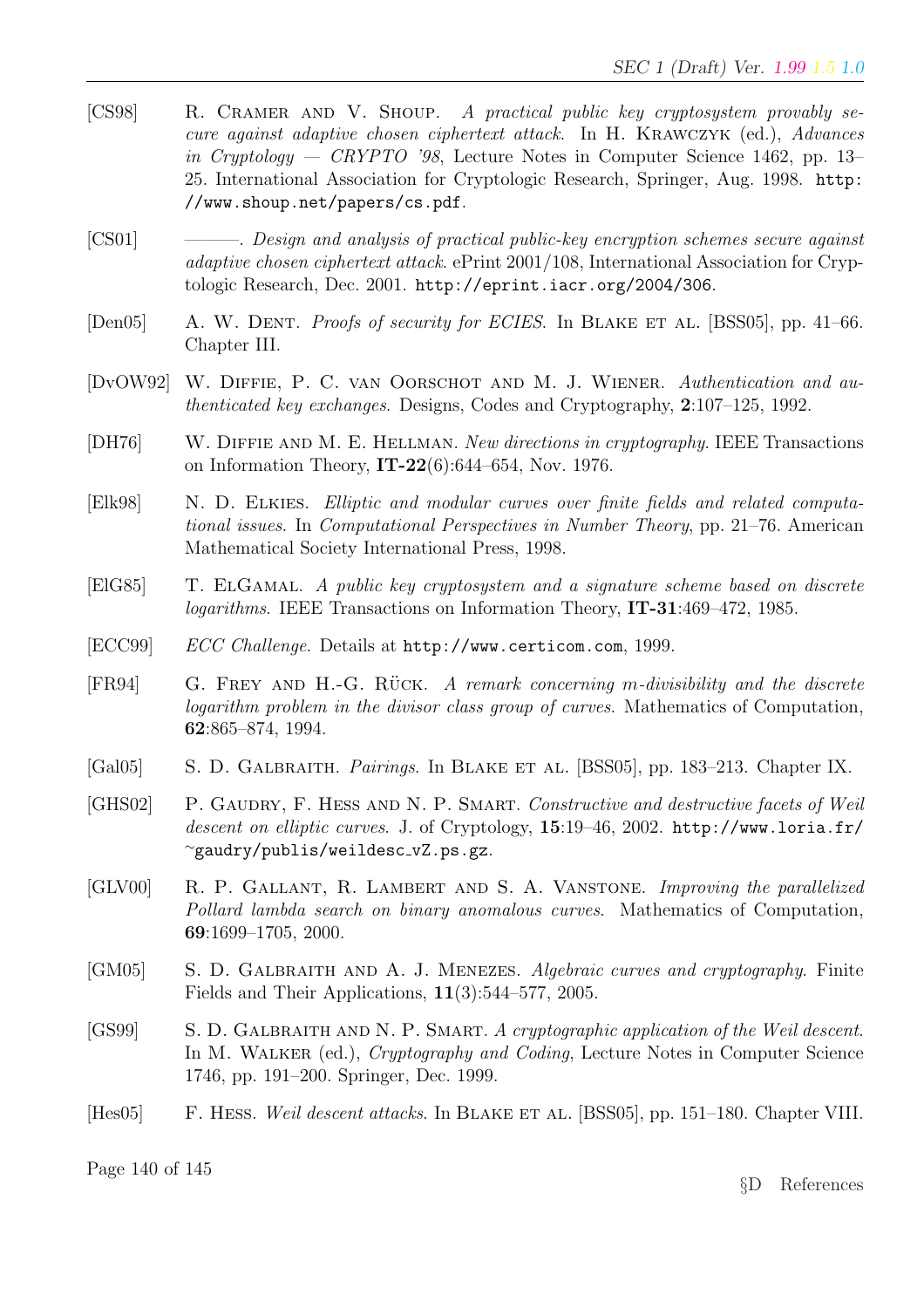- [ $Hit07$ ] L. HITT. On the minimal embedding field. In T. TAKAGI, T. OKAMOTO, E. OKAMOTO AND T. OKAMOTO (eds.), *Pairing 2007*, Lecture Notes in Computer Science 4575, pp. 294–301. Springer, Jul. 2007. http://eprint.iacr.org/2006/415.
- [HGS01] N. HOWGRAVE-GRAHAM AND N. P. SMART. Lattice attacks on digital signature schemes. Designs, Codes and Cryptography, 23:283–290, 2001.
- [HMV04] D. HANKERSON, A. J. MENEZES AND S. A. VANSTONE. Guide to Elliptic Curve Cryptography. Springer, 2004.
- [Joh96] D. B. JOHNSON. *Diffie-Hellman key agreement small subgroup attack*, Jul. 16 1996. Contribution to X9F1 by Certicom.
- [Jun93] D. JUNGNICKEL. Finite Fields: Structure and Arithmetics. B. I. Wissenschaftsverlag, Mannheim, 1993.
- [JMS01] M. JACOBSON, A. J. MENEZES AND A. STEIN. Solving elliptic curve discrete logarithm problems using Weil descent. J. of the Ramanujan Mathematical Society, 16:231– 260, 2001. http://eprint.iacr.org/2001/041.
- [JMV01] D. B. JOHNSON, A. J. MENEZES AND S. A. VANSTONE. The elliptic curve digital signature algorithm (ECDSA). International Journal on Information Security,  $1(1):36-63$ , Feb. 2001. http://www.cacr.math.uwaterloo.ca/techreports/1999/ corr99-34.pdf.
- [Kal97] B. S. KALISKI (ed.). Advances in Cryptology CRYPTO '97, Lecture Notes in Computer Science 1294. International Association for Cryptologic Research, Springer, Aug. 1997.
- [Kal98] B. KALISKI. MQV vulnerability. Posting to ANSI X9F1 and IEEE P1363 newsgroups, 1998.
- [Knu81] D. KNUTH. The Art of Computer Programming  $-$  Seminumerical Algorithms, vol. 2. Addison-Wesley, second edn., 1981.
- [Kob87] N. KOBLITZ. *Elliptic curve cryptosystems*. Mathematics of Computation, 48:203-209, 1987.
- $[Kob91] \quad \longrightarrow$ . *CM-curves with good cryptographic properties.* In J. FEIGENBAUM (ed.), Advances in Cryptology — CRYPTO '91, Lecture Notes in Computer Science 576, pp. 279–287. International Association for Cryptologic Research, Springer, Aug. 1991.
- [Kob94] ———. A Course in Number Theory and Cryptography. Springer, second edn., 1994.
- [Kob96] N. KOBLITZ (ed.). Advances in Cryptology CRYPTO '96, Lecture Notes in Computer Science 1109. International Association for Cryptologic Research, Springer, Aug. 1996.
- [Koc96] P. Kocher. Timing attacks on implementations of Diffie-Hellman, RSA, DSS, and other systems. In KOBLITZ [Kob96], pp.  $104-113$ .

§D References

Page 141 of 145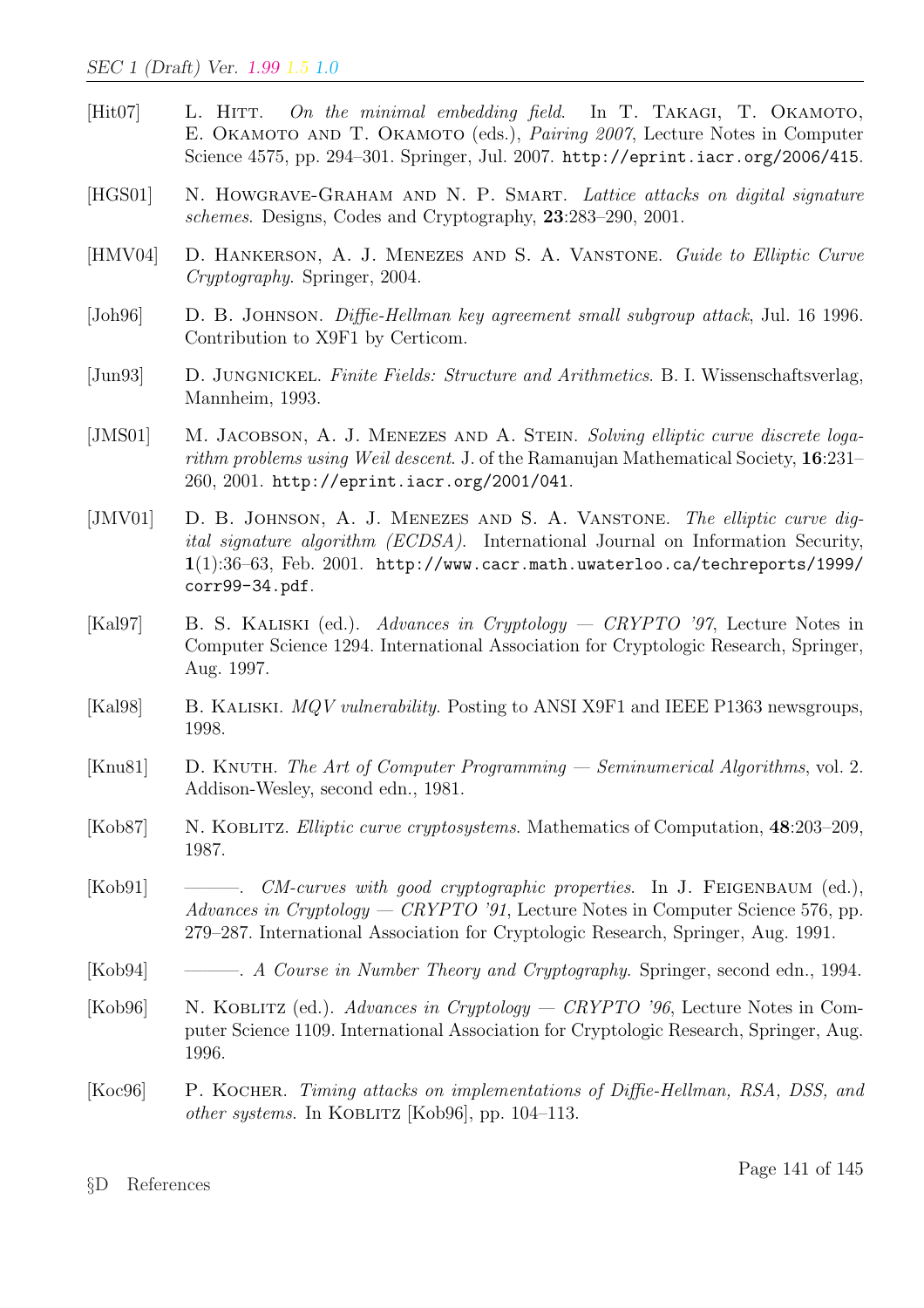- [KJJ99] P. KOCHER, J. JAFFE AND B. JUN. *Differential power analysis*. In M. J. WIENER (ed.), Advances in Cryptology — CRYPTO '99, Lecture Notes in Computer Science 1666, pp. 388–397. International Association for Cryptologic Research, Springer, Aug. 1999.
- [KM05] N. KOBLITZ AND A. J. MENEZES. Pairing-based cryptography at high security levels. In N. P. SMART (ed.), *Coding and Cryptography*, Lecture Notes in Computer Science 3796, pp. 13–36. Springer, Dec. 2005. http://eprint.iacr.org/2005/076.
- [KMV00] N. KOBLITZ, A. J. MENEZES AND S. A. VANSTONE. The state of elliptic curve cryptography. Designs, Codes and Cryptography, 19:173–193, 2000.
- [LL97] C. H. LIM AND P. J. LEE. A key recovery attack on discrete log-based schemes using a prime order subgroup. In Kaliski [Kal97], pp. 249–263.
- [LMQ<sup>+</sup>98] L. LAW, A. J. MENEZES, M. QU, J. A. SOLINAS AND S. A. VANSTONE. An efficient protocol for authenticated key agreement. CORR 98-05, Centre for Applied Cryptologic Research, Mar. 1998. Preliminary version of [LMQ<sup>+</sup>03] at http://www. cacr.math.uwaterloo.ca/techreports/1998/corr98-05.pdf.
- $[LMQ^+03] \longrightarrow$ . An efficient protocol for authenticated key agreement. Designs, Codes and Cryptography, 28:119–134, 2003.
- [LN87] R. LIDL AND H. NIEDERREITER. Finite Fields. Cambridge University Press, 1987.
- [LZ94] G.-J. LAY AND H. G. ZIMMER. Constructing elliptic curves with given group order over large finite fields. Algorithmic Number Theory, pp. 250–263, 1994.
- [McE87] R. J. McEliece. Finite Fields for Computer Scientists and Engineers. Kluwer Academic Publishers, 1987.
- [Men93] A. J. Menezes. Elliptic Curve Public Key Cryptosystems. Kluwer Academic Publishers, 1993.
- [Men07] ———. Another look at HMQV. Journal of Mathematical Cryptology, 1:47–64, 2007. http://eprint.iacr.org/2005/205.
- [Mil85] V. S. MILLER. Uses of elliptic curves in cryptography. In H. C. WILLIAMS (ed.), Advances in Cryptology — CRYPTO '85, Lecture Notes in Computer Science 218, pp. 417–426. International Association for Cryptologic Research, Springer, Santa Barbara, California, Aug. 1985.
- [MvOV97] A. J. MENEZES, P. C. VAN OORSCHOT AND S. A. VANSTONE. Handbook of Applied Cryptography. CRC Press, 1997. http://www.cacr.math.uwaterloo.ca/hac/.
- [MOV93] A. J. MENEZES, T. OKAMOTO AND S. A. VANSTONE. Reducing elliptic curve logarithms to logarithms in a finite field. IEEE Transactions on Information Theory, 39:1639–1646, 1993.

Page 142 of 145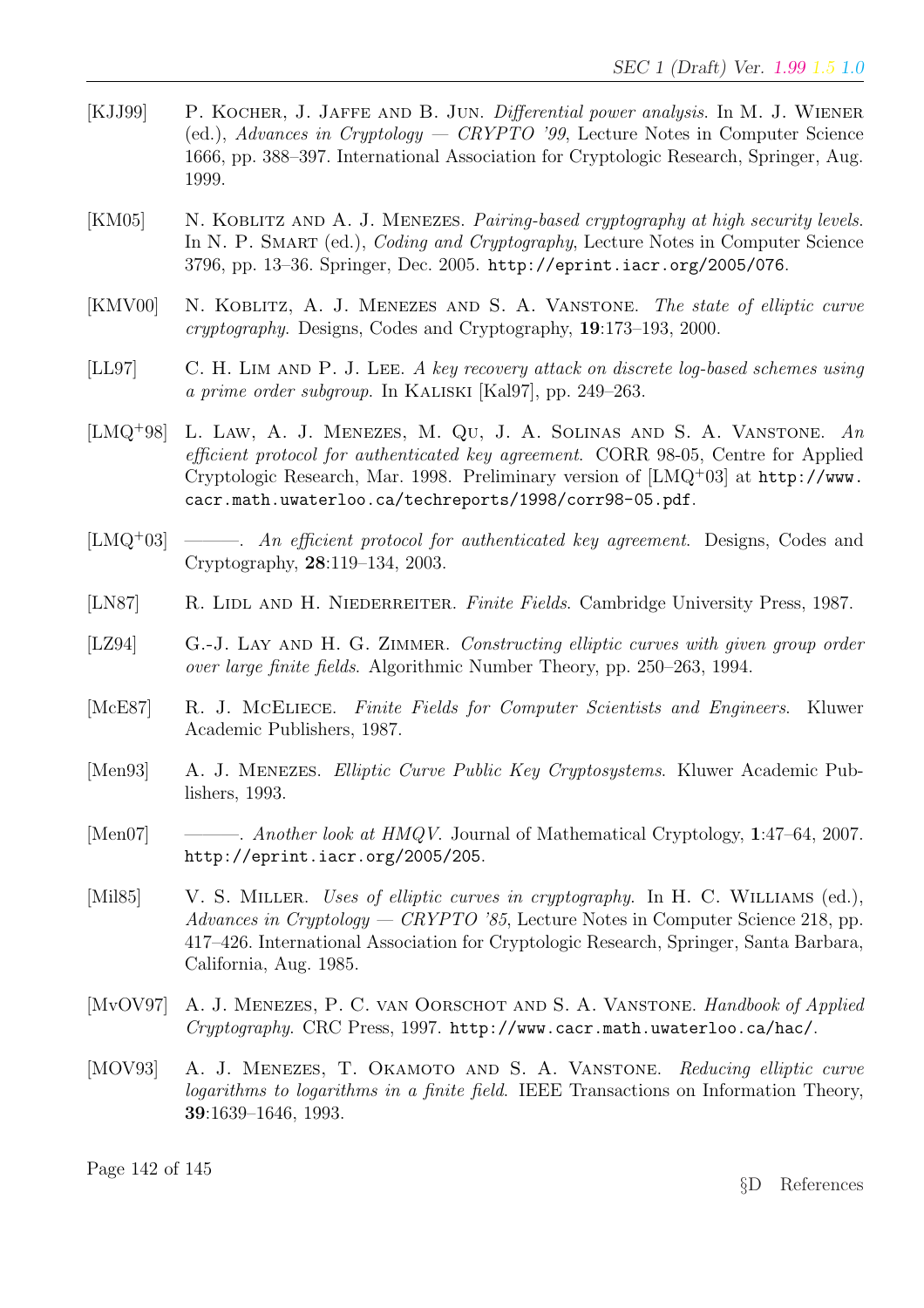- [MQV95] A. J. MENEZES, M. QU AND S. A. VANSTONE. Some new key agreement protocols providing implicit authentication. In Selected Areas in Cryptography - SAC '95, pp. 22–32. May 1995.
- [MSV04] A. MUZEREAU, N. P. SMART AND F. VERCAUTEREN. The equivalence between the DHP and DLP for elliptic curves used in practical applications. LMS J. Comput. Math., 7:50–72, Mar. 2004. http://www.lms.ac.uk.
- [MT06] A. J. MENEZES AND E. TESKE. Cryptographic implications of Hess' generalized GHS attack. Applicable Algebra in Engineering, Communication and Computing, 16:439– 460, 2006. http://eprint.iacr.org/2004/235.
- [MW96] U. M. MAURER AND S. WOLF. *Diffie-Hellman oracles*. In KOBLITZ [Kob96], pp. 268–282.
- [Nac01] D. NACCACHE (ed.). Topics in Cryptology CT-RSA 2001, Lecture Notes in Computer Science 2020. Springer, Apr. 2001.
- [NNTW05] D. NACCACHE, P. Q. NGUYEN, M. TUNSTALL AND C. WHELAN. Experimenting with faults, lattices and the DSA. In S. VAUDENAY (ed.), Public Key Cryptography — PKC 2005, Lecture Notes in Computer Science 3386, pp. 16–28. International Association for Cryptologic Research, Springer, Jan. 2005.
- [NR93] K. NYBERG AND R. RUEPPEL. A new signature scheme based on DSA giving message recovery. In 1st ACM Conference on Computer and Communications Security, pp. 58– 61. ACM Press, 1993.
- [NR96] ———. *Message recovery for signature schemes based on the discrete logarithm prob*lem. Designs, Codes and Cryptography, 7:61–81, 1996.
- [NS03] P. Q. Nguyen and I. E. Shparlinksi. The insecurity of the elliptic curve digital signature algorithm with partially known nonces. Designs, Codes and Cryptography, 30:201–217, 2003. http://eprint.iacr.org/2004/277.
- [Odl95] A. ODLYZKO. The future of integer factorization. CryptoBytes, 1(2):5–12, 1995.
- [vOW94] P. C. VAN OORSCHOT AND M. J. WIENER. Parallel collision search with applications to hash functions and discrete logarithms. In 2nd ACM Conference on Computer and Communications Security, pp. 210–218. ACM Press, 1994.
- [Pel06] J. Pelzl. Exact cost estimates for ecc attacks with special-purpose hardware. In The 10th Workshop on Elliptic Curve Cryptography (ECC 2006). Sep. 2006. http: //www.cacr.math.uwaterloo.ca/conferences/2006/ecc2006/pelzl.pdf.
- [Pol78] J. POLLARD. Monte Carlo methods for index computation mod p. Mathematics of Computation, 32:918–924, 1978.
- [PH78] S. C. Pohlig and M. E. Hellman. An improved algorithm for computing logarithms over  $GF(p)$  and its cryptographic significance. IEEE Transactions on Information Theory, 24:106–110, 1978.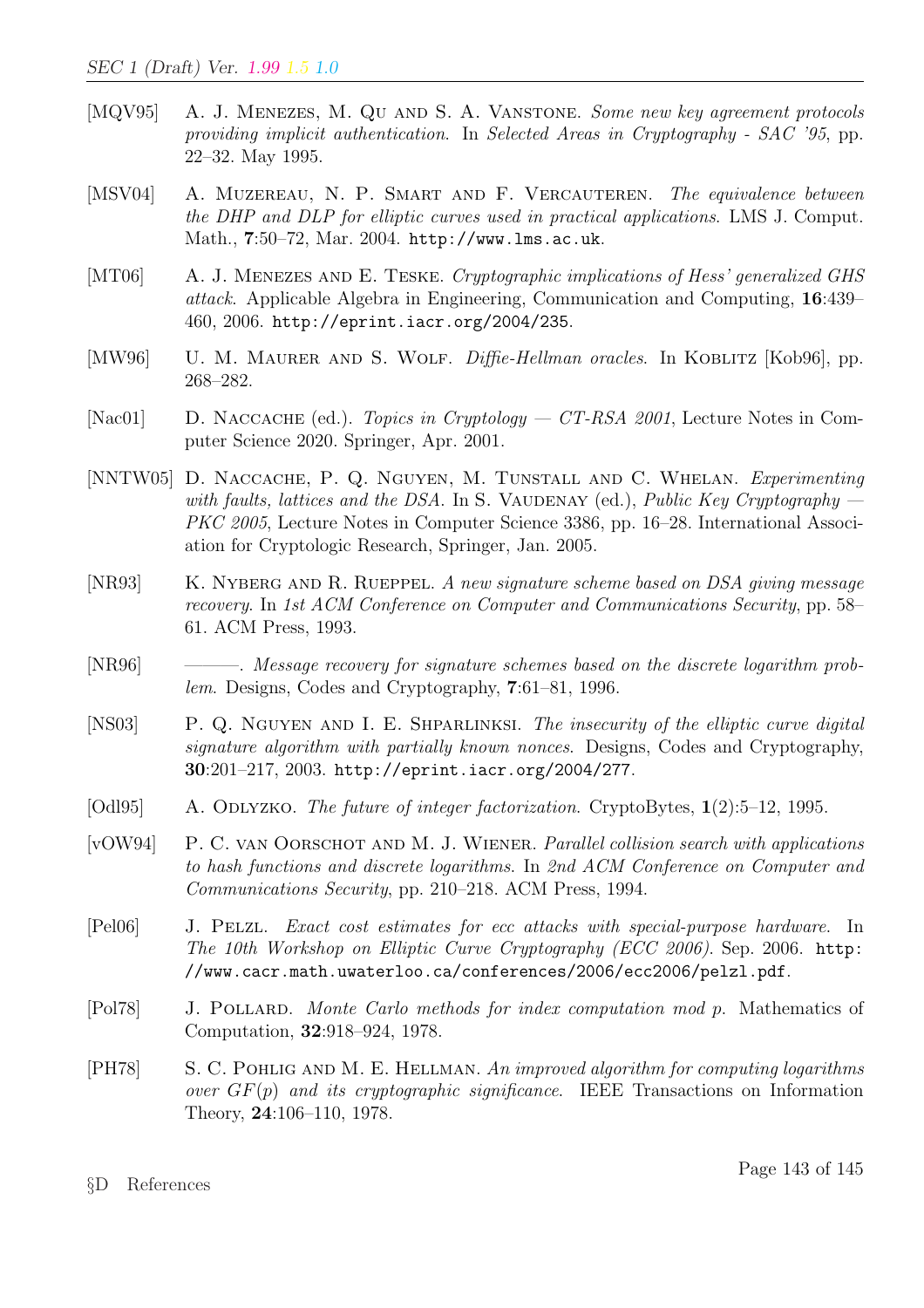- [PS96] D. POINTCHEVAL AND J. STERN. Security proofs for signatures. In U. M. MAURER (ed.), Advances in Cryptology — EUROCRYPT '96, Lecture Notes in Computer Science 1070, pp. 387–398. International Association for Cryptologic Research, Springer, May 1996.
- [PV00] L. Pintsov and S. A. Vanstone. Postal revenue collection in the digital age. In Y. FRANKEL (ed.), *Financial Cryptography*, Lecture Notes in Computer Science 1962, pp. 105–120. Springer, Feb. 2000.
- [PV05] P. PAILLIER AND D. VERGNAUD. Discrete-log-based signatures may not be equivalent to discrete log. In B. Roy (ed.), Advances in Cryptology — ASIACRYPT 2005, Lecture Notes in Computer Science 3788, pp. 1–20. International Association for Cryptologic Research, Springer, Dec. 2005.
- [Rog06] P. Rogaway. Formalizing human ignorance: Collision-resistant hashing without the keys. In P. Q. Nguyen (ed.), VIETCRYPT 2006, Lecture Notes in Computer Science 4341, pp. 211–228. Springer, Sep. 2006. http://eprint.iacr.org/2006/281.
- [Sat00] T. SATOH. The canonical lift of an ordinary elliptic curve over a finite field and its point counting. Journal of Ramanujan Mathematical Society, 15:247–270, 2000.
- [Sch85] R. Schoof. Elliptic curves over finite fields and the computation of square roots mod p. Mathematics of Computation, 44:483–494, 1985.
- [Sch91] C. P. SCHNORR. *Efficient signature generation by smart cards*. Journal of Cryptology, 4:161–174, 1991.
- [Sem98] I. A. Semaev. Evaluation of discrete logarithms in a group of p-torsion points of an elliptic curve in characteristic p. Mathematics of Computation, 67:353–356, 1998.
- [Sho01] V. SHOUP. A proposal for an ISO standard for public key encryption, Dec. 2001. http://shoup.net/iso.
- [Sil85] J. SILVERMAN. The Arithmetic of Elliptic Curves. Springer, 1985.
- [Sma99] N. P. SMART. The discrete logarithm problem on elliptic curves of trace one. Journal of Cryptology, 12:193–196, 1999.
- [Sma01] ———. The exact security of ECIES in the generic group model. In B. HONARY (ed.), Coding and Cryptography, Lecture Notes in Computer Science 2260, pp. 73–84. Springer, Dec. 2001.
- [Sol01] J. A. Solinas. Some computational speedups and bandwidth improvements for curves over prime fields. In The 5th Workshop on Elliptic Curve Cryptography (ECC  $2001$ ). Oct. 2001. http://www.cacr.math.uwaterloo.ca/conferences/2001/ecc/ solinas.ps.
- [Sti06] D. R. Stinson. Some observations on the theory of cryptographic hash functions. Designs, Codes and Cryptography, 38:259–277, 2006. http://eprint.iacr.org/2001/ 020.

Page 144 of 145